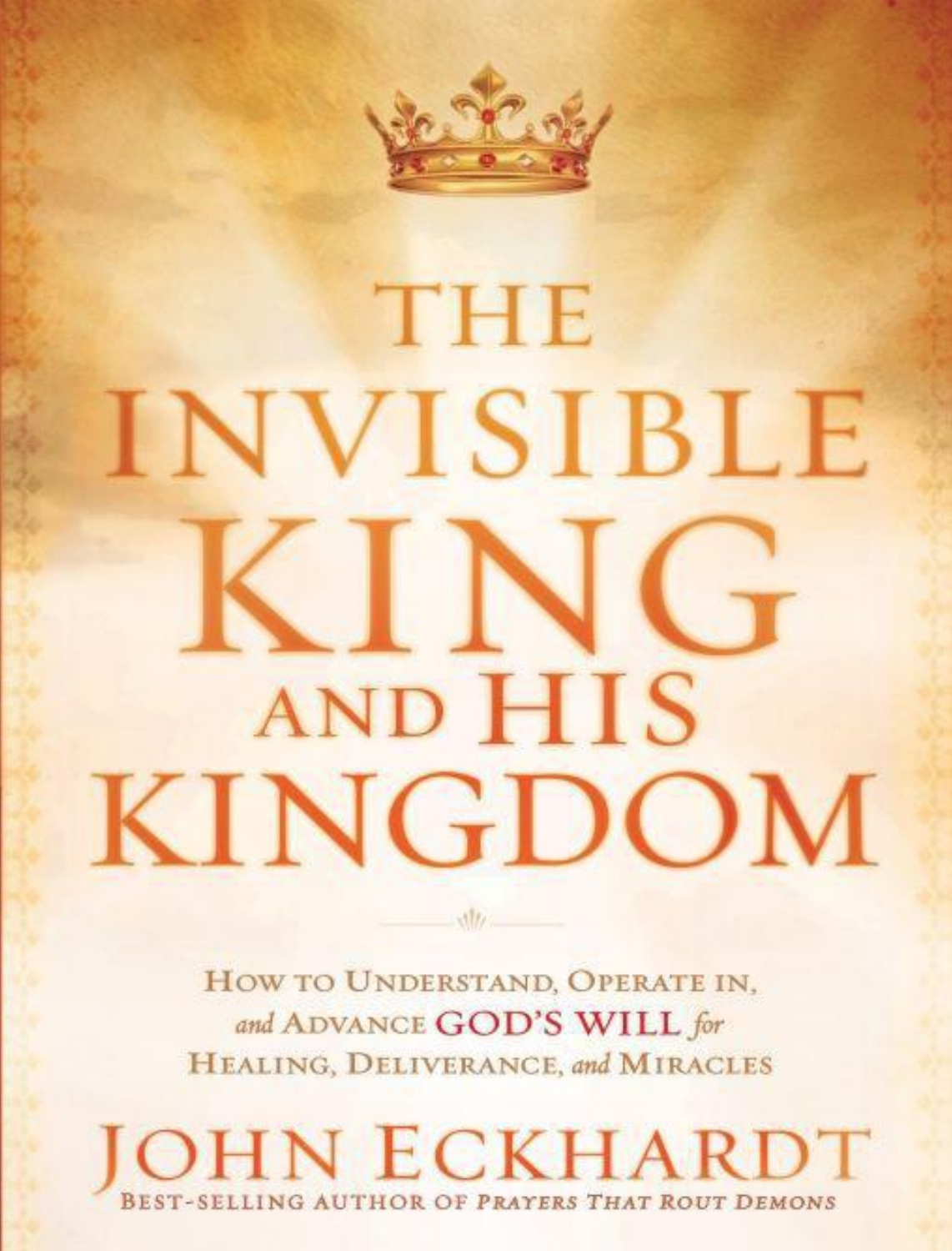

# **THE** INVISIBLE  $\sum$ AND HIS **KINGDOM**

#### **JOHN ECKHARDT**

 $Mr$ 

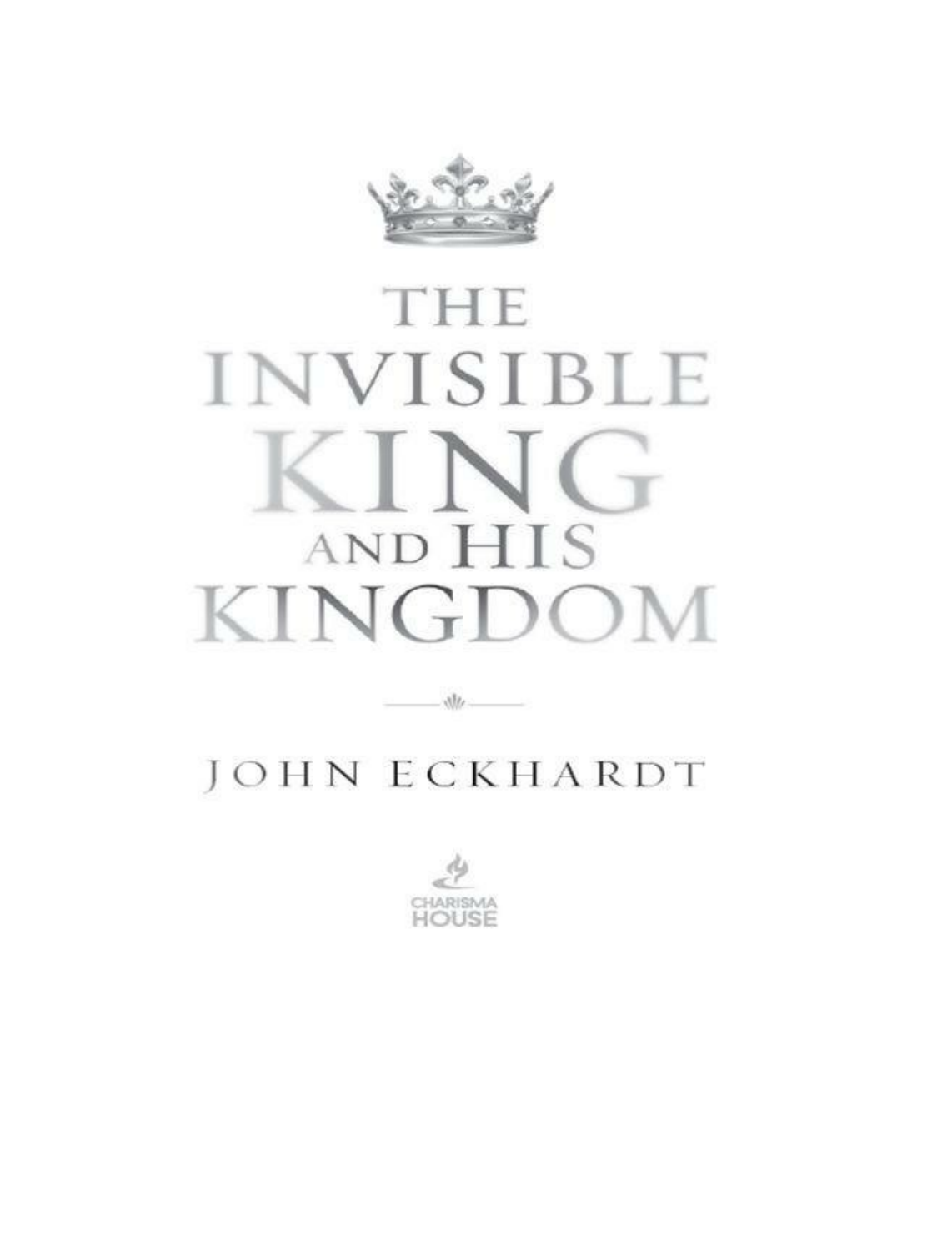MOST CHARISMA HOUSE BOOK GROUP products are available at special quantity discounts for bulk purchase for sales promotions, premiums, fund-raising,<br>and educational needs. For details, write Charisma House Book Group, 600<br>Rinehart Road, Lake Mary, Florida 32746, or telephone (407) 333-06

THE INVISIBLE KING AND HIS KINGDOM by John Eckhardt Published by Charisma House Charisma Media/Charisma House Book Group 600 Rinehart Road Lake Mary, Florida 32746 www.charismahouse.com

This book or parts thereof may not be reproduced in any form, stored in a retrieval system, or transmitted in any form by any means—electronic, mechanical, photocopy, recording, or otherwise—without prior written permission of the publisher, except as provided by United States of America copyright law.

Unless otherwise noted, all Scripture quotations are from the New King James Version of the Bible. Copyright © 1979, 1980, 1982 by Thomas Nelson, Inc., publishers. Used by permission.

Scripture quotations marked AMP are from the Amplified Bible. Old Testament copyright © 1965, 1987 by the Zondervan Corporation. The Amplified New Testament copyright © 1954, 1958, 1987 by the Lockman Foundation. Used by permission.

Scripture quotations marked KJV are from the King James Version of the Bible.

Scripture quotations marked NAB are from the New American Bible. Copyright © 1991, 1986, 1970 by the Confraternity of Christian Doctrine, Inc., Washington DC. All rights reserved.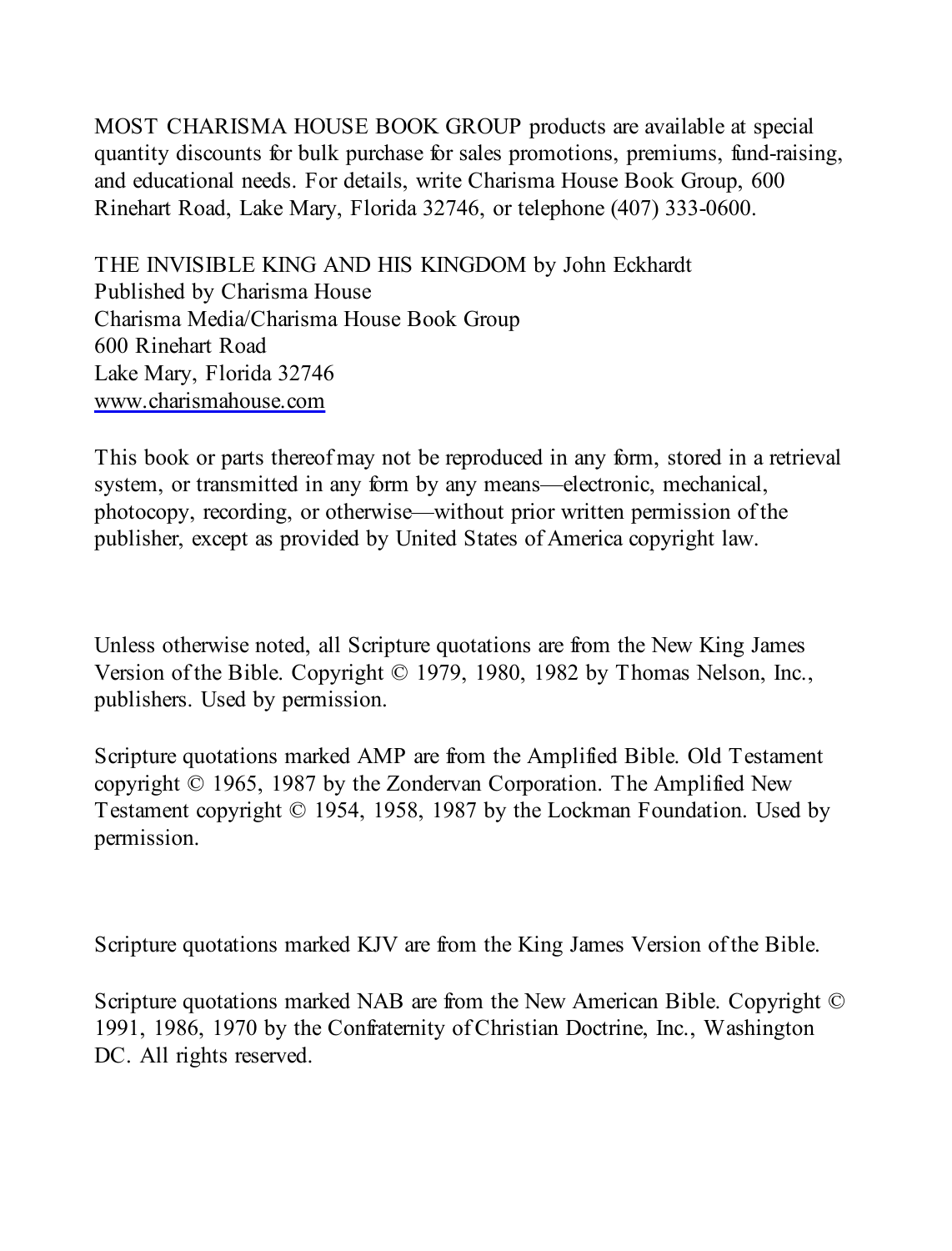Scripture quotations marked NIV are from the Holy Bible, New International Version of the Bible. Copyright © 1973, 1978, 1984, International Bible Society. Used by permission.

Scripture quotations marked THE MESSAGE are from *The Message: The Bible in*<br>Contemporary English, copyright © 1993, 1994, 1995, 1996, 2000, 2001, 2002.<br>Used by permission of NavPress Publishing Group.

Scripture quotations marked YOUNG'S are from Young's Literal Translation of the Bible. Public domain.

Cover design by Justin Evans Design Director: Bill Johnson

Copyright © 2011 by John Eckhardt All rights reserved

Visit the author's Web site at www.impactnetwork.net.

Library of Congress Cataloging-in-Publication Data:

Eckhardt, John, 1957- The invisible king and his kingdom / John Eckhardt. -- 1st ed. p. cm. Includes bibliographical references. ISBN 978-1-61638-279-7 (trade paper) -- ISBN 978-1-61638-420-3 (e-book) 1. Kingdom of God. 2. Jesus Christ--Royal office. 3. Jesus Christ-- Kingdom. I. Title.

BT94.E25 2011  $231.7'2 - dc22$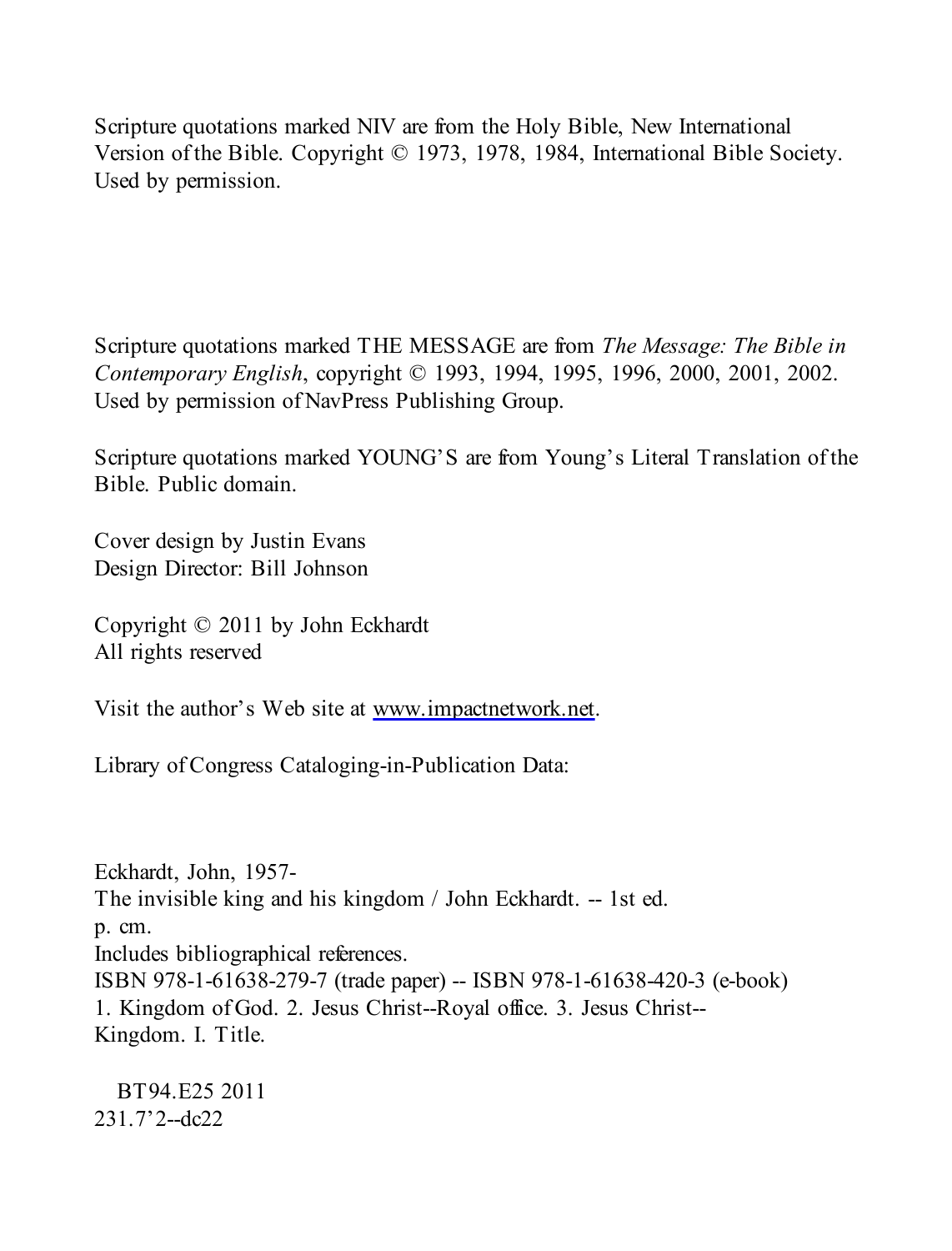### **2011012744**

#### **First Edition**

11 12 13 14 15 — 9 8 7 6 5 4 3 2 1 Printed in the United States of America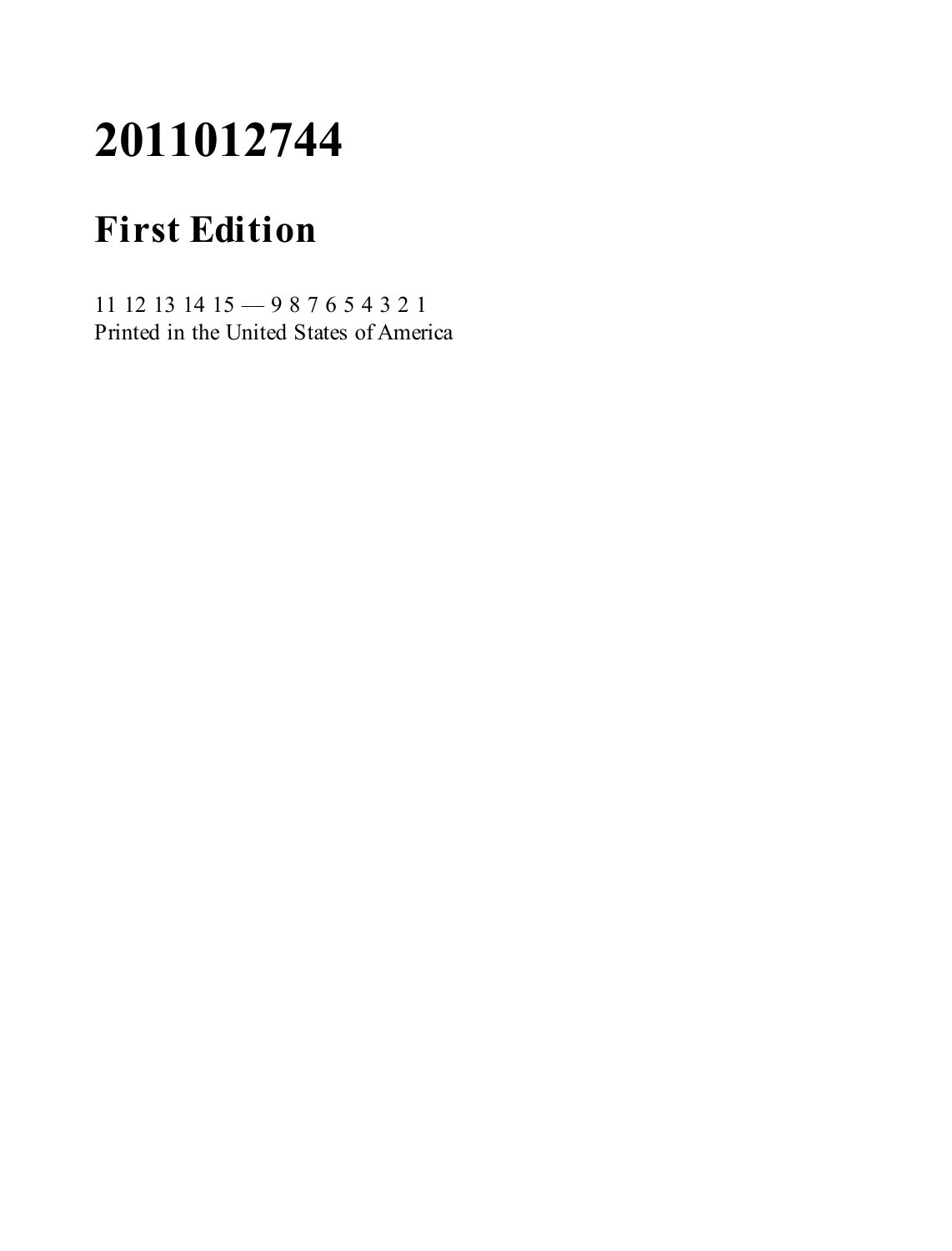**CONTENTS** 

Introduction

A KingdomWithout Observation

The Invisible King

The King of Saints

The Role of the Good Shepherd

The Characteristics of the Kingdom

Prophetic Visions of the Kingdom

Manifesto of the Kingdom

The Church and the Kingdom

Growth and Advancement of the Kingdom

Women and the Kingdom

The Tools of Advancement

Eternal Hallmarks of the Kingdom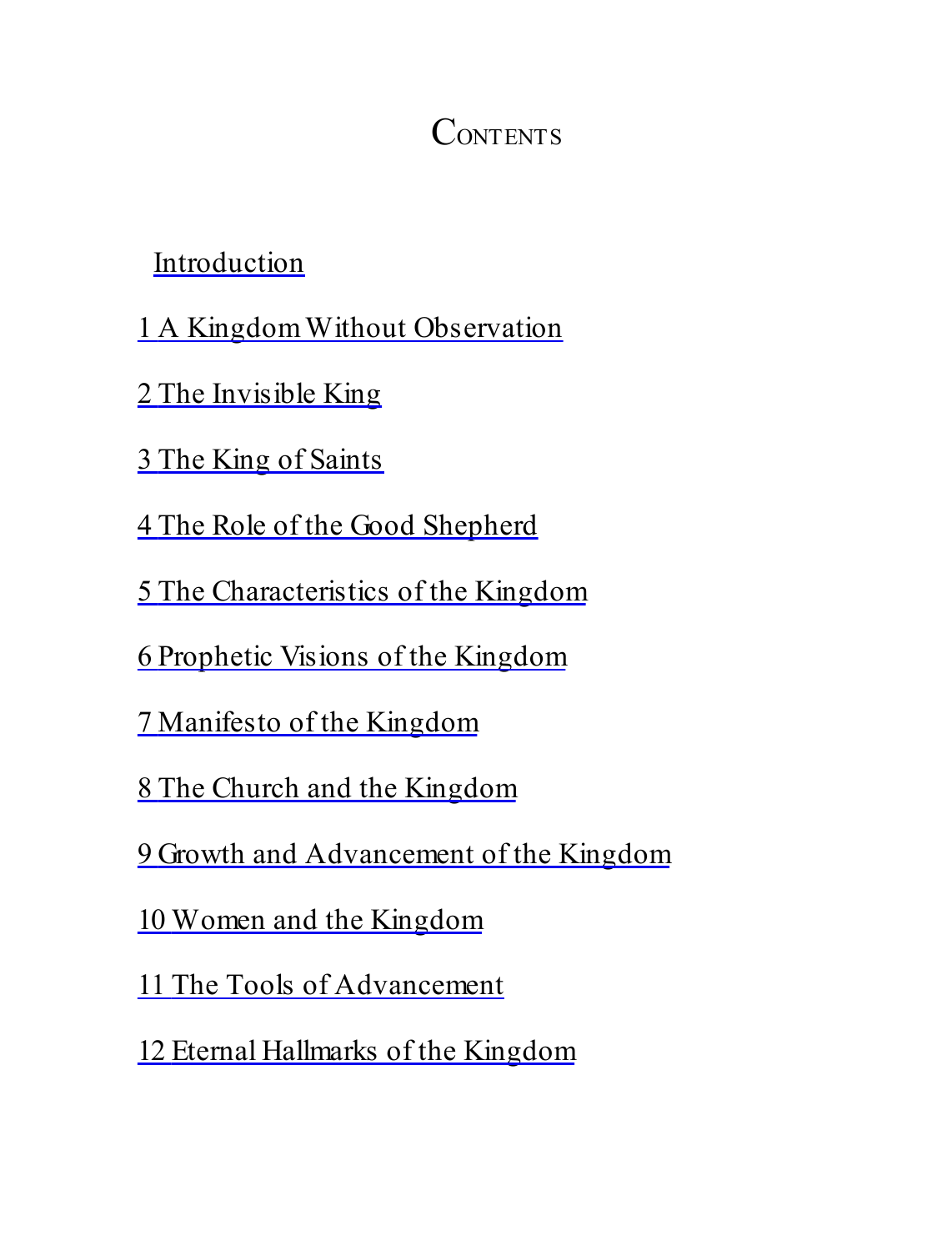Conclusion: The King in His Kingdom

Notes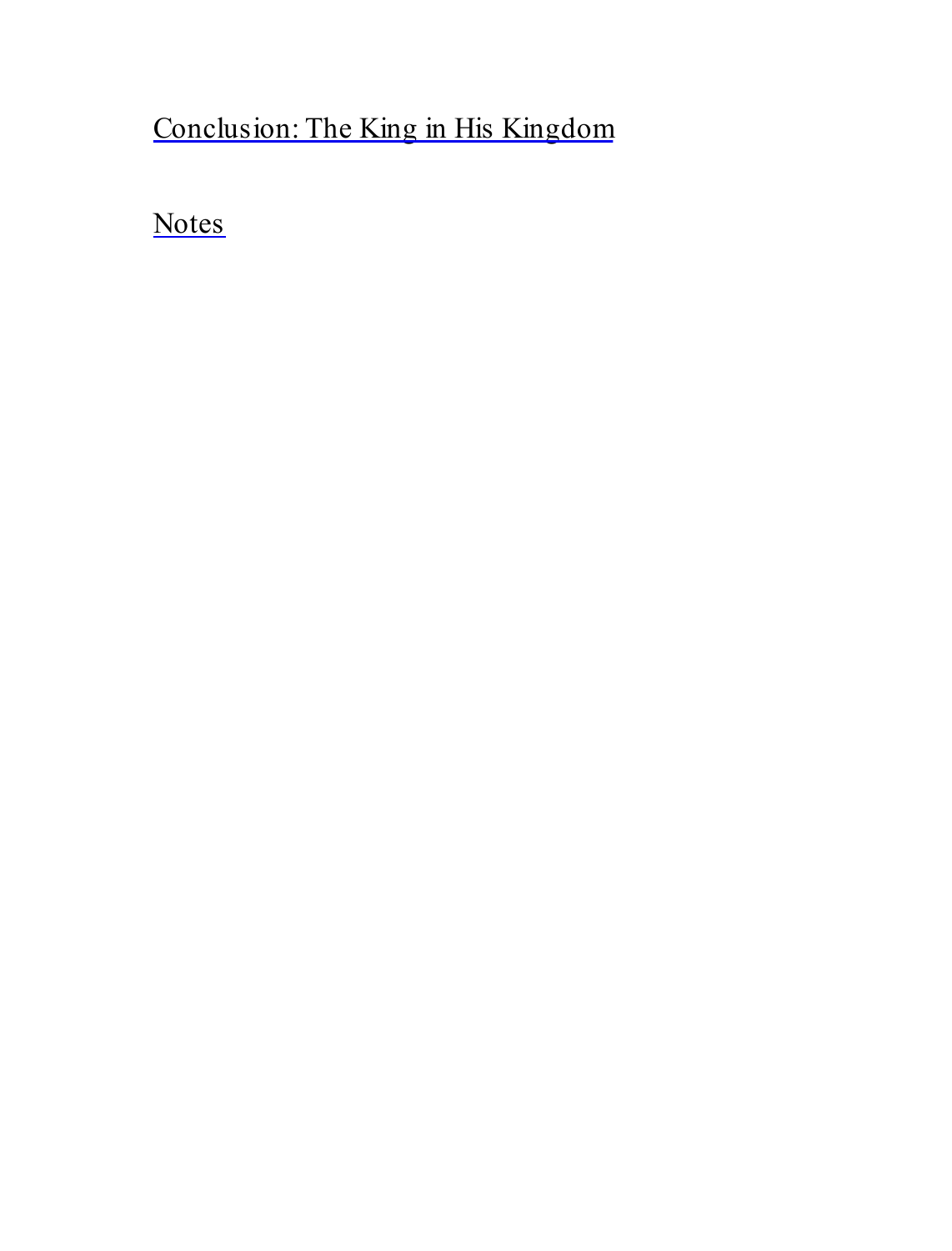

**INTRODUCTION** 

**T**HERE WERE MANY who heard the word of the kingdom and did not understand it. The kingdom was a mystery that was revealed to some and hidden from others. This book is designed to give you a greater understanding of the kingdom.

It is important to understand the kingdom in its first-century context. What would the announcement of the kingdom mean to a Jew living in the time of Christ? What is the historical context of the kingdom message? What forces were at work during the time of the announcement? This book will help you understand the context, and this will result in a much greater understanding of the kingdomof heaven.

The announcement of the kingdom does not arrive in a vacuum. There is a historical backdrop to the arrival of the kingdom. Jesus came in the fullness of time, at the end of the age (or consummation of the age). The time was set (fulfillment). It is impossible to understand kingdom without having a historical perspective. You cannot just pick up the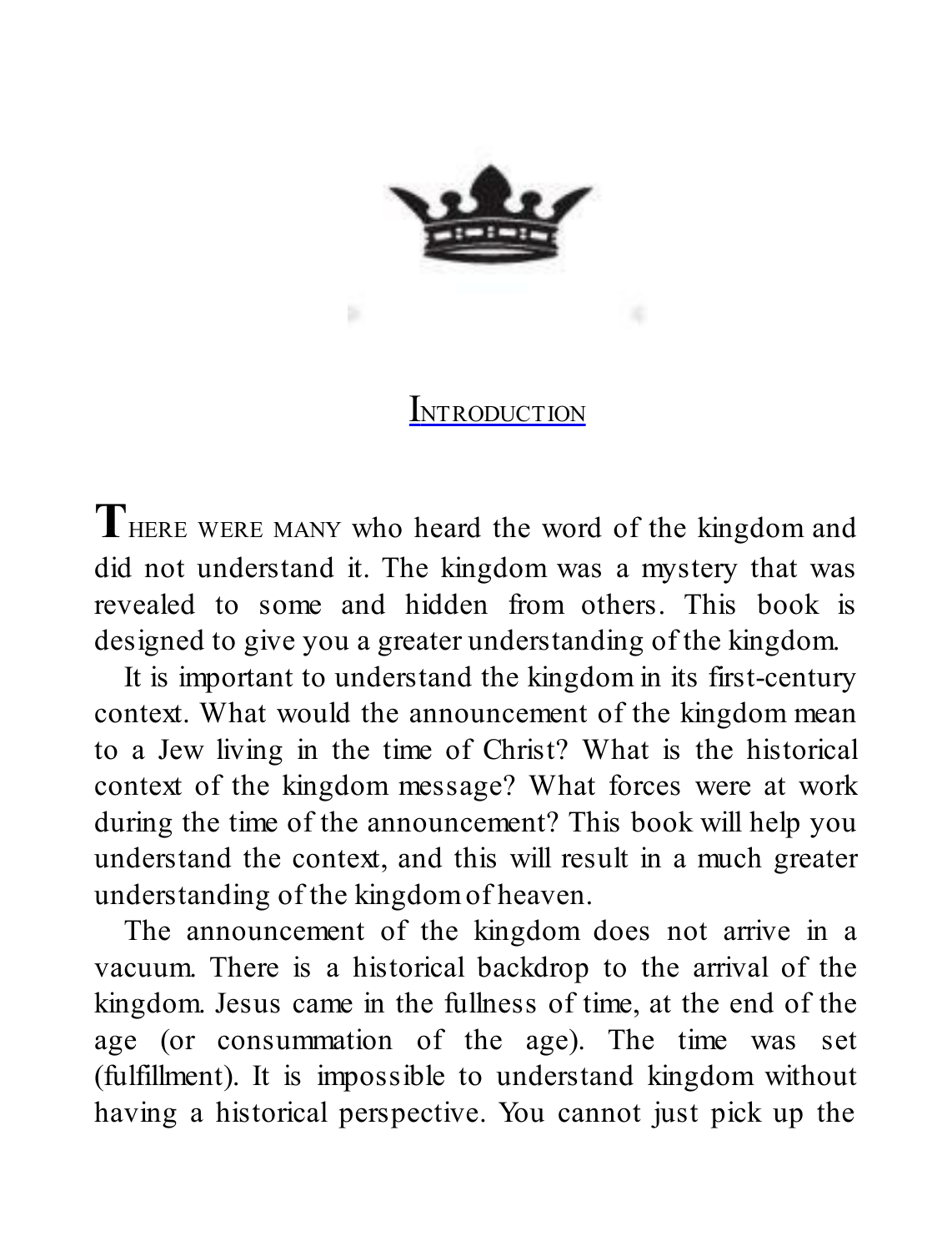Bible, go to Matthew's account, read it, and completely understand the message of the kingdom.

The kingdom of God is the rule of God over Israel and worldwide. The hope of Israel was the hope of a golden age of righteousness ushered in by the Messiah, the Son of David. They were looking for the restoration of the Davidic kingdom and the rebuilding of the tabernacle of David. The kingdom would be the age of the Messiah.

The Messiah would be a victorious king who would defeat Israel's enemies and rule in righteousness. This was the hope of the prophets. These prophecies were given in times of great apostasy and darkness. When Israel lived under the yoke of foreign enemies, they held on to these prophecies as hope for a bright future. During the darkest days and years of suffering and defeat, these prophecies gave themhope.

The prophets used figurative language to describe the kingdomage that was coming.

- The eyes of the blind would be opened and the ears of the deaf unstopped (Isa. 35:5).
- The lame man would leap as a deer, and the tongue of the dumb would sing. Waters would break out in the wilderness and streams in the desert (Isa. 35:6).
- A highway would be built called the way of holiness (Isa. 35:8).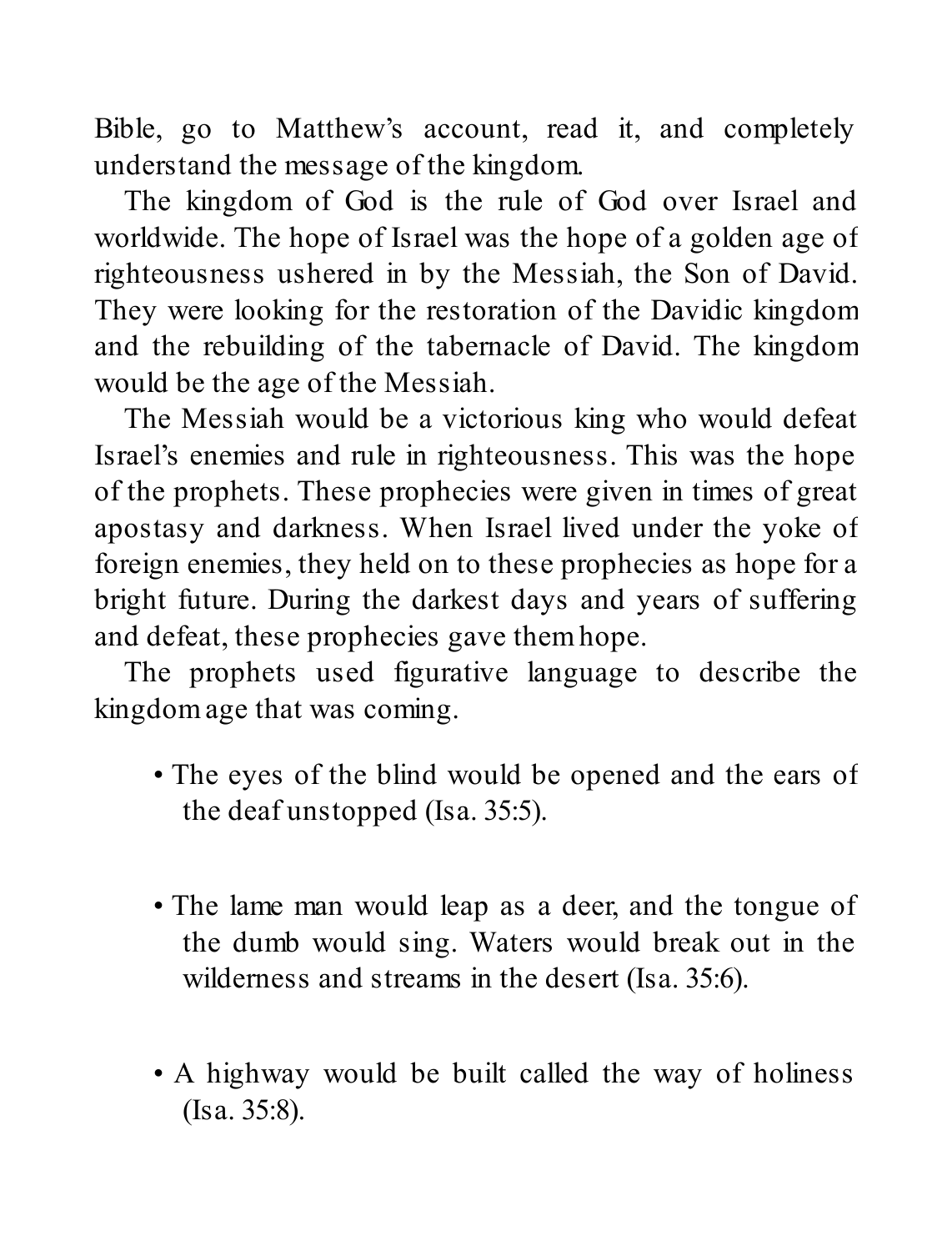- The ransomed of the Lord would return and come to Zion with songs and everlasting joy (Isa. 35:10).
- Zion would be comforted and her warfare accomplished (Isa. 40:1–2).
- The glory of the Lord would be revealed, and all flesh would see it together (Isa. 40:5).
- The Lord would come with a strong hand and rule and feed His flock like a shepherd and gather the lambs with His arms (Isa. 40:10–11).

The Servant of the Lord would bring judgment to the nations and would set judgment in the earth. He would be given as a covenant to the people and a light to the Gentiles. He would open the eyes of the blind and bring the prisoners out of the prison house (Isa. 61:1). People would declare His praise in the islands. He would make darkness light and crooked things straight (Isa. 42:12, 16).

The Lord would pour water upon the thirsty and floods upon the dry ground. He would pour His spirit upon Israel's seed and blessing upon their offspring. He would blot out their transgressions and sins and redeemthem(Isa. 44).

The Lord would raise up the tribes of Israel and restore the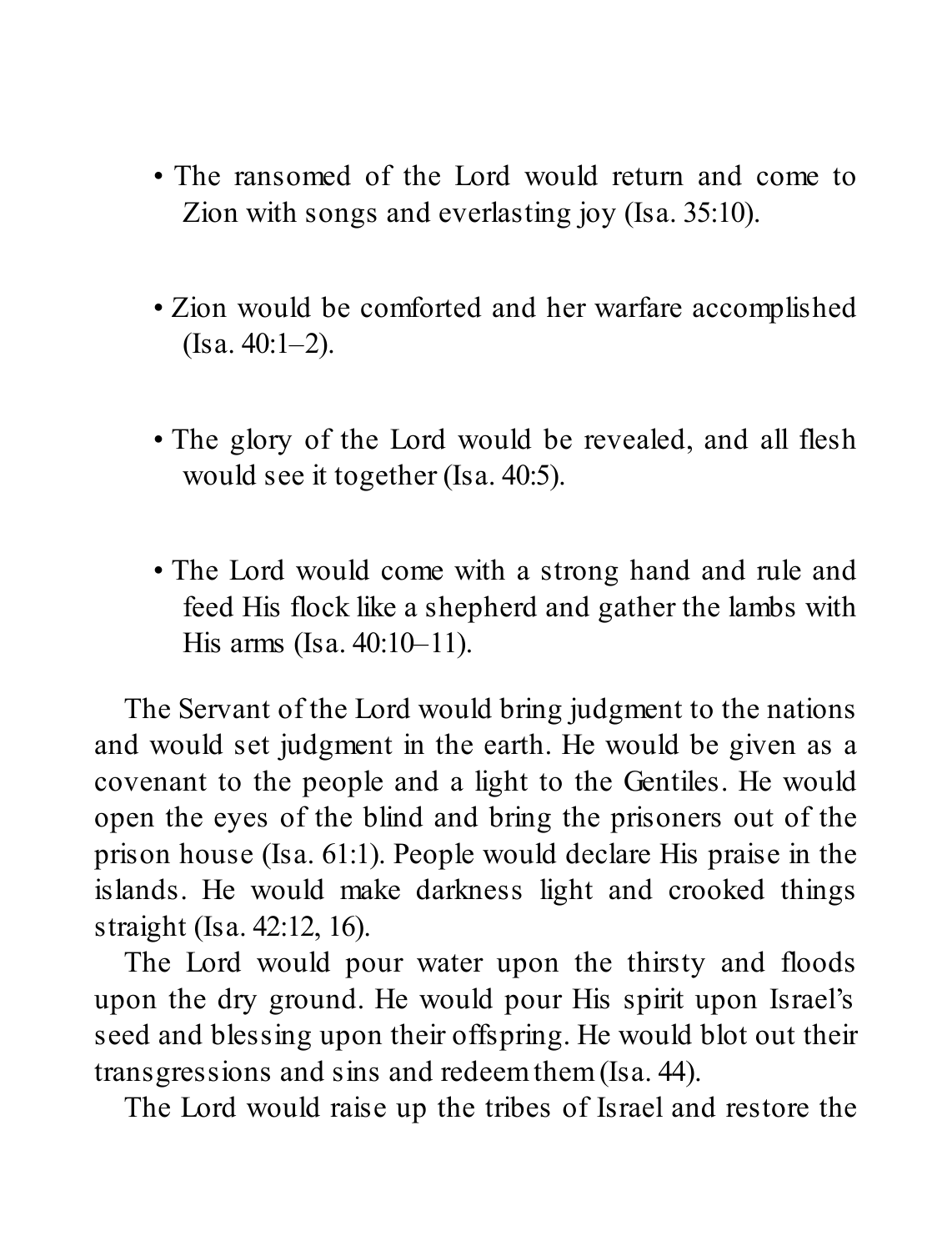preserved of Israel. He would be a light to the Gentiles and salvation to the ends of the earth. He would hear in the acceptable time and help in the day of salvation. He would establish the earth and cause them to inherit the desolate heritages. They would no longer hunger or thirst; neither would the sun smite them. He would have mercy on them and guide them by springs of water. He would make the mountains a way, and His highways would be exalted. The heavens would sing; the earth would be joyful; the mountains would break forth into singing because of the Lord's comfort and mercy. The Gentiles would bring their sons in their arms and their daughters upon their shoulders. Kings would be their nursing fathers and queens their nursing mothers. All flesh would know that the Lord was their Savior and Redeemer (Isa. 49).

The Lord would comfort Zion and comfort her waste places and make her wilderness like Eden and her desert like the garden of the Lord. Righteousness and salvation would come. The heavens would vanish away like smoke and the earth wax old like a garment, but His salvation would be forever—and salvation from generation to generation (Isa. 51:6, 8).

Glad tidings will come; salvation would be published. The waste places of Zion would break forth in joy and sing together. The Lord would make bare His holy armin the eyes of the nations, and the ends of the earth would see the salvation of God. Many nations would be sprinkled, and kings would shut their mouth at the Messiah (Isa. 52:15).

The barren would break forth into singing and need to enlarge the place of her tent, for it would break forth on the left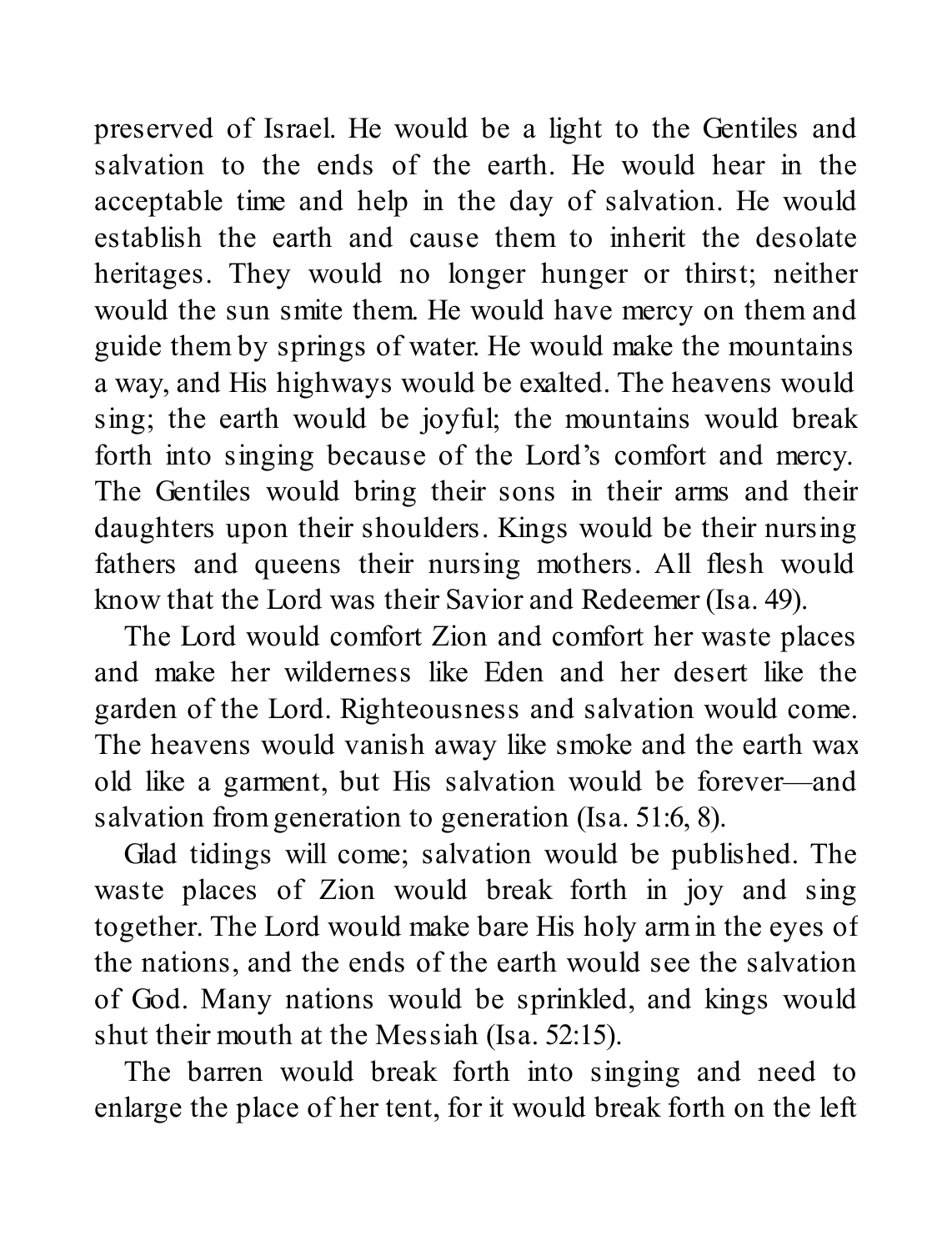hand and on the right hand. God would be called "the God of the earth." God's covenant of peace would not be removed. God would lay her stones with fair colors and her foundations with sapphires. Israel's children would be taught of the Lord and would have great peace (Isa. 54).

Nations would run to Israel because of God's glory. They would go out with joy and be led forth with peace. The mountains and hills would break forth into singing, and the trees of the field would clap their hands. Instead of the thorn tree, the fir tree would come up, and instead of the brier shall come up the myrtle tree (Isa. 55:12–13).

God would bring the sons of the stranger to His holy mountain and make them joyful in the house of prayer. Their offerings would be accepted, and God's house would be a house of prayer for all nations. God would gather the outcasts of Israel and others to Him(Isa. 56:7–8).

The Lord would come and repay fury to His adversaries and recompense to His enemies. The Redeemer would come to Zion and turn transgression from Jacob. The Spirit and the Word would not depart from their seed, or their seed's seed, forever (Isa. 59:21).

- The lion and lamb would lie together.
- The mountains would drop wine and milk.
- The Spirit would be poured fromon high.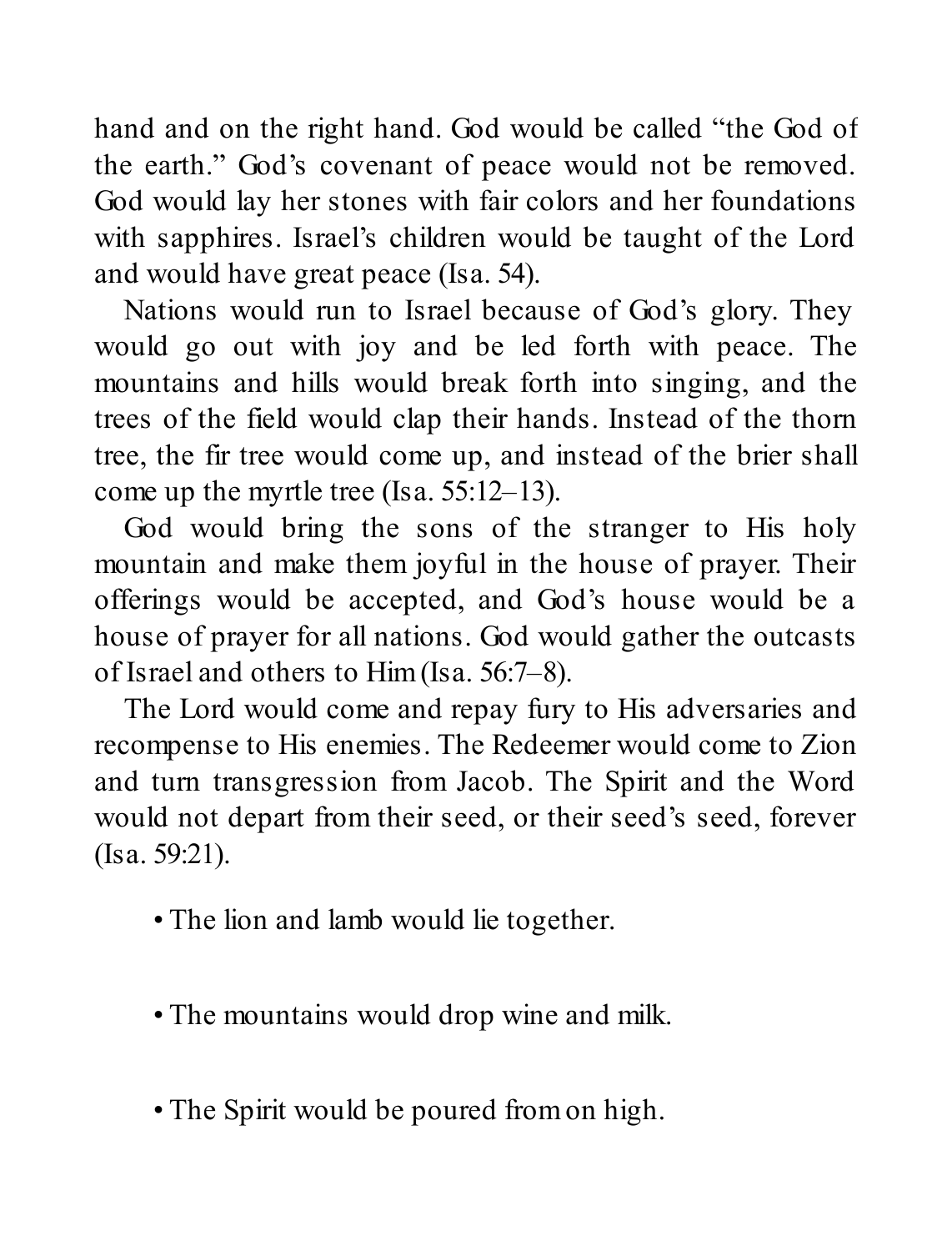- There would be showers of blessings.
- A new covenant would come.
- The desert place would bloom, and the dry ground would receive water.
- The owl and dragons would be satisfied.
- A new people would be created to praise the Lord.
- •Jerusalemwould be created a joy and a rejoicing.
- Strangers would be joined to Israel.
- God would pour out His Spirit upon their seed.
- The nations would come bowing and bringing gifts.
- A highway of holiness would be built.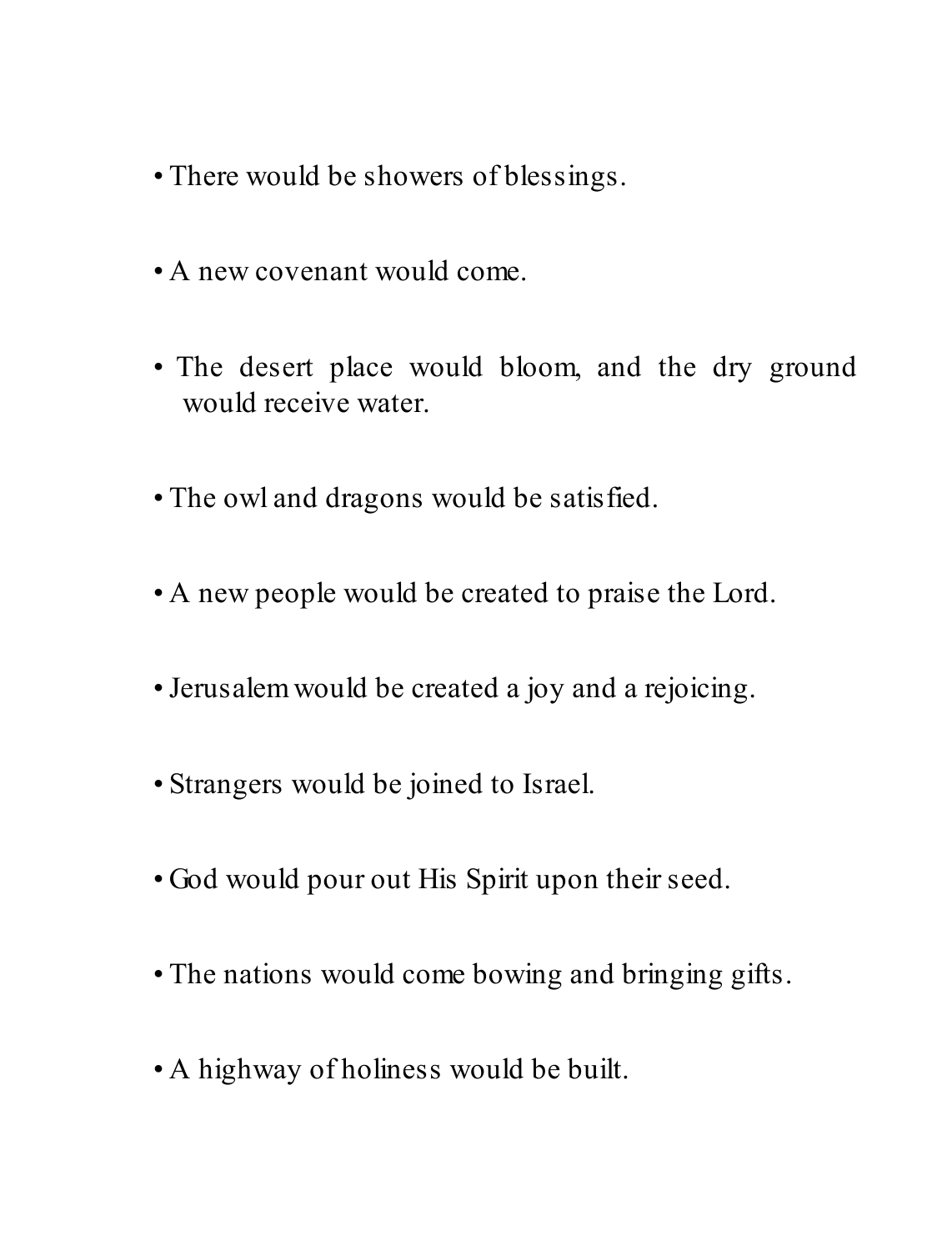- The redeemed of the Lord would come to Zion with singing, and everlasting joy would be upon their heads.
- Israel would be redeemed.
- Healing would come.
- The ruins would be rebuilt.
- The desolate places would be restored.
- A king would reign in righteousness and justice.
- The king would smite the nations with a rod of iron.
- Prosperity would come.
- Mountains would be made low and valleys exalted.
- The meek would inherit the earth.
- Deliverance and salvation would come.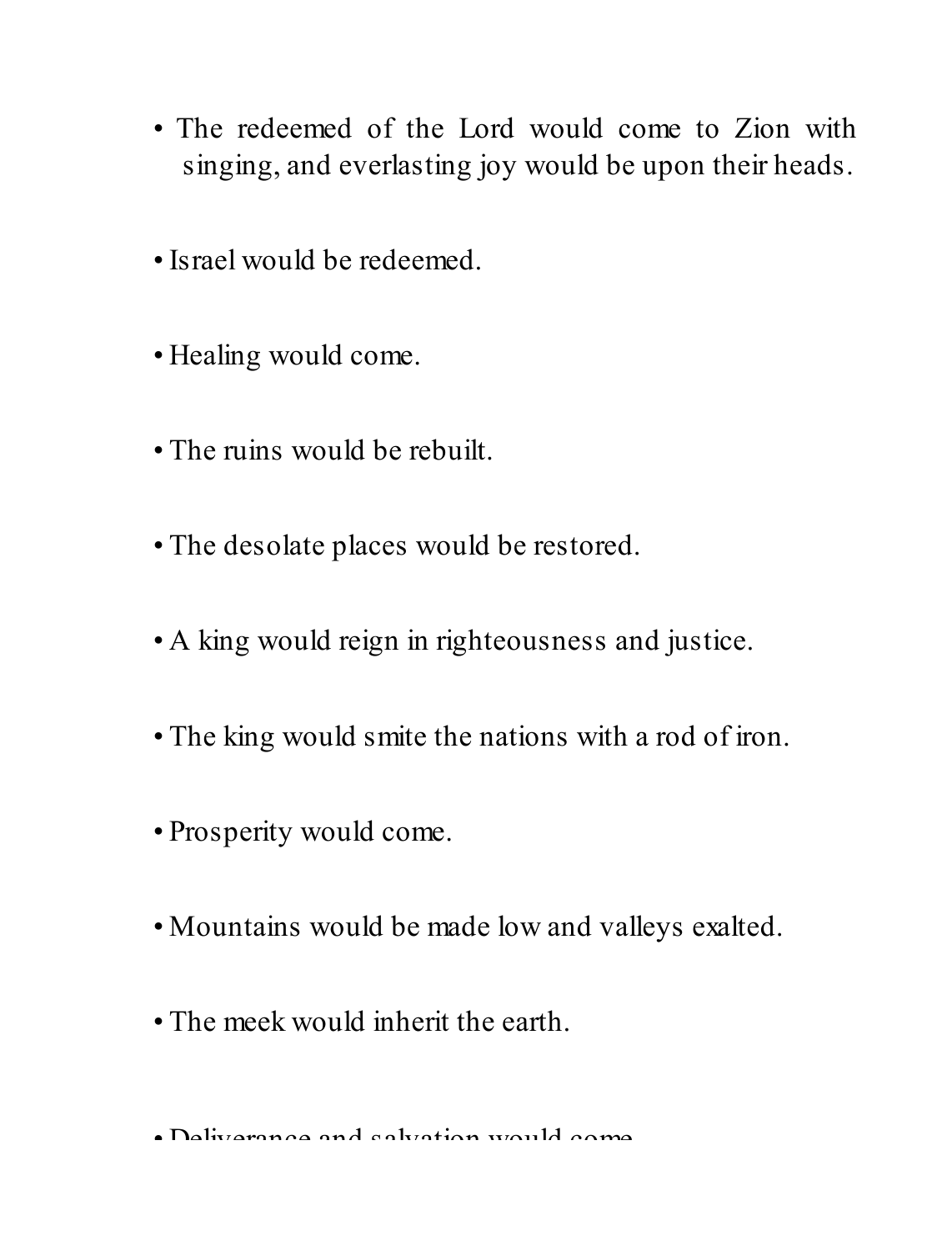• Deliverance and salvation would come.

- Peace (*shalom* in Hebrew) would flow like a river.
- The wicked would be judged.
- Praise and worship would spring fromthe nations.
- The day of the Lord would arrive.
- The Sun of righteousness would come with healing in His wings.
- The river of God would flow from the temple, bringing healing to the nations.
- Their seed would inherit the nations.
- They would be trees of righteousness, the planting of the Lord.
- They would be priests and ministers of God.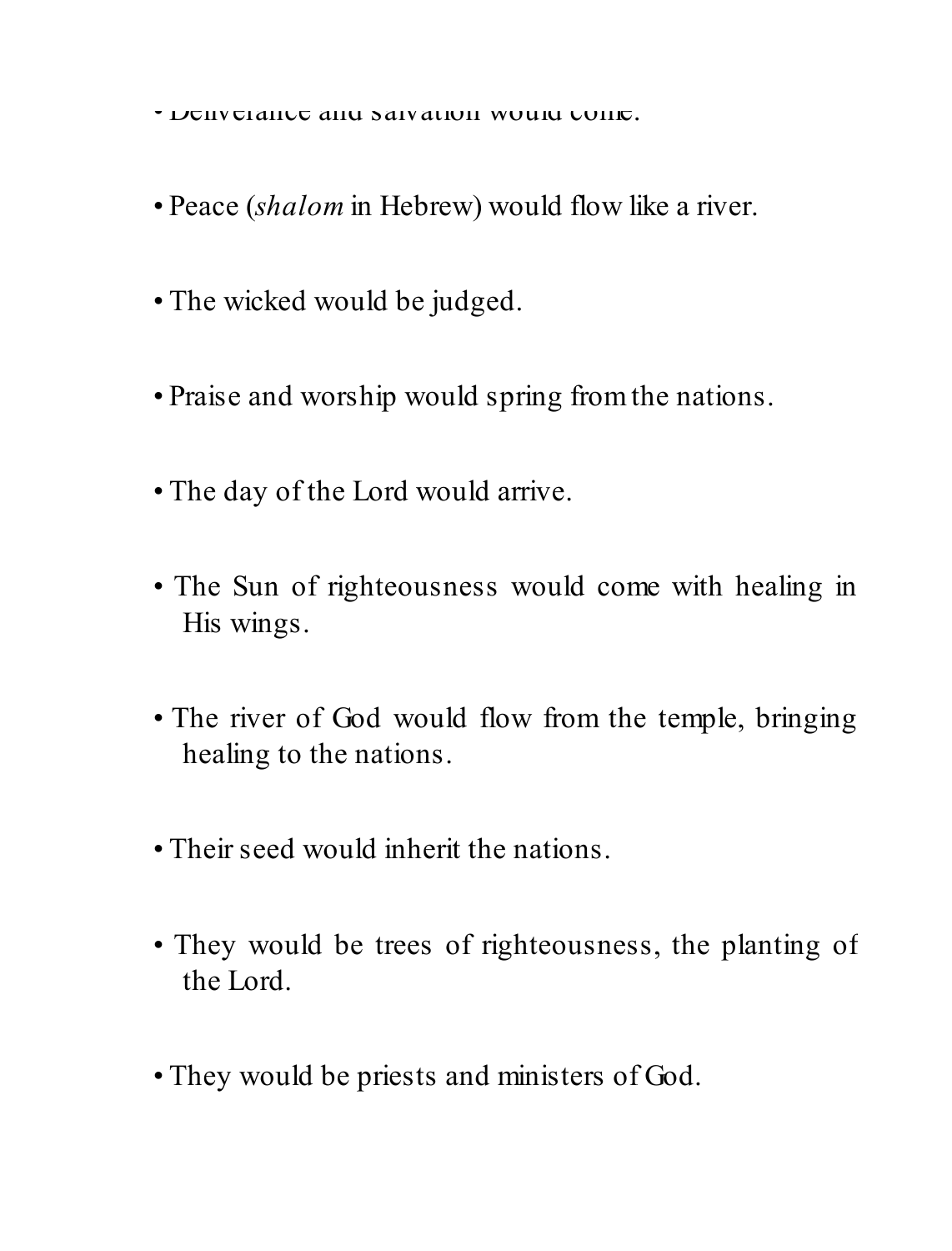• The day of salvation would come.

Salvation, redemption, praise, worship, righteousness, justice, holiness, singing, joy, rejoicing, healing, restoration, prosperity, peace, abundance, safety, protection, blessing, life, reconciliation, newness, and favor would come.

Jesus came to announce the year of the Lord's favor, or the year of jubilee (Luke 4:18–19; Lev. 25:8–25). In the year of jubilee, land is restored, debts are canceled, and slaves are released. The kingdom is our *jubilee*. When you come into the kingdom, you enter into rest and receive *favor*.

As a result of the kingdom, shame, ruin, confusion, sickness, death, poverty, bondage, oppression, sadness, defeat, humiliation, sin, iniquity, cursing, fear, lack, and barrenness would be banished.

The kingdom would be a time of salvation and deliverance. The kingdom would be a new era of salvation history, with multitudes being saved fromgeneration to generation.

The announcement of the kingdom was an announcement that what Israel had been waiting for was now at hand. The hope of previous generations had arrived. The time had finally come. After years of defeat and shame, salvation was at hand. The Messiah (Deliverer) was at hand. No wonder it is called good news and glad tidings. Those who heard it received the word of the kingdomwith JOY.

The announcement of the kingdom was the announcement of all the hopes of Israel. It was an announcement that the prophetic words were about to be fulfilled. Many had probably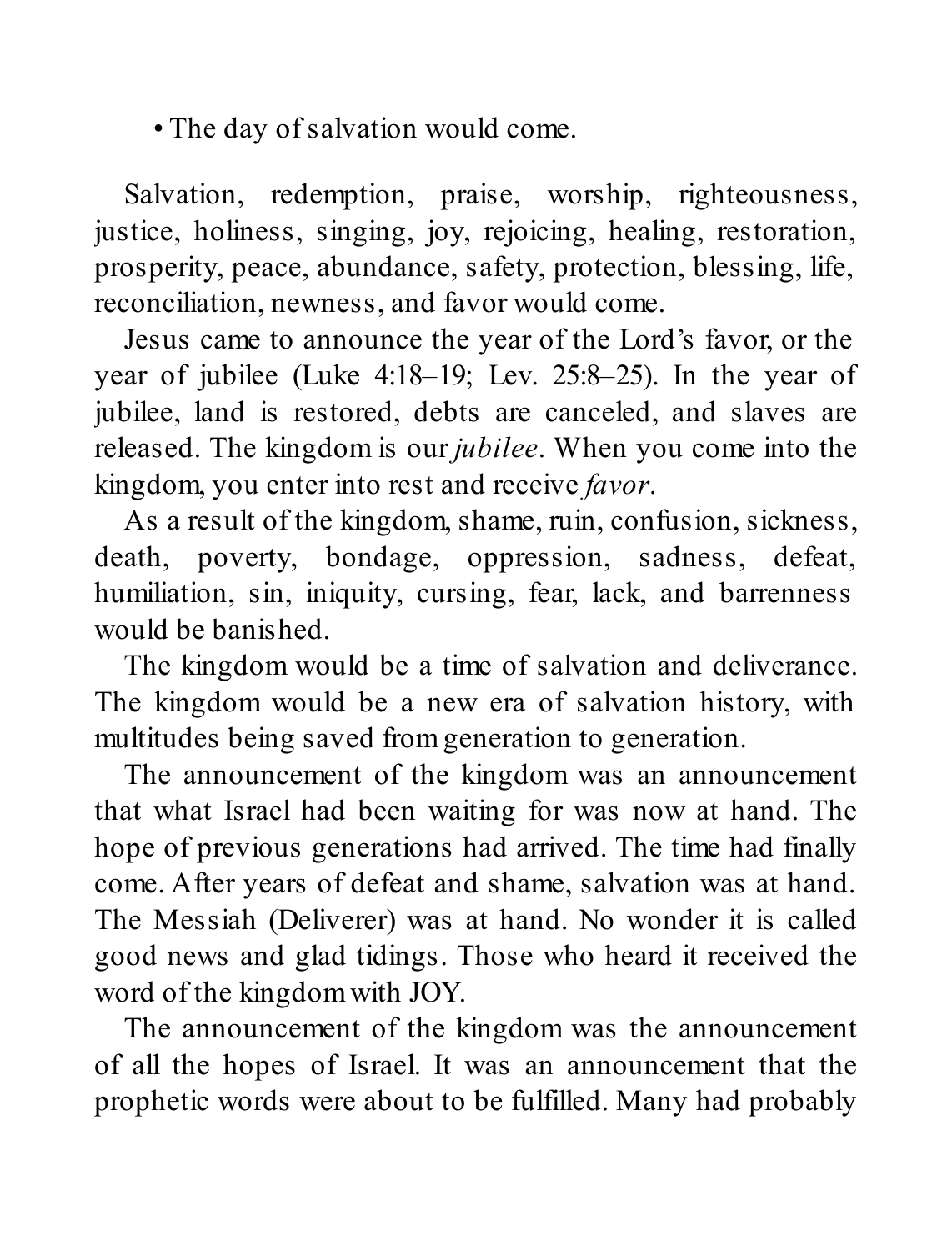given up hope after so many years of failure. Some probably no longer believed. But there was always a remnant in Israel who remained faithful to the covenant and kept the hope of their fathers. They believed that these promises were true and continued to believe in them. Some may have mocked, but others remained convinced they were at hand. Some, like Anna and Simeon, knew the day was at hand. They prayed and fasted for the kingdomto arrive.

The Jews were living under the iron hand of the Romans when this message came. Most of the people in the land were living in poverty and ignorance. Israel was living under the heavy taxation of the Romans. Jesus came preaching this message to the poor. The poor, the oppressed, the sick, and the demonized heard this message of the kingdom. It was their only hope of escaping a miserable situation.

The subject of the kingdom of God is not about the overall reign of God throughout history. God has always been sovereign. The message of the kingdom is about His redemptive reign, His salvific reign. The message of Christ was that the kingdom was "at hand." There was an aspect of His reign that was arriving. This means it had not yet arrived.

Everlasting righteousness, eternal redemption, reconciliation, and remission of sins were at hand. This could only be accomplished through the blood of the Lamb of God and through faith in His blood. This is what Daniel saw in his vision of the seventy weeks.

The rule of Christ would be His rule through salvation. This salvation would be the work of Christ through His death and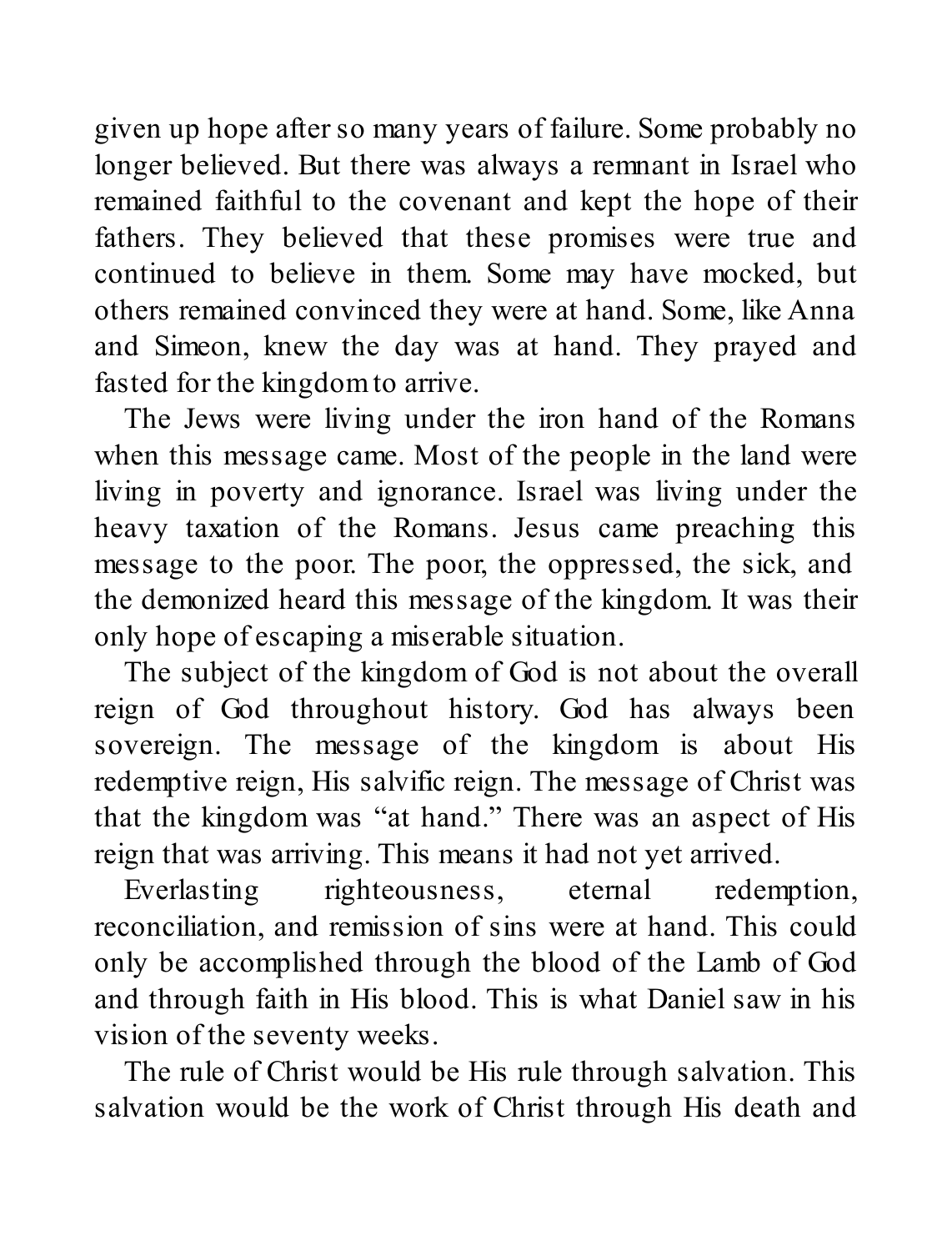resurrection. It would be His rule through the operation of the Holy Spirit. Christ would rule in the hearts of His saints. The rule would be spiritual, not earthly or physical. The redemption prophesied by the prophets was at hand.

The kingdom of God announced is the announcement of a new era, a new age. Light and glory were arriving. Salvation and deliverance had come. Judgment had arrived. Things were about to be set straight. Mountains were about to be made low, and valleys were about to be exalted. The wicked were about to be judged and the righteous rewarded. This was the turning point in human history. This was the consummation of the ages.

The Hope of Israel had arrived. The expectation of the nation was at its highest. For many, this hope would be seemingly dashed. A week after Christ's triumphant entry, He would be crucified. Was this God's plan? Yes, it was. Isaiah prophesied the Messiah's death. Daniel spoke of Him being cut off. Jesus continually spoke of His rejection and death.

In this book you will learn that the kingdom of God is invisible and does not come with observation. The kingdom is the rule of God through Christ over His new-creation people, the church. It is the rule of God over Zion, the mountain of the Lord. It is the rule of the Good Shepherd over His flock. It is the inward rule of God in the hearts of His saints. It is the rule of God through the Holy Spirit. It is the rule of God through the new covenant.

You will learn that the kingdom of God and the kingdom of heaven are two descriptions of the same kingdom. The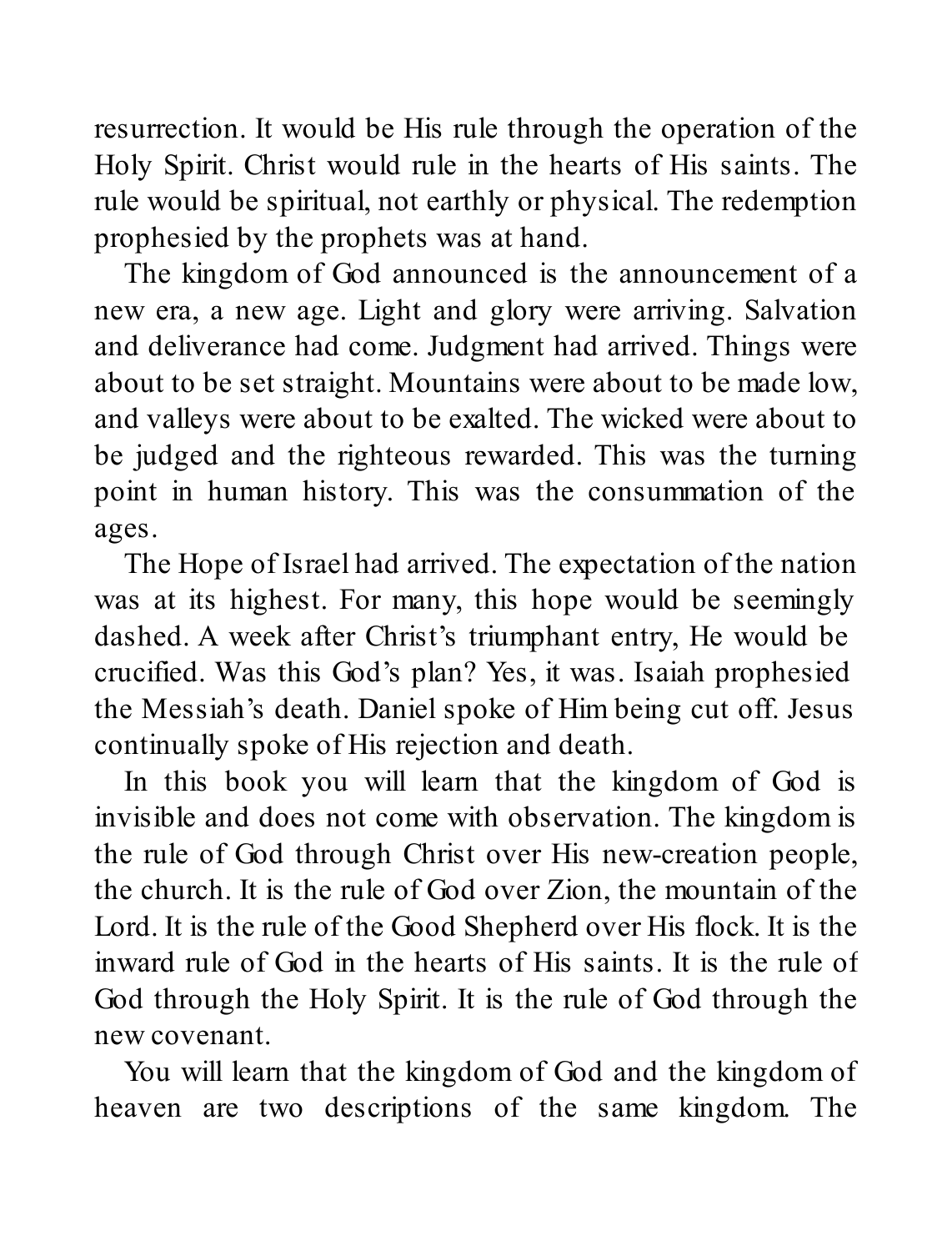kingdom is God's rule, and it is from heaven. Heaven is the origin of the kingdom, not earth.

The church is not an alternate plan. The church has always been the plan of God. The church is not a parenthesis. Jesus began to speak of the church to His disciples. The church would be the people over whom the gates of hell would not be able to prevail.

The church is the *ekklesia*. The church consists of the calledout ones. The called are those who rule and reign with Christ. The church is the embassy of Christ. The church consists of kingdom citizens born from above. The church consists of people from every nation who are submitted to the rule of Christ through the Holy Spirit. They are the ones who callJesus, Lord.

The kingdom is not earthly and geographical. Geography does not determine where the kingdom exists. The kingdom is determined by its citizens no matter where they live geographically.

King David's earthly reign was limited to a physical, geographical area. The land of Canaan was a type of the world. Israel's physical land was a picture of the earth. Israel was a microcosm of a global kingdom. The land belonged to God, but the earth is the Lord's. Christ's kingdom cannot be limited to a geographical location. The earthly type was only a picture of the universal, spiritual kingdom that was coming. Types, antitypes, signs, and shadows are absolutely indispensable for proper scriptural interpretation. (A *type* is a biblical person, thing, action, event, ceremony, structure, furniture, color, or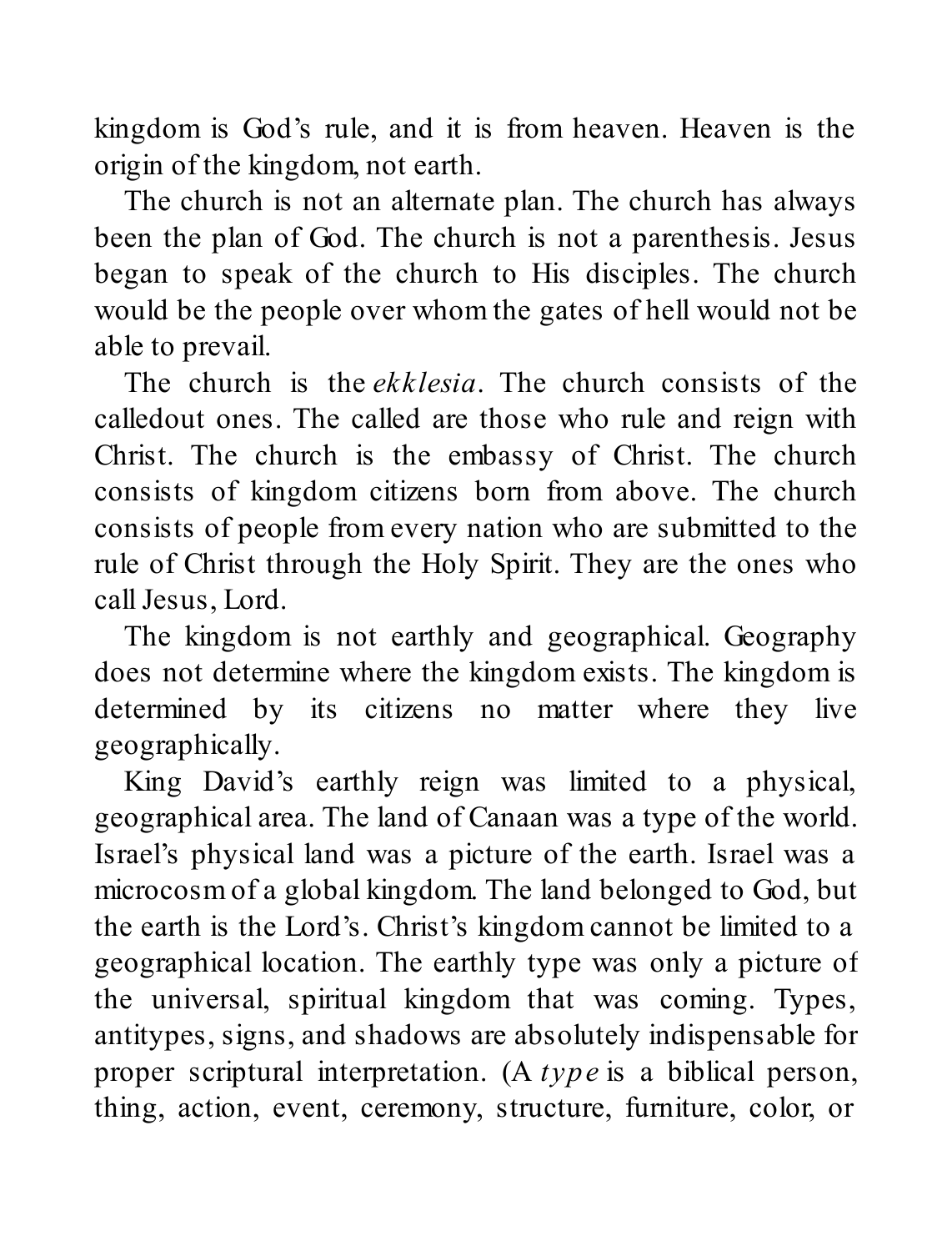number that prefigures an *antitype* of the same in the New Testament.) The antitype of the New Testament is vastly superior to its type in the Old Testament:

- David and Solomon were types of Christ and His kingdom.
- Hezekiah and Josiah were types of Christ and His kingdom, restoration.
- Moses was a type of Christ, the Deliverer and Lawgiver.
- •Joshua was a type of Christ and His kingdom.
- Sarah was a type of the church, the free woman, the kingdom.
- Earthly Zion was a type of heavenly Zion.
- Earthly Jerusalemwas a type of the new Jerusalem.
- The earthly temple was a type of the spiritual temple (the church).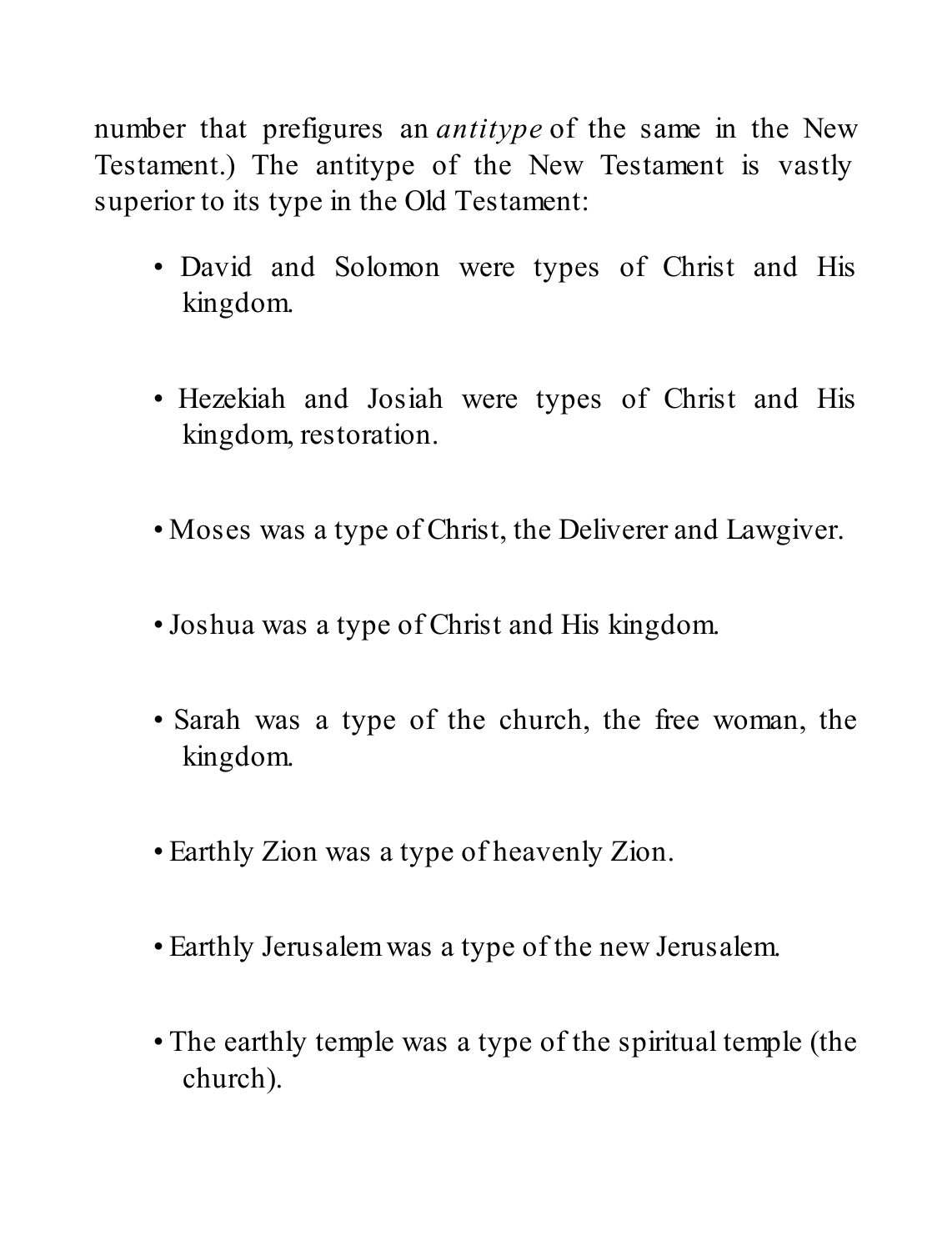- The land of Israel was a type of the world.
- The sabbath day was a type of the rest of Christ and the kingdom.
- The year of jubilee was a type of the kingdom.
- Tabernacles were a type of the gathering of the nations, the kingdom.
- The tabernacle of David was a type of the kingdom.

In order to be instructed in the kingdom, you must be able to bring forth truth from the old and new covenants. The old was a type and symbol of the new. Earthly Jerusalem was a type of the heavenly Jerusalem. The earthly temple was a type of the church, the spiritual temple. Earthly Zion was a type of heavenly Zion. David's earthly rule was a type of the heavenly rule of Christ. The failure to understand the type and the antitype is a major reason why some fail to understand the kingdom.

It is also important to understand that the kingdom cannot be tied to any one geographical place. The church began in Jerusalem, but eventually Jerusalemwas destroyed. There have been many moves of God throughout history. Some places that have had great revivals are no longer experiencing revival. The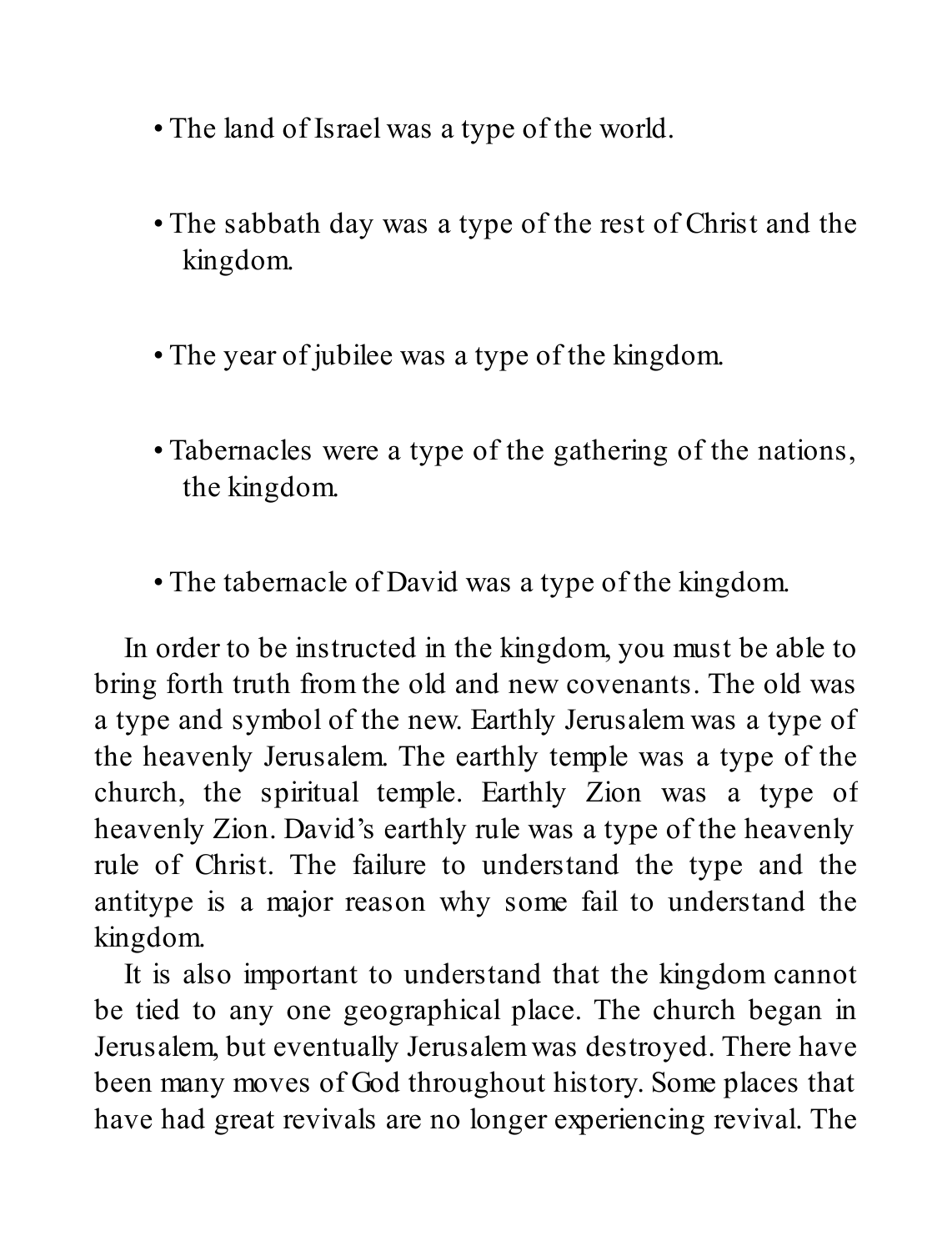move of God has always shifted from place to place. The kingdom is fluid. The kingdom moves wherever people are hungry and submitted to the Holy Spirit.

Regardless of how it looks, the kingdom is always advancing. The kingdom of God is always at work, even when we do not perceive it to be so. Some parts of the world are experiencing tremendous revival, while others are spiritually stagnant. The kingdom is always growing. The rule of Christ continues to advance from generation to generation. This is the prophetic promise of Isaiah: "of the increase of His government and peace there shall be no end" (Isa. 9:7). The church has grown from 120 on the Day of Pentecost in Jerusalemto a global company of millions.

The preaching of the kingdom did not begin with the church but with John and Jesus. The church, however, was established as a result of the kingdom message. The kingdom was prophesied by the prophets and came into fulfillment at the coming of Christ.

You will learn that the rule of God over His church brings peace and prosperity. God brings us to His holy mountain and plants us in Zion. The Lord has brought us to His high place, His holy hill, where we are taught truth and righteousness.

You will learn that the kingdom is eternal and has no end. The kingdom will increase from generation to generation. The kingdom is global and not limited to a certain geographical location.

You will learn that the kingdom is the place of God's glory, salvation, healing, and redemption. It is a place of liberty and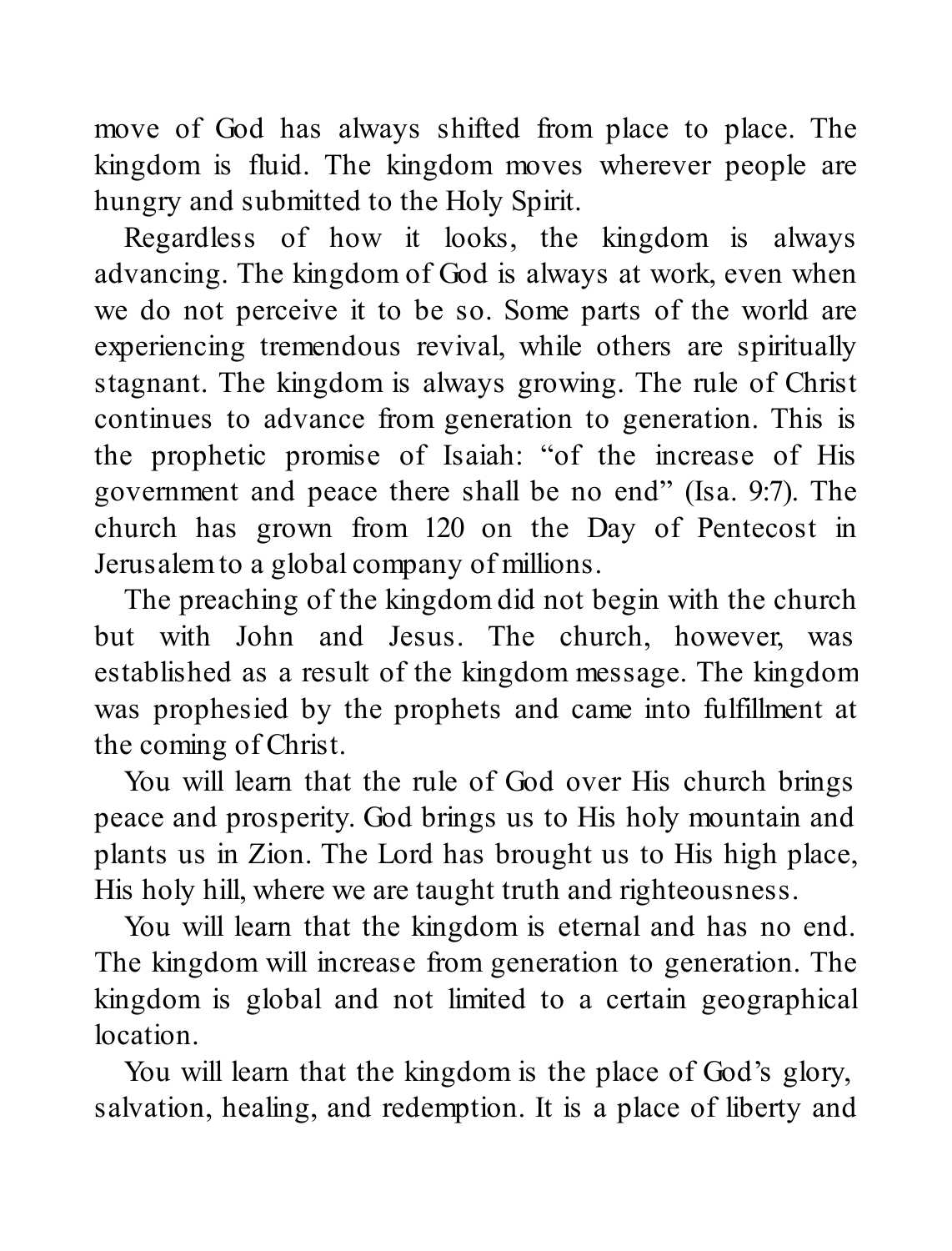freedom.

You will learn that the kingdom is filled with people of praise and worship. Zion is a place of dancing, rejoicing, shouting, and music.

God's promise to Abrahamis the foundation of the kingdom. The kingdombrings blessing to all families of the earth.

Now the LORD had said unto Abram, Get thee out of thy country, and from thy kindred, and from thy father's house, unto a land that I will shew thee: And I will make of thee a great nation, and I will bless thee, and make thy name great; and thou shalt be a blessing: And I will bless them that bless thee, and curse him that curseth thee: and in thee shall all families of the earth be blessed.

—GENESIS 12:1–3, KJV

Through the Messiah all the families of the earth are blessed. The kingdom is Christ's salvific rule over the nations. The blessing of salvation is for all the families of the earth.

Then said he unto them, Therefore every scribe which is instructed unto the kingdom of heaven is like unto a man that is an householder, which bringeth forth out of his treasure things new and old.

—MATTHEW 13:52, KJV

The kingdomof God has been forcefully advancing since the days of John the Baptist. It is still advancing today. The New International Version renders Matthew 11:12 as, "The kingdom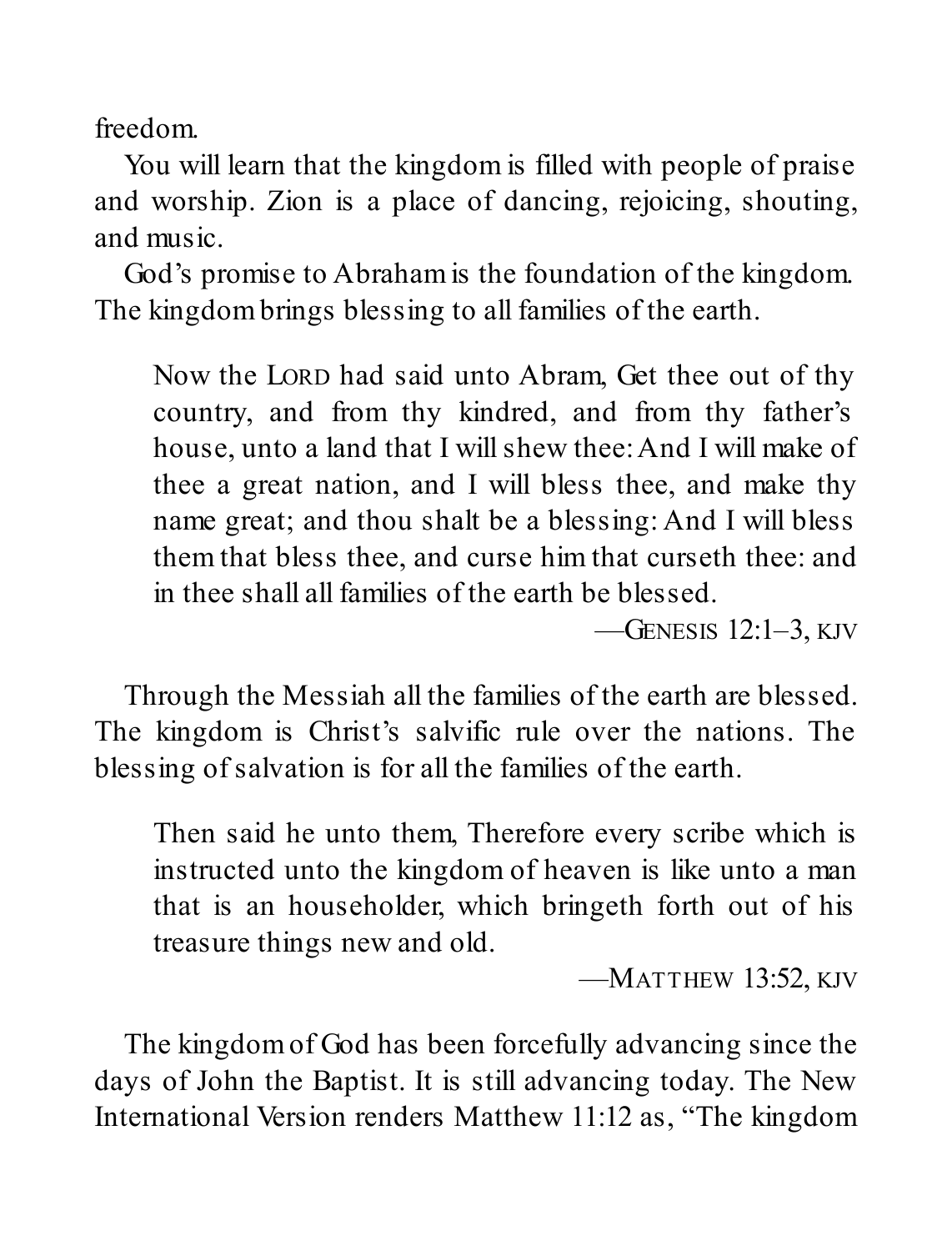of heaven has been forcefully advancing, and forceful men lay hold of it."

John preached as the forerunner, in a sense as the last sentinel of the night, proclaiming the dawn of a new day. Jesus was Himself the light; He brought the day into existence. The arrival of the kingdomwas the arrival of the *day*. The *night* was ending. Sorrow, spiritual death, and pain were ending, and salvation, life, and joy were arriving.

And there shall be no night there; and they need no candle, neither light of the sun; for the Lord God giveth themlight: and they shall reign for ever and ever.

—REVELATION 22:5, KJV

The reign of God is connected to the end of the night. There is no night in Zion. The Lord is our light. We live in the glorious light of the kingdom. Hallelujah!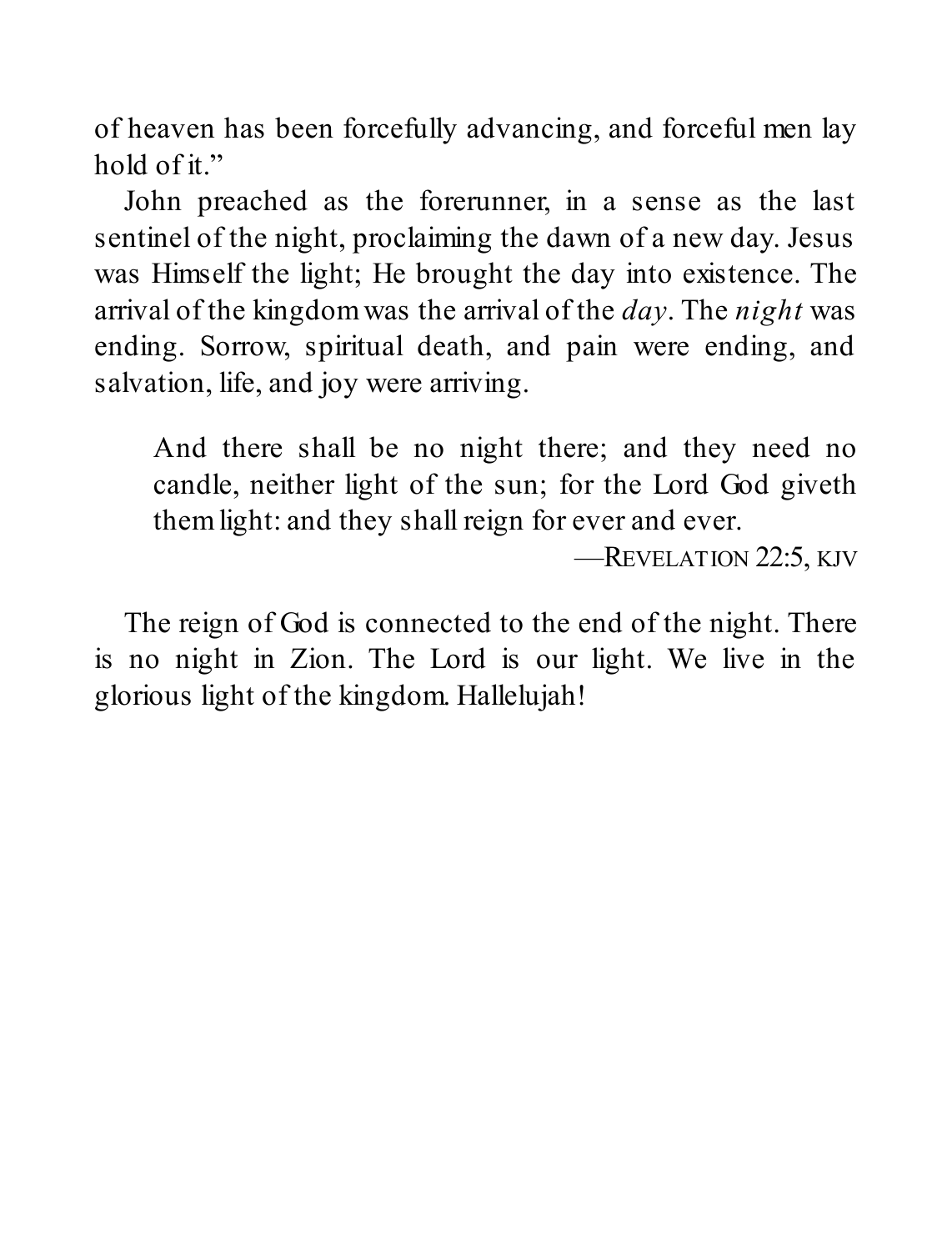

CHAPTER<sub>1</sub>

## **A KINGDOM WITHOUT OBSERVATION**

**J**ESUS DID NOT submit to Israel's desire for an earthly king. He told the Jewish leaders that His kingdom does not come with observation.

Now when He was asked by the Pharisees when the kingdom of God would come, He answered them and said, "The kingdomof God does not come with observation." —LUKE 17:20

The Pharisees were looking for an observable kingdom. These Pharisees expected a visible, temporal kingdom. They were looking for a worldly kingdom. They could not understand the nature of the kingdom that Jesus preached. They were carnal and earthly; Jesus was spiritual and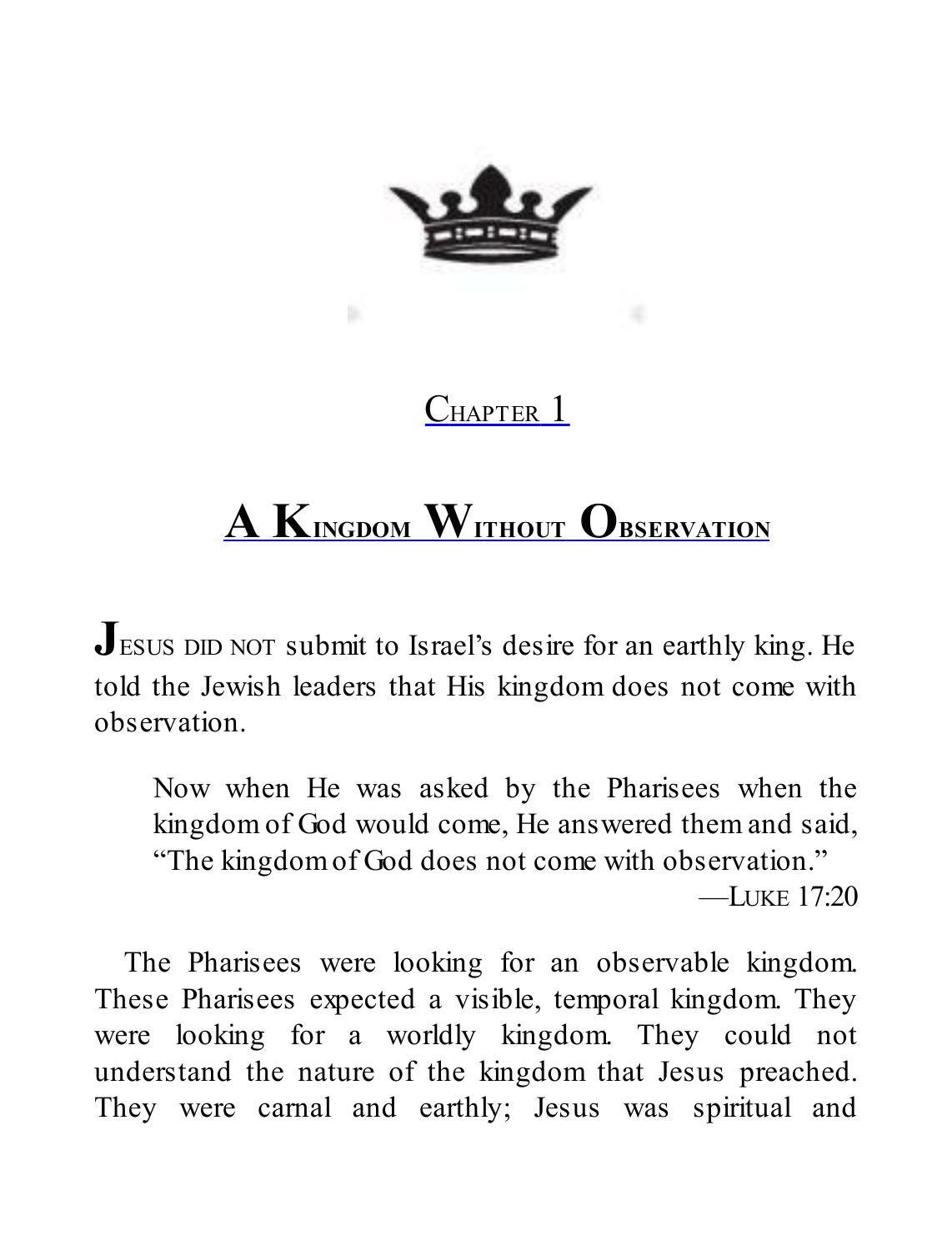heavenly.

The kingdom was in their midst, and they could not discern it. Healing and deliverance were signs that the kingdom had come nigh.

The reason mortal man finds it difficult to absorb this subject is because of the limited perception we have for the world of the unseen. The world of the unseen is a spiritual dimension, and we have only the five senses of human nature (seeing, hearing, feeling, smelling, and tasting). These senses are the physiological methods of perception. The word *perception* is derived from the Latin words *perceptio* a n d *percipio* and means "receiving, collecting; action of taking possession; apprehension with the mind or senses."1

Jesus understood this human limitation when He walked on Earth. When Nicodemus asked Jesus to explain the kingdom of God, Jesus replied, "If I tell you things that are plain as the hand before your face and you don't believe me, what use is there in telling you of things you can't see, the things of God?" (John 3:12, THE MESSAGE). Later, when He was speaking to the disciples about His imminent departure from them, He said to them, "You are from beneath; I am from above. You are of this world; I amnot of this world" (John 8:23).

When Jesus stood before Pilate after the Pharisees captured Him, and Pilate asked Him if He was indeed the king of the Jews, Jesus replied, "My kingdom is not of this world. If My kingdom were of this world, My servants would fight, so that I should not be delivered to the Jews; but now My kingdom is not fromhere" (John 18:36).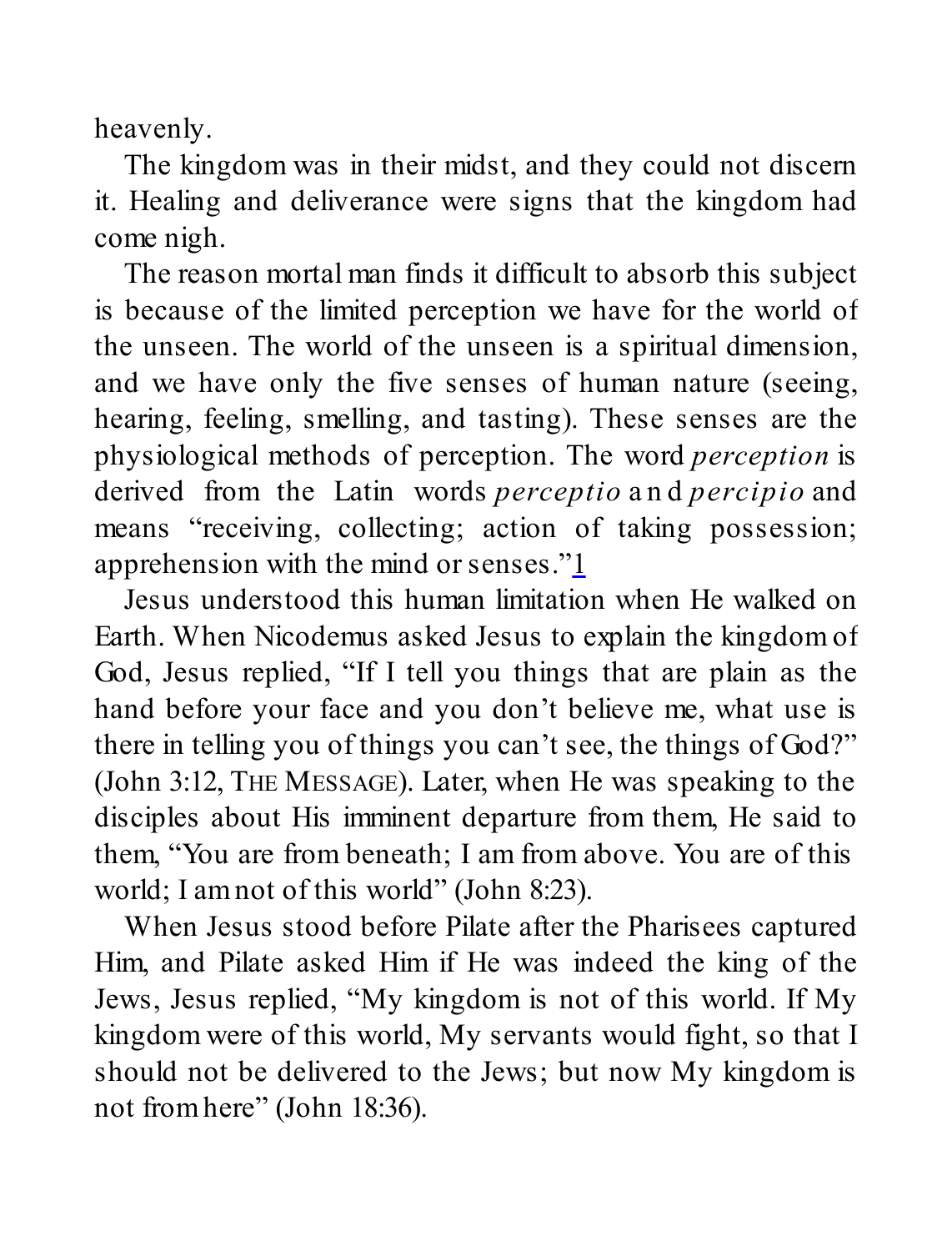Jesus did not come to Earth to establish a worldly kingdom. The kingdom would not be established in a worldly way. There would be no earthly armies needed. The kingdom would be advanced through the preaching of the gospel.

There were some in Israel who believed in bringing in the kingdom of God by force. They were called zealots. They hated the Romans and the fact that the covenant people lived under Gentile rule. Many of them believed in taking up arms against the Romans. They believed that when the Messiah came, He would do the same. Some believed they could hasten and force the coming of Messiah through armed rebellion.

But the kingdomwould not come this way.

#### **THE KINGDOM** OF COD— **EARTHLY OR HEAVENLY?**

The kingdom of God came to Earth through the suffering and death of the Christ. Most in Israel did not understand this, even though it had been spoken of by the prophets. How could a suffering Messiah bring the kingdom? Suffering and death were pictures of defeat, not victory.

They were looking for an earthly kingdom. They did not understand the kingdom or the prophets. The carnal mind cannot comprehend the things of the spirit. Earthly people understand earthly kingdoms. Earthly kingdoms are advanced through earthly means, usually warfare and bloodshed. Jesus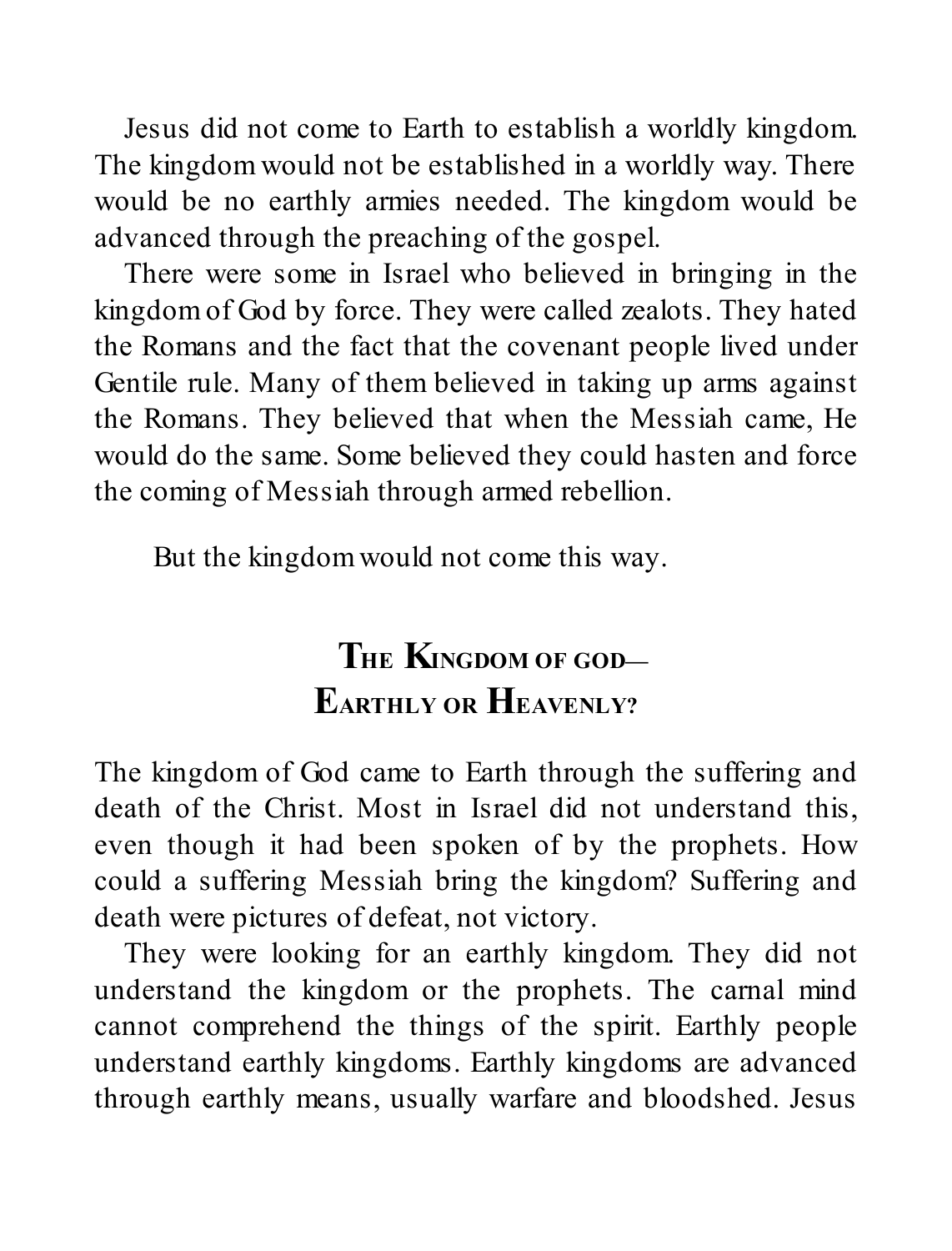preached about the kingdom of heaven. The kingdom of God is a heavenly kingdom.

The kingdom they were looking for did not arrive. For a generation after Jesus's death and resurrection, nothing changed; the Romans were still in control. What had happened? At the end of that generation, the Romans came in force and destroyed the city and the temple. Thousands of Jews perished, and thousands more were scattered to the nations. What happened to the kingdom? What happened to the hope? There was no earthly messiah sitting on the throne in Jerusalem. Jerusalem had become a burning heap. The Romans were victors, and the Jews were defeated.

Was Jesus just another false messiah? Was He just another deceiver? Was His announcement of the kingdom a lie? Did He give false hope to Israel? There certainly was no earthly kingdom. There certainly was no earthly throne. There certainly was no physical deliverance.

Could they have misinterpreted the message of the kingdom? Did they misunderstand the prophecies of the prophets? Was the message of the kingdom hidden from their eyes?

This is exactly what Jesus taught; He taught that the kingdom was *a mystery*. It was hidden from the eyes of the disobedient and rebellious and was revealed only to the humble. Many could not see the kingdom and would not be allowed to enter into it. The kingdom would not be given to a rebellious people. It was not an earthly kingdom and would never be apprehended by earthly people. The door would be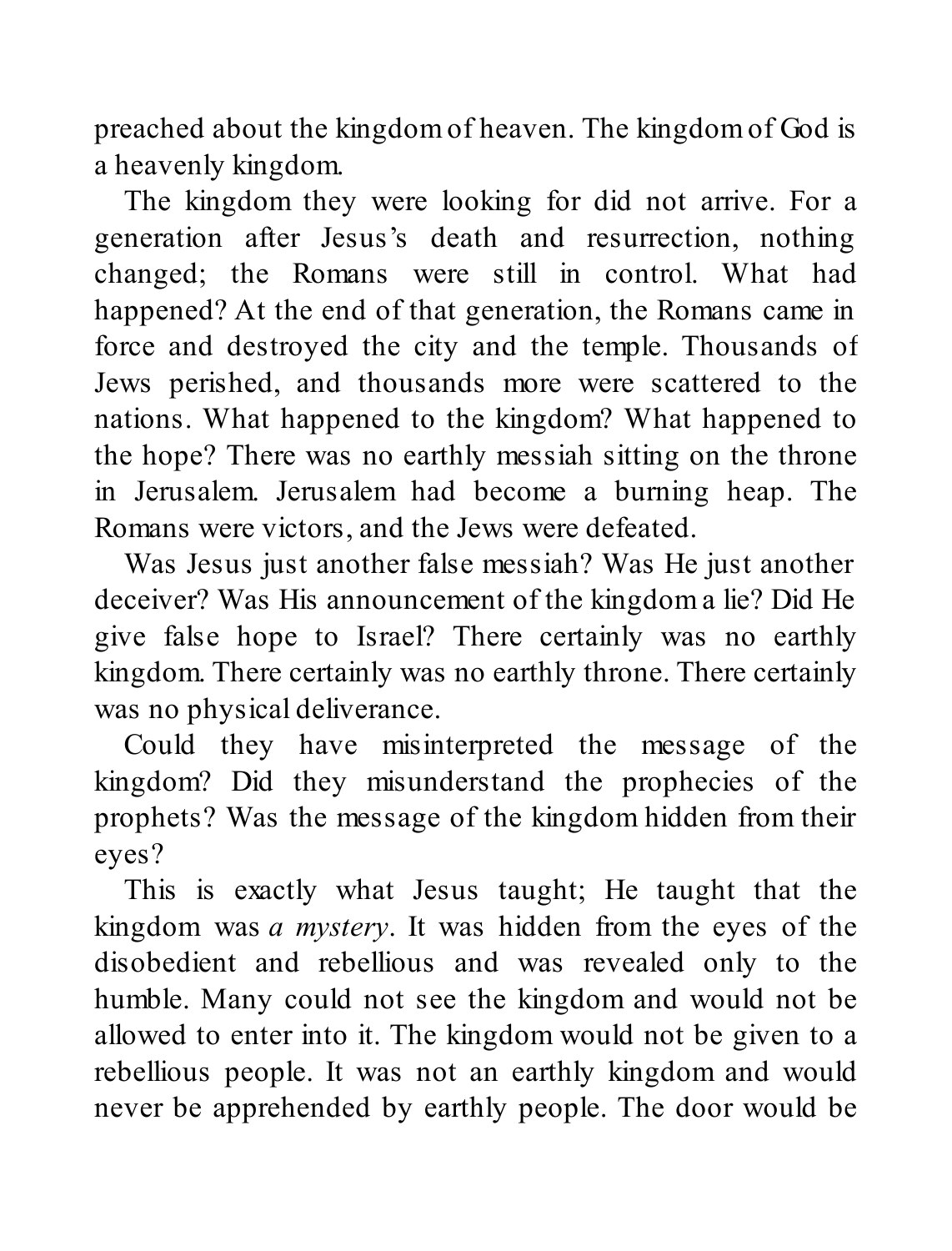shut to them but opened to those who humbled themselves and believed the gospel.

Entrance into the kingdom would not be determined by physical birth. Physical birth was very important to the Jews. Abraham is the first person in the Bible identified as a *Hebrew*. Paul identified himself as a "Hebrew of the Hebrews" (Phil. 3:5). The Jews considered themselves the descendants of Abraham and therefore the elect of God. Many depended on their physical descent rather than on faith in God.

Although Abraham was called a Hebrew, he was a Hittite. There were also Gentiles in the genealogy of Christ (Rahab and Ruth, Matt. 1:5), which shows that God always honored faith. To replace faith with physical descent was pride and abominable to God. God's choice of Israel had nothing to do with them; He chose Israel because of the covenant He made with Abraham. (See Deuteronomy 7:6–8.)

The proud would not enter the kingdom.

The rebellious would not enter the kingdom.

The immoral would not enter the kingdom.

Only a remnant would enter the kingdom, and the rest would be judged.

Worldly kingdoms are full of earthly pomp. They are defended by armies engaged in war. In *Barnes' Notes on the New Testament* we read:

The charge on which Jesus was arraigned was that of laying claim to the office of a king. He here substantially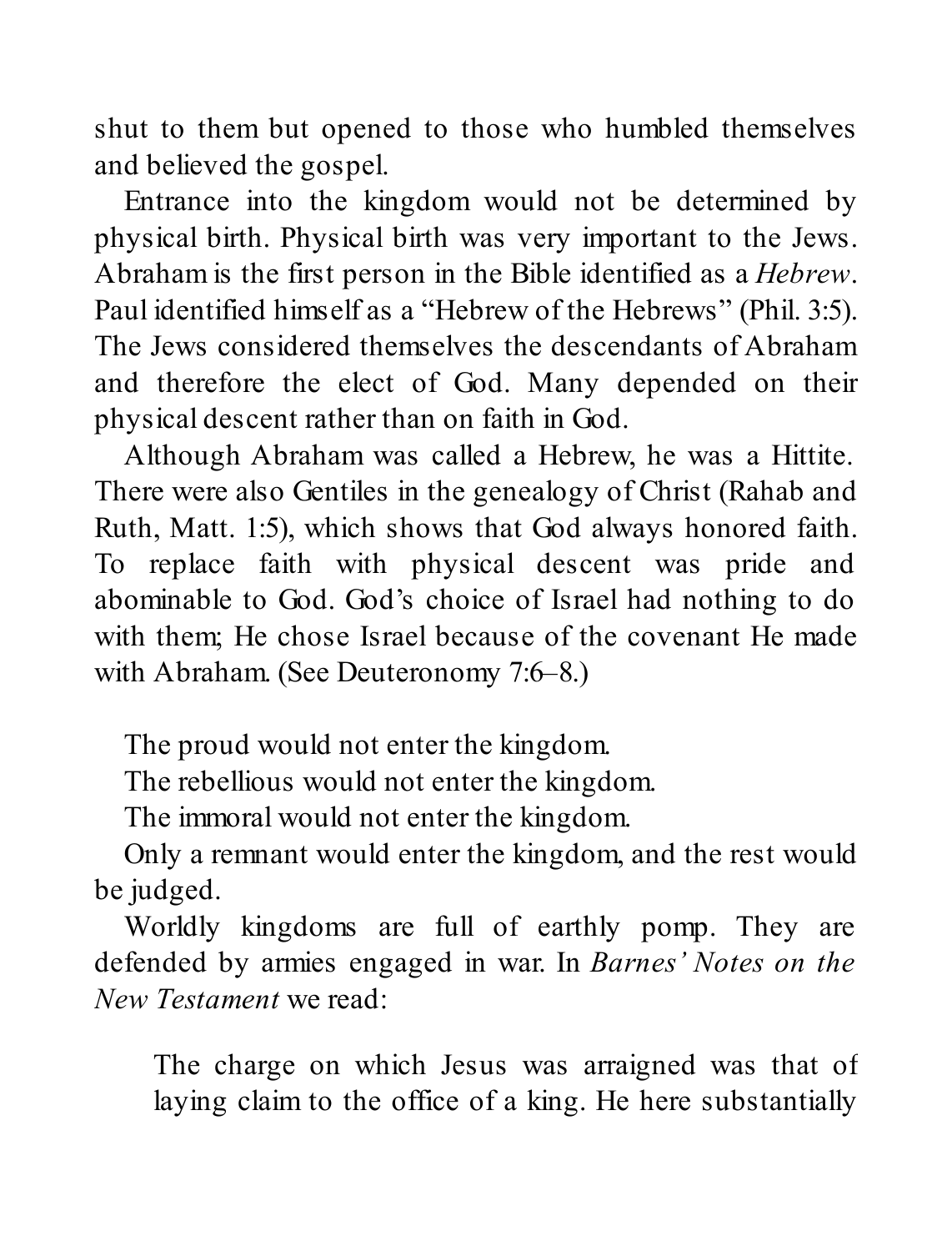admits that he *did* claim to be a king, but not in the sense in which the Jews understood it. They charged him with attempting to set up an *earthly* kingdom, and of exciting sedition against Caesar. In reply to this, Jesus says that *his kingdom is not of this world*. That is, it is not of the same nature as earthly kingdoms. It was not originated for the same purpose, or conducted on the same plan. He immediately adds a circumstance in which they differ. The kingdoms of the world are defended by arms; they maintain armies and engage in wars. If the kingdom of Jesus had been of *this* kind, he would have excited the multitudes that followed him to prepare for battle. He would have armed the hosts that attended him to Jerusalem. He would not have been alone and unarmed in the garden of Gethsemane. But though he *was* a king, yet his dominion was over the heart, subduing evil passions and corrupt desires, and bringing the soul to the love of peace and unity.2

Jesus never took upon Himself any earthly power. He did not raise up an army to gain control of an earthly kingdom. Matthew Henry gives the following account of Christ's introduction of the kingdomof God to His followers:

He never took upon him any earthly power, never were any traitorous principles or practices laid to him. Christ gave an account of the nature of his kingdom. Its nature is not worldly; it is a kingdom within men, set up in their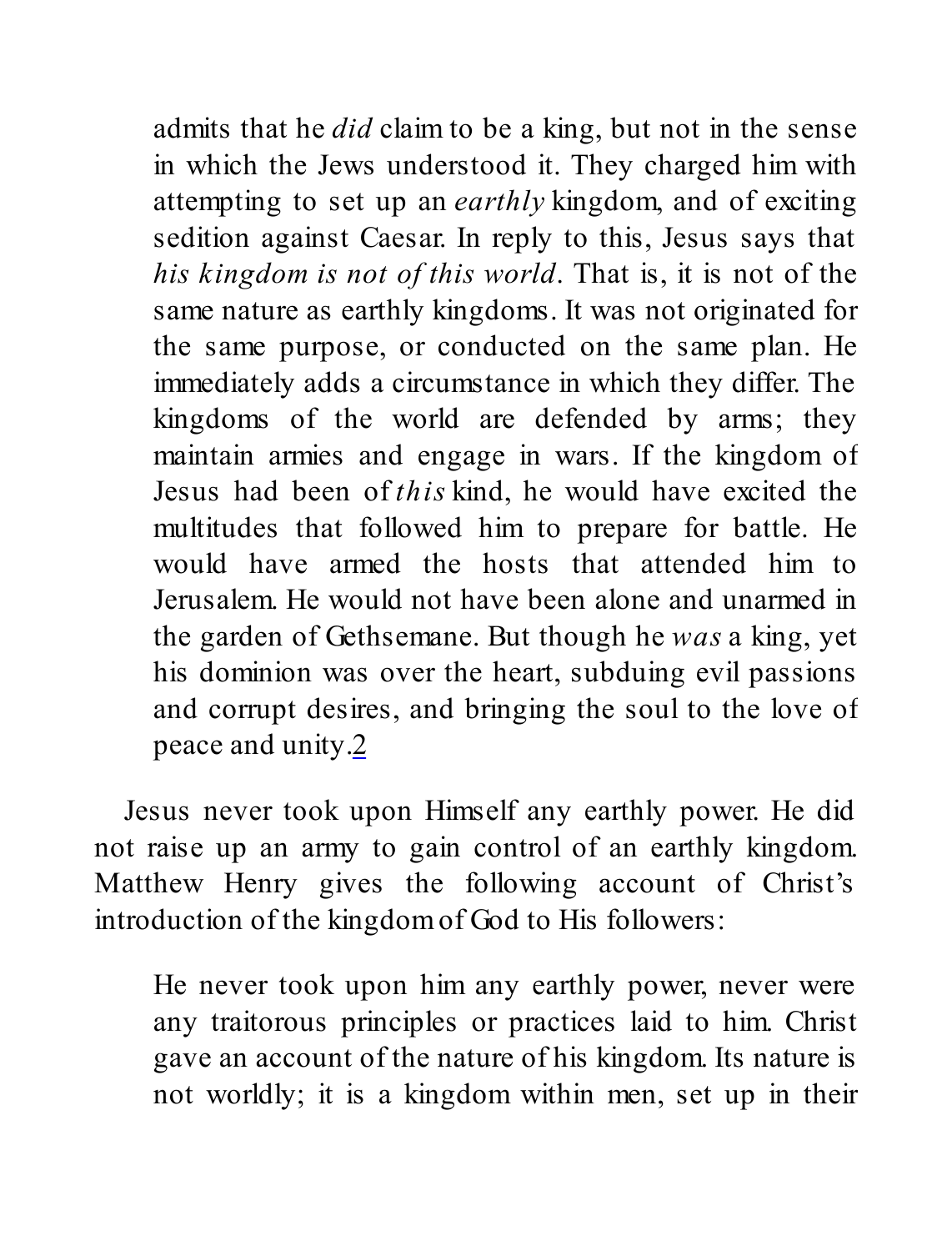hearts and consciences; its riches spiritual, its power spiritual, and it glory within. Its supports are not worldly; its weapons are spiritual; it needed not, nor used, force to maintain and advance it, nor opposed any kingdom but that of sin and Satan. Its object and design are not worldly.3

The earthly city of Jerusalem was a type of the heavenly Jerusalem. Jesus wept over the city because the people of Jerusalem missed the time of their visitation. Jesus did not establish an earthly kingdom there but instead pronounced judgment upon the city. The earthly hopes of many in Israel were dashed to pieces. Their hope of a glorious, earthly kingdom, headquartered in Jerusalem, did not come to pass.

The prophet Daniel saw the rise and fall of earthly kingdoms before the arrival of God's kingdom. He saw the kingdoms of Babylon, Persia, Greece, and Rome being replaced and falling. The kingdom would come and be an everlasting kingdom that filled the earth.

You watched while a stone was cut out without hands, which struck the image on its feet of iron and clay, and broke them in pieces. Then the iron, the clay, the bronze, the silver, and the gold were crushed together, and became like chaff from the summer threshing floors; the wind carried them away so that no trace of them was found. And the stone that struck the image became a great mountain and filled the whole earth.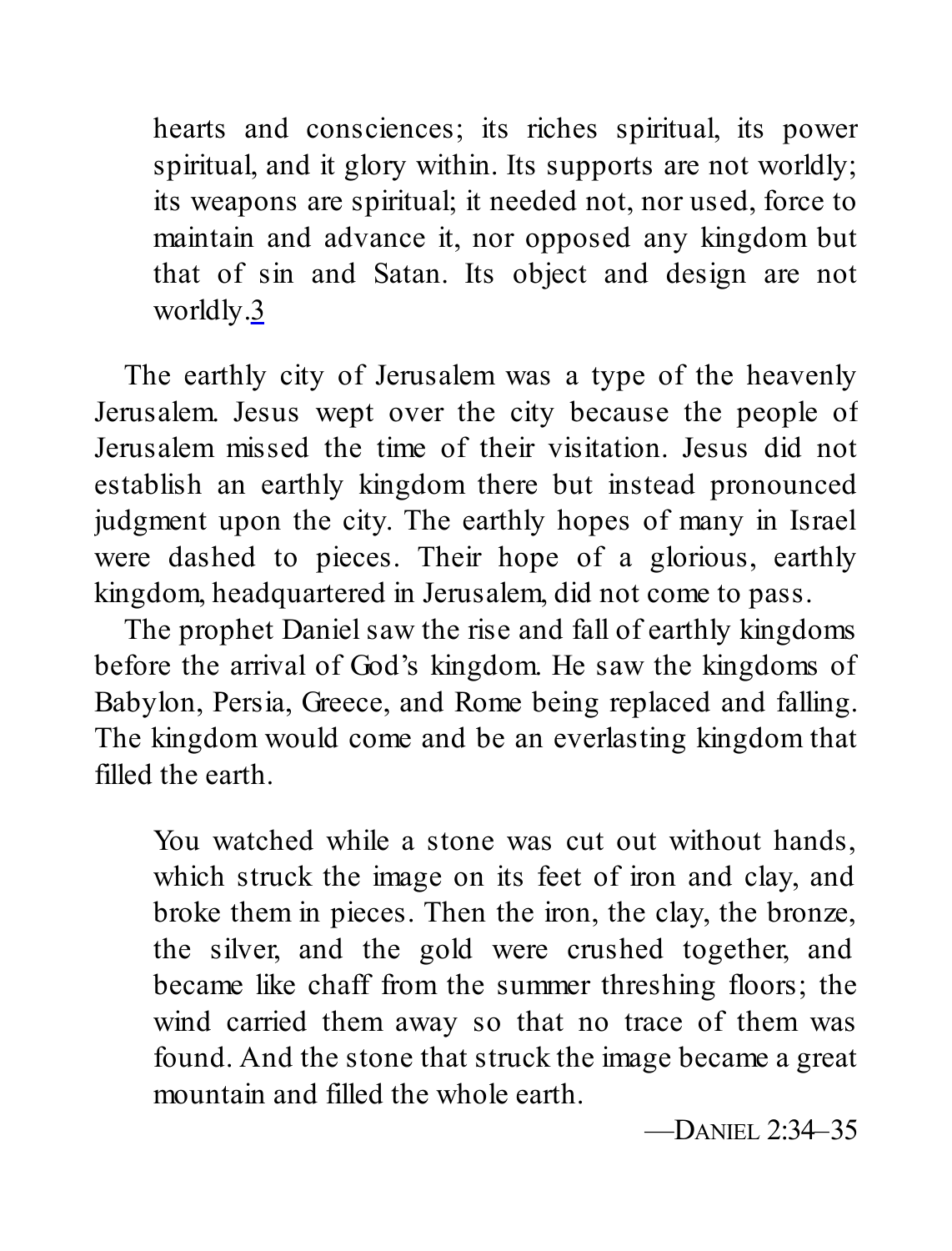Notice that the stone becomes a mountain that fills the earth. The mountain is Zion, and Zion fills the earth. This is because Zion is a people and no longer a geographical location.

The kingdom is not earthly but is cut out without hands. There were many who heard about the kingdom but did not understand it. They were looking for the earthly and could not see the heavenly. Jesus spoke of these people when He said, "When anyone hears the word of the kingdom, and does not understand it, then the wicked one comes and snatches away what was sown in his heart. This is he who received seed by the wayside" (Matt. 13:19). They were looking for the earthly and could not see the heavenly.

It was hidden from the eyes of many in fulfillment of Isaiah's prophecy.

So when they had appointed him a day, many came to him at his lodging, to whom he explained and solemnly testified of the kingdom of God, persuading them concerning Jesus from both the Law of Moses and the Prophets, from morning till evening. And some were persuaded by the things which were spoken, and some disbelieved. So when they did not agree among themselves, they departed after Paul had said one word: "The Holy Spirit spoke rightly through Isaiah the prophet to our fathers, saying, "Go to this people and say: 'Hearing you will hear, and shall not understand; and seeing you will see, and not perceive; for the hearts of this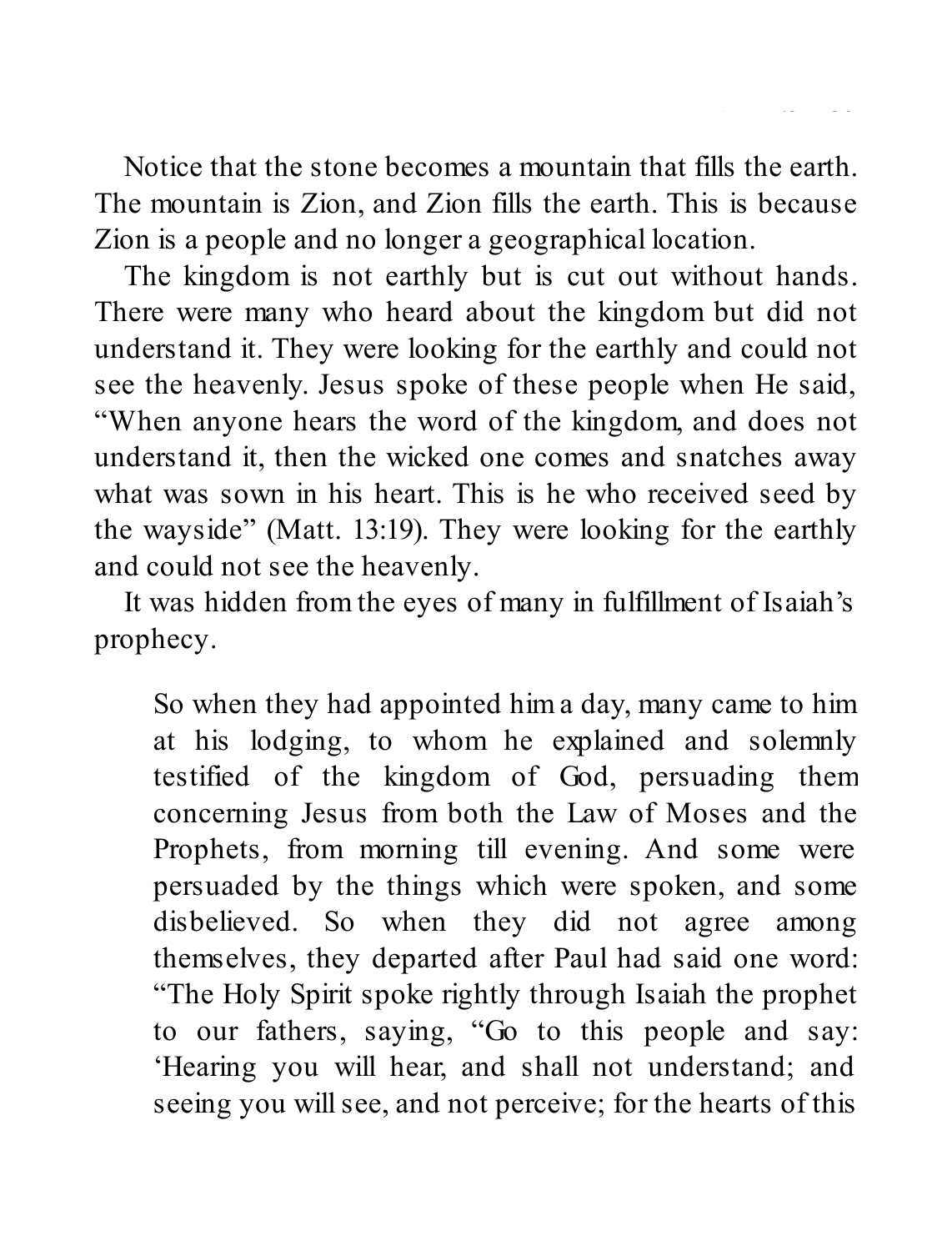people have grown dull. Their ears are hard of hearing, and their eyes they have closed, lest they should see with their eyes and hear with their ears, lest they should understand with their hearts and turn, so that I should heal them<sup>"</sup>

 $-$ ACTS 28:23-27

#### **HEAVENLY ZION**

The revelation of heavenly Zion, the heavenly Jerusalem, is one of the most important for us to take a look at if we are going to understand the kingdom. God rules over heavenly Zion. We have come to the heavenly city, not the earthly (Heb. 12:22). Our citizenship is in heaven. We are born from above, from the heavenly city, by spiritual birth. This is the place of the rule of God, the place of the kingdom. God's rule is over Zion, the heavenly people, the church.

In his commentary, Adam Clarke makes several important observations about the text of Hebrews 12:22:

[But ye are come unto mount Sion] In order to enter fully into the apostle's meaning, we must observe

1. That the Church, which is called here the city of the living God, the heavenly Jerusalem, and mount Sion, is represented under the notion of a city.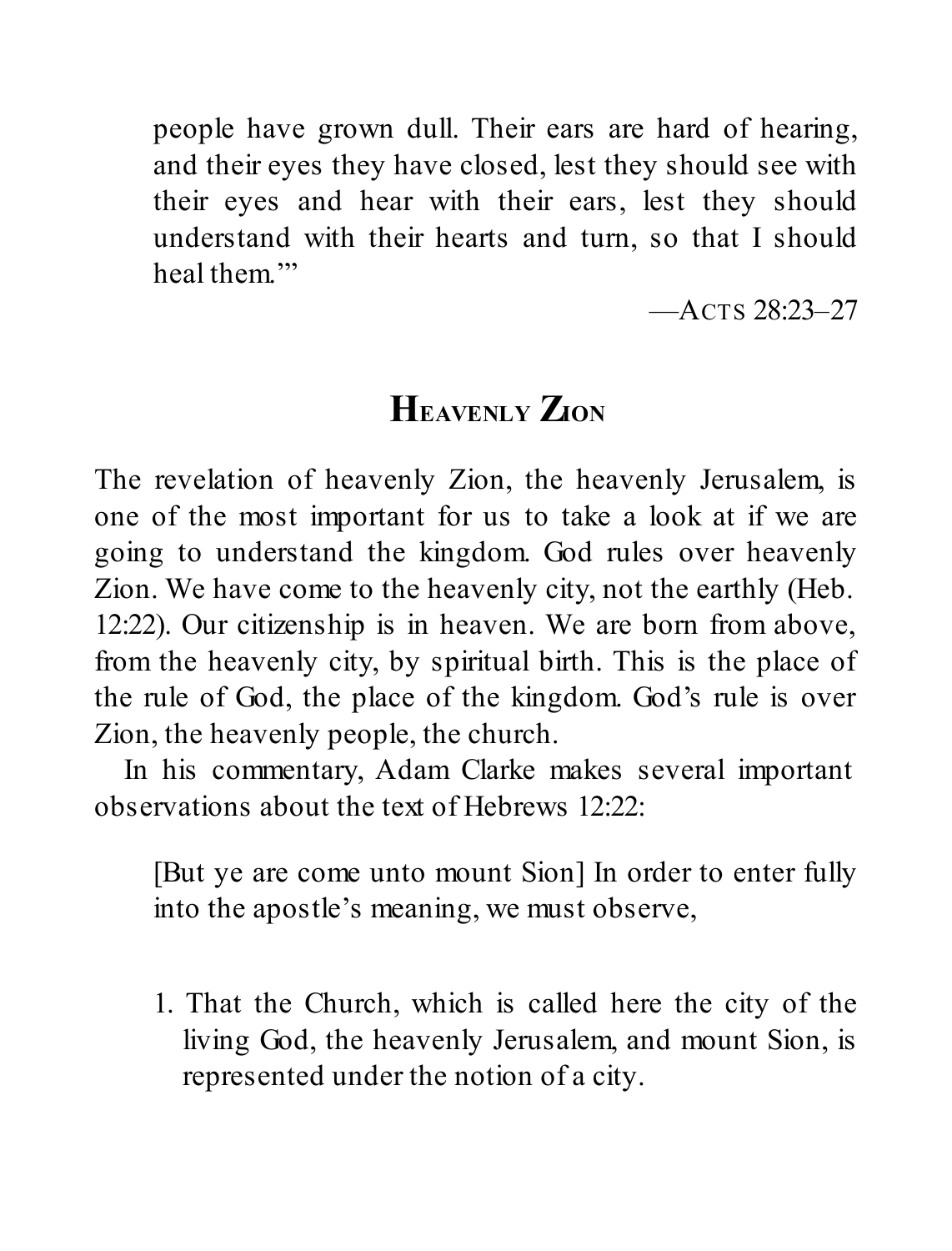- 2. That the great assembly of believers in Christ is here opposed to the congregation of the Israelites assembled at Mount Sinai.
- 3. That the innumerable company of angels is here opposed to, those angels by whomthe law was ushered in, Acts 7:53; Gal. 3:19.
- 4. That the Gospel firstborn, whose names are written in heaven, are here opposed to the enrolled firstborn among the Israelites, Ex. 24:5; 19:22.
- 5. That the mediator of the new covenant, the Lord Jesus, is here opposed to Moses, the mediator of the old.
- 6. And that the blood of sprinkling, of Christ, our High Priest, refers to the act of Moses, Ex. 24:8: "And Moses took the blood, and sprinkled it on the people, and said, Behold the blood of the covenant, which the Lord hath made with you concerning all these words."

[The heavenly Jerusalem] This phrase means the Church of the New Testament, as Schoettgen has amply proved in his dissertation on this subject.

[To an innumerable company of angels] To myriads, tens of thousands, of angels. These are represented as the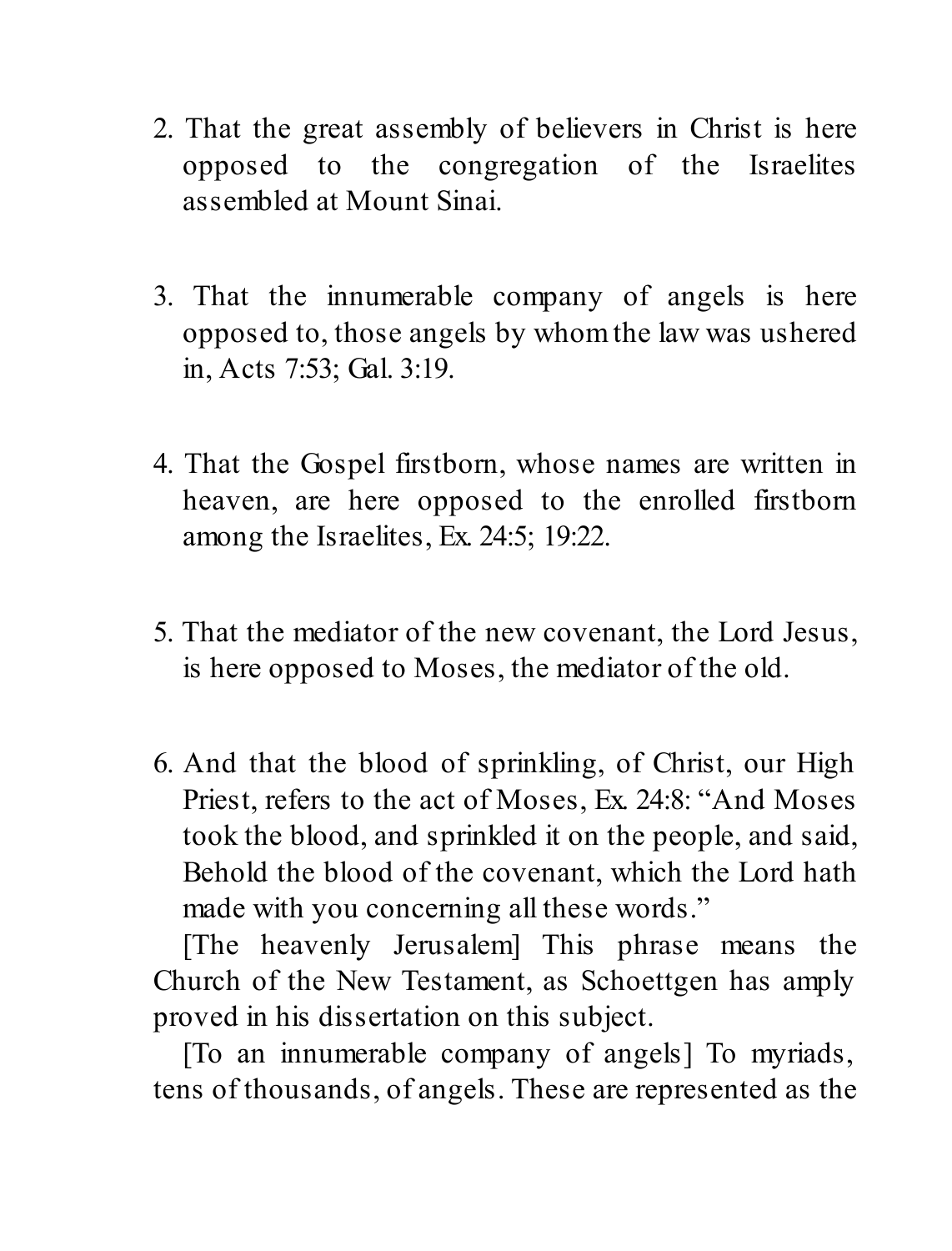attendants upon God, when he manifests himself in any external manner to mankind. When he gave the law at Mount Sinai, it is intimated that myriads of these holy beings attended him. "The chariots of the Lord are twenty thousand, even thousands of angels; the Lord is among them as in Sinai, in the holy place;" Ps. 68:17. And when he shall come to judge the world, he will be attended with a similar company. "Thousand thousands ministered unto him, and ten thousand times ten thousand stood before him;" Dan. 7:10. In both these cases, as in several others, these seem to be, speaking after the manner of men, the body guard of the Almighty. Though angels make a part of the inhabitants of the New Jerusalem, yet they belong also to the church below. Christ has in some sort incorporated them with his followers, for "they are all ministering spirits, sent forth to minister to them that shall be heirs of salvation," and they are all ever considered as making a part of God's subjects.4

God brought Israel out of Egypt through the wilderness into the land of Canaan. He planted them in the mountain, earthly Jerusalem, earthly Zion. This was a type of the heavenly. God now brings us into His mountain, heavenly Jerusalem, heavenly Zion. The Lord will reign forever and ever. This is the eternal kingdom, connected to the eternal city, heavenly Zion.

Zion is the mountain of God. The Lord's house was established at the top of the mountain (Isa. 2:2). The Lord's house, the church, is where we come to learn the ways of the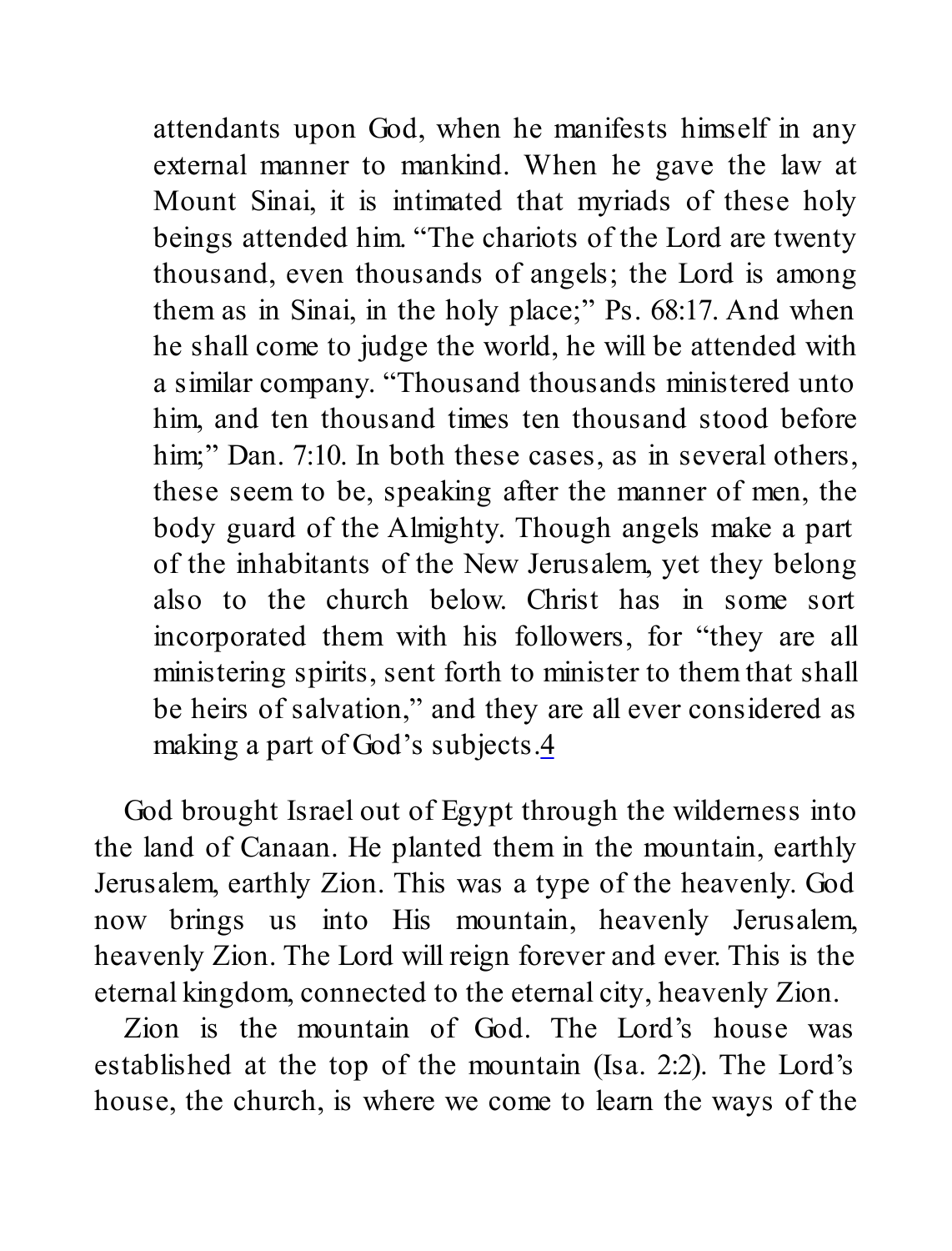Lord and be taught. It is a place of teaching. In speaking of the future house of God, Isaiah the prophet said:

"Come, and let us go up to the mountain of the LORD, to the house of the God of Jacob; He will teach us His ways, and we shall walk in His paths." For out of Zion shall go forth the law, and the word of the LORD fromJerusalem.

 $-$ ISAIAH  $2:3$ 

The word of the Lord comes through the church, the mountain of the Lord's house. Zion is a mountain that has an ensign to which the nations gather. The nations come to be taught the ways of God. The word of the Lord came from Jerusalem. The church began in Jerusalem. The apostles taught from Jerusalem. Zion began in Jerusalem and spread throughout the earth.

Those who put their trust in the Lord inherit the holy mountain. Those who believe the gospel are those who put their trust in Him. We come to Zion, the mountain of God, the place of God's rule, by faith. There were many who did not put their trust in the Lord but put their trust in the Law and in their good works. They did not trust in the grace of God and did not inherit the holy mountain.

Those who put their trust in the Lord and believed the gospel were brought by God to the holy mountain. We come to this mountain by faith. Zion, the mountain of God, the place of God's rule, is also the place of prayer (Isa. 56:7). The earthly house (temple) was no longer a place of prayer but a den of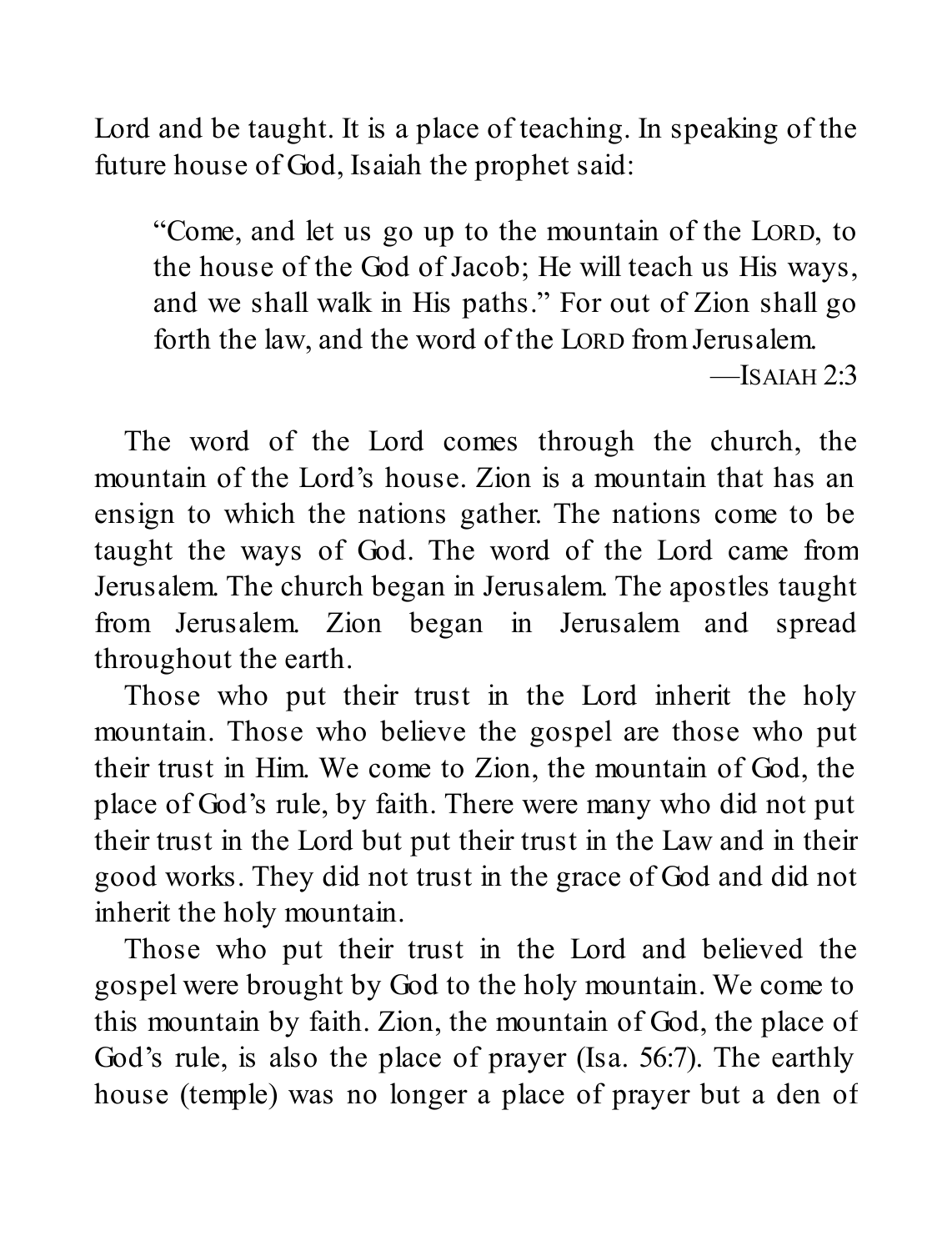thieves. God created a new house of prayer, the church. In Acts 4:24 we read, "So when they heard that, they raised their voice to God with one accord and said: 'Lord, You are God, who made heaven and earth and the sea, and all that is in them"

God's rule is over Zion. Zion is a people. Zion is the dwelling place of God (Ps. 76:2). We are now God's dwelling place through the Spirit.

Jesus is the foundation of Zion, the church, the new creation. The foundation for earthly Jerusalem was in the mountains. The foundation for heavenly Zion is in Christ.

# **EARTHLY ZION VS. HEAVENLY ZION**

The revelation of Zion is one of the most important in the Word of God. There was an earthly Zion, and there is a heavenly Zion. The earthly was a type of the heavenly. The heavenly is greater and is the reality of which the earthly was simply a symbol. One day heavenly Zion will cover the earth with the rule and reign of our invisible King. God reigns in Zion. When His rule and reign are established over all the earth, each of the following characteristics will be a part of His kingdomin Zion:

• Glory

• Salvation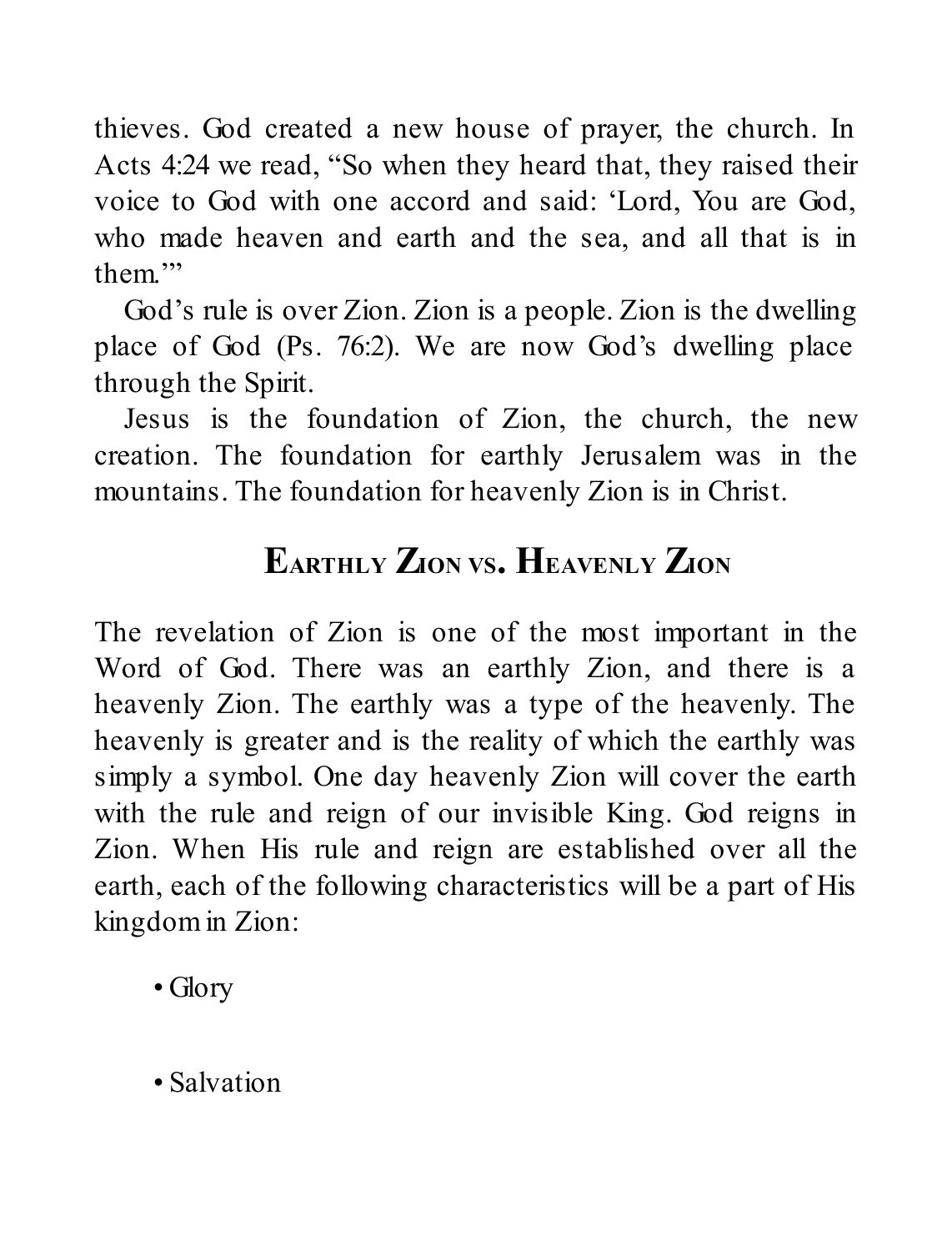- Righteousness
- Praise and worship
- Dominion and power
- The knowledge of God
- Deliverance
- Blessing
- The prophetic
- Elders (the apostolic) as part of the government
- The government of our King, Christ Jesus

Earthly Zion was the holy place, the place chosen by God. This was often emphasized by the psalms, because there were other *holy* places set up for worship that were not chosen by God. Jeroboam set up holy places in Bethel and Dan. The Samaritans worshiped in Mount Gerizim. These rival holy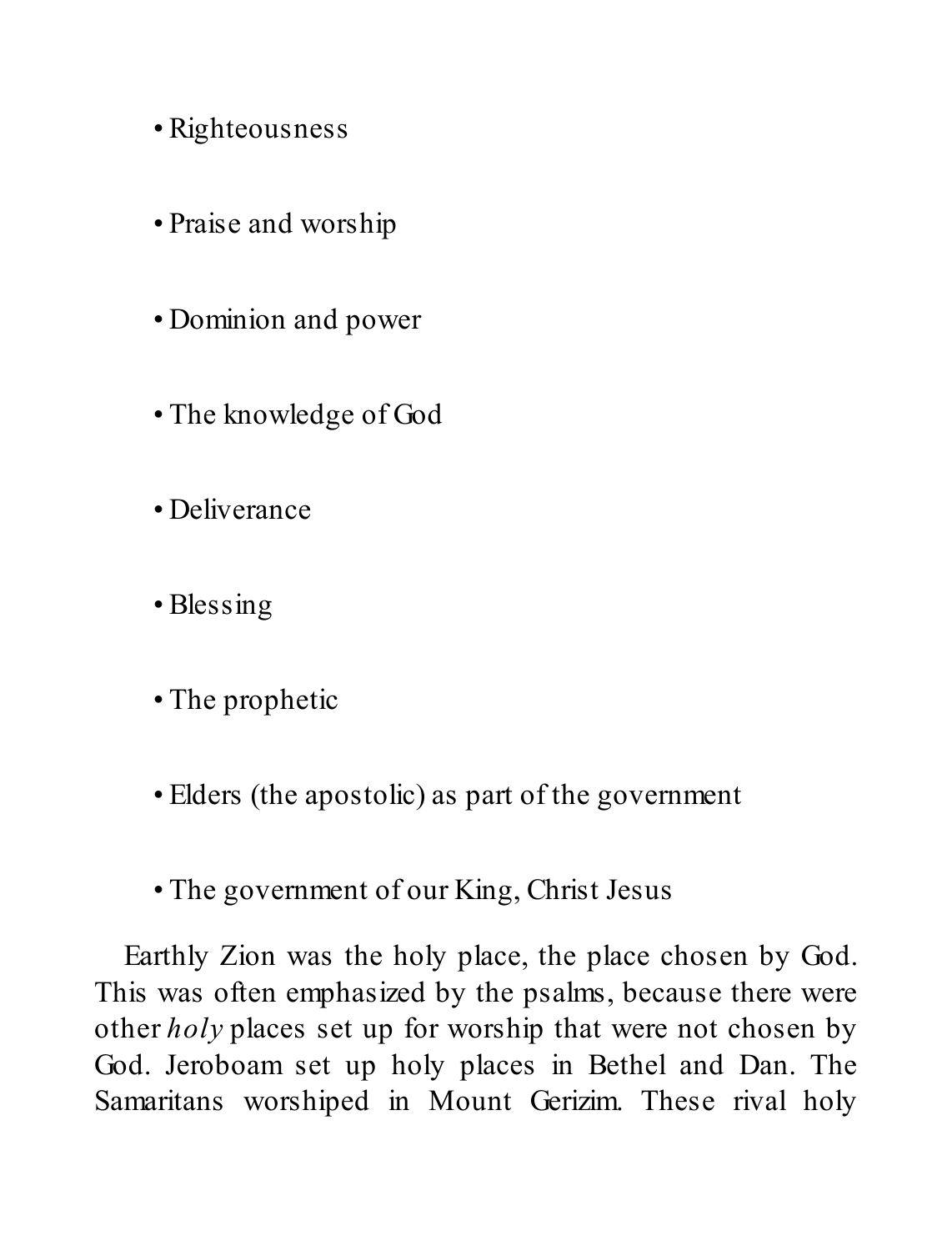places were not legitimate. Zion was the only place chosen by God as His resting place.

The following factors about Zion demonstrate its importance above any illegitimate holy places:

- The Lord loves Zion more than any other place (Ps. 87:2).
- The Lord chose Zion for His habitation (Ps. 132:13).
- Zion is the joy of the whole earth (Ps. 48:2).
- Zion is the perfection of beauty from which God shines (Ps. 50:2).
- The tribe of Judah was chosen by God because He loves it (Ps. 78:68).

Earthly Zion as a type of heavenly Zion was limited to earthly Jerusalem. Heavenly Zion will be global and will cover the earth (Ps. 47:2, 7). All the earth will worship our invisible King, the Lord God (Ps. 66:4).

In Romans 10:18, Paul quotes from Psalm 19 in the context of the gospel, stating the prophetic words of verse 4: "Their sound has gone out to all the earth, and their words to the ends of the world." The gospel has gone out to all the earth, and people have responded with salvation and praise. In his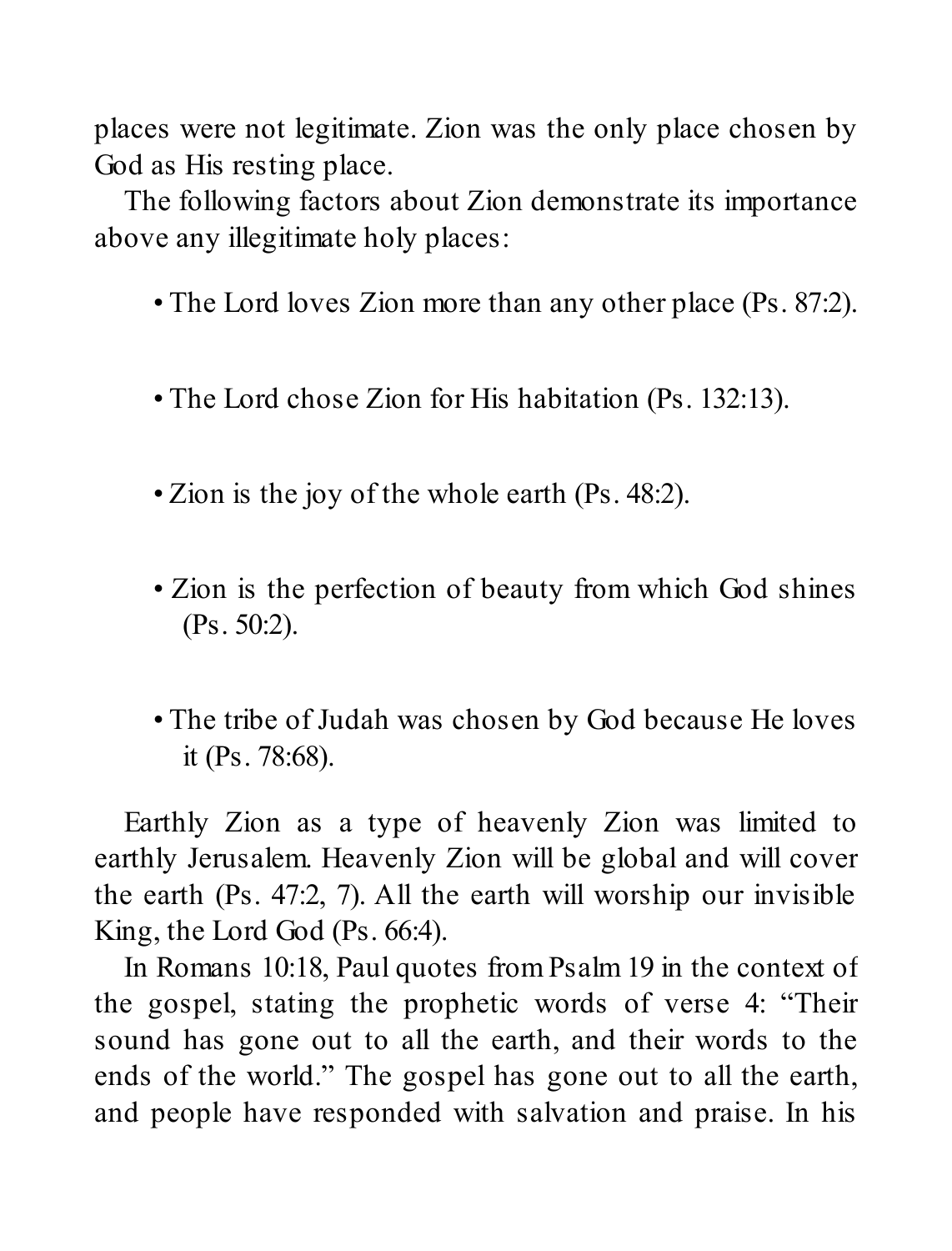commentary on Psalm19:1–7, Matthew Henry adds this:

The sun in the firmament is an emblem of the Sun of righteousness, the Bridegroom of the church, and the Light of the world, diffusing divine light and salvation by his gospel to the nations of the earth. He delights to bless his church, which he has espoused to himself; and his course will be unwearied as that of the sun, till the whole earth is filled with his light and salvation.5

The kingdom of God is advanced through the preaching of the gospel. Those who hear and believe are brought to Zion, the mountain of God, the place of salvation, praise, worship, teaching, and glory. They come into the kingdom, the place of God's rule, Zion. They come to the ensign, the banner of the Lord, and submit to His rule.

Sing praises to the LORD, who dwells in Zion! Declare His deeds among the people.

—PSALM 9:11

This praise will someday be worldwide and not limited to an earthly place. What happened in earthly Zion was only a type of what is now happening around the globe.

The earth is the LORD'S, and all its fullness.

—PSALM 24:1

God's ownership is not limited to a place in Palestine but is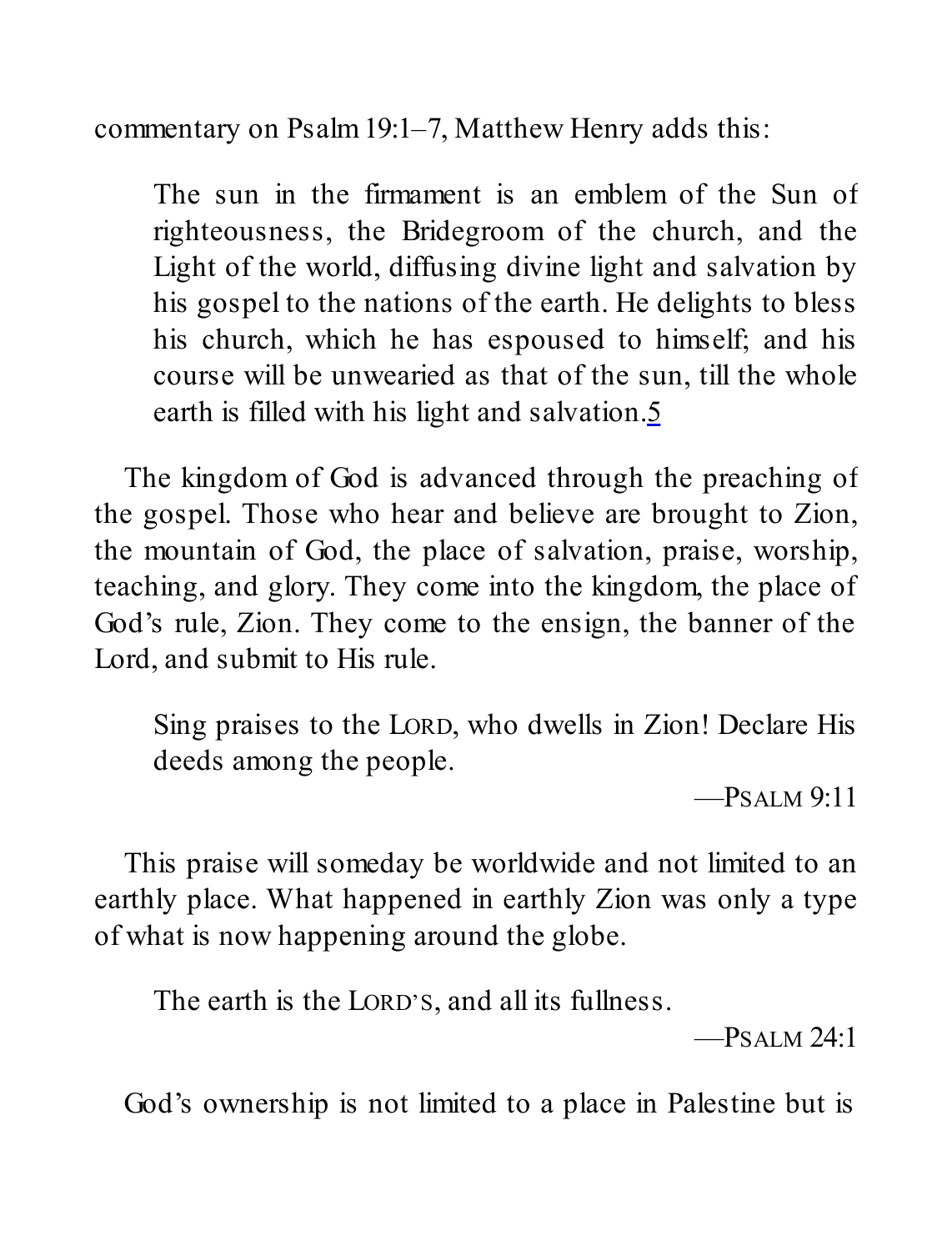global. This is fulfilled in the church.

Zion is the stronghold of God. Zion was the city of David. It was a type of the city of the greater David, Jesus the Son of David. It is the joy of the whole earth. It is the city of the great King.

As the people of God, we are the redeemed, a holy people who dwell in a city set on a hill that is not forsaken (Isa. 62:12). We are a city set on a hill. We are the redeemed, the holy people, a city not forsaken.

The uncircumcised cannot be a part of this city. Only the circumcised and clean can be a part of this city (Isa. 52:1). We are circumcised with the circumcision of Christ, in the heart and not in the flesh. We can enter Zion because of this circumcision. We are cleansed through the blood of Christ and by walking in His light (1 John 1:7). The Lord rules over a holy people.

Zion is a chosen place and a chosen people. Zion is the habitation of God. We are chosen in Christ, and we are the habitation of God through the Spirit. God inhabits our praise.

# **THE PEOPLE OF ZION**

When we have accepted the redemption of Christ, we are no longer strangers but have become fellow citizens with the saints of the household of God (Eph. 2:19). We have a right to enter and abide in the city.

This is the kingdom, the eternal reign of God (Ps. 146:10). Zion is the habitation of God through all generations. Zion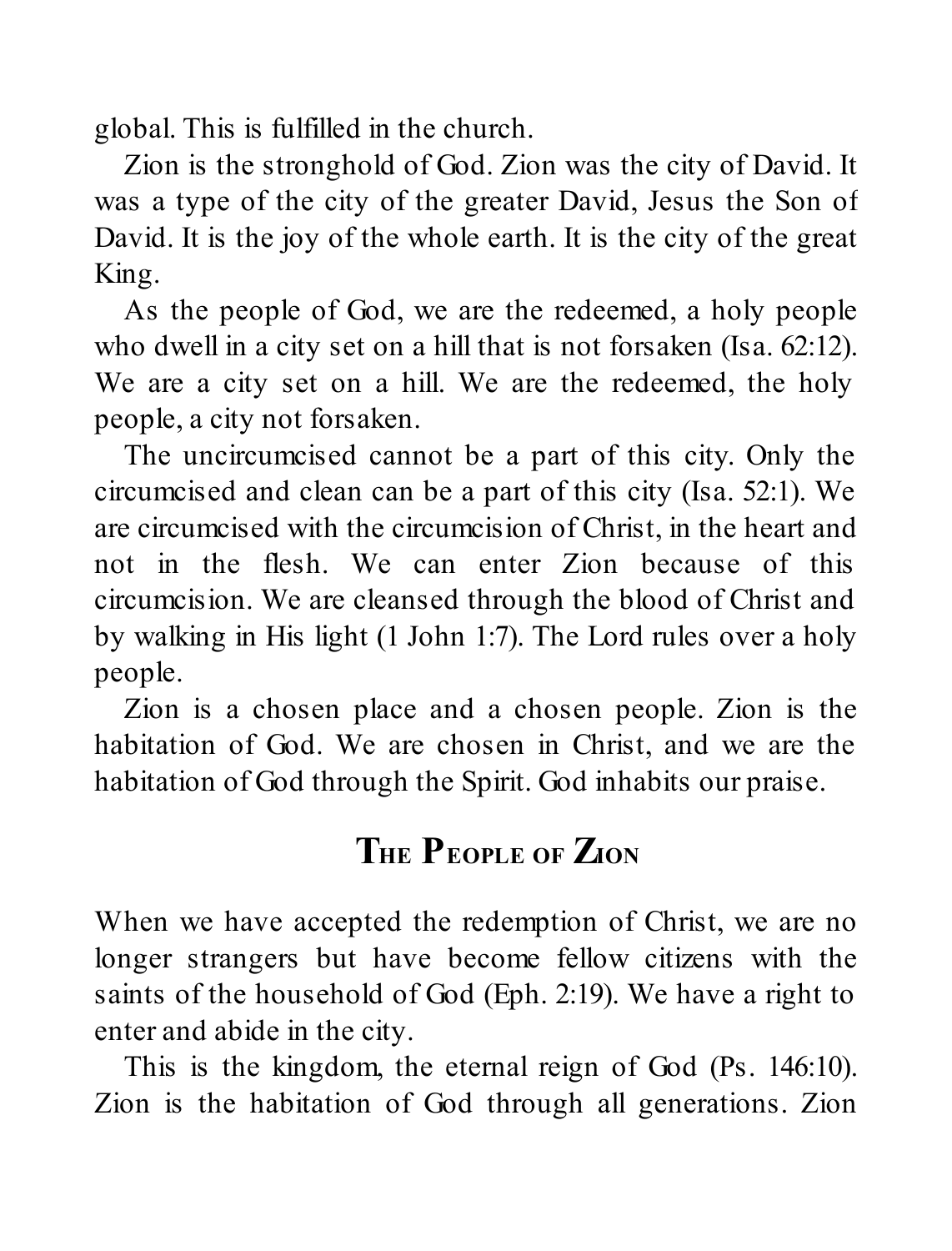exists from generation to generation, just as the kingdom exists from generation to generation. The saints speak of the glory of the kingdom from generation to generation.

All Your works shall praise You, O LORD, And Your saints shall bless You. They shall speak of the glory of Your kingdom, And talk of Your power, To make known to the sons of men His mighty acts, And the glorious majesty of His kingdom. Your kingdom is an everlasting kingdom, And Your dominion endures throughout all generations.

—PSALM 145:10–13

Every generation of the church praises God for His salvation and mighty acts. Like Zion and the kingdom, the church exists from generation to generation (Eph. 3:21). Isaiah 9:7 confirms: "Of the increase of His government [dominion] and peace there will be no end."

Jesus is the foundation of the new-covenant people, Zion. We are Zion; we are the place of God's rule. Old Testament prophecies are filled with expressions of the glories of our heavenly Zion. It is truly a glorious dwelling, and it will cause the saints to sing praises to our King continually and to declare His works to all people (Ps. 9:11).

Unlike the biblical kingdoms of Israel, or even our modernday earthly kingdoms, the kingdom is filled with joy and peace. There will be no reason for any weeping, and the moment we cry to the Lord, He will hear and answer us (Isa. 30:19). He will put His own words in our mouths and will cover us in the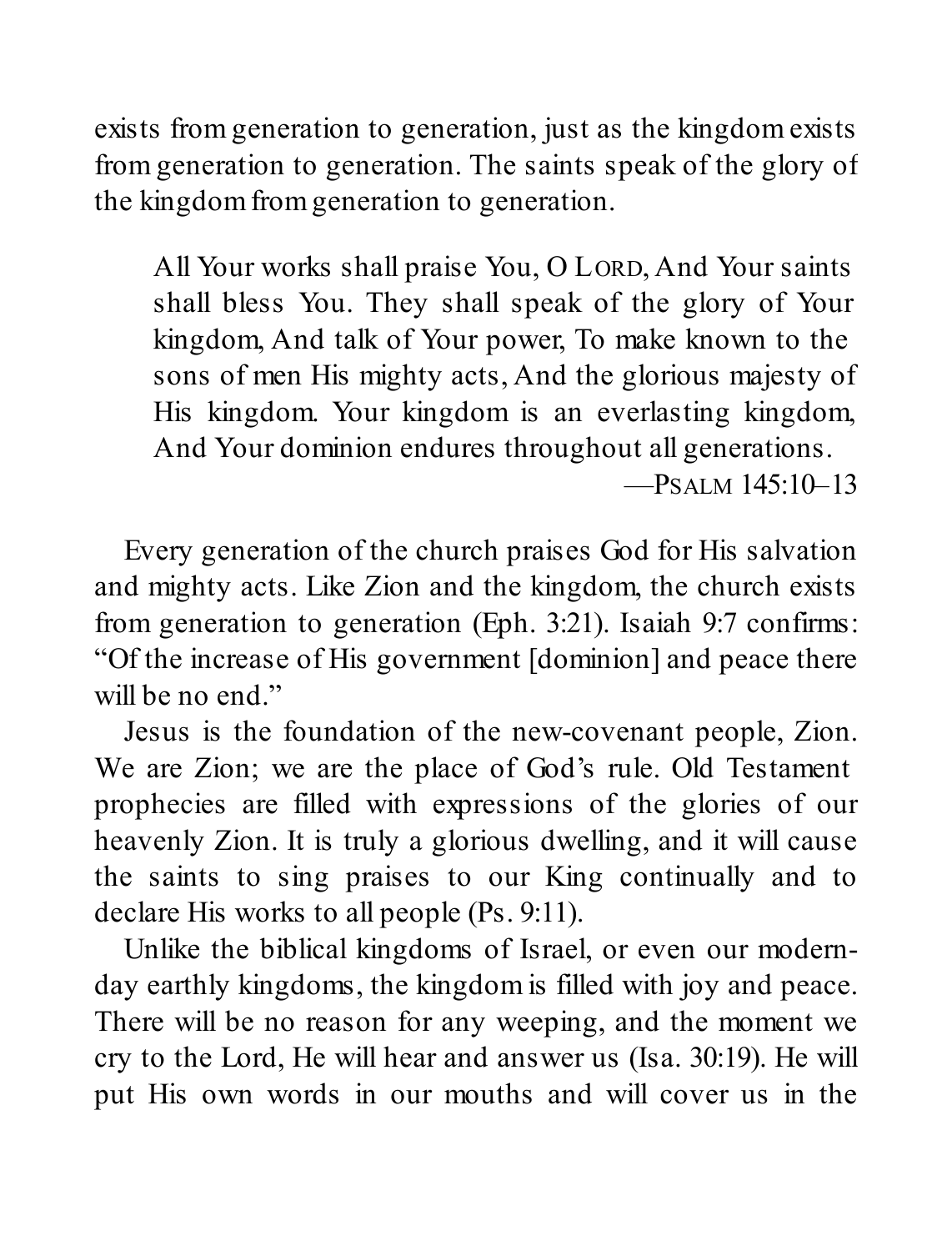shadow and protection of His own hand (Isa. 51:16).

What a transformation for the children of God. Chosen and loved by God, the Israelites were brought out of Egypt by the blood of a lamb and delivered from Pharaoh through the sea and the cloud. Though they wandered for forty long years in the wilderness, God brought them finally to the Promised Land and established Jerusalemas the city of God. But that was only a type of His marvelous future for the people of God. Just so, the people of God—Jew and Gentile alike—have been delivered out of the bondage of a spiritual Egypt by the blood of the Lamb of God. We have been cleansed by the living water of the new birth and led to our heavenly Zion by the cloud of God's Holy Spirit. We have entered the kingdom of God heavenly Zion on the mountain of God. This is our journey to Zion.

Many people are looking for Zion. In Jeremiah 50:5 we read, "They shall ask the way to Zion, with their faces toward it, saying, 'Come and let us join ourselves to the LORD in a perpetual covenant that will not be forgotten.'" Can you direct them there?

A mountain is a symbol of power and strength. A mountain is an elevation, a high place. It is a place of safety, security, a place easily defended. In Zion we are protected from the enemy. Heavenly Zion cannot be invaded, conquered, or defeated. Isaiah 33:15–16 says, "He who walks righteously and speaks uprightly …will dwell on high; His place of defense will be the fortress of rocks; bread will be given him, his water will be sure." The King Himself ensures our eternal defense.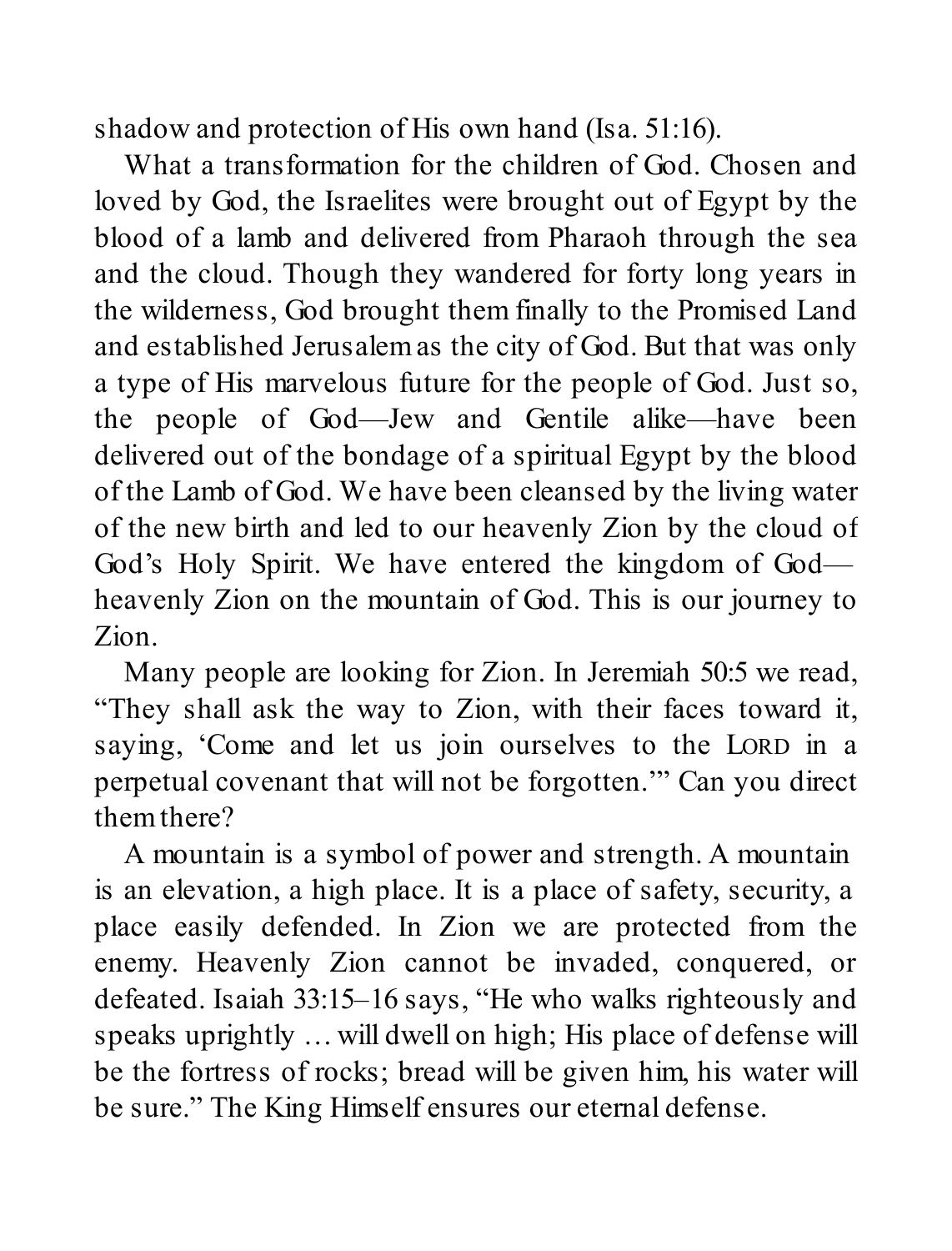Whoever holds the high place has power and authority. Mountains represent kingdoms, or strong, powerful governments. The mountain of Zion is symbolic of the kingdom, the powerful government of God. When you come to Zion, you come into contact with the authority and power of God. The kingdom is the government of God, and the mountain is symbolic of that government. Those who come to Zion submit to the King.

Those who hate Zion cannot prosper. The enemies of the kingdom will be put to shame and turned back (Ps. 129:5). The kingdom and Zion were established in spite of the opposition of kings of the earth. Psalm 2 says that "the nations rage" and "the rulers take counsel together, against the LORD and against His Anointed," but "He who sits in the heavens shall laugh; the LORD shall hold them in derision. Then He shall speak to them in His wrath … 'Yet I have set My King on My holy hill of Zion'" (vv. 1–2, 4–6). The psalmist ends the psalm with this good advice: "Now therefore, be wise, O kings … Blessed are all those who put their trust in Him" (vv. 10, 12).

#### **THE ENEMIES OF THE KINGDOM**

There were enemies of the earthly kingdom. David experienced much opposition on his way to the throne. David's sufferings foreshadowed the sufferings of Christ. The Spirit of Christ used David's sufferings to speak prophetically through him concerning the future enemies of Christ and His kingdom. God used David's prophetic judgments to decree judgment against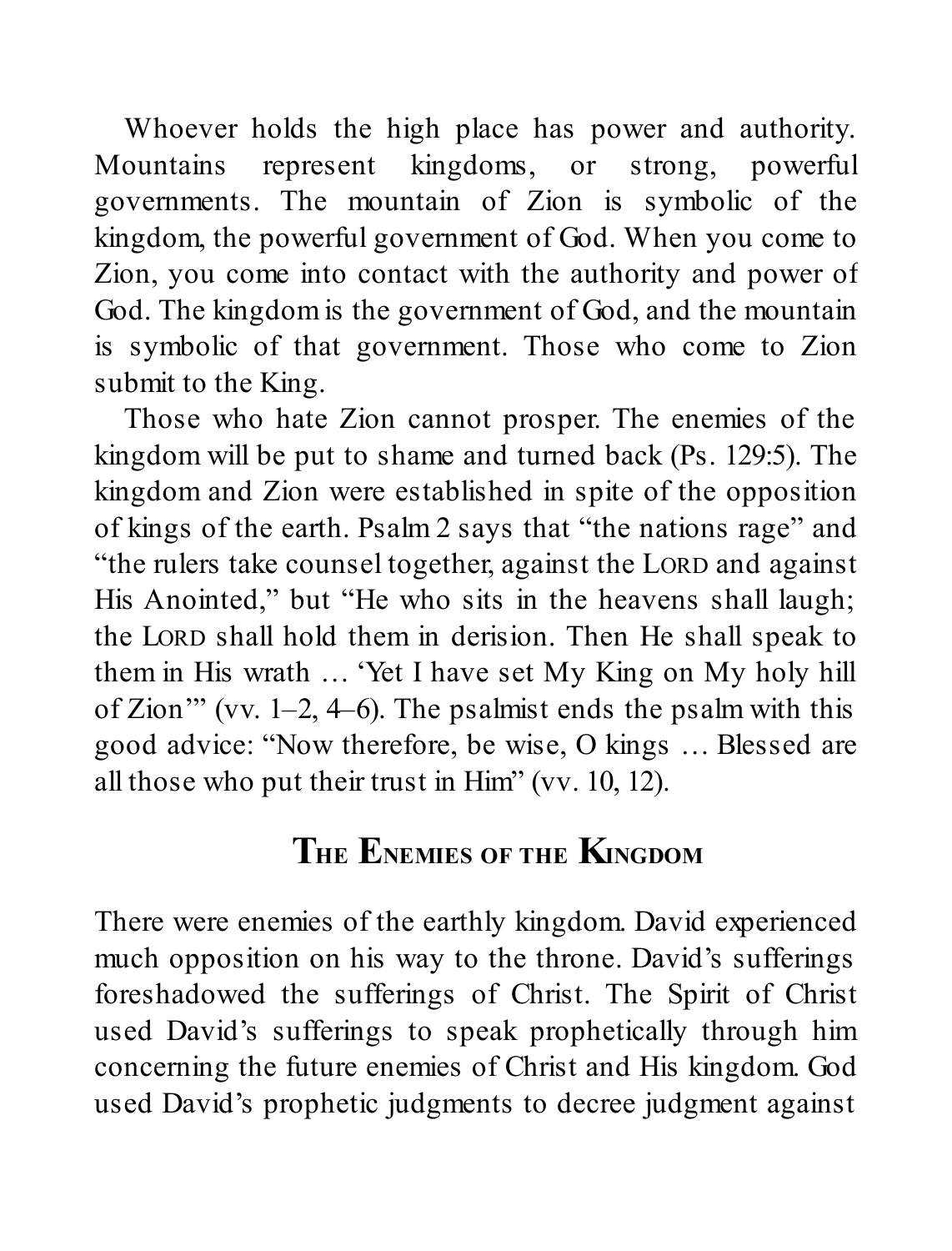the enemies of Christ. These are called *imprecatory psalms*. These psalms have been misunderstand and somewhat controversial; however, they must be understood in a kingdom context.

The imprecatory psalms contain serious words against the enemies of the kingdom. *Theopedia,* an encyclopedia of biblical Christianity available online, gives the following information about the imprecatory psalms.

[The imprecatory psalms] contain curses or prayers for the punishment of the psalmist's enemies. To *imprecate* means "to invoke evil upon, or curse." Psalms 7, 35, 55, 58, 59, 69, 79, 109, 137 and 139 all contain prayers for God's judgment on the psalmist's enemies. Example imprecatory statements fromthe Psalms follow:

Psalm 55:15—Let death take my enemies by surprise; let themgo down alive to the grave.

Psalm56:6—O God, break the teeth in their mouths.

Psalm 69:28—May they be blotted out of the book of life and not be listed with the righteous.

Psalm109:9—May his children be fatherless and his wife a widow.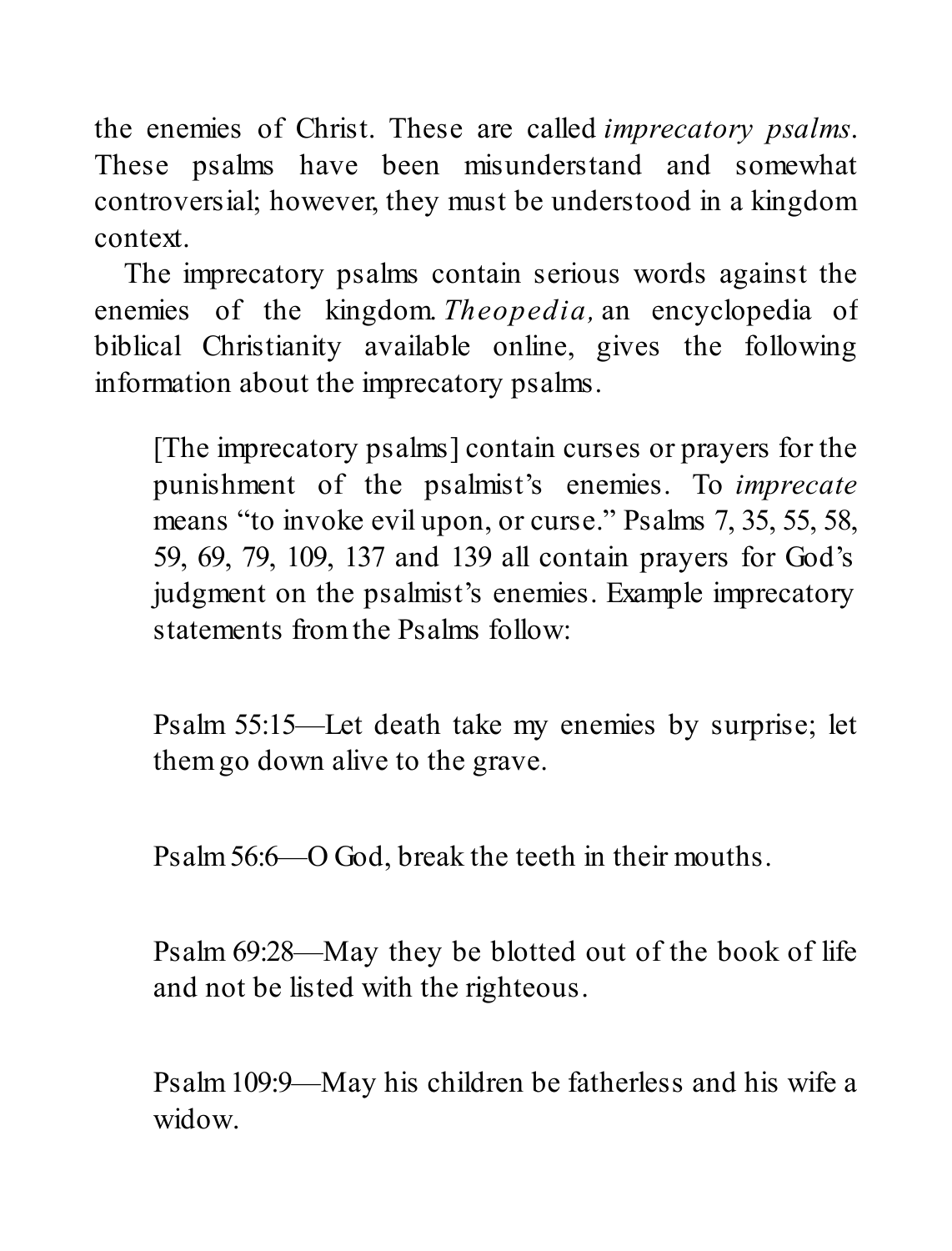Psalm 137:9—How blessed will be the one who seizes your infants, and dashes themagainst the rocks.6

*Theopedia* clarifies that these psalms were not a matter of personal revenge. The writer did not have a personal vendetta against his enemy. Instead they were "utterances of zeal for the kingdom of God and his glory. To be sure, the attacks which provoked these prayers were not from personal enemies; rather, they were rightfully seen as attacks against God and especially his representatives in the promised line of the Messiah."<sub>7</sub>

There was a level of wickedness in those upon whom these imprecations fell. They were the enemies of the kingdom and were used by Satan to attempt to stop the kingdom from being established. These enemies were unaware of what they were up against. They were up against prophetic utterances that had been uttered through David and others. The enemies of Christ were destroyed, and His kingdomwas established.

The imprecatory psalms contain curses upon those who fought against the promised line of the Messiah, especially against David, in an attempt to abort the coming of Messiah and the kingdom.

Paul quoted Psalm69:23 as evidence that it had been fulfilled in his day through a remnant that God had preserved. (See Romans 11:10.) In this way, the imprecations in Psalms were judgments coming against those who fought against the kingdom. They were against the wicked who had opposed the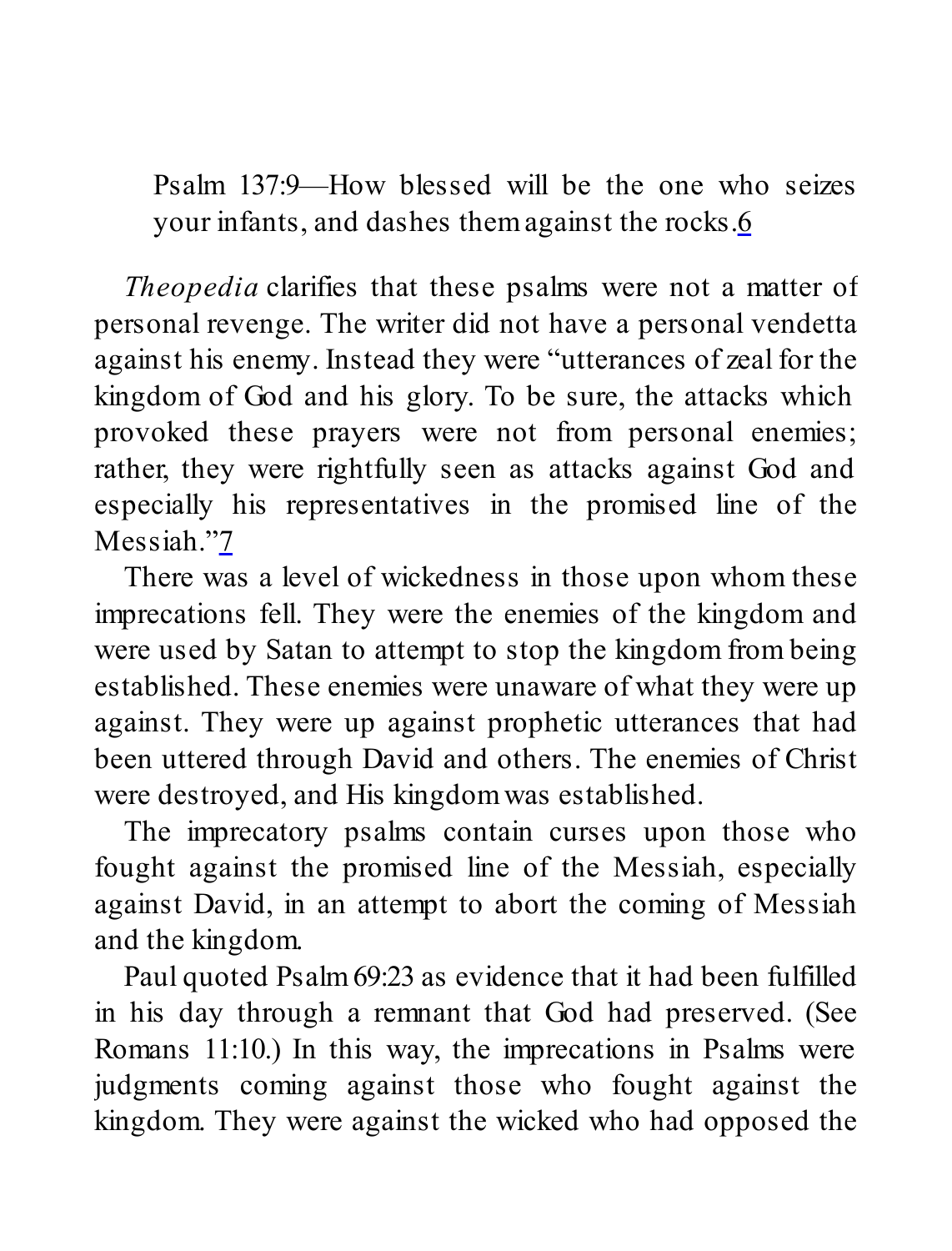kingdomfromthe time of David to the coming of Christ.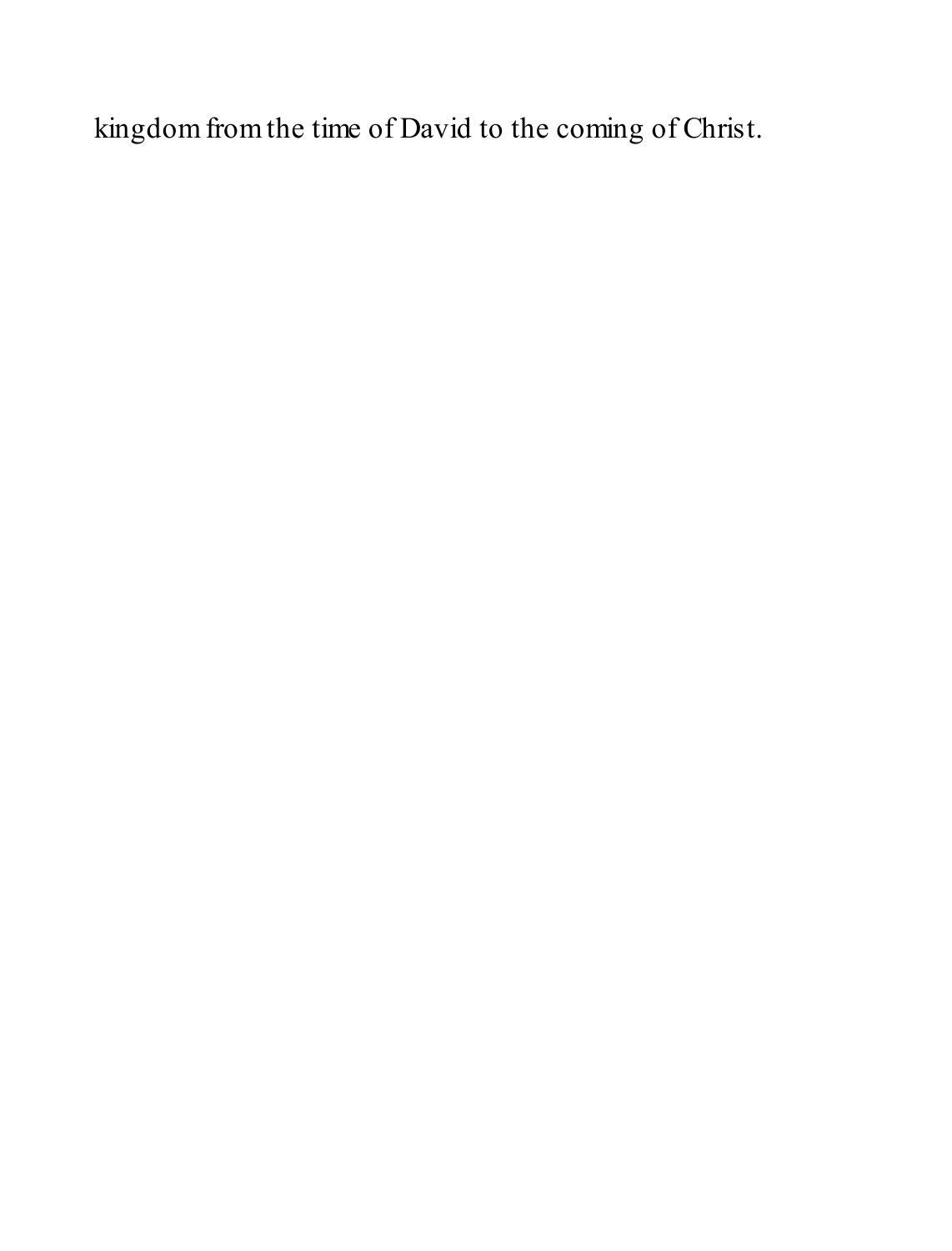

# **THE INVISIBLE KING**

**T**HE <sup>K</sup>ING IS eternal, immortal, and invisible. He is worthy of honor and glory forever and ever. He is the King of the ages and is to receive glory to the ages of the ages. *Invisible* means "incapable of being seen; inaccessible to view; hidden; imperceptible; inconspicuous."1 In other words, the King cannot be seen with the natural eye. The King can only be seen with a spiritual eye to those to whom He chooses to reveal Himself.

Now unto the King eternal, immortal, invisible, the only wise God, be honour and glory for ever and ever. Amen. —1 TIMOTHY 1:17, KJV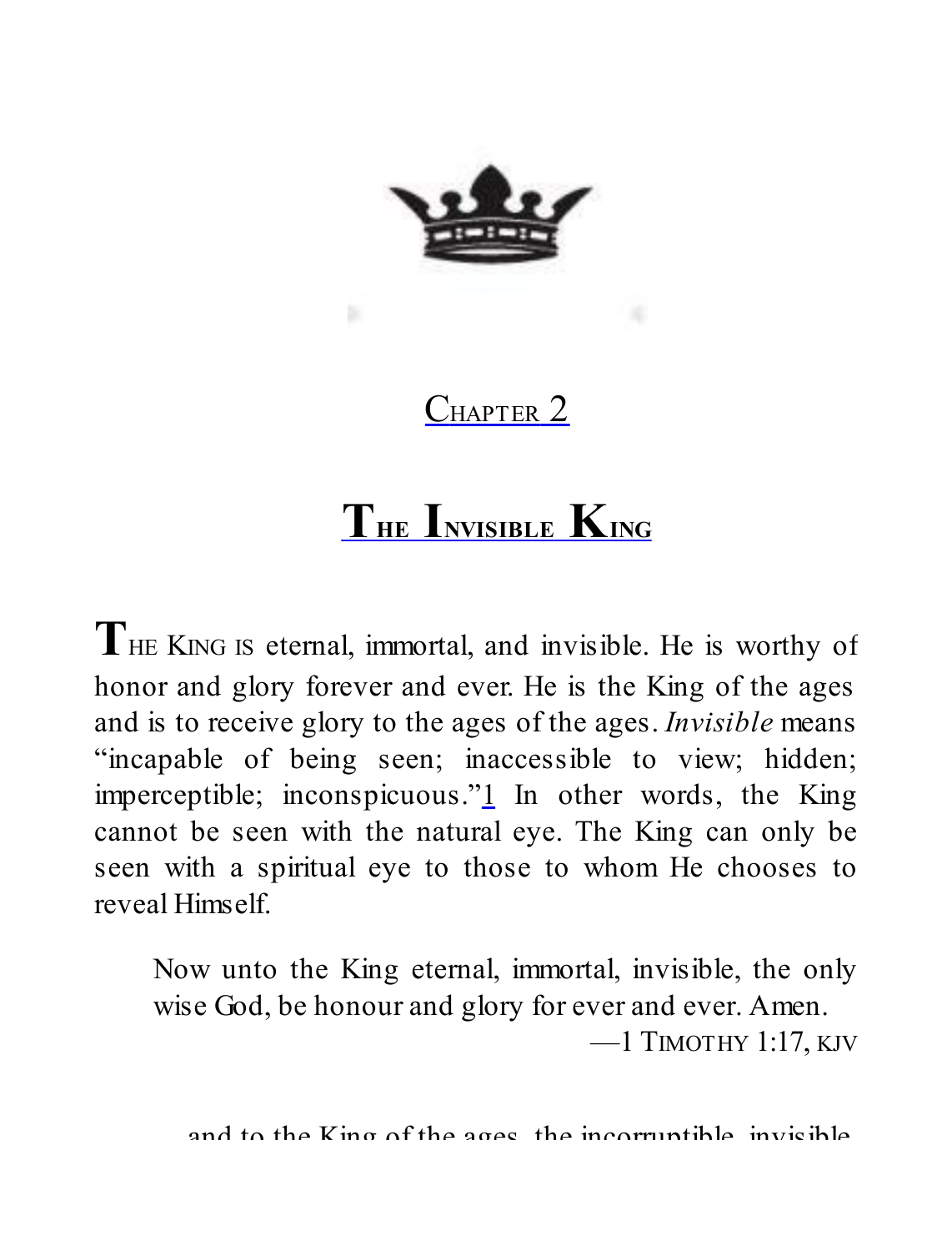… and to the King of the ages, the incorruptible, invisible, only wise God, [is] honour and glory—to the ages of the ages! Amen.

—1 TIMOTHY 1:17, YOUNG'S

Isaiah saw this king in a vision. Prophets were seers and had the ability to see into the spirit realmand experience what could not be seen with the natural eyes.

In the year that King Uzziah died, I saw the Lord sitting on a throne, high and lifted up, and the train of His robe filled the temple. Above it stood seraphim; each one had six wings: with two he covered his face, with two he covered his feet, and with two he flew. And one cried to another and said: "Holy, holy, holy is the LORD of hosts; the whole earth is full of His glory!" And the posts of the door were shaken by the voice of him who cried out, and the house was filled with smoke. So I said: "Woe is me, for I am undone! Because I am a man of unclean lips, and I dwell in the midst of a people of unclean lips; for my eyes have seen the King, the LORD of hosts." Then one of the seraphim flew to me, having in his hand a live coal which he had taken with the tongs fromthe altar.

 $-$ Is  $\Delta$ IAH 6:1–6

Isaiah saw the King in His glory. The King was surrounded by seraphim that cried, "Holy, holy, holy." One of the major attributes of the invisible King is His *holiness*. His holiness sets Himapart fromevery other being.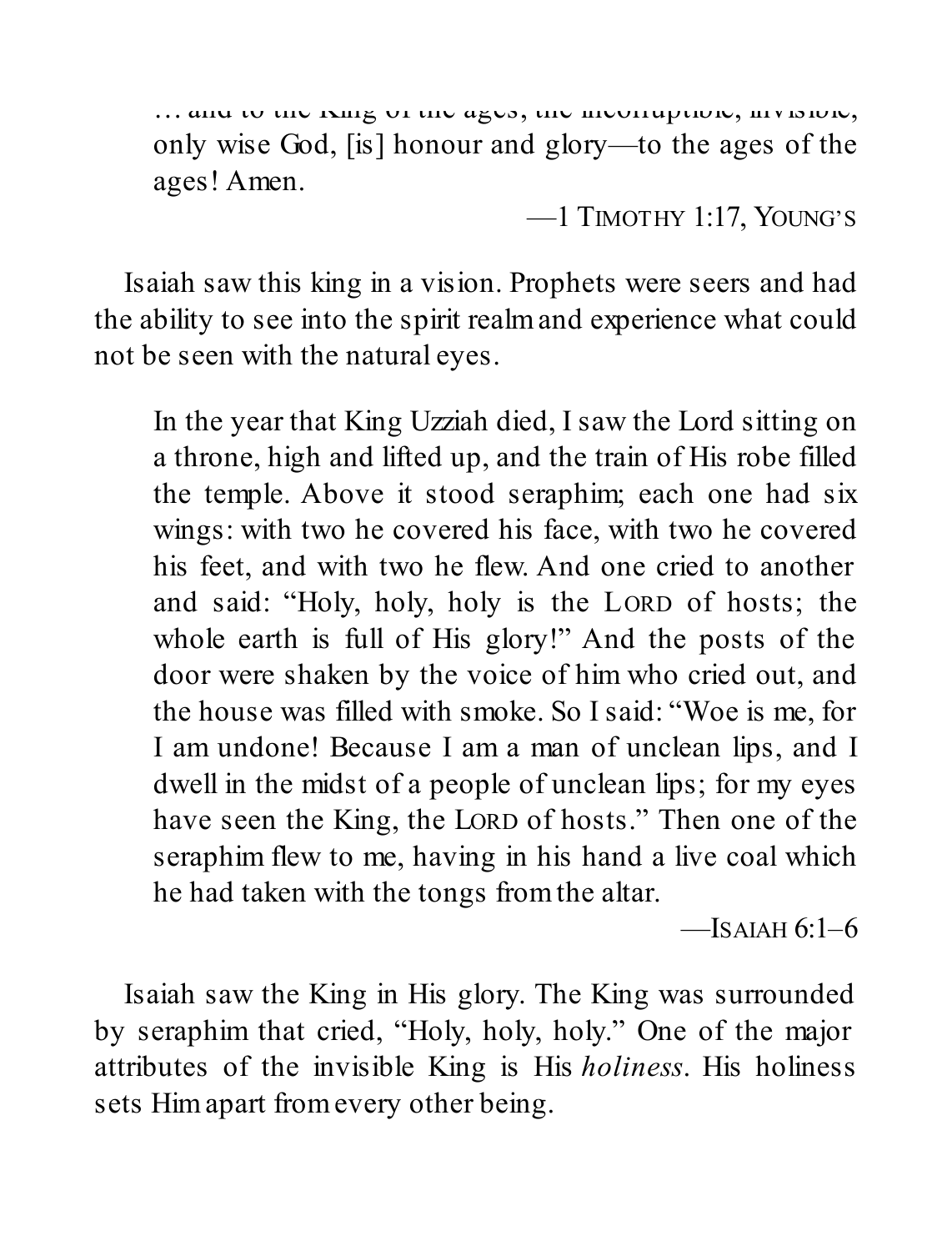John also saw the throne and the invisible King. John was in the Spirit when he saw the King. John saw the *holiness* of the King before he saw His *judgments*. The holiness of God is revealed before judgment comes to the land. The same is true in Revelation; John saw the holiness of the King before His judgments. God's judgments proceed fromHis holiness.

After these things I looked, and behold, a door standing open in heaven. And the first voice which I heard was like a trumpet speaking with me, saying, "Come up here, and I will show you things which must take place after this." Immediately I was in the Spirit; and behold, a throne set in heaven, and One sat on the throne. And He who sat there was like a jasper and a sardius stone in appearance; and there was a rainbow around the throne, in appearance like an emerald. Around the throne were twenty-four thrones, and on the thrones I saw twenty-four elders sitting, clothed in white robes; and they had crowns of gold on their heads. And from the throne proceeded lightnings, thunderings, and voices. Seven lamps of fire were burning before the throne, which are the seven Spirits of God. Before the throne there was a sea of glass, like crystal. And in the midst of the throne, and around the throne, were four living creatures full of eyes in front and in back. The first living creature was like a lion, the second living creature like a calf, the third living creature had a face like a man, and the fourth living creature was like a flying eagle. The four living creatures, each having six wings,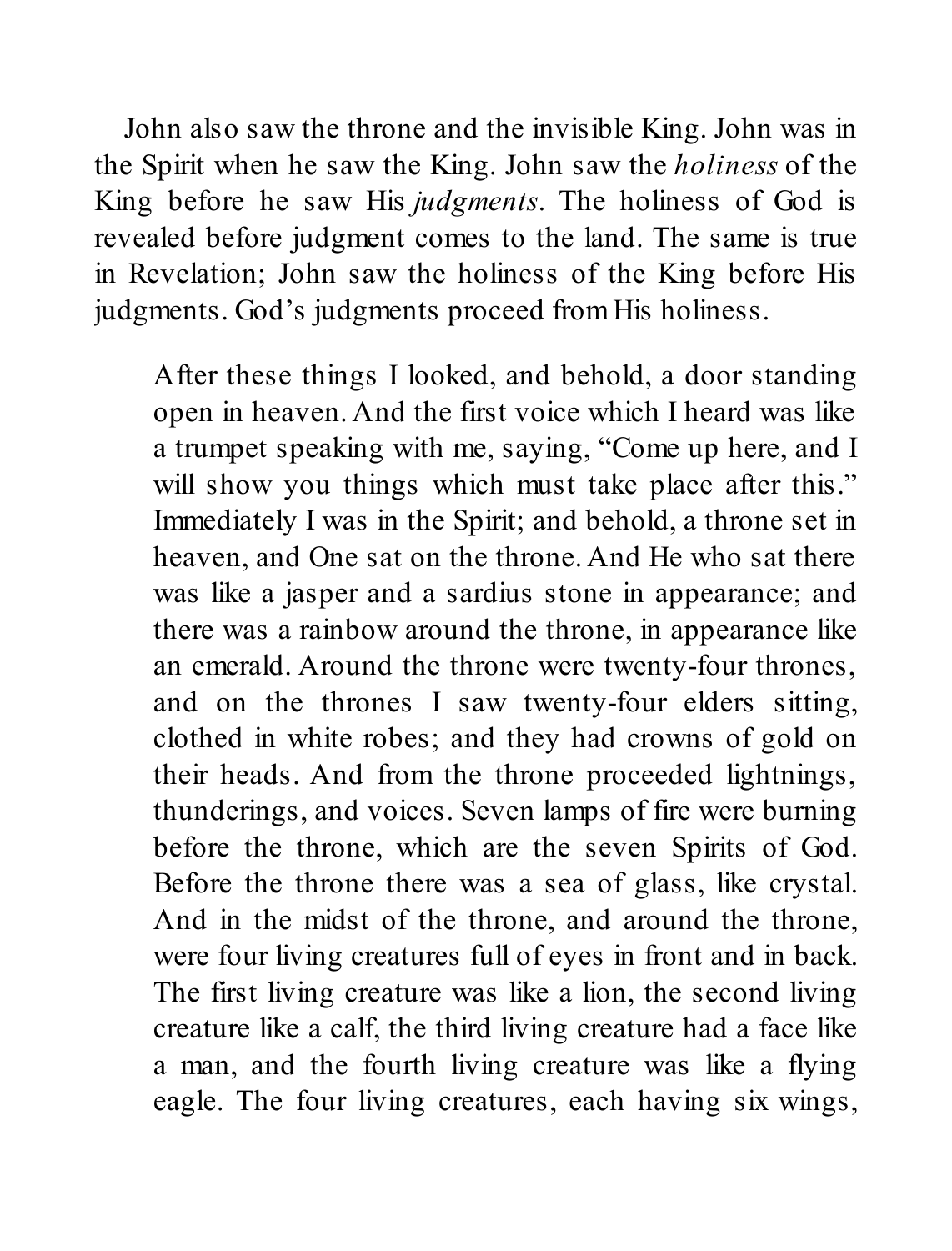were full of eyes around and within. And they do not rest day or night, saying: "Holy, holy, holy, Lord God Almighty, Who was and is and is to come!"

Whenever the living creatures give glory and honor and thanks to Him who sits on the throne, who lives forever and ever, the twenty-four elders fall down before Him who sits on the throne and worship Him who lives forever and ever, and cast their crowns before the throne, saying: "You are worthy, O Lord, To receive glory and honor and power; For You created all things, And by Your will they exist and were created."

—REVELATION 4:1–11

The glory surrounding the throne is like a jasper, emerald, and sardius stone. John saw the beauty and glory of this invisible throne. Although it is invisible to the natural eye, it is nonetheless real. This glory emanates from the One sitting on the throne. Another characteristic of the invisible King is His *glory*. The King is holy and glorious. *Glory* means "great beauty or splendor."2 *Splendor* means "great brightness or luster; brilliancy; magnificence; something splendid."3 It indicates something grand or magnificent, of great fame and full of glory.

The throne is surrounded by worship. Angels and heavenly beasts worship at this throne, recognizing the holiness of the King. The throne is everlasting, and the One sitting on the throne lives forever and ever.

The invisible King is holy, wise, powerful, merciful, and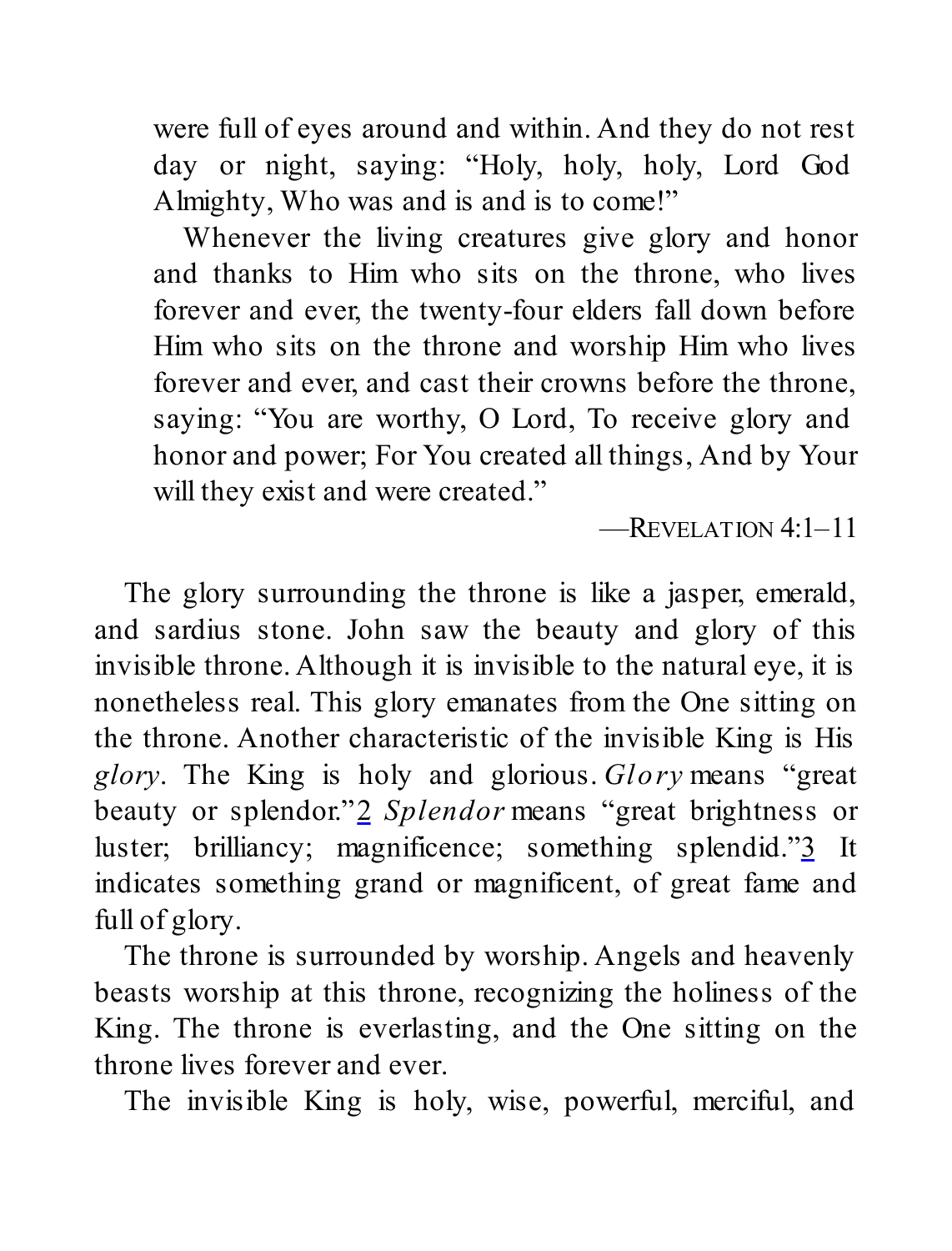majestic. His throne and kingdom are above all else. God permitted men to see His throne in the Spirit. The throne is real and governs the affairs of men. A revelation of the King and His throne will cause you to live a life pleasing and submitted to Him.

#### **CHRIST IN MAJESTY**

The LORD reigns, He is clothed with majesty;

The LORD is clothed,

He has girded Himself with strength.

Surely the world is established, so that it cannot be moved.

—PSALM 93:1

The King is clothed in majesty. *Majesty* means "sovereign power, authority, or dignity; used in addressing or referring to royal sovereigns … royal bearing or aspect; grandeur; greatness or splendor of quality or character."4 Christ the Lord is clothed in majesty, which indicates a representation of Christ as ruler of the universe.

Those who saw the King in visionary form saw His majesty, glory, splendor, and holiness. They would fall on their faces or faint when encountering the glory and majesty of the King. In one of Ezekiel's visions of God he saw the throne:

And above the firmament over their heads was the likeness of a throne, in appearance like a sapphire stone;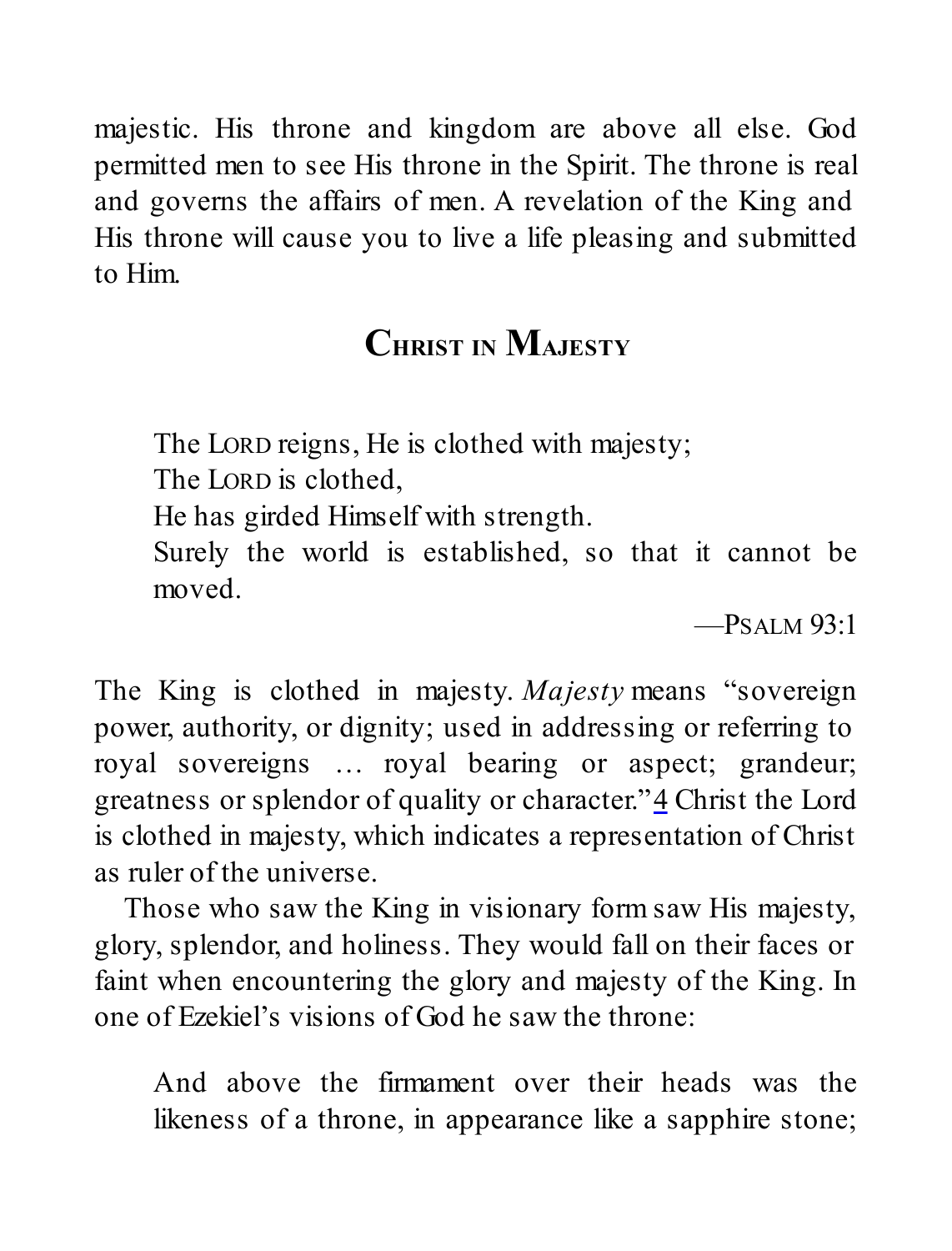on the likeness of the throne was a likeness with the appearance of a man high above it. Also from the appearance of His waist and upward I saw, as it were, the color of amber with the appearance of fire all around within it; and from the appearance of His waist and downward I saw, as it were, the appearance of fire with brightness all around. Like the appearance of a rainbow in a cloud on a rainy day, so was the appearance of the brightness all around it. This was the appearance of the likeness of the glory of the LORD. So when I saw it, I fell on my face, and I heard a voice of One speaking.

—EZEKIEL 1:26–28, 2:1

Ezekiel also saw the colors of amber and sapphire and the appearance of fire and brightness. He saw a rainbow, a symbol of mercy. When he recognized that he was seeing the glory of the Lord, he fell upon his face. This has been the response of everyone who had a vision of the throne—they were overwhelmed.

In Daniel 7, we read of the vision of the invisible King and His throne that Daniel had. He watched the "Ancient of Days" take His place upon His throne and described what the Lord and His throne looked like in his vision.

I watched till thrones were put in place, And the Ancient of Days was seated; His garment was white as snow, And the hair of His head was like pure wool.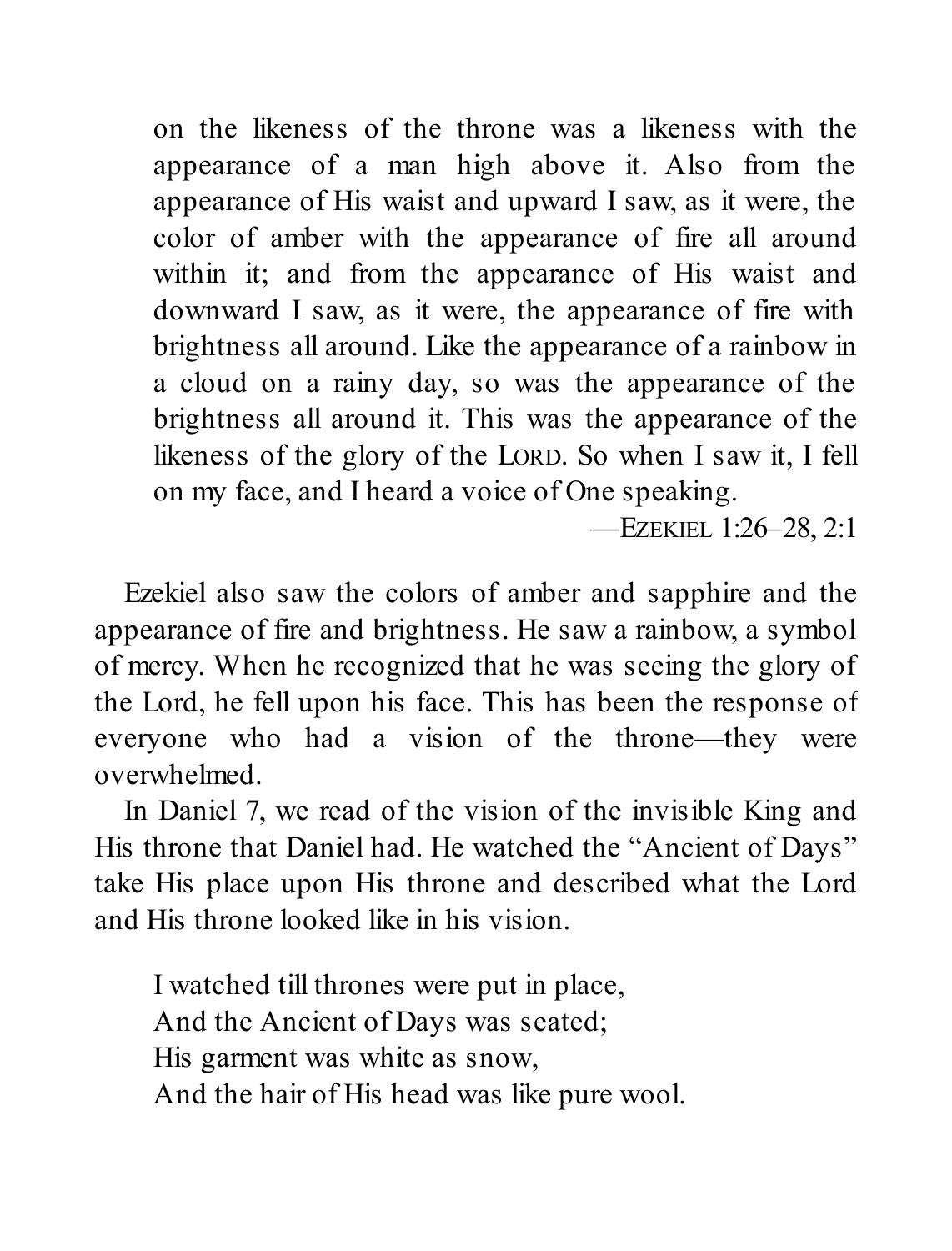His throne was a fiery flame. Its wheels a burning fire: A fiery streamissued And came forth frombefore Him. A thousand thousands ministered to Him; Ten thousand times ten thousand stood before Him.

—DANIEL 7:9–10

Daniel saw a throne like a fiery flame. This represents judgment that comes from the throne. God's throne is a throne of judgment. It is also a throne of mercy, symbolized by the rainbow that John saw around the throne.

Daniel also saw multitudes of holy angels, the attendants of the King and His throne. As his vision opened, Daniel saw the Son of Man coming to possess the throne (the kingdom).

I was watching in the night visions, And behold, One like the Son of Man, Coming with the clouds of heaven! He came to the Ancient of Days, And they brought Himnear before Him. Then to Himwas given dominion and glory and a kingdom, That all peoples, nations, and languages should serve Him. His dominion is an everlasting dominion, Which shall not pass away, And His kingdomthe one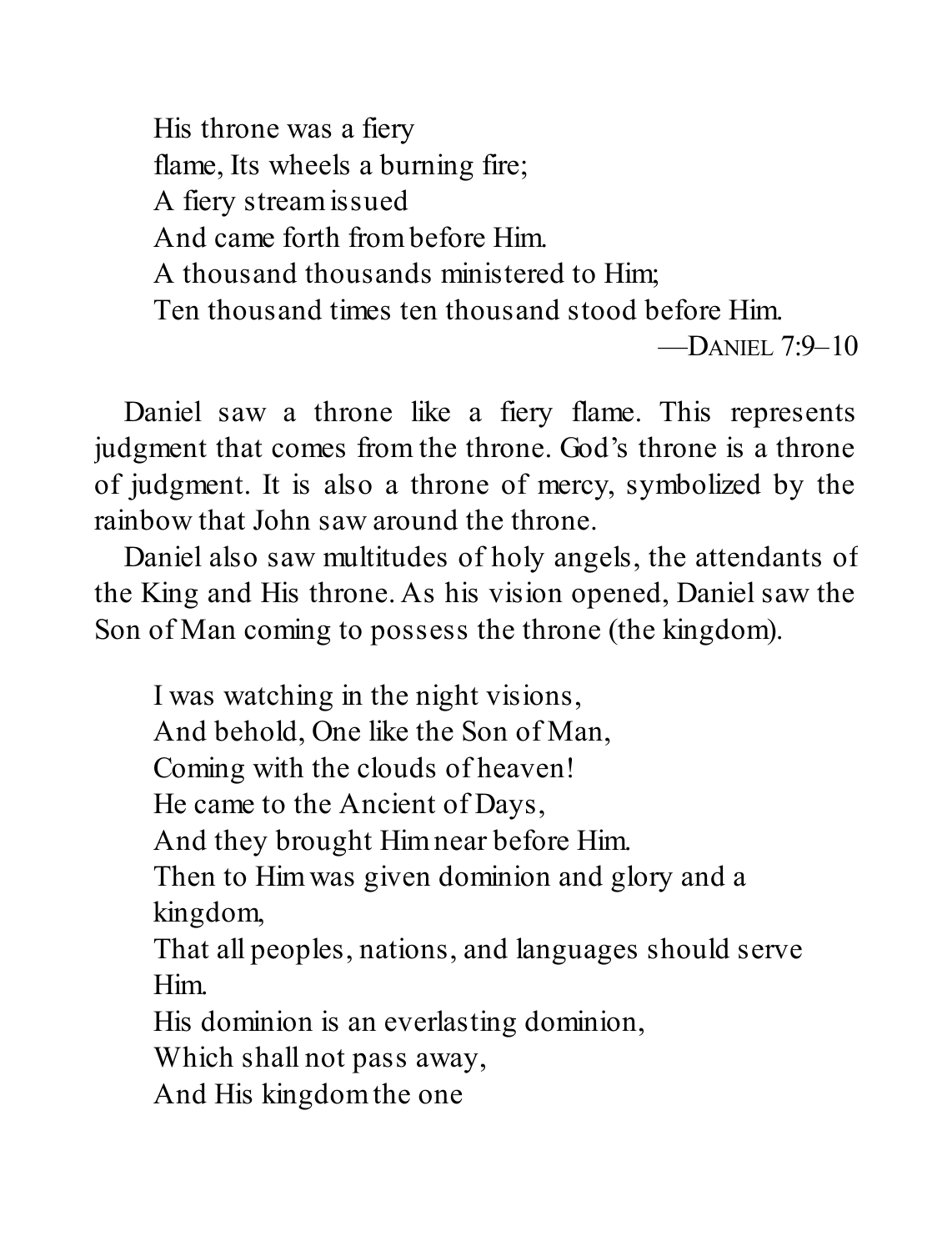Which shall not be destroyed.

—DANIEL 7:13–14

Each of these prophets who had visions of the throne were able to see into the Spirit realm and have a glimpse of an invisible King and His throne. There are millions of people who live and die without ever experiencing this kingdom, because it is not evident to the natural man or the five senses. But those who believe can access this kingdom by faith, enjoy the rule of this invisible King.

I am the LORD, your Holy One, the Creator of Israel, your King.

 $-$ Isaiah 43:15

Although Israel's king was invisible, they saw manifestations of His power. Their King was their Savior, Protector, and Deliverer. They entered into a covenant with the King at Sinai and pledged their loyalty to Him. He, in turn, pledged His loyalty to them and promised to be their Provider, Protector, and Healer. Israel was the creation of the King.

#### **THE KING'S LAW**

The Law given to Israel at Sinai was the King's law. This law was to be supreme. It was to be followed without question. Breaking this law would bring the curse of the King; keeping this law would bring the blessing of the King. The Law represented the authority of the King. Disobedience and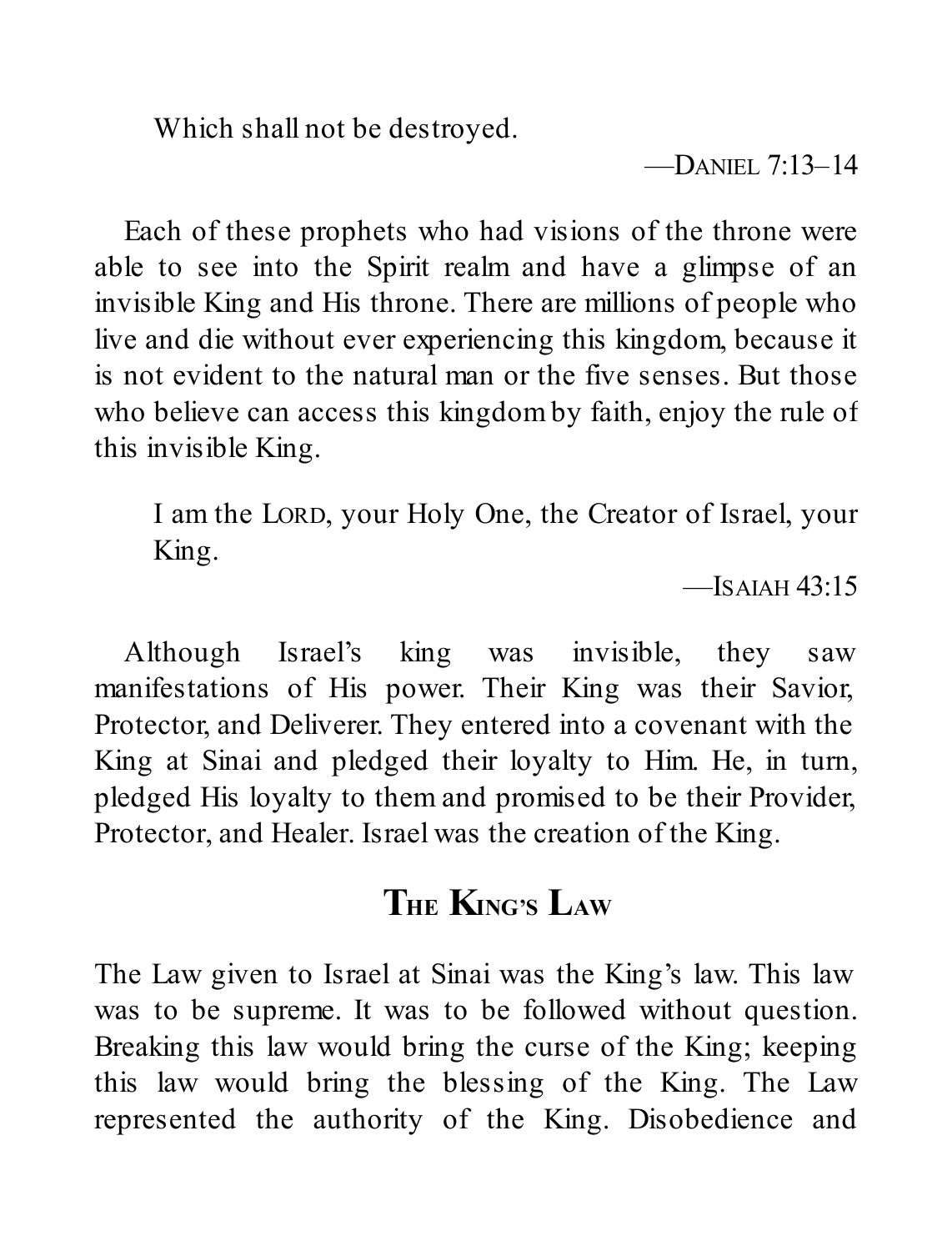rebellion to the Commandments were disobedience and rebellion to the King. To disobey meant dishonor to the king and His law. Kings require honor. To dishonor a king is a grievous offense. A king's honor is paramount.

The Law was a covenant between the King and His subjects. Israel agreed to this covenant, and it was ratified at Sinai. There were two covenant seals given, which included circumcision and the Sabbath. The curses and blessings of the covenant are recorded in Deuteronomy.

When Israel violated the covenant, the King would warn them of these covenant violations by sending His covenant messengers, the prophets. The prophets would call Israel back to covenant by warning them of impending covenant wrath and the need for repentance. To dishonor the King and His covenant resulted in judgment from the King through the attack of invading armies. The King used heathen nations to chastise Israel, for He is the Lord of hosts. In Isaiah 44:6 we read, "Thus says the LORD, the King of Israel, and his Redeemer, the LORD of hosts: 'I am the First and I am the Last; besides Me there is no God."

In this way, Israel therefore saw the invisible King's power and authority in judgment. These judgments proved the reality of the invisible King's rule over Israel and the nations.

And ye shall be unto me a kingdomof priests, and an holy nation. These are the words which thou shalt speak unto the children of Israel.

—EXODUS 19:6, KJV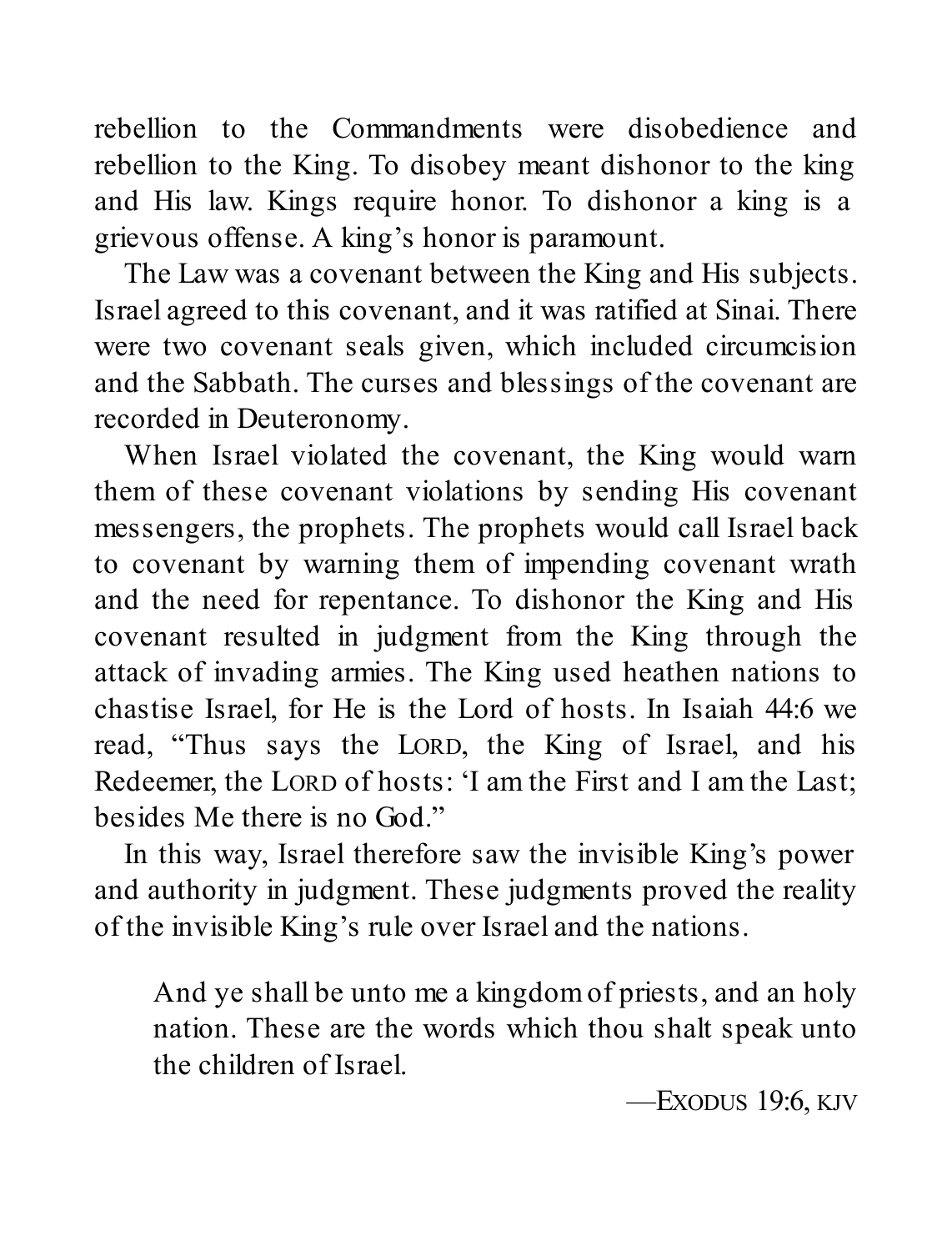They were called to be a kingdom of priests. They were called to be the ministers and servants of the king.

"And you shall be to Me a kingdom of priests and a holy nation." These are the words which you shall speak to the children of Israel.

—EXODUS 19:6

#### **ISRAEL REJECTS THE KING**

Israel rejected the invisible King. Israel was disobedient and unfaithful to the covenant its fathers made with the King. They were guilty of covenant violation and betrayal, and they served and worshiped other gods. They were not steadfast in the covenant. This historical rebellion—and its consequences—is well documented. The ultimate rejection came when Israel asked for a visible king. They desired to be like the nations who had visible kings. This was a turning point in their history. They did not listen to the warnings of what would happen to them with earthly kings. They would be oppressed. They would be taxed. They would be led away from serving the invisible King by ungodly kings.

Because of their rebellion and disobedience, the Lord told Samuel to warn them of the consequences they would face. In 1 Samuel 8:9, the Lord tells Samuel, "You shall solemnly forewarn them, and show them the behavior of the king who will reign over them." He was saying to them, "You asked Me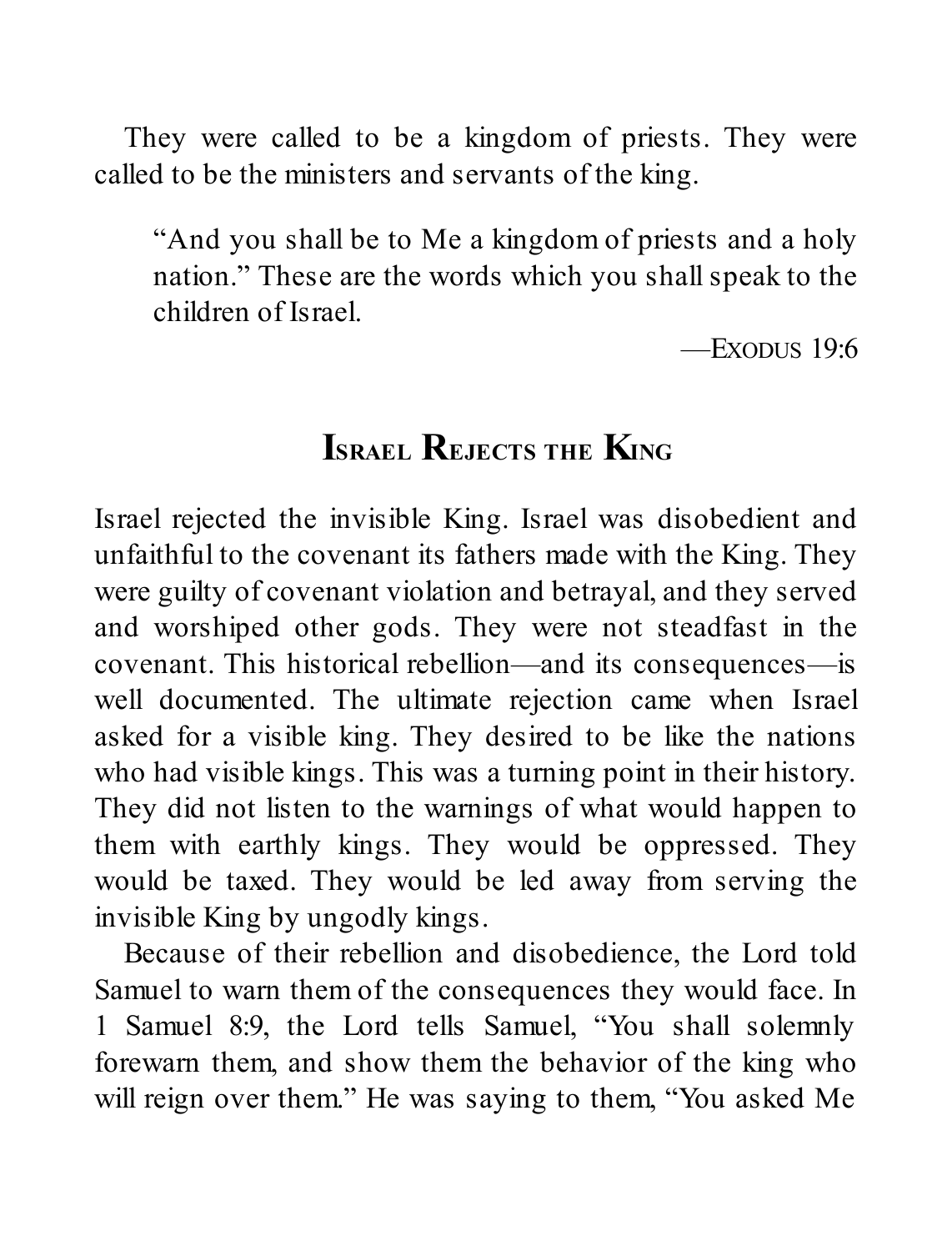for a king—well, this will be the result of your disobedience."

Their sons would be taken fromthemand appointed to serve in the army of the king, driving his chariots and running before him into battle. The king would appoint military leaders to rule over them. Some of their sons would be required to plow the ground and reap the harvest, and others would be assigned to make weapons for war and equipment for his chariots. (See 1 Samuel 8:11–12.)

Their daughters would be required to serve the king as perfumers, cooks, and bakers.

The king would take their best fields, vineyards, and olive groves and give them to his servants. He would require that they give a tenth of their grain and wine to his officers and servants.

The king would take the people's servants for his own, and their donkeys would do work for the king. He would take a tenth of their sheep as his own.

The consequences would be severe. Samuel told the people, "And you will cry out in that day because of your king whom you have chosen for yourselves, and the LORD will not hear you in that day" (1 Sam. 8:18). Nevertheless, the people refused to obey the voice of Samuel and continued to insist that they be given a king. Eventually the people would cry out to God because of the harsh rule of their earthly king, but He would not hear.

In His anger, the invisible King gave them an earthly king, even though He was not pleased with their request. However, when King Saul rejected God, in His wrath God removed him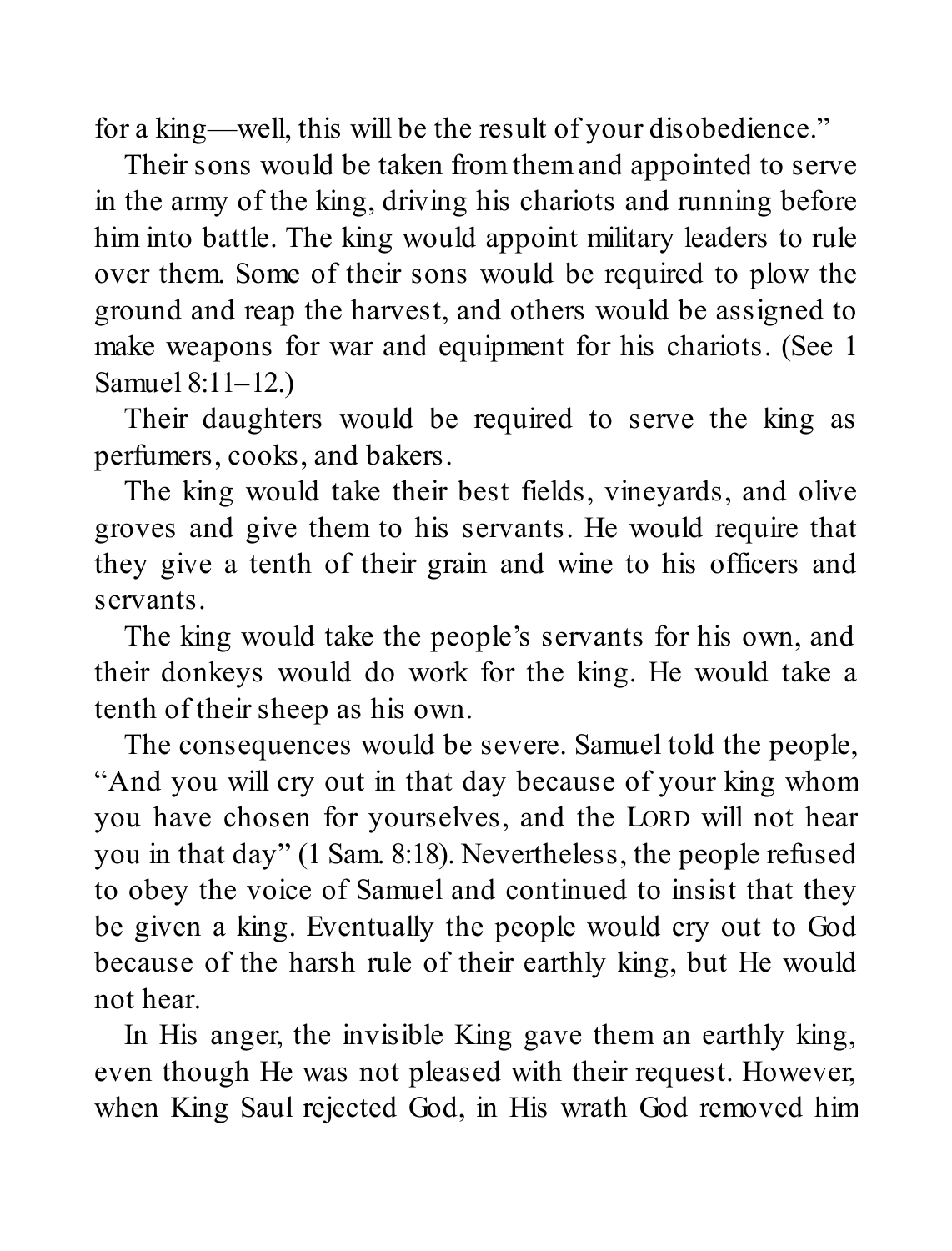from the people. His rebellion was a manifestation of the rebellion of Israel.Although God granted Israel an earthly king, He was greatly displeased at their rebellion. In Hosea, God speaks of Israel as destroyed without Himas her King:

O Israel, you are destroyed, but your help is from Me. I will be your King; where is any other, that he may save you in all your cities? And your judges to whom you said, "Give me a king and princes"? I gave you a king in My anger, and took himaway in My wrath.

—HOSEA 13:9–11

#### **THE PROMISE OF A FUTURE KING**

However, God did give them the promise of a future King who would rule and reign in righteousness. Through David, God promised a coming King. This King would be the invisible King manifested in the flesh. David and Solomon would be types of this coming King and His kingdom.

The prophets spoke of the coming King and His kingdom. One of the greatest prophecies is recorded by Isaiah:

For unto us a Child is born, unto us a Son is given; and the government will be upon His shoulder. And His name will be called Wonderful, Counselor, Mighty God, Everlasting Father, Prince of Peace. Of the increase of His government and peace there will be no end, upon the throne of David and over His kingdom, to order it and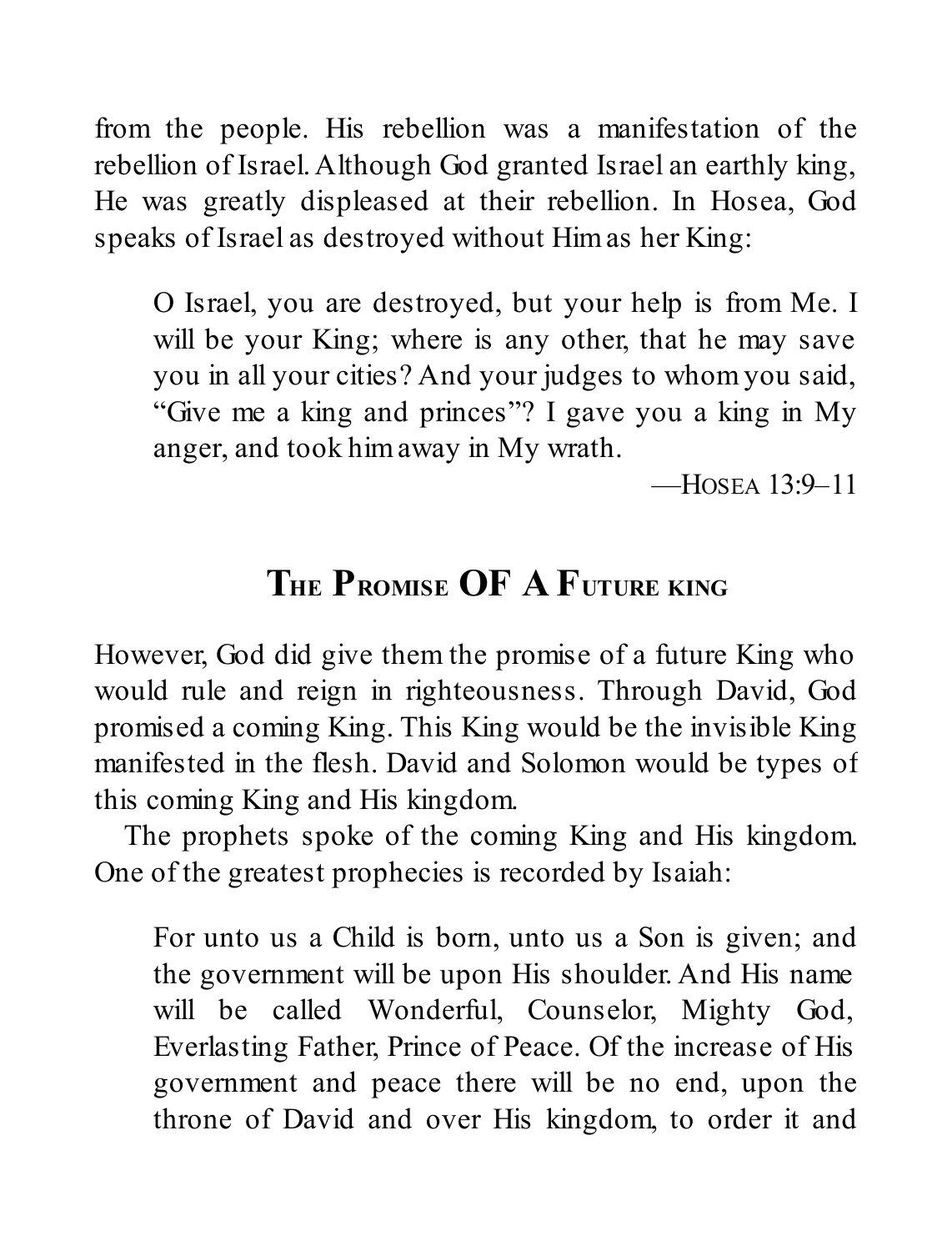establish it with judgment and justice from that time forward, even forever. The zeal of the LORD of hosts will perform this.

 $\equiv$ Isaiah 9:6–7

There are several things to note about this prophecy. The Son that would be born would be the mighty God and the everlasting Father. The kingdom to be established would continue to increase and have no end. It would be established with justice and judgment. This is therefore a reference to a divine King whose kingdom is not limited by an earthly life. The divine King would be an everlasting King not subject to mortality, which always ends earthly kingdoms.

Therefore the kingdom is not an earthly one. It is not subject to defeat, overthrow, or end like earthly kingdoms. It is not an earthly dynasty. Jesus made this plain when He told Pilate, "My kingdom (kingship, royal power) belongs not to this world. If My kingdom were of this world, My followers would have been fighting to keep Me from being handed over to the Jews. But as it is, My kingdom is not from here (this world); [it has no such origin or sourcel" (John 18:36, AMP).

Jesus meant that His kingdom's origin was not from Earth. It was the kingdom of heaven. The kingdom's source of power and authority is from heaven, not Earth. The rules and standards of this kingdom are high, because its source is high. Heaven is the highest place, and its rules are higher than all. Jesus's source of power came fromabove, and He therefore did not have to fight to establish His kingdom.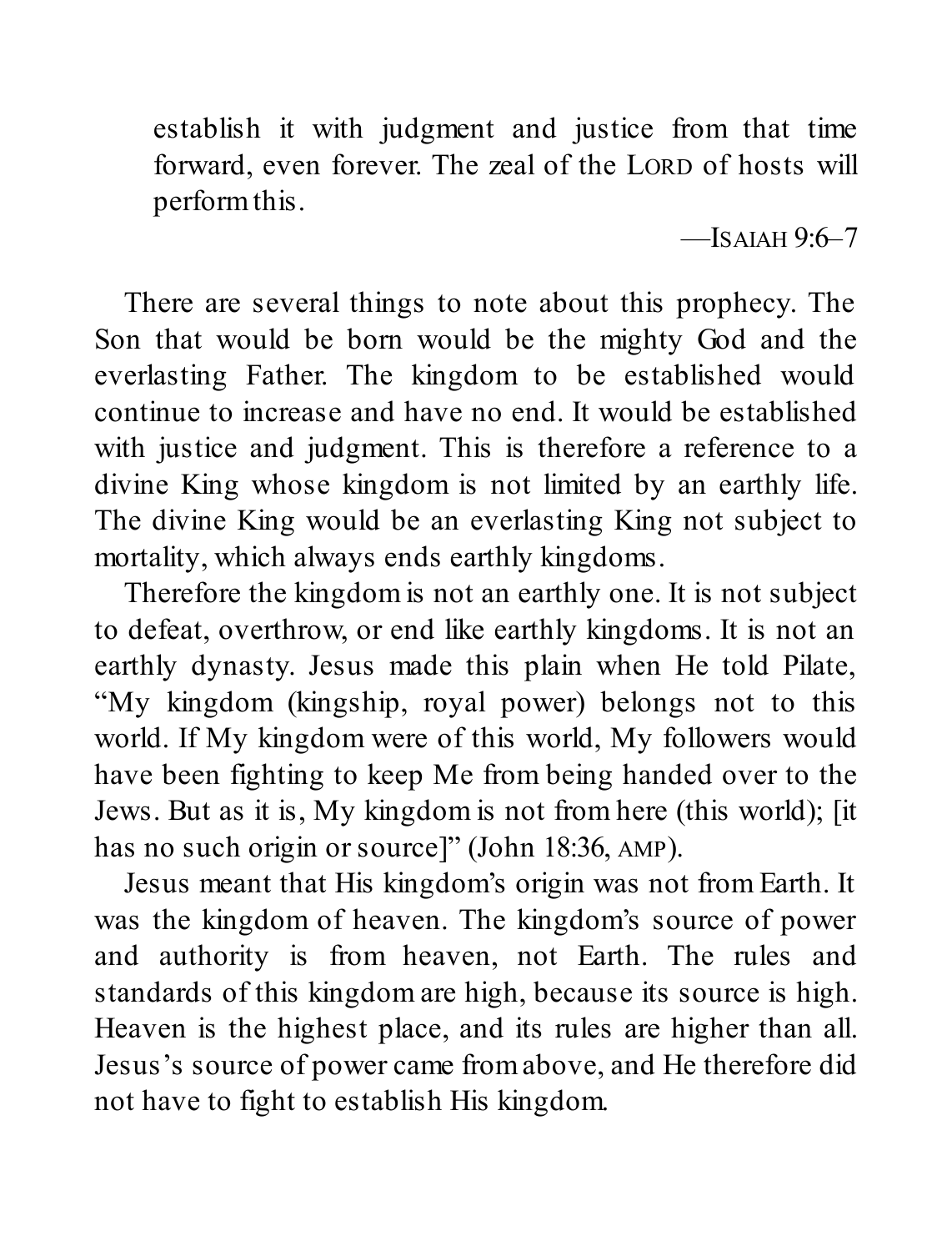A kingdom is simply the sphere where a king rules. Earthly kingdoms rule over earthly spheres or territories. These are areas where the king's law is supreme. The people of those realms submit to the king's law and honor the king. The king's authority in these realms is absolute. Rebellion to the king's law and rule brings judgment. Those who submit to the king's rule have the blessing of the king, and those who rebel face his wrath.

The LORD has established His throne in heaven, and His kingdomrules over all.

 $-$ Psalm  $103.19$ 

The LORD is in His holy temple, the LORD'S throne is in heaven: His eyes behold. His eyelids test the sons of men. —PSALM 11:4

These are significant verses. They give us the location of the throne. The throne is in heaven. It is a heavenly throne, not an earthly throne. It has absolute authority over all thrones and kingdoms. It is not subject to decay or ruin like earthly thrones and kingdoms.

David's earthly throne was only a type of the heavenly throne. David's earthly throne went into decay and ruin because of the sins of his sons. God promised to restore this throne and close up its breaches. The restoration of the throne is called the *rebuilding of the tabernacle of David*. This prophecy began to be fulfilled with the establishment of the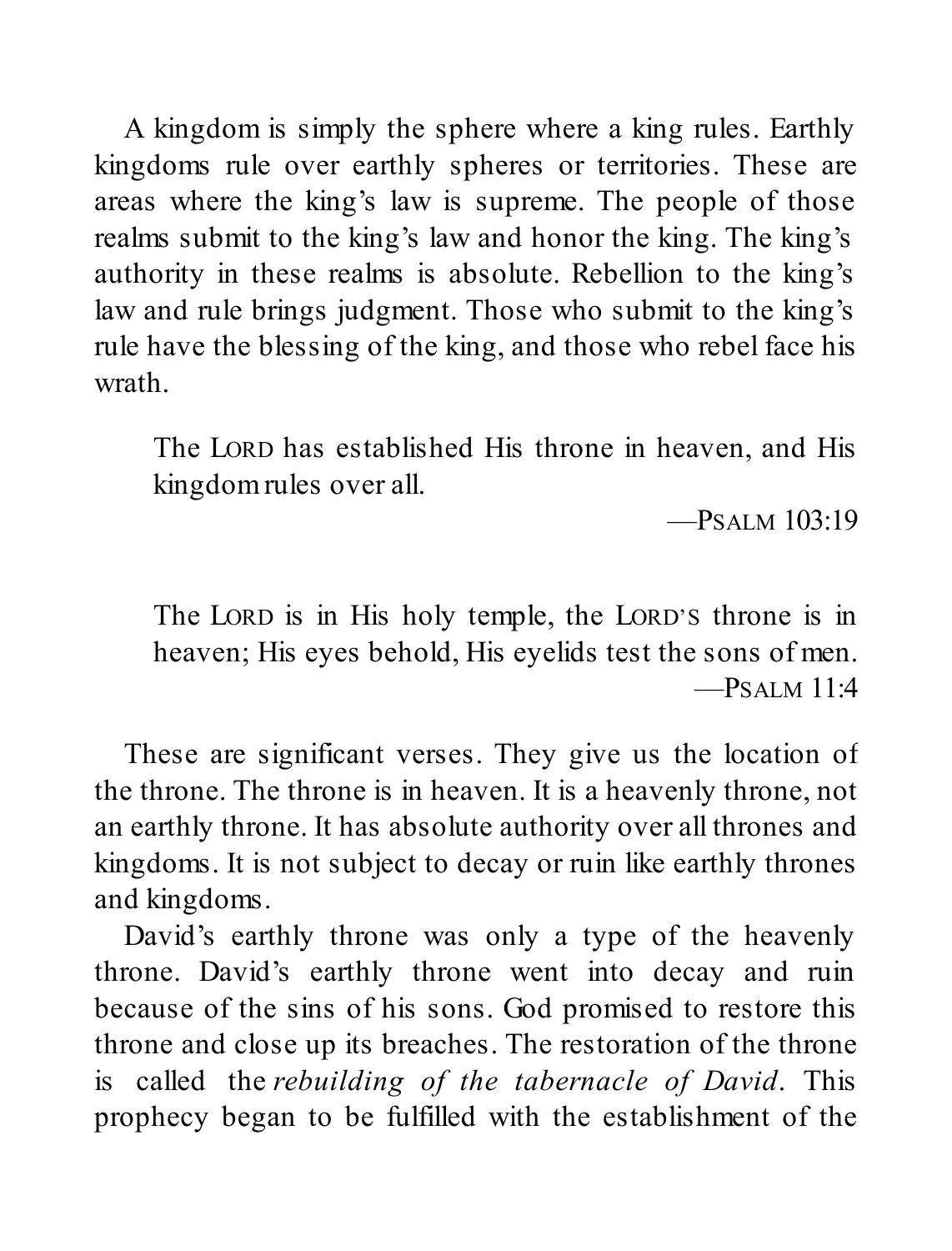church and is recorded in Acts 15. This is kingdomterminology and shows us that the kingdom that Jesus promised was at hand.

Therefore, being a prophet, and knowing that God had sworn with an oath to him that of the fruit of his body, according to the flesh, He would raise up the Christ to sit on his throne, he, foreseeing this, spoke concerning the resurrection of the Christ, that His soul was not left in Hades, nor did His flesh see corruption. This Jesus God has raised up, of which we are all witnesses. Therefore being exalted to the right hand of God, and having received from the Father the promise of the Holy Spirit, He poured out this which you now see and hear. For David did not ascend into the heavens, but he says himself: "The LORD said to my Lord, 'Sit at My right hand, Till I make Your enemies Your footstool." Therefore let all the house of Israel know assuredly that God has made this Jesus, whomyou crucified, both Lord and Christ.

 $-$ ACTS 2:30-36

How could the church be a fulfillment of the restoration of the tabernacle of David? What is the connection of the church to the throne of David? The answer is that Jesus ascended to sit on the heavenly throne and poured out the Holy Spirit at Pentecost. The church was being formed as a result of His outpouring. The outpouring was a sign that Jesus had occupied the heavenly throne and was ruling and reigning over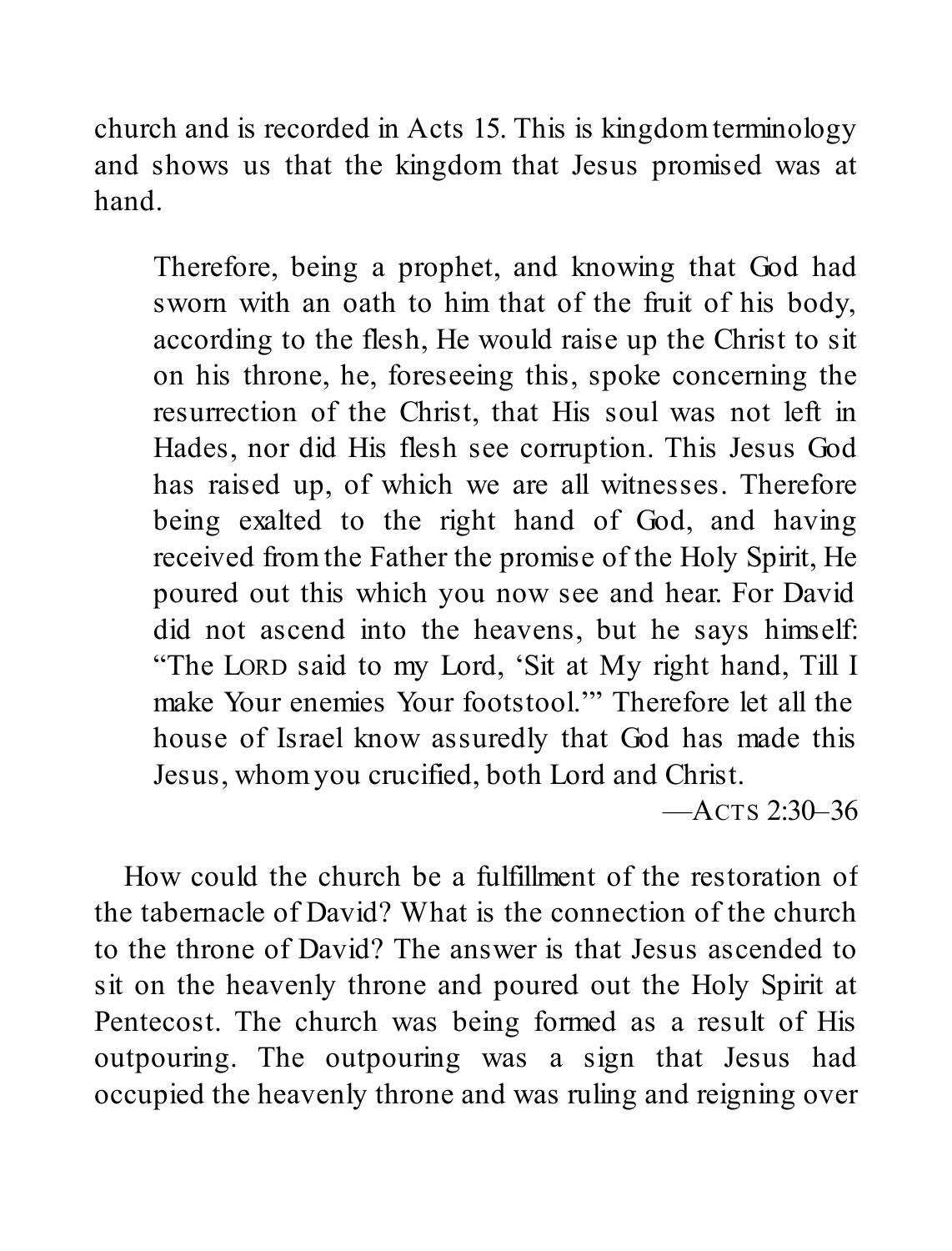a new-creation people.

The throne of David could only be accessed through the Resurrection. This is because the throne is a heavenly throne. Jesus could not sit on this throne while He lived on Earth. His death and resurrection were needed to ascend to the throne.

For if He were on earth, He would not be a priest, since there are priests who offer the gifts according to the law. —HEBREWS 8:4

Christ could not be an earthly priest because He was not descended from Levi. He is a heavenly priest after the order of Melchizedek. He ever lives as a priest to make intercession. He is the King-Priest prophesied by Zechariah:

Yes, He shall build the temple of the LORD. He shall bear the glory, and shall sit and rule on His throne; so He shall be a priest on His throne, and the counsel of peace shall be between themboth.

—ZECHARIAH 6:13

The sits on a heavenly throne with a heavenly, kingly, priestly order after Melchizedek.

Ancient kings were often priests. They were considered intermediaries between the people and their gods. Christ is our King and Intercessor. There is no end to His rule or intercession.

Zechariah prophesied that Christ would build the temple of the Lord. The church is the temple of the Lord that He has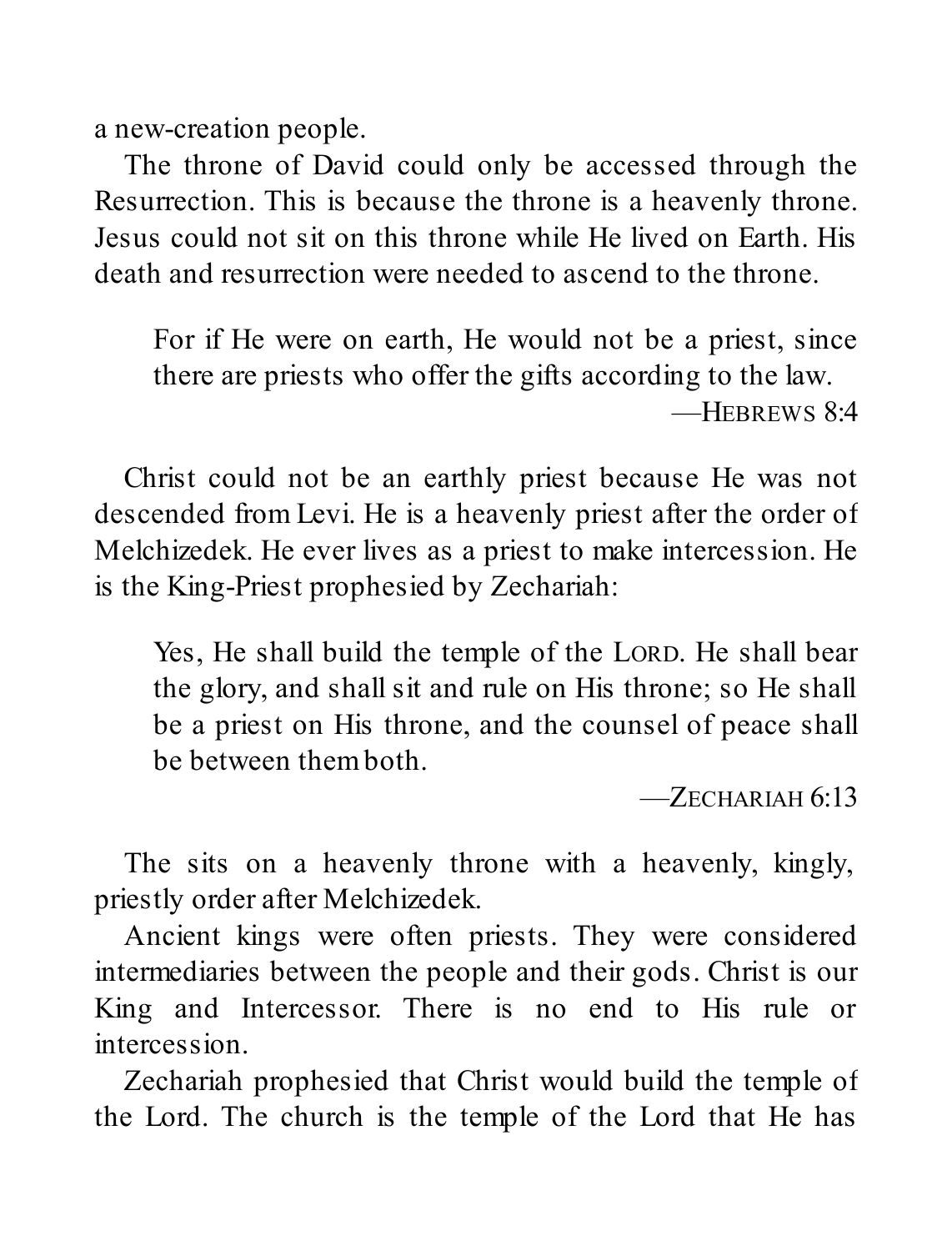built. We are the habitation of God through the Spirit.

The outpouring of the Spirit on the Day of Pentecost was a sign that Christ was sitting on the throne of David. This was the beginning of the restoration of the tabernacle of David, spoken of by the prophet Amos. David's ruined kingdom was being rebuilt, and it would be a kingdom that could never be ruined. God poured out His Spirit upon those who were under His rule. This began at Pentecost among the Jews who came under His rule and eventually was poured out upon the Gentiles who submitted to His rule.

Those who are in the kingdom and live under the king's rule can only do it by the Spirit. The Holy Spirit is the person who enables us to live kingdom lifestyles. By receiving the Spirit, we can walk in and live in the Spirit. Kingdom living is submitting to the leading of the Holy Spirit. Remember that Israel, after the flesh, could never submit to the rule of God. The promise of the Spirit is connected to the coming of the kingdom. In Romans 14:17 we read, "The kingdom of God is ... in the Holy Spirit."

The power of the Holy Ghost was a sign that the kingdom was arriving. Jesus demonstrated this by casting out demons through the power of the Holy Ghost (Matt. 12:28). Many have not seen the connection between the Holy Spirit and the kingdom. The rule of God is through the Spirit. It is not a physical rule but a spiritual rule. The Holy Spirit is the ruling force of God. His influence is what causes people to submit. Men and women submit to God's will when they yield to the Holy Spirit. The invisible King rules through an invisible Spirit.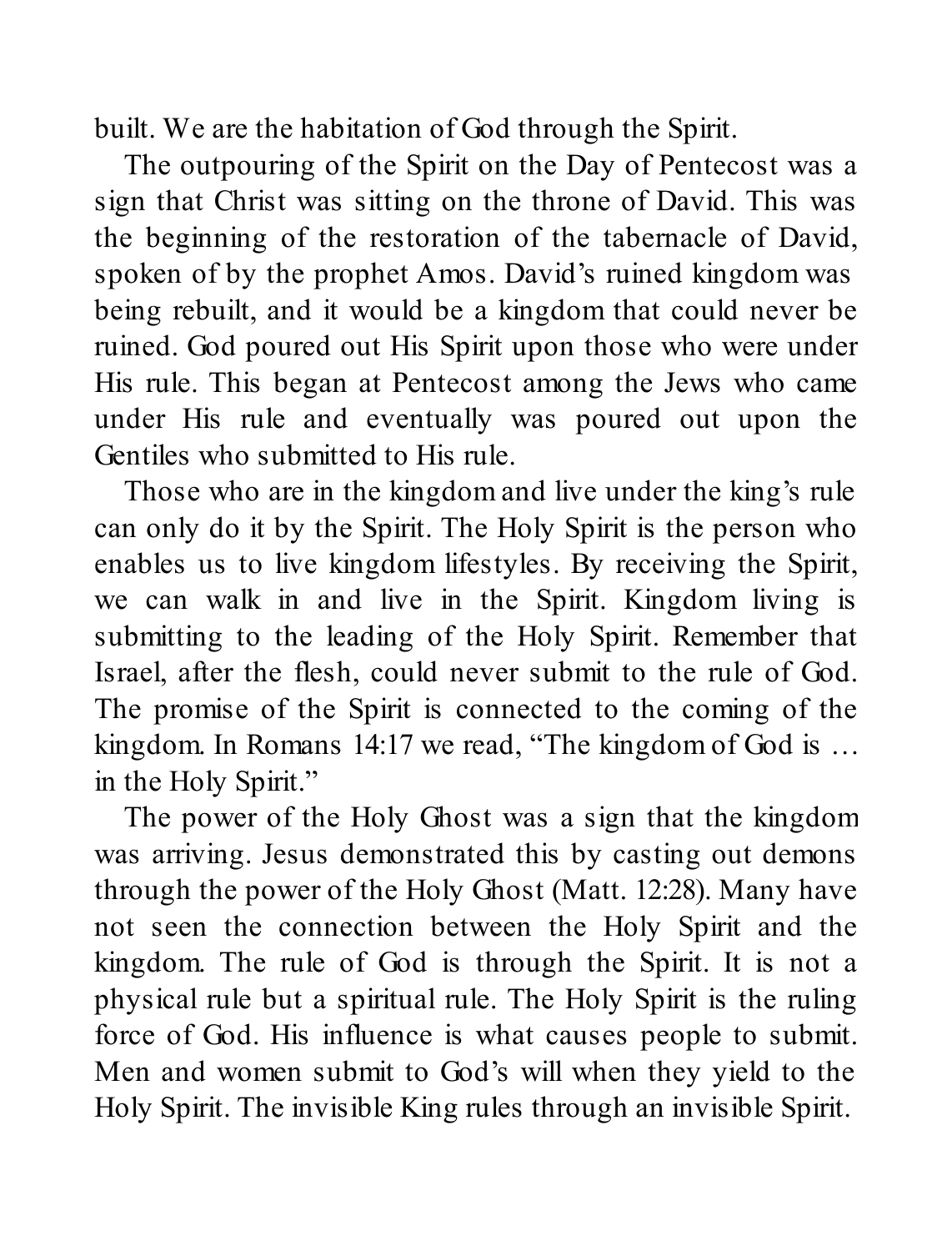When Israel rebelled against the King, they vexed His Holy Spirit. He became their enemy instead of their protector King and fought against them.

But they rebelled and grieved His Holy Spirit; so He turned Himself against them as an enemy, and He fought against them. Then he remembered the days of old, Moses and his people, saying: "Where is He who brought them up out of the sea with the shepherd of His flock? Where is He who put His Holy Spirit within them?<br>—ISAIAH 63:10–11

Israel never submitted to the Holy Spirit God put within them. Israel was baptized in the cloud. This was a picture of being baptized in the Holy Spirit. God had set His Holy Spirit among them. They continually rebelled against His Spirit. They continually refused to listen to His voice, even though the presence of God was in their midst.

The new-creation people become the sphere of the King's rule and reign. They submit to His rule through the Holy Spirit, and they call Him Lord. This was always the purpose and plan of God from the foundation of the world. God desired a people who would submit to His rule. This people were to be formed in Christ. They would enter the kingdom by faith and be born from above. The kingdom is heavenly and spiritual and cannot be entered into by fleshly birth. It is a spiritual kingdom and can only be accessed by spiritual birth. The entire operation is by the Holy Spirit.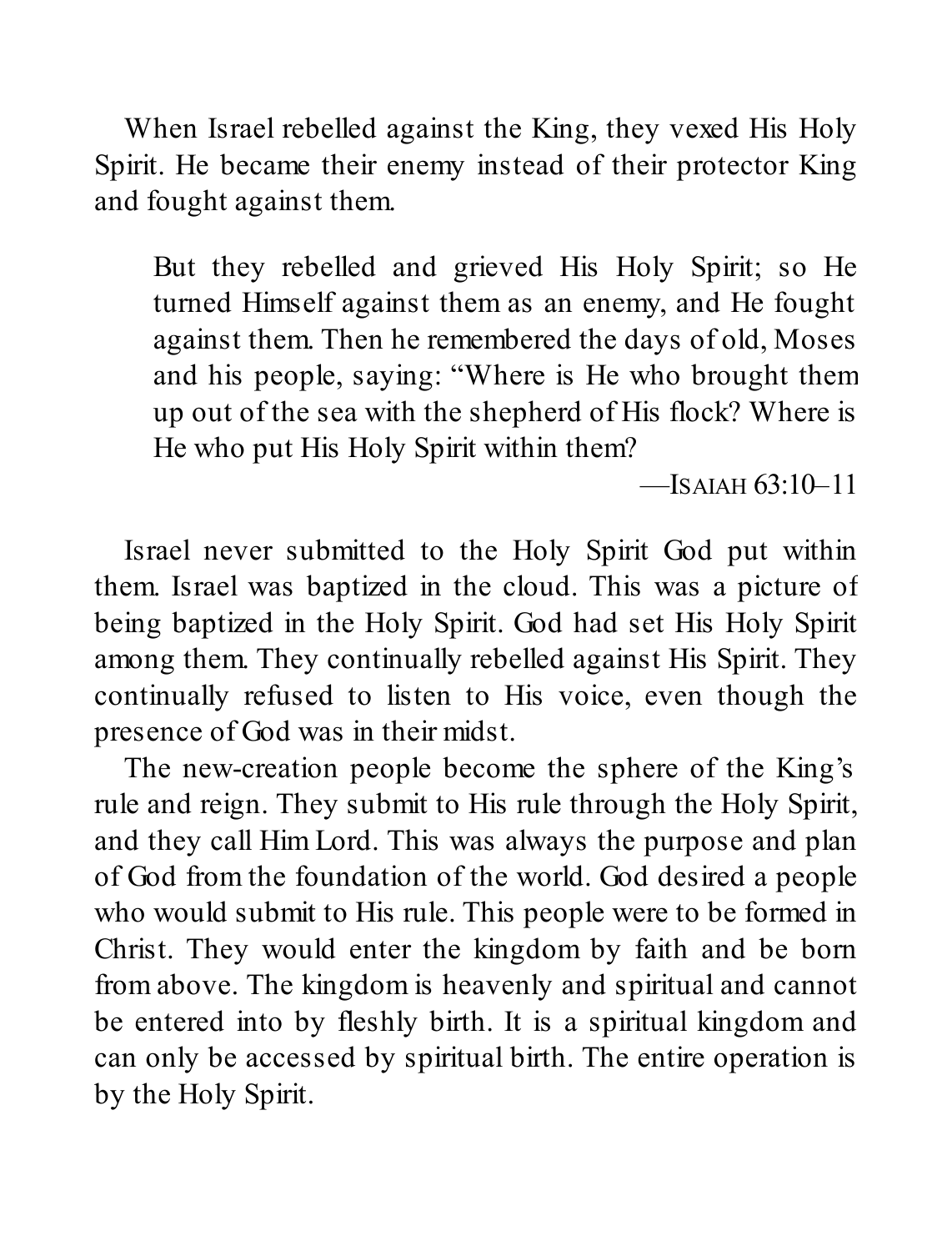This is why the announcement of the kingdom by John, Christ, and the apostles coincides with the establishment of the church and the outpouring of the Holy Spirit. It is all kingdom related. The announcement of the kingdom of God was an announcement of salvation, redemption, outpouring, and the formation of a new-covenant community called the church. It is also the restoration of the tabernacle of David, where the Son of David would sit on a heavenly throne ruling and reigning over His people, both Jew and Gentile, in one body, His church.

The King who became visible would once again become invisible through His death and resurrection. He would sit on an invisible throne, and His kingdom would be invisible to the human eye.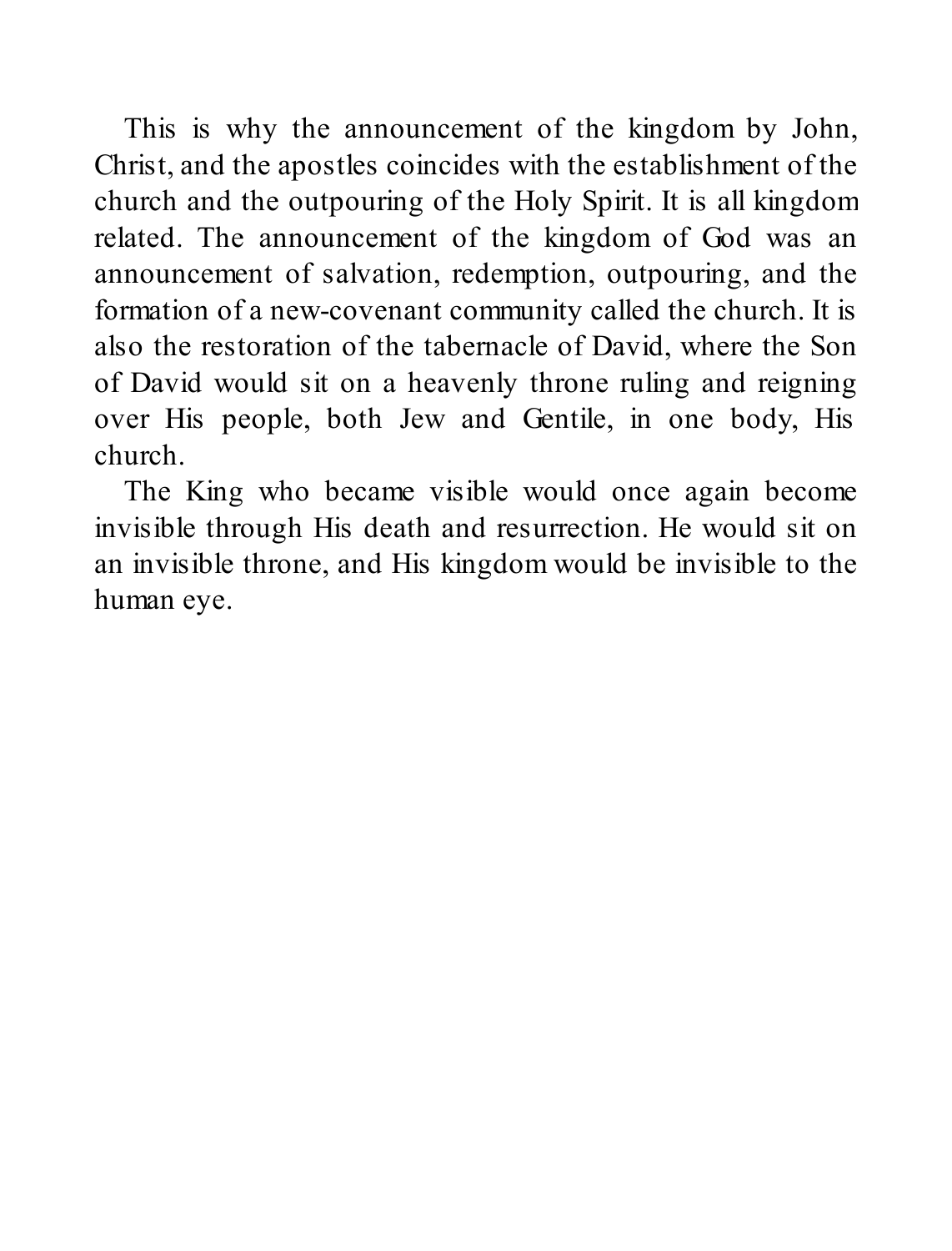

# **THE KING OF SAINTS**

**T**HE <sup>L</sup>AMB IS the King of the saints. The *saints* are the holy ones, those sanctified in Christ (1 Cor. 1:2). We are the saints if we have called upon the name of Jesus and accepted His grace and forgiveness. The saints possess the kingdom. The saints are the ones who experience the righteousness, peace, and joy of the kingdom (Rom. 14:17). This is the result of being in Christ. The saints are the ones submitted to the rule of Christ the King through the Spirit. They obey His voice and obey His Word. This is what true kingdom living is all about. It is present now through Christ and the Holy Spirit.

### **THE KING WHO SITS ON THE THRONE**

It is important to link Old Testament prophecy to New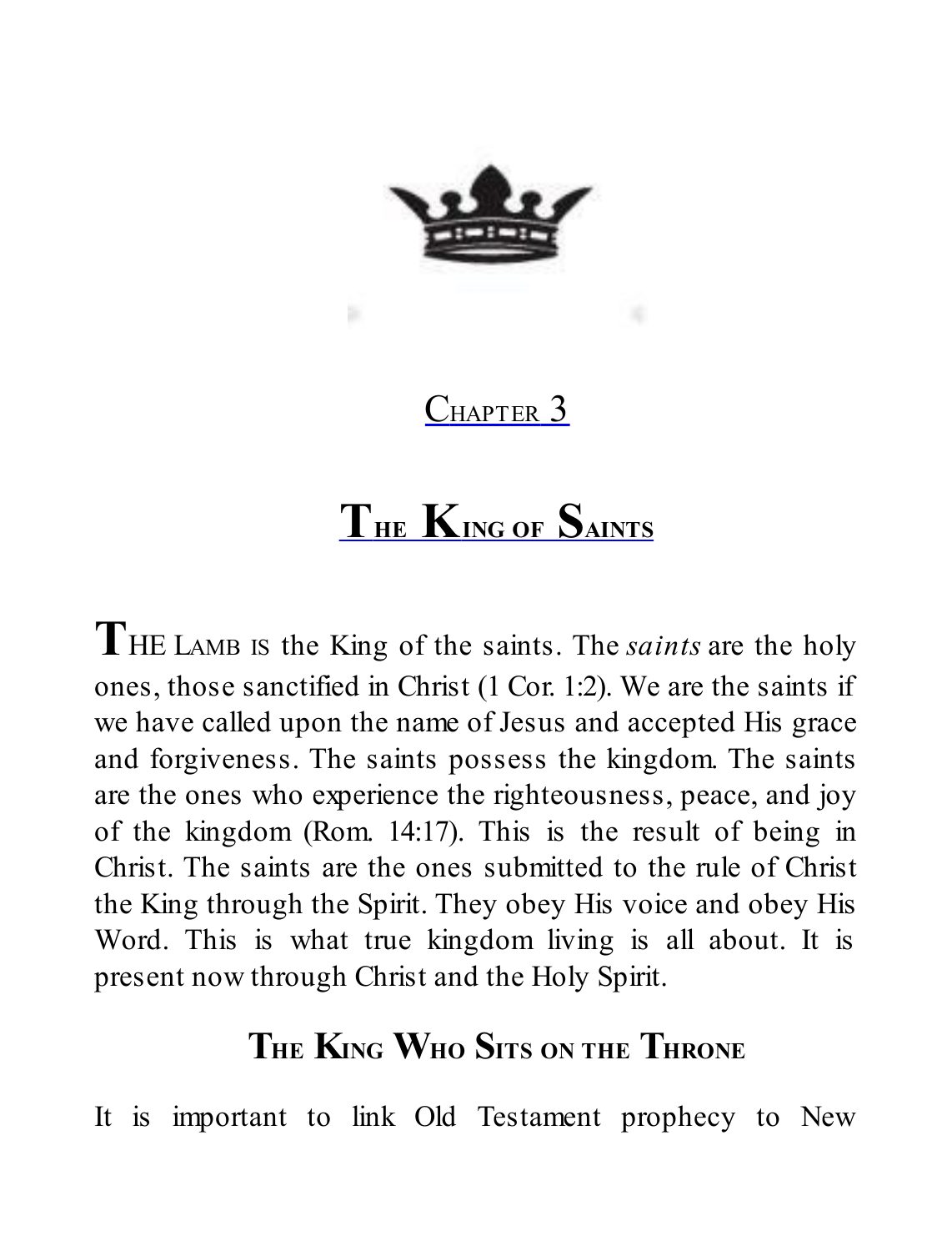Testament fulfillment, especially when we are considering our invisible King. Our King—the Lord our God—is a holy King, and many scriptures instruct us to worship Him*on high* o r *at His holy hill* (Ps. 99:9). We receive greater revelation about this holy hill from Psalm 68.

Is Mount Bashan the high mountain of summits, Mount Bashan [east of the Jordan] the mount of God? Why do you look with grudging and envy, you manypeaked mountains, at the mountain [of the city called Zion] which God has desired for His dwelling place? Yes, the Lord will dwell in it forever. The chariots of God are twenty thousand, even thousands upon thousands. The Lord is among them as He was in Sinai, [so also] in the Holy Place (the sanctuary in Jerusalem). You have ascended on high. You have led away captive a train of vanquished foes: You have received gifts of men, yes, of the rebellious also, that the Lord God might dwell there with them.

—PSALM 68:15–18, AMP

Here we see a comparison between the mountains of Bashan and Zion, the mountain upon which God chose to establish His throne. The mountains of Bashan (including Mount Hermon) stood at the northern boundary between Judea and the heathen world. In many ways, Bashan is more beautiful and majestic than Zion. But Zion is compared to it because Zion is where God dwells.

Verse 17 describes God moving in His mighty chariots (as a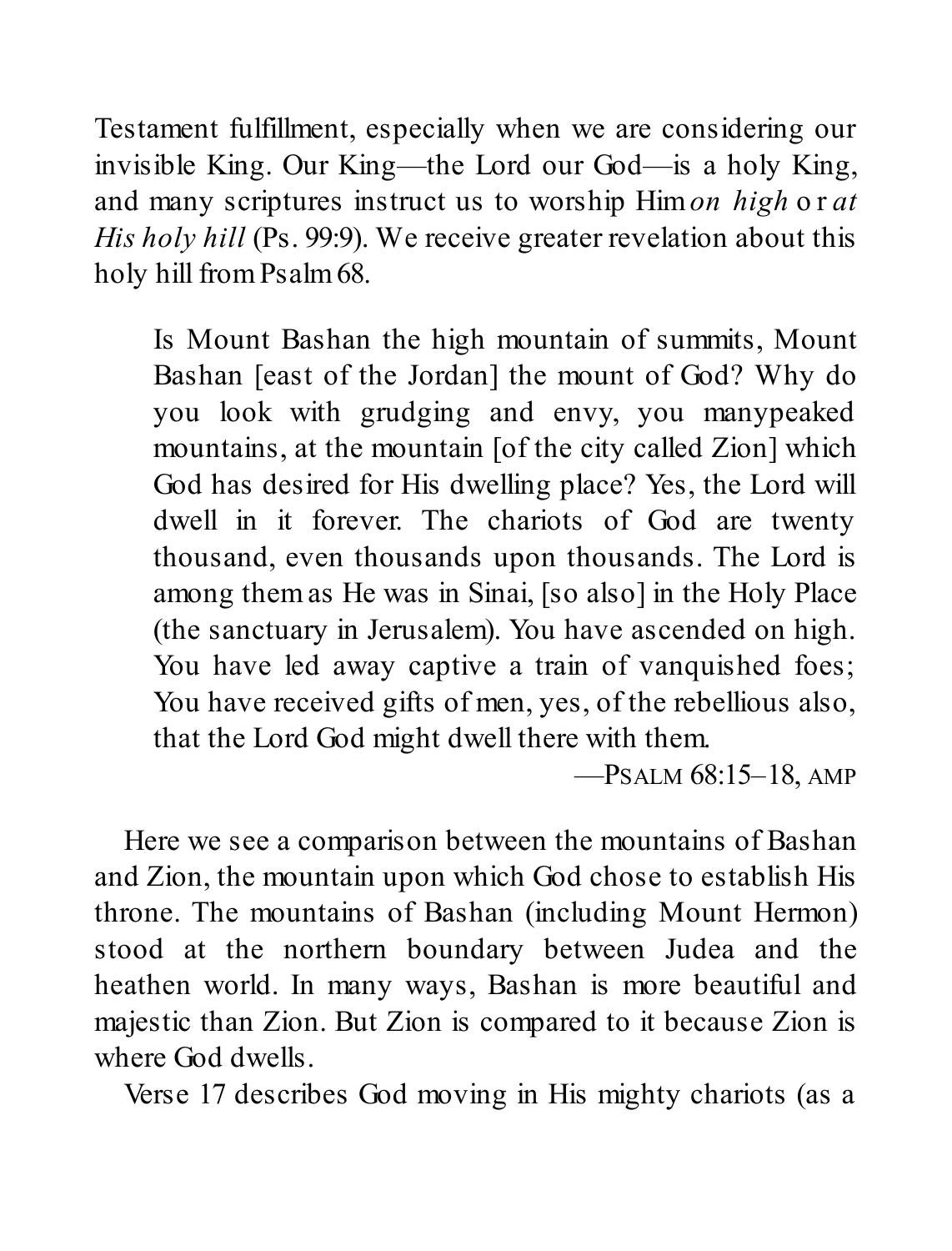victorious military leader) from Mount Sinai to Mount Zion. The conquering God takes His place on high in Zion and establishes His throne there.

Paul quotes from verse 18 of this psalm when describing spiritual gifts in Ephesians 4. By quoting this psalm, Paul is stating that Jesus is the King who now sits on the throne, ruling over the nations. But Paul amplified this psalm in a number of ways.

- 1. The psalm speaks about the ascension of a king to the throne over the enemies' armies (Ps. 68:18). Paul applies this meaning to Jesus but expands the meaning to include Jesus descending to the earth, His body being laid in a tomb, His resurrection, and His ascension back to the Father in heaven (Eph. 4:9–10).
- 2. The psalmspeaks about the people, even the rebellious, bringing gifts to the king (v. 18). Paul applies this psalm to Christ, but rather than us giving gifts to Him, Christ is giving gifts to us. This is a natural interpretation of Psalm 68, because God has been pictured as being victorious over the nations and acquiring the spoils of victory. Paul is not denying this fact but is amplifying this truth. Christ is victorious over the nations and has acquired the spoils of victory. However, as King, Christ has distributed these spoils (or gifts) to the people (Eph. 4:7). Ephesians 4:11 names these gifts to include the apostles, prophets, evangelists, pastors, and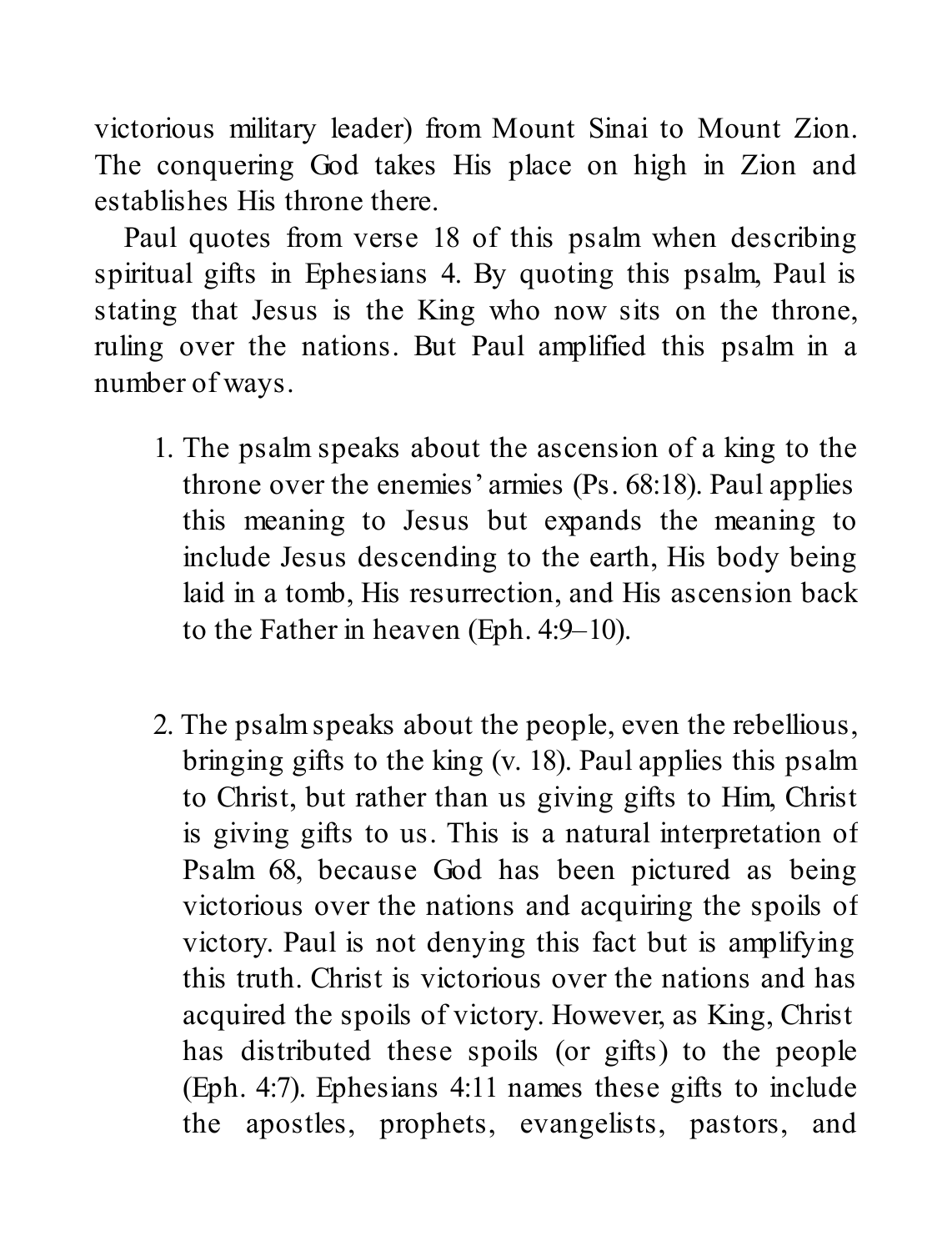teachers.

3. The final important implication, though unstated, is that in Psalm 68 we see God establishing His kingdom in Zion. Since Jesus is the Messiah, He is the fulfillment of this psalm. Jesus established the kingdom of God in Zion.

When did the establishment of the kingdom take place? Paul indicates that His ascension made it possible for Him to "fill all things" (Eph. 4:10). It ushered in His kingdom—He reigns from His throne forevermore. This powerful link between Psalm 68 and Ephesians 4 is emphasized by the closing words of Psalm 68: "O God, You are more awesome than Your holy places" (v. 35).

The prophecies of Ezekiel confirm to us that the nations would know that the Lord is holy, and they will come and worship Him (Ezek. 39:7). Ezekiel is prophesying about judgment. No longer would God's holy name be polluted. Judgment came with the arrival of the kingdom, and the nations came to Zion to worship. We worship God because He is *holy*. His holiness was manifested by His judgment. The nations saw His righteousness and judgments.

There were other times in history when God's judgments caused the nations to recognize the God of Israel as the true God. (See Exodus 15:14–16.) This occurred after God's judgment on Pharaoh and Egypt. It also happened after the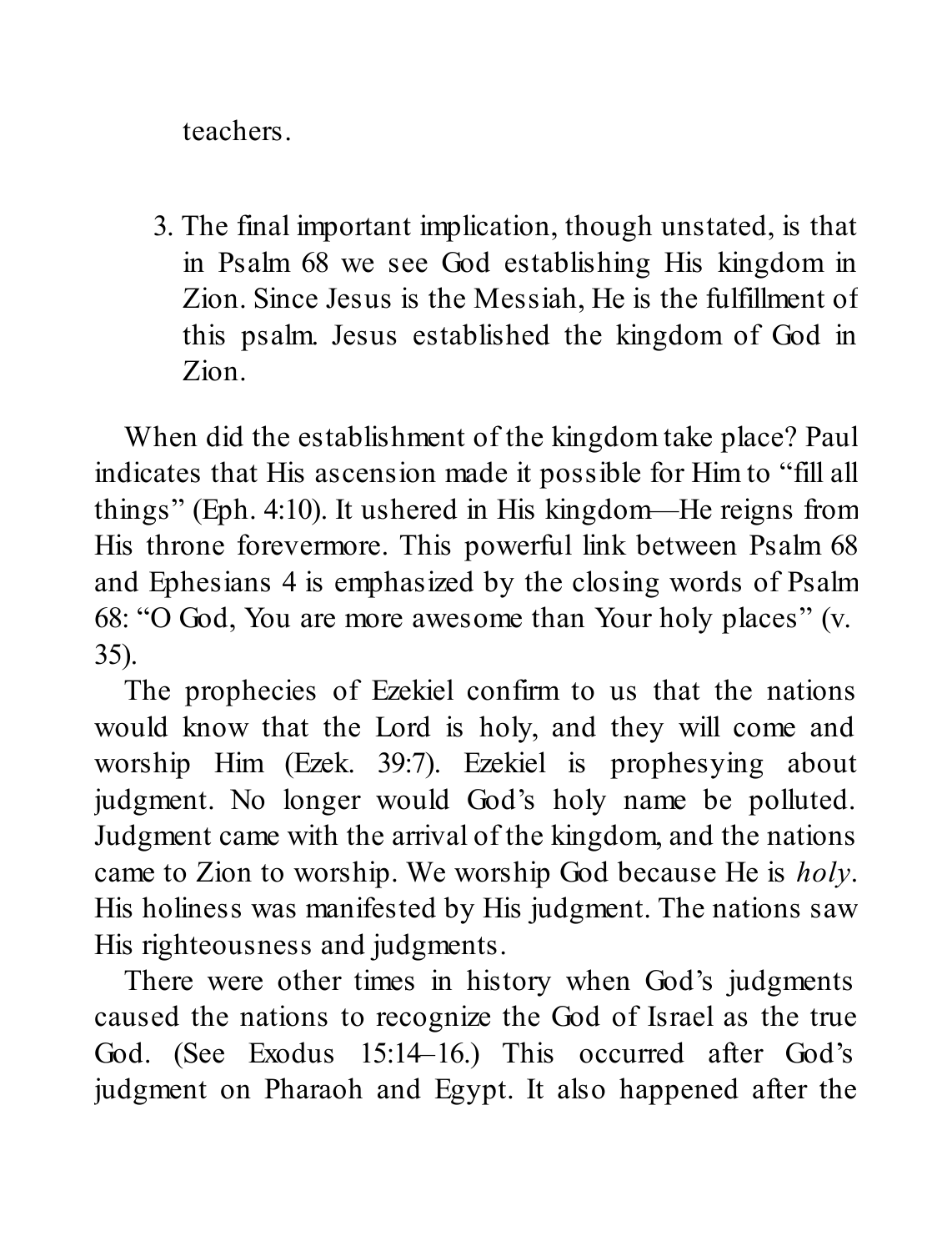judgment upon Sennacherib and the Assyrian army. One judgment came through Moses and the other through Hezekiah, both types of Christ. God used these events to show His glory and power to the nations. Some commentators have ascribed the *reigning psalms* (Ps. 93–99) to the time of Israel and Hezekiah's deliverance from Sennacherib and the Assyrian army. An angel of the Lord slaughtered thousands, and the boasting of the Assyrians and their idols came to an end. These psalms reflect the superiority of the true God over the gods of the heathen. (See 2 Kings 18–19.)

The ends of the earth have seen the salvation of God. God made bare His holy arm in the sight of the nations, and the kingdomwill bring salvation to the entire world (Isa. 52:10).

# **A PLACE OF WORSHIP AND PROPHECY**

The hill of God is a place of worship and prophecy. It is a place of prophetic worship where men encounter the presence of God. This causes people to be changed by the Spirit of God.

After that you shall come to the hill of God where the Philistine garrison is. And it will happen, when you have come there to the city, that you will meet a group of prophets coming down fromthe high place with a stringed instrument, a tambourine, a flute, and a harp before them; and they will be prophesying.

—1 SAMUEL 10:5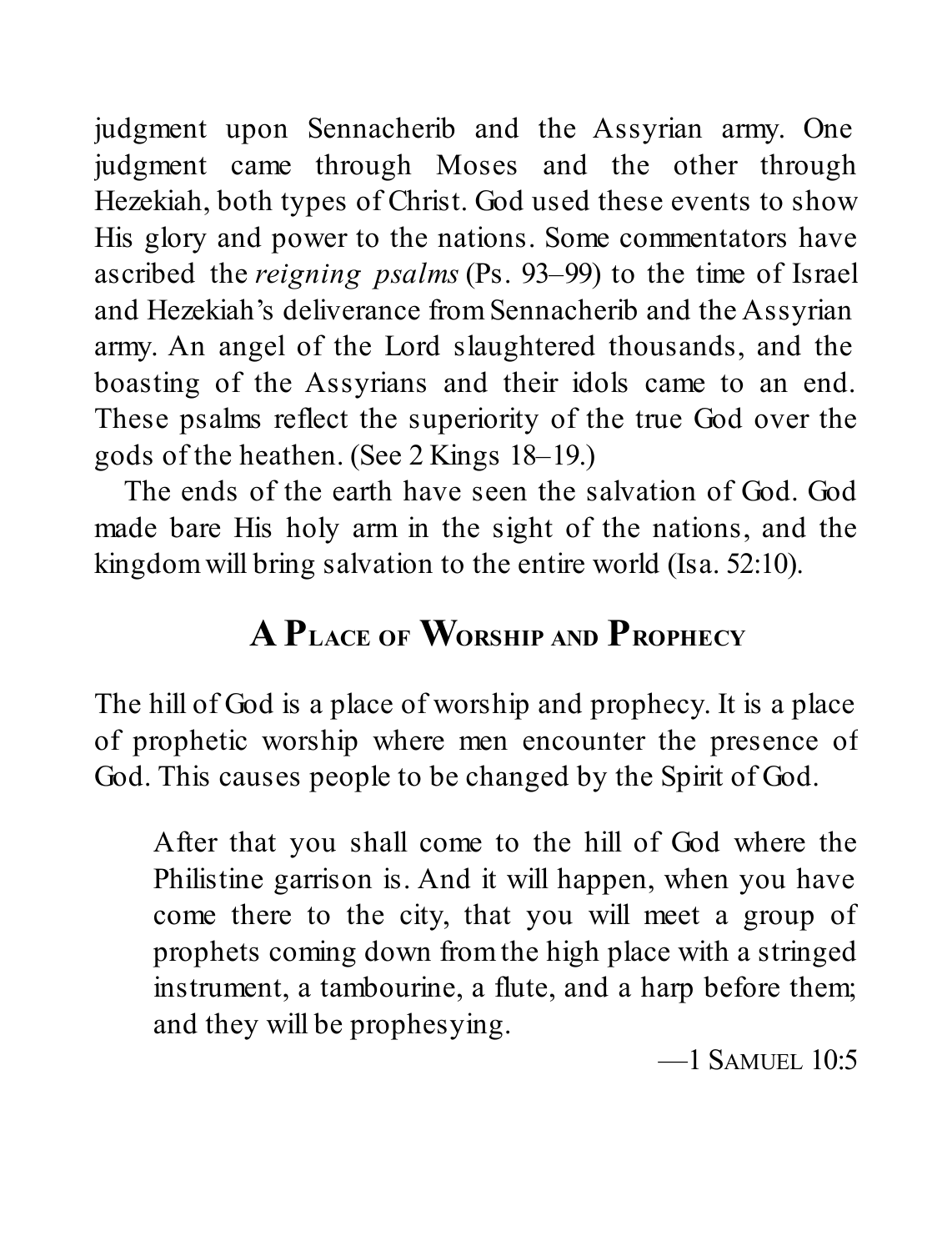#### **A ROD OF IRON**

The nations are broken with a rod of iron.

You shall break them with a rod of iron; You shall dash themto pieces like a potter's vessel.

 $-$ PSALM  $2.9$ 

This is accomplished through the preaching of the Word of God, the sword of the Spirit. The nations are smitten with a sharp sword that comes out of the King's mouth (Rev. 19:15). The Word of God has judged more nations in history than any other force and will continue to do so. The preaching of the gospel is still the most powerful force in the world. It is the power of God unto salvation. Where the Word of the King is, there is power.

The rod of iron is a symbol of strength. "Rod" is the English translation of the Hebrew word *shebet*. This is also the shepherd's rod, which protects the sheep and smites the devourers. The rod is a symbol of government (Gen. 49:10, "ruler's staff"). The King will rule like a shepherd.

In Psalm 2 we find a powerful prophecy that says that the King is set on the throne in spite of the opposition from the heathen (Ps. 2:5–6). This opposition came from Herod, Pontius Pilate, the Gentiles, and even fromthe people of Israel.

The kings of the earth took their stand, and the rulers were gathered together against the LORD and against His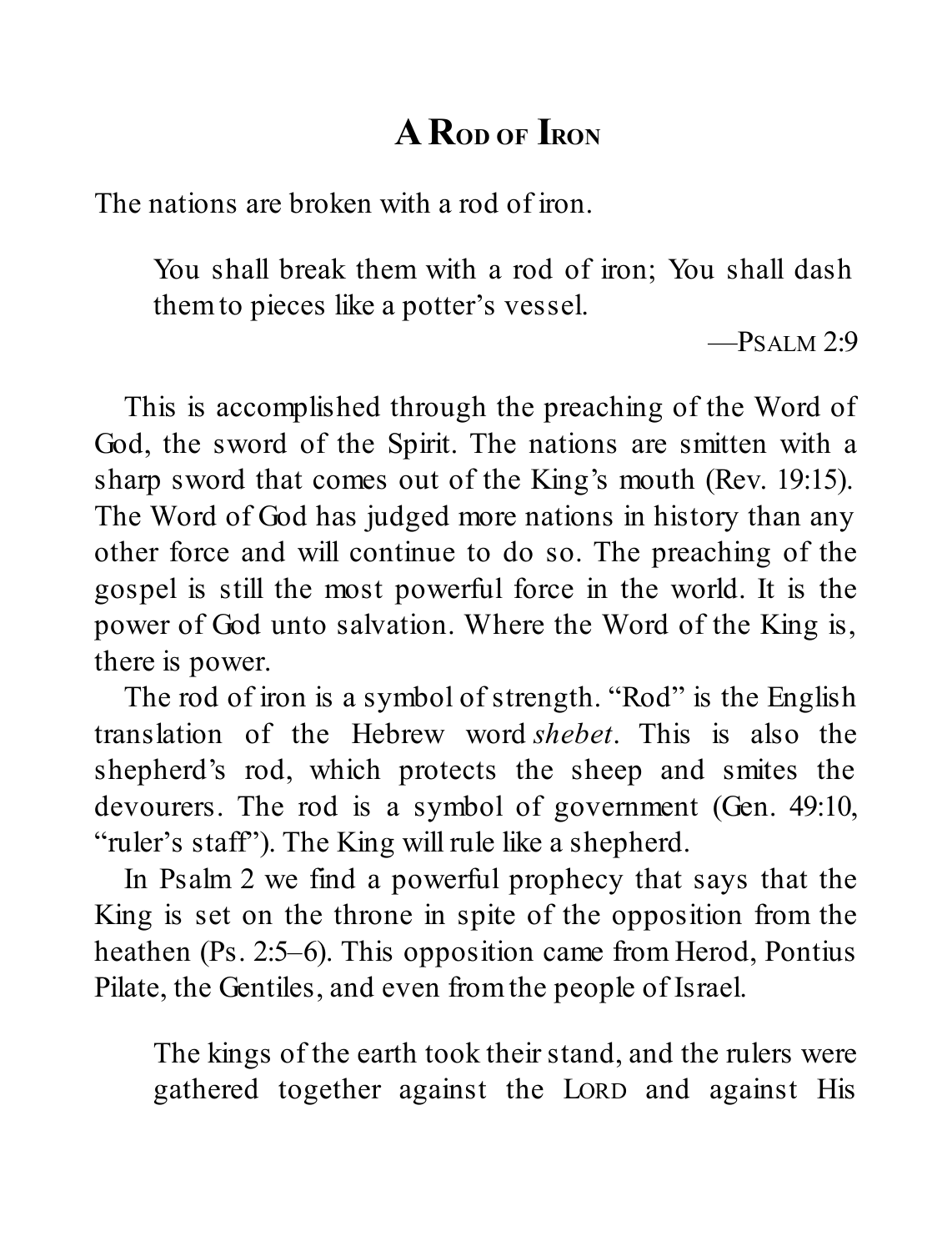Christ. For truly against Your holy Servant Jesus, whom You anointed, both Herod and Pontius Pilate, with the Gentiles and the people of Israel, were gathered together to do whatever Your hand and Your purpose determined before to be done.

 $-$ ACTS 4:26-28

God laughed at the efforts of men against the arrival of the kingdom. Man's feeble attempts to stop Jesus from being enthroned were stopped by the wisdom and purposes of God. The kingdomwas not delayed or postponed. The opposition to the King was by the determined counsel of God. Jesus had to suffer and die to enter into His glory.

# **THE RULE OF GOD I<sup>S</sup> INWARD**

Where there is no king, everyone makes his or her own rules and standards. Before God gave a king to the Israelites, "everyone did what was right in his own eyes" (Judg. 17:6). Those who are not submitted to the king have their own system of how to live. There are many philosophies of living that are accepted, and many of them are in rebellion to the rule of God.

The reign of God is in the hearts of men:

It does not come with pomp and splendour, like the reign of temporal kings, merely to control the external "actions" and strike the senses of men with awe—but it reigns in the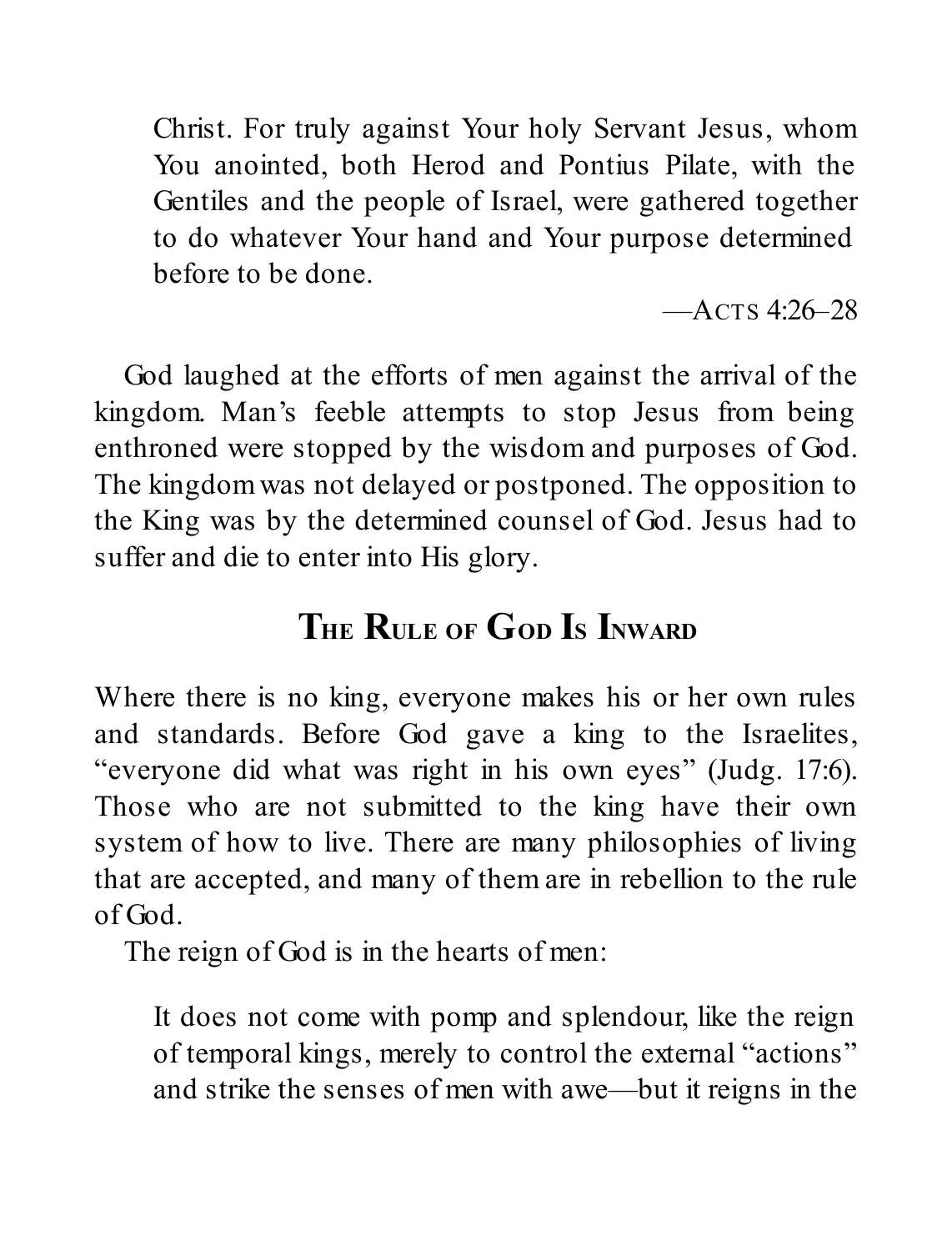heart by the law of God; it sets up its dominion over the passions, and brings every thought into captivity to the obedience of Christ.<sup>1</sup>

God's law is placed in our hearts through the new covenant.

But this is the covenant that I will make with the house of Israel after those days, says the LORD: I will put My law in their minds, and write it on their hearts; and I will be their God, and they shall be My people.

—JEREMIAH 31:33

God rules us through the establishment of His law in the heart. There are many places in Scripture that clearly show this.

But he is a Jew who is one inwardly; and circumcision is that of the heart, in the Spirit, not in the letter; whose praise is not frommen but fromGod.

—ROMANS 2:29

Behold, You desire truth in the inward parts, and in the hidden part You will make me to know wisdom. —PSALM 51:6

For I delight in the law of God according to the inward man.

—ROMANS 7:22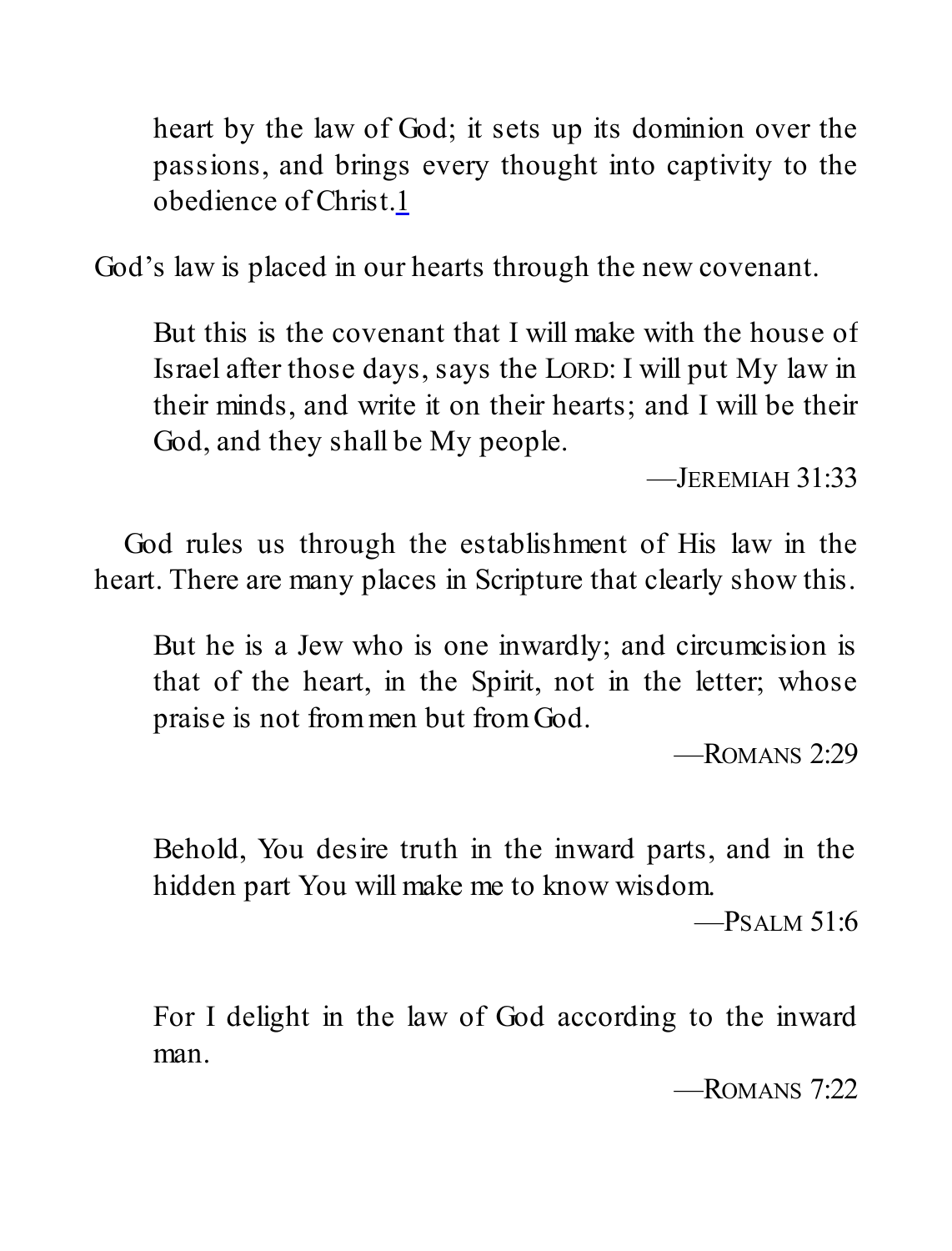Then the Lord said to him, "Now you Pharisees make the outside of the cup and dish clean, but your inward part is full of greed and wickedness."

 $I_{UWE}$  11:39

The Pharisees were not submitted inwardly. They had the outward appearance of righteousness, but inwardly they were filled with wickedness. They were looking for an outward kingdomand missed the inward kingdomof Christ.

In the Old Testament, the tabernacle and temple were types of the kingdom. God dwelt in the holy of holies, positioned between the two cherubim on the ark of the covenant. From there He told Moses that He would speak with the Israelites "about everything which I will give you in commandment to the children of Israel" (Exod. 25:22). The holy of holies was the *inward part* of the sanctuary. This represents the inward rule of God. God rules in the heart, the spirit—the hidden man of the heart.

The holy of holies was located behind the veil. The veil represents the flesh (Heb. 10:20). The hidden man of the heart is behind the veil of our flesh, and it cannot be seen with the natural eye. This is where God dwells and rules—in our heart, behind the veil of the flesh. Peter said "the hidden person of the heart, with the incorruptible beauty of a gentle and quiet spirit" was very precious in the sight of God (1 Pet. 3:4).

God's government is inward, not outward. Proverbs 25:28 tells us that "whoever has no rule over his own spirit is like a city broken down, without walls." He who does not govern his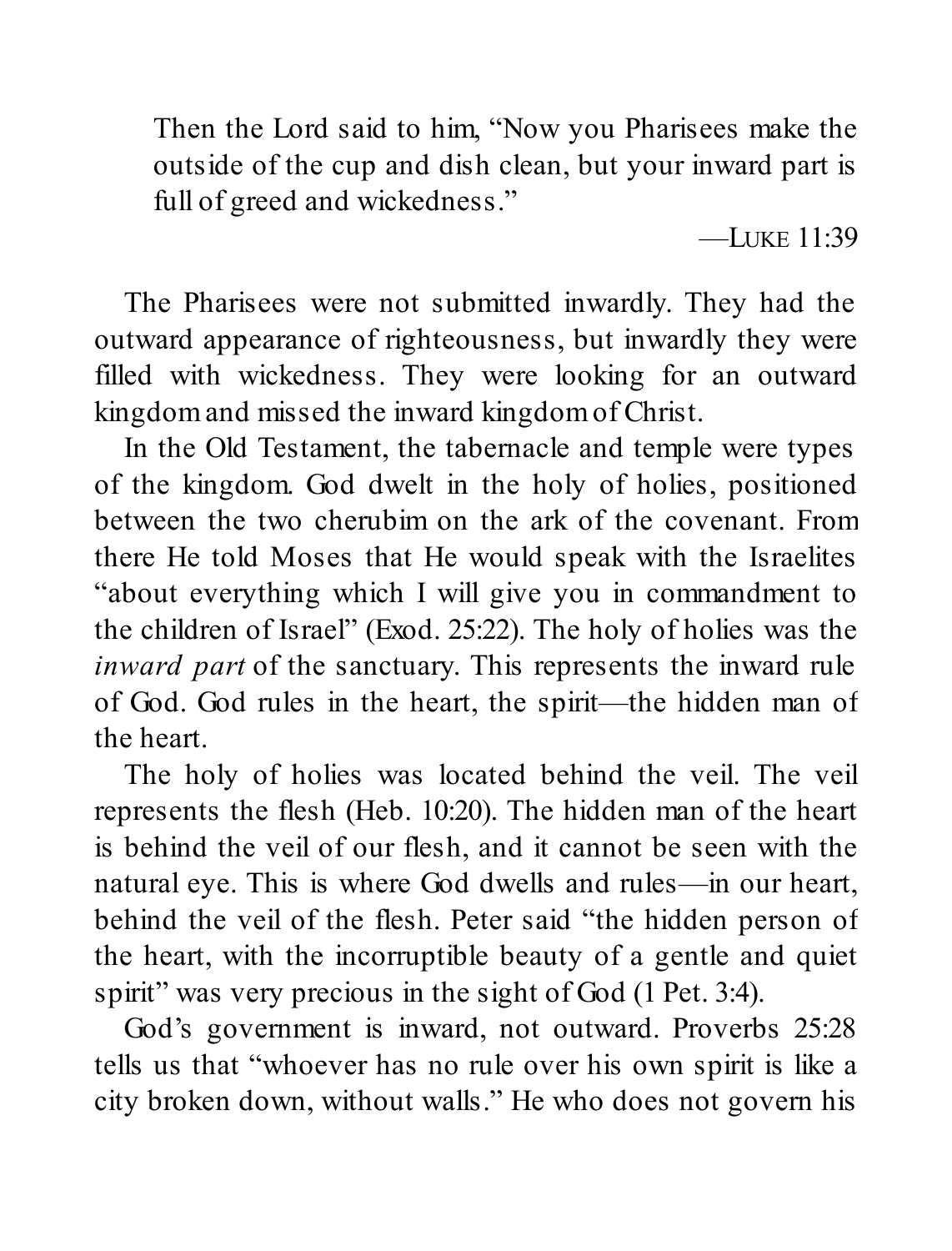spirit is defenseless. This shows the necessity of inward government. Inward government affects outward action. A lack of inward government opens a person up to demonic influence.

God rules in the hearts of men. The kingdom of God is within. The Holy Spirit dwells within. The heart that is submitted to the Holy Spirit is under the rule of God.

# **THE NEW CREATION**

The goal of the kingdom was the new creation. God would create a new people by the Spirit. Jesus is the foundation of this new people.

Therefore, if anyone is in Christ, he is a new creation; old things have passed away; behold, all things have become new.

—2 CORINTHIANS 5:17

Jesus chose twelve apostles as the foundation of this newcovenant people. Twelve is the number of government. The twelve tribes were the foundation of the old-covenant nation, and the twelve apostles are the foundation of the newcovenant people.

The new creation would be a people created in Christ Jesus (Eph. 2:10). This new creation was prophesied by the prophets. It would consist of new people created through the new covenant. They would be a people created apart from fleshly descent and would be born from above. In other words, their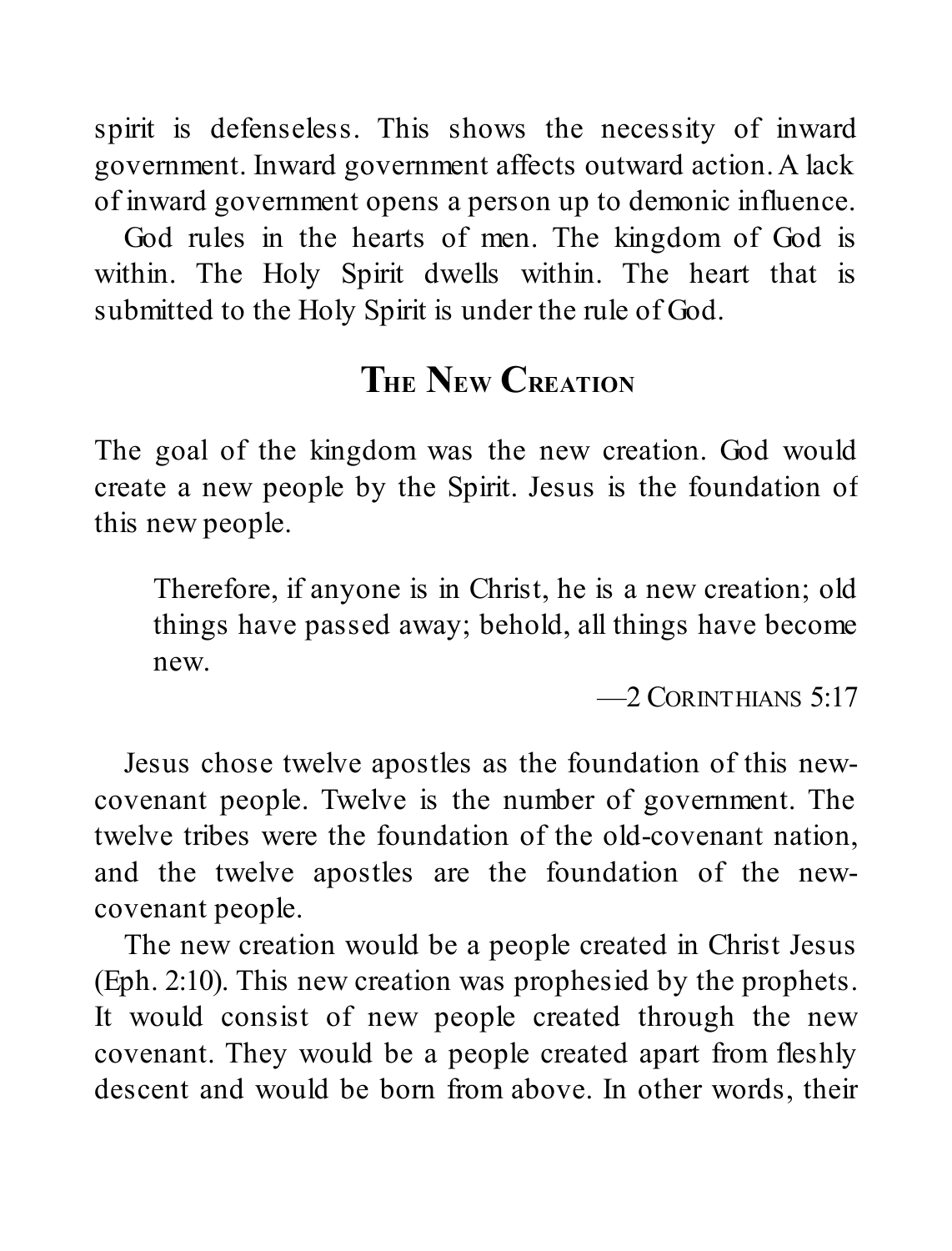birth would be *by the Spirit*, not fromhuman effort.

What is born of [from] the flesh is flesh [of the physical is physical]; and what is born of the Spirit is spirit. Marvel not [do not be surprised, astonished] at My telling you, You must all be born anew (from above). The wind blows (breathes) where it wills; and though you hear its sound, yet you neither know where it comes from nor where it is going. So it is with everyone who is born of the Spirit.

—JOHN 3:6–8, AMP

Those birthed of the Spirit are born from above. This is the only way to be a citizen of heavenly Zion. (See Psalm87:5–6.) It is entirely the work of the Holy Spirit and not the work of the flesh.

To be born in Zion is the greatest blessing. To be a citizen of Zion is the highest calling. Zion is a heavenly city, and those born in her are citizens of heaven. The Septuagint translation says, "Sion [Zion] is my mother."2 The prophetic language of Isaiah 66:7–9 (AMP) speaks of the birth of the people of Zion:

Before [Zion] travailed, she gave birth; before her pain came upon her, she was delivered of a male child. Who has heard of such a thing? Who has seen such things? Shall a land be born in one day? Or shall a nation be brought forth in a moment? For as soon as Zion was in labor, she brought forth her children. Shall I bring to the [moment of] birth and not cause to bring forth? says the Lord. Shall I Who causes to bring forth shut the womb?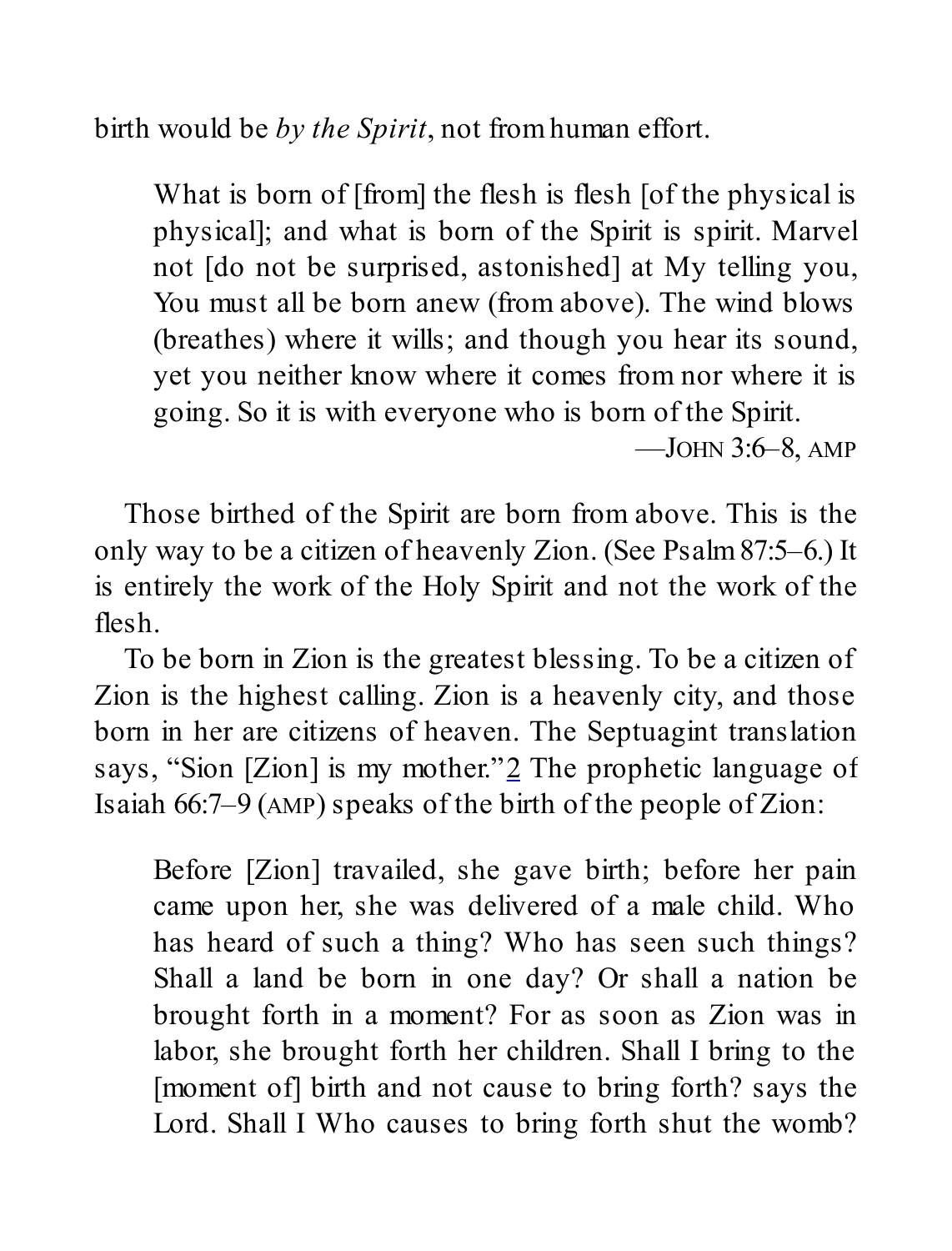#### says your God.

Zion was birthed in a day. The church was birthed in a day — on the Day of Pentecost. The church was brought forth in the midst of persecution (pain, trouble, anguish). The Lord would not shut up the womb. The church came forth, and the children of God were birthed. Zion was birthed into the earth.

*Barnes' Notes* for Isaiah 66:8, "Shall a land be born in one day? Or shall a nation be brought forth in a moment?" (AMP) states:

Such an event never has occurred. A nation is brought into existence by degrees. Its institutions are matured gradually, and usually by the long process of years. But here is an event as remarkable as if a whole nation should be born at once, and stand before the world, mature in its laws, its civil institutions, and in all that constitutes greatness. In looking for the fulfillment of this, we naturally turn the attention to the rapid progress of the gospel in the times of the apostles, when events occurred as sudden and as remarkable as if the earth, after the desolation of winter or of a drought, should be covered with rich luxuriance in a day, or as if a whole nation should start into existence, mature in all its institutions, in a moment.3

Matthew Henry further states:

The prophet …turns to those that trembled at his word, to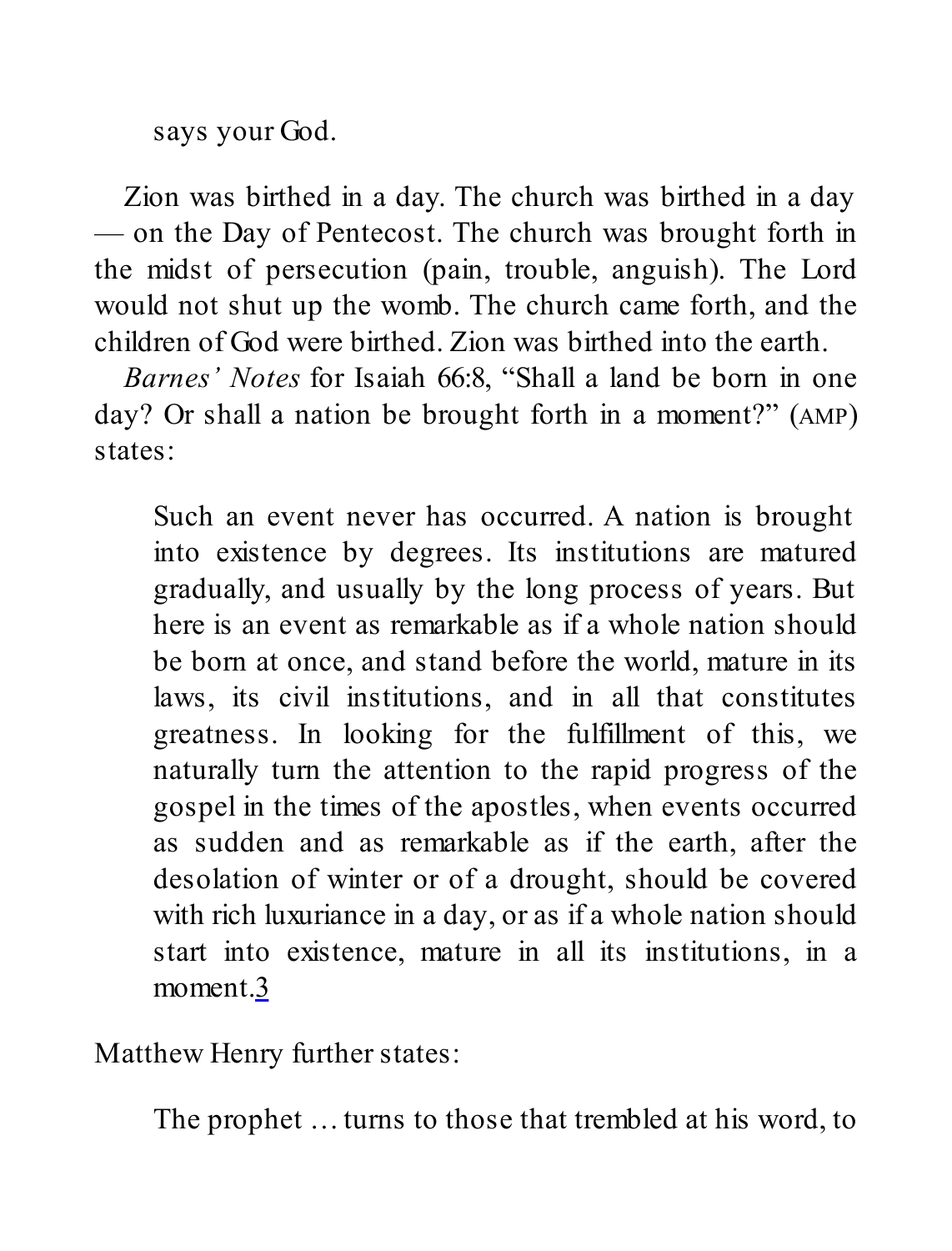comfort and encourage them…. God will appear to the joy of the humble believer, and to the confusion of hypocrites and persecutors…. When the Spirit was poured out, and the gospel went forth from Zion, multitudes were converted in a little time.<sup>4</sup>

In Isaiah 54:1–3 (KJV) we read:

Sing, O barren, thou that didst not bear; break forth into singing, and cry aloud, thou that didst not travail with child: for more are the children of the desolate than the children of the married wife, saith the LORD. Enlarge the place of thy tent, and let them stretch forth the curtains of thine habitations: spare not, lengthen thy cords, and strengthen thy stakes; for thou shalt break forth on the right hand and on the left; and thy seed shall inherit the Gentiles, and make the desolate cities to be inhabited.

Sarah, the barren, is a type of the church. Israel would break out on the right hand and the left and inherit the Gentiles. The seed is Christ, who would inherit the nations. Galatians 4:26 (KJV) adds, "But Jerusalem which is above is free, which is the mother of us all." The freewoman is the heavenly Jerusalem.

The heavenly Jerusalem is our mother. We are born from above, from the freewoman. We are free from the law and have liberty. The barren women breaks forth with children in the nations. This is the kingdom—freedom, joy, rejoicing, and singing. The kingdom brings freedom from sin and death for the new creation.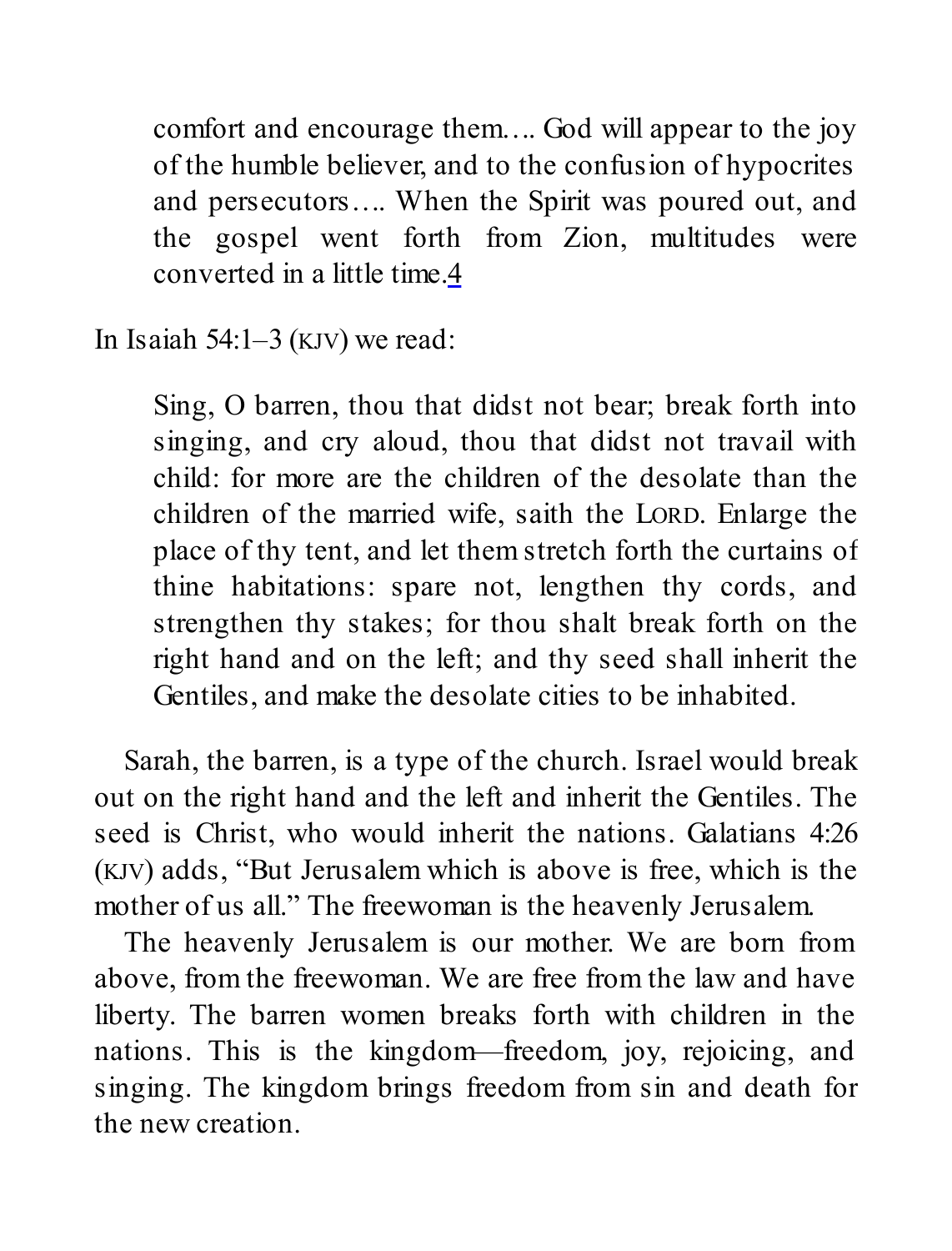The new-creation people would be those submitted to God's rule through the Holy Spirit. The old-creation people of God never submitted to the rule of God. Their consistent rebellion required the need for a new-creation people, born from above by the Holy Spirit.

When Jesus announced the nearness of the kingdom, He was announcing the nearness of the new creation. Jesus laid the foundation for this new people by choosing the twelve apostles as the foundation of this new nation.

God promised to create Jerusalem a rejoicing and her people a joy.

But be glad and rejoice forever in what I create; for behold, I create Jerusalem as a rejoicing, and her people a joy.

 $-$ Is  $\Delta$ Iah 65:18

We are the new creation. We are the New Jerusalem created by God. We are the tabernacle (temple) of God. God has created us to be His dwelling place, His habitation.

The saints will rejoice forever in this new creation, from generation to generation and fromage to age (Ps. 117:1–2). The New Jerusalemis an eternal city.

The nations would praise the Lord as a result of God's merciful kindness to Israel. In Romans 15:11, Paul quotes from the powerful words of Psalm 117 when he says: "Praise the LORD, all you Gentiles! Laud Him, all you peoples!"

God's mercy came upon Israel. God's salvation came to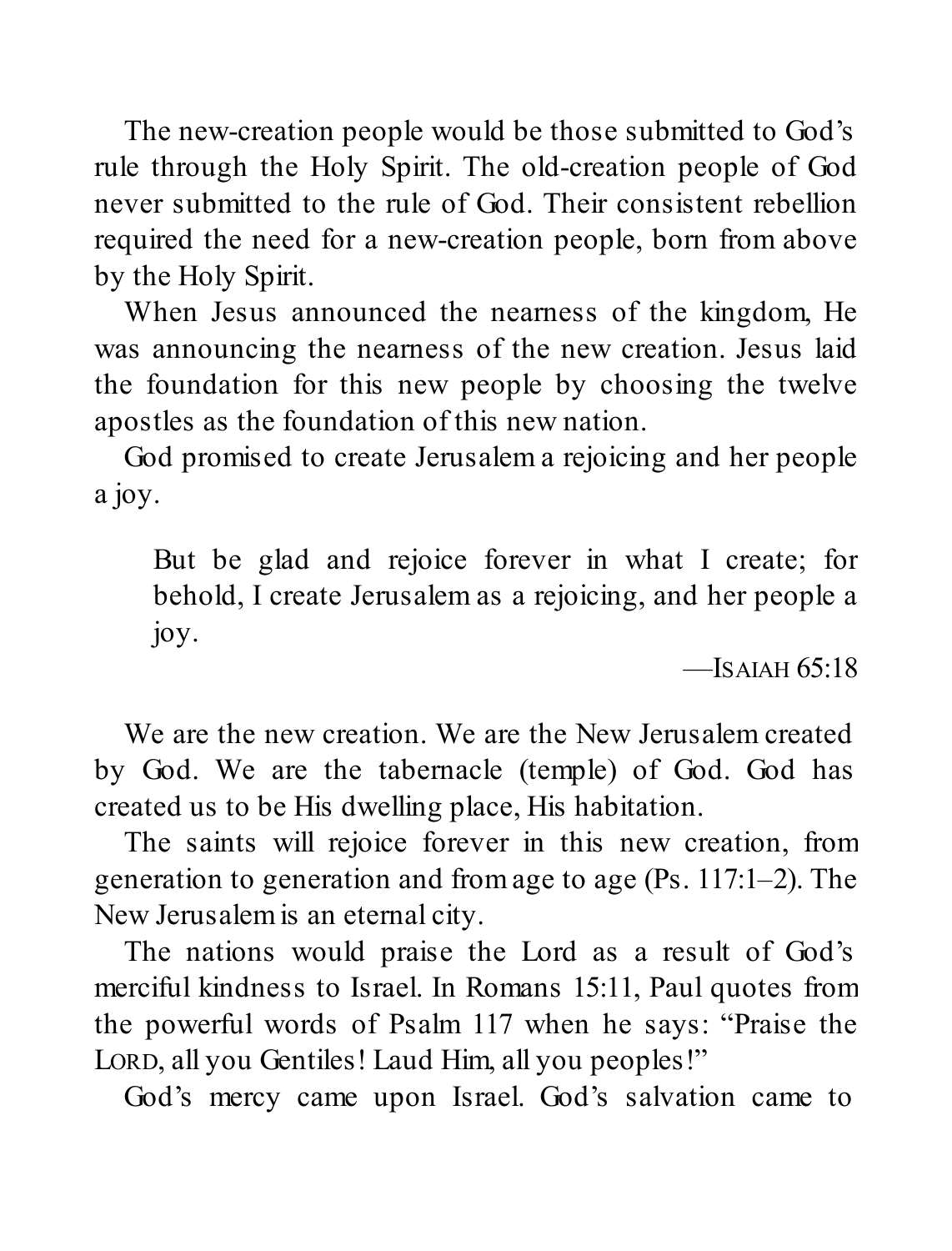Israel. In Romans 15, Paul is speaking of the Gentile mission through His apostolic ministry. Notice the context:

Now I say that Jesus Christ has become a servant to the circumcision for the truth of God, to confirm the promises made to the fathers, and that the Gentiles might glorify God for His mercy, as it is written: "For this reason I will confess to You among the Gentiles, and sing to Your name." And again he says: "Rejoice, O Gentiles, with His people!" And again: "Praise the LORD, all you Gentiles! Laud Him, all you peoples!" And again, Isaiah says: "There shall be a root of Jesse; And He who shall rise to reign over the Gentiles, in Himthe Gentiles shall hope."

—ROMANS 15:8–12

Jesus came to confirm the promises to Israel (the circumcision). Jesus came to bring the promise of salvation and redemption to Israel. When they saw this, the Gentiles would thank God for His mercy and rejoice.

# **THE BANNER OF GOD'S PRESENCE**

In Romans 8:12, Paul quoted from Isaiah 11:10 (KJV), which says, "And in that day there shall be a root of Jesse, which shall stand for an ensign of the people; to it shall the Gentiles seek: and his rest shall be glorious." Paul saw the fulfillment of these promises in his day.

A n *ensign* is a banner that is raised, causing people to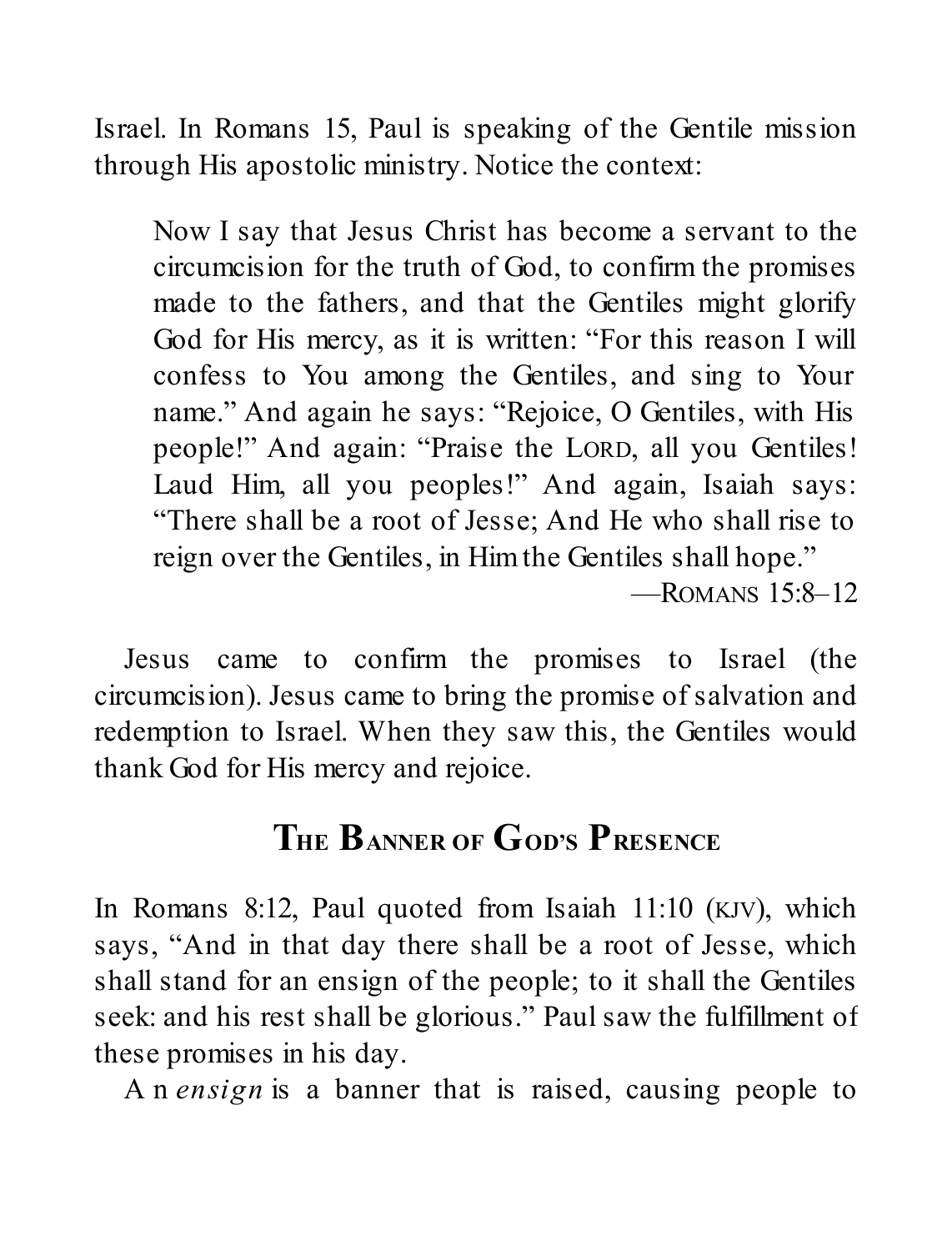assemble. A banner gets the attention of people. The Gentiles would gather under the banner of Christ. They would come to Zion, the New Jerusalem. This depicts the *reign* of Christ over the Gentiles. The nations would come under the reign of Christ and laud him. *Laud* means "to praise, glorify, or extol."

Banners are a demonstration of God's presence lifted high in our midst. One of the names of Christ is *Jehovah-Nissi, the Lord our Banner.* After the Israelites' victory over the Amalekites, Moses built an altar and named it "The-LORD-Is-My-Banner" (Exod. 17:15).

The *ensign* has been lifted; the *banner* has been raised. We have seen it and have come to the *mountain* of the Lord to worship and extol the King, Jehovah-Nissi, the Lord our Banner. We have been drawn to the banner, to the kingdom, the mountain of God. We extol the King (Ps. 145:1). This is the kingdom.

The King would be the suffering servant, the Messiah. The kingdom is the reign of Messiah. He reigns in Zion, where His banner is lifted. The nations come to Zion in praise of the King. The redeemed of the Lord will sing for joy. The familiar words of Isaiah 51:11 talk of the joy expressed by the redeemed:

So the ransomed of the LORD shall return. And come to Zion with singing, With everlasting joy on their heads. They shall obtain joy and gladness: Sorrow and sighing shall flee away.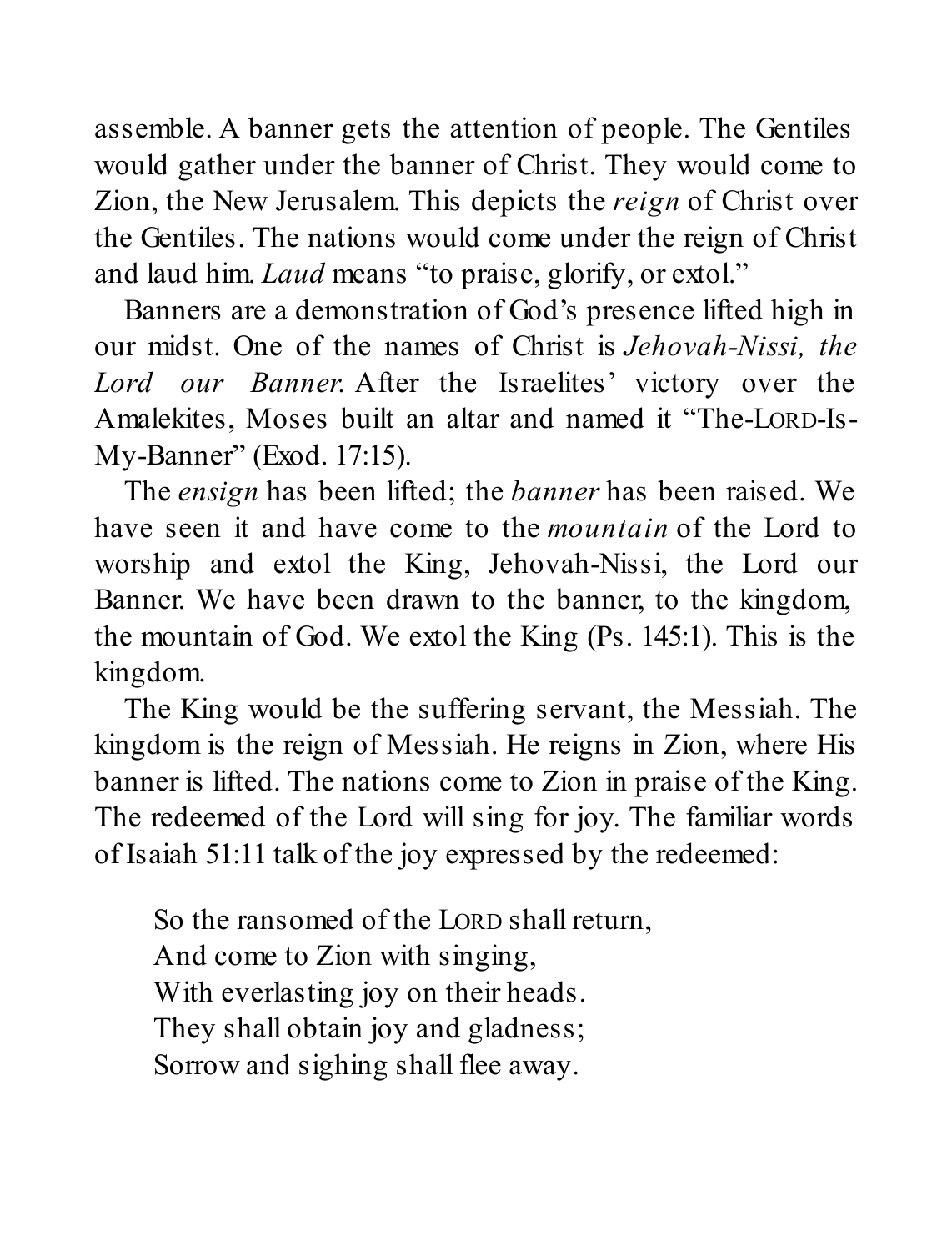We are the redeemed of the Lord who sing for joy. Zion (Jerusalem) is a place of joy and rejoicing. Sorrow and mourning flee. We have been redeemed by the blood of the Lamb.

You were not redeemed with corruptible things, like silver or gold ... but with the precious blood of Christ. as of a lamb without blemish and without spot.

—1 PETHER 1:18–19

We are the new creation. We have been created for God's glory. We are a people formed by the Lord. We have been created for *praise*. We are created in Christ for the *kingdom*.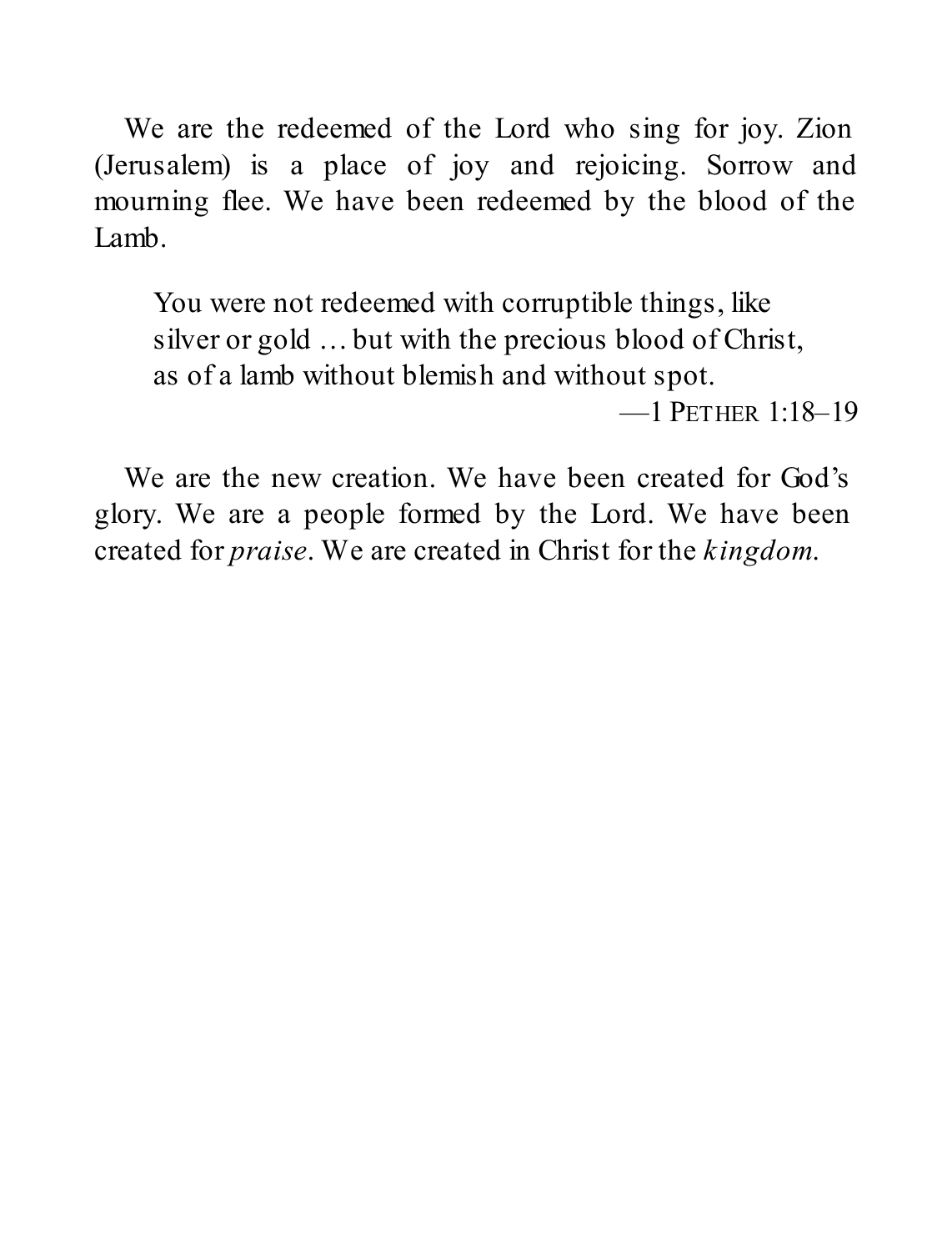

CHAPTER<sub>4</sub>

# **THE ROLE OF THE GOOD SHEPHERD**

**T**HE KINGDOM WOULD be <sup>a</sup> time when the Good Shepherd gathered His flock. Under the old covenant, the shepherds were negligent in their duties to feed and take care of the flock. They were *not ruling* the people properly. They were ruling the people with force and cruelty.

Therefore thus says the LORD God of Israel against the shepherds who feed My people: "You have scattered My flock, driven them away, and not attended to them. Behold, I will attend to you for the evil of your doings," says the LORD.

—JEREMIAH 23:2

The Day of the Lord would come upon these pastors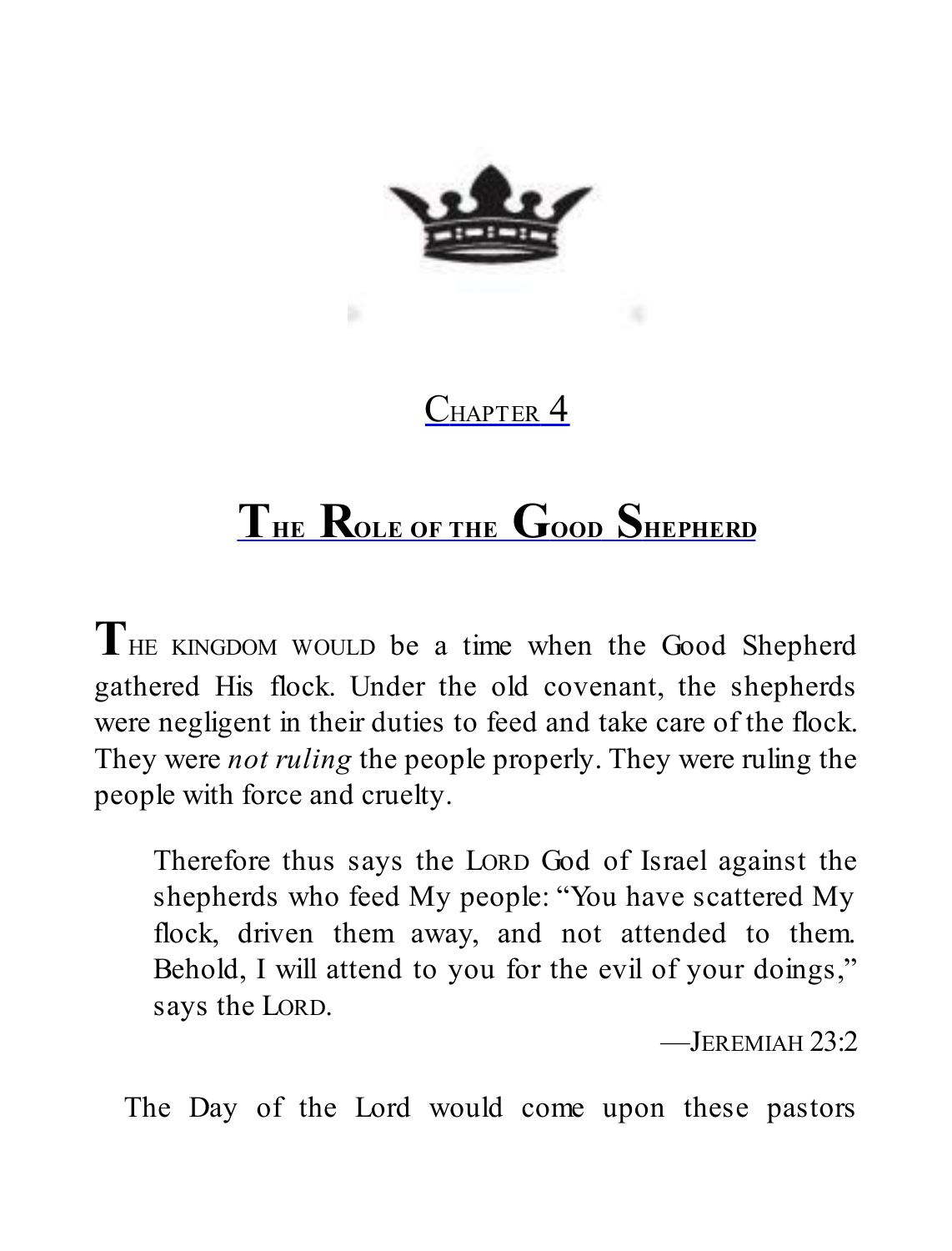because of their negligence. Jesus came to the lost sheep of the house of Israel. The saw them scattered as sheep without a shepherd. Jesus came to gather, heal, and restore them. He identified Himself as the Good Shepherd.

# **THE GOOD SHEPHERD BRINGS REST AND SUSTHENANCE**

The Lord would bring His flock to the height of Zion. They would come to the goodness of the Lord, and He would provide them with wheat, wine, and oil. Their souls would be like a watered garden. Sorrow would flee away (Jer. 31:11–12). This would be the result of redemption. Jesus became the ransom. Because of His work of redemption, the sorrow of bondage departs. This is the blessing of salvation and liberty. This is the blessing of the kingdom.

In Ezekiel 34:15, the Good Shepherd affirms that He would feed His flock and would "make them lie down." *To lie down* means "to have a resting place." The kingdomis a place of rest. Jesus promised rest to those who came to Him (Matt. 11:28; Isa. 32:18). When we come to Christ we enter into rest. This is a place of spiritual rest. It is also a place of delight and provision.

This was the promise of God to His people—peaceable habitation and quiet resting places. This is the opposite of turmoil and worry. Christ is our resting place. Christ is our peaceable habitation. The rule of Christ, the Good Shepherd, gives us rest.

In the days of the prophets, many of the cities of Israel had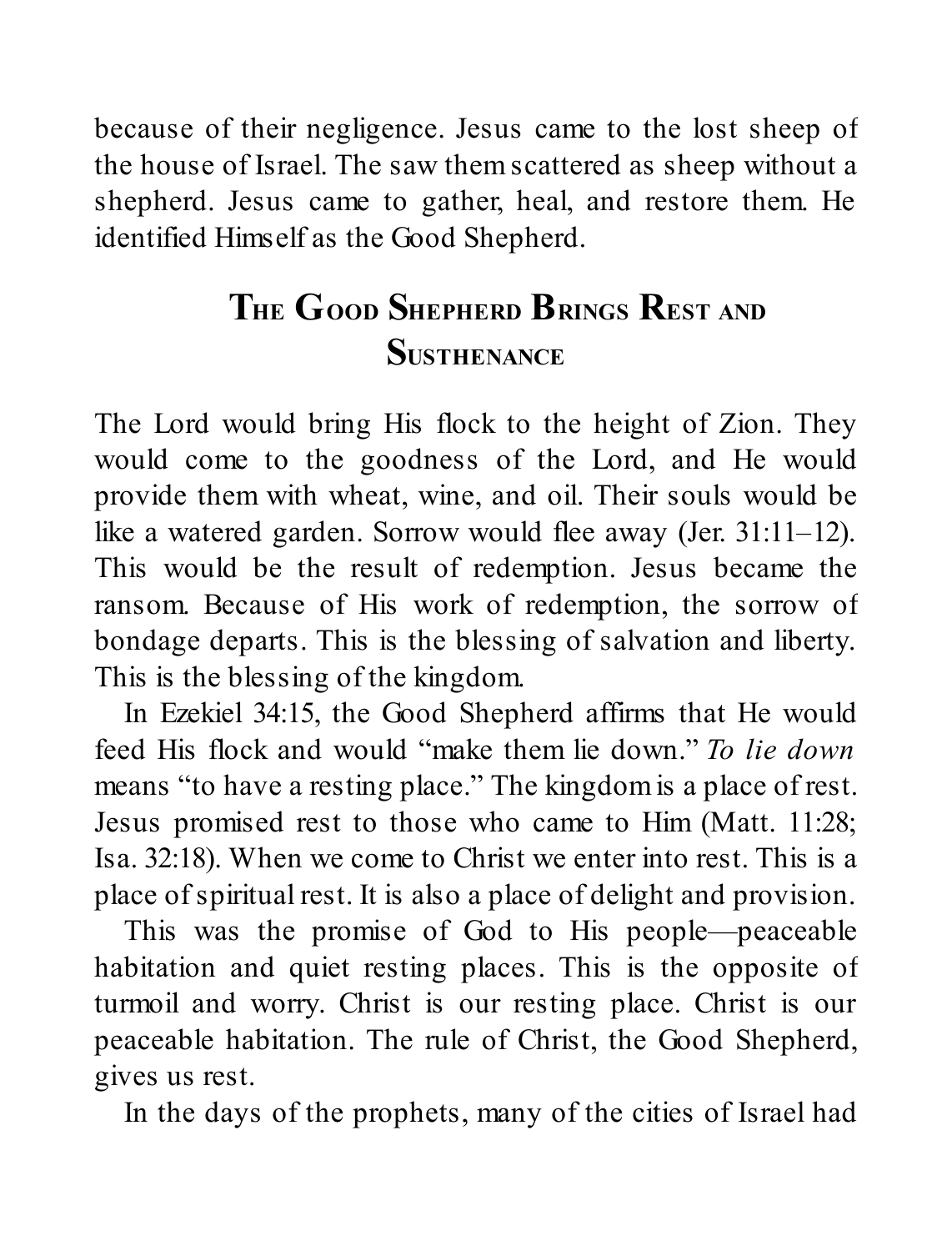become waste cities. This happened because Israel was taken captive by her enemies and forced to live in bondage in foreign cities. In Ezekiel 36:38 the prophet says when the kingdom of God was established, "so shall the ruined cities be filled with flocks of men." This is a picture of the restoration that our King will bring with His kingdom. In another prophecy, we see the King "will gather the lambs with His arm, and carry them in His bosom, and gently lead those who are with young" (Isa. 40:11).

When Jesus speaks to His disciples in Luke 12:32, He calls them His "little flock." They were the ones who would receive the kingdom. We are the Lord's flock. We are the sheep of His pasture. We are the ones who receive the kingdom. We are His church.

#### **THE WORK OF THE CHURCH**

The Good Shepherd was concerned that His flock would be well taken care of by those to whom He assigned the responsibility of overseer.

Therefore take heed to yourselves and to all the flock, among which the Holy Spirit has made you overseers, to shepherd the church of God which He purchased with His own blood.

 $\equiv$ ACTS 20:28

The elders (bishops, overseers) are the ones responsible to feed the flock. The flock is the redeemed of the Lord. The local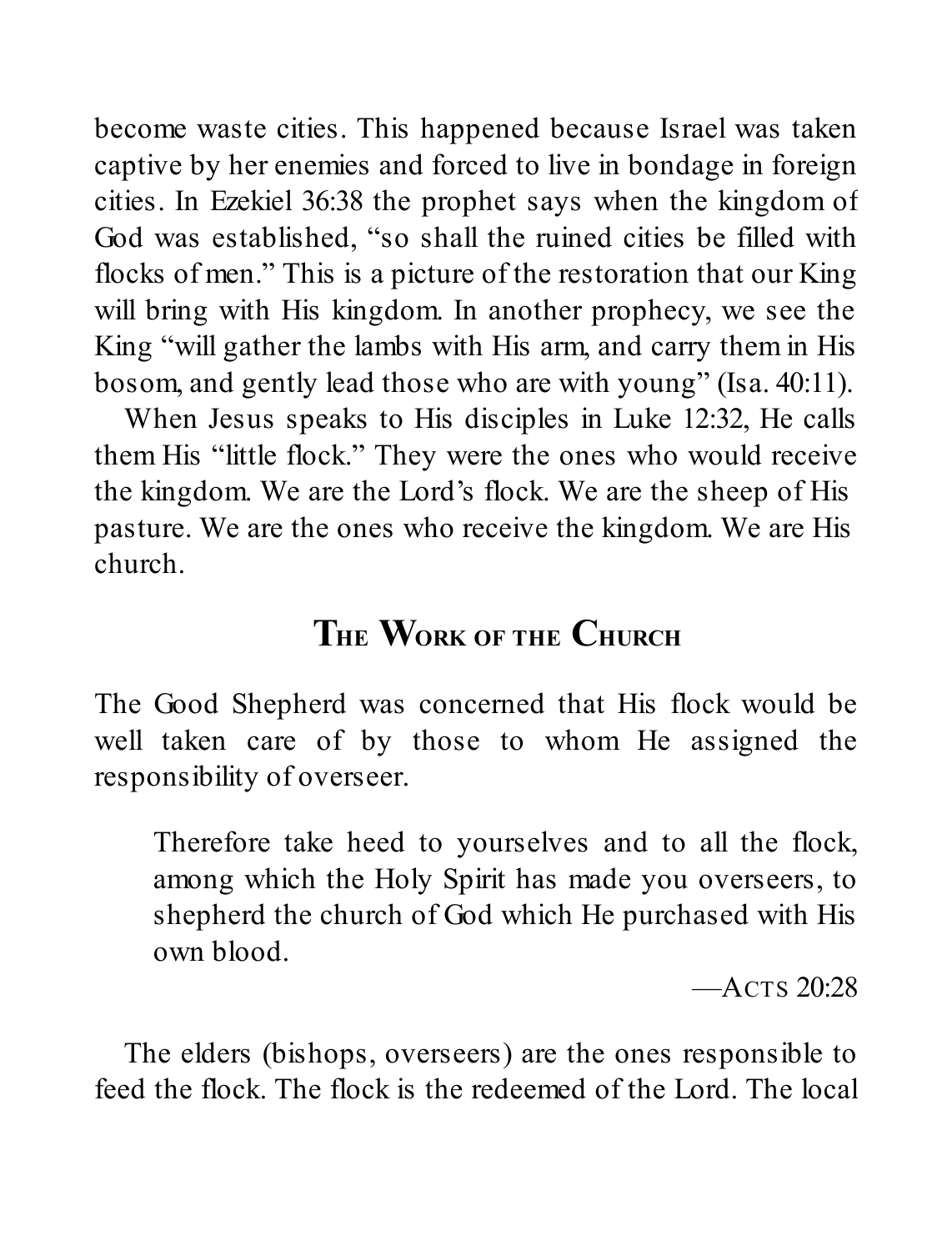church is to be a pasture for the flock. A pasture is a meadow, a field of grass or other vegetation for the purpose of feeding grazing animals.1 The Lord leads us to green pastures. The local church is a place where the sheep are fed the Word of God.

Therefore the church is the place in the kingdom where the sheep come to be fed and tended. This was the goal of the prophets. They saw a day when the sheep would be gathered and taken care of. The neglect and negligence of the oldcovenant shepherds would come to an end. We now live under the rule of the Good Shepherd: "Know that the LORD, He is God; it is He who has made us, and not we ourselves; we are His people and the sheep of His pasture" (Ps. 100:3).

Jesus came to redeem the sheep who had gone astray (Isa. 53:6). Our iniquity was placed on Him. Jesus came to redeem and gather the sheep into the sheepfold. The Good Shepherd gave His life for the sheep. He leads us beside the still waters. He restores our soul. He leads us in the path of righteousness.

Jesus came to seek and save that which was lost (Luke 19:10; Ezek. 34:11). Jesus sent the Twelve to seek after the sheep. Then Jesus sent the Seventy to seek after the sheep. Jesus still sends preachers to seek after the sheep. The kingdomis a time of gathering.

Jesus was moved with compassion when He saw that they had been scattered like sheep having no shepherd (Matt. 9:36). The sending of the Twelve came after Jesus saw the multitudes. The disciples were given power to heal the sick and cast out devils. In other words, He sent His disciples with the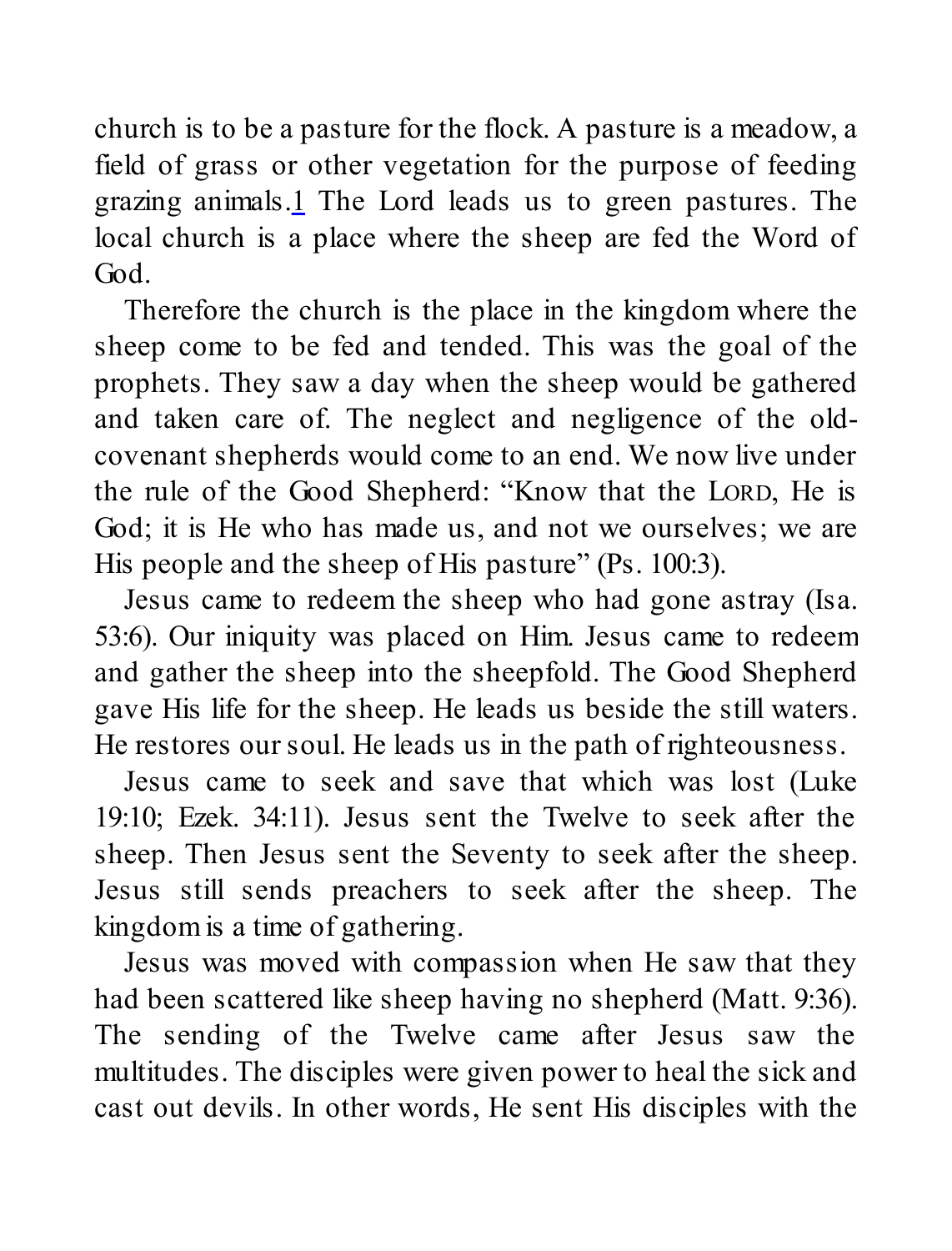ability to do something about the condition of the sheep. This is in fulfillment of what Jeremiah and Ezekiel prophesied. It is a sign of the time of the kingdom.

#### **GENTILE SHEEP**

Jesus was very clear in His teachings that the Jews were not the only sheep. There were other sheep—outside the fold of Judaism—who needed to be brought into the fold also (John 10:16). He told His disciples that these other sheep would also hear His voice and would follow Him. He would create just one *sheepfold*, and there would be just one Shepherd.

He would rule over His flock. Feeding is a part of ruling. *To pastor* means "to feed." The word *pastor* comes from the Hebrew word *ra`ah*, meaning "to pasture, tend, graze, feed, to tend, pasture, to shepherd, *ruler*, teacher of people as flock, a herdsman."2King David was a shepherd, but Jesus, the greater David, is the Good Shepherd, the Good Ruler.

#### **THE KINGDOM I<sup>S</sup> THE RULE OF THE GOOD SHEPHERD**

The kingdom is therefore the rule of the Good Shepherd over His flock, the church. The sheep are gathered through evangelism and fed through teaching. As His restored sheep, we have returned to the Bishop and Shepherd of our souls. It is the ruling aspect of the role of the Good Shepherd that links the church and the kingdomtogether. Just as a shepherd feeds, guards, and cares for a flock, ruling over it, so too our Good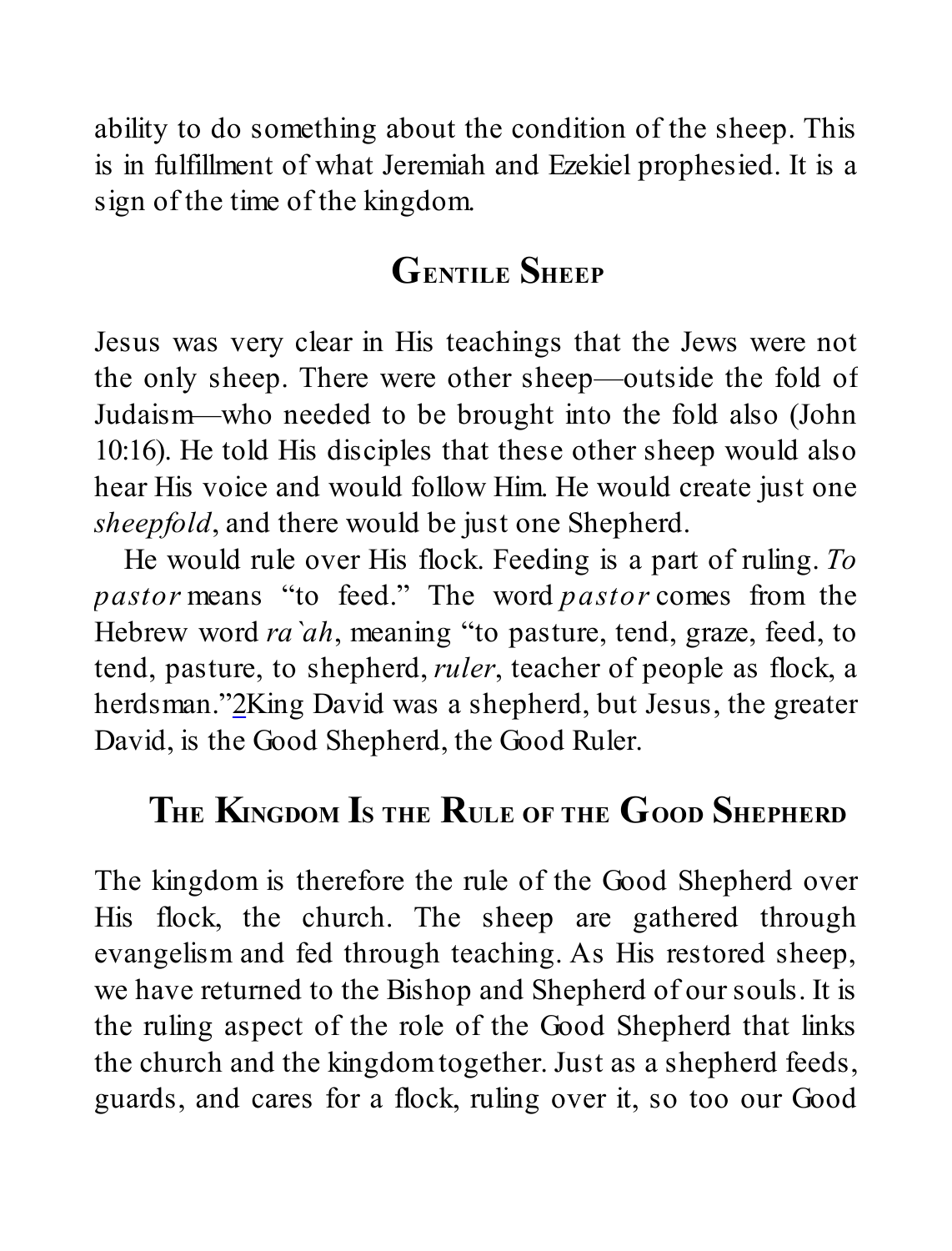Shepherd rules over His kingdomsheep.

In the time of the prophets, the shepherds were ruling the people with force and cruelty. They had not strengthened the diseased or healed the sick. They had not brought back those who had been driven away. They had not sought after the lost (Ezek. 34:4). This is why Jesus came as the Good Shepherd. He came to end the rule of the cruel shepherds and to bring in the rule of the Good Shepherd.

The pastures of the kingdom are places of shouting for joy and singing (Ps. 65:13). The kingdom's pastures are local churches where the flocks enjoy the blessings of the kingdom.

The people who seek after God are the people who seek the kingdom. In Isaiah 65:10, a prophecy says that they will inhabit Sharon. Sharon was a portion of land located south of Mount Carmel along the coast of the Mediterranean Sea. It extended from Caesarea to Joppa. In Scripture, this is almost always a proverbial name that denotes extraordinary beauty and fertility.

The kingdom of the Good Shepherd is filled with the glory of our invisible King. It will last from generation to generation. The Good Shepherd's flock will show forth the praises of the King throughout the world. As the sheep of His pasture, we praise Him for His salvation, redemption, healing, and deliverance.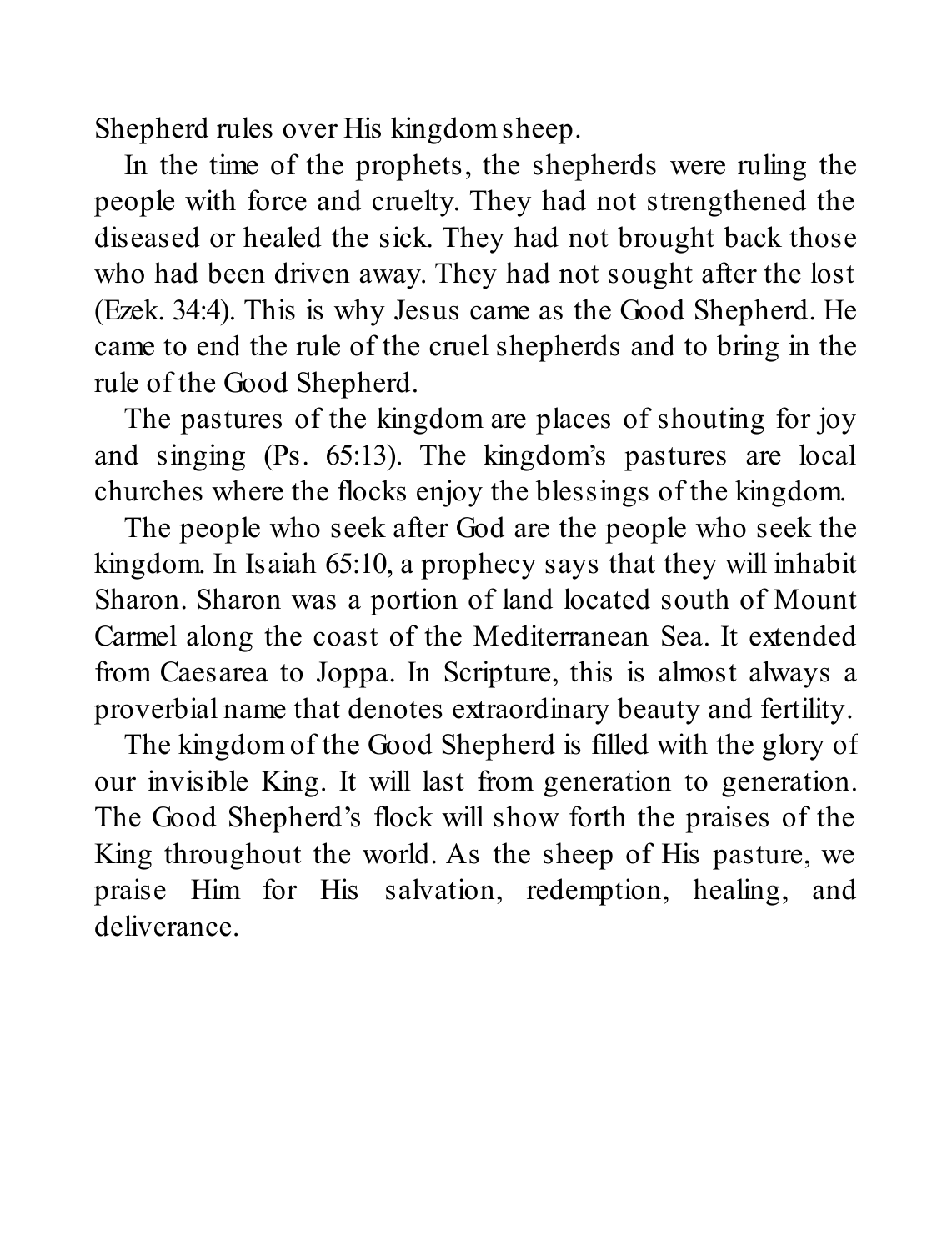

# **THE CHARACTERISTICS OF THE KINGDOM**

**T**HE KINGDOM IS filled with the glory of its king. As we look at Old Testament prophecy, we are able to identify some of the characteristics of this glorious kingdom. In this chapter we take a closer look at six important elements that characterize life in the kingdom—salvation, praise and worship, a highway to Zion, the river of God, a new covenant, and an increase of peace. Each of these is reflected in the lives of those who live in the kingdom and are beacons of light to lead others to kingdomliving.

#### **SALVATION**

How beautiful upon the mountains are the feet of him who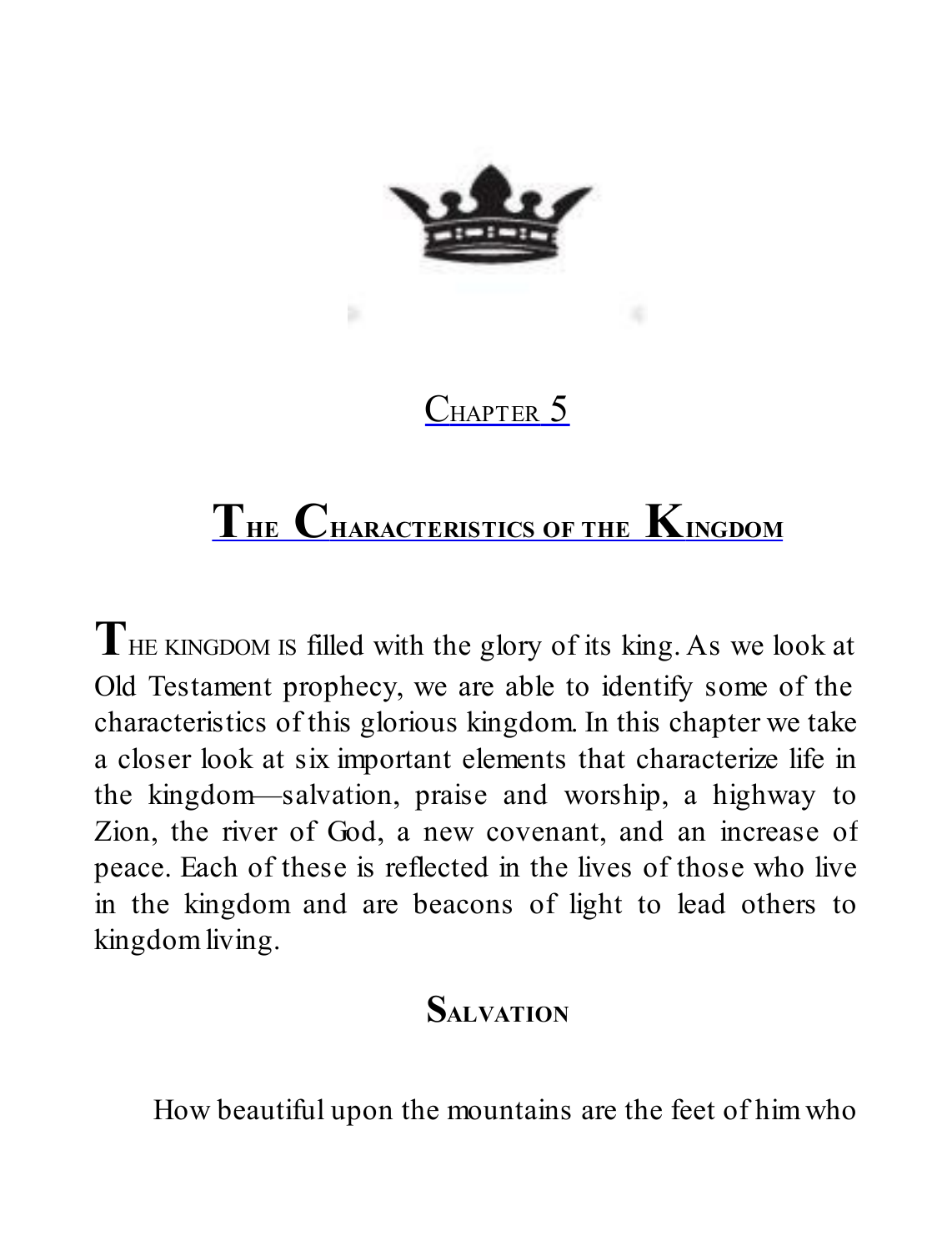brings good news, who proclaims peace, who brings glad tidings of good things, who proclaims salvation, who says to Zion, "Your God reigns!"

 $\equiv$ Is  $\Delta I \Delta H$  52:7

The gospel is the good news of the reign of God. Those who hear, believe, and submit to the gospel are submitting themselves to the rule of God. Those who reject the gospel are rejecting the rule of God.

There is only one gospel. It is the gospel of the kingdom, the gospel of Christ, the everlasting gospel, and the gospel of peace. Jesus sent the Twelve and the Seventy to preach and demonstrate the gospel. The people in those cities who did not hear would come under judgment. Those who rejected the authority and rule of the King would experience His judgment.

Then He began to rebuke the cities in which most of His mighty works had been done, because they did not repent: "Woe to you, Chorazin! Woe to you, Bethsaida! For if the mighty works which were done in you had been done in Tyre and Sidon, they would have repented long ago in sackcloth and ashes. But I say to you, it will be more tolerable for Tyre and Sidon in the day of judgment than for you."

—MATTHEW 11:20–22

But for those who do repent and receive the gospel, the kingdom is a place of salvation and deliverance. Those who call on the name of the Lord receive deliverance, just as the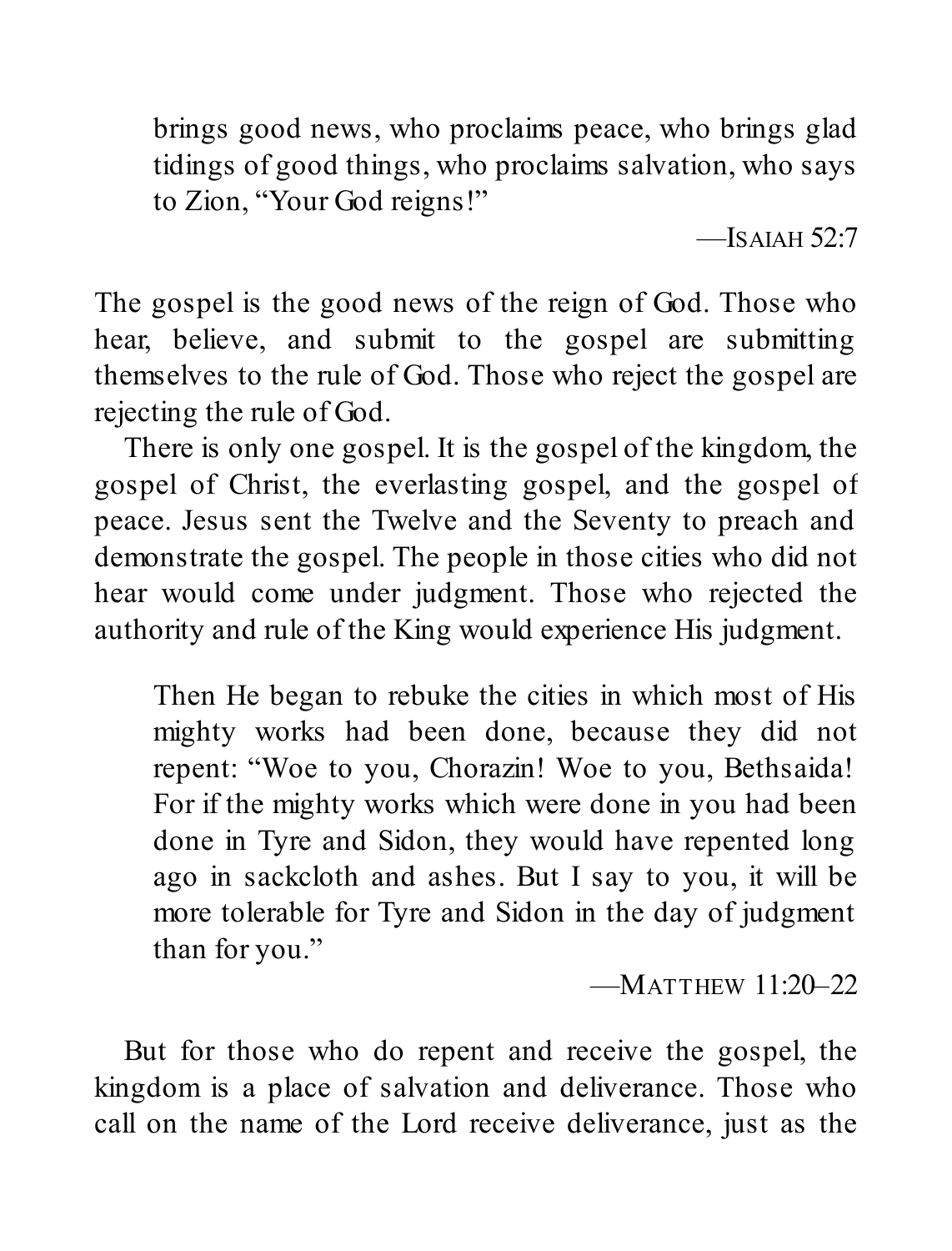prophets prophesied (Joel 2:32).

With the arrival of the kingdom came the arrival of salvation. Christ the King is also Christ the Savior. Kings save and deliver. Earthly kings could only bring temporal salvation, but the heavenly King brings eternal salvation. There is *deliverance* on Mount Zion. Those who come to Zion by faith are *saved*.

In Joel 2:32 (AMP) we see a reference to a remnant that escapes from captivity. Joel describes the remnant this way: "In Mount Zion and in Jerusalem there shall be those who escape, as the Lord has said, and among the remnant [of survivors] shall be those whom the Lord calls."

In the historical context, the remnant of Jews who came to Mount Zion was saved. Zion was the only place of safety and protection. They were the survivors of the judgment that came. *Salvation* is from the Greek word *stria,* meaning "deliverance, preservation, safety, salvation, deliverance from the molestation of enemies, Messianic salvation."1

Salvation was the message of the prophets since the world began. Jesus came to save Israel from her enemies. This was the hope of the kingdom; this is what the people were longing for. This was the mercy promised to the fathers. This was the covenant God made with their fathers. God's covenant loyalty caused Him to act and send the Messiah. The kingdom brought eternal salvation.

And having been perfected, He became the author of eternalsalvation to all who obey Him.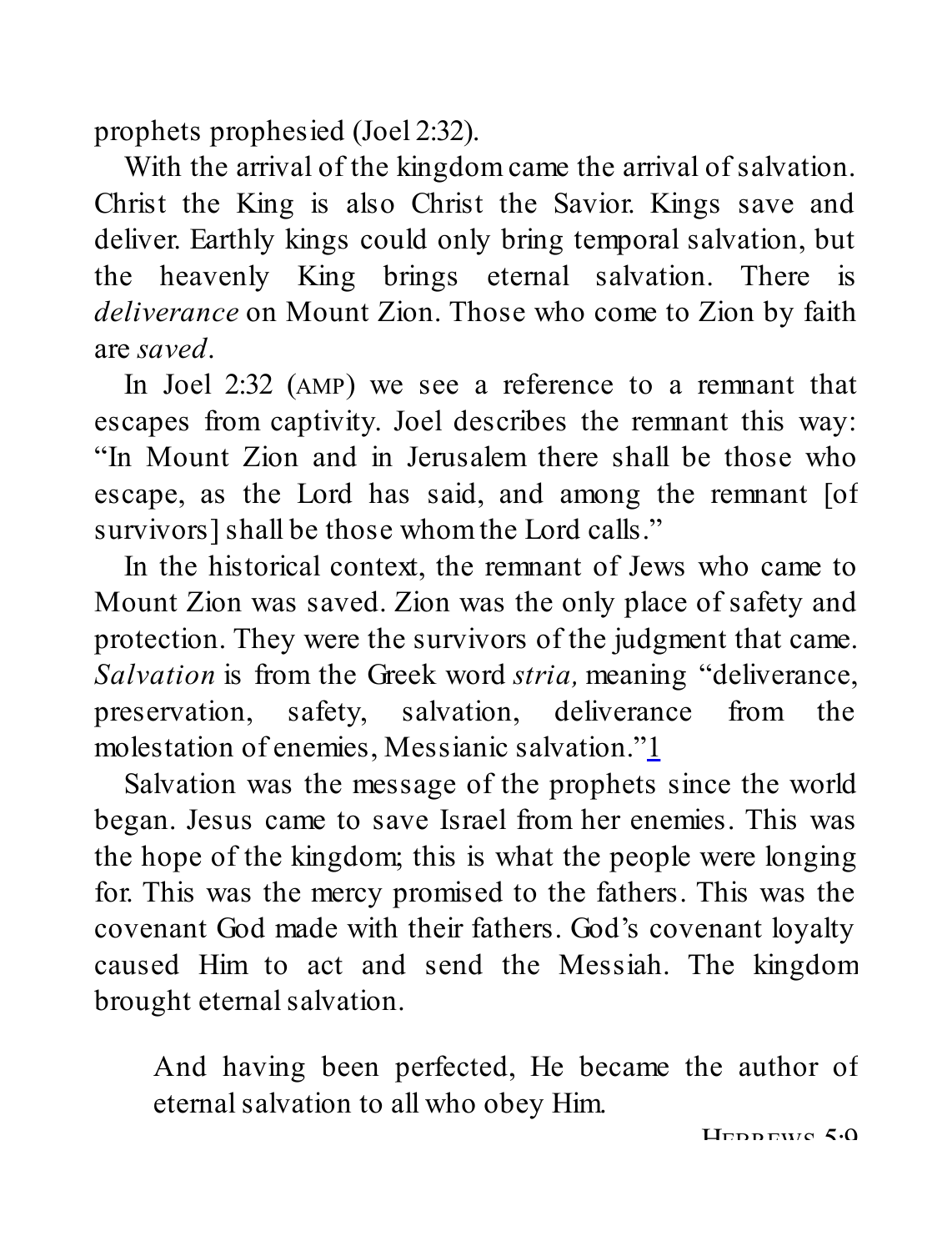Zion is also a place for saviors (deliverers). In Obadiah 21 we read, "Then saviors shall come to Mount Zion to judge the mountains of Esau, and the kingdom shall be the LORD'S." The Book of Obadiah is written about the Edomites, who were ancient enemies of Israel. Edom represents the flesh. The flesh always opposes the Spirit, and the Edomites represent opposition to the kingdom. Their opposition was judged, and the kingdomwas established.

Believers are deliverers. We are sent to bring salvation to the lost. We are sent to preach and minister deliverance to the captives. God used the apostles as deliverers, and they brought salvation through their preaching and teaching.

### **PRAISE AND WORSHIP**

Zion is a place for worshipers. King David established Israel's worship in earthly Zion. He brought the ark of God to Jerusalem and placed it under a tent. He commanded the Levites to worship and praise continually. He established prophetic worship with the families of Heman, Asaph, and Jeduthun. (See 1 Chronicles 25.)

David established praise and worship in Zion. Davidic worship was a picture of what would one day happen worldwide. Davidic worship included:

• Singers and singing (1 Chron. 15:16–27; 25:1–7)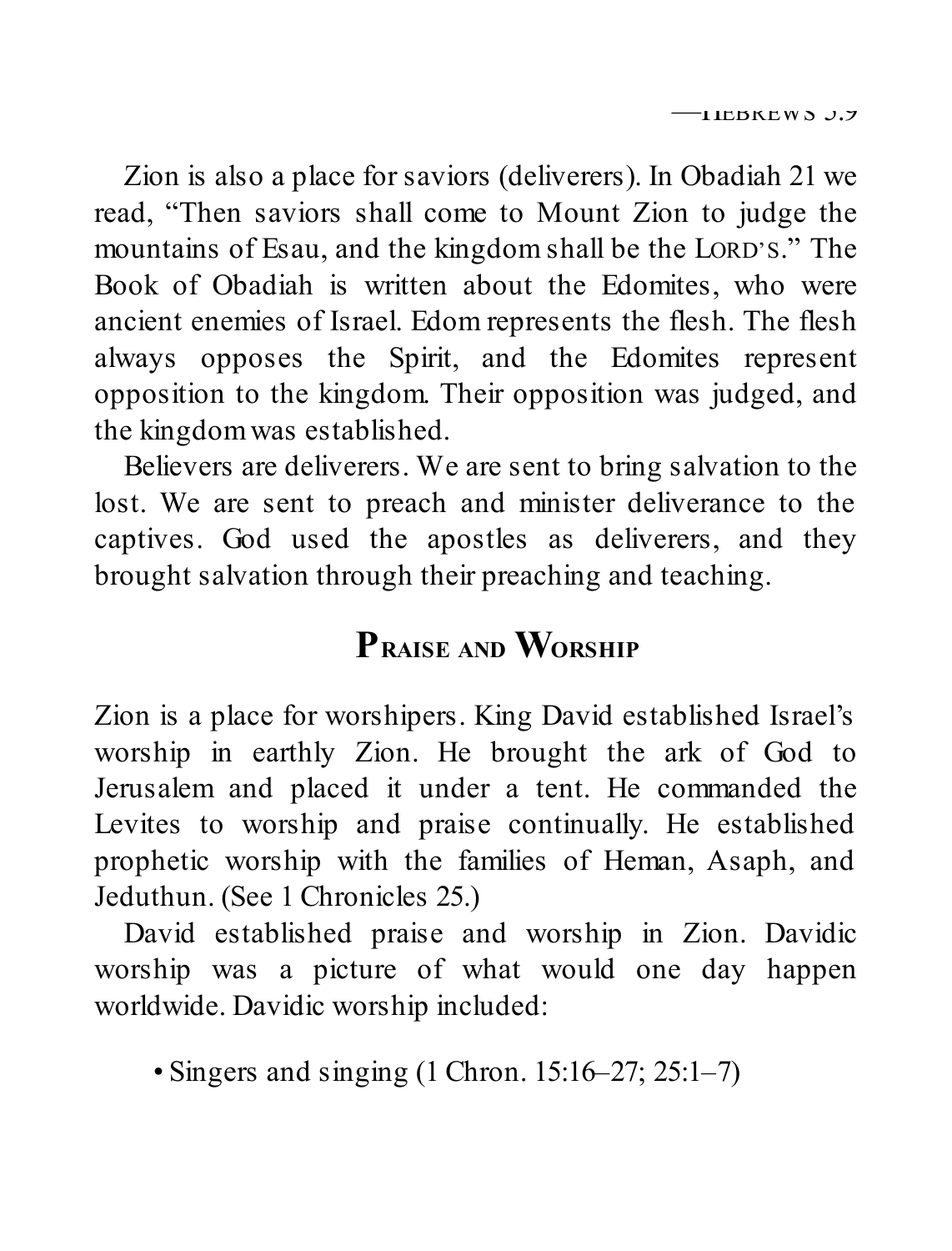- Musicians and instruments (1 Chron. 23:5; 25:1–7)
- Ministry of Levites before the ark (1 Chron. 16:6, 37)
- Recording (1 Chron. 16:4; 28:12, 19)
- Thanking the Lord (1 Chron. 16:4, 8, 41)
- Praise (1 Chron. 16:4, 36)
- Psalms (1 Chron. 16:9; Ps. 98:6)
- Rejoicing and joy (1 Chron. 16:10, 16, 25, 31)
- Clapping hands (Ps. 47:1; 98:8; Isa. 55:12)
- Shouting (1 Chron. 15:28; Ps. 47:1, 5; Isa. 12:6)
- Dancing (1 Chron. 15:29; 2 Sam. 6:14; Ps. 149:3; 150:4)
- Lifting up hands (Ps. 134; 141:2; Lam. 3:41)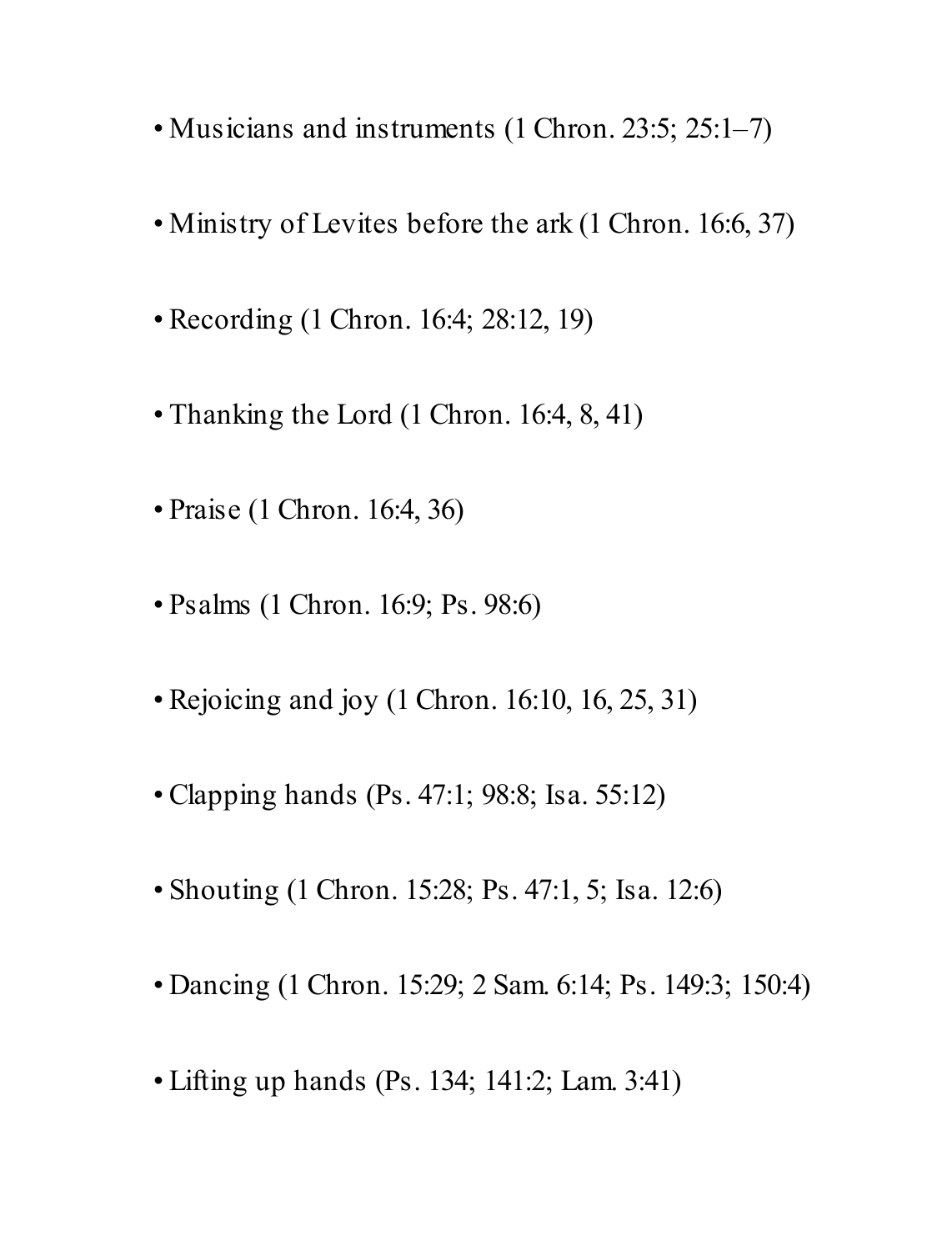- Worship, bowing down (1 Chron. 16:29; Ps. 29:1–2; 95:6)
- Seeking the Lord (1 Chron. 16:10–11; 2 Chron. 7:14)
- Spiritual sacrifices (Ps. 27:6; Heb. 13:15–16; 1 Pet. 2:3–5)
- Saying "amen" (1 Chron. 16:36)

The establishment of worship by David was a type of global worship that would come through Christ. We are now living in the day of global worship. The arrival of the kingdommeant the arrival of global worship. Isaiah prophesied of the day when the Gentiles would become Levites. (See Isaiah 66:19–21.) The Levites were the priestly tribe. They were God's attendants. The Levites were appointed by David to minister before the ark in Zion.

As members of the kingdom, we are all the carriers of the ark of God. Just as the Levites were a gift to Israel, so too the fivefold ministry today is a gift to the church.

Behold, I Myself have taken your brethren the Levites from among the children of Israel; they are a gift to you, given by the LORD, to do the work of the tabernacle of meeting.

 $-M$ LIMBERS 18:6

New-covenant saints are priests. We are carriers of the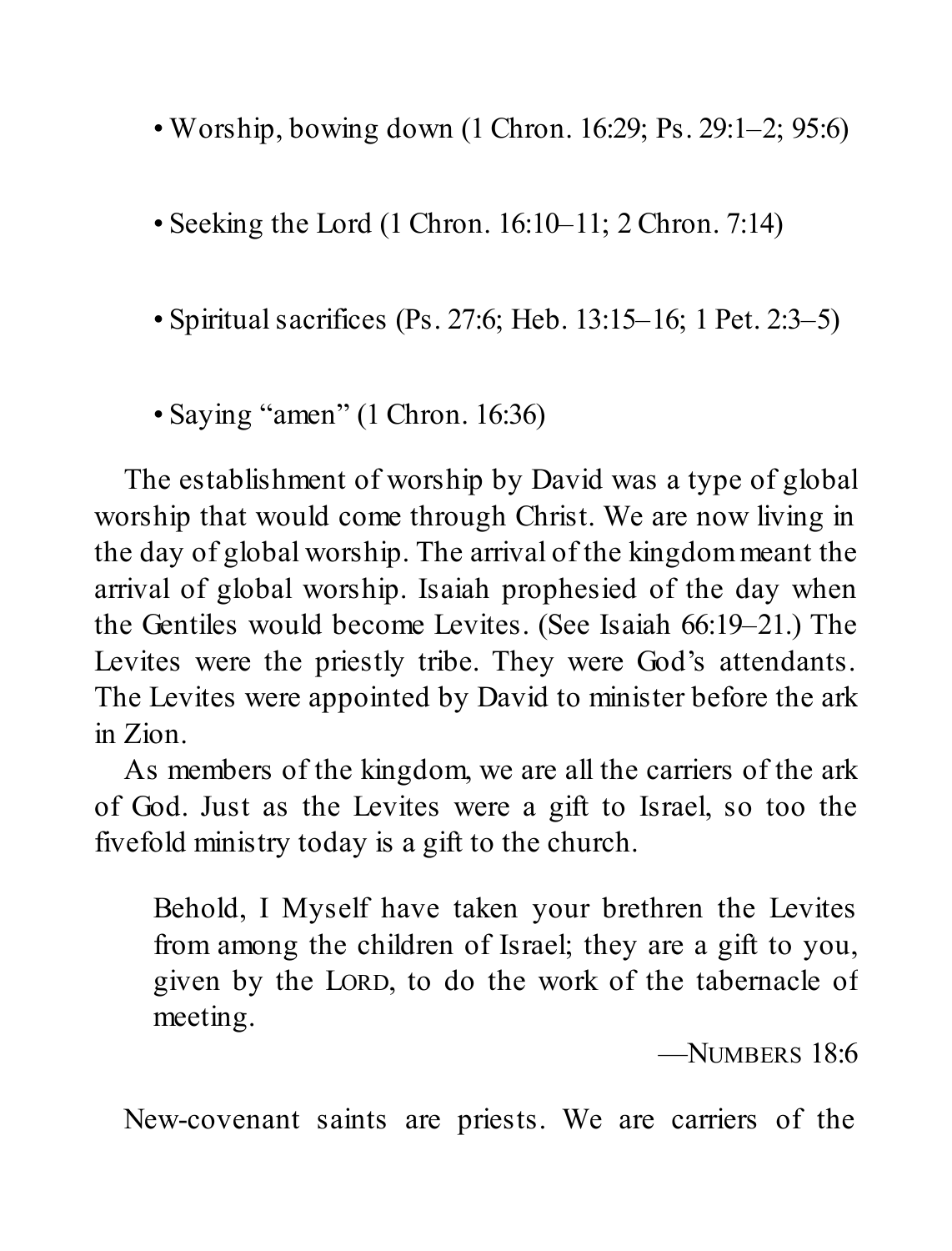glory. We attend to the presence of God. We are God's attendants and servants. We minister before the Lord in Zion.

In the kingdom we are priests clothed with salvation. We shout for joy (Ps. 132:16). The priesthood would no longer be limited to descendants of Aaron but would be opened to all people. This is Zion. The priests minister in Zion, the city of God, the temple of the Lord, the place of God's habitation.

When He met and ministered to the woman at the well in Samaria, Jesus spoke of the day when worship would longer be centralized at the earthly mountain of geographical Jerusalem:

Jesus said to her, "Woman, believe Me, the hour is coming when you will neither on this mountain, nor in Jerusalem, worship the Father."

 $-$ IOHN  $4:21$ 

Worship is now taking place in the kingdom at the heavenly mountain of Zion, the church. God has moved from the physical mountain to the spiritual mountain.

The arrival of the kingdom meant that the nations would respond to God's government and would worship the King: "All the ends of the world shall remember and turn to the LORD, and all the families of the nations shall worship before You. For the kingdom is the LORD'S, and He rules over the nations" (Ps. 22:27–28). True worshipers worship in Spirit and truth. The emphasis here is upon worship. Worship will go to the ends of the world, to the uttermost parts of the earth.

The prophets saw the nations worshiping with the arrival of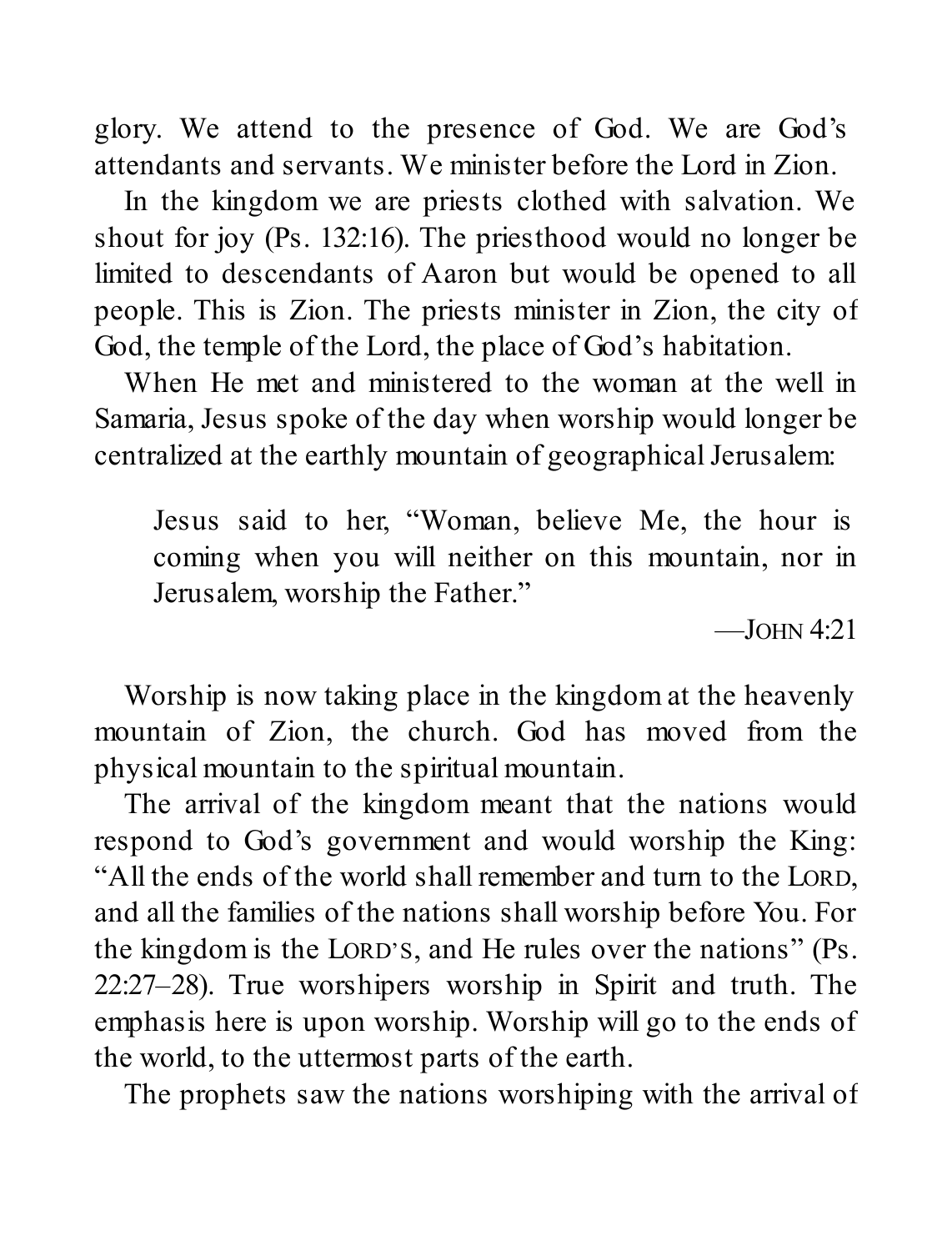the kingdom.

Let the peoples praise You, O God; Let all the peoples praise You. Oh, let the nations be glad and sing for joy! For You shall judge the people righteously, And govern the nations on earth. Selah. Let the peoples praise You, O God; Let all the peoples praise You.

—PSALM 67:3–5

This is *global gladness*. The worship of kingdom dwellers is to be "joyful noise" in the kingdom. We are to serve our invisible King with "gladness" and come into His presence with "singing" (Ps. 100:1–2).

Psalms 65 through 67 show a concern that all the nations would come to a true knowledge of God—not just that God's people in Israel would know the true God and love Him and worship Him and serve Him but that God and His people in Israel long for all the peoples of the world to come to a saving knowledge of Him. And so, these psalms are very much based around the promise of God to Abraham in Genesis 12:1–3. It is not only a promise that God will be a blessing to Abraham but also that Abraham would become a blessing to all the families of the earth.

Psalms 93 through 99 are a set of Messianic kingdompsalms, with many statements concerning the Lord's ruling and reigning. In them we learn to rejoice and be glad. We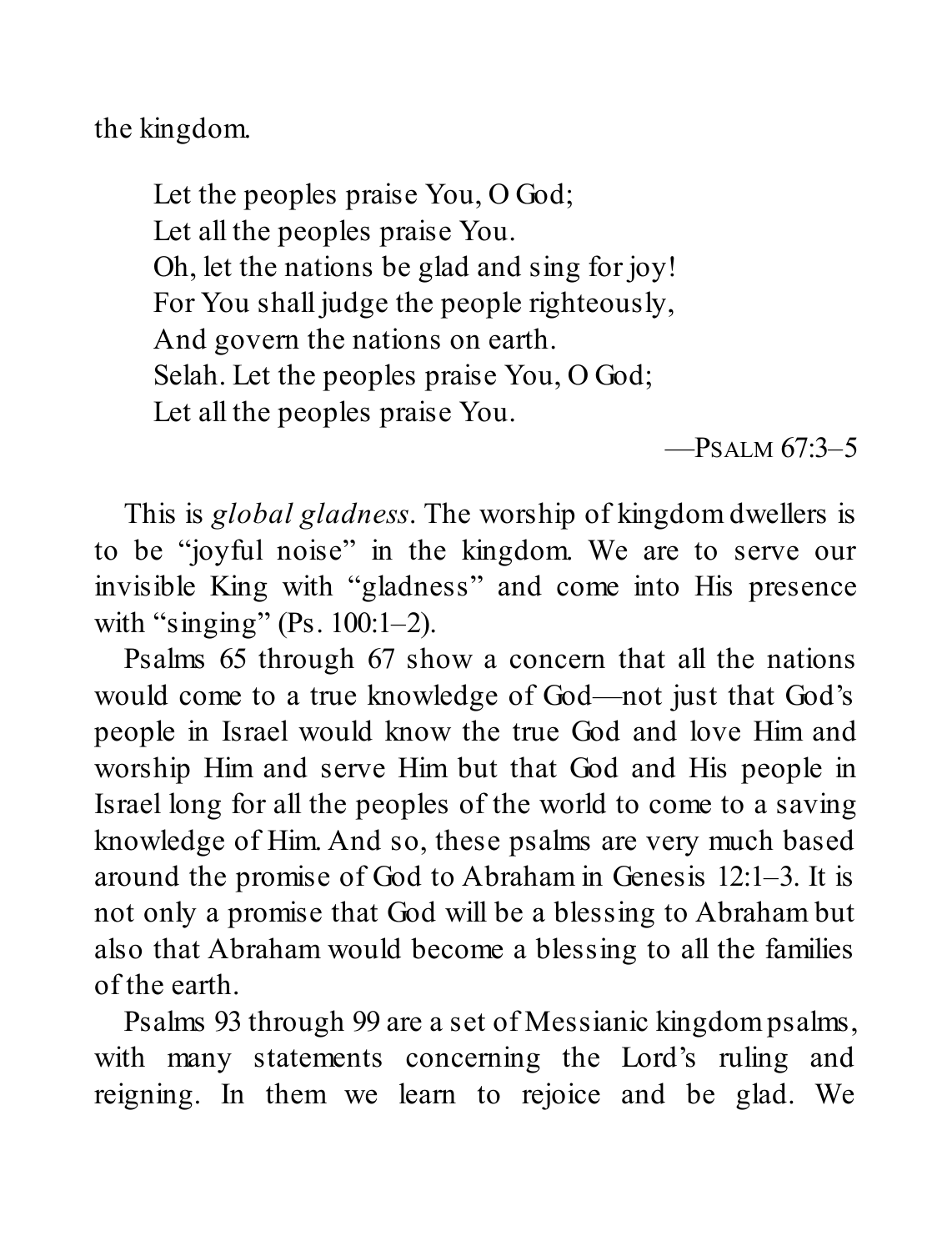understand the blessing that the arrival of the kingdom is, and we shout with joy as we consider the salvation of our king.

Our shout is one of "Jehovah reigns!" (1 Chron. 16:31.) This is the cry of the kingdom. The heavens are glad, and the earth rejoices. The whole earth rejoices at Christ's salvation. We rejoice for the deliverance and healing that come with redemption. The fact that the God of Israel is worshiped by the nations is the ultimate triumph of Israel.

# **A HIGHWAY TO ZION**

Another characteristic of the kingdom is the fact the God has given us a clear road map for entering the kingdom—all nations will find their way into the kingdom via Christ, who is the highway to Zion, the *highway to holiness*.

A highway shall be there, and a road, and it shall be called the Highway of Holiness. The unclean shall not pass over it, but it shall be for others. Whoever walks the road, although a fool, shall not go astray.

 $-$ Is  $\Delta$ IAH 35:8

A highway is a main road for travel by the public between important destinations such as cities, large towns, and states. There is no more important highway than the one that leads to Zion.

God promised to make a way. The way He makes would be a new thing (Isa. 43:19). God would make a way in the wilderness.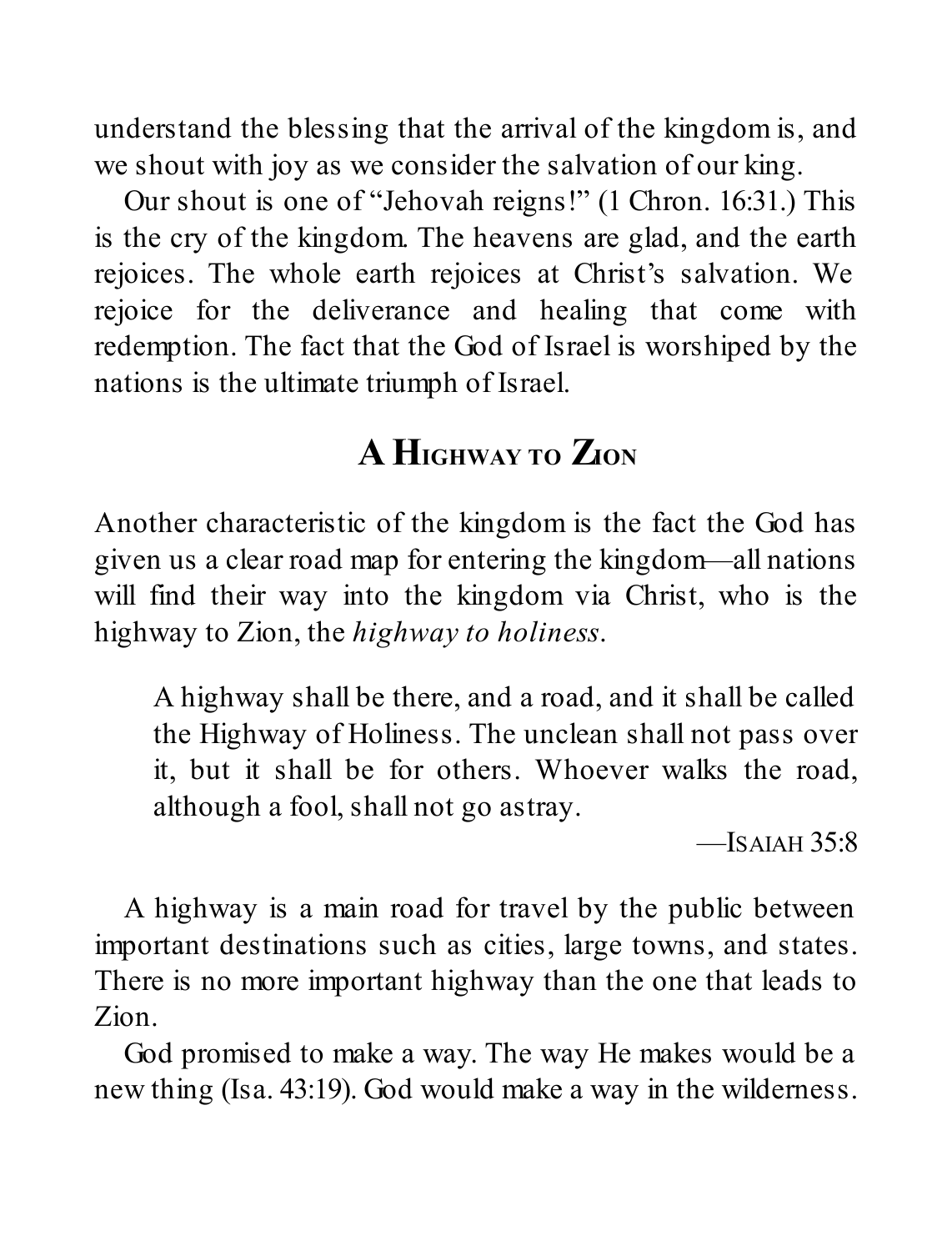The *wilderness* represents sin. John the Baptist called Israel to the wilderness to repent (Matt. 3:3).

It is possible for anyone to find the highway to Zion. Isaiah said "whoever … although a fool" could find it. The blind would find the way to Zion. Those who sat in darkness would see the light. The crooked things would be made straight. This is the *geography of salvation*. God prepares a way in the wilderness of sin.

The highway to Zion leads out of darkness into the light. The light of Israel would come. He would be a light to illuminate the way for the Gentiles and would become the glory of Israel. The kingdom would come and bring the people out of darkness. This was the hope of Israel; this was the promise of the prophets.

The highway leads to Zion, which is a holy place for holy people. The saints are the holy people of the Lord. The Lord would sanctify His name through judgment and sanctify His people. This is both the judgment and the salvation that came at the end of the old covenant age.

The nations would come to Zion and live under the rule of the King as a result of judgment. God would magnify and sanctify Himself in the eyes of many nations: "Thus I will magnify Myself and sanctify Myself, and I will be known in the eyes of many nations. Then they shall know that I am the LORD" (Ezek. 38:23). The nations would know the Lord through His judgments upon the old-covenant system. God exercised His rule over Israel by judging them for apostasy.

This is the first-century context of the message "repent, for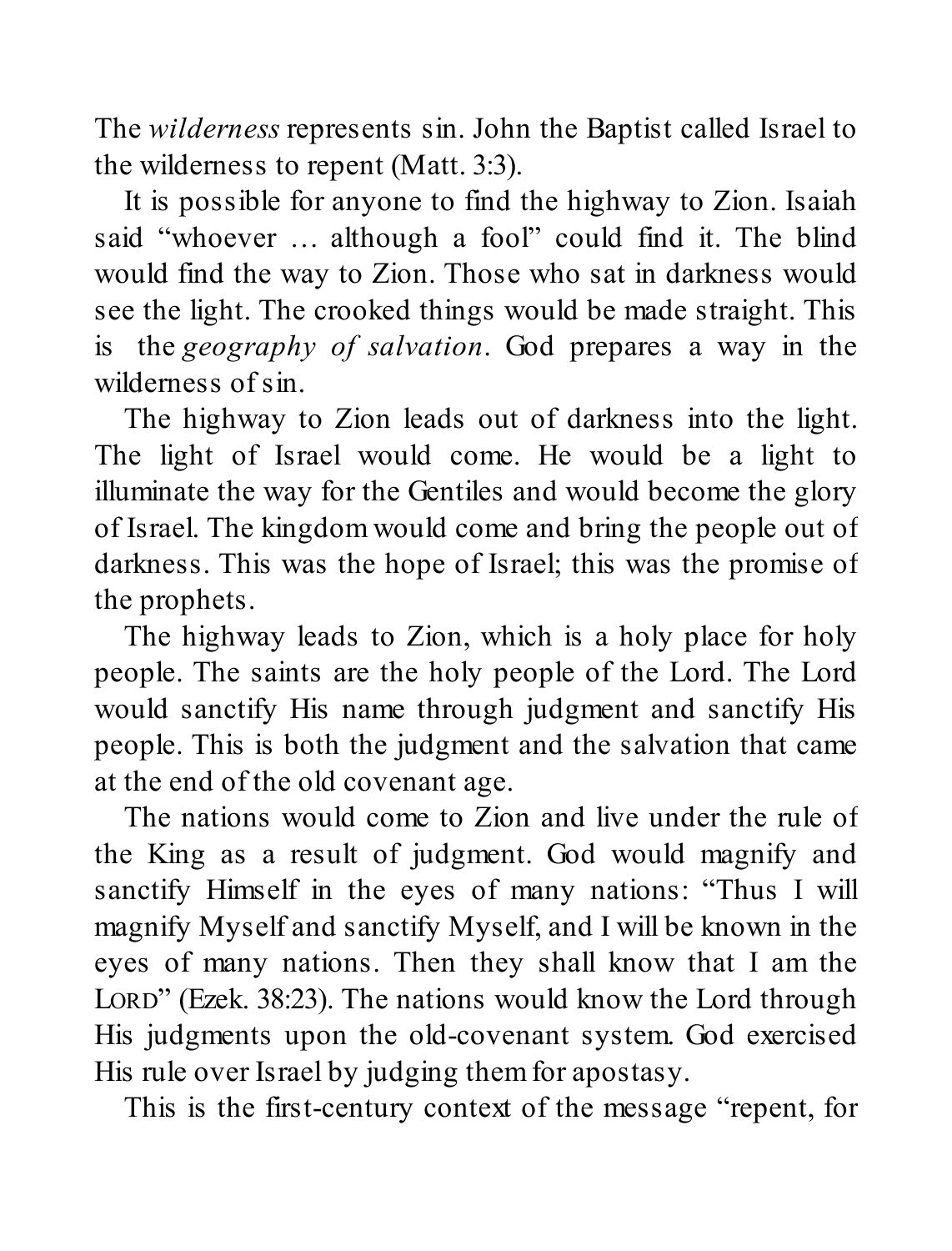the kingdom of heaven is at hand." *Clarke's Commentary on the Bible* explains further by stating, "The Jews imagined that when the Messiah should come he would destroy the Gentiles, and reign gloriously over the Jews: the very reverse of this, our Lord intimates, should be the case. He was about to destroy the whole Jewish polity, and reign gloriously among the Gentiles. Hence he mentions the case of the general deluge, and the destruction of Sodom and Gomorrah. As if he had said: 'The coming of this kingdom shall be as fatal to you as the deluge was to the old world, and as the fire and brimstone from heaven were to Sodom and Gomorrah.' Our Lord states that this kingdom of heaven was within them, *i.e.* that they themselves should be the scene of these desolations, as, through their disobedience and rebellion, they possessed the seeds of these judgments."2

By getting on the highway to Zion, we can ride upon the high places and live on the mountain of God (Isa. 58:14). This is kingdom living. There is no highway on Earth that could compare to the highway to Zion. There are no detours or potholes. The road is brightly lit by the glorious presence of our invisible king.

The highway leads to the highest place. Zion is in the heights. God rules from the heights. The various synonyms for the word *heights* emphasize that there is no higher place than Zion. They include *tallness, stature, elevation, altitude, loftiness, pinnacle, summit, peak, top, apex, acme*, and *zenith*. There is no higher place than Zion. We have been brought to the summit through Christ.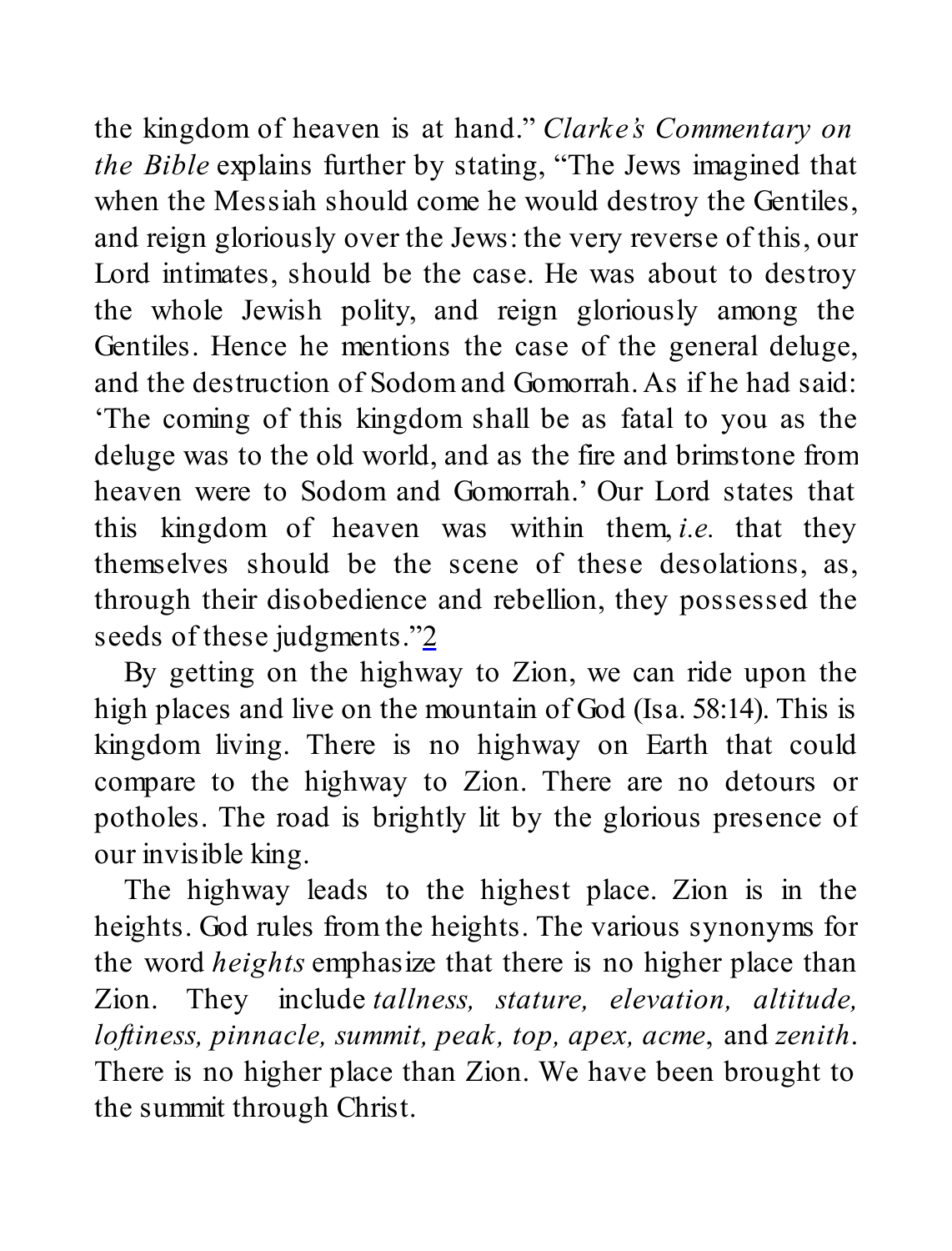The Sovereign LORD is my strength; he makes my feet like the feet of a deer, he enables me to tread on the heights. —HABAKKUK 3:19, NIV

#### **THE RIVER OF GOD**

Characteristic of the kingdom of our King is also the presence of a mighty river that flows from Zion and waters all the wilderness areas of our lives. The prophet Isaiah spoke of this river by saying, "I will make rivers flow on barren heights, and springs within the valleys. I will turn the desert into pools of water, and the parched ground into springs" (Isa. 41:18, NIV).

Rivers flow from high places. Water comes down the mountains and waters the valleys. The river of God flows from Zion, the high place, the mountain of God. The streams that extend out of this river bring gladness to the city of God (Ps. 46:4).

Joel prophesied about the rivers of Judah, speaking of the river that flows in Zion. This is the river of God. Ezekiel saw this river coming from the temple. Wherever the river flows, it brings life. This river flows in Zion and brings joy and gladness. Ezekiel prophesied about God's promise to make rivers in the desert. Those in dry places would come into contact with this river, which causes death to flee and new life to be released.

Along the bank of the river, on this side and that, will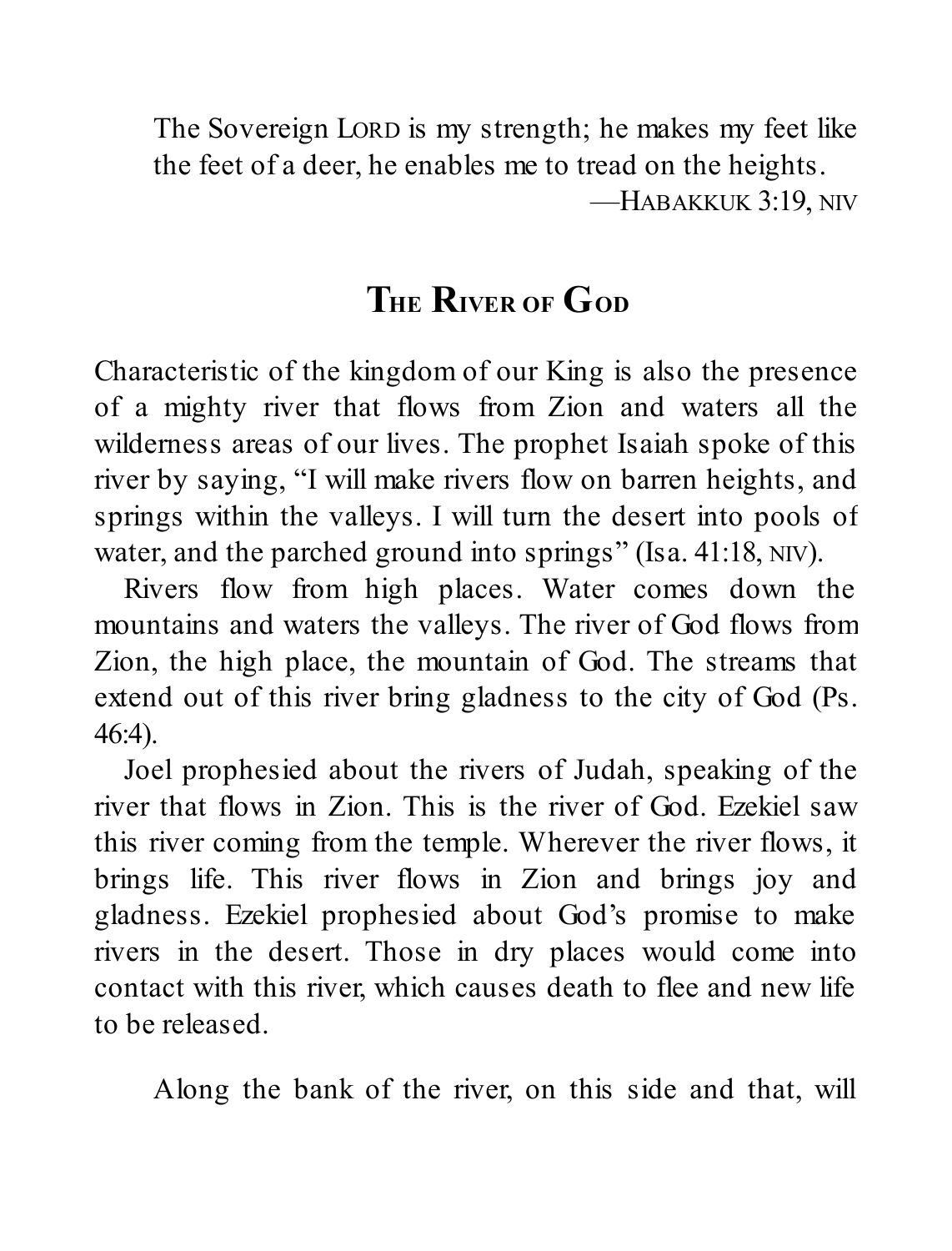grow all kinds of trees used for food; their leaves will not wither, and their fruit will not fail. They will bear fruit every month, because their water flows from the sanctuary. Their fruit will be for food, and their leaves for medicine.  $-$ EZEKIEL  $47.12$ 

The prophet Zechariah made a similar prediction:

And in that day it shall be that living waters shall flow from Jerusalem, half of them toward the eastern sea and half of them toward the western sea; in both summer and winter it shall occur. And the LORD shall be King over all the earth.

—ZECHARIAH 14:8–9

This would be the day when the Lord would be *King* over all the earth. This is a picture of the kingdom. The kingdom age is a time when the river of God flows to the nations, bringing healing and life.

It is interesting to note that there are some places that will not be healed but will instead be turned to salt: "But its swamps and marshes will not be healed; they will be given over to salt" (Ezek. 47:11). The river does not flow into the swamps and marshes. Historically, there are areas of the world that have not been touched by Ezekiel's river. This also is applicable on a personal level; there are some people who will be untouched by the river of God.

As the river flows, there will be obstacles and hindrances that prevent the river from flowing on. When a river stops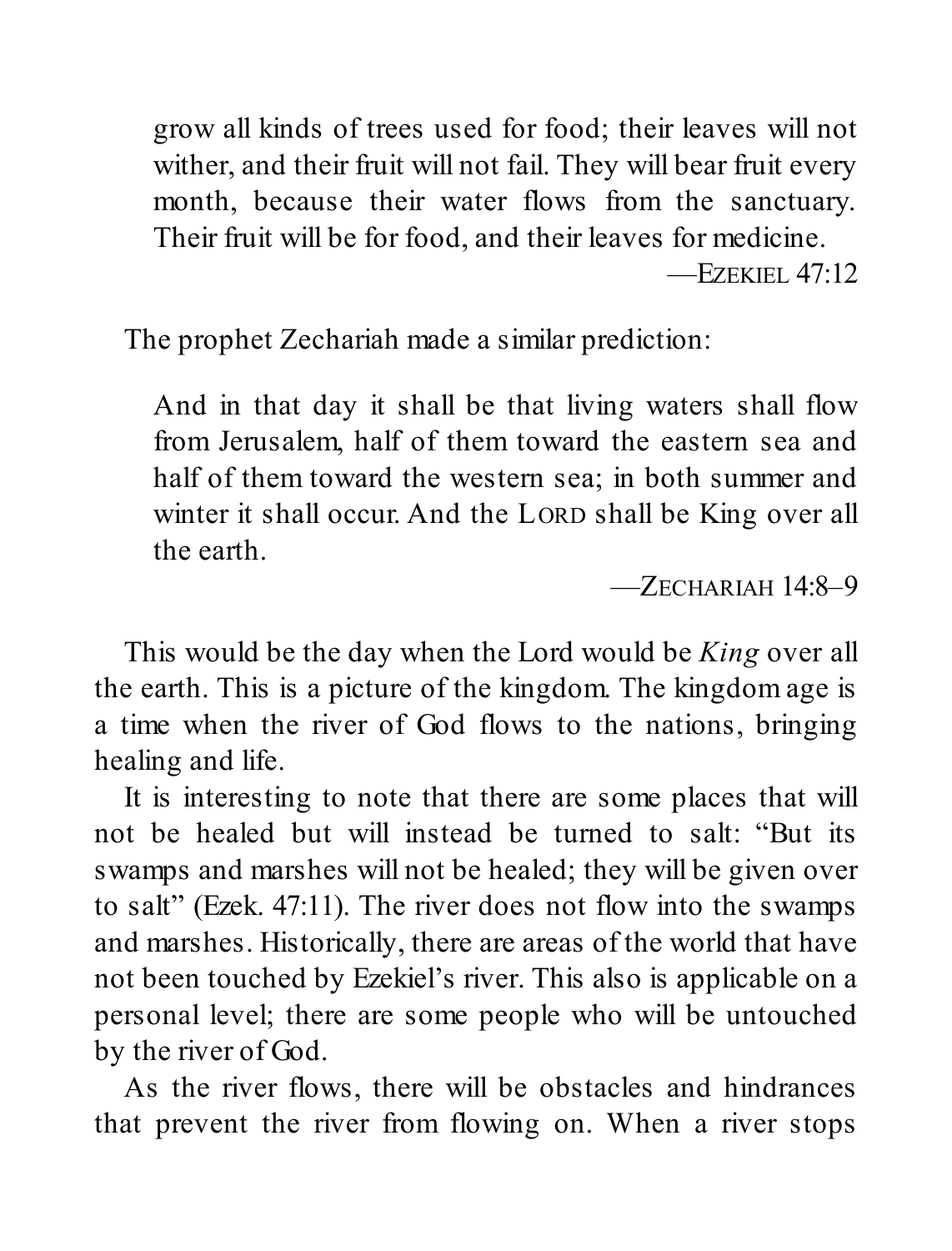flowing, it forms into lakes, swamps, and marshes. For example, the Dead Sea is no good to anyone because the water is too salty for any use. It cannot be used for drinking. It cannot be used for providing nutrients to the growth of plants and food. It is basically useless. In our lives, we must beware of swamps and marshes that hinder our personal relationship with God. These swamps and marshes prevent the power of the Holy Spirit flowing through us to others. When these swamps and marshes are built up over time, nothing living can grow in them. When we walk away from God and refuse the working of the Holy Spirit in our lives, we are like the swamps and marshes. No life will flow from us, and everything we touch does not bring life and draw others to God.

The river of God also flows out of our innermost being. Jesus said, "He who believes in Me, as the Scripture has said, out of his heart will flow rivers of living water" (John 7:38). This river is a supernatural river. God is in the midst of this river. It brings healing, and it produces fruit. As the Spirit flows out of our lives, we produce the fruit of the kingdomalso.

The first mention of a river is connected to Eden (Gen. 2:10). Adam was expelled from Eden. Isaiah uses Eden as a picture of the kingdom. Isaiah spoke of Zion becoming an Eden. The language of the prophets is poetic and filled with powerful symbolic language.

For the LORD will comfort Zion, He will comfort all her waste places; He will make her wilderness like Eden, and her desert like the garden of the LORD; joy and gladness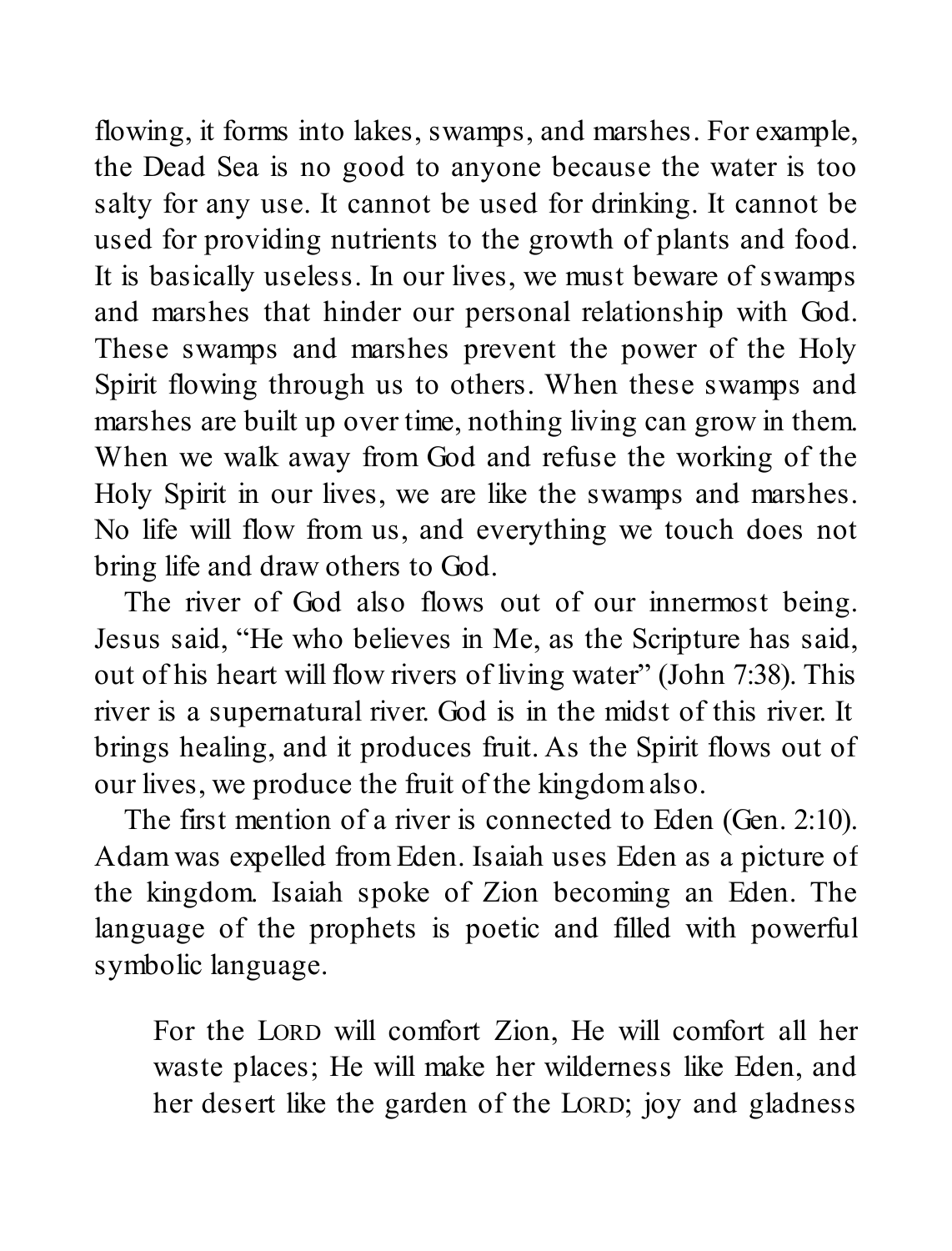will be found in it, thanksgiving and the voice of melody.  $-$ Isaiah 51 $\cdot$ 3

Our waste places become like Eden when we come into contact with the river of God. We become the garden of the Lord. We have gladness, thanksgiving, and the voice of melody. Eden needs a river. The river brings restoration and healing. This is a picture of desolate lives being restored through the power of the kingdom. We go from barrenness to fruitfulness when we are touched by the river of God.

You visit the earth and water it, You greatly enrich it; The river of God is full of water; You provide their grain, For so You have prepared it. You water its ridges abundantly, You settle its furrows; You make it soft with showers, You bless its growth.

You crown the year with Your goodness, And Your paths drip with abundance. They drop on the pastures of the wilderness, And the little hills rejoice on every side. The pastures are clothed with flocks; The valleys also are covered with grain; They shout for joy, they also sing.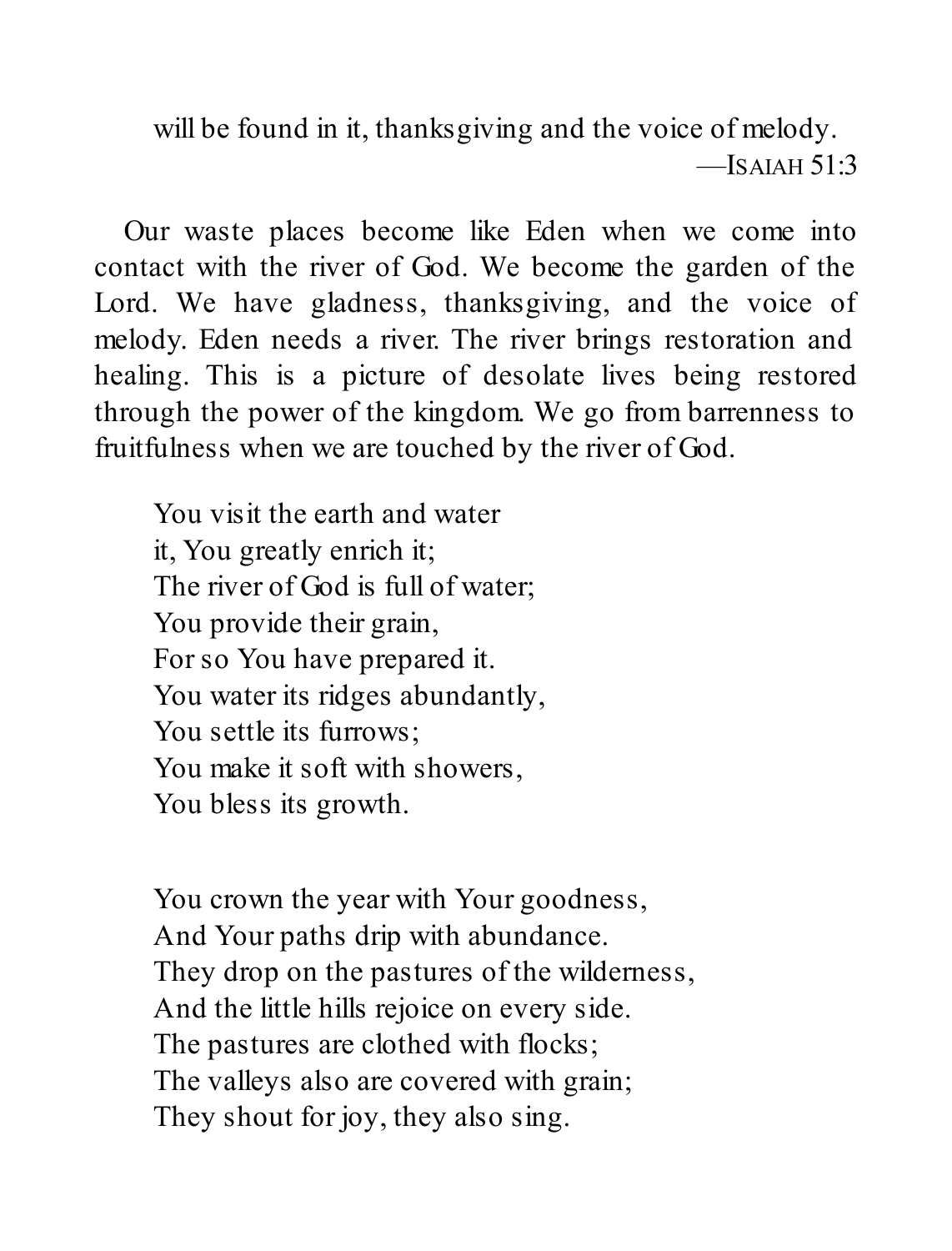The river of God that flows from Zion releases blessing wherever it goes. This is the visitation of God.

# **A NEW COVENANT**

The kingdom would mean the arrival of the new covenant. The promise of the new covenant is one of the most important in all of Scripture. Jeremiah's prophecy about a better covenant is mentioned by Paul in his letter to the Hebrews:

But now He has obtained a more excellent ministry, inasmuch as He is also Mediator of a better covenant which was established on better promises. For if that first covenant had been faultless, then no place would have been sought for a second. Because finding fault with them, He says: "Behold, the days are coming, says the LORD, when I will make a new covenant with the house of Israel and with the house of Judah—not according to the covenant that I made with their fathers in the day when I took them by the hand to lead them out of the land of Egypt; because they did not continue in My covenant, and I disregarded them, says the LORD. For this is the covenant that I will make with the house of Israel after those days, says the LORD: I will put My laws in their mind and write them on their hearts; and I will be their God, and they shall be My people. None of them shall teach his neighbor, and none his brother, saying, 'Know the LORD,'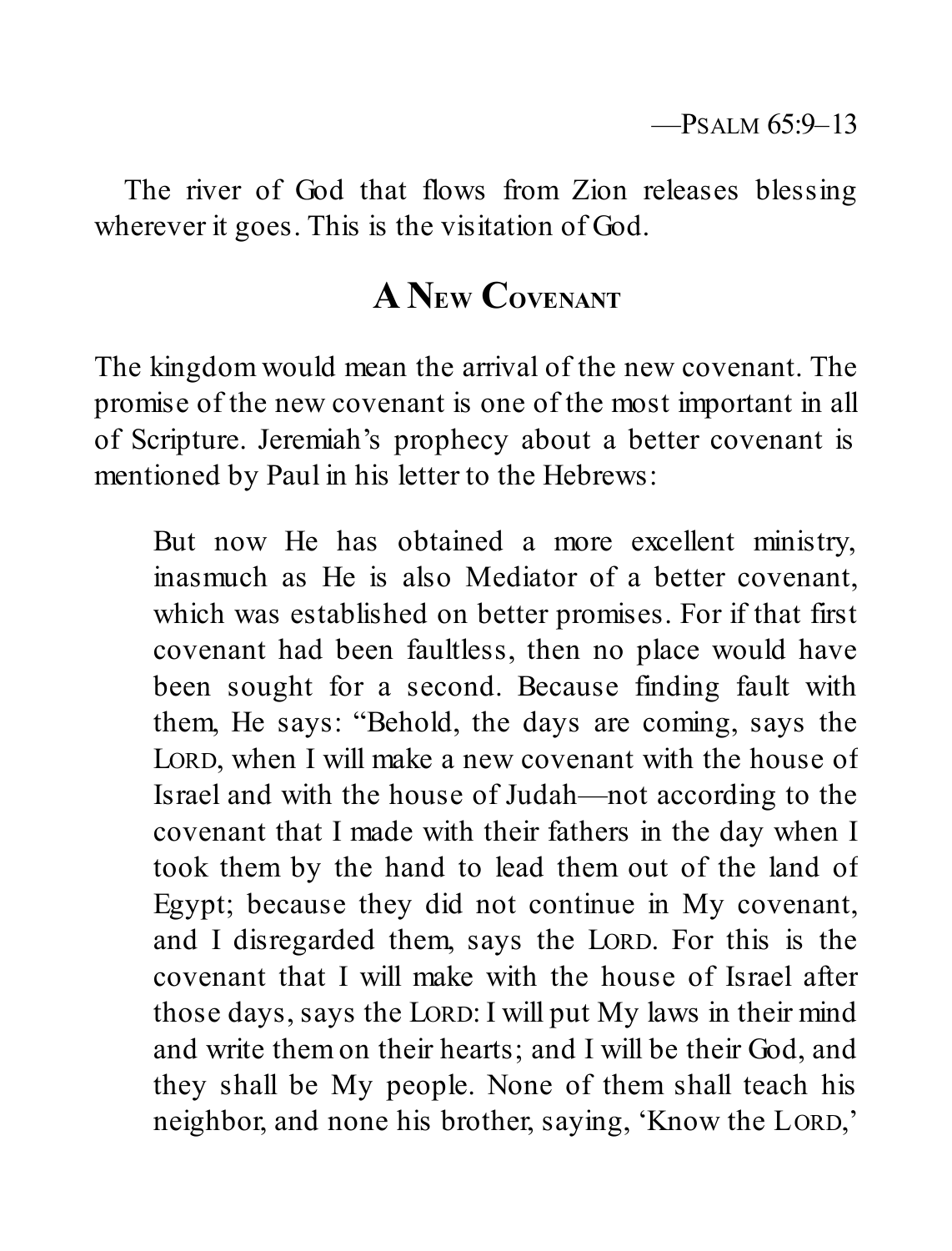for all shall know Me, from the least of them to the greatest of them. For I will be merciful to their unrighteousness, and their sins and their lawless deeds I will remember no more." In that He says, "A new covenant," He has made the first obsolete. Now what is becoming obsolete and growing old is ready to vanish away.

—HEBREWS 8:6–13

The old covenant was in the process of vanishing away when the letter to the Hebrews was written. The writer is revealing the superiority of the new covenant to the old. The priesthood is better (*Melchizedek*, "eternal"), and the covenant is better. This was necessary because some Hebrew believers were forsaking the church and returning to the old covenant system, which was about to be done away with completely.

This new covenant was necessary because of the continual violation of the old covenant by Israel. God would do a new thing and put His law in their inward parts. The new covenant is *inward*. The new covenant would also mean the removal of sin. In other words, eternal salvation would come through the new covenant.

God's rule (the kingdom) would be established through the new covenant.

# **INCREASE OF PEACE**

The last characteristic of the kingdom—and one of the most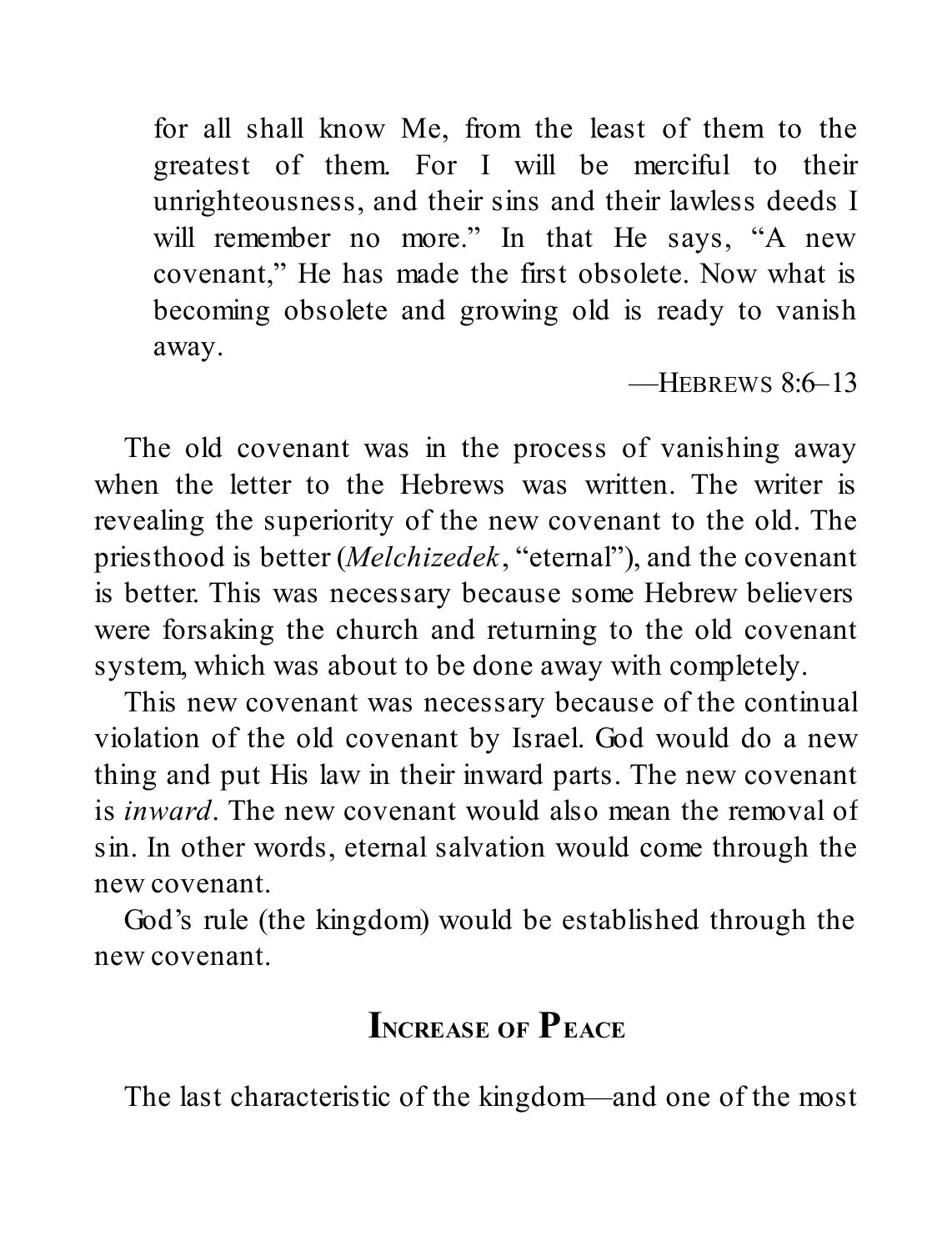desired— is the increase of peace within the kingdom of our King.

I will make a covenant of peace with them, and cause wild beasts to cease from the land; and they will dwell safely in the wilderness and sleep in the woods.

 $-$ EZEKIEL 34:25

This refers literally to a covenant of Shalom. *Shalom* means "completeness, wholeness, health, peace, welfare, safety soundness, tranquility, prosperity, perfectness, fullness, rest, harmony, the absence of agitation or discord." In the verse above, "wild beasts" represent evil spirits. In other words, the new covenant is a covenant of *peace*. Jesus is the Prince of Peace (Isa, 9:6).

The arrival of the kingdom is the arrival of the new covenant and the arrival of *peace*. Israel never enjoyed true, lasting peace under the old covenant. What they needed was forgiveness and the true peace of God.

You will keep him in perfect peace, whose mind is stayed on You.

 $-$ Isaiah  $26.3$ 

David Guzik writes:

Perfect peace! God promises that we can have perfect peace, and even be kept in a place of perfect peace. In Hebrew the term*perfect peace* is actually *shalom shalom.*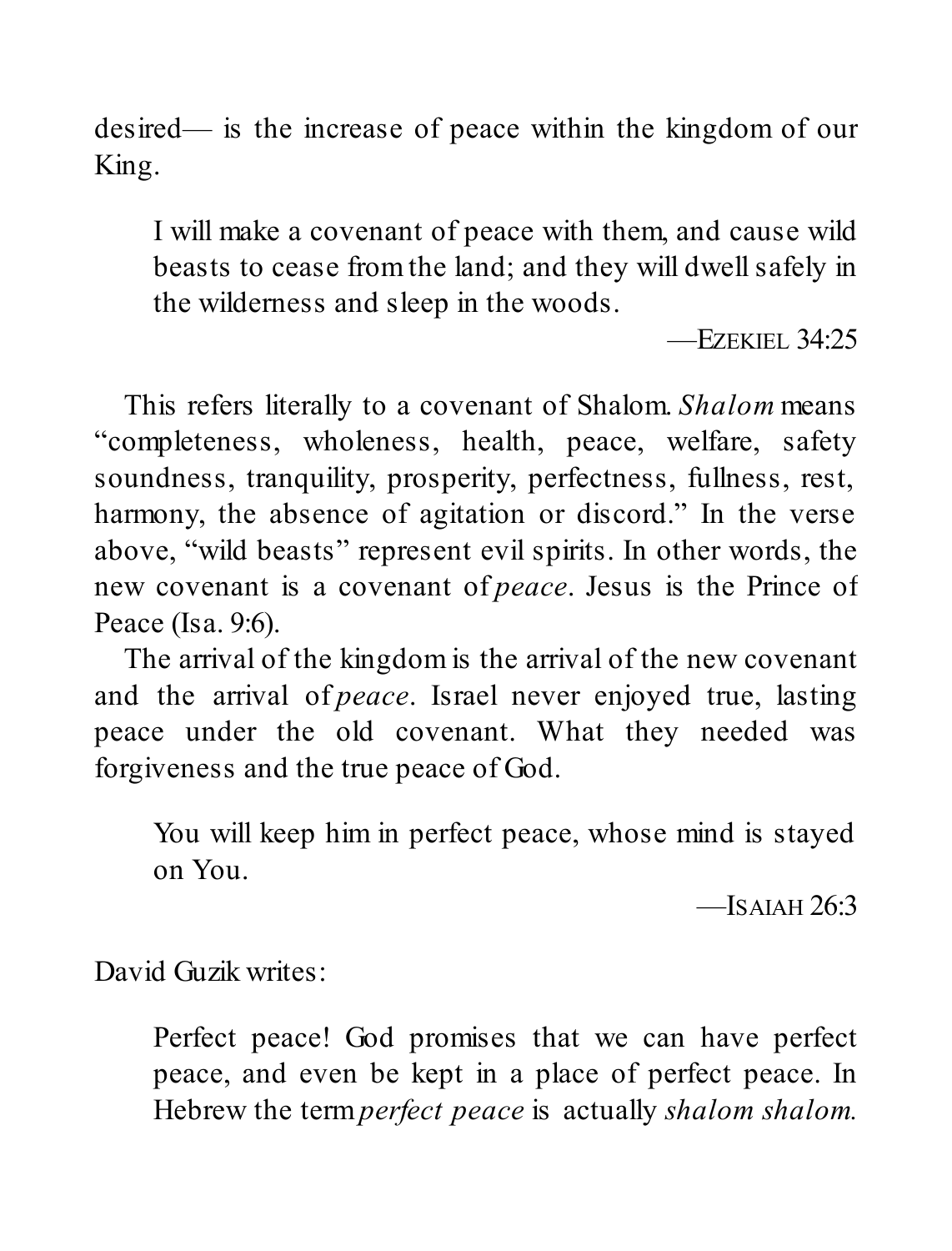… In Hebrew, repetition communicates intensity. It isn't just *shalom*; it is *shalom shalom*, "perfect peace."3

The coming of the kingdom would bring perfect peace, or *shalom shalom*. We can have double *shalom* in the kingdom.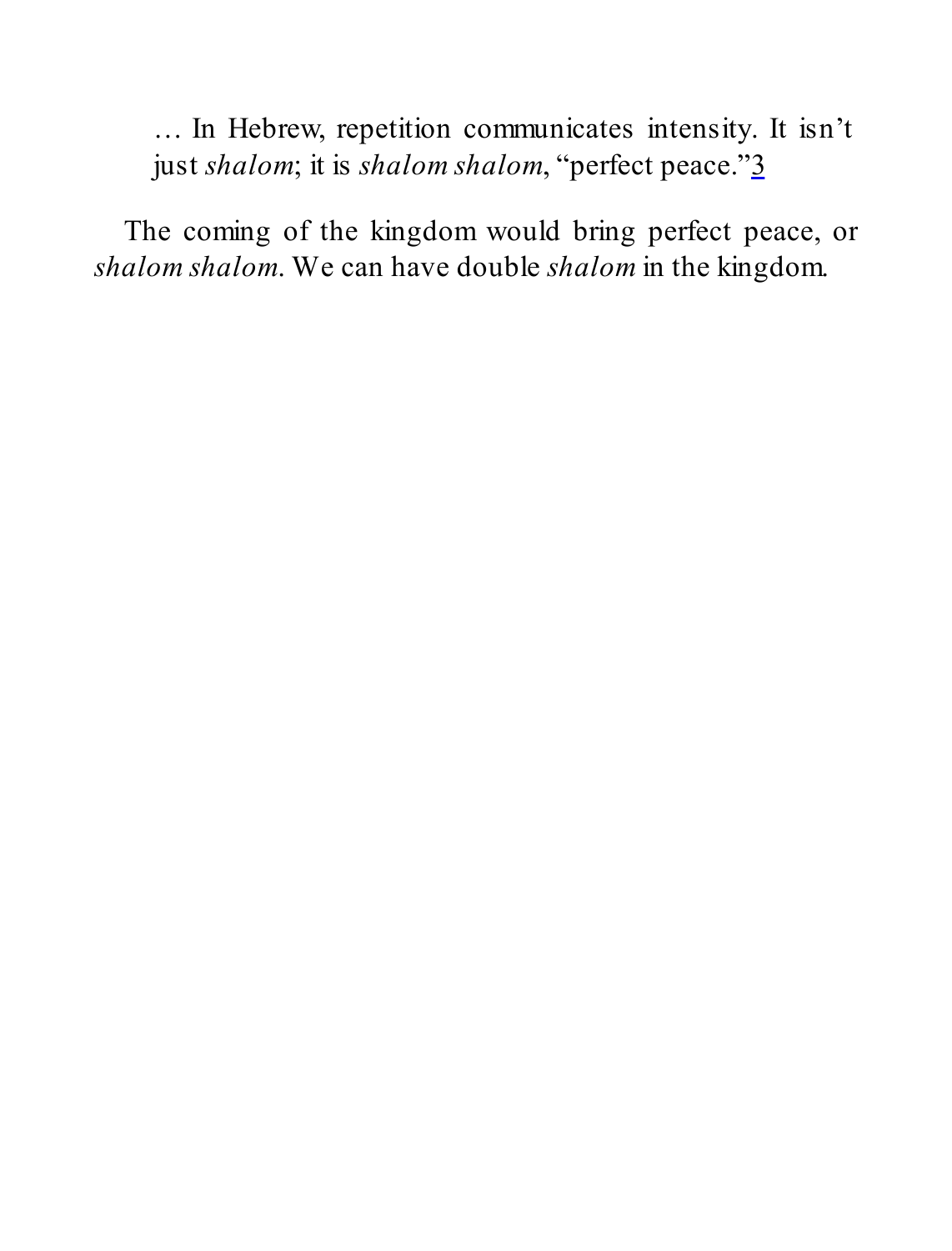

# **PROPHETIC VISIONS OF THE KINGDOM**

**M**ANY OF THE prophetic visions in the Bible about the coming of the kingdom of God can be found in the writings of Jeremiah and Isaiah. Through their writings we can get a glimpse not only of the glorious kingdom of God that would be established by our invisible King but also of the moral decline of the nation of Israel into total rebellion and disobedience and turning from God.

As we look at the prophetic visions of these two prophets, it will be helpful to also consider the critical historical periods during which each man lived.

## **THE KINGDOM ACCORDING TO ISAIAH**

The ministry of Isaiah took place before the ministry of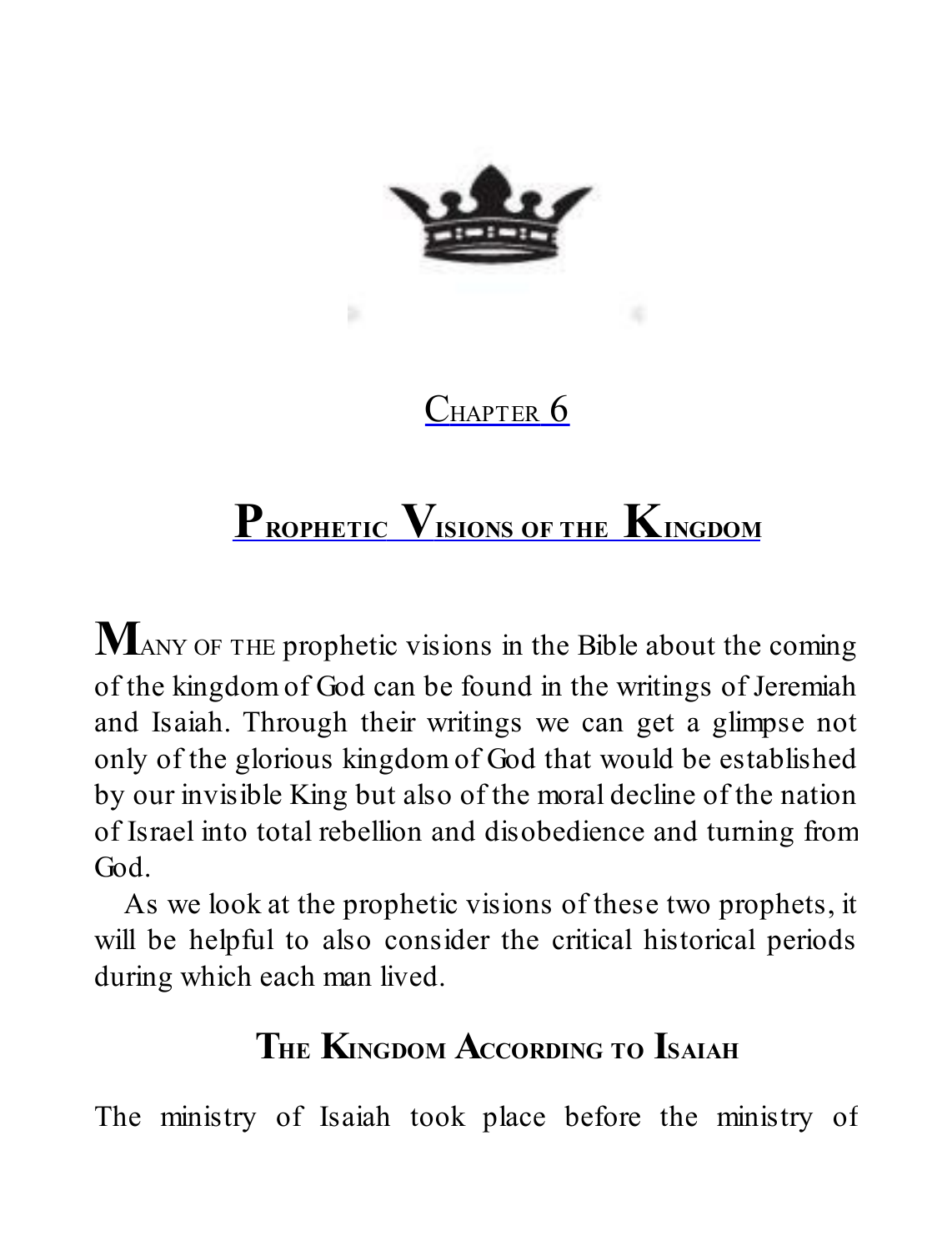Jeremiah. Isaiah was apparently a highly esteemed citizen of Jerusalem who enjoyed access to the royal court. He was a trusted advisor of King Hezekiah. His ministry extended from the year of King Uzziah's death in 740 b.c. to the reign of the idolatrous King Manasseh, in whose persecution he was probably martyred. It was during this critical period of the latter half of the eighth century that Israel, the Northern Kingdom, suffered a swift and catastrophic decline. By the time that Manasseh came to the throne, an atmosphere of corruption and depravity covered the land. During this time, Isaiah received a series of prophetic revelations looking forward to the coming of the kingdomof God.1

The emphasis of Isaiah's prophetic visions is that foreigners would be a part of Israel's restoration. This most likely would have been a hard message for the people of Israel to hear at that time. Although they were sinking deeper and deeper into sin, they were still the chosen people of God—the only people of God—and it was the Gentile nations and *foreigners* who were persecuting and attacking them.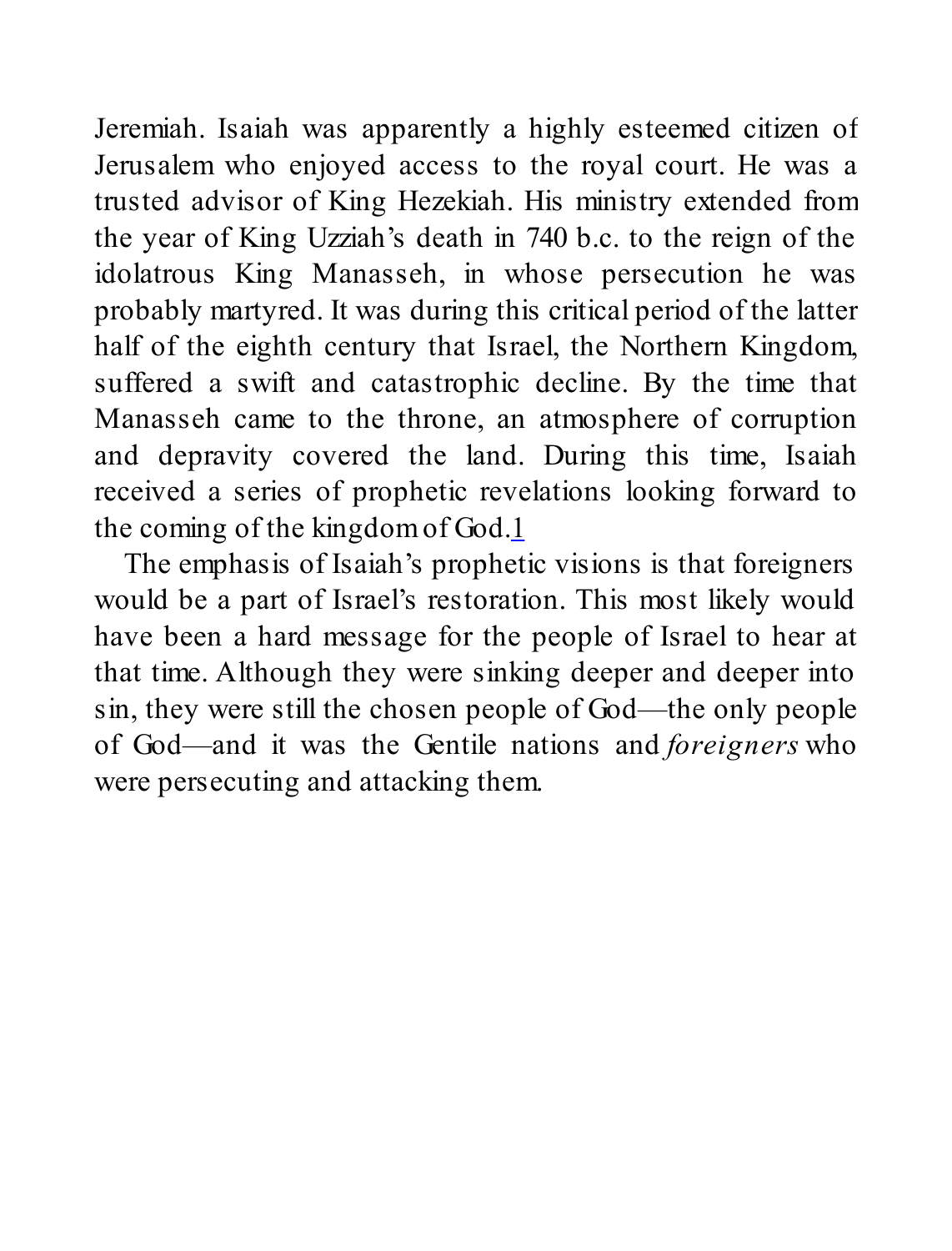### **A call to Gentiles**

But Isaiah is very clear in his prophecies that God Himself would call the Gentile nations to Himself. In Isaiah 5:26 he says, "He will lift up a banner to the nations from afar, and will whistle to them from the end of the earth." It was Jesus Christ who became this Banner. As I said before, one of the names of Christ is *Jehovah-Nissi, the Lord our Banner.* Isaiah prophesied of this banner when he said:

And in that day there shall be a Root of Jesse, who shall stand as a banner to the people; for the Gentiles shall seek Him.

 $-$ Is alah 11:10

The Lord our Banner would open the way for all peoples to become a part of His kingdom. While Jesus was on Earth He told His followers, "But I, when I am lifted up from the earth, will draw all men to myself" (John 12:32, NIV). Isaiah prophesies of this with words from the King, who speaks of His call to the Gentiles: "I revealed myself to those who did not ask for me; I was found by those who did not seek me. To a nation that did not call on my name, I said, 'Here amI, here amI'" (Isa. 65:1).

Another prophecy in the words of our King Himself says:

Behold, I will lift My hand in an oath to the nations, and set up My standard for the peoples; they shall bring your sons in their arms, and your daughters shall be carried on their shoulders; kings shall be your foster fathers, and their queens your nursing mothers; they shall bow down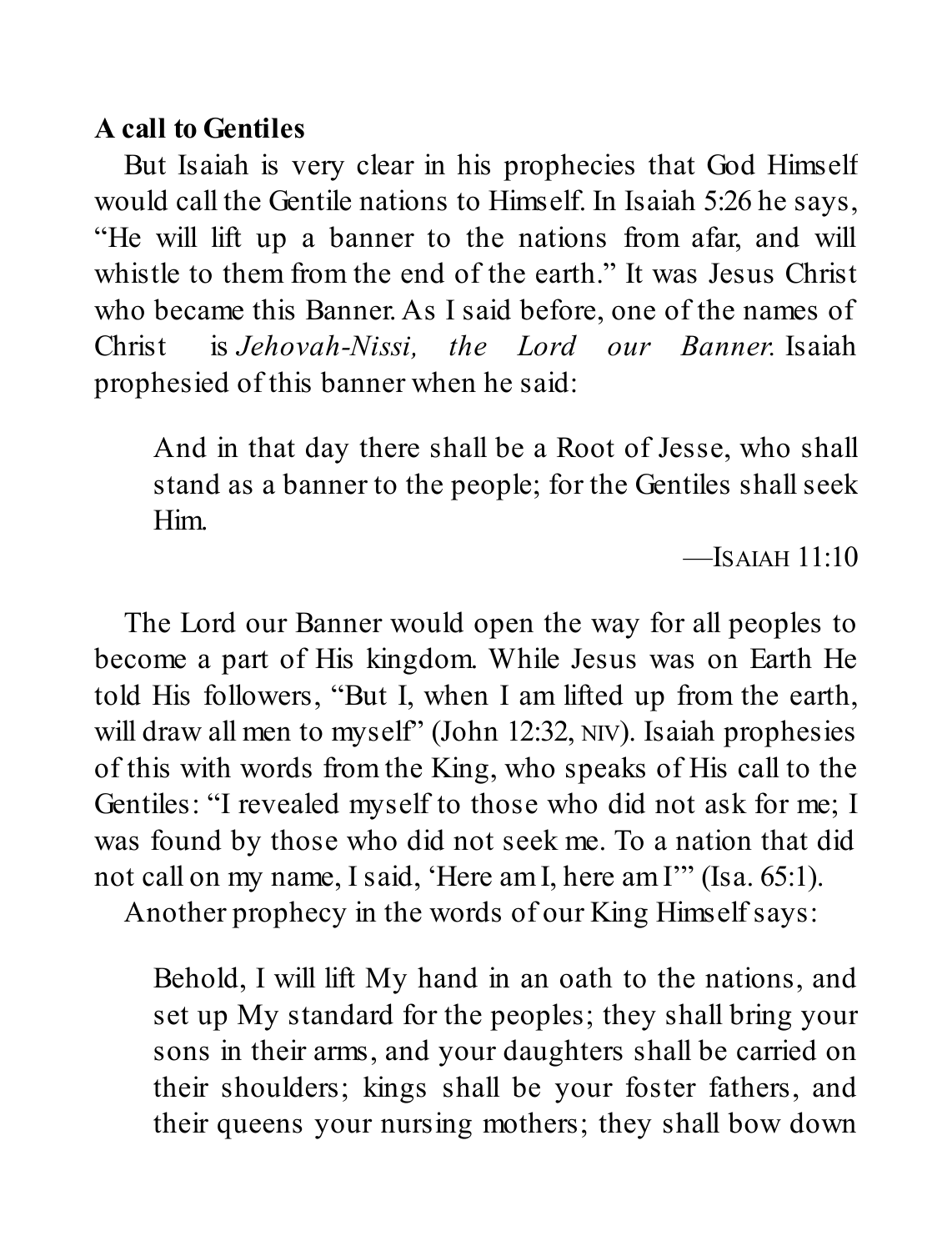to you with their faces to the earth, and lick up the dust of your feet. Then you will know that I am the LORD, for they shall not be ashamed who wait for Me.

—ISAIAH 49:22–23

The call into the kingdom would be clearly heard by all nations. Isaiah speaks in strong language when he says, "Come near, you nations, and listen; pay attention, you peoples! Let the earth hear, and all that is in it, the world, and all that comes out of it!" (Isa. 34:1, NIV). He issued a clear message to anyone reluctant to let the people come to God by saying: "I will say to the north, 'Give them up!' and to the south, 'Do not hold themback'" (Isa. 43:6, NIV).

Through the prophecies of Isaiah we see a clear picture of the inclusion of the Gentiles in the restoration of Israel and the establishment of the kingdom of God. It was God's desire that all peoples know the way into His kingdom. The words of Isaiah 62:10–12 (NIV) stress the importance of understanding that Jesus our King will draw all men unto Himself:

Pass through, pass through the gates! Prepare the way for the people. Build up, build up the highway! Remove the stones. Raise a banner for the nations. The LORD has made proclamation to the ends of the earth: "Say to Daughter Zion, 'See, your Savior comes! See, his reward is with him, and his recompense accompanies him.'" They will be called the Holy People, the Redeemed of the LORD; and you will be called Sought After, the City No Longer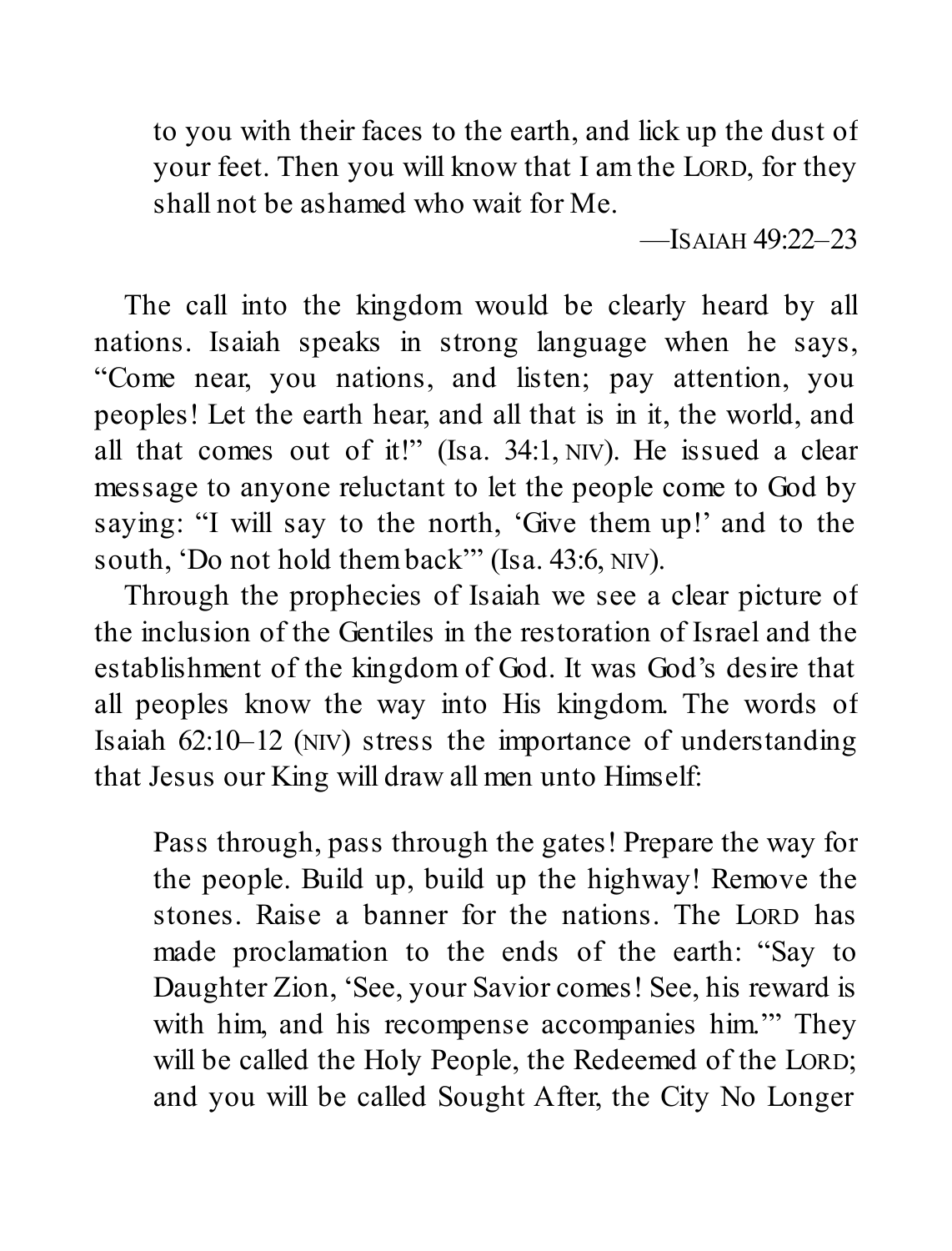Deserted.

The Gentiles would come and rebuild their walls (Isa. 60:10). The wealth of the seas and the wealth of the Gentiles would come to Israel. The desolations of many generations would be rebuilt by the coming in of the Gentiles. The nations would be blessed through Israel's restoration.

The people of Israel would take an active part in the expansion of the kingdom to include all peoples. Isaiah's prophetic words to the nation of Israel include a clear message that the people of Israel would become a light to lead the way for the Gentiles to find their way into the kingdom: "I will also make you a light for the Gentiles, that you may bring my salvation to the ends of the earth" (Isa. 49:6).

The prophecies of Isaiah tell the people of Israel clearly that God is not turning His back on them, even though they had turned their backs on Him. Isaiah says, "Wash and make yourselves clean. Take your evil deeds out of my sight! Stop doing wrong, learn to do right! … Zion will be redeemed with justice, her penitent ones with righteousness" (Isa. 1:16–17, 27, NIV). He promises those who turn back to God:

I, the LORD, have called You in righteousness, and will hold Your hand; I will keep You and give You as a covenant to the people, as a light to the Gentiles.

 $\equiv$ Is  $\Delta I \Delta H$  42:6

### **A vision of life in the kingdom**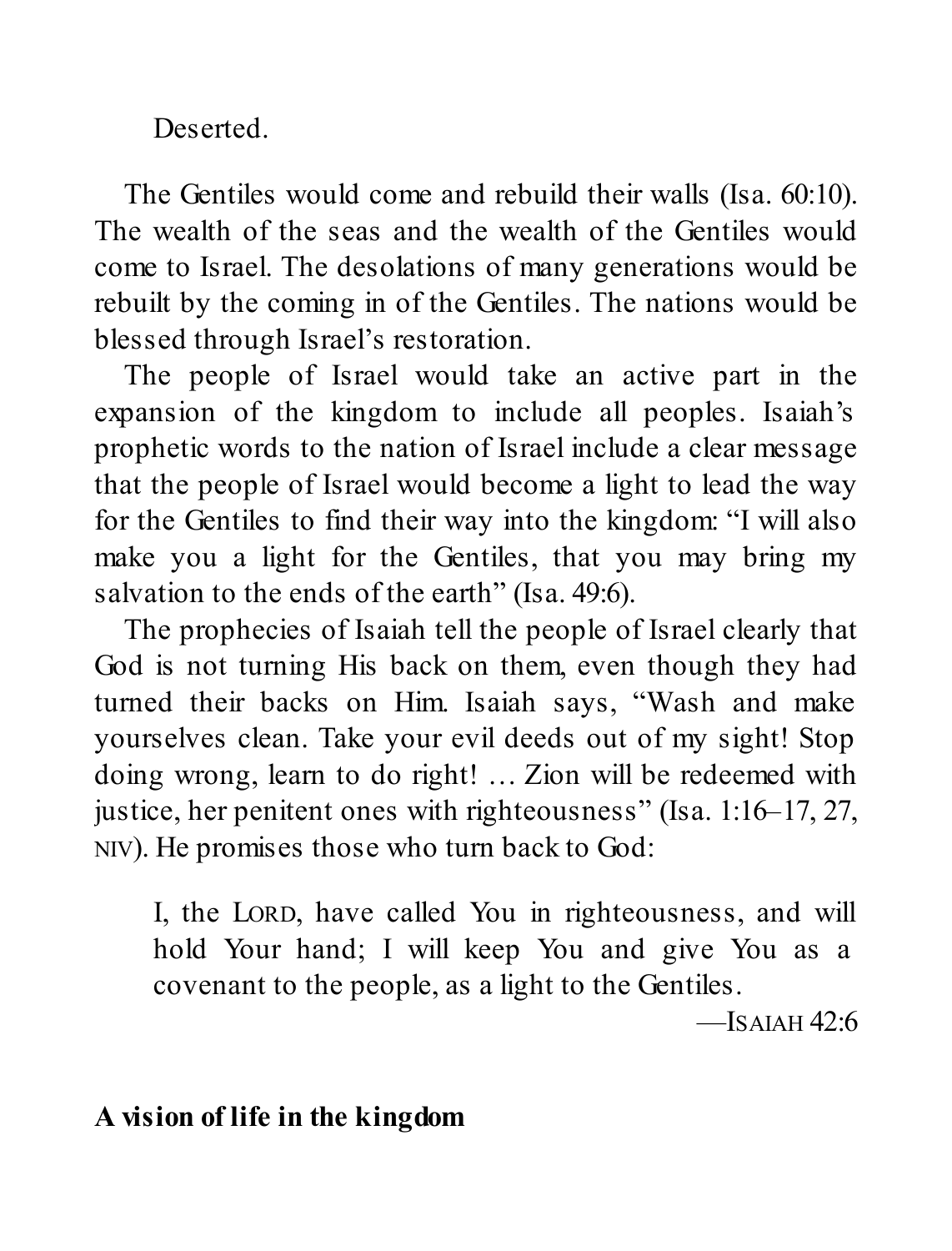Some of the prophecies of Isaiah offered a picture of what life in the kingdom would be like. In Isaiah 11:1–9 he described the peaceful kingdom, teaching that even the animal kingdom would be at peace with one another. Then he says, "The earth shall be full of the knowledge of the LORD" (v. 9). In another scripture we eavesdrop on the conversation between the two seraphimwho called himto the office of prophet:

And one cried to another and said: "Holy, holy, holy is the LORD of hosts; the whole earth is full of His glory!"—ISAIAH 6:3

Everyone in the kingdom will continually praise the King. Isaiah writes, "From the ends of the earth we have heard songs: 'Glory to the righteous!'" (Isa. 24:16). In a later chapter, he says that the Lord will let the whole world know that there is none besides Him "from the rising of the sun to its setting" (Isa. 45:6).

Isaiah also prophesies about the feast that the King Himself will prepare for all people:

And in this mountain the LORD of hosts will make for all people a feast of choice pieces, a feast of wines on the lees, of fat things full of marrow, of well-refined wines on the lees.

 $-$ Isaiah 25:6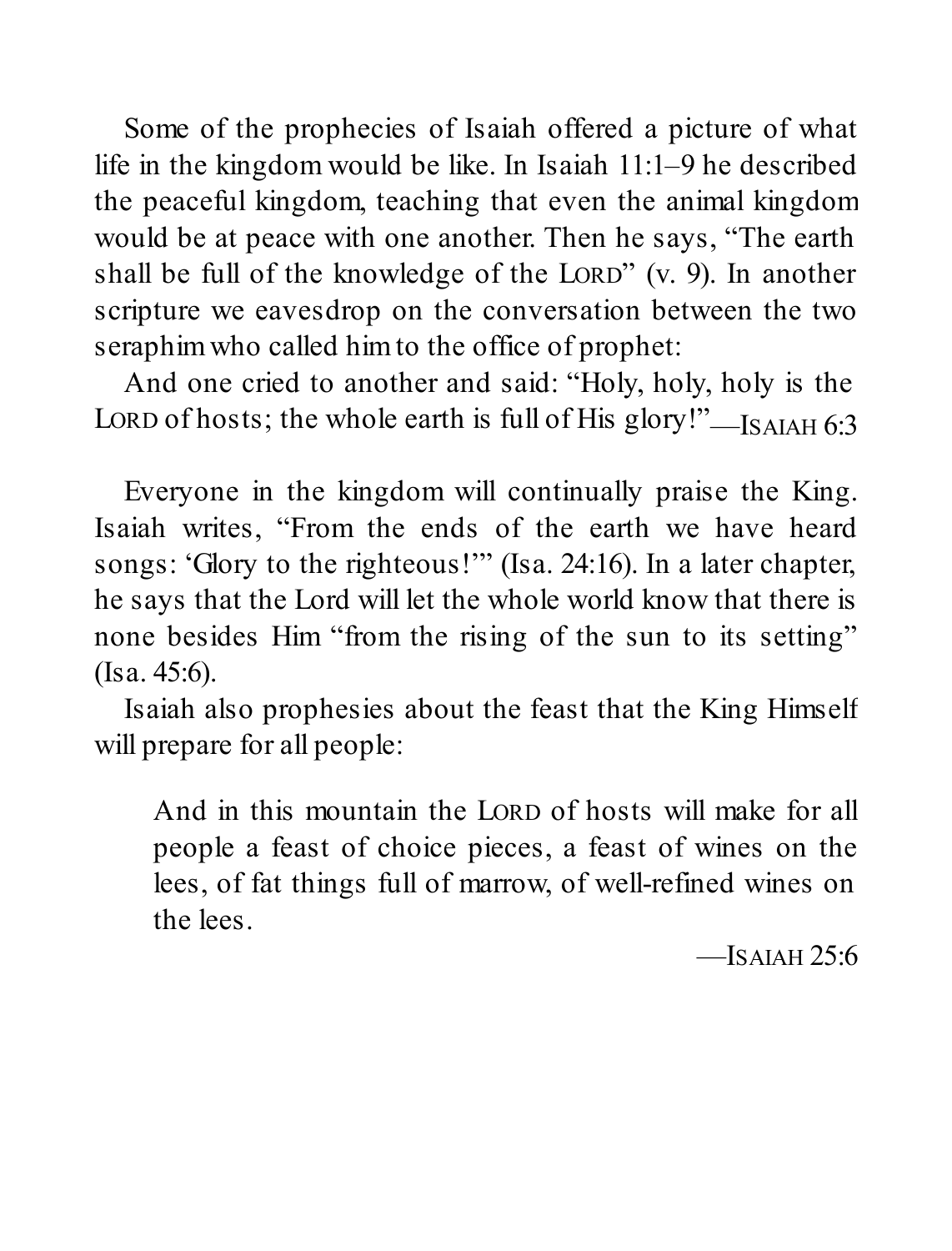### **The rule of God**

The kingdom will be governed by our King. Isaiah prophesies this about the rule of God: "He will not fail nor be discouraged, till He has established justice in the earth; and the coastlands shall wait for His law" (Isa. 42:4). The rule of God will be known to all people by the King Himself.

Listen to Me, My people; and give ear to Me, O My nation: for law will proceed from Me, and I will make My justice rest as a light of the peoples. My righteousness is near, My salvation has gone forth, and My arms will judge the peoples; the coastlands will wait upon Me, and on My armthey will trust.

—ISAIAH 51:4–5

Isaiah encountered the glory of the Lord in the temple, and this glory would one day cover the earth as the waters covered the sea. One of the most encouraging words from Isaiah about life in the kingdom is this one: "For My house shall be called a house of prayer for all nations" (Isa. 56:7).

Israel would be restored through judgment and salvation. Judgment would come to the rebellious and salvation to the remnant (Isa. 1:9; 10:20–22; 11:16; 37:32). The remnant would be the foundation of the church, and the church would embrace the Gentiles. Christ's rule would come through judgment and salvation.

Israel is therefore glorified by the salvation of the Gentiles. Israel's influence, through their Messiah, becomes global. This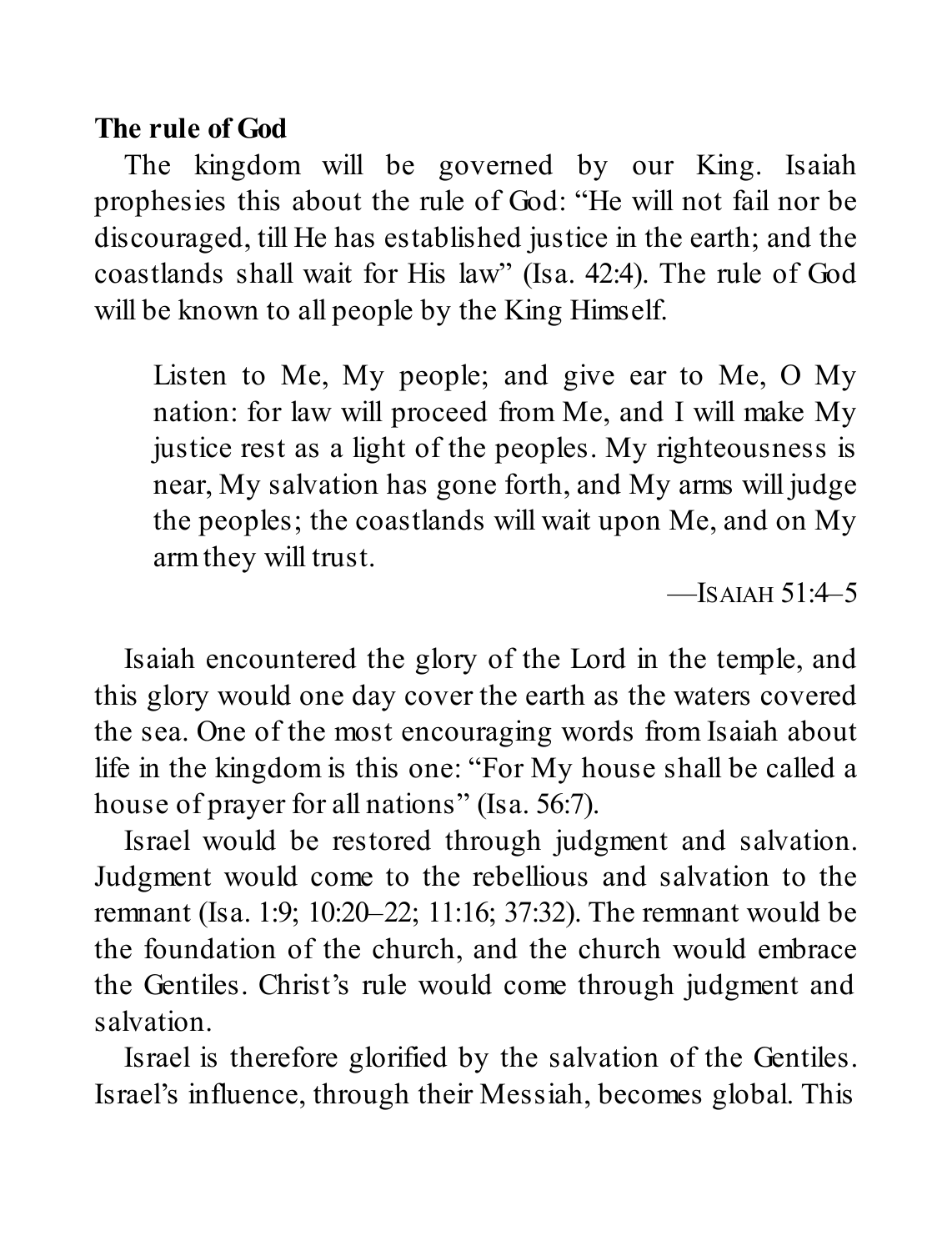would cause great rejoicing. (See Acts 15:3.)

### **JEREMIAH'S VISION OF THE KINGDOM**

Jeremiah the priest was called to the prophetic office at a most unhappy time. Josiah's revival was over and its results shortlived. The final decline was under way. When the prophet was called, it was intimated that his message would be one of condemnation rather than of salvation. Throughout his long ministry of more than forty years, his preaching reflected this theme of judgment. God had risen early and sent His servants the prophets, but Israel would not hear. Now the fate predicted for an apostate nation in Deuteronomy 28–30 was inevitable. Babylon would capture Judah. And it would be best for the people to give in gracefully and so save their lives.

This message, coming to men whose desperate nationalism was all they had to cling to, was completely rejected, and Jeremiah was rejected with his message.2

Jeremiah was continually grieved at the apostasy of Israel. They were called to be God's people, but they were not living up to their calling. Jeremiah saw the day when Israel would be the people of God. Jeremiah's vision of the kingdom revealed the day when God's tabernacle would dwell in the midst of His people.

### **Godwantedto dwell with man**

God's original intent for Israel was to have a people to dwell among. When He gave the plans for the building of the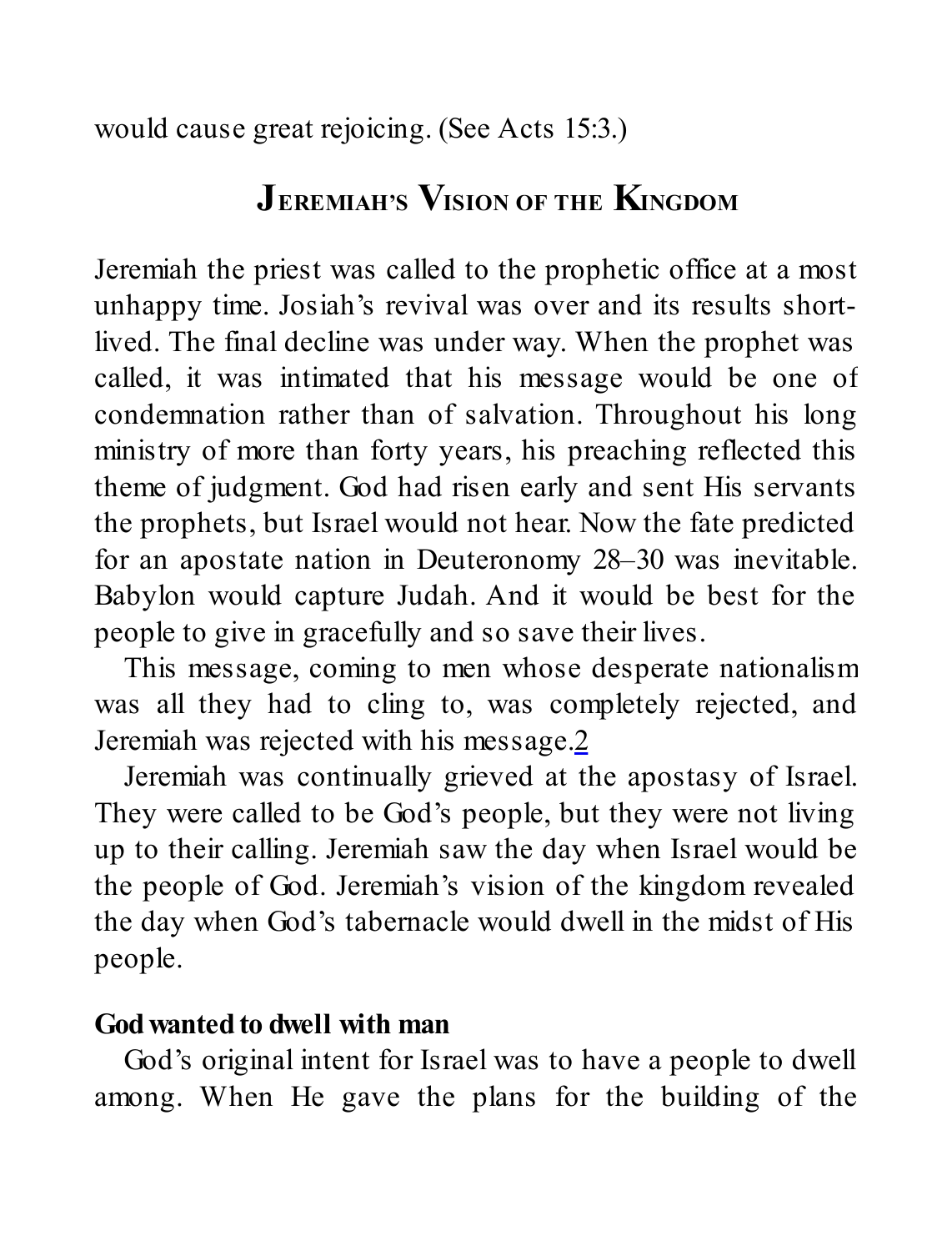tabernacle to Moses, He told Moses, "And let them make Me a sanctuary, that I may dwell among them" (Exod. 25:8).

But God was, and is, and always will be a holy God who will not tolerate sin. There was a condition for the Israelites to follow if they wanted to dwell in the presence of our holy God continually. Over and over again, He had to remind themof this condition.

But this is what I commanded them, saying, "Obey My voice, and I will be your God, and you shall be My people. And walk in all the ways that I have commanded you, that it may be well with you."

 $-$ IEREMIAH  $7.23$ 

Finally, Israel's rebellion and apostasy caused God to say, "You are not My people, and I will not be your God" (Hosea 1:9). Hosea then prophesied:

Yet the number of the children of Israel shall be as the sand of the sea, which cannot be measured or numbered. And it shall come to pass in the place where it was said to them, "You are not My people," there it shall be said to them, "You are sons of the living God."

 $-M$ OSEA 1:10

This became an important promise to the Jews. In the New Testament, Paul speaks of the expansion of the kingdom to the Gentiles, reminding the Jews of their rejection of Christ, quoting this passage in Hosea as now being fulfilled in Paul's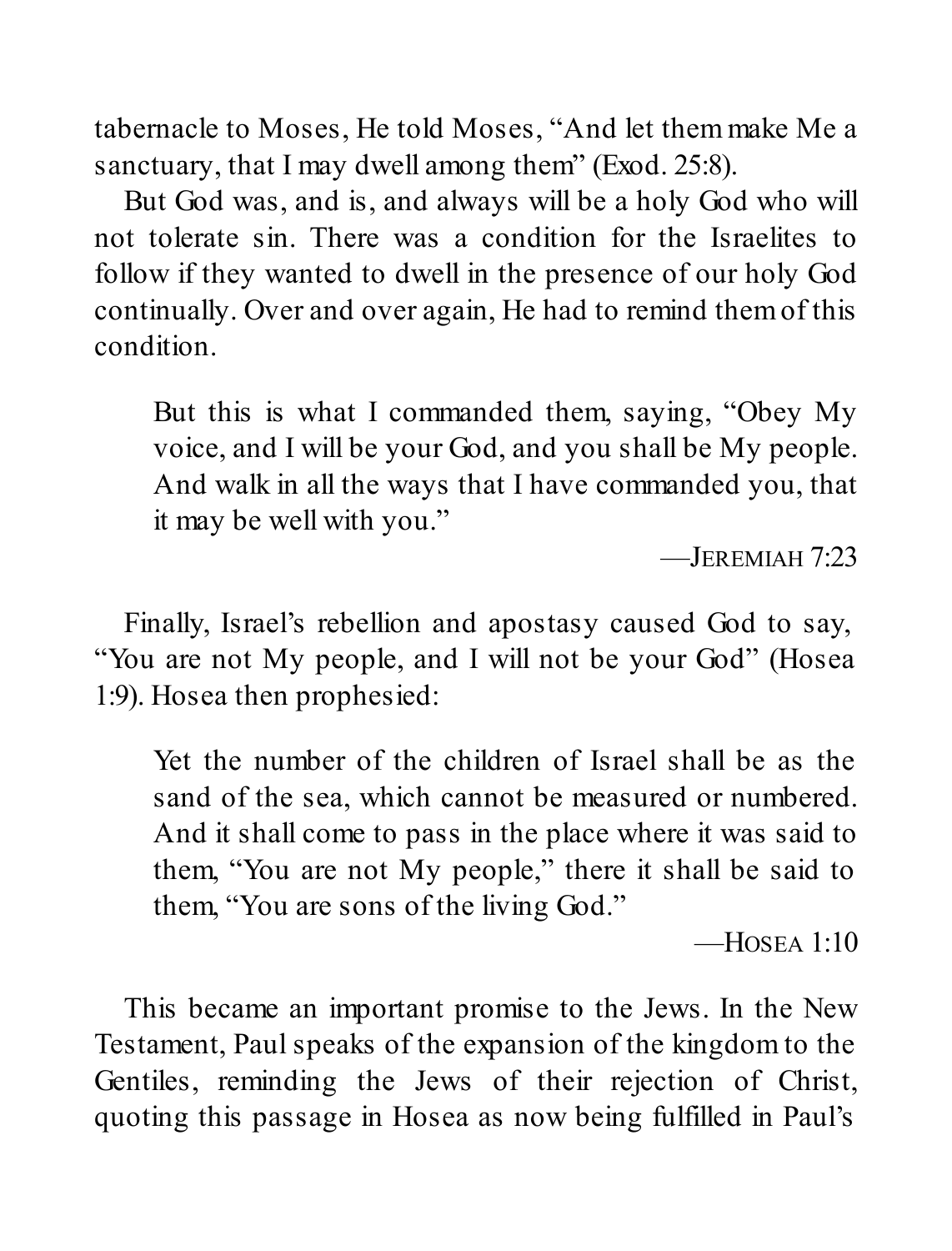day (Rom. 9:24–26). He concludes by saying, "What shall we say then? That Gentiles, who did not pursue righteousness, have attained to righteousness, even the righteousness of faith; but Israel, pursuing the law of righteousness, has not attained to the law of righteousness" (vv. 30–31).

### **God's restoration of Israel**

In God's restoration of the Jews, God would give them a heart to know Him. This new heart would come through the new covenant. The Jews had broken the old covenant and so had come under the curse of God.

Thus says the LORD God of Israel: "Cursed is the man who does not obey the words of this covenant which I commanded your fathers in the day I brought them out of the land of Egypt, from the iron furnace, saying, 'Obey My voice, and do according to all that I command you; so shall you be My people, and I will be your God.'"

 $-$ JEREMIAH  $11:3-4$ 

But with the new covenant would come a desire on the part of the people to love and serve God. This is the new creation, the new heart, the new spirit.

For I will set My eyes on them for good, and I will bring them back to this land; I will build them and not pull them down, and I will plant them and not pluck them up. Then I will give thema heart to know Me, that I amthe LORD; and they shall be My people, and I will be their God, for they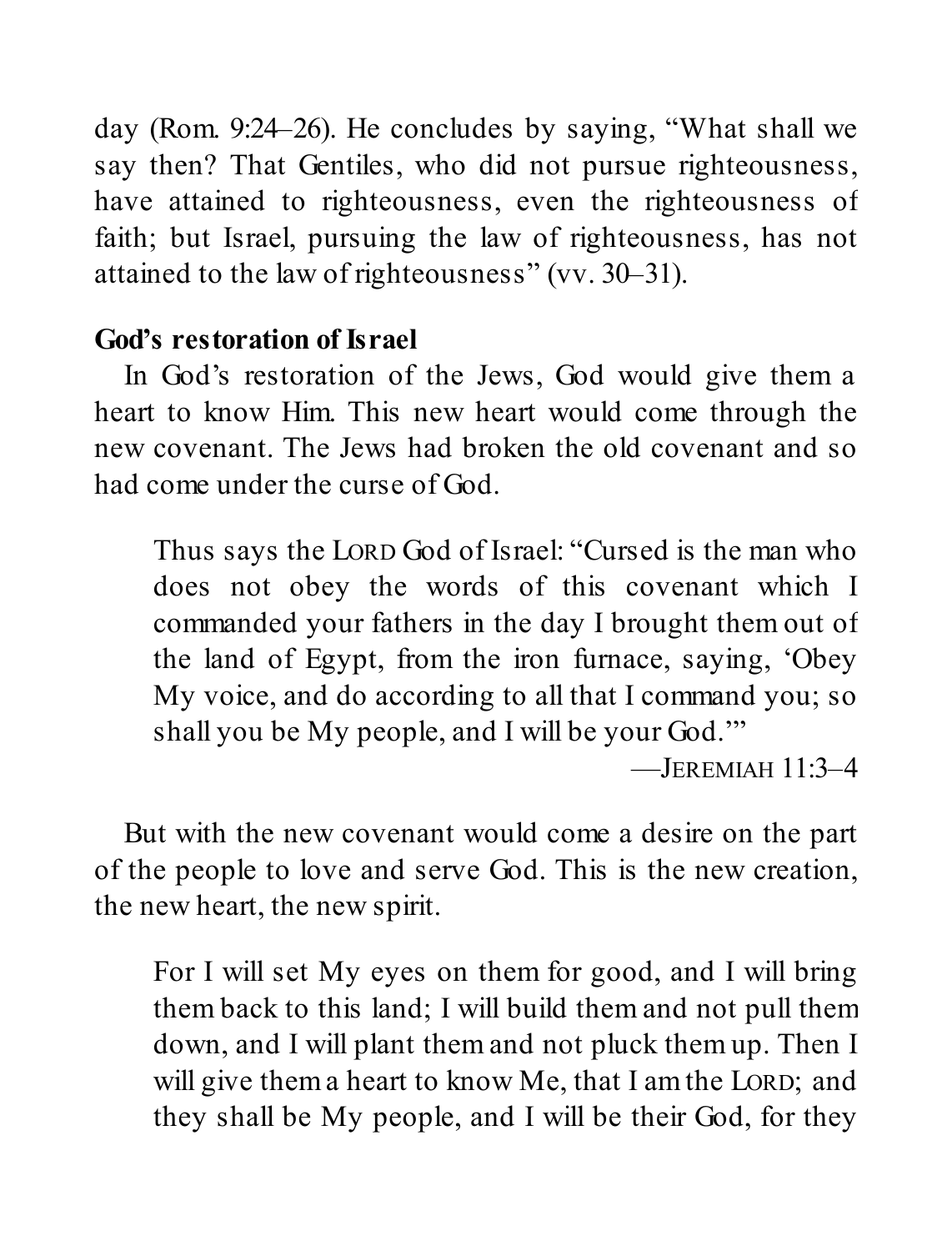shall return to Me with their whole heart.<br>—JEREMIAH 24:6–7

The new covenant is one of the most important truths in Jeremiah's prophecy. The new covenant would be the way God would dwell among His people. The new covenant would open the way for God to dwell in their midst through the new creation. With a new heart, He would plant His law in their minds and hearts.

But this is the covenant that I will make with the house of Israel after those days, says the LORD: I will put My law in their minds, and write it on their hearts; and I will be their God, and they shall be My people.

 $\equiv$ IEREMIAH 31:33

 $\mathbb{R}$  —  $\mathbb{R}$  11:19–20

# **OTHER OLD THESTAMENT PROPHETS**

There were many other Old Testament prophets, and many of them also prophesied about the kingdom. These supported the prophecies of Isaiah and Jeremiah.

The prophet Ezekiel also speaks of the new heart by saying:

Then I will give them one heart, and I will put a new spirit within them, and take the stony heart out of their flesh, and give them a heart of flesh, that they may walk in My statutes and keep My judgments and do them; and they shall be My people, and I will be their God.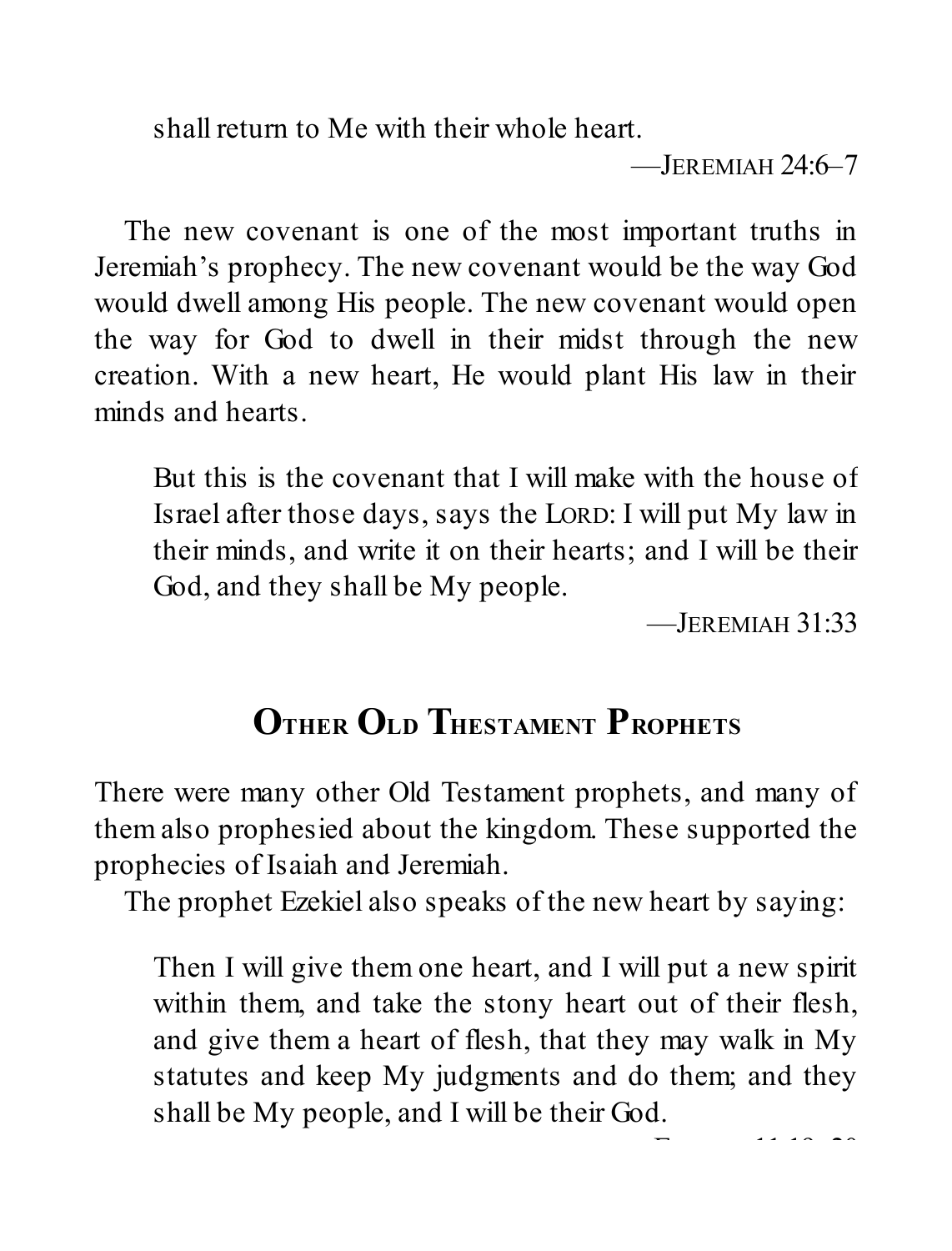—EZEKIEL 11:19–20

Ezekiel prophesied that God would set His tabernacle in their midst. His presence would dwell among them. God would give them a new heart and a new spirit. This again is the new creation, the arrival of the kingdom.

God has always desired to have a people. He desires to dwell among them and be their God: "My tabernacle also shall be with them; indeed I will be their God, and they shall be My people" (Ezek. 37:27). We are now the temple of God, and the Spirit of God dwells in us.

The prophet Zechariah prophesied of the expansion of the kingdomto the Gentile nations by saying:

Many nations shall be joined to the LORD in that day, and they shall become My people. And I will dwell in your midst. Then you will know that the LORD of hosts has sent Me to you.

 $-Z$ ECHARIAH  $2:11$ 

God would also join many nations to Israel in that day. He would dwell in the midst of them. This is a prophecy about the church and the joining of the Jew and Gentile. This is a picture of the kingdom and God dwelling in the midst of the earth through Zion.

This is further confirmed by Paul in fulfillment of Hosea's prophecy. God would call the Gentiles, who had not been His people, to become a part of His people. He would be their God and dwell in their midst.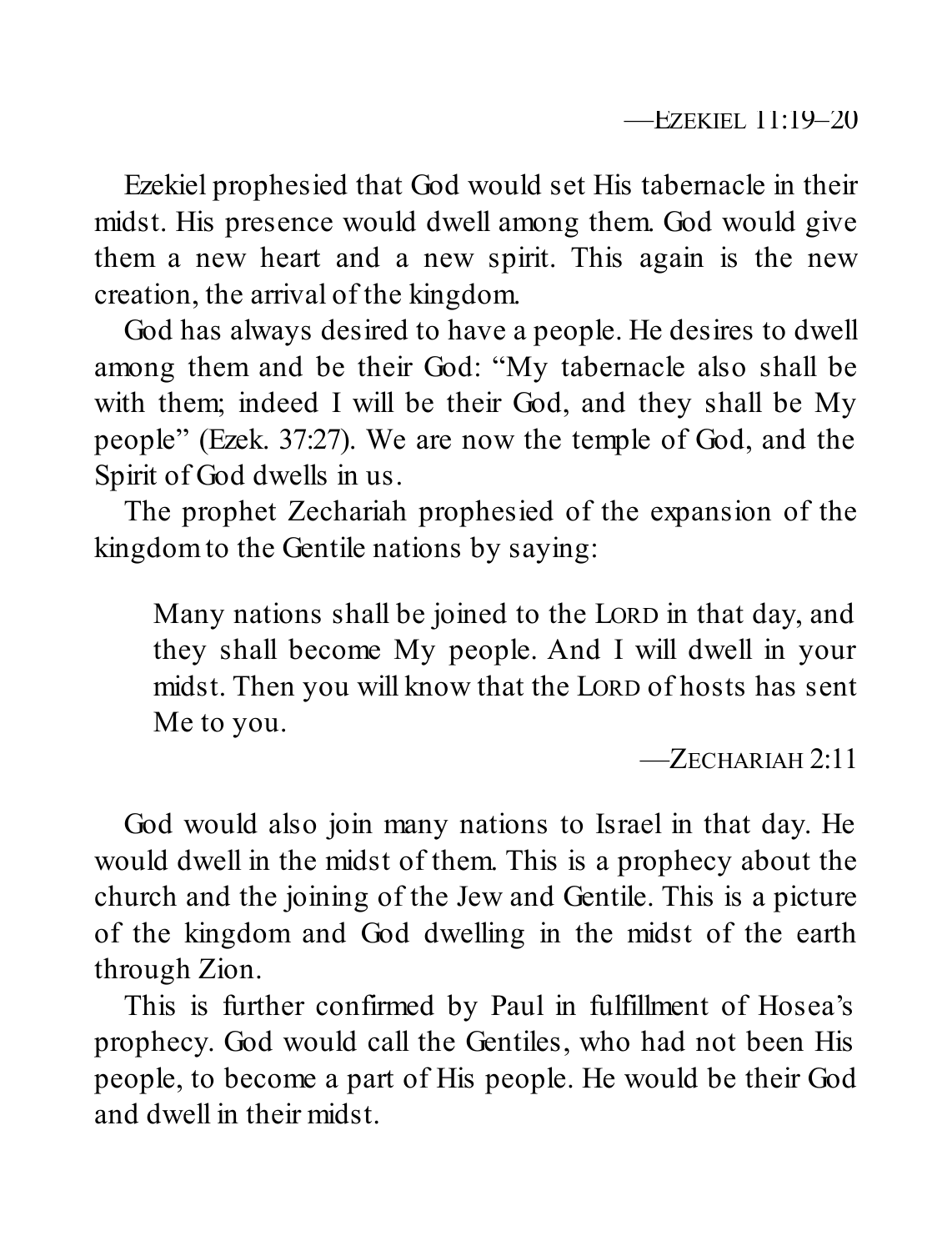What if God, wanting to show His wrath and to make His power known, endured with much longsuffering the vessels of wrath prepared for destruction, and that He might make known the riches of His glory on the vessels of mercy, which He had prepared beforehand for glory, even us whom He called, not of the Jews only, but also of the Gentiles? As He says also in Hosea: "I will call them My people, who were not My people, and her beloved, who was not beloved." "And it shall come to pass in the place where it was said to them, 'You are not My people,' there they shall be called sons of the living God."

—ROMANS 9:22–26

God would also dwell among us through His ministry gifts, as prophesied in Psalm 68:18: "You have ascended on high, You have led captivity captive; You have received gifts among men, even from the rebellious, that the LORD God might dwell there." This refers to the church, as mentioned by Paul:

And He Himself gave some to be apostles, some prophets, some evangelists, and some pastors and teachers, for the equipping of the saints for the work of ministry, for the edifying of the body of Christ.

—EPHESIANS 4:11–12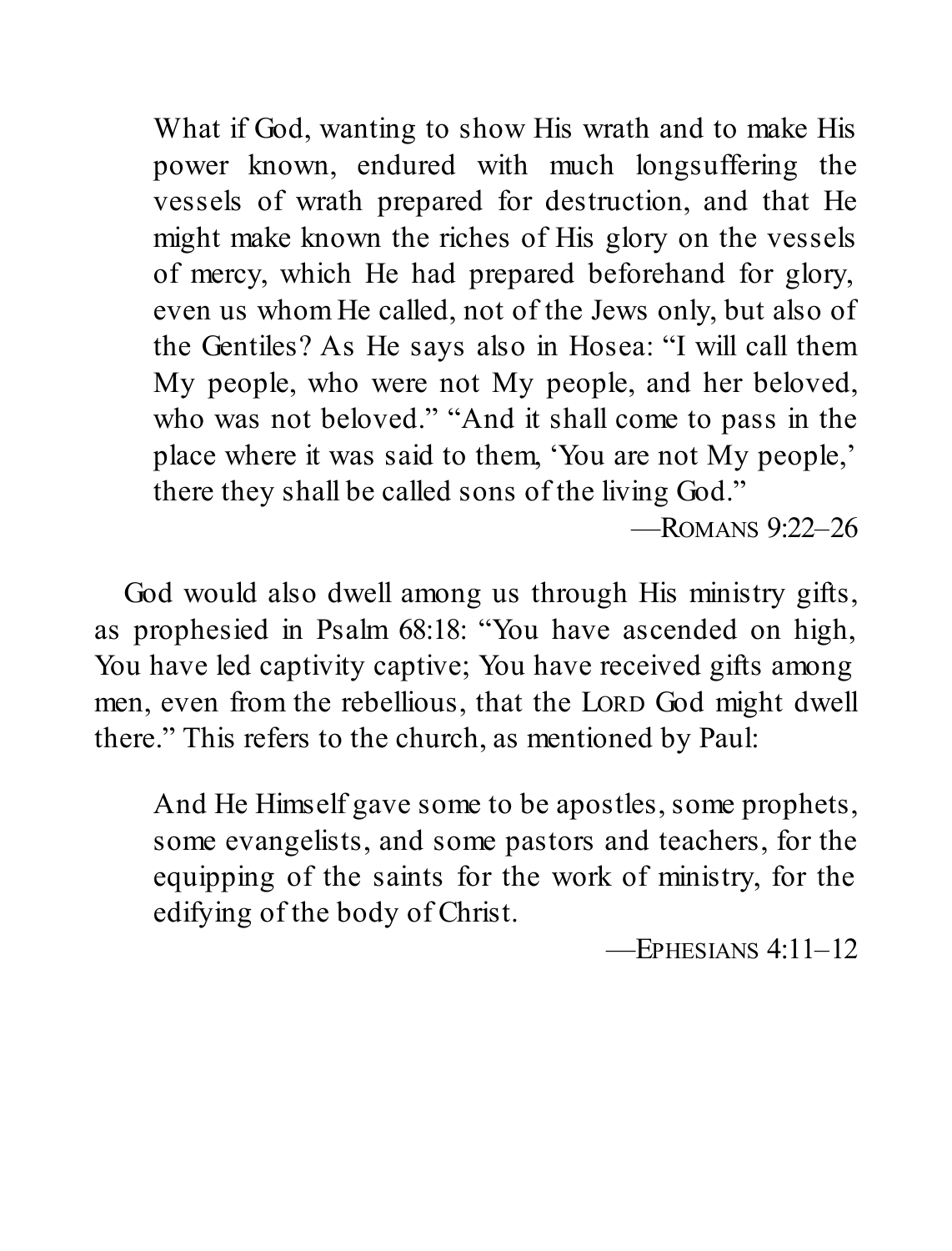

# **MANIFESTO OF THE KINGDOM**

**T**HE <sup>S</sup>ERMON ON the Mount is the manifesto of the kingdom. According to the *Merriam-Webster Dictionary* online, a *manifesto* is a written statement declaring publicly the intentions, motives, or views of its issuer.<sup>1</sup> The Sermon on the Mount was a message for those who were hungering and thirsting for righteousness. They were waiting and expecting t h e *k ingdom.* The kingdom was arriving, and those who entered were about to experience persecution fromthe religious elite of the day. The disciples were on the verge of witnessing the kingdom envisioned by the prophets. They would suffer persecution just as the prophets had. Jesus encouraged them to seek the kingdomand God's righteousness.

Jesus talked about the righteousness of the kingdom in the Sermon on the Mount (Matt. 5-7). The religious leaders of the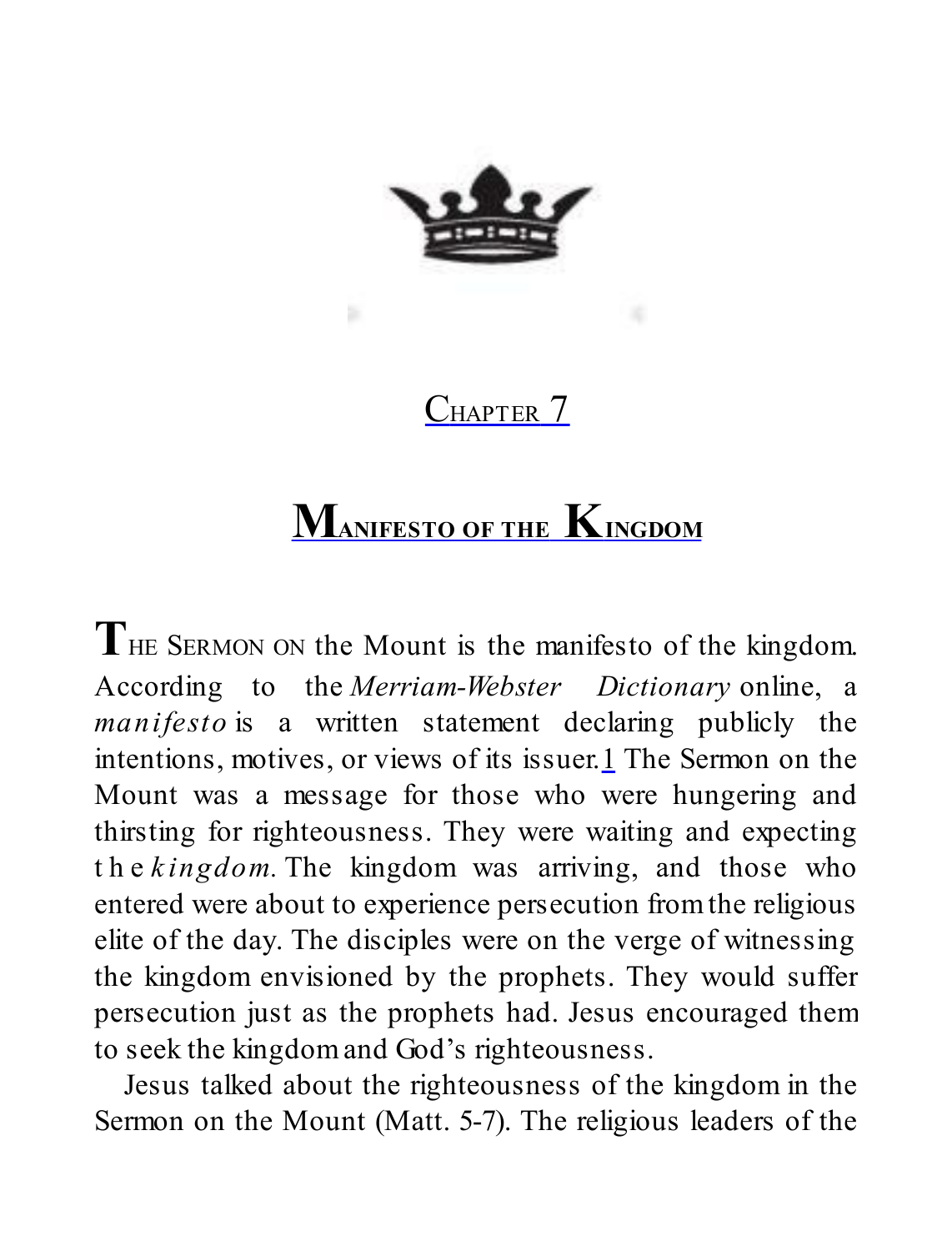day were outwardly righteous but inwardly wicked. The righteousness of the kingdom would exceed the righteousness of the Pharisees.

Anyone who breaks one of the least of these commandments and teaches others to do the same will be called least in the kingdom of heaven, but whoever practices and teaches these commands will be called great in the kingdom of heaven. For I tell you that unless your righteousness surpasses that of the Pharisees and the teachers of the law, you will certainly not enter the kingdomof heaven.

—MATTHEW 5:19–20, NIV

This righteousness would not be a legalistic righteousness but an inward righteousness produced by the Holy Spirit.

The Beatitudes, an integral part of the Sermon on the Mount, must be understood in the context of the kingdom. Jesus taught these truths as He was proclaiming the message of the kingdom. The Beatitudes were the blessings pronounced upon those who would participate in the kingdom. We will take a look at each of these to see what they say in the context of the kingdom.

## **KINGDOM FOR THE HUMBLE**

Blessed are the poor in spirit, for theirs is the kingdom of heaven.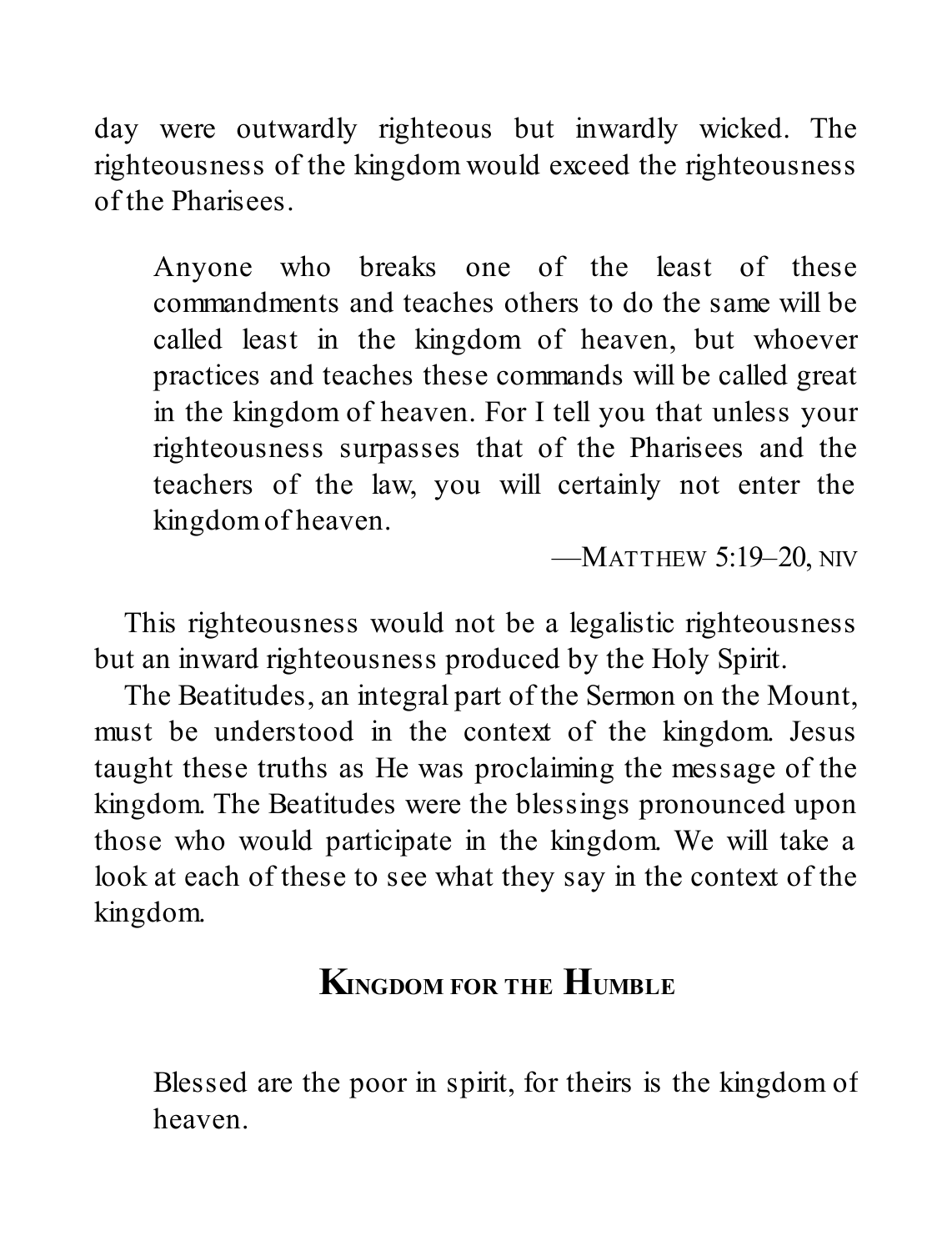The poor in spirit would receive the kingdom. The Amplified Bible provides us with a definition of *the poor in spirit*: "the poor in spirit (the humble, who rate themselves insignificant)."

In Luke's version of the Beatitudes, this blessing is contrasted with the pronouncement of woe against the rich, who had already received their reward.

But woe to you who are rich, for you have received your consolation. Woe to you who are full, for you shall hunger. Woe to you who laugh now, for you shall mourn and weep.

—LUKE 6:24–25

The entire old-covenant world was about to be shaken and turned upside down with the arrival of the kingdom.

The poor in spirit are contrasted with the rich and proud. The full would be hungry, and those who laughed would mourn. The poor would be lifted and the high brought down. This understanding was not new to New Testament Jews. It is included in prophetic writings throughout the Old Testament. One example can be found in the song of Hannah, recorded in 1 Samuel:

He raises the poor from the dust and lifts the beggar from the ash heap, to set them among princes and make them inherit the throne of glory. For the pillars of the earth are the LORD'S, and He has set the world upon them.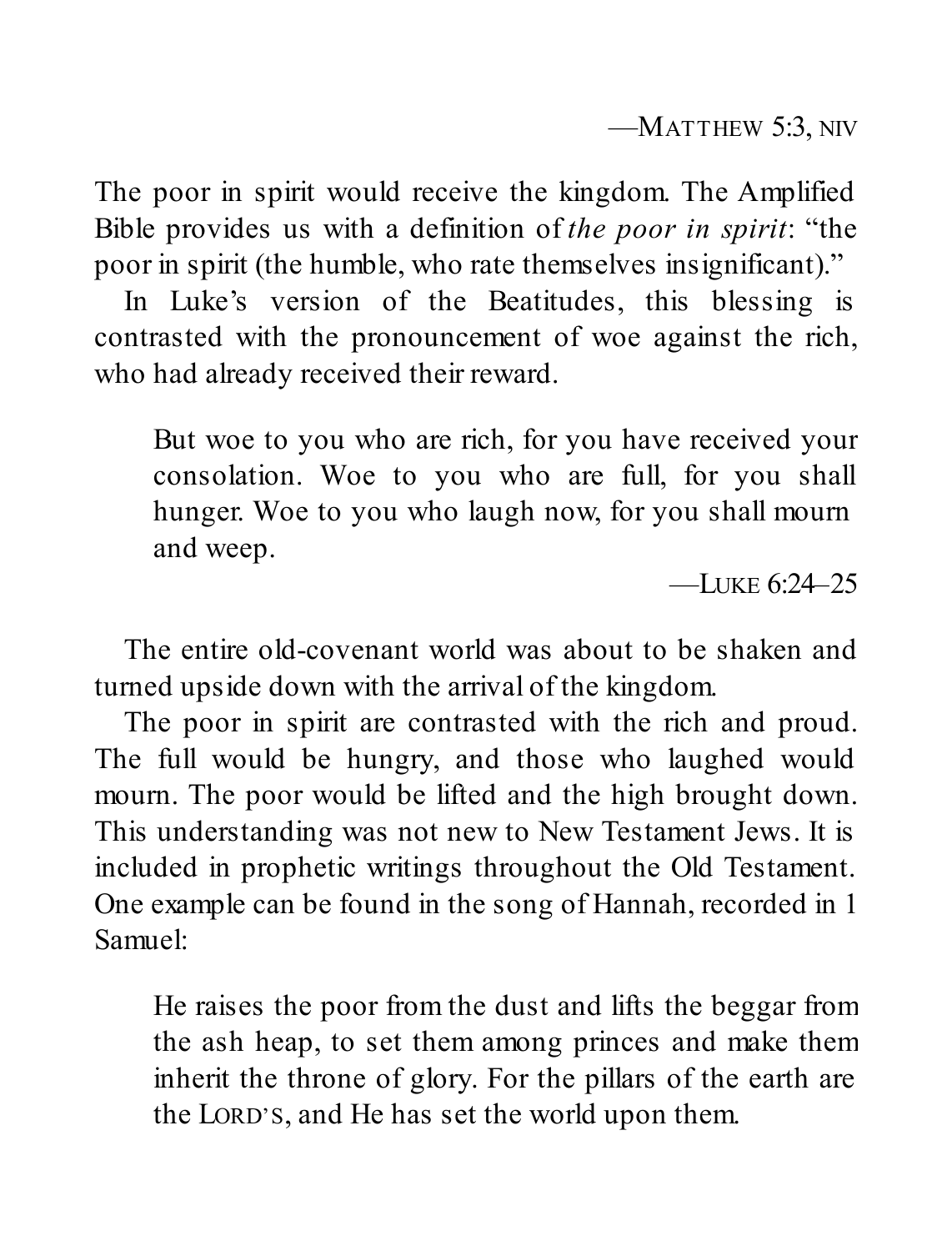This is a law of the kingdom. God raises the poor out of the dust and sets them among princes and causes them to inherit the throne of glory. The poor go from a low place to ruling and reigning.

In Mary's song of exaltation, the Magnificat, she emphasizes the proud being made low:

He has put down the mighty fromtheir thrones,

And exalted the lowly.

He has filled the hungry with good things,

And the rich He has sent away empty.

 $-$ LIKE 1:52–53

Those in positions of authority would lose their thrones, and those who had no power would rule and reign. The hungry would be filled, and the rich would suffer hunger. This is a total reversal of fortune.

## **KINGDOM OF COMFORT**

Blessed are those who mourn, for they shall be comforted. —MATTHEW 5:4

The arrival of the kingdom would bring an end to exile, defeat, mourning. It would bring comfort to those who mourned. The nation groaned under the burden of sin and bondage to the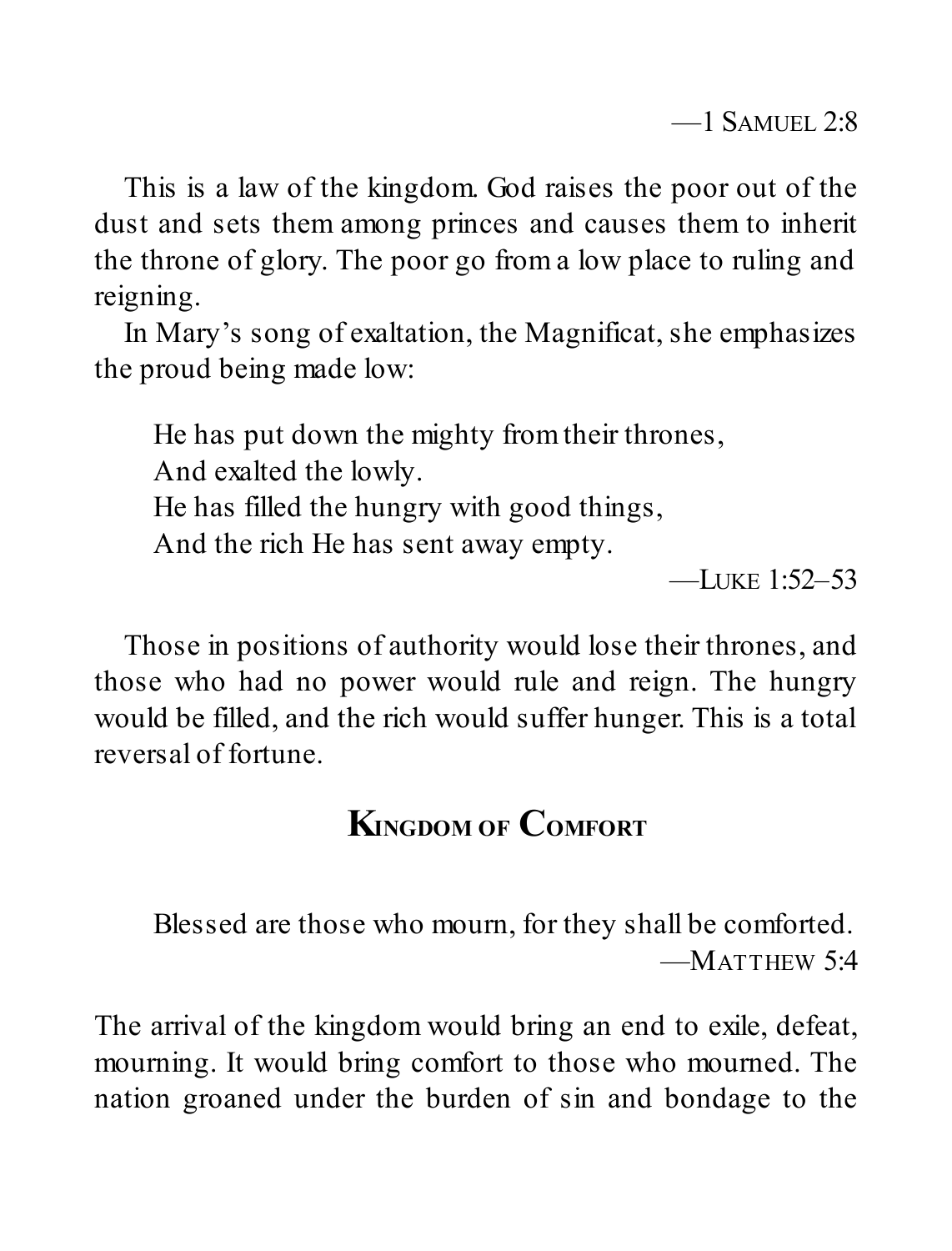Romans. Their grief would be turned into joy at the arrival of the kingdom.

The arrival of the kingdom of God would amount to the end of the Jewish exile and thereby comfort the hearts of the mourners. The reason for their mourning would come to an end, and laughter would replace their tears. Luke's version of the Beatitudes says, "Blessed are you who weep now, for you shall laugh." The Old Testament spoke of a time when the Israelites' captivity was over, stating, "When the LORD brought back the captivity of Zion, we were like those who dream. Then our mouth was filled with laughter, and our tongue with singing" (Ps. 126:1).

The prophecies of Isaiah speak of a time when God would comfort His people. In Isaiah 40:1–3 we read:

"Comfort, yes, comfort My people!" says your God. "Speak comfort to Jerusalem, and cry out to her, that her warfare is ended, that her iniquity is pardoned; for she has received fromthe LORD'S hand double for all her sins."

 $-$ ISAIAH  $40.1-2$ 

This is the promise of forgiveness of sin and the redemption that would come through Messiah. The time of punishment for sin was coming to an end. The result would be comfort for those who mourned under the bondage of sin and captivity.

Many were looking for the consolation of Israel. One example is Simeon. God had revealed to him that he would see the Messiah before he died. He had been led by the Spirit of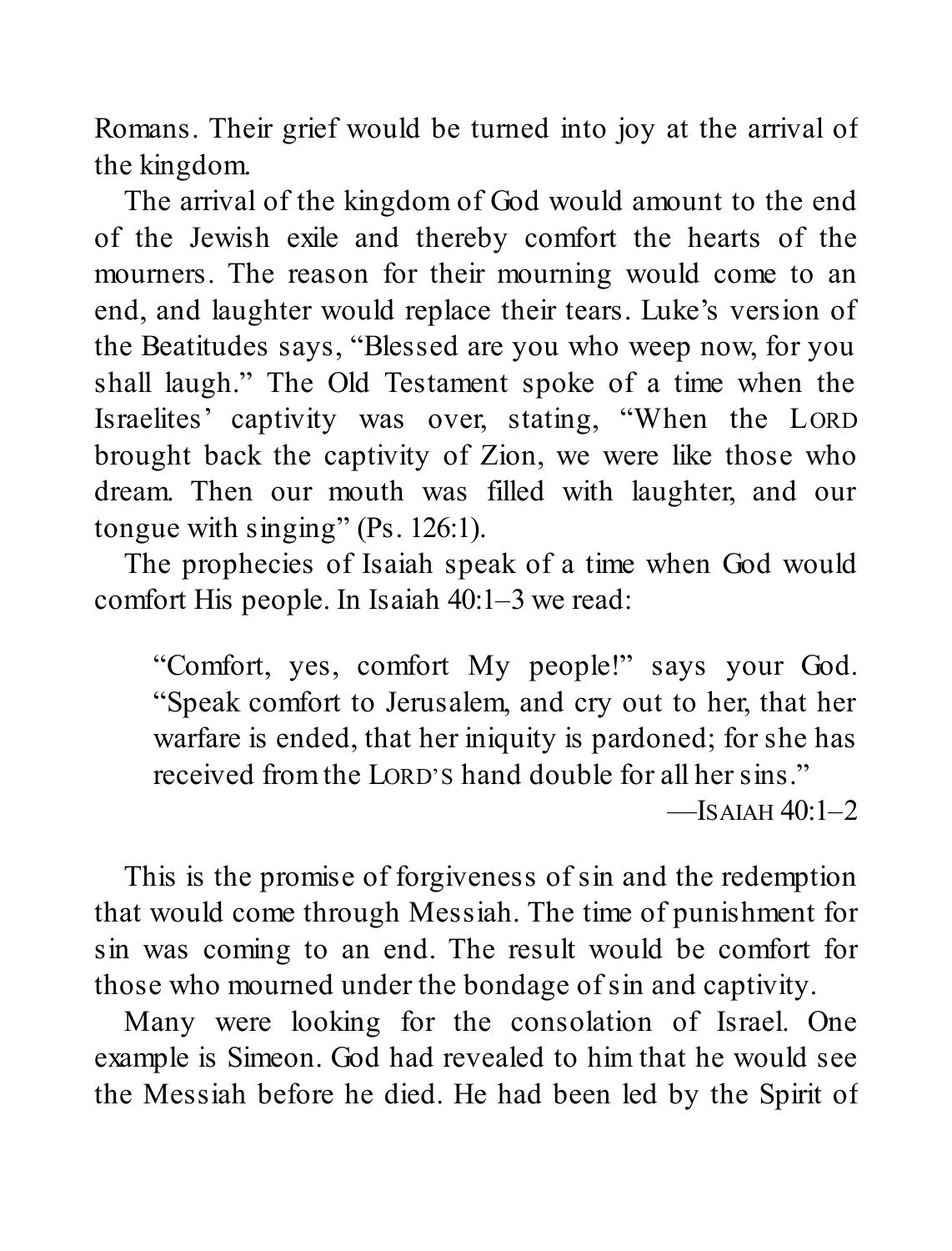God to come to Jerusalem and wait in the temple for the Christ to be revealed. It was there that he saw the baby Jesus soon after His birth. The Bible describes Simeon this way: "And behold, there was a man in Jerusalem whose name was Simeon, and this man was just and devout, waiting for the Consolation of Israel, and the Holy Spirit was upon him" (Luke 2:25).

Consolation is the comfort you feel when you are consoled in times of disappointment, thereby receiving relief from your grief. In this second Beatitude, comforting the mourners means nothing less than wiping away all tears from every eye, because sin and its curse have been taken away. Deliverance from the law of sin and death would mean an end of sorrow. (See Revelation 21:3–4; Isaiah 51:3–16; 65:17–19.)

The prophets saw the day when sorrow and mourning would flee away. Isaiah saw the day when comfort would come to those who mourned.

So the ransomed of the LORD shall return, and come to Zion with singing, with everlasting joy on their heads. They shall obtain joy and gladness; sorrow and sighing shall flee away.

—ISAIAH 51:11

Israel's days of mourning under captivity would end with the salvation provided by the Messiah. Joy would replace sorrow. This was the hope of the kingdom, which was at hand when Jesus preached the gospel.

There are other references in Isaiah's prophecies to this day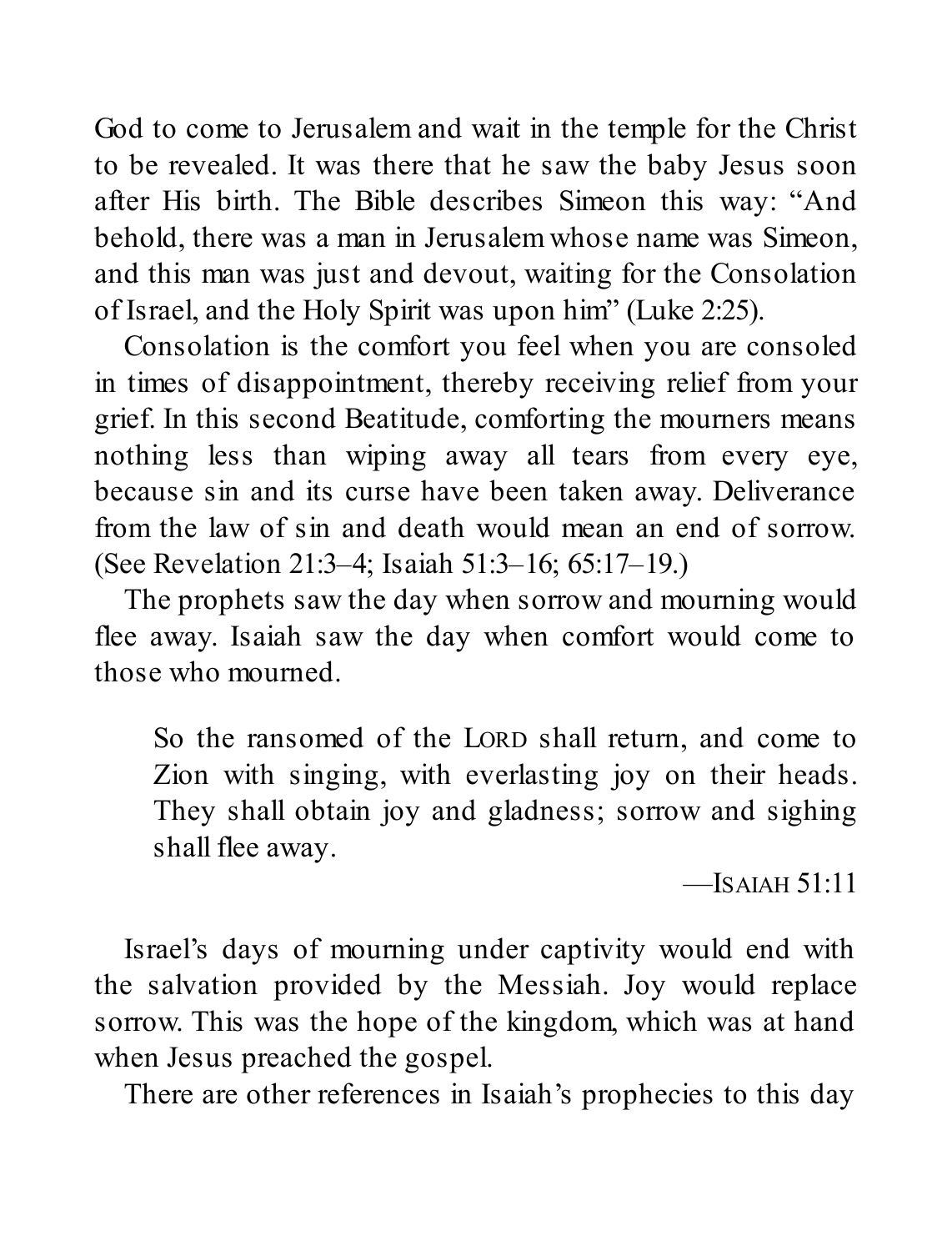of comfort for God's people. Isaiah 65:19 speaks of the climate in Israel when this day arrives: "I will rejoice in Jerusalem, and joy in My people; the voice of weeping shall no longer be heard in her, nor the voice of crying." Isaiah recognized that it was the King Himself who would be the source of this rejoicing. The King would become the everlasting light in the kingdom, and there would be no need of the sun or moon. The days of mourning for the people would come to an end (Isa. 60:20).

Isaiah prophesied about the day that Israel would rise and shine because of Christ's light (Isa. 60:1). The nations (Gentiles) would come to the light, and the days of mourning would be ended.

Those who sow in tears shall reap in joy.

—PSALM 126:5

 $\mathbb{R}$  and  $\mathbb{R}$ 

This promise is linked to the prophetic revelation of the end times in the Book of Revelation.

For the Lamb who is in the midst of the throne will shepherd them and lead them to living fountains of waters. And God will wipe away every tear fromtheir eyes. —REVELATION 7:17

And God will wipe away every tear from their eyes; there shall be no more death, nor sorrow, nor crying. There shall be no more pain, for the former things have passed away.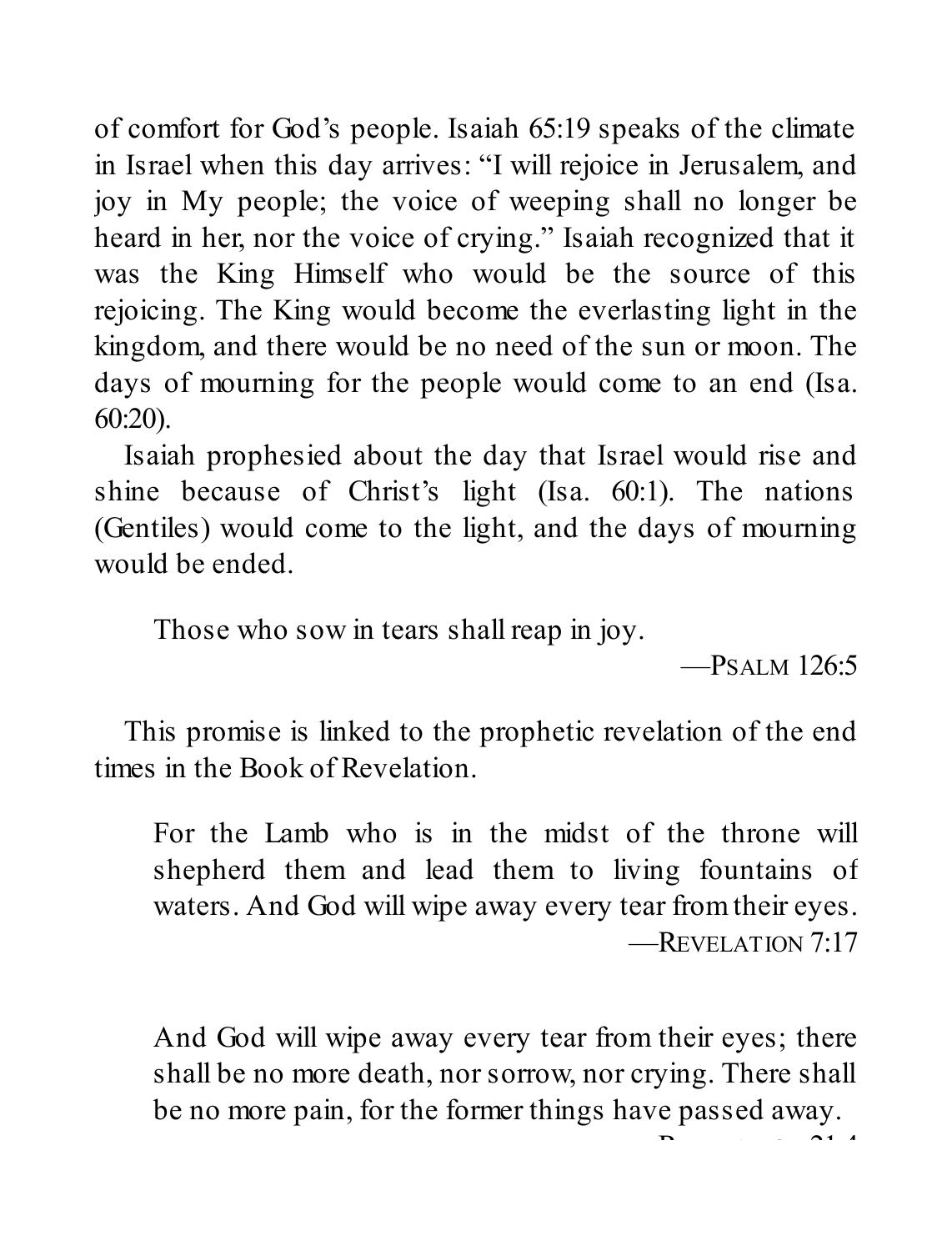## **KINGDOM FOR THE MEEK**

Blessed are the meek, for they shall inherit the earth.

 $-MATTHEW$  5:5

The meek (the mild, patient, longsuffering) would inherit the earth! The meek were the longsuffering. Jesus was quoting the promise of Psalm 37:11 when He stated this Beatitude: "The meek shall inherit the earth, and shall delight themselves in the abundance of peace."

This psalm is about the wicked prospering and the righteous waiting patiently for vindication. The arrival of the kingdom was the good news that justice was at hand. The wicked were about to be judged, and the meek were about to receive the inheritance of the kingdom.

The intended audience of Psalm 37 is the meek who watch the wicked prosper. The psalm advises the meek. These were the poor, powerless, and weak who found themselves oppressed by the wicked. The meek should not envy the apparent privileged position of the wicked.

The psalm promises that those with the self-control to wait patiently for God to bring about justice will receive a blessed inheritance of peace. Peace (or *shalom*) refers to the whole new created order—the kingdom of God. The psalm assures its readers that God will bring them into their promised inheritance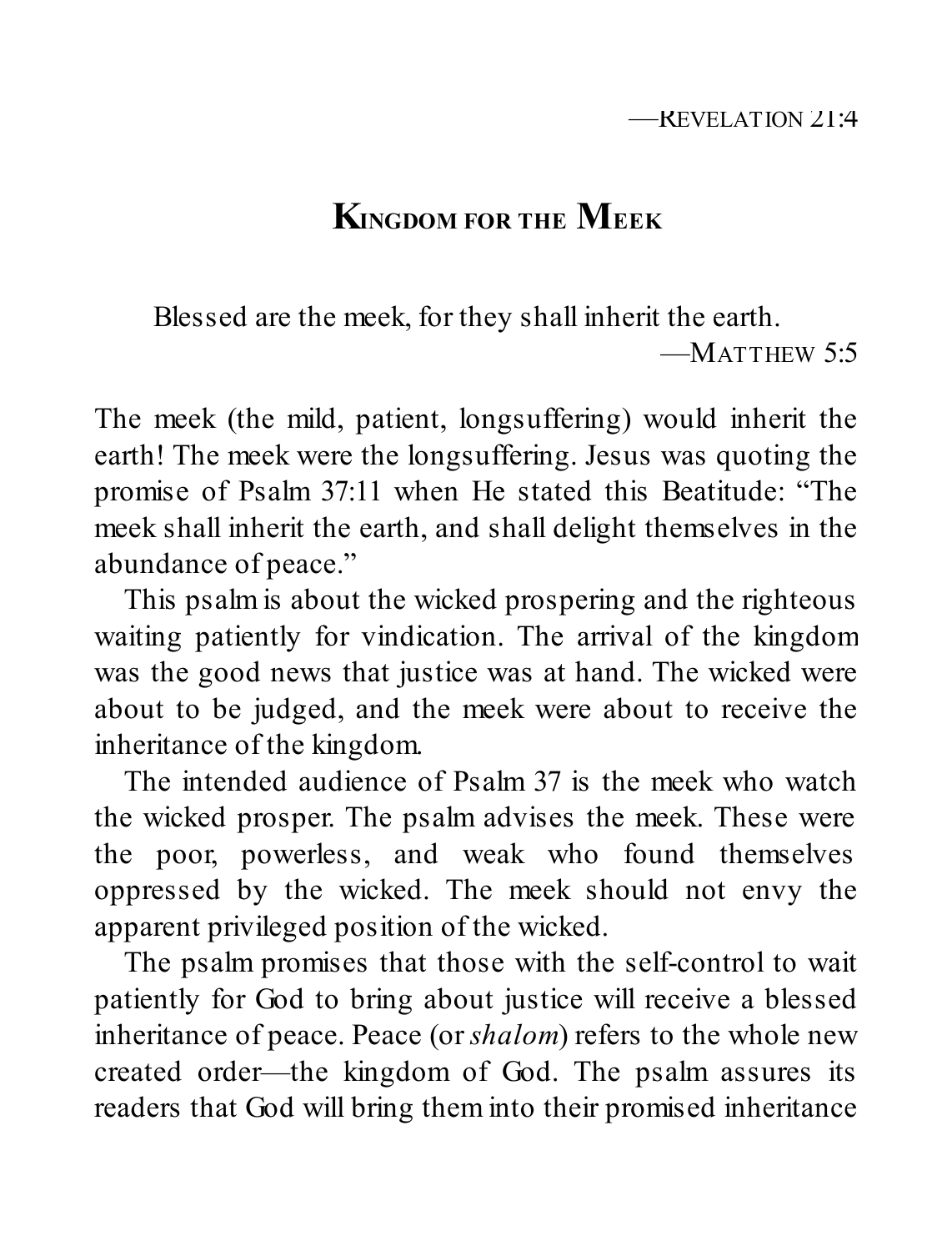of peace in its proper time. Meanwhile, remain patient. Do not attempt to force God's hand. Do not revert to violence. Be longsuffering and temperate, and God will give you the kingdom.

The psalm promises that those with the self-control to wait patiently for God to bring about justice will receive a blessed inheritance.

Do not fret because of evildoers. Nor be envious of the workers of iniquity. For they shall soon be cut down like the grass. And wither as the green herb. Trust in the LORD, and do good; Dwell in the land, and feed on His faithfulness. Delight yourself also in the LORD, And He shall give you the desires of your heart. Commit your way to the LORD, Trust also in Him, And He shall bring it to pass. He shall bring forth your righteousness as the light, And your justice as the noonday. Rest in the LORD, and wait patiently for Him; Do not fret because of himwho prospers in his way, Because of the man who brings wicked schemes to pass. Cease fromanger, and forsake wrath; Do not fret—it only causes harm. For evildoers shall be cut off; But those who wait on the LORD.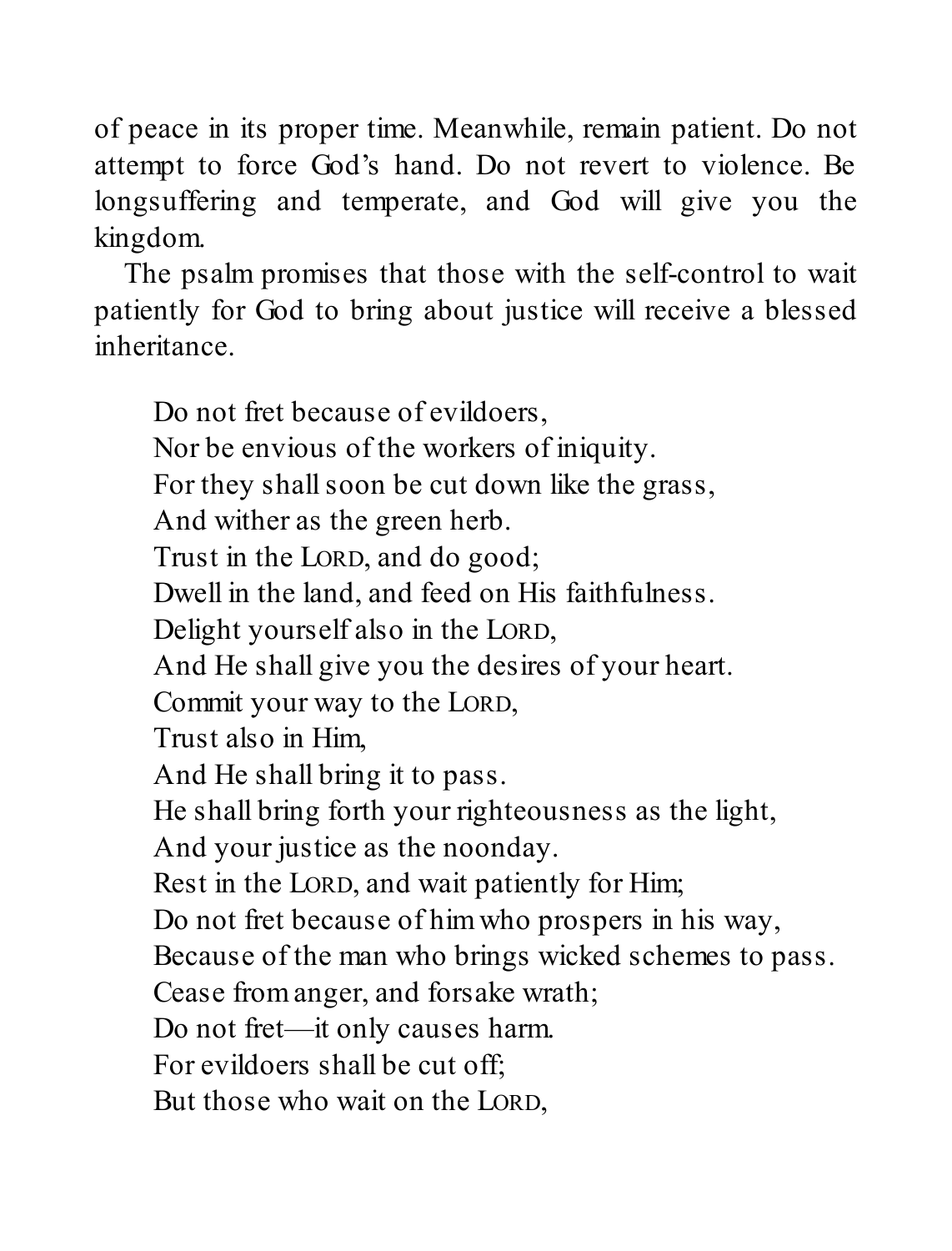They shall inherit the earth. For yet a little while and the wicked shall be no more; Indeed, you will look carefully for his place, But it shall be no more. But the meek shall inherit the earth, And shall delight themselves in the abundance of peace.

—PSALM 37:1–11

The meek would inherit the kingdom. They would delight themselves in the abundance of peace (*shalom*) . *Shalom* is peace, prosperity, health, and well-being. The psalmassures its readers that God will bring them into their promised inheritance of peace in its proper time. They must remain patient and not resort to violence. They would receive the kingdom by being longsuffering and patient.

Those who waited for the kingdom would rejoice in His salvation. The day of the kingdom would be a day of salvation. God would come and save: "And it will be said in that day: 'Behold, this is our God; we have waited for Him, and He will save us. This is the LORD; we have waited for Him; we will be glad and rejoice in His salvation" (Isa. 25:9).

The King was coming to judge the oppressor and defend and deliver the meek. This was the hope of the meek. They believed that the Deliverer was coming. They put their trust in the Lord to bring the kingdomto the earth.

The meek would be rewarded for their trust and patience with an increase of joy (Isa. 29:19). The kingdom would bring joy for the meek and sorrow for the proud. The kingdom is a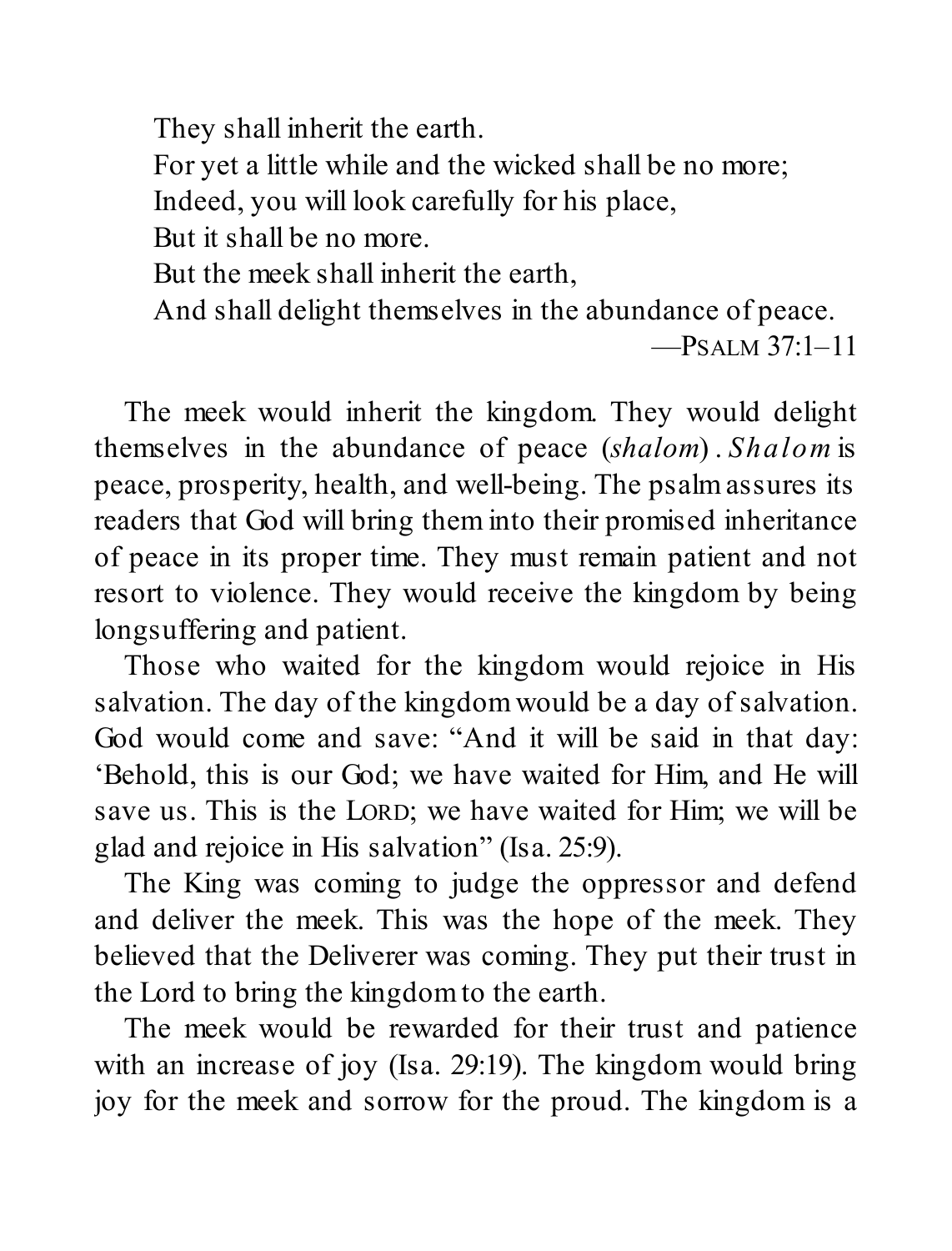kingdomof joy and rejoicing.

The good news was preached to the meek.

The Spirit of the Lord GOD is upon Me, because the LORD has anointed Me to preach good tidings to the poor; He has sent Me to heal the brokenhearted, to proclaim liberty to the captives, and the opening of the prison to those who are bound.

 $-$ Isaiah 61 $\cdot$ 1

They were waiting patiently for the gospel to come and received it with joy. They were waiting the arrival of the kingdomof God.

The meek would be hidden in the day of the Lord's anger. The Day of the Lord was at hand when Jesus announced the arrival of the kingdom. The Day of the Lord was a day of judgment. The meek would be saved, but the wicked would be judged (Zeph. 2:3).

The meek would be exalted to a high position in the kingdom, but the proud would be brought low.

The LORD lifts up the humble; He casts the wicked down to the ground.

 $-$ PSALM 147.6

This beatitude and the teachings related to it, like those in the Psalms, help believers to see the importance of living meek and humble lives.

For the LORD takes pleasure in His people;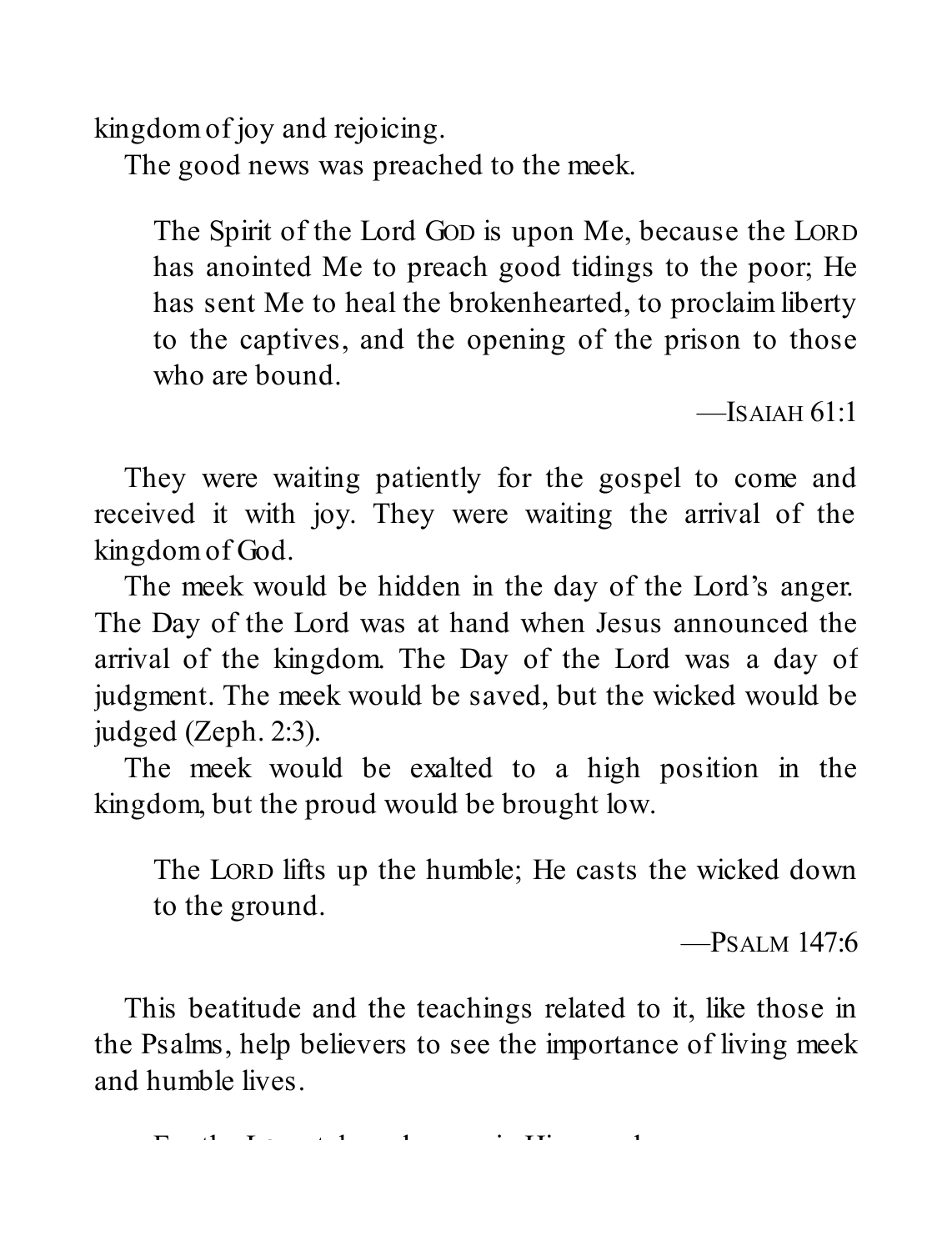For the LORD takes pleasure in His people; He will beautify the humble with salvation.

 $-$ Ps at M 149.4

Blessed are those who hunger and thirst for righteousness, for they shall be filled.

—MATTHEW 5:6

# **SATISFACTION IN THE KINGDOM**

Satisfaction from hunger and thirst is a picture of the kingdom. Psalm 22:26 tells us, "The poor shall eat and be satisfied." The poor would be filled, but the rich and proud would be sent away empty. In the Book of Luke we read, "He has filled the hungry with good things, and the rich He has sent away empty" (Luke 1:53).

Hunger is mentioned prophetically many times in the Old Testament. In Hannah's prophetic prayer, she alluded to the time when the full would be hungry and the hungry would be filled: "Those who were full have hired themselves out for bread, and the hungry have ceased to hunger" (1 Sam. 2:5).

Many times in the Bible *hunger* is symbolic of spiritual hunger. The Old Testament prophesied of the days when there would be a famine in the land, but not one of food.

"Behold, the days are coming," says the Lord GOD, "That I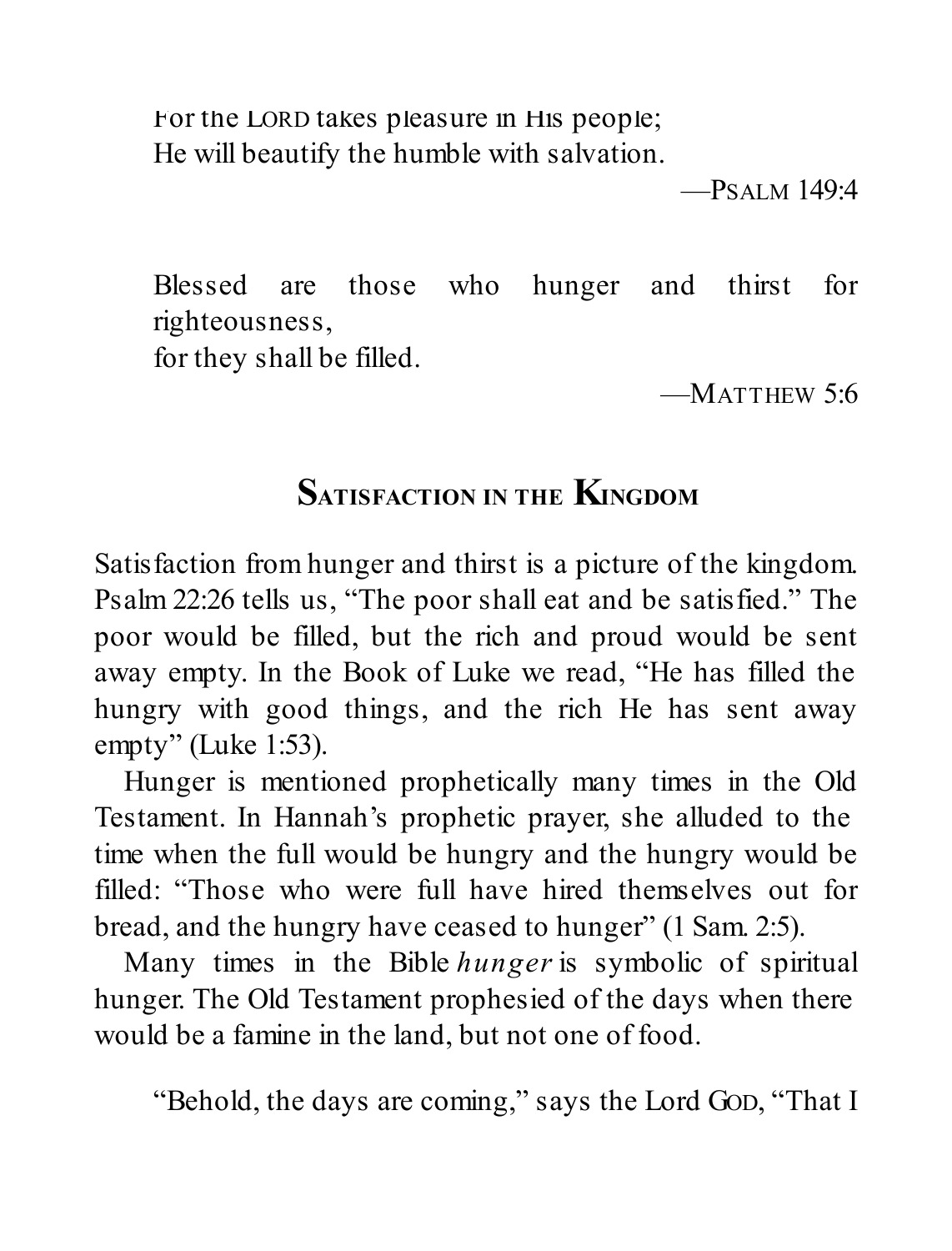will send a famine on the land, not a famine of bread, nor a thirst for water, but of hearing the words of the LORD. They shall wander from sea to sea, and from north to east; they shall run to and fro, seeking the word of the LORD, but shall not find it. In that day the fair virgins and strong young men shall faint fromthirst."

 $- A$ MOS 8:11-13

The kingdom is a place where the spiritual hunger in the hearts of people will be filled by the presence of our King. Psalm 107:9 states, "For He satisfies the longing soul, and fills the hungry soul with goodness." The wastelands and swamps that had been judged useless will suddenly spring forth into lush, new life.

He turns a wilderness into pools of water, And dry land into watersprings. There He makes the hungry dwell, That they may establish a city for a dwelling place, And sow fields and plant vineyards, That they may yield a fruitful harvest.

—PSALM 107:35–37

Isaiah prophesied of the time when those who hunger and thirst for spiritual food would be filled. The presence of the King would fill the land with His presence: "They shall feed along the roads, and their pastures shall be on all desolate heights. They shall neither hunger nor thirst" (Isa. 49:9–10).

When Jesus walked on Earth, He often spoke about hunger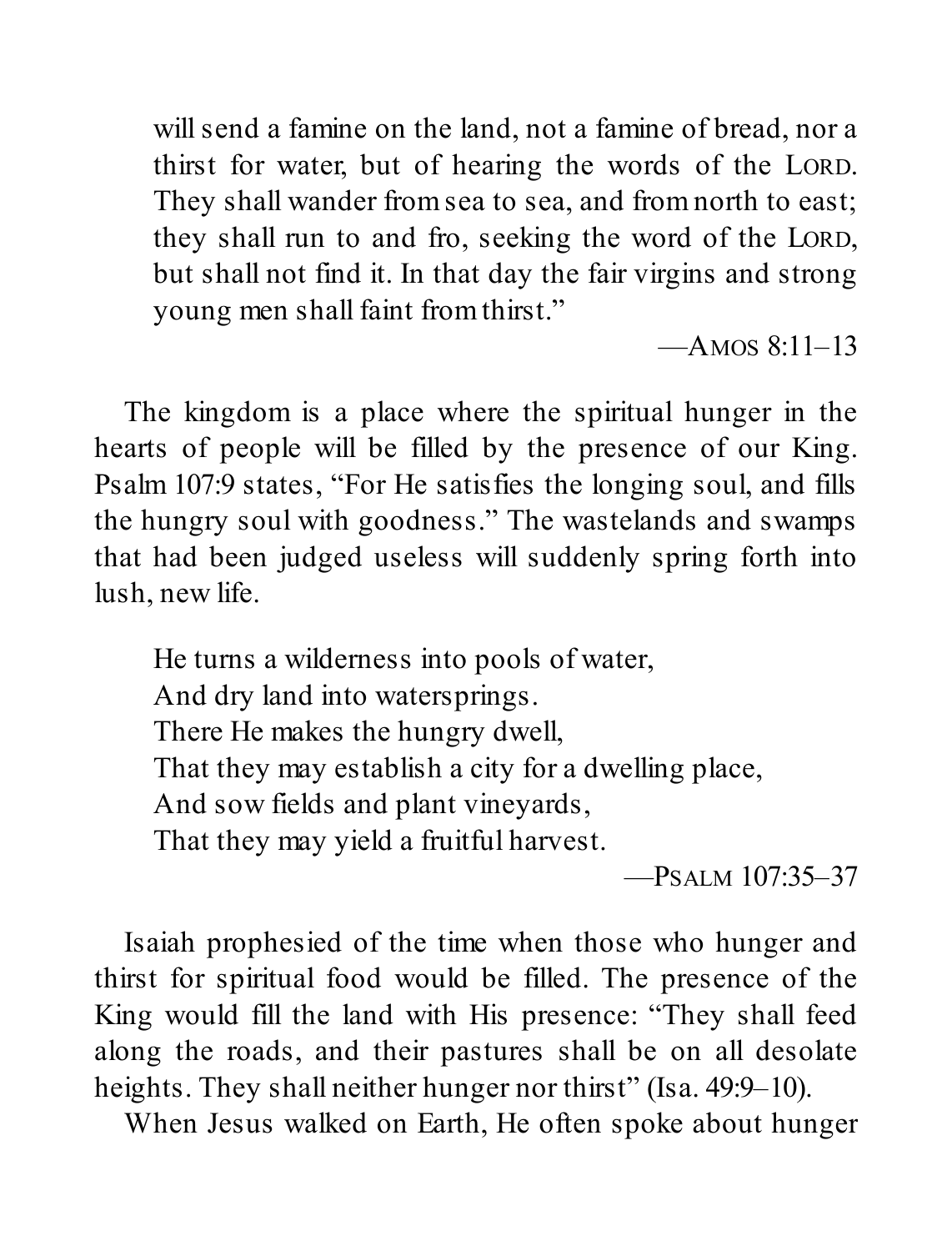and thirst. When He met the woman at the well of Samaria, He spoke to her about "living water." When she asked Him where she could get that living water, He told her, "Whoever drinks of this water will thirst again, but whoever drinks of the water that I shall give him will never thirst. But the water that I shall give him will become in him a fountain of water springing up into everlasting life" (John 4:13–14).

Shortly after He fed the five thousand with the five loaves and two fishes (John 6:1–14), He taught some of the people who had seen the miracle that they had seen only the material food and were satisfied in their physical lives, but they had not looked beyond the physical into the spiritual. He responds to their questions by contrasting food that perishes with food that endures unto eternal life.2

Most assuredly, I say to you, you seek Me, not because you saw the signs, but because you ate of the loaves and were filled. Do not labor for the food which perishes, but for the food which endures to everlasting life, which the Son of Man will give you, because God the Father has set His seal on Him.

—JOHN 6:26–27

Finally He revealed to them that He was the Bread they should seek. When they asked Him for the true bread from heaven, He said to them:

I am the bread of life. He who comes to Me shall never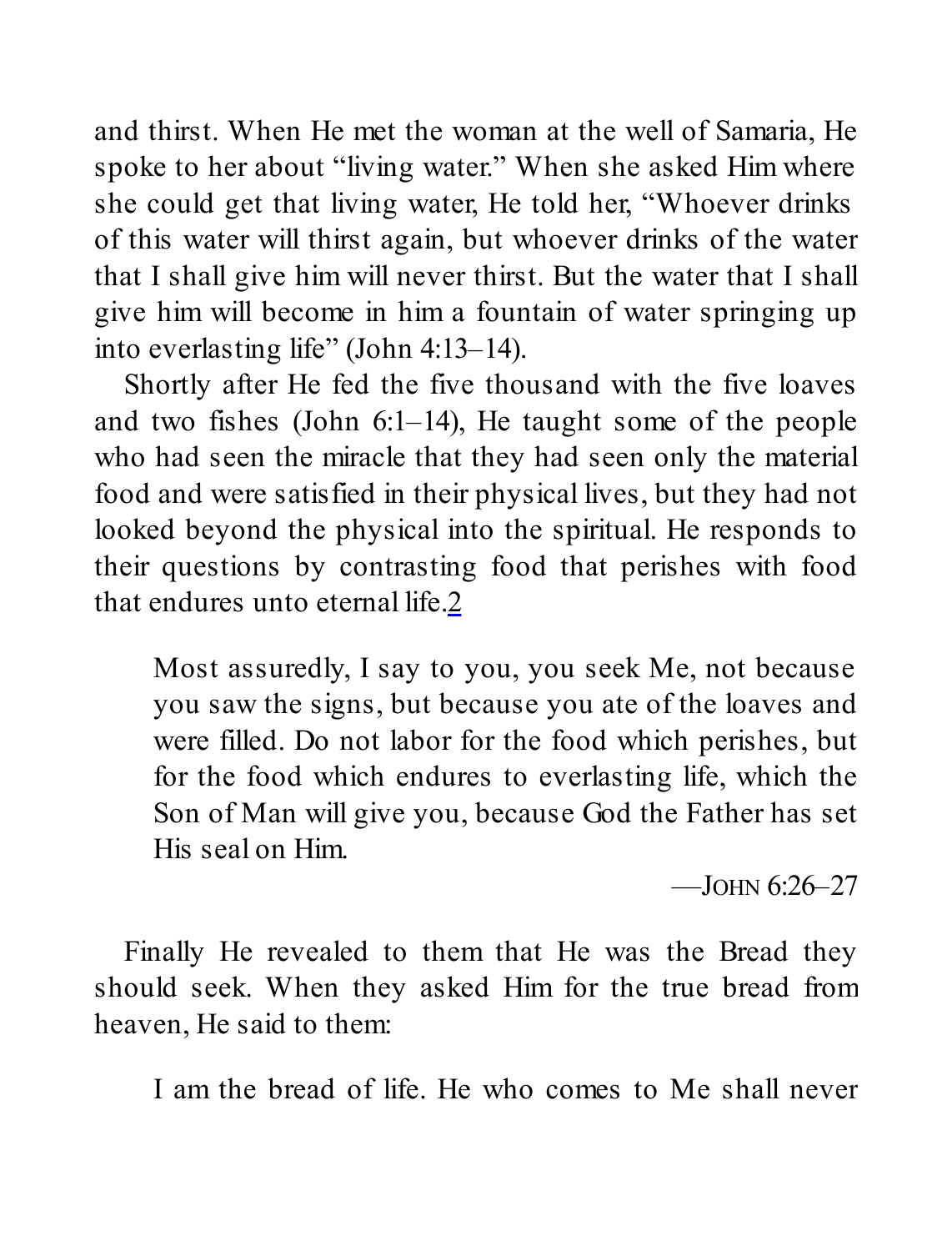hunger, and he who believes in Me shall never thirst.  $-$ JOHN 6:35

There would be no hunger and thirst in His kingdom, for He was the Bread of Life. If they longed for the spiritual food of righteousness, they would receive all they wanted.

When John the revelator is sharing his great vision of heaven in the Book of Revelation, he reveals what life in the kingdom is like for those who inherit eternal life with the King. He saw "a great multitude which no one could number, of all nations, tribes, peoples, and tongues, standing before the throne and before the Lamb, clothed with white robes, with palm branches in their hands, and crying out with a loud voice, saying, 'Salvation belongs to our God who sits on the throne, and to the Lamb!'" (Rev. 7:9–10). He describes who this great multitude is:

These are the ones who come out of the great tribulation, and washed their robes and made them white in the blood of the Lamb. Therefore they are before the throne of God, and serve Him day and night in His temple. And He who sits on the throne will dwell among them. They shall neither hunger anymore nor thirst anymore; the sun shall not strike them, nor any heat; for the Lamb who is in the midst of the throne will shepherd them and lead them to living fountains of waters. And God will wipe away every tear fromtheir eyes.

—REVELATION 7:14–17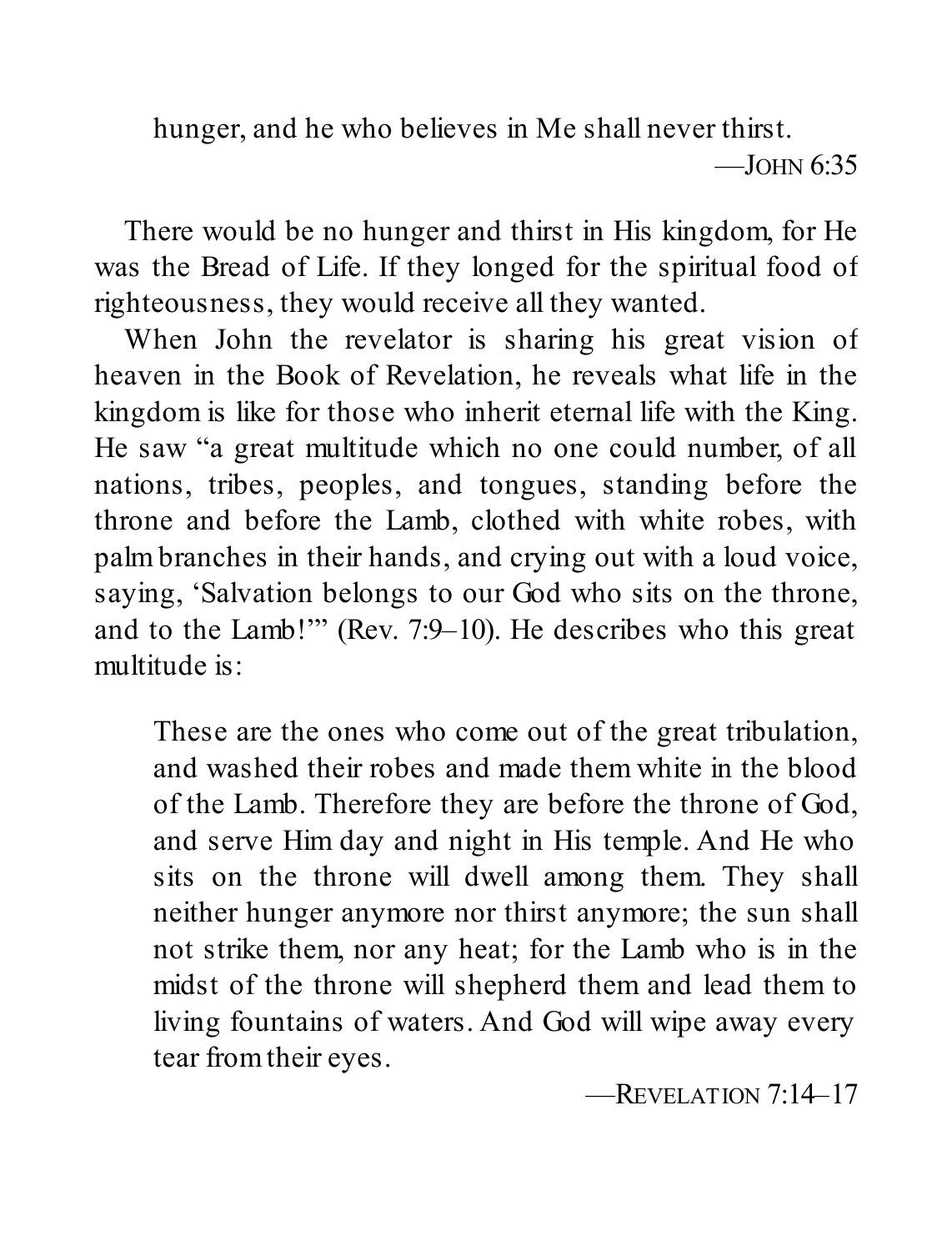# **THE MERCIFUL KINGDOM**

Blessed are the merciful, for they shall obtain mercy.

—MATTHEW 5:7

The kingdomwould be a kingdomof mercy. The Old Testament prophecies spoke of a compassionate God: "But You, O Lord, are a God full of compassion, and gracious, longsuffering and abundant in mercy and truth" (Ps. 86:15).

The kingdom would have an open entrance for publicans and sinners. But the Pharisees—the spiritual leaders of the Jews—were legalistic and unmerciful. Jesus demonstrated the mercy of the kingdom by forgiving sins, healing the sick, cleansing lepers, healing lunatics, healing the blind, casting out demons, raising the dead, and feeding the multitudes (Matt. 14:14; 20:34). He had compassion and mercy on the poor, the diseased, and the outcasts of society. This was proof that the kingdomhad arrived.

Jesus ministered with compassion. He called sinners to repentance. When John the Baptist came to Jesus and asked Him if He was, indeed, the Messiah, Jesus identified His works of mercy as proof that He was sent:

Jesus answered and said to them, "Go and tell John the things which you hear and see: The blind see and the lame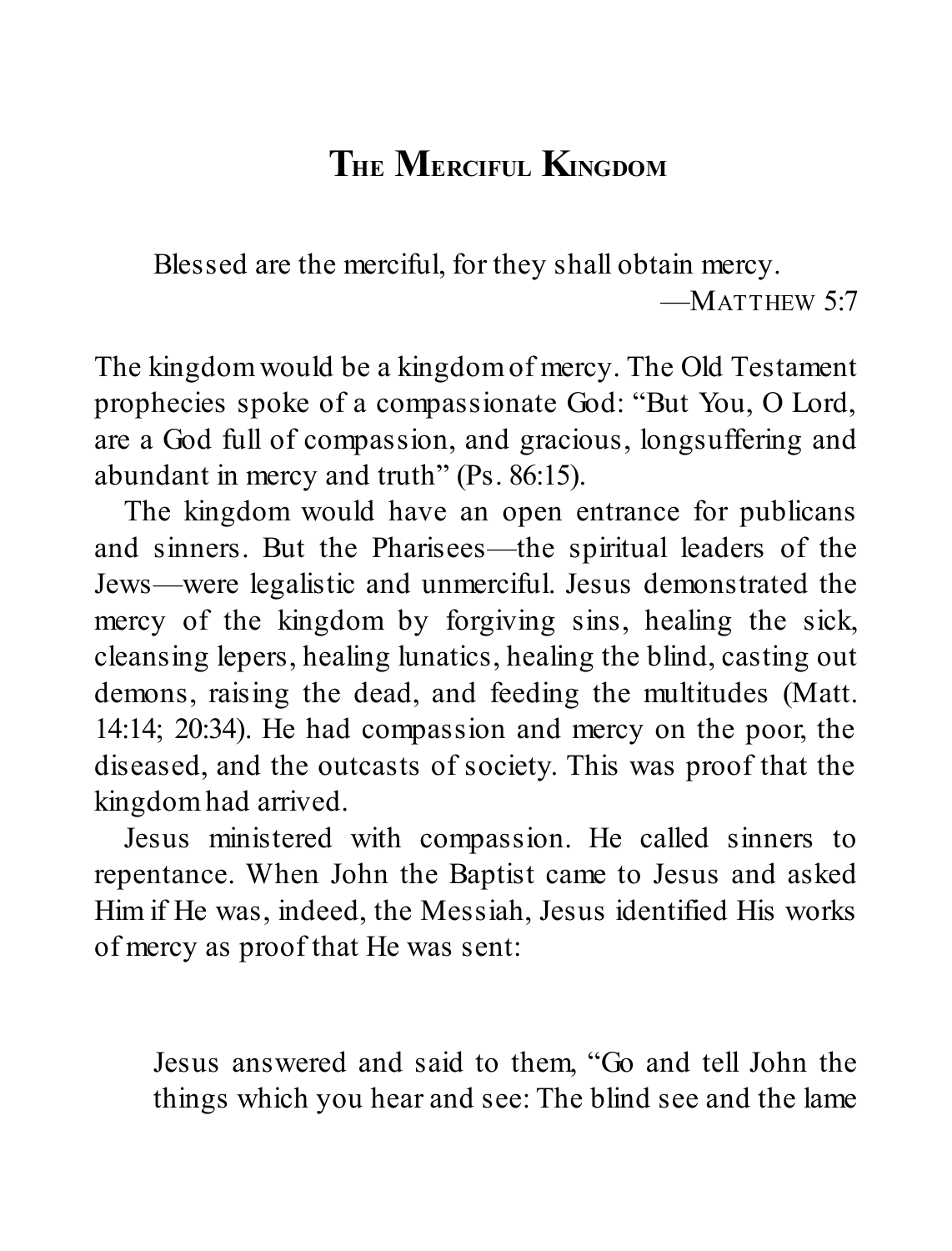walk; the lepers are cleansed and the deaf hear; the dead are raised up and the poor have the gospel preached to them.

 $M$ ATTHEW 11:4-5

God desired mercy rather than sacrifice. Religious observances are never a substitute for mercy. Religion without mercy is unacceptable to God: "For I desire mercy and not sacrifice, and the knowledge of God more than burnt offerings" (Hosea 6:6). Jesus demonstrated mercy and compassion.

The Pharisees had no mercy. They were legalistic and judgmental with sinners. They looked down upon people and did not lift one finger to help them. They did not understand the kingdom, and they did not understand the mercy mission of Christ. Jesus continually clashed with the Pharisees, and they rejected Himand His ministry.

Now it happened, as Jesus sat at the table in the house, that behold, many tax collectors and sinners came and sat down with Himand His disciples.And when the Pharisees saw it, they said to His disciples, "Why does your Teacher eat with tax collectors and sinners?" When Jesus heard that, He said to them, "Those who are well have no need of a physician, but those who are sick. But go and learn what this means: 'I desire mercy and not sacrifice.' For I did not come to call the righteous, but sinners, to repentance."

—MATTHEW 9:10–13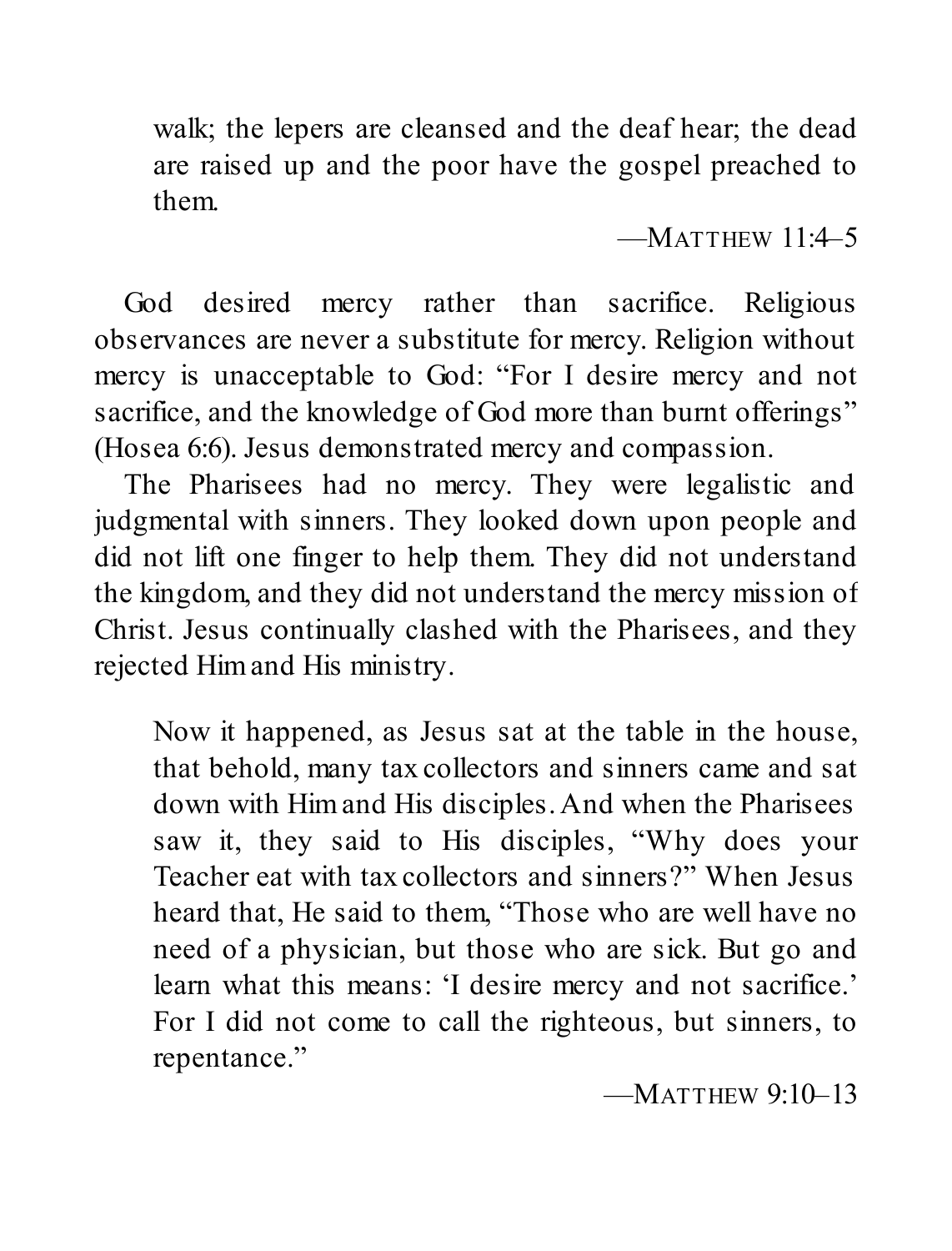The prophets saw a coming kingdom of mercy. Micah's vision of the kingdomis one of mercy.

"In that day," says the LORD, "I will assemble the lame, I will gather the outcast and those whom I have afflicted: I will make the lame a remnant, and the outcast a strong nation; so the LORD will reign over them in Mount Zion fromnow on, even forever."

 $-MICAH 4:6-7$ 

The reign of God in Zion would be one of mercy. God would bring in the afflicted and halted. The lame would leap and the dumb would sing (Isa. 35:6). The outcasts of society would be welcomed in the kingdom. These are prophecies that connect the mercy of God to the kingdom. Jesus fulfilled these prophecies, thereby revealing Himself as the King of the kingdom of heaven for all who would believe (Matt. 15:30). Multitudes were healed. The lame, blind, and dumb were healed. This reveals the mercy and compassion of Christ and His kingdom.

Micah's prophecies emphasized justice, mercy, and humility, as opposed to sacrifices. Micah's prophecies play a key role throughout the Book of Matthew, which emphasizes the kingdom of heaven. By extending mercy to society's least desirable people, Jesus offers a vision of God's kingdom that differed markedly from the prevailing schools of thought and practice offered by the Pharisees.

The Pharisees were more concerned with the external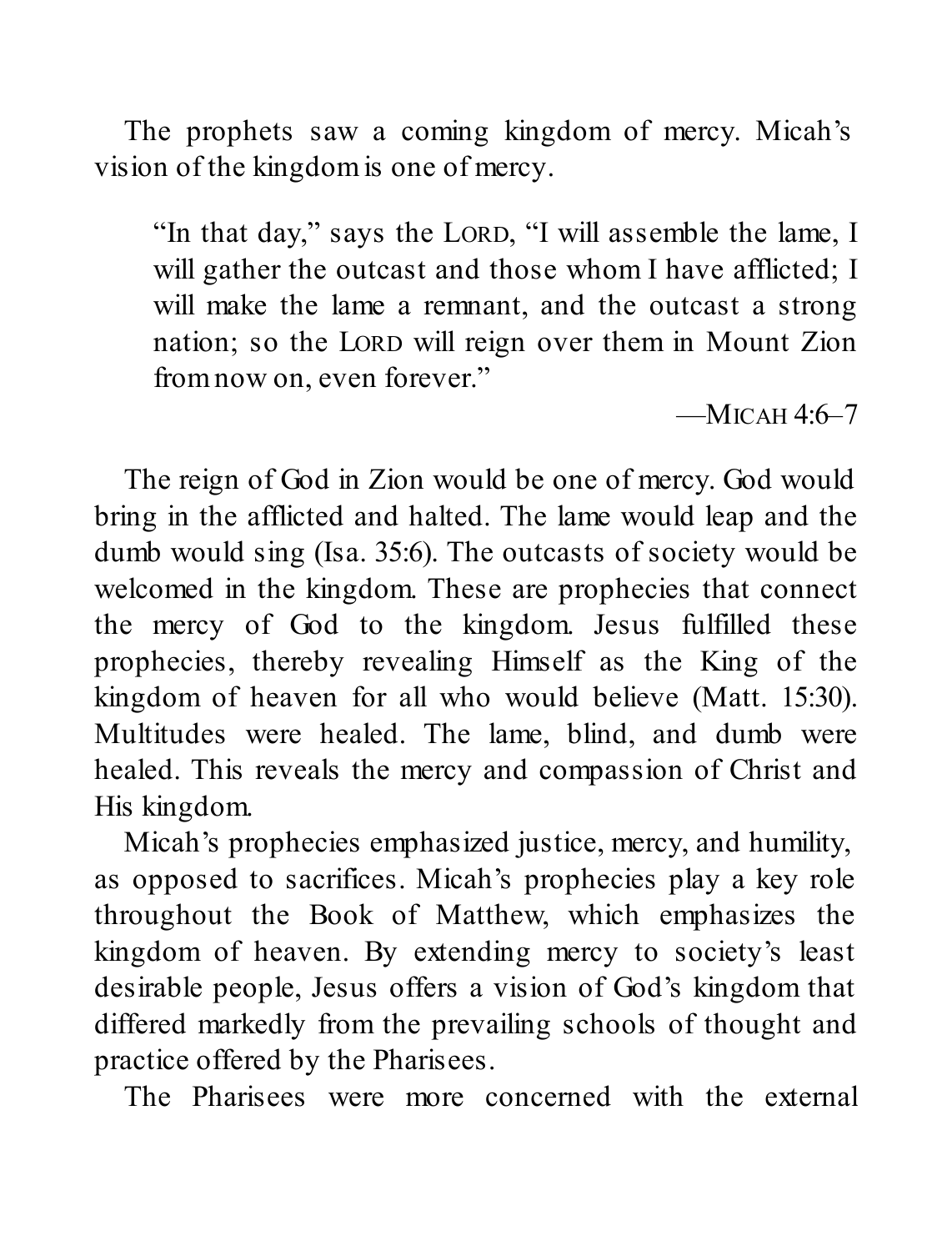requirements of the Torah than with the needs of the sheep. The condition of the sheep revealed the failure of the leaders who were responsible to watch for and protect them.

Then Jesus went about all the cities and villages, teaching in their synagogues, preaching the gospel of the kingdom, and healing every sickness and every disease among the people. But when He saw the multitudes, He was moved with compassion for them, because they were weary and scattered, like sheep having no shepherd.

—MATTHEW 9:35–36

The New International Version says they were "harassed and helpless, like sheep without a shepherd." The Amplified Bible says in verse 36, "When He saw the throngs, He was moved with pity and sympathy for them, because they were bewildered (harassed and distressed and dejected and helpless), like sheep without a shepherd." When Jesus saw the multitudes and their condition, He was moved with compassion. Jesus then sent out the Twelve and the Seventy to meet the needs of the sheep.

## $T$ **HE PIDE IN HEART**

Blessed are the pure in heart, for they shallsee God.

—MATTHEW 5:8

The pure in heart are the clean in heart. In Old Testament times,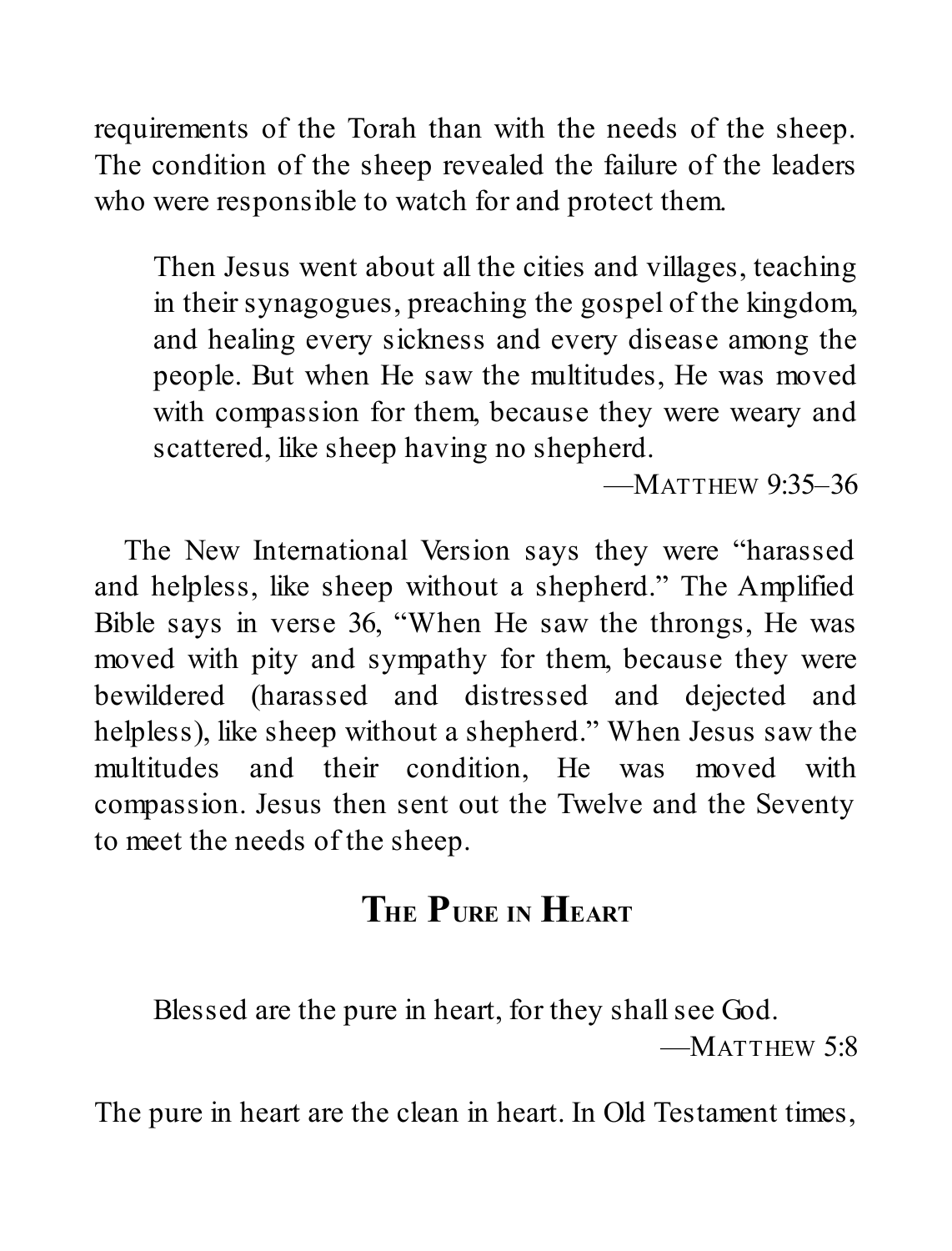those with clean hearts were troubled by the prosperity of the wicked.

Truly God is good to Israel, To such as are pure in heart. But as for me, my feet had almost stumbled; My steps had nearly slipped. For I was envious of the boastful, When I saw the prosperity of the wicked.

—PSALM 73:1–3

Psalm 73 is a psalm that echoes the complaint of the clean in heart at the prosperity of the wicked. The pure in heart were about to see the arrival of the kingdom and judgment upon the wicked.

Compare the prosperity of the wicked with the suffering of the righteous at the time of the kingdom's arrival. But the tables were about to be turned. The kingdommeant vindication for the righteous and judgment for the wicked. The pure in heart would ascend to the hill of the Lord (Zion). The pure in heart would inherit the kingdom.

This was the opposite of the religious leaders of the day. The Pharisees were preoccupied with ceremonial cleansing, but the kingdom would emphasize the cleansing of the heart. Jesus rebuked the Pharisees: "Blind Pharisee, first cleanse the inside of the cup and dish, that the outside of them may be clean also" (Matt. 23:26). Ceremonial cleansing would not produce the kingdom. The religious leaders who emphasized ceremonial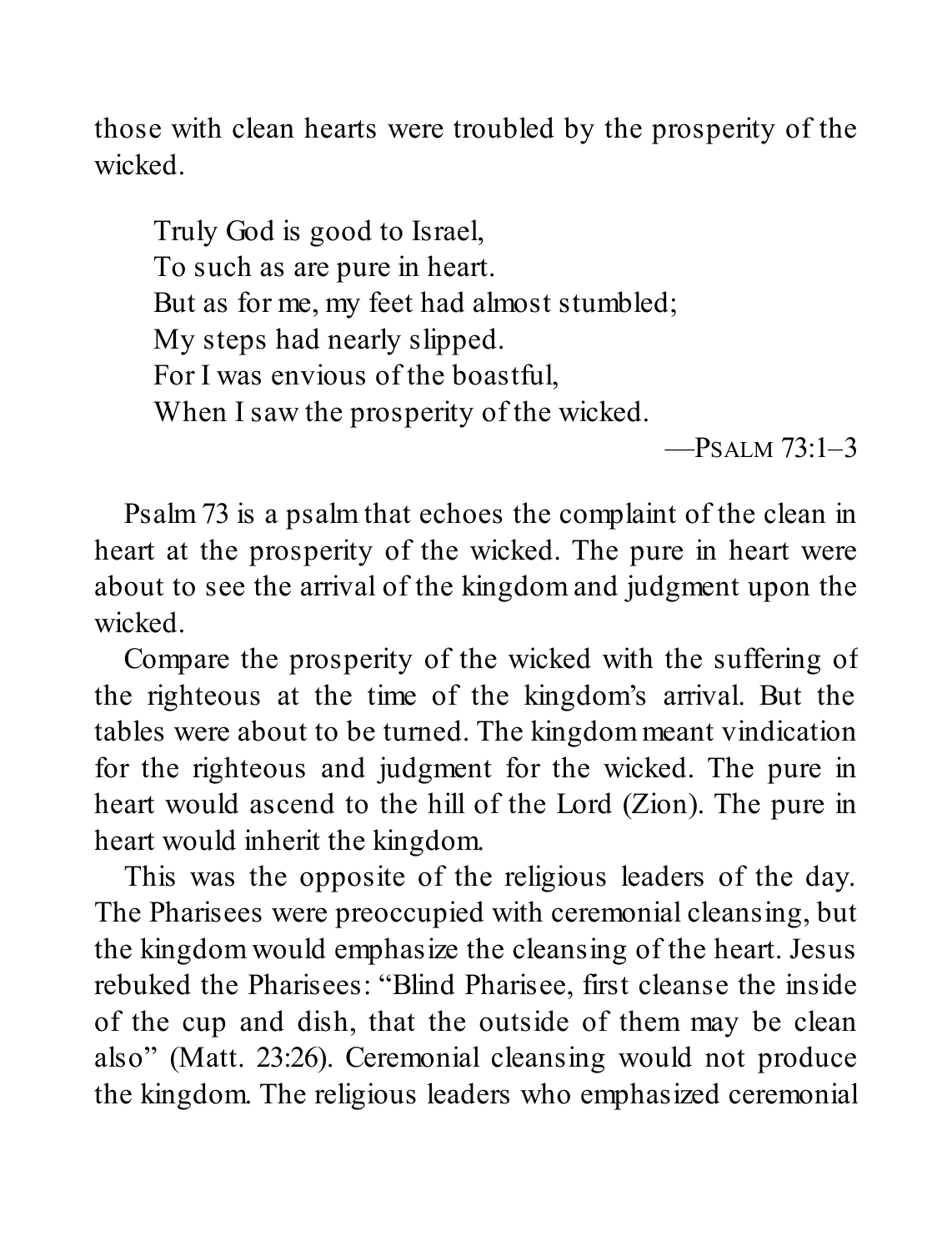cleansing but not inward cleansing would not see God or His kingdom.

The religious leaders in Israel could not speak good things because their hearts were unclean. They accused Christ of casting out devils by Beelzebub. When He healed the paralytic, they accused Himof blasphemy (Matt. 9:3).

The kingdom came and exposed what was in the hearts of men. The evil in the heart was exposed by the preaching and demonstration of the kingdom. Many did not enter the kingdom because of the condition of their heart. Jesus "looked around at them with anger, being grieved by the hardness of their hearts" (Mark 3:5). He confronted them with their evil, pointing out to themthat God saw their hearts.

And He said to them, "You are those who justify yourselves before men, but God knows your hearts. For what is highly esteemed among men is an abomination in the sight of God."

—LUKE 16:15

God wants His kingdomto be filled with people who are pure in heart. Paulsupported this desire by telling early Christians:

Since you have purified your souls in obeying the truth through the Spirit in sincere love of the brethren, love one another fervently with a pure heart, having been born again, not of corruptible seed but incorruptible, through the word of God which lives and abides forever.

—1 PETHER 1:22–23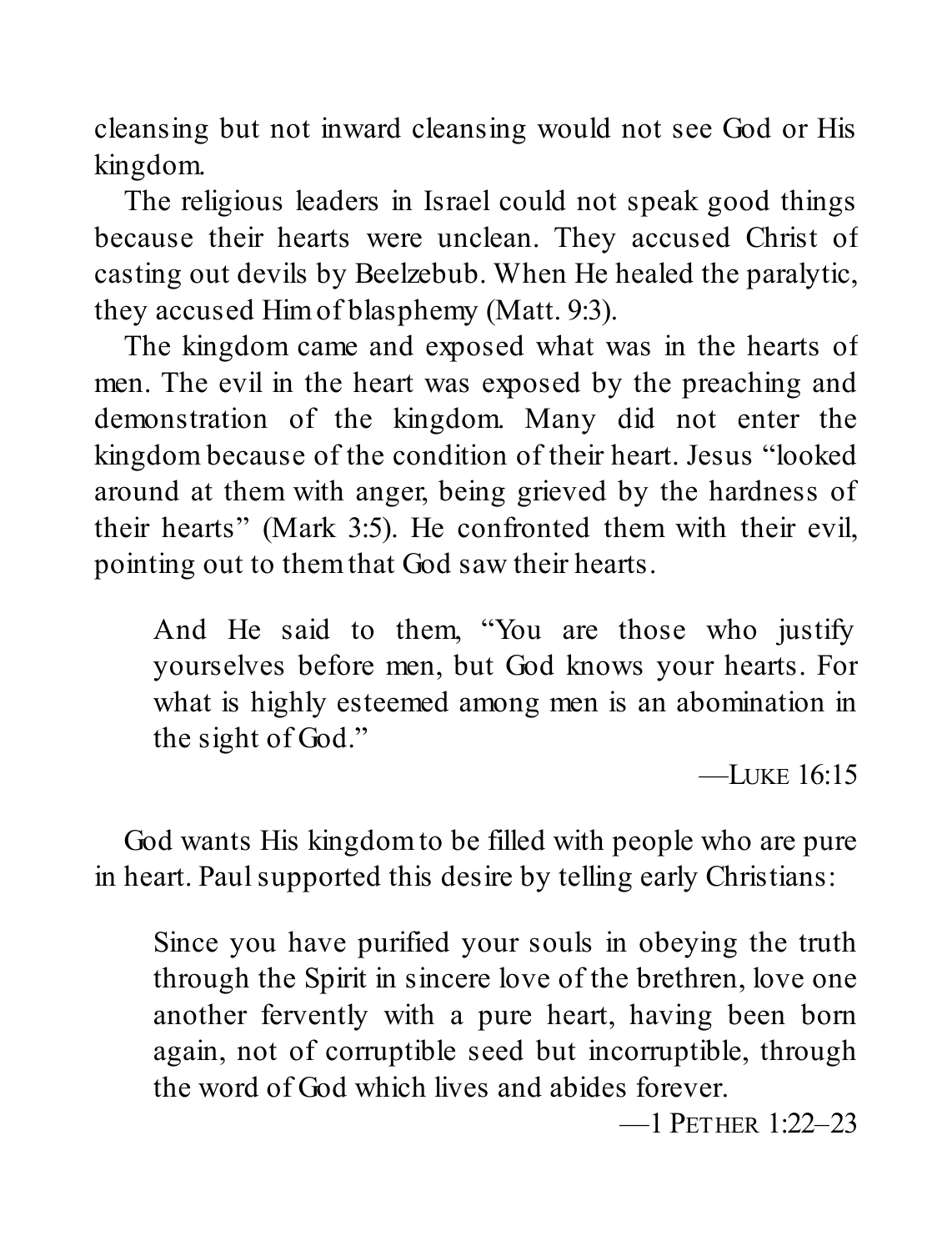# **A KINGDOM OF PEACE**

Blessed are the peacemakers, for they shall be called sons of God.

—MATTHEW 5:9

The kingdom is for the peacemakers. Peacemakers are those who enjoy peace and strive for peace. The wicked hate peace and love war.

Those who make peace are the opposite of those who make war. The peacemakers would inherit the kingdom and be called the children of God. The proud and violent would not enter the kingdom but would be judged. The peacemakers were the meek, the pure in heart. The peacemakers were the righteous waiting for deliverance from the wicked, who delighted in war (Ps. 140:2–3).

The Pharisees were for war. They sought to destroy Christ. They persecuted Christ and His followers. They were not peacemakers. They would not inherit the kingdom. They were murderers. They were violent. This struggle between the wicked and the righteous was coming to a close at the end of Israel's age. The righteous would triumph in their King.

The Pharisees continually plotted to destroy Christ. When He healed the man with a withered hand on the Sabbath, they "went out and immediately held a consultation with the Herodians against Him, how they might [devise some means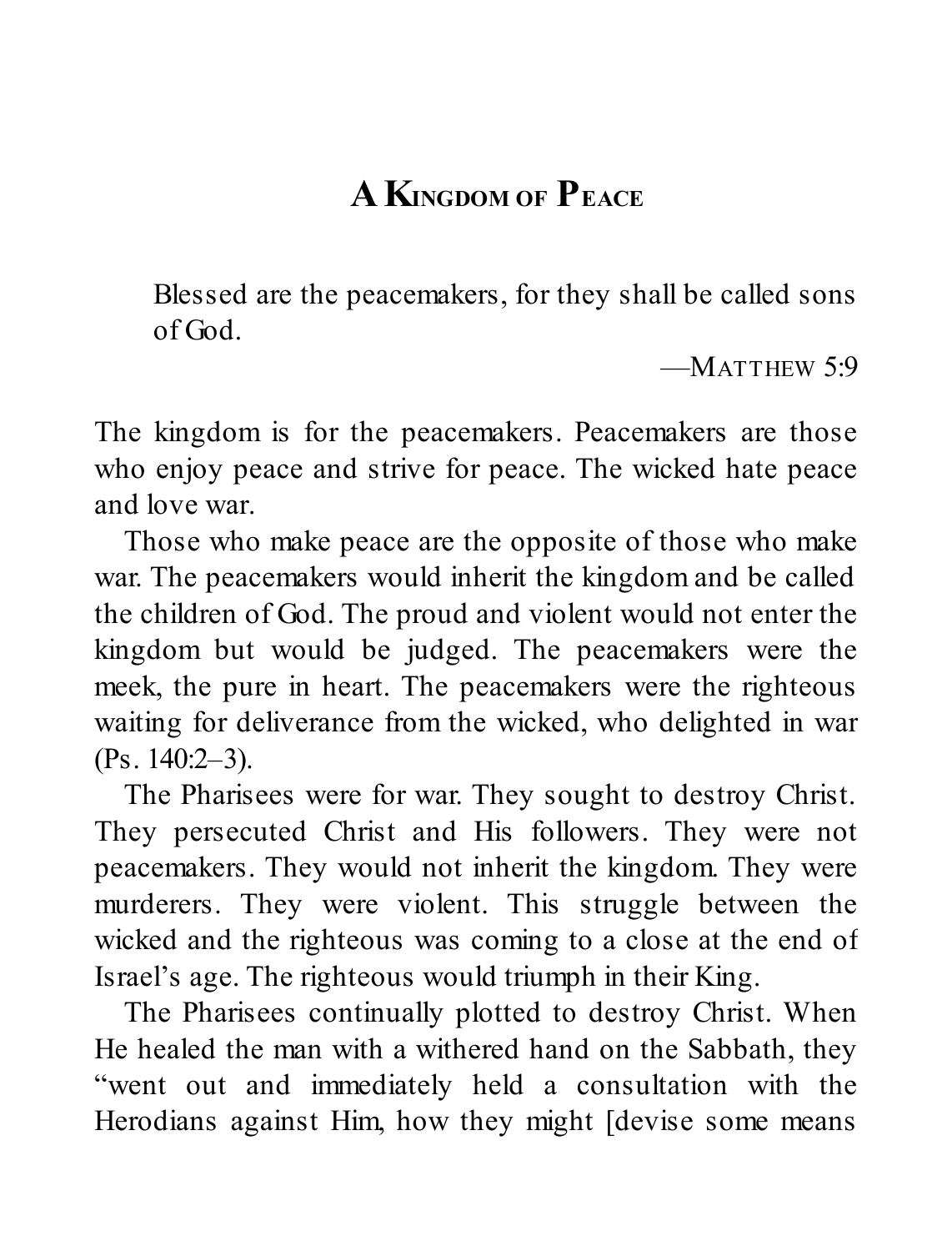to] put Him to death" (Mark 3:6, AMP). After Jesus raised Lazarus from the dead, the Pharisees also wanted to put Lazarus to death (John 12:10).

These were violent, wicked men. They would have no place in the kingdom. They would be cast out, while others came from the uttermost part of the earth to enter the kingdom. The kingdom is not for the proud and the violent. The kingdom is for the peacemakers.

The meek, the humble, and the peacemakers would be redeemed from violence. The cry of the righteous would be heard. God would not leave themin the hands of the violent.

He will redeem their life from oppression and violence; And precious shall be their blood in His sight.

 $-$ PSALM  $72.14$ 

The kingdom is a kingdom of peace, and citizens of the kingdom are peacemakers. This is what the prophets envisioned, and Christ was proclaiming the time was near.

For thus says the LORD: "Behold, I will extend peace to her like a river, and the glory of the Gentiles like a flowing stream. Then you shall feed; on her sides shall you be carried, and be dandled on her knees. As one whom his mother comforts, so I will comfort you; and you shall be comforted in Jerusalem"

—ISAIAH 66:12–13

The meek, humble, and pure would enjoy the peace of the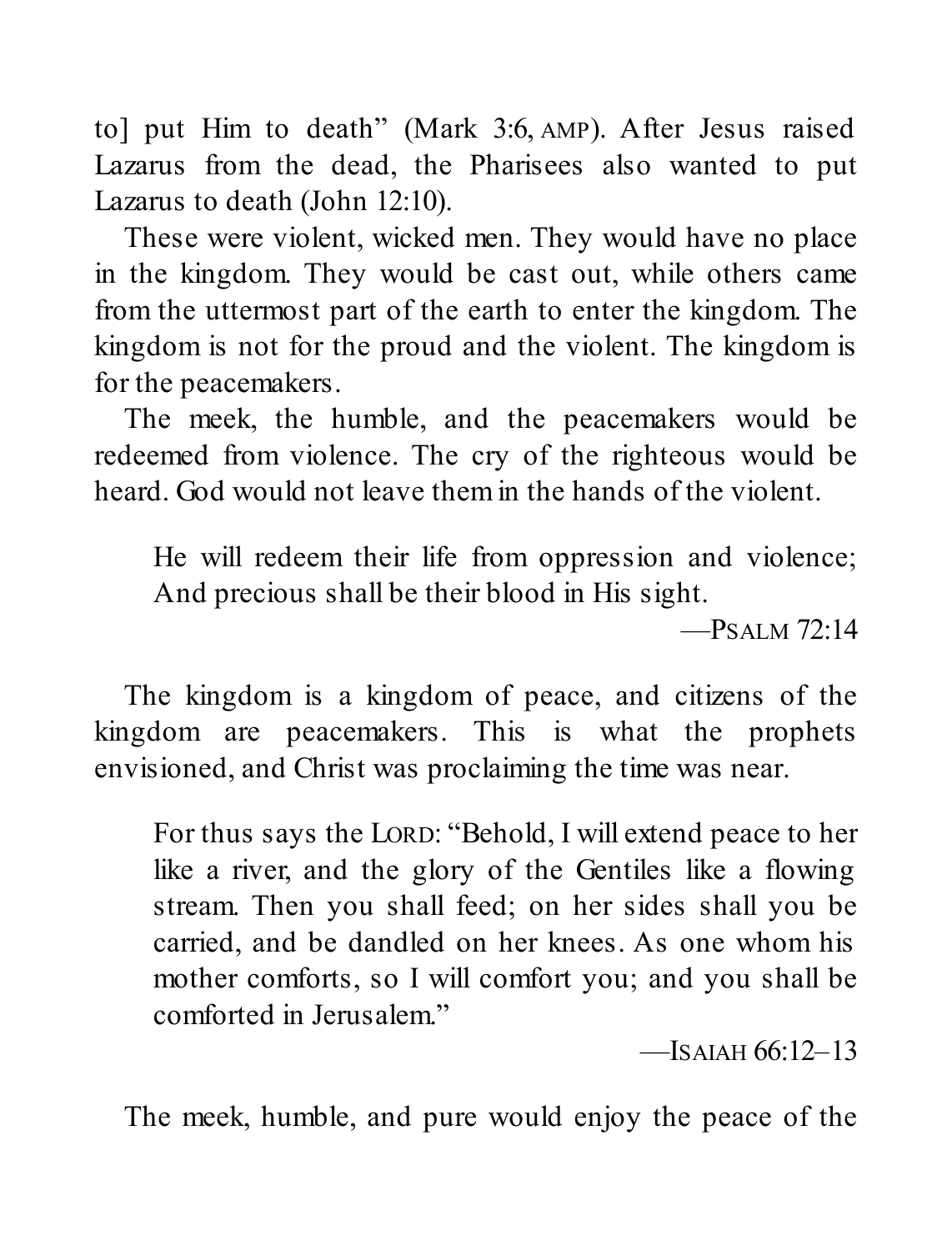kingdom. They would be delivered from strife and violence. Their Redeemer had come. The good news had arrived. God had kept His promise.

But although the good news had arrived, many who had the opportunity to recognize Jesus as the King who was ushering in the kingdom failed to do so. Jesus wept over the city of Jerusalem because the peace of God was hidden from their eyes. Jerusalem would not experience peace but judgment. More than anyone else, He understood what would be the consequences of their rejection.

Now as He drew near, He saw the city and wept over it, saying, "If you had known, even you, especially in this your day, the things that make for your peace! But now they are hidden from your eyes. For days will come upon you when your enemies will build an embankment around you, surround you and close you in on every side, and level you, and your children within you, to the ground; and they will not leave in you one stone upon another, because you did not know the time of your visitation."

—LUKE 19:41–44

But the peacemakers would be called the children of God.

## **A PERSECUTHED KINGDOM**

Blessed are those who are persecuted for righteousness' sake, for theirs is the kingdom of heaven. Blessed are you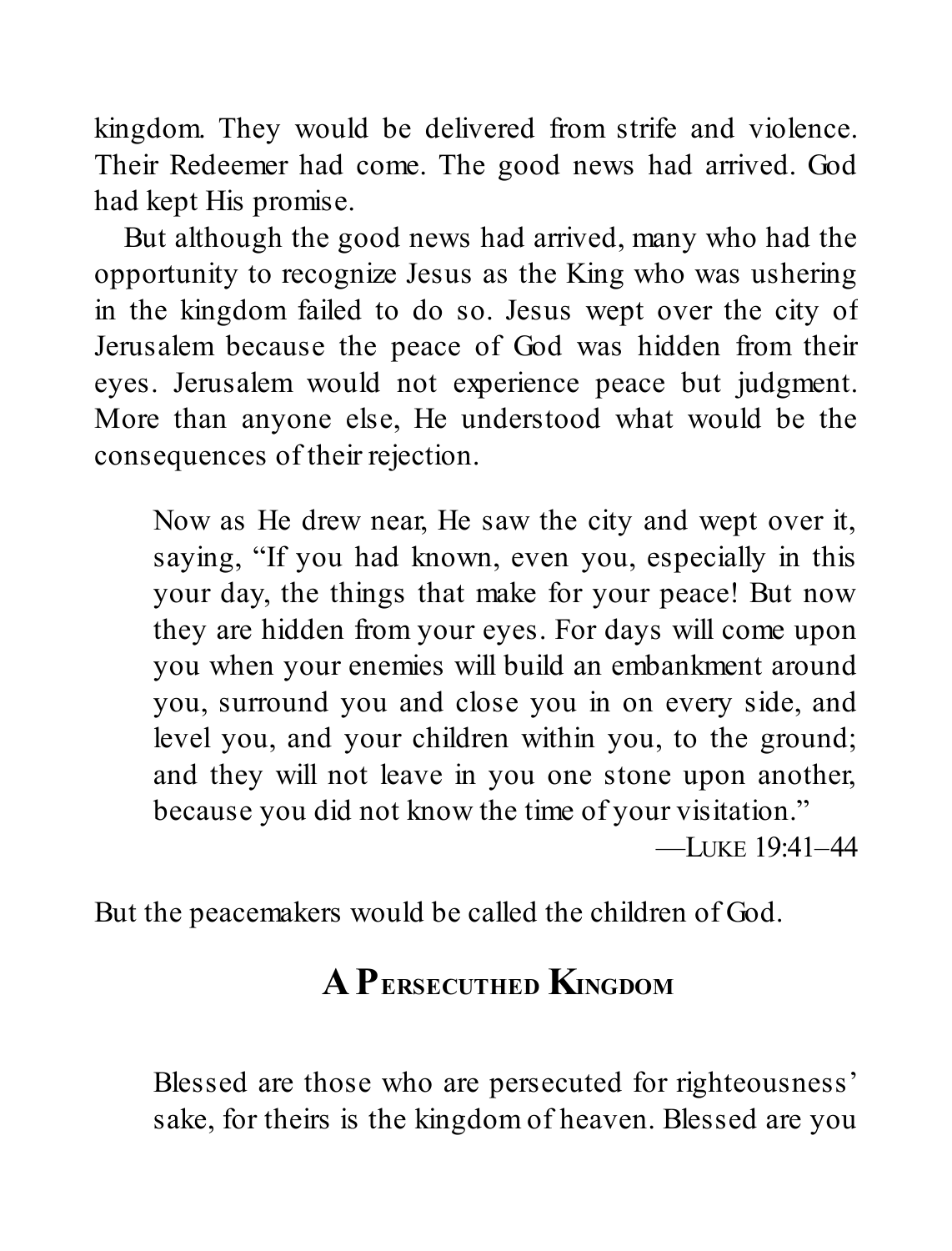when they revile and persecute you, and say all kinds of evil against you falsely for My sake. Rejoice and be exceedingly glad, for great is your reward in heaven, for so they persecuted the prophets who were before you.

 $-MATTHEW$  5:10-12

The disciples were on the verge of witnessing the kingdom envisioned by the prophets. They would suffer persecution, just as the prophets had. They would suffer persecution from the elites, who had the incorrect view of the kingdom.

When Stephen rebuked Israel for their mistreatment of the prophets, as well as their mistreatment of the new-covenant believers, he was persecuted and killed (Acts 7). But although Stephen was persecuted and killed, he was blessed by God and received his eternal reward.

The Jews did not understand that entrance into the kingdom would involve persecution. Many who heard the word of the kingdom were offended because of persecution. These were those who received the word in stony places.

But he who received the seed on stony places, this is he who hears the word and immediately receives it with joy; yet he has no root in himself, but endures only for a while. For when tribulation or persecution arises because of the word, immediately he stumbles.

—MATTHEW 13:20–21

Jesus understood that His ministry announced the fulfillment of the Old Testament prophecies. He taught His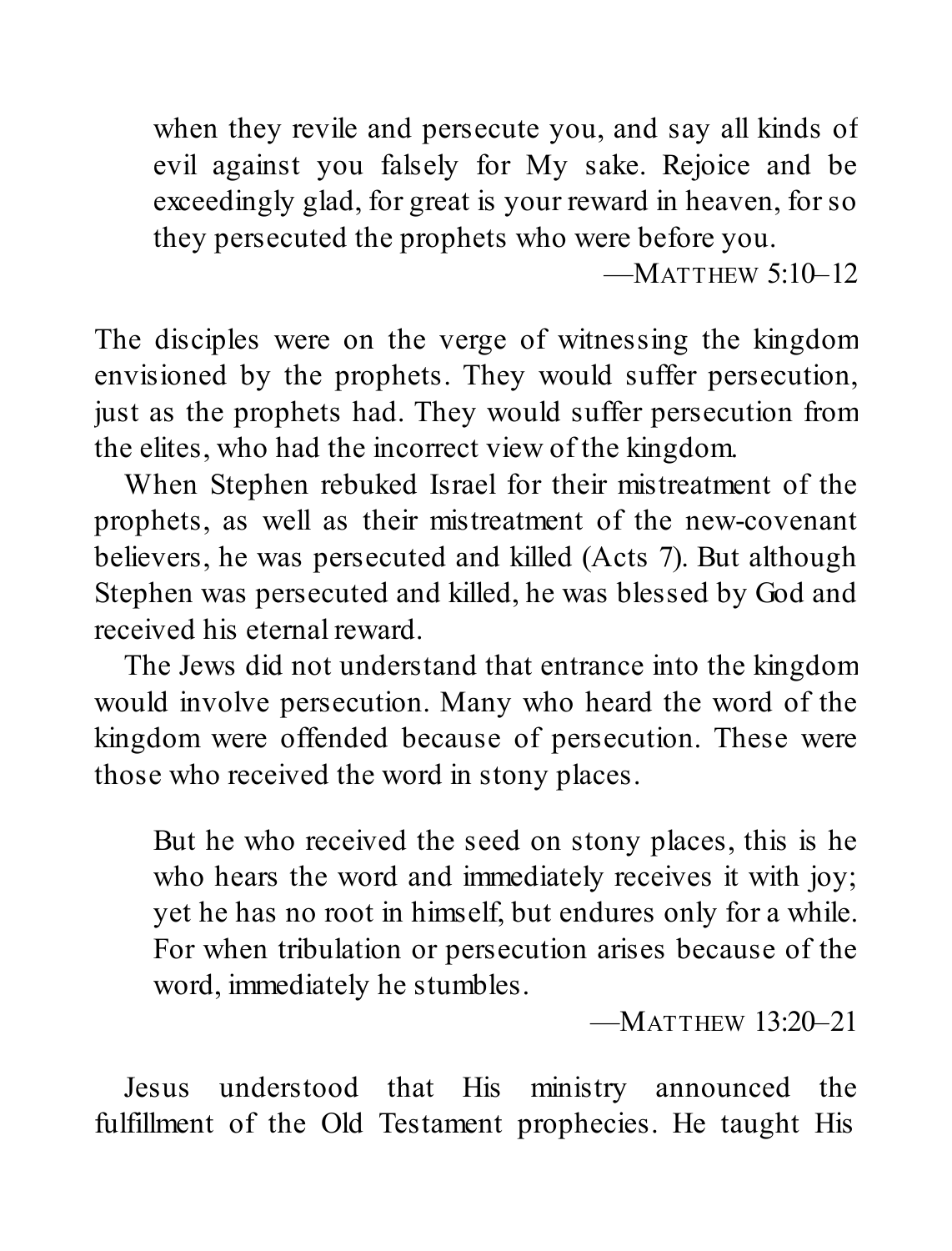followers that those who followed Him would face persecution for the sake of righteousness. But eventually they would experience the blessing of receiving the kingdom in all of its fullness.

The kingdom was at hand, many were entering, and many would suffer for doing the will of the Father. Those who connected to the King would also connect to His suffering. Peter affirmed this in his letter to the early believers.

But sanctify the Lord God in your hearts, and always be ready to give a defense to everyone who asks you a reason for the hope that is in you, with meekness and fear; having a good conscience, that when they defame you as evildoers, those who revile your good conduct in Christ may be ashamed. For it is better, if it is the will of God, to suffer for doing good than for doing evil.

—1 PETHER 3:15–17

Jesus attacked the hardness of men's hearts in putting away their wives. The Pharisees allowed divorce at the whim of men. Men were guilty of adultery by putting away their wives and remarrying for no scriptural reason. The Pharisees were teaching men to break the commandments through their traditions. They would be least in the kingdom.

When the kingdomarrived, people were concerned about life and the future. Jesus makes seeking the kingdom a priority. The kingdomwould make all things needed available. The same is true today. Those who discover and enter the kingdombegin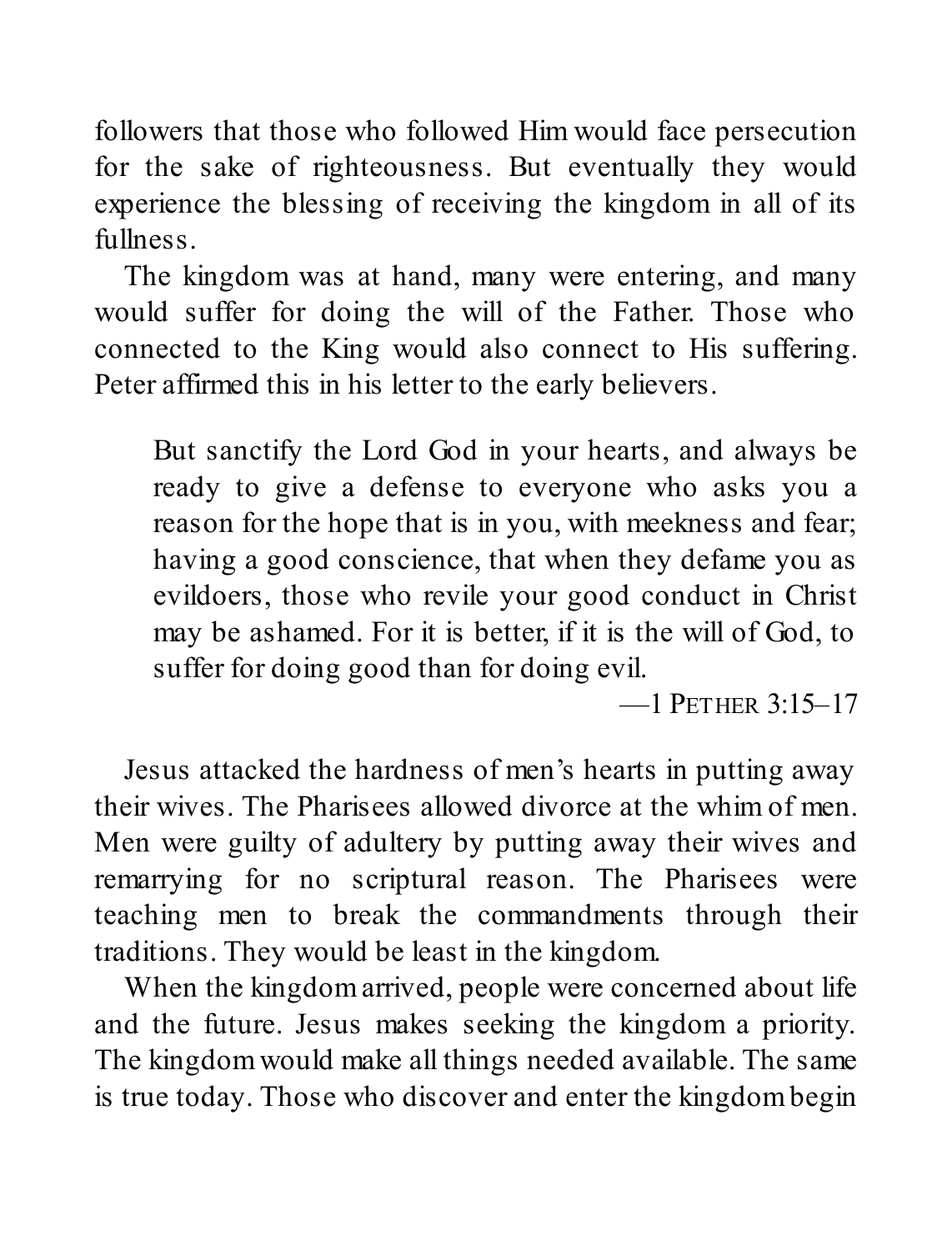a life of faith. The life of faith eliminates worry concerning the future. Those outside the kingdom are filled with worry and stress.

Those who did not make the kingdom a priority were in danger of missing it. Many have missed the kingdom through the ages. To miss the opportunity of the kingdomis tragic.

The kingdom must be a priority. You cannot afford to be apathetic when it comes to the kingdom. The kingdom is blessed, and there are great blessings to those who live and walk in the kingdom. The kingdommust become a lifestyle.

Christ is blessed forever and worthy of our worship (Ps. 45:2). The kingdom is blessed. The King is blessed. The citizens of the kingdom are blessed. Those who apprehend the kingdomwill be blessed.

I encourage those who read this book to meditate upon the truths presented here. I believe these truths can change your life. The kingdomis inexhaustible. There is no limit to the depth of and height of the kingdom. There is so much to learn from the Scriptures concerning the kingdom. It is the glory of God to conceal a thing, and it is the honor of kings to search out a matter. The mysteries of the kingdom can be revealed to you. You can walk in the blessing of revelation. Jesus said:

For I tell you that many prophets and kings have desired to see what you see, and have not seen it, and to hear what you hear, and have not heard it.

 $-$ LUKE 10:24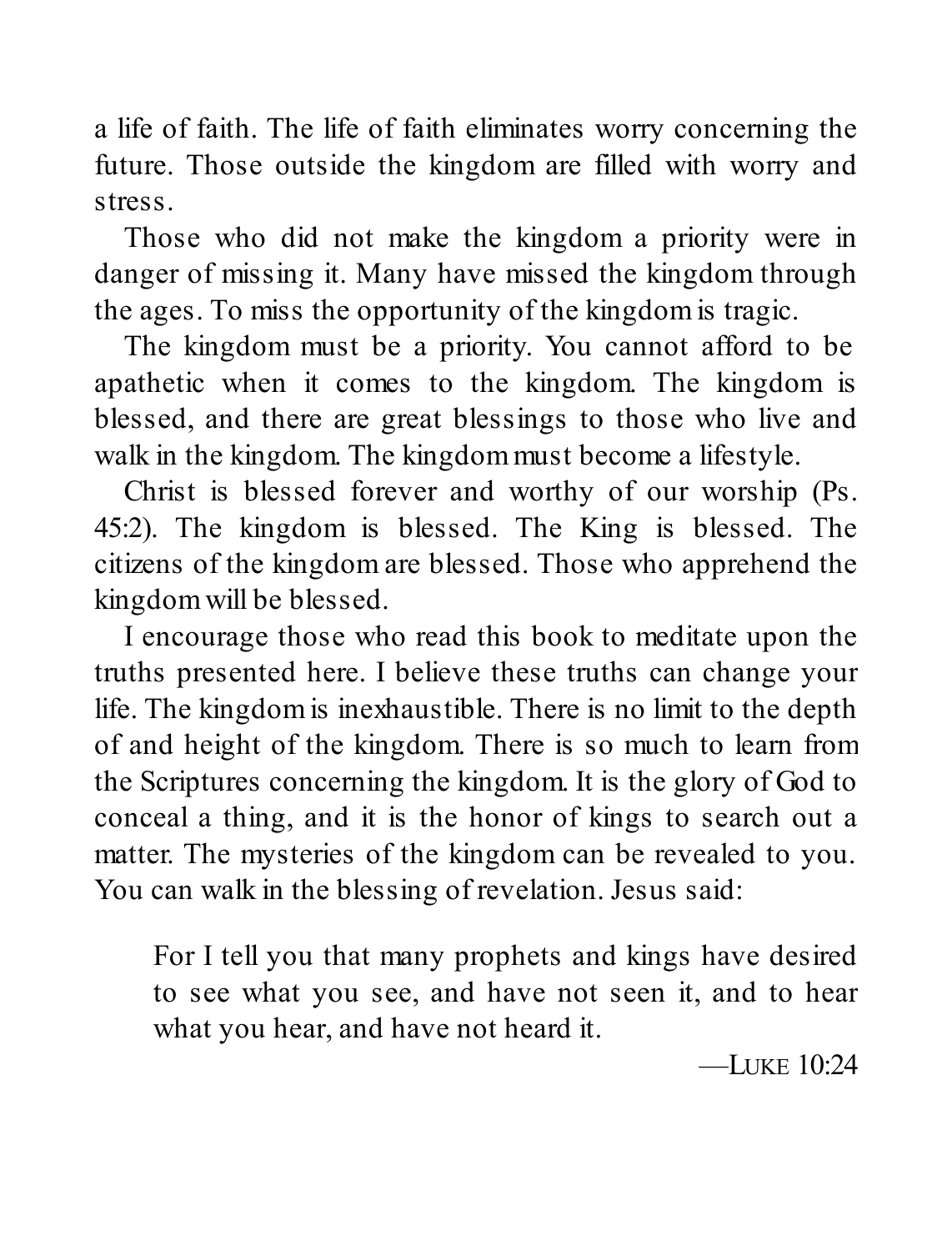We have the privilege of understanding the kingdom and receiving its blessing. Don't allow anything to keep you from the kingdomand its kingdomblessings.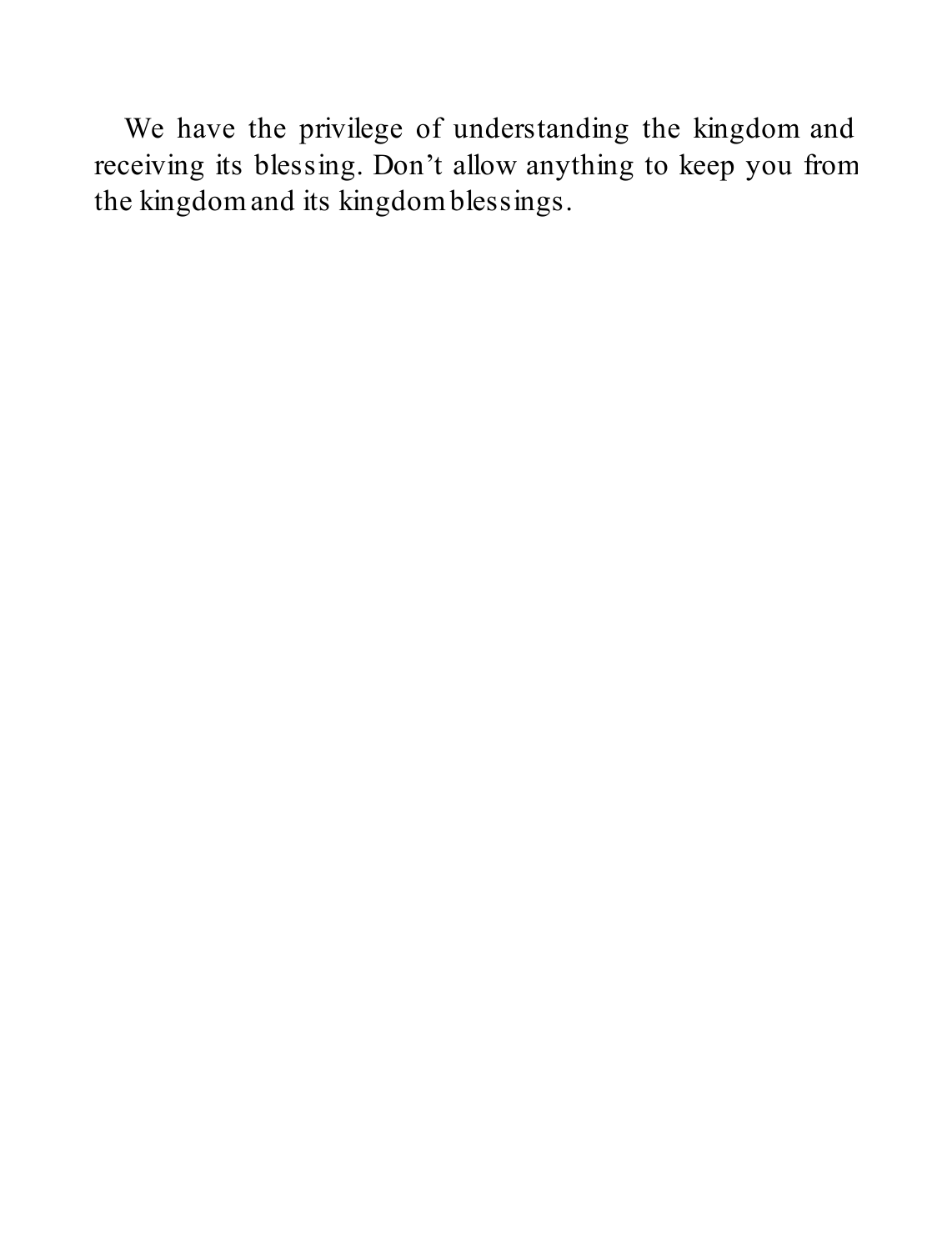

# **THE CHURCH AND THE KINGDOM**

**T**HE KINGDOM IS <sup>a</sup> mystery. The Jews could not understand it unless the understanding was given. Jesus told His followers, "To you it has been given to know the mysteries of the kingdom of God, but to the rest it is given in parables that 'seeing they may not see, and hearing they may not understand'" (Luke 8:10).

Paul talked about the mysteries revealed to him. Like the kingdom, the establishment of the church was a mystery. The mystery of the kingdom is that God would rule over His newcreation people, the church. The mystery is in Christ. We are those who are in Christ.

What did come to pass was the establishment of newcovenant people, called the church. This was a completely new community consisting of both Jews and Gentiles in Christ. It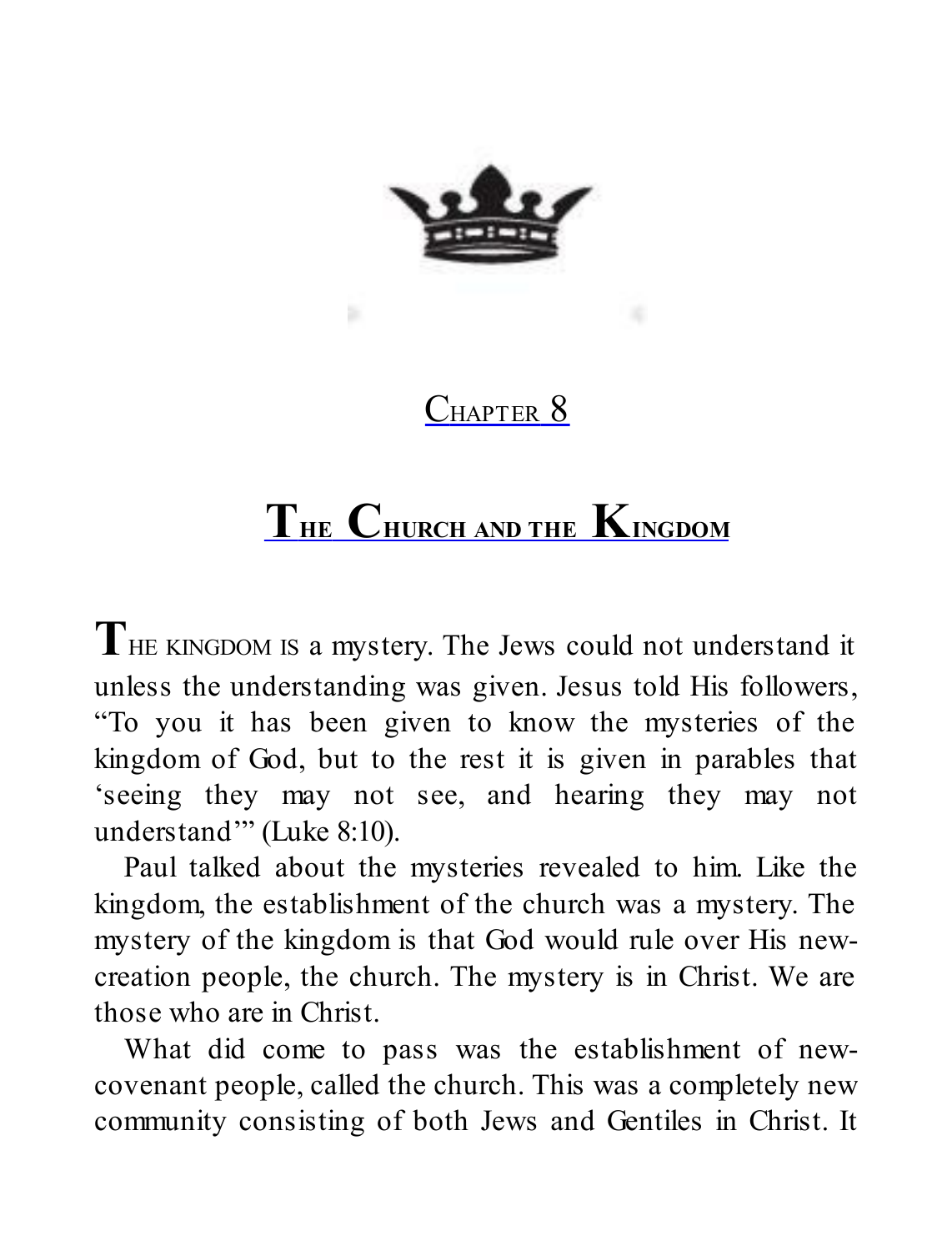was a mystery that had been hidden from previous ages and generations, but it was revealed to the apostles and prophets by the Spirit. The church is a manifestation of the kingdom. It was not earthly or carnal but heavenly and spiritual. The saints were called to live in the Spirit, and they were seated in heavenly places in Christ. They served an invisible King.

He was, is, and will always be the King of saints. Saints are holy ones. The saints were promised the kingdom. Daniel 7:18 tells us, "The saints of the Most High shall receive the kingdom, and possess the kingdom forever, even forever and ever." The saints are those who are in Christ. Therefore the church—the *called-out ones* (saints)—are those who possess the kingdom.

During the time of Christ, not everyone possessed the kingdom of God. The only ones who did were those who received Christ by faith. Those who rejected Him could not enter into Him. If you are not in Christ, you are not a saint. Being a saint has nothing to do with *your* works; it's all about *His* work. It is gained entirely by grace through faith.

The church is the eternal purpose of God. The kingdom is eternal, and the church is eternal. This was God's eternal purpose from the foundation of the world, as we can see in Ephesians 1:4: "He chose us in Him before the foundation of the world, that we should be holy and without blame before Him in love." We are an "eternal excellence." the joy of many generations (Isa. 60:15). This excellence (glory) is in the church from generation to generation and age to age (Eph. 3:21). This is the kingdom, the church age, the age of glory. The kingdom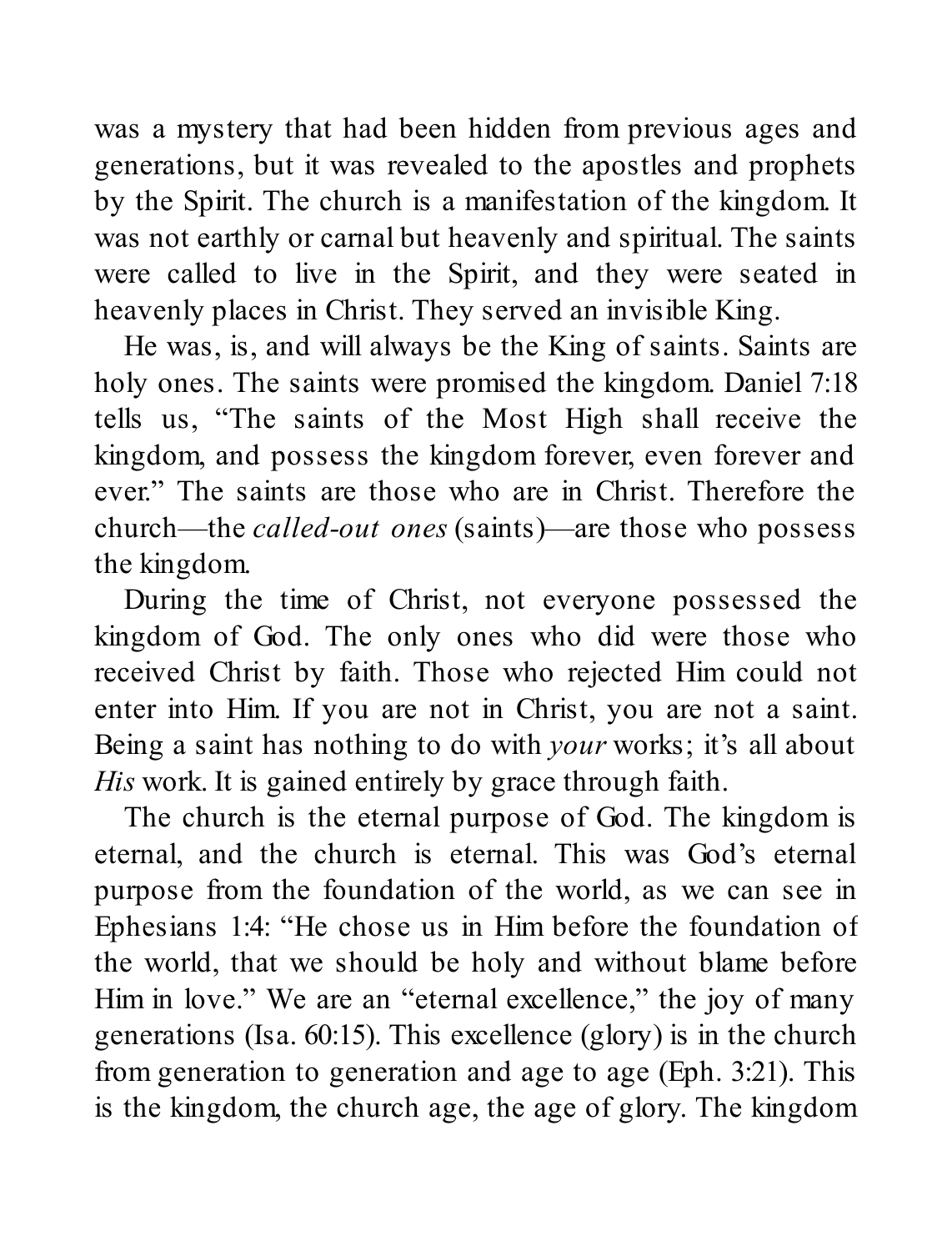of God is glorious!

For the earth will be filled with the knowledge of the glory of the <sup>L</sup>ORD, as the waters cover the sea.—HABAKKUK 2:14

The mystery of the kingdom and church was revealed to Paul. He admonished the Thessalonians to "walk worthy of God who calls you into His own kingdom and glory" (1 Thess. 2:12). He told the church at Ephesus that God had revealed the mystery of the kingdom to him "to the intent that now the manifold wisdom of God might be made known by the church … according to the eternal purpose which He accomplished in Christ Jesus our Lord" (Eph. 3:10–11).

The Gentiles would be fellow heirs with the Jews. The church was the goal of the ages. The arrival of the kingdom meant the arrival of the church.

For we are His workmanship, created in Christ Jesus for good works, which God prepared beforehand that we should walk in them.

—EPHESIANS 2:10

"We are His workmanship, created in Christ Jesus." We are the saints, the possessors of the kingdom, the new creation, Zion. God has created us to do good works.

#### **THE ADVANCEMENT OF THE KINGDOM**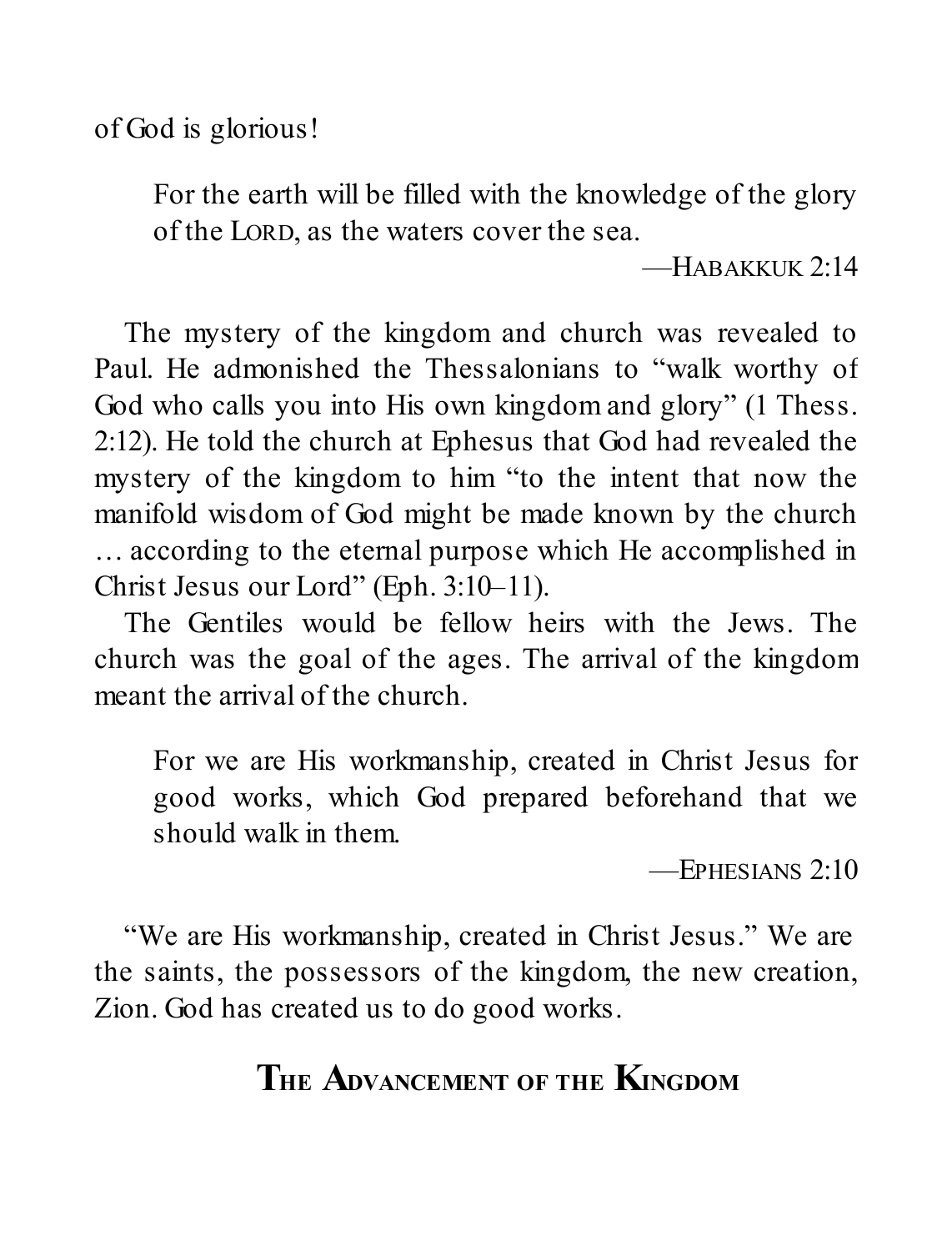The kingdom is not being *established*. It is being *advanced*. It *was established* in the days of the Roman kings.

And in the days of these kings the God of heaven will set up a kingdom which shall never be destroyed; and the kingdom shall not be left to other people; it shall break in pieces and consume all these kingdoms, and it shall stand forever.

—DANIEL 2:44

The kingdom is being advanced from generation to generation through preaching, teaching, healing, deliverance, praise, prayer, worship, and prophesying. There are more believers on Earth today than at any time in history. In Luke 10:11 we read, "The very dust of your city which clings to us we wipe off against you. Nevertheless know this, that the kingdomof God has come near you."

The kingdom came—*nevertheless*. *Nevertheless* means "despite anything to the contrary, notwithstanding, all the same, in spite of." In other words, the kingdom came in spite of the opposition of many. The kingdom was not postponed because of the unbelief or opposition of many.

## **THE CHURCH I<sup>S</sup> THE AGENT OF THE KINGDOM**

The church is the agent of the kingdom. An agent is "one who acts or has the power or authority to act, one empowered to act for or represent another: an author's agent; an insurance agent.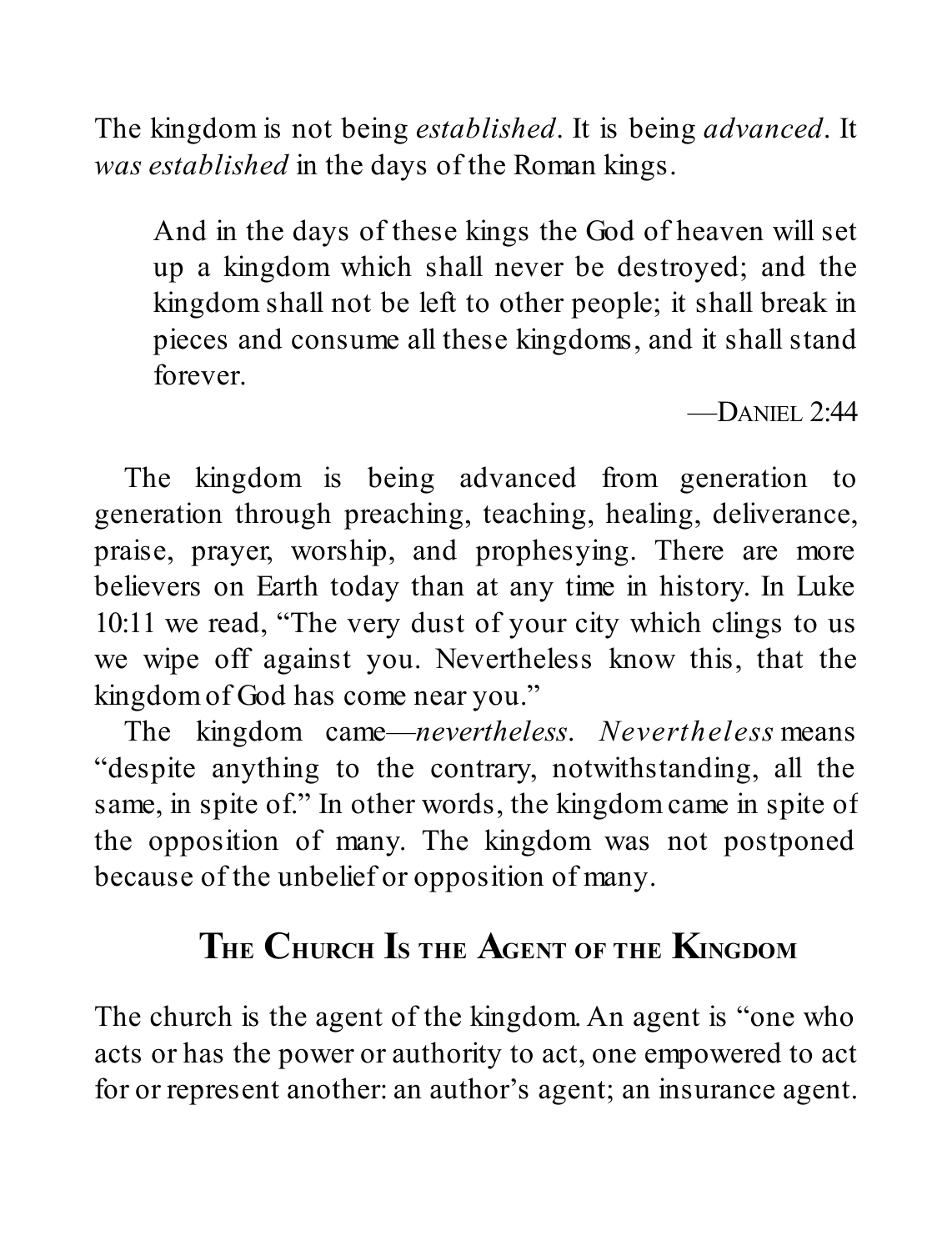A means by which something is done or caused; instrument. A force or substance that causes a change: a chemical agent; an infectious agent."

The church is the visible representative of the invisible King and His kingdom. The church is the embassy of the kingdom, and the saints are the ambassadors of the kingdom. An *ambassador* is "a diplomatic agent of the highest rank accredited to a foreign government or sovereign as the resident representative of his or her own government for a special and often temporary diplomatic assignment; an authorized representative or messenger."1 We represent the government of heaven.

As ambassadors, we are delegates of the kingdom. We have been given power and authority to advance the kingdom. "Now then, we are ambassadors for Christ, as though God were pleading through us: we implore you on Christ's behalf, be reconciled to God" (2 Cor. 5:20).

Every king and kingdom has ambassadors and delegates sent to conduct the affairs of the king. The heavenly kingdom is no exception. God sends people in every generation to conduct the affairs of His kingdom. We are responsible to be faithful in fulfilling our commissions.

To reject the King's ambassadors is to reject the King: "He who receives you receives Me, and he who receives Me receives Him who sent Me" (Matt. 10:40). The sent one represents the Sender. The apostles were sent by Jesus with power and authority to preach and demonstrate the kingdom. They were the legal representatives of the Sender. Those who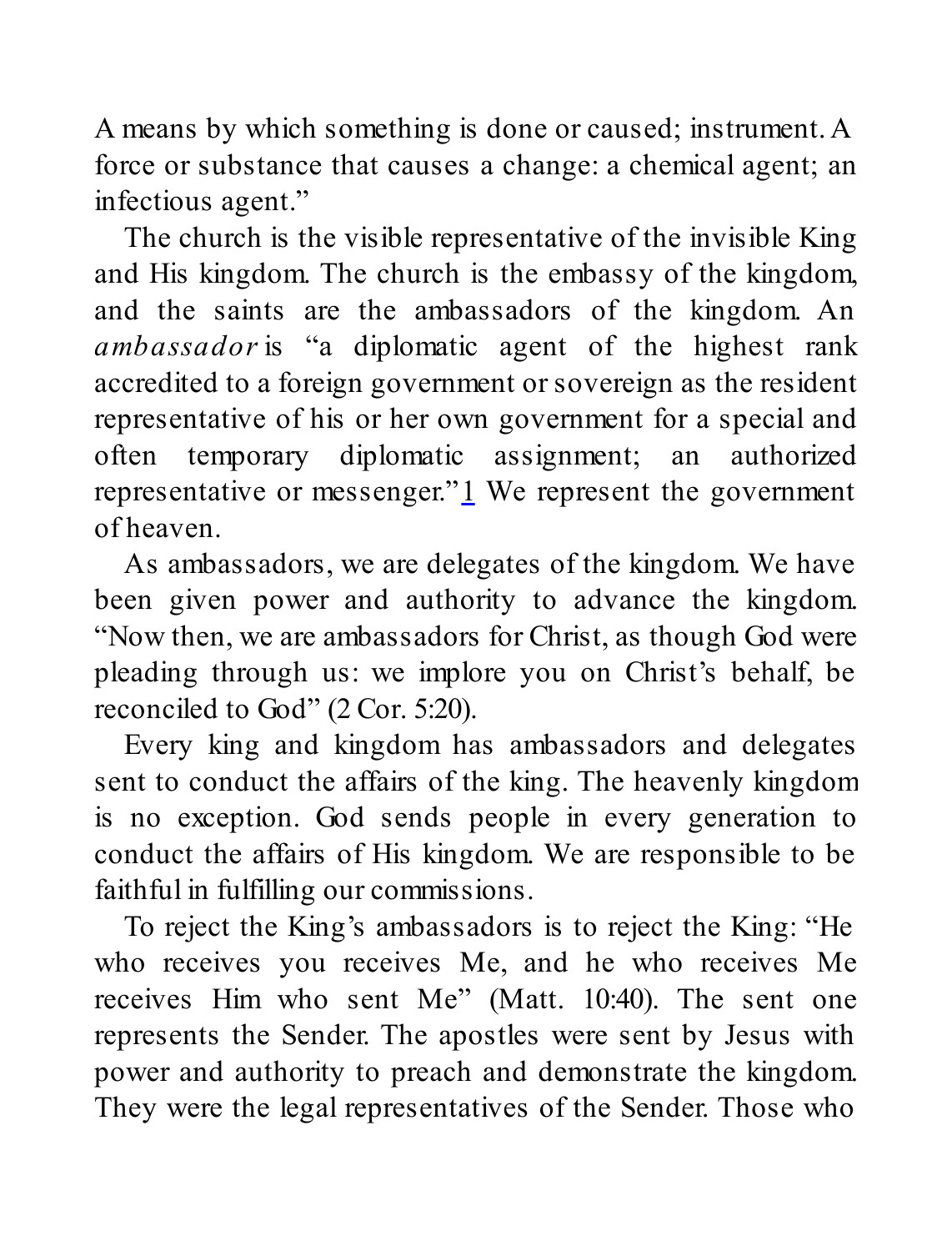granted them hospitality would be blessed, and those who mistreated themwould be judged. They were sent to preach the good news of the kingdom, the rule and reign of God. Those who despised the message despised the rule and reign of God.

The apostles are likened to the prophets who were sent to disobedient Israel. The prophets represented the heavenly King who had a covenant relationship with Israel. The prophets were sent to speak the King's words and warn Israel of their covenant violations. Those who mistreated the prophets were judged, and those who blessed the prophets were rewarded.

He who receives a prophet in the name of a prophet shall receive a prophet's reward. And he who receives a righteous man in the name of a righteous man shall receive a righteous man's reward.

 $-MATTHEW 10:41$ 

In Matthew 22 we find the parable of the wedding feast. In it, Jesus talks about the man who sent his servants out to invite people to the marriage of his son. However, some of his servants were mistreated, and others were killed by those the man was attempting to invite to the wedding.

Tell those who are invited, "See, I have prepared my dinner; my oxen and fatted cattle are killed, and all things are ready. Come to the wedding." But they made light of it and went their ways, one to his own farm, another to his business. And the rest seized his servants, treated them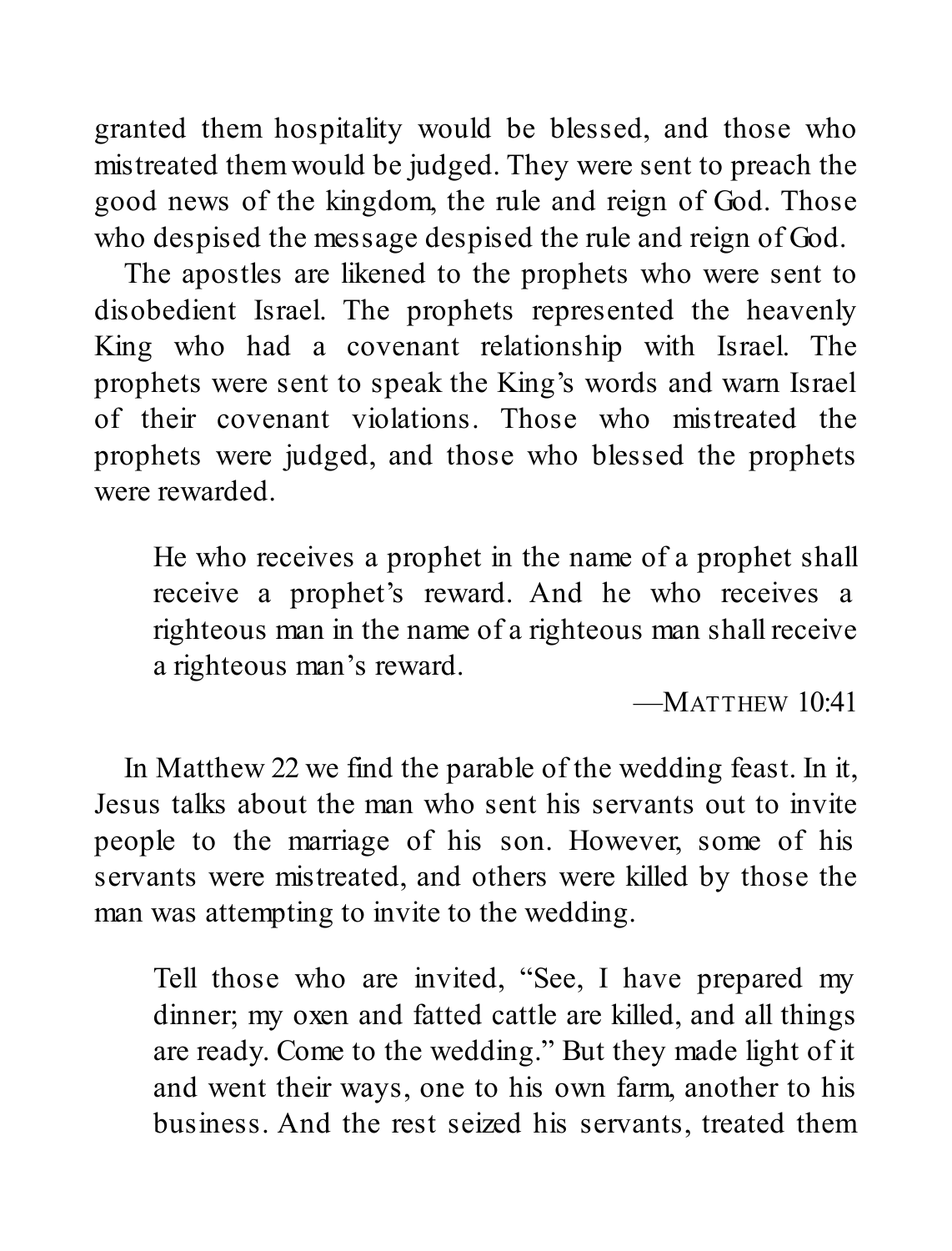spitefully, and killed them. But when the king heard about it, he was furious. And he sent out his armies, destroyed those murderers, and burned up their city.

—MATTHEW 22:4–8

The king was very angry because his servants were mistreated. Those who mistreated these servants are symbolic of the nation of Israel and its treatment of God's Son, Jesus.

In the parable, as a result of their mistreatment, the king sent forth his armies and burned the city where they lived. The city of Jerusalem was burned with fire by Titus and the Romans in a.d. 70. The old covenant city had rejected the rule of the King. The old covenant city was guilty of murder, and the King executed judgment.

The church is, and has been, the purpose of God from the foundation of the world. The mystery of the church was revealed to Paul. The creation of a new people in Christ was a mystery hidden in previous ages.

#### **WORLD WITHOUT END**

The kingdom is from generation to generation, and the church is from generation to generation. The church is eternal and the kingdom is eternal: "To Him be glory in the church by Christ Jesus to all generations, forever and ever" (Eph. 3:21).

The kingdom would bring everlasting salvation "world without end."

But Israel shall be saved in the LORD with an everlasting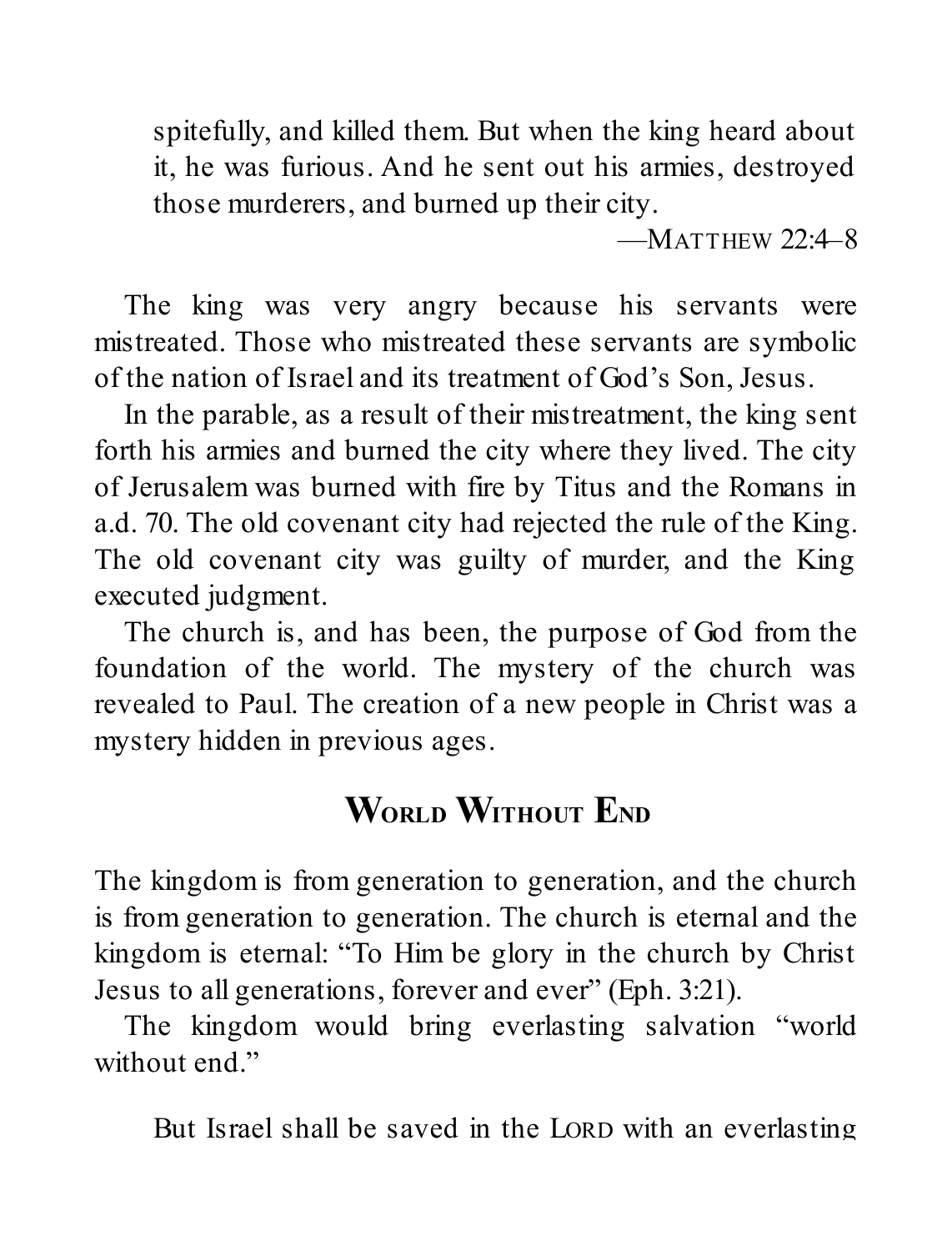But Israel shall be saved in the LORD with an everlasting salvation: ye shall not be ashamed nor confounded world without end.

—ISAIAH 45:17, KJV

Israel's salvation is "world without end," and there is glory in the church "world without end." God joined the Gentiles to Israel's salvation and formed the church. This is the kingdom of God "world without end."

One generation shall praise Your works to another, And shall declare Your mighty acts.

 $-$ Psalm 145:4

The LORD shall reign forever— Your God, O Zion, to all generations. Praise the LORD!

—PSALM 146:10

These verses emphasize the eternal aspect of the kingdom (from generation to generation). Zion is from generation to generation. Each generation praises God's mighty works, and the mighty acts of God are seen in every generation.

The church was the goal of the ages. Jesus came at the end of the world (literally, "the consummation of the ages") to establish the church and the kingdom. The increase of the kingdomhas no end.

For then would He often have had to suffer [over and over again] since the foundation of the world. But as it now is,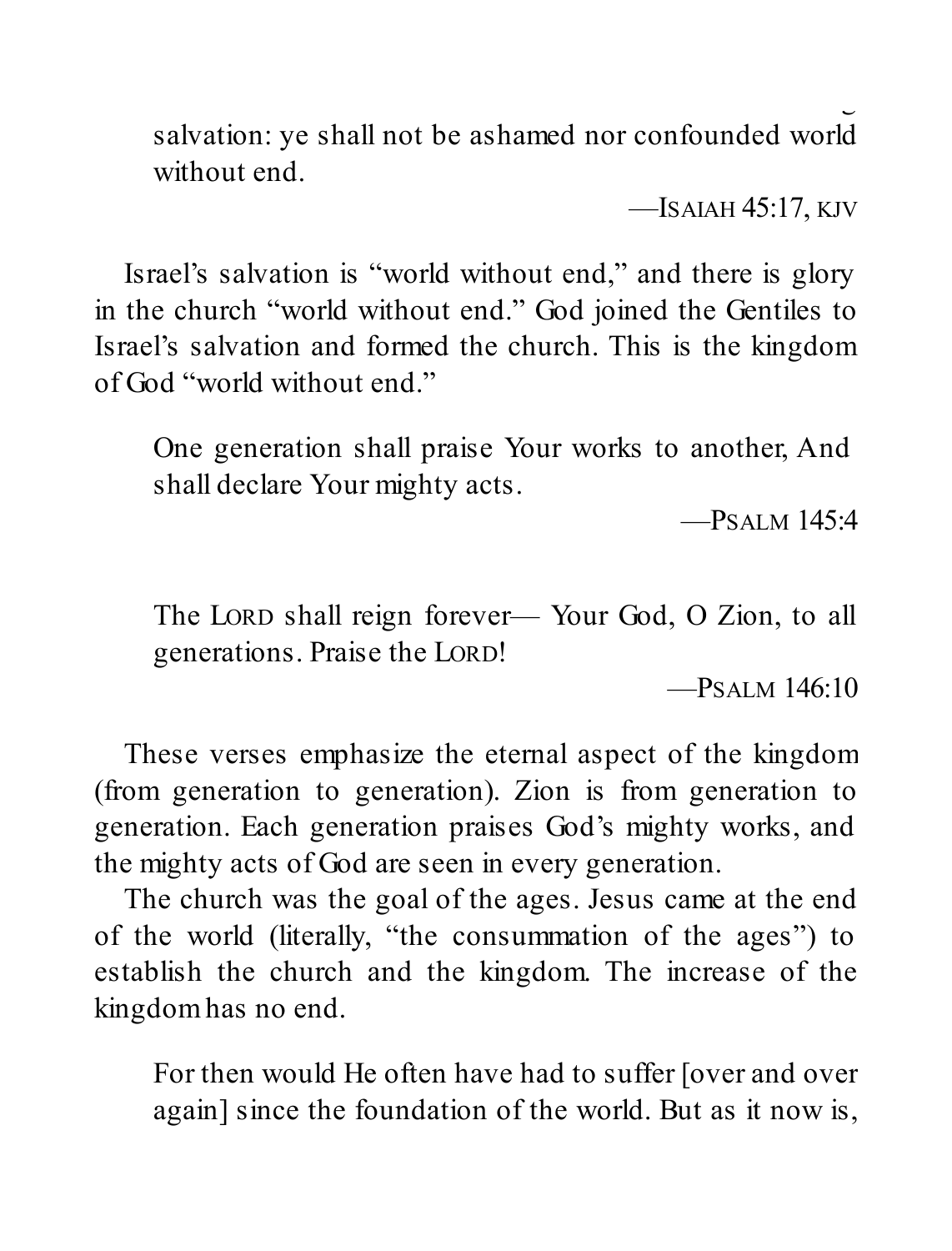He has once for all at the consummation and close of the ages appeared to put away and abolish sin by His sacrifice [of Himself].

—HEBREWS 9:26, AMP

Jesus came to establish the kingdom at the end of the oldcovenant age. He came in the fullness of time to end the old and establish the new. This was God's plan from the foundation of the world. What had been a mystery was now revealed. The Old Testament types became realities in Christ.

The kingdomof God is not about holy days or holy seasons. Colossians 2:16–17 says, "So let no one judge you in food or in drink, or regarding a festival or a new moon or sabbaths, which are a shadow of things to come, but the substance is of Christ." It is not about a holy land. The old-covenant holy days and land were simply earthly types of Christ. The kingdom is not about whether you worship on Saturday or Sunday. It is not about Jewish holy days. There is liberty in the kingdom. Legalismand bondage have no place in the kingdom.

The kingdom is not carnal. It is not meat and drink: "For the kingdom of God is not eating and drinking, but righteousness and peace and joy in the Holy Spirit" (Rom. 14:17). The kingdom is not based on what you eat or don't eat. This is one of the hardest things for some to learn. People still try to make the kingdom about eating and drinking. The old-covenant ordinances of eating do not apply in the kingdom age. These Old Testament examples stand as types of unclean people. God told Peter to kill and eat. The Old Testament types of the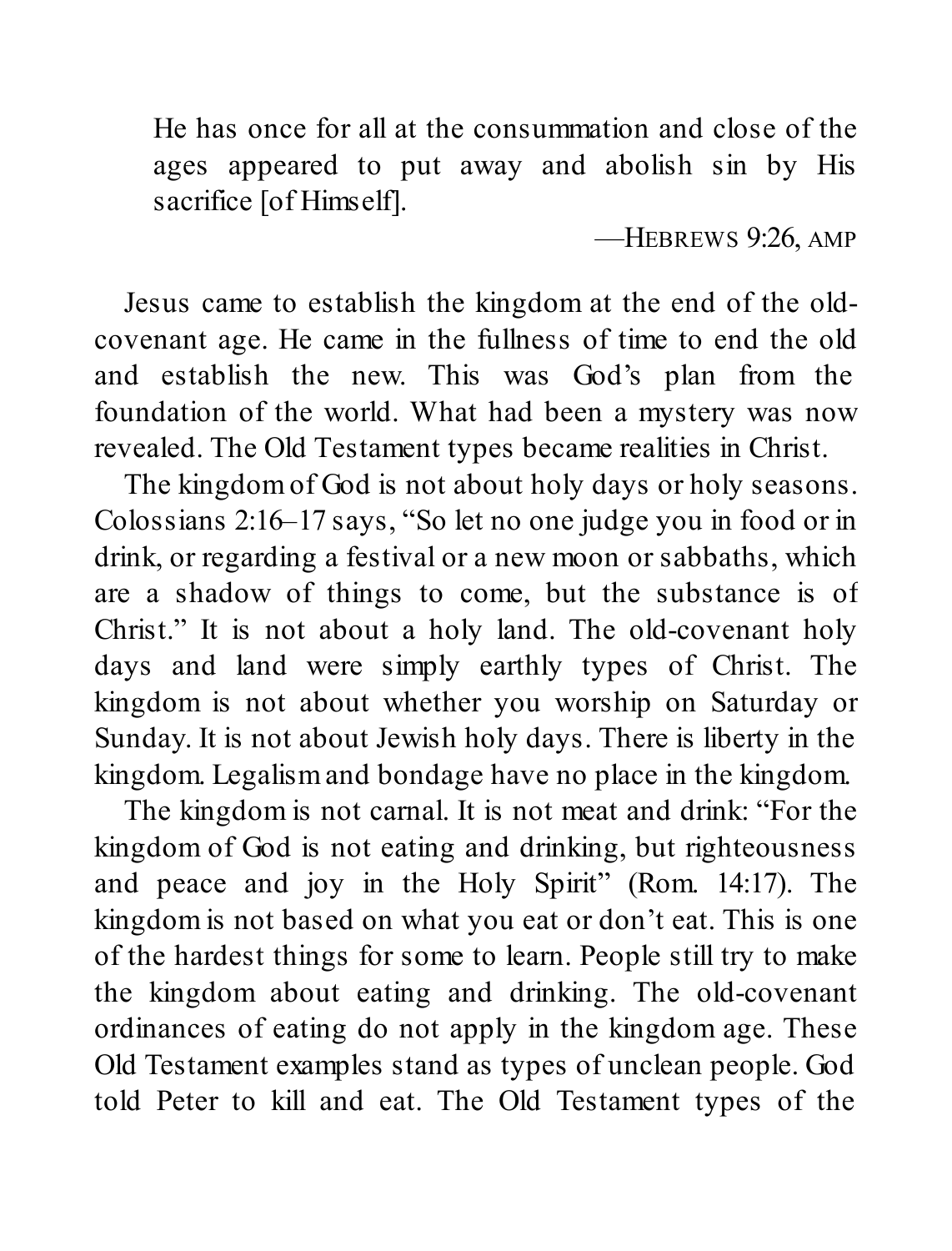kingdom are now realities in Christ. Those who want a physical, observable kingdom get caught up in physical, carnal things.

Jesus talked about spiritual meat, and Paul talked about spiritual drink. You must eat the flesh of the Son of man and drink His blood. Many of Christ's followers no longer walked with Him after He taught these truths about the kingdom, teaching instead that *spiritual food* a n d *spiritual drink* are what matter in the kingdom.

The kingdom is not about Jew or Gentile, male or female, bond or free. All people, regardless of background, gender, or social status, have access to the kingdom through faith in Christ.

There is no racism or prejudice in the kingdom. These things are fleshly and have no place in the kingdom. In Christ there is neither Jew nor Gentile. The kingdom breaks down racial barriers. This is what happened in the early church, and it has happened throughout history. It happened at Azusa Street at the turn of the twentieth century when blacks and whites worshiped together during a time in the world when there was intense prejudice and racismprevalent.

The kingdom is not racial because it is not fleshly. The kingdom does not exalt one group or people or one person over another. The Holy Spirit, when allowed free course, will always break down racial and cultural barriers. The greatest barrier that was broken was between Jew and Gentile.

Pride of race, culture, background, and gender have no place in the kingdom. Humility is a hallmark of the kingdom. God has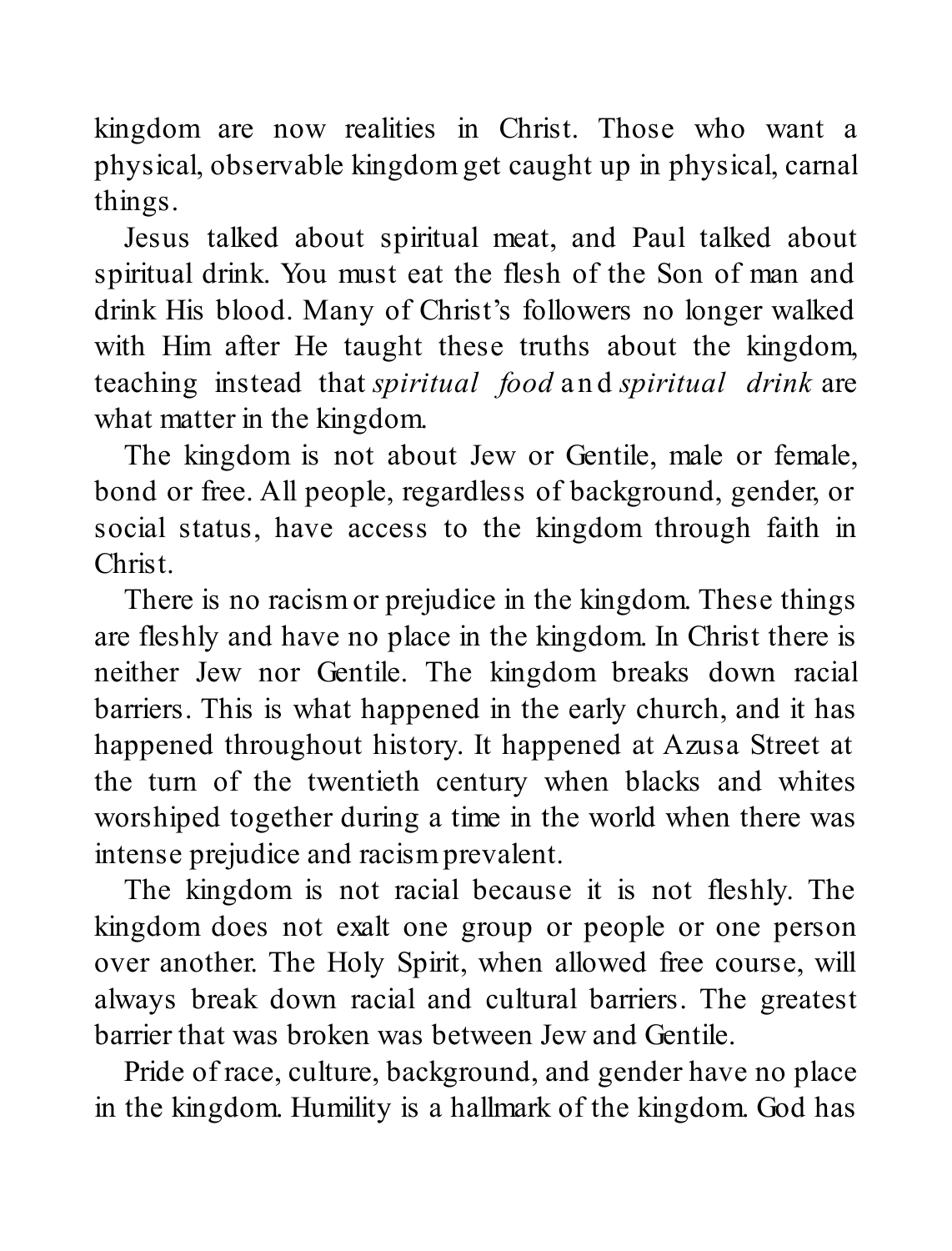no respect of persons (Acts 10:34, KJV).

#### **KINGDOM KEYS**

The keys of the kingdom were given to Peter based on his revelation that Jesus was the Christ, the Son of God. Jesus built His church upon this rock—the revelation of Christ (Matt. 16:18). This verse connects the kingdom with the church. Peter was used by God to open the kingdomto the Jews at Pentecost and to the Gentiles in the house of Cornelius.

If the kingdom was to be postponed, why would Jesus give the keys of the kingdom? Keys are meant to be used to open and to close. The authority of the kingdom was released with the arrival of the kingdom. There is no such thing as a kingdom with no power and authority.

The keys of the kingdom represent the authority of the kingdom. Keys give access. Keys open and lock doors. The authority of the kingdom was given to Peter because of a revelation. Those who have this revelation have authority. The authority of the kingdom is based on revelation. Those who walk in kingdom power and authority are those who have revelation.

The church possesses the revelation of the plans and purposes of God. Paul prayed for the saints to have a spirit of wisdom and revelation. He prayed for the eyes of their understanding to be enlightened. He desired the church to understand the mysteries of the kingdom. He preached and taught the mystery of Christ that was revealed to him by the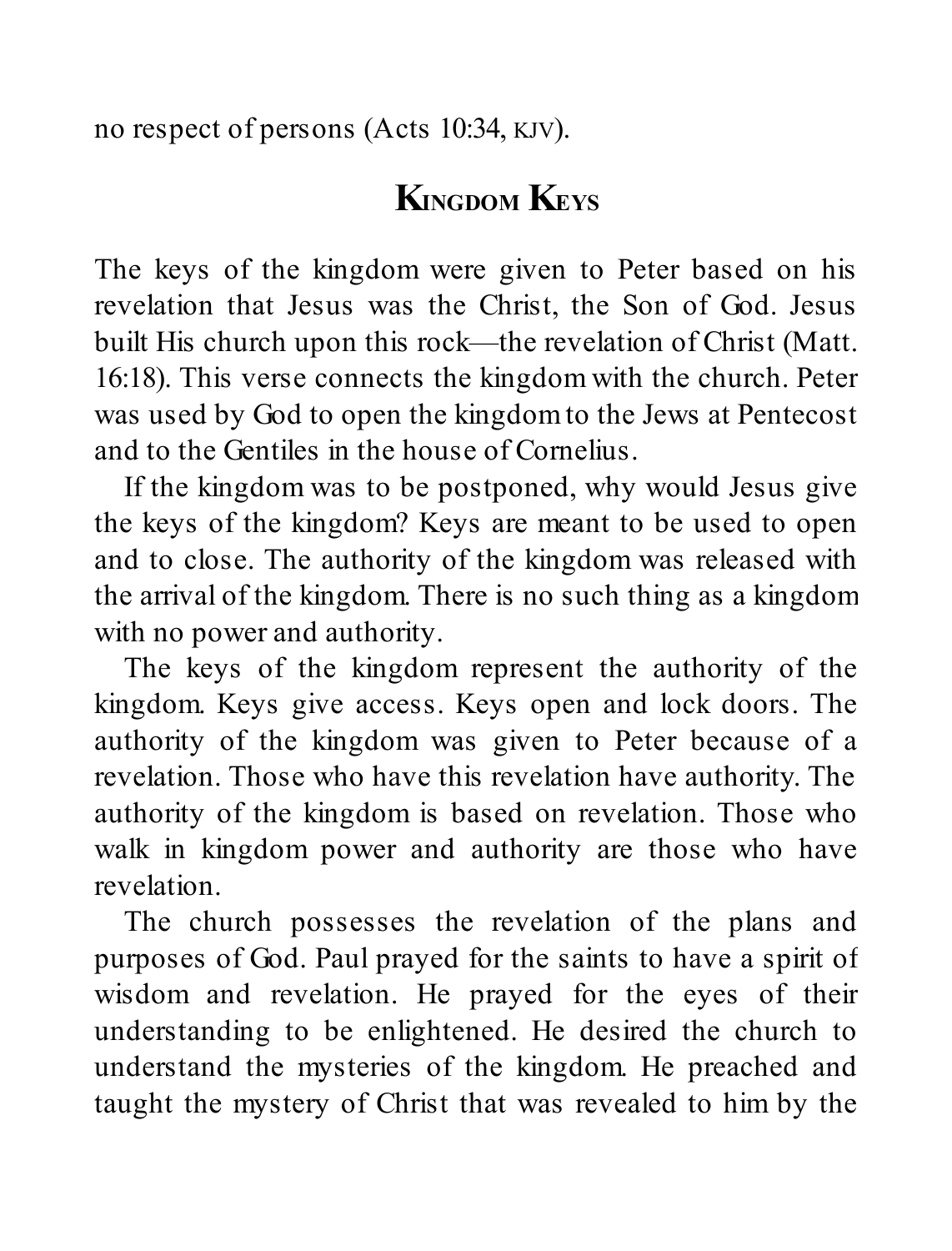Spirit. His revelation of the church is critical. (See Ephesians 1:15–23.)

The mystery of the kingdom has been revealed. That which was hidden in previous ages has been revealed. Christ is the end of the Law. Christ and His body were the goal. Christ and His kingdom were the goal. The rule of Christ over His people was the goal.

The new creation is the new circumcision. We are the people of God, circumcised in the heart. The circumcision of the flesh was a covenant sign, a type. The circumcision of the heart is the antitype. (See Colossians 2:11–15.)

*It is important to note that sometimes the local church is not synonymous with the kingdom*. There are churches where Satan has a large measure of effective control. The will of God is not done in these churches. This is evidenced not only by false doctrine but also by a lack of love and the presence of all kinds of relational and personal sin. Strife, division, carnality, and rampant sin are not the marks of the kingdom.

The visible, organizational church has often exhibited the opposite of righteousness, peace, and joy in the Holy Ghost. There are many churches that deny the power of God and the anointing of the Holy Spirit. The church has often been sectarian. The kingdom goes beyond denomination and sects. We cannot be confused in this area. God's kingdom is holy, and His people are called to be holy.

C. Peter Wagner states:

Over the years, many institutional forms of the Christian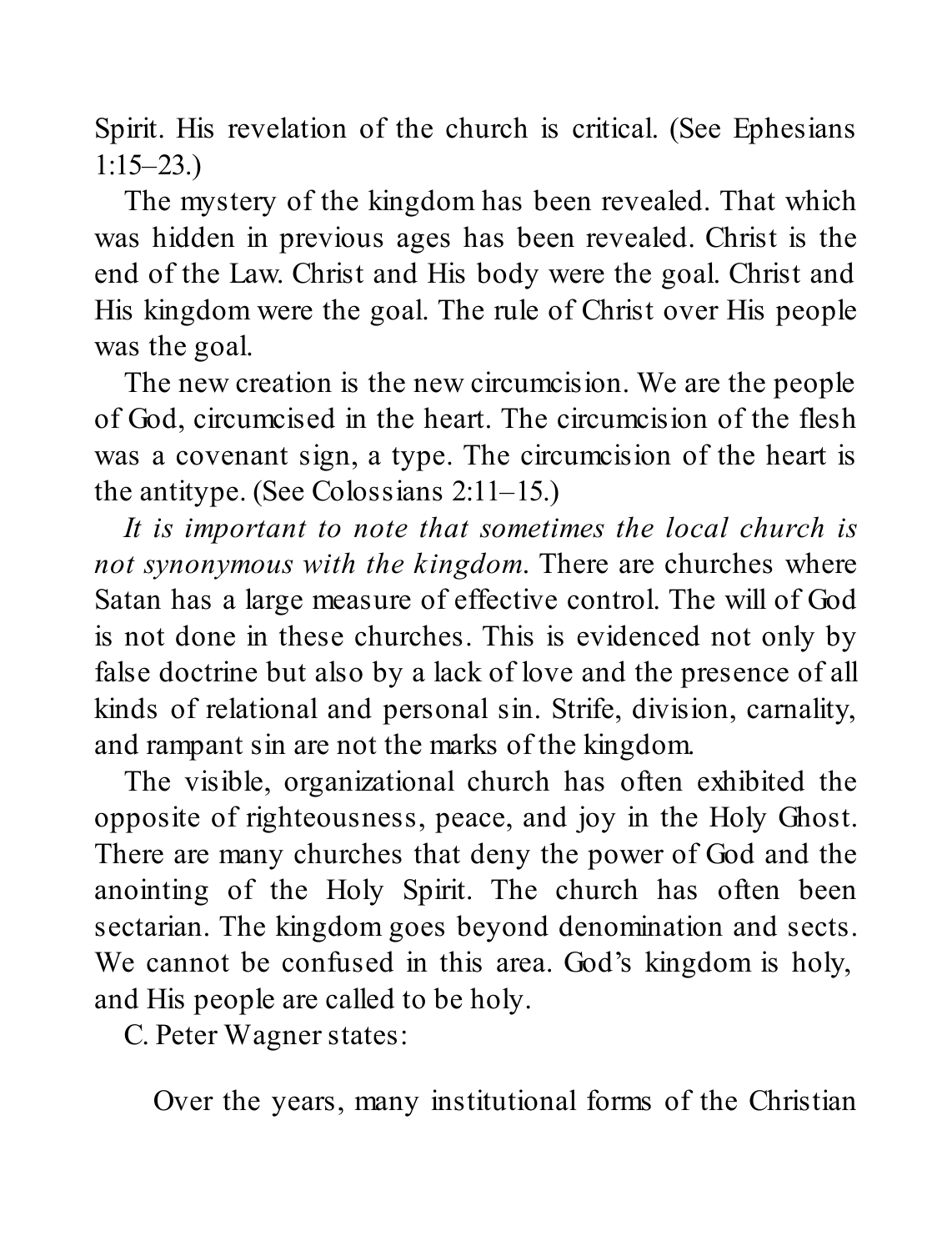Church have evolved that are far from what Jesus had in mind as He was instructing His disciples. Without naming names, it is a fact that all too much of what is known as Christianity is actively promulgating deeds and words that are quite different from what we know of the kingdom of God, and are not a reflection of God's will in the world today. Such so-called "churches" are not to be identified with the kingdom of God. But, at the same time, multitudes of churches in many parts of the world, although imperfectly, do accurately reflect the glory of God through Jesus Christ and, as such, can be considered outposts of the kingdomof God.2

The kingdom of God is heavenly and spiritual, not earthly and carnal. Earthly organizations, even Christian ones, are not necessarily the representatives of the kingdom of God. The true church has come to heavenly Zion. The true church will manifest righteousness, peace, and joy in the Holy Ghost. The church should be a manifestation of the kingdom of God. The church is intended to be salt and light. It should represent heaven on Earth.

The church should be a kingdom community of believers *serving* one another in love and humility.

And whosoever of you will be the chiefest, shall be servant of all.

—MARK 10:44, KJV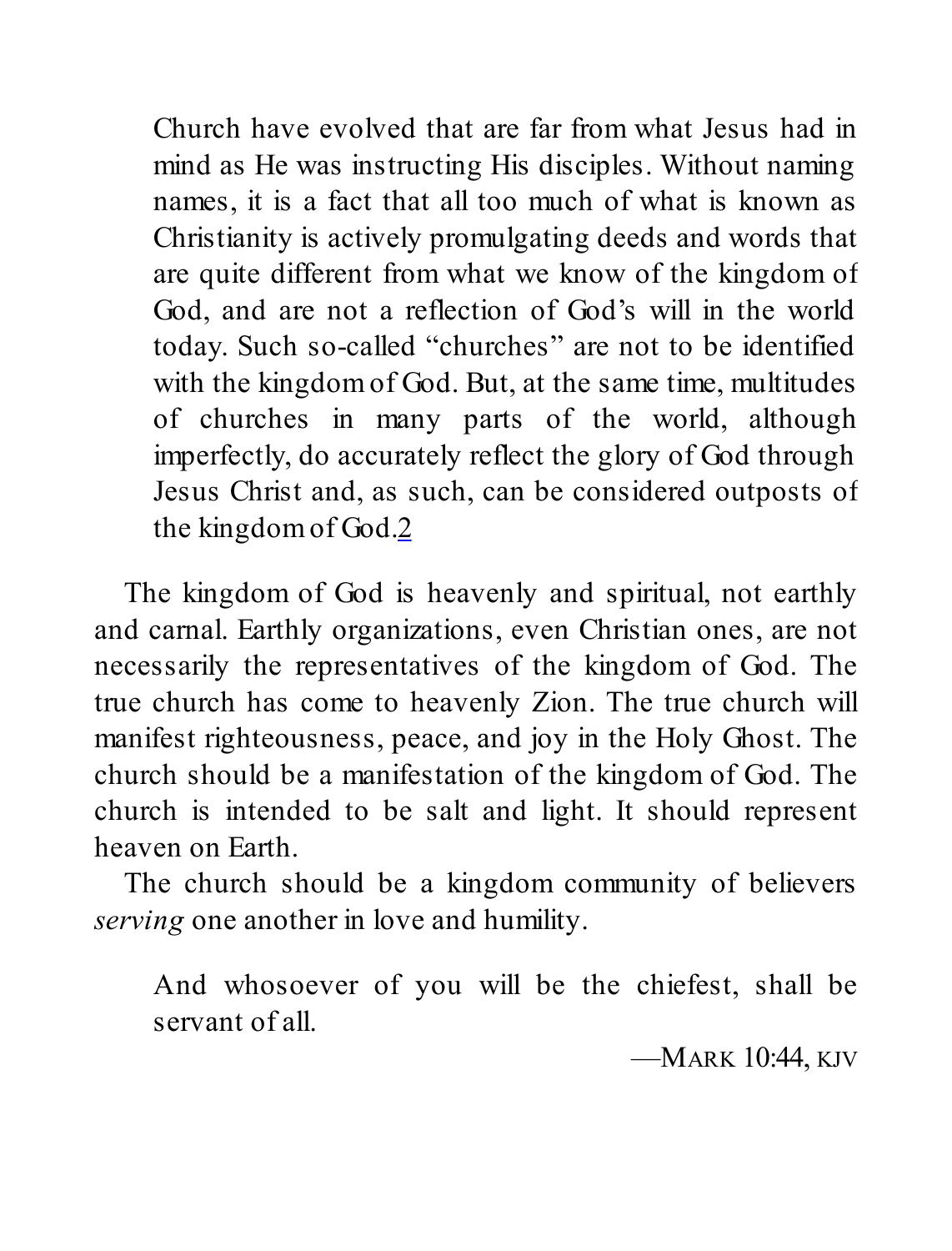For you, brethren, have been called to liberty; only do not use liberty as an opportunity for the flesh, but through love serve one another.

—GALATIANS 5:13

Service is the hallmark of the kingdom. When believers do not serve one another but serve themselves instead, it is no longer reflective of the kingdom. When the church no longer *serves* but instead exists to *be served*, it is no longer reflective of the kingdom. When leaders no longer serve but demand to be served, they no longer reflect either the heart of the King or the characteristics of the kingdom.

For even the Son of Man did not come to be served, but to serve, and to give His life a ransomfor many.

—MARK 10:45

God calls Jesus, the Messiah, "My Servant" (Isa. 42:1; 52:13). God's individual "Servant" would accomplish what the national*servant* (Israel) could not. We are now servants in Christ. The Servant would suffer and "sprinkle many nations" (Isa. 52:15). The verse continues by saying, "For what had not been told them they shall see, and what they had not heard they shall consider." This verse was quoted by Paul in Romans 15:21, which is the fulfillment of the prophecy by Isaiah being preached to Gentiles.

In the kingdom we are to be submitted to one another under the reign of Christ.

Likewise you younger people, submit yourselves to your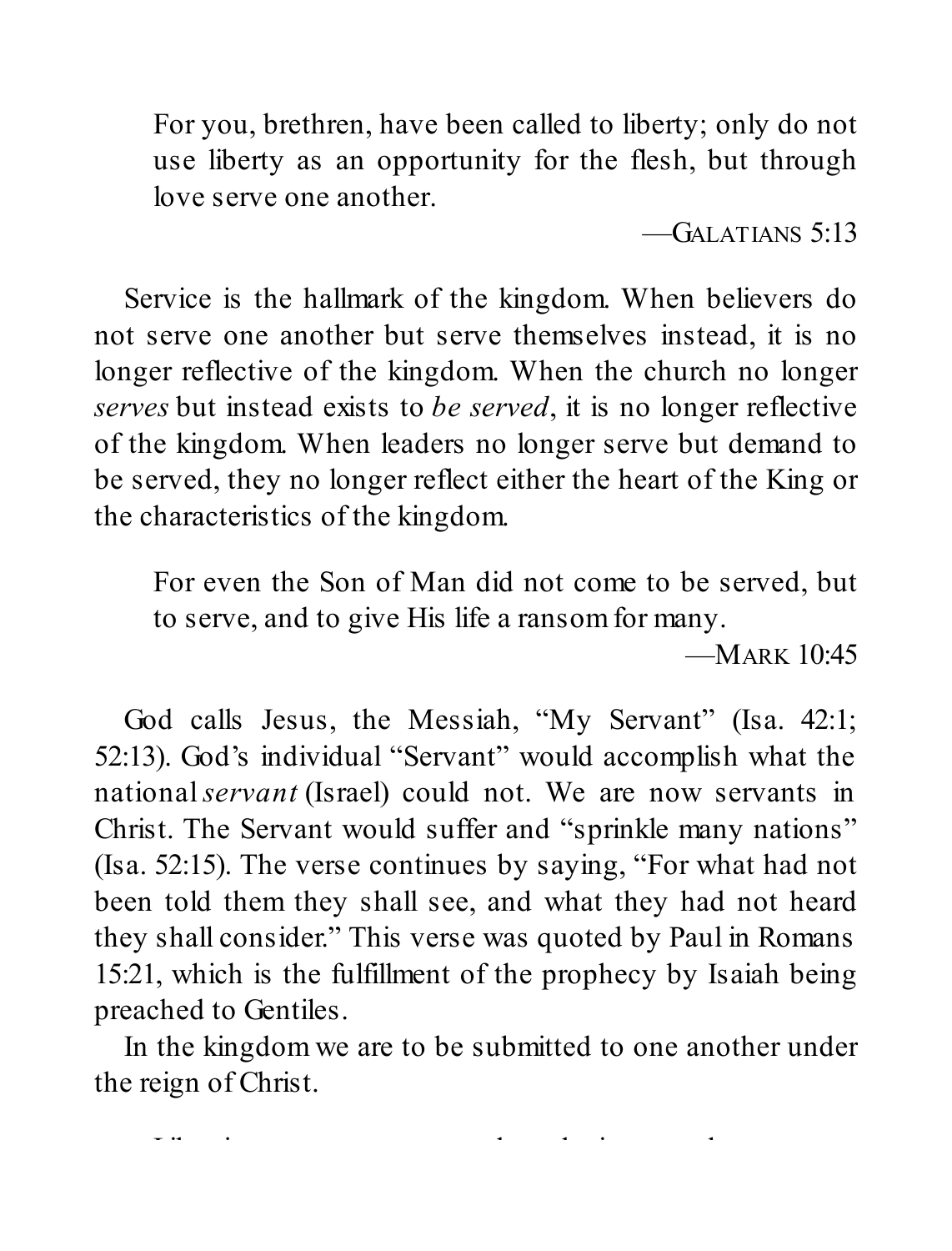Likewise you younger people, submit yourselves to your elders. Yes, all of you be submissive to one another, and be clothed with humility, for "God resists the proud, but gives grace to the humble."

 $-1$  PETHER 5:5

Too often Christians do not serve and submit to one another but instead walk in strife and division. Again, this is not reflective of the kingdom.

The kingdom of God has often been called *the upside-down kingdom*. In the kingdom, the way *u p* i s *down*. It is the opposite of this in the kingdoms of the world, which are often characterized by everyone trying to get to the top. Selfish ambition and pride have no place in the kingdomof God.

John the Baptist quoted Isaiah to prophesy Jesus's arrival: "Every valley shall be filled and every mountain and hill brought low; the crooked places shall be made straight and the rough ways smooth" (Luke 3:5). Mountains (the proud) are brought low in the kingdom. Valleys (the low) are filled (made high) in the kingdom. Everything is turned upside down.

Jesus teaches that the first are made last, and the last are made first (Matt. 19:30). The proud are humbled, and the humble are exalted (Matt. 23:11–12). Once again everything is turned upside down. This is what happened when the kingdom came. The old-covenant world was turned upside down. The new-covenant world came into being.

Jesus uses a child to symbolize the kingdom:

Therefore whoever humbles himself as this little child is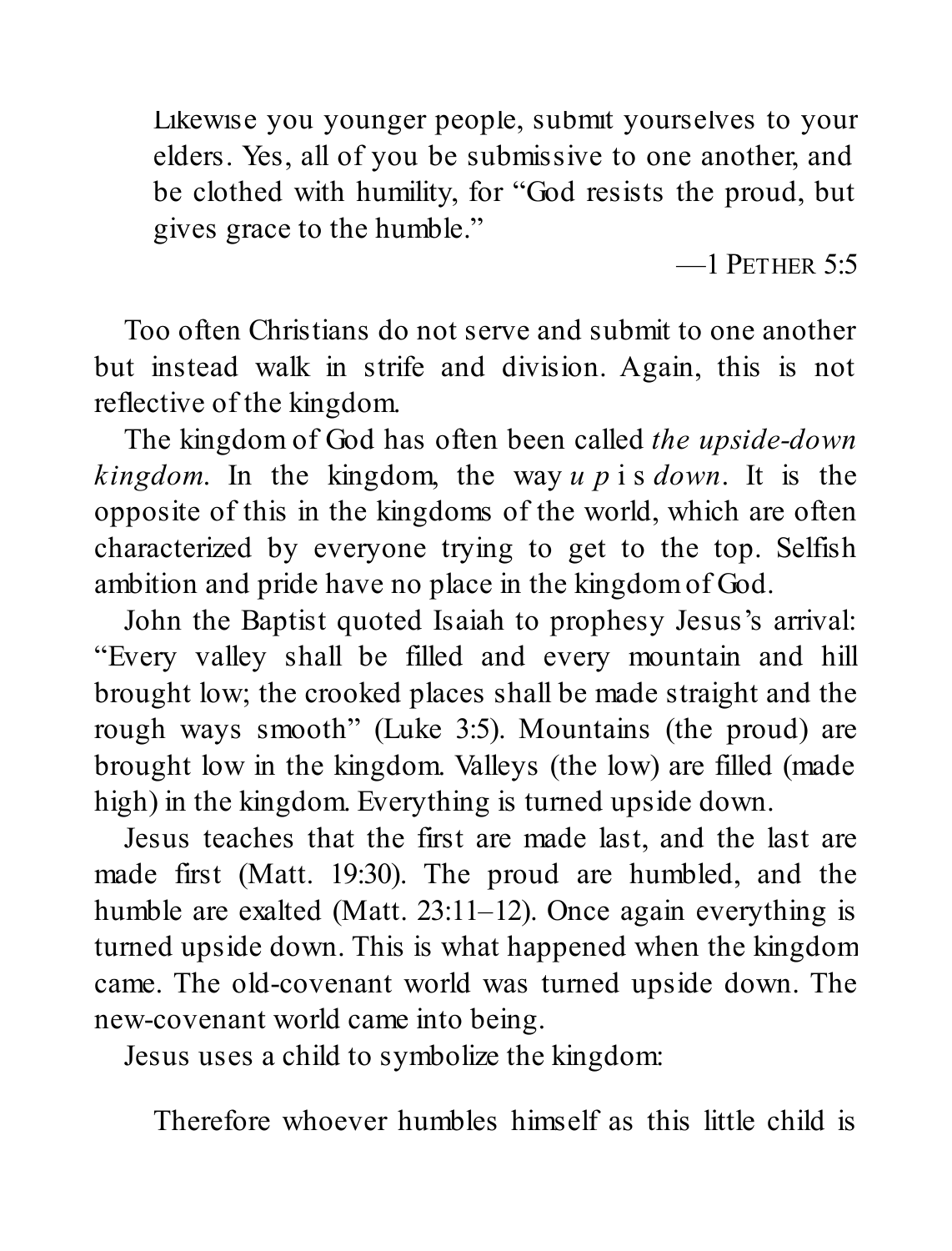the greatest in the kingdomof heaven.

—MATTHEW 18:4

Children rank low in status and power; they are dependent. Becoming like a child is the key to being great in the kingdom. We are called to serve rather than to seek power. Jesus is our example. He humbled Himself, took on the form of a servant, and became obedient to the death of the cross (Phil. 2:8). He is now highly exalted and given a name above every name.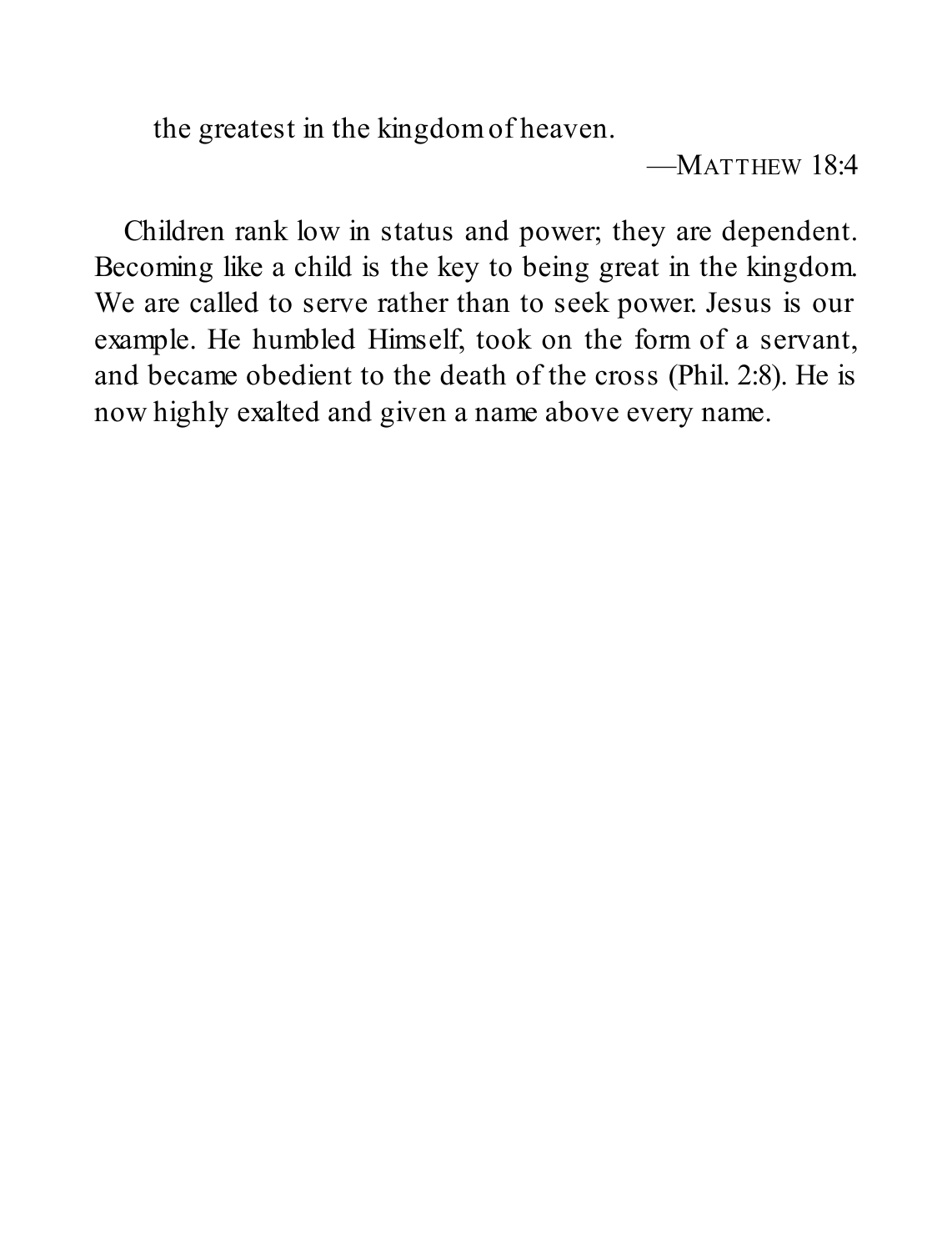

# **GROWTH AND ADVANCEMENT OF THE KINGDOM**

THE BOOK OF Acts is a continuation of what Jesus began to do and teach. Jesus began preaching, teaching, and demonstrating the kingdom. The kingdom message and demonstration would now *continue* through the apostles and the church.

The former account I made, O Theophilus, of all that Jesus began both to do and teach.

—ACTS 1:1

Throughout the Book of Acts (as well as in several other places), we see the importance of speaking about and proclaiming the kingdom of God. (See Acts 1:6; 8:12; 14:22; 19:8; 20:25.) Furthermore, we see that this type of proclamation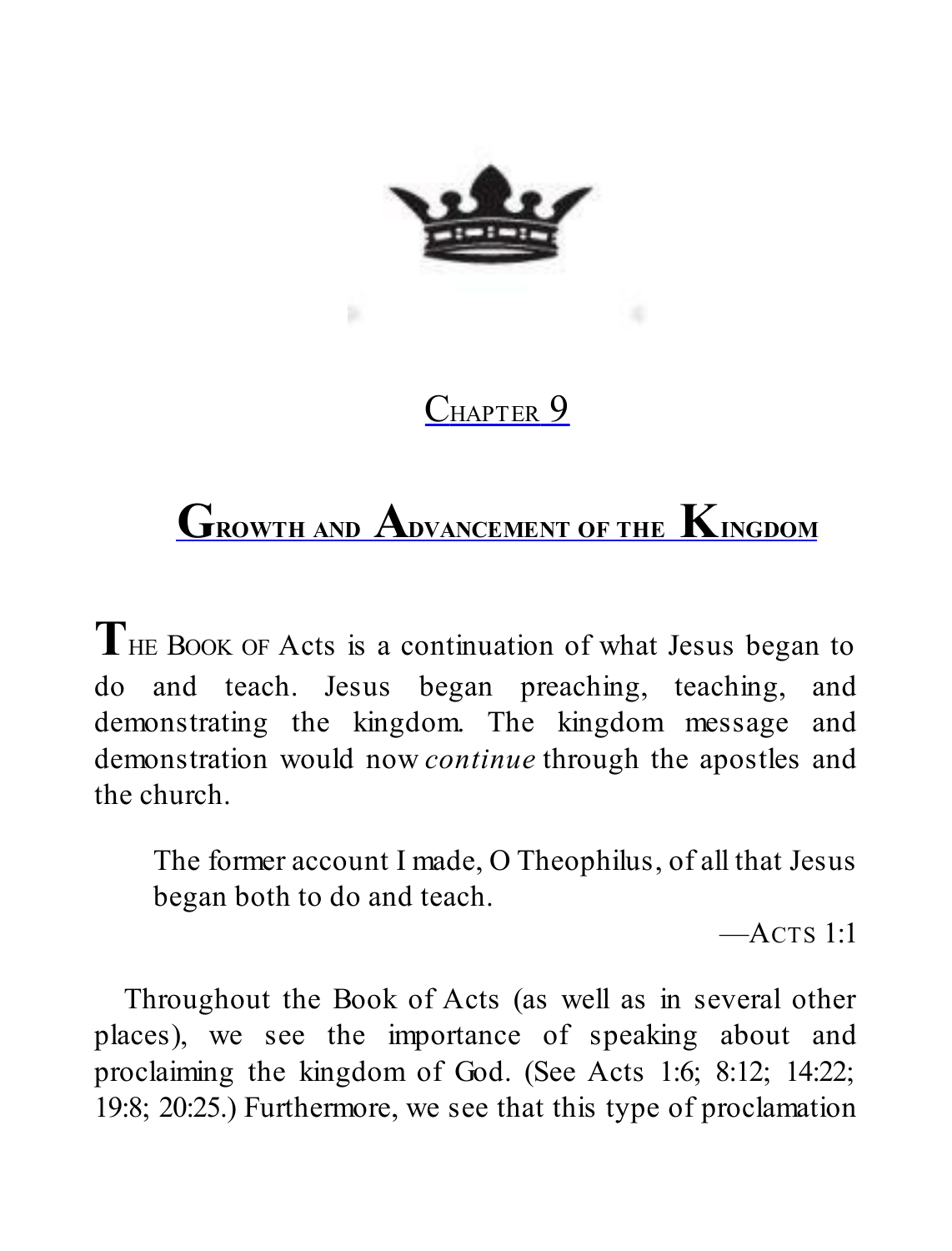is a continuation of what Jesus was doing and that the proclamation was unhindered even when the one proclaiming was imprisoned.

Alan Knoxexplains:

It seems, then, that Luke intended his second volume to be a treatise on the expansion of the kingdom of God. However, Luke did not intend Acts to be a treatise on the beginning of the kingdom. His gospel explained that Jesus was the beginning of the kingdom of God. Similarly, Luke did not intend Acts to be a treatise on the end of the expansion of the kingdom. Instead, the kingdomcontinues to be proclaimed at the end of the book.<sup>1</sup>

The Book of Acts shows us that the kingdom is not some theological concept but a living reality in the lives of people. People are dramatically transformed by the power and message of the kingdom. The Book of Acts is a book of *action*, which shows us that God is actively involved with His church in advancing the kingdom. This happens through miracles, healings, angels, visions, judgments, and prayer.

#### **EXPANSION OF THE KINGDOM**

In Psalm 2:1, the *heathen* are identified as "the nations," or the world. In the time of the writing of the psalms, the world was divided into "Hebrew nations" and "other nations"—the people of God and foreigners. The same division is often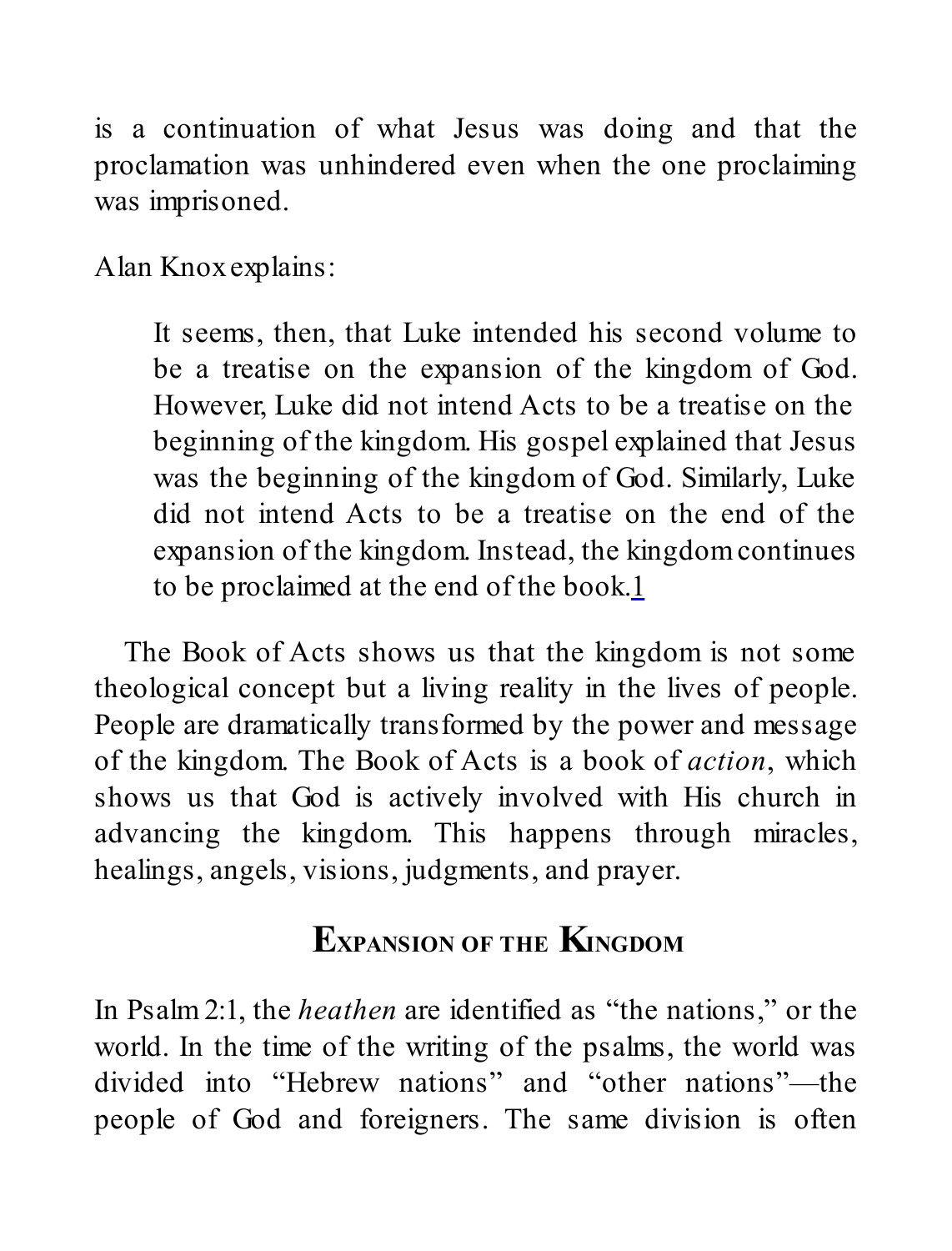referred to in the New Testament under the terms  $Jew$  and *Gentile*, because the Greeks divided all the world into "Greeks" and "barbarians." The world now embraces all the nations that are not under the influence of the true religion.

But you shall receive power when the Holy Spirit has come upon you; and you shall be witnesses to Me in Jerusalem, and in all Judea and Samaria, and to the end of the earth.

—ACTS 1:8

The expansion of the kingdom is one of the themes of the Book of Acts. The kingdom would expand from Jerusalem to "the uttermost part of the earth" (Acts 1:8, KJV). In Albert Barnes's *Barnes's Notes on the New Testament* , he explains, "The uttermost parts of the earth were the farthest regions of the world. This promise would properly embrace all the world as then known, as it is now known, as it shall be hereafter known."2

Ask of me, and I shall give thee the heathen for thine inheritance, and the uttermost parts of the earth for thy possession.

—PSALM 2:8, KJV

By "the Heathen," and "the uttermost parts of the earth," are meant God's elect among the Gentiles, and who live in the distant parts of the world; which are Christ's other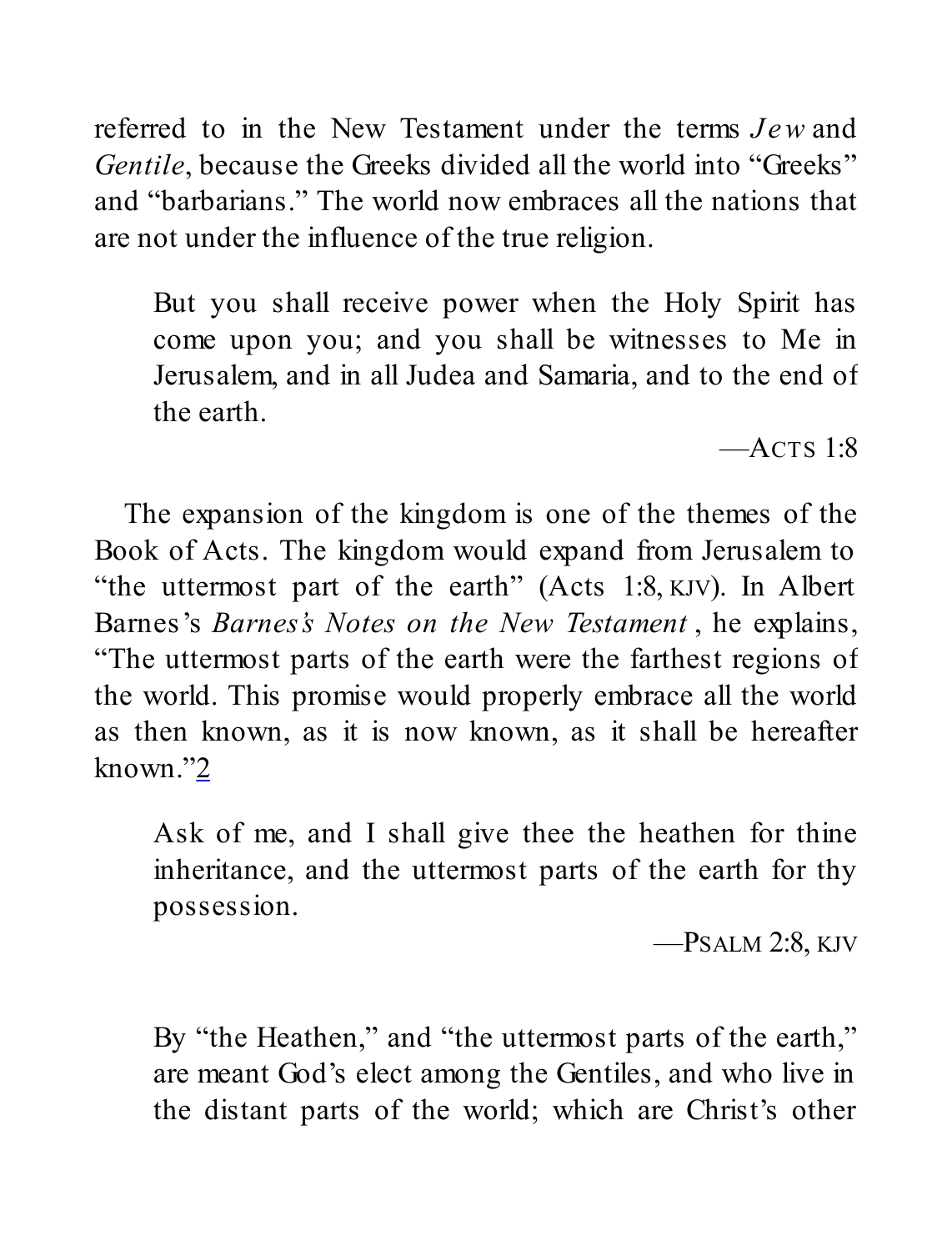sheep, the Father has given to him as his portion, and whom he has made his care and charge: as if it was not enough that he should be King of Zion, or have the government over his chosen ones among the Jews, he commits into his hands the Gentiles also; see Isaiah 49:6; and these are given him as his inheritance and possession, as his portion, to be enjoyed by him; and who esteems them as such, and reckons them a goodly heritage, and a peculiar treasure, his jewels, and the apple of his eye. These words respect the calling of the Gentiles under the Gospel dispensation; and the amplitude of Christ's kingdom in all the earth, which shall be from sea to sea, and fromthe rivers to the ends of the earth.3

The blessing of salvation came upon Israel first and then went to the uttermost part of the earth (Ps. 67:7). Salvation was proclaimed in Jerusalemfirst and then preached to all nations.

In Psalm 72:8, David prayed for his son Solomon, saying, "He shall have dominion also from sea to sea, and from the River to the ends of the earth." Solomon's reign over the land was a type of Christ's dominion over the earth. The dominion of Christ would come through the gospel.

David and others prophesied often in the Psalms about the whole earth experiencing salvation. These were prophecies about the kingdom. David, who was a king, prophesied often about the greater kingdom of his Seed, Christ, the Messiah. Some of those prophecies in the Book of Psalms are shown below: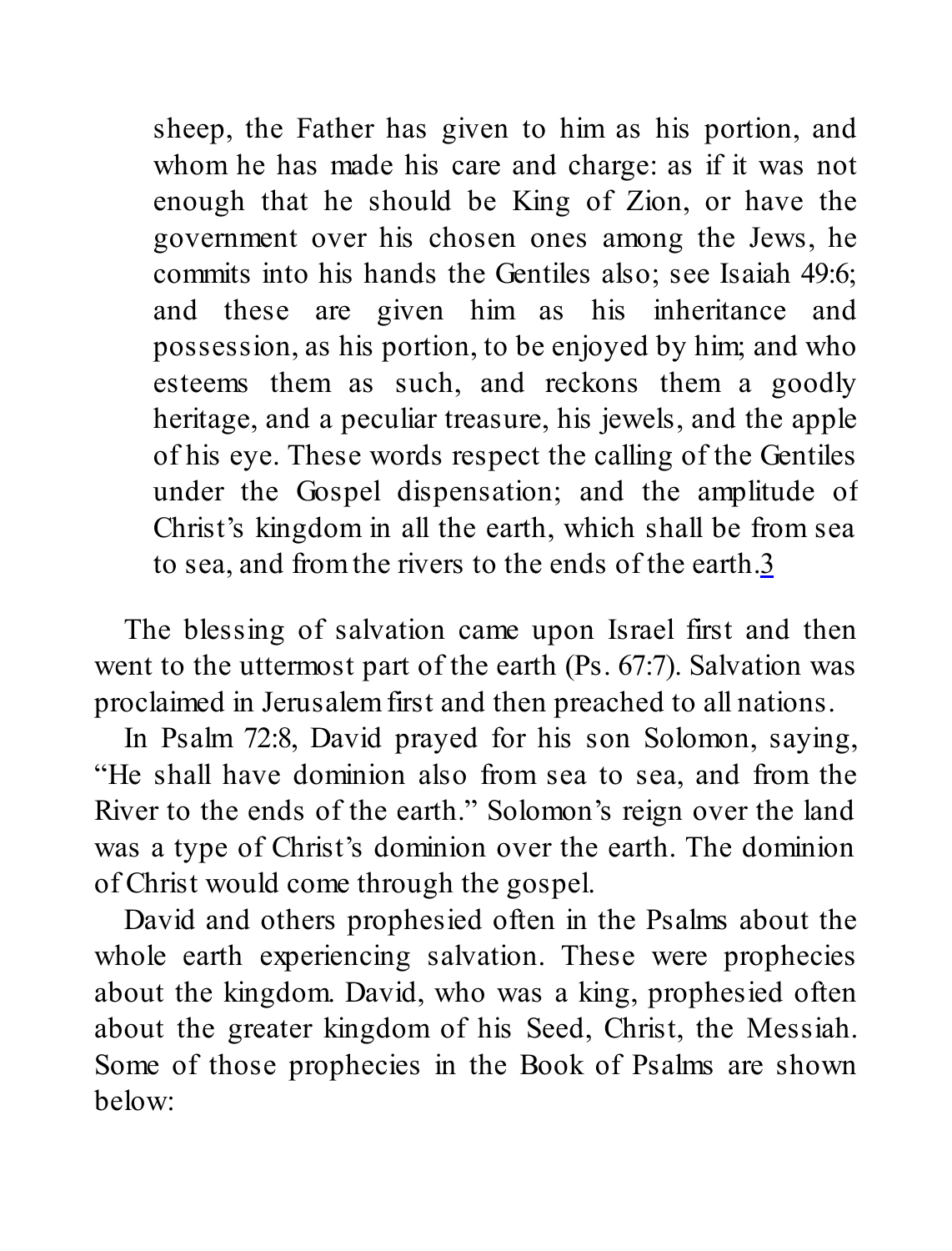- "You are My Son … I will give You the nations for Your inheritance" (Ps. 2:7–8).
- "All the families of the nations shall worship before You" (Ps. 22:27).
- "The earth is the LORD'S" (Ps. 24:1).
- "According to Your name, O God, so is Your praise to the ends of the earth" (Ps. 48:10).
- "You who are the confidence of all the ends of the earth" (Ps. 65:5).
- "All nations whom You have made shall come and worship before you, O Lord" (Ps. 86:10).
- "The nations shall fear the name of the LORD, and all the kings of the earth Your glory" (Ps. 102:15).
- "Be exalted, O God, above the heavens, and Your glory above all the earth" (Ps. 108:5).

The vision of the prophets was always global. The kingdom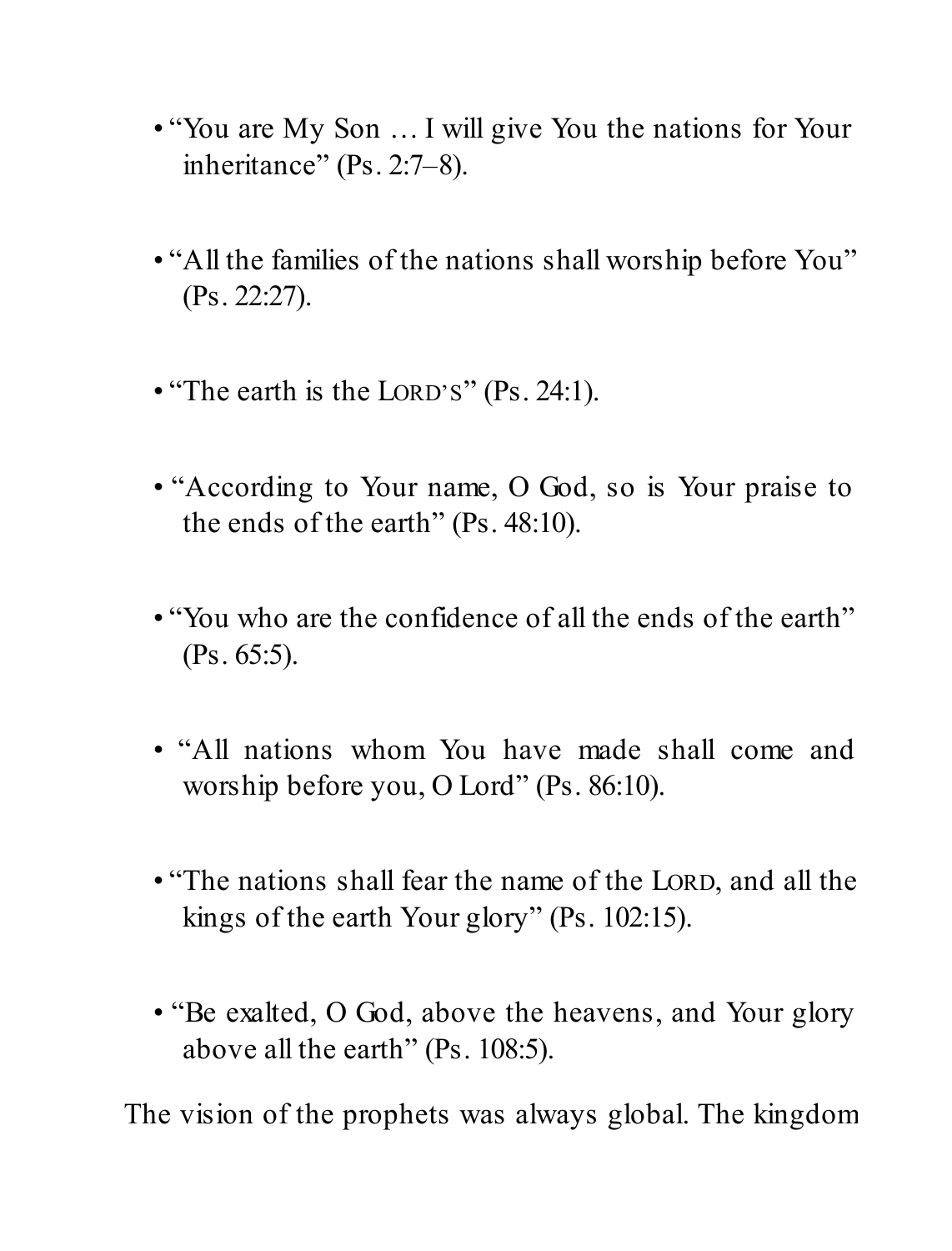would not be limited to Palestine but would encompass all nations. The scribes and teachers understood this but did not understand how it would be accomplished. It would come through the death of the Messiah and the preaching of the gospel.

When reading these scriptures there should be no doubt of the plan and purpose of God. This purpose comes through the church, the new-creation people, who will become a global phenomenon. The church could not be limited to Jerusalem. The Book of Acts is the story of the church and kingdom breaking out of the framework of the old covenant and breaking forth throughout the earth. What began as a small sect of Nazarenes became a global movement that could not be stopped.

The Book ofActs is therefore the fulfillment of the prophecy that the kingdom would extend to the uttermost parts of the earth. The book begins with Jesus speaking of the kingdom and ends with Paul at Rome speaking of the kingdom.

Before Acts was written, the kingdom message was only preached to Israel. Jesus told the twelve disciples to only go to "the lost sheep of the house of Israel" (Matt. 10:6). They were forbidden by Jesus to go into the way of the Gentiles or Samaritans. The kingdom message was to be given to the Jew first. This was because God could not bring salvation to the nations until He brought salvation to Israel and fulfilled His promise to them.

Stephen, the first martyr, seemed to have a better understanding of the kingdom than many had in his day. His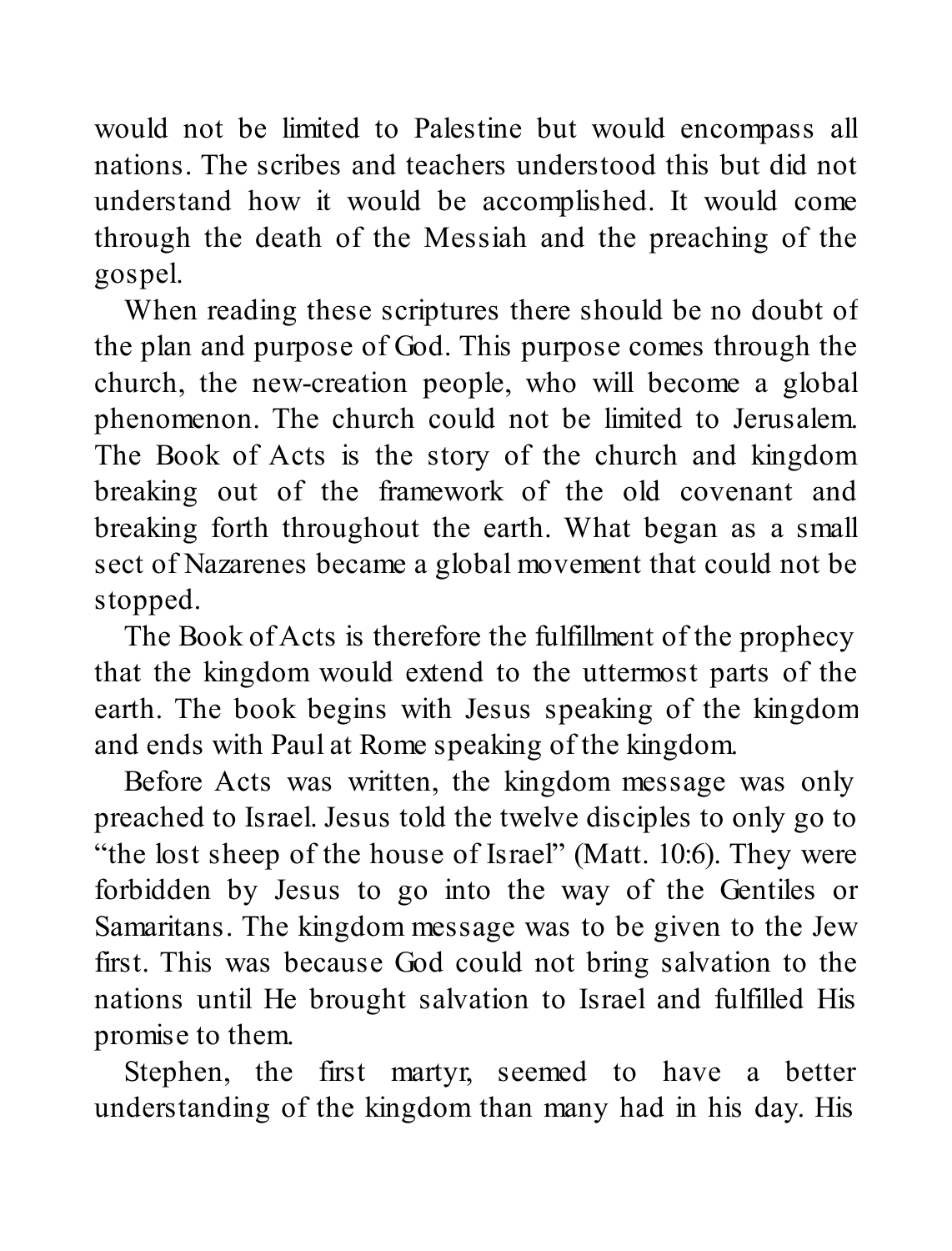words cut to the heart of unbelieving Israel.

But Solomon built Him a house. However, the Most High does not dwell in temples made with hands, as the prophet says: "Heaven is My throne, and earth is My footstool. What house will you build for Me? says the LORD, or what is the place of My rest?"

—ACTS 7:47–49

Stephen understood that God's presence could not be limited to a temple. The temple was only a temporary resting place until God formed a people to dwell among. He recounted Israel's historical rebellion. The judgment was coming upon the old system, which could not contain the fullness of what God desired to do. They killed Stephen because of his witness, but they could not resist the wisdomwith which he spoke.

God did remember His mercy and truth to Israel: "He has remembered His mercy and His faithfulness to the house of Israel; all the ends of the earth have seen the salvation of our God" (Ps. 98:3). He saved the remnant before judging the nation. The result would be that the nations would see the salvation of God. Salvation could not come to the world until it first came to Israel.

A new song would be sung from the ends of the earth (Isa. 42:10). The new song is connected with the new creation. (See Psalm 40:3; 96:1; 98:1; 144:9; 149:1; and especially Revelation 5:9.) Nations that did not know the God of Israel would know Him through salvation and would praise Him from the ends of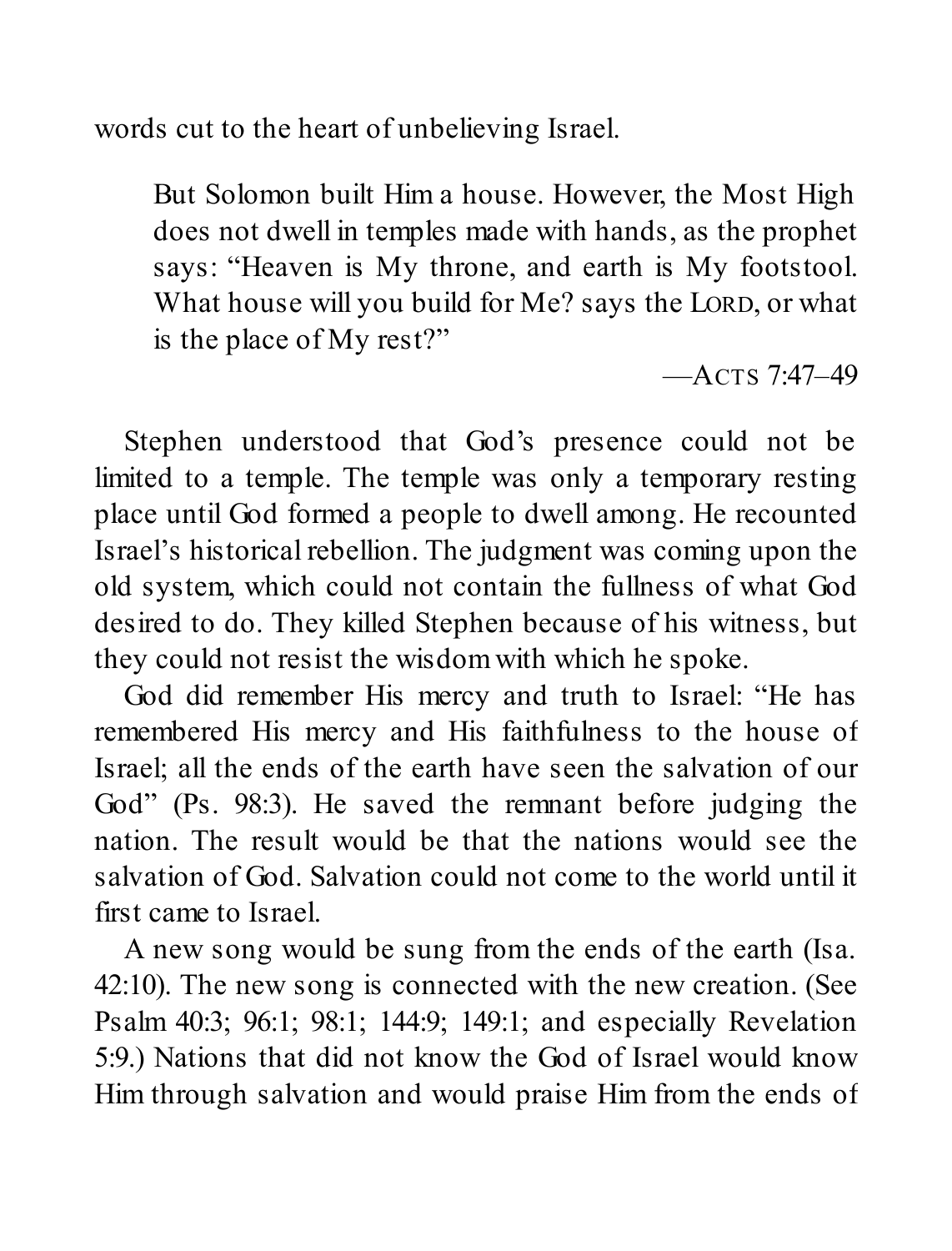the earth.

Look to Me, and be saved, all you ends of the earth! For I amGod, and there is no other.

—ISAIAH 45:22

The nations that worshiped idols would come to the realization that the God of Israel is the one true God. They would cast away their idols and look to the Lord for salvation.

#### **THE KINGDOM IN JERUSALEM**

When the Day of Pentecost had fully come, they were all with one accord in one place. And suddenly there came a sound from heaven, as of a rushing mighty wind, and it filled the whole house where they were sitting. Then there appeared to them divided tongues, as of fire, and one sat upon each of them. And they were all filled with the Holy Spirit and began to speak with other tongues, as the Spirit gave them utterance. And there were dwelling in Jerusalem Jews, devout men, from every nation under heaven. And when this sound occurred, the multitude came together, and were confused, because everyone heard themspeak in his own language.

 $-$ ACTS  $2.1-6$ 

Tongues are not a sign for them who believe—they are a sign for those who do not believe. Tongues got the attention of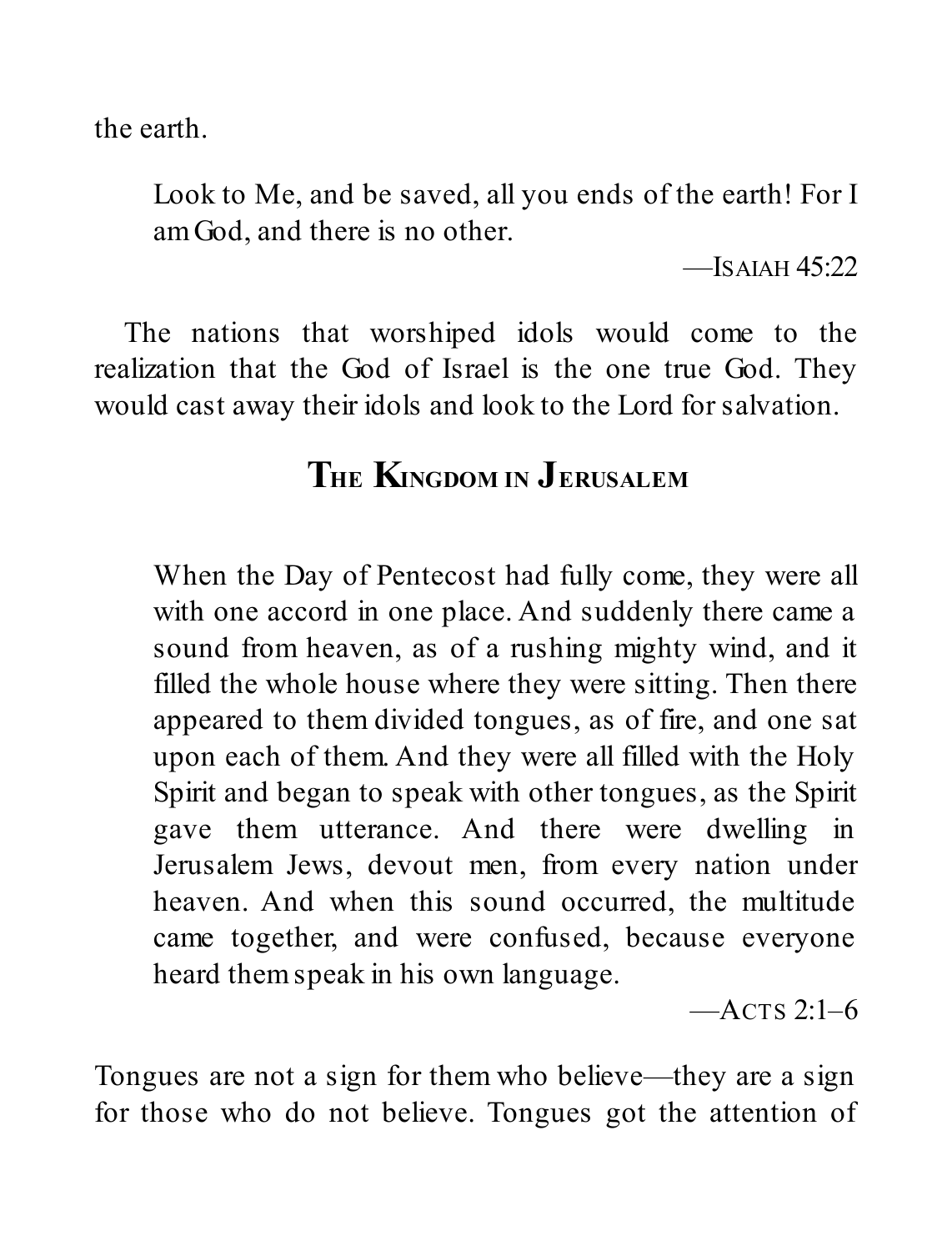Jews from around the world. Undoubtedly many of them went back to their nations with the report of what they had seen on the Day of Pentecost. The kingdom, which began in Jerusalem, was to become a global phenomenon.

Tongues were also manifested in Samaria and in the house of Cornelius. When there was a significant breakthrough into new territory, tongues were evident. Tongues are a sign of the Holy Spirit and the presence of God. The expression of tongues is a sign of the presence of the kingdomof God.

Prayer, especially praying in tongues, is a vital aspect to our spiritual growth, to walking in the supernatural and being sensitive in the Spirit. The kingdom is advanced through the power of the Holy Spirit. Pentecost was necessary to release the church in the power of the Spirit. This was initiated through speaking in tongues.

The apostles immediately began to preach and minister in power. The result was an immediate increase in the number of disciples. The church grew quickly in Jerusalem in spite of hostility from many to the message of Christ. The church and the kingdomgrew despite fierce persecution.

Then those who gladly received his word were baptized; and that day about three thousand souls were added to them. And they continued steadfastly in the apostles' doctrine and fellowship, in the breaking of bread, and in prayers. Then fear came upon every soul, and many wonders and signs were done through the apostles.

—ACTS 2:41–43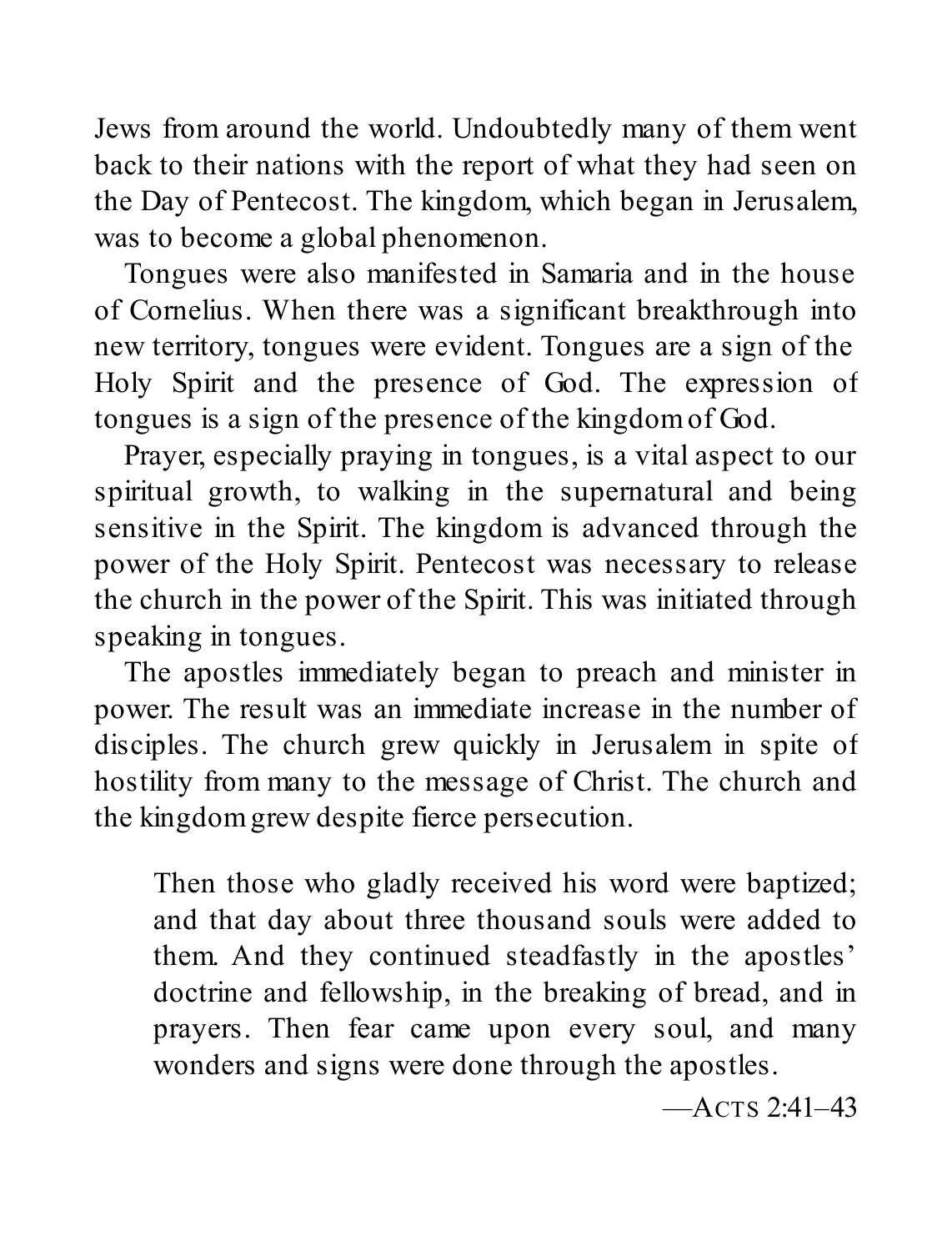Then the word of God spread, and the number of the disciples multiplied greatly in Jerusalem, and a great many of the priests were obedient to the faith.

 $-4$ CTS 6.7

Many priests were obedient to the faith. This is a powerful testimony to the power of the kingdom. Many of the religious leaders, including the high priest, were enemies of the gospel. There were many, however, in the old-covenant temple system who embraced the kingdom.

God gave the apostles favor with the people (Acts 2:47). The King's favor is a powerful force in advancing the kingdom. Having favor with God and man is important to advance the kingdom. Favor is for the purpose of advancing the kingdomof God!

Local churches are an important part of advancing the kingdom. Many churches were formed after the Day of Pentecost: "So the churches were strengthened in the faith, and increased in number daily" (Acts 16:5). Church *planting* is also a major part of advancing the kingdom. C. Peter Wagner states:

The most concrete, lasting form of ministry in Acts is church planting. Preaching the gospel, healing the sick, casting out demons, suffering persecution, holding church councils and the multiple other activities of the apostles and other Christians that unfold before us have,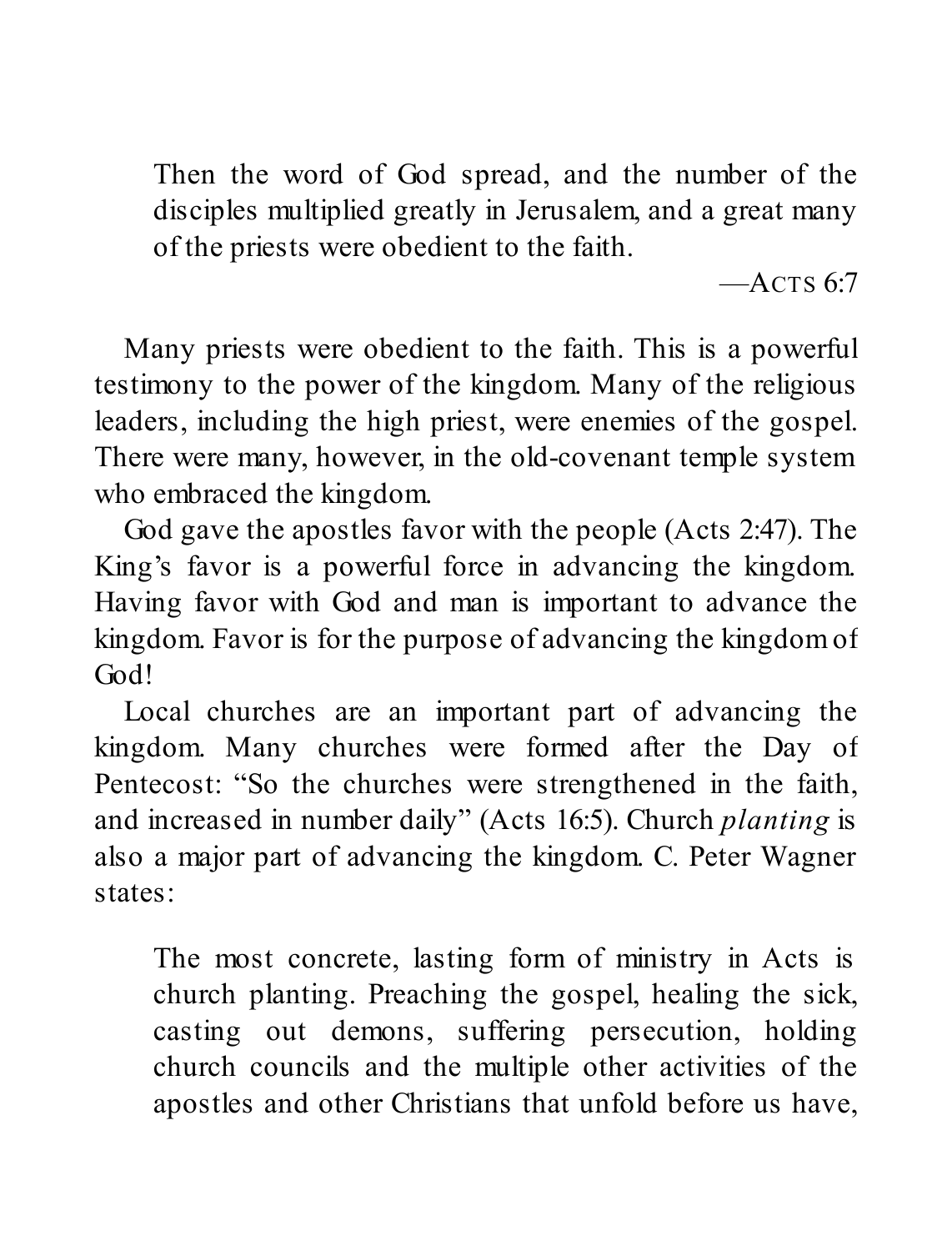as their goal, multiplying Christian churches throughout the known world. Related to his teaching of the kingdom, I would surmise that Jesus often repeated his purpose statement, "I will build my church" (Matt. 16:18).4

Churches need to be established in the faith. Churches established in the faith can increase daily. The local church is an agent of evangelism and the advancement of the kingdom. Church growth should be a normal part of the advancement of the kingdom.

And through the hands of the apostles many signs and wonders were done among the people. And they were all with one accord in Solomon's Porch. Yet none of the rest dared join them, but the people esteemed them highly. And believers were increasingly added to the Lord, multitudes of both men and women.

—ACTS 5:12–14

Signs and wonders help advance the kingdom. These include miracles of healing and deliverance. There is no substitute for signs and wonders, and they were wrought by God in the early church. God will do His part if we preach the gospel. God is committed to advancing His kingdom in every generation.

**THE KINGDOM COMES TO SAMARIA**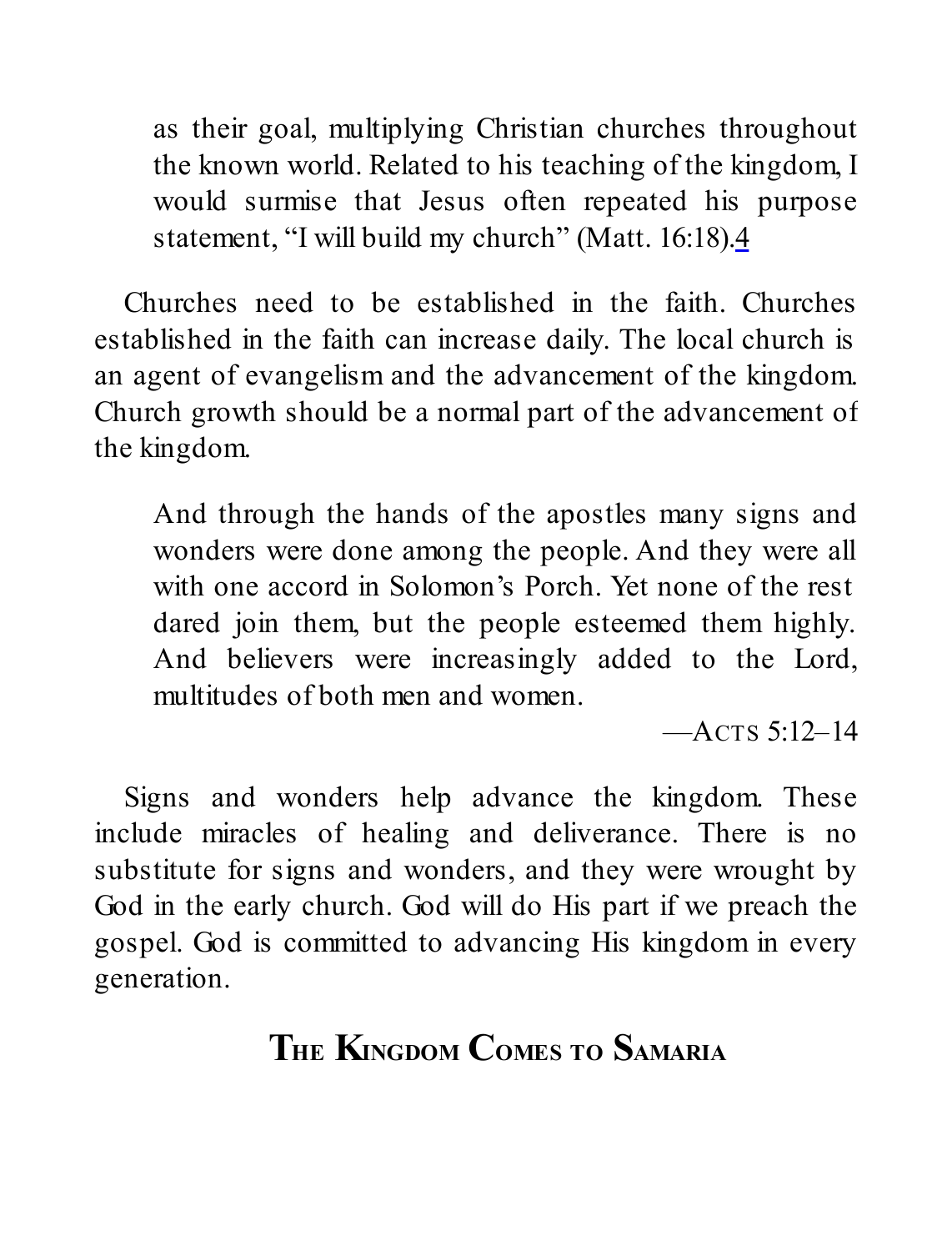Then Philip went down to the city of Samaria and preached Christ to them. And the multitudes with one accord heeded the things spoken by Philip, hearing and seeing the miracles which he did. For unclean spirits, crying with a loud voice, came out of many who were possessed; and many who were paralyzed and lame were healed. And there was great joy in that city.

—ACTS 8:5–8

Acts records the gospel penetrating the city of Samaria. The Samaritans were a group who had split off from the Jewish people about six centuries earlier. They had intermarried with other peoples and were considered outsiders by most Jews. The Jews had no dealings with the Samaritans (John 4:9). The Jews looked on the Samaritans as second-class citizens. The Samaritans did not accept the full teaching of the Old Testament. They also worshiped in the wrong place—Mount Gerizim—not in Jerusalem. There were other major differences between the Jews in Christ's day and the Samaritans.

Luke records two incidents involving Samaritans that took place while Jesus was still on Earth. He tells of the goodheartedness of one Samaritan whom we commonly call the good Samaritan. The story is critical of a Jewish priest and a Levite but complimentary of a Samaritan (Luke 10:25–37). In another incident, Jesus healed ten lepers.

And one of them, when he saw that he was healed, returned, and with a loud voice glorified God, and fell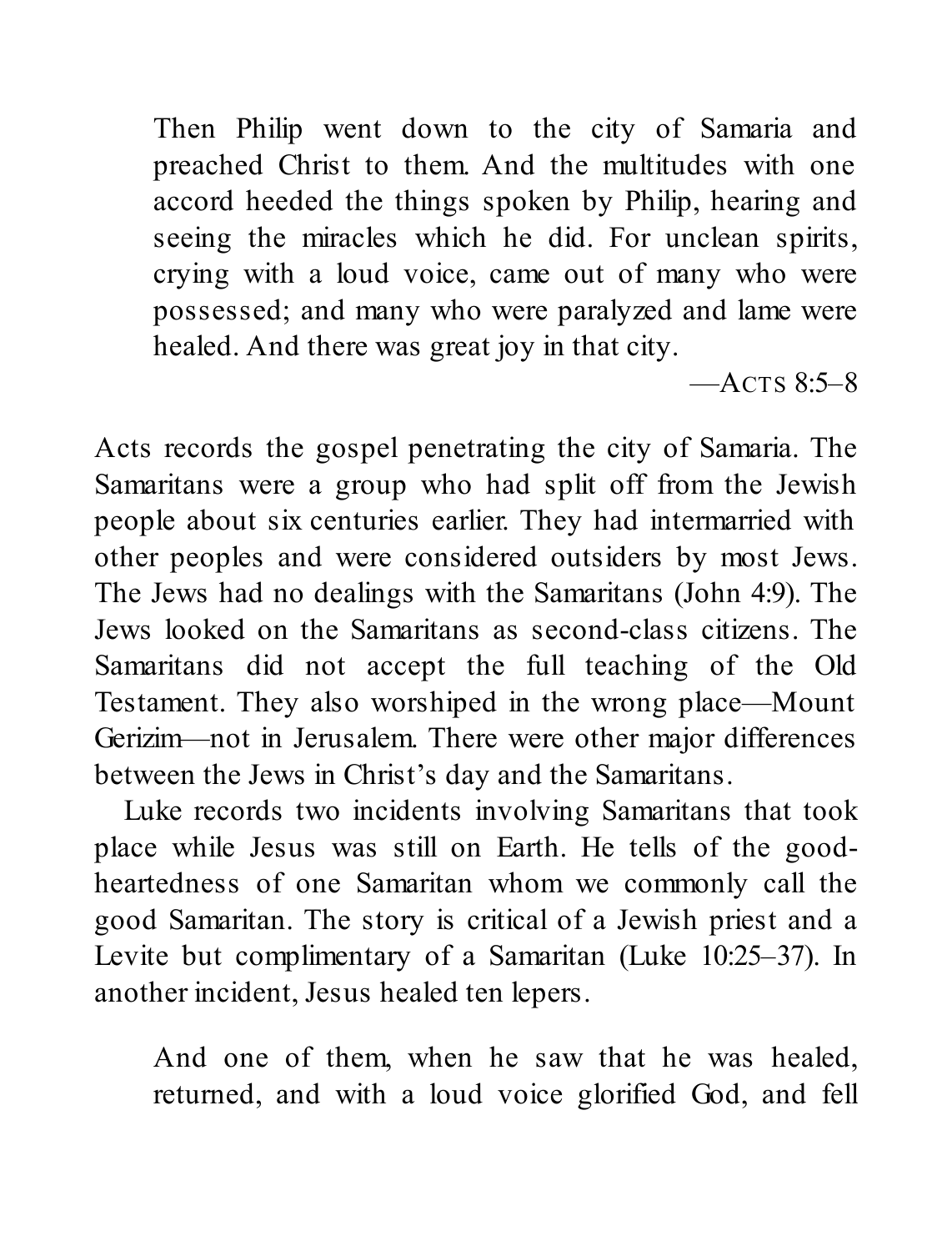down on his face at His feet, giving Him thanks. And he was a Samaritan.

 $-$ LUKE 17:15–16

When Jesus spoke to the woman of Samaria, she believed and went and told the city. The whole city came out to meet Him (John 4:29–30). The implication is that the Samaritans were more open to the gospel than the legalistic, unbelieving Jews.

Deliverance from demons is a sign of the kingdom (Matt. 12:28). Philip cast out demons in Samaria. The city had been bewitched by the sorcery of Simon. Wherever there is witchcraft and sorcery, there will be a great need for deliverance. When salvation comes, then comes deliverance. Salvation means deliverance.

Philip's preaching impacted the city of Samaria. People gave heed when they saw the miracles he did, and there was *great joy* in the city. Joy is another sign of the kingdom.

Now when the apostles who were at Jerusalem heard that Samaria had received the word of God, they sent Peter and John to them, who, when they had come down, prayed for them that they might receive the Holy Spirit. For as yet He had fallen upon none of them. They had only been baptized in the name of the Lord Jesus. Then they laid hands on them, and they received the Holy Spirit.

 $-4$  CTS 8:14-17

The preaching of the gospel with miracles following and people believing and being filled with the Holy Spirit is a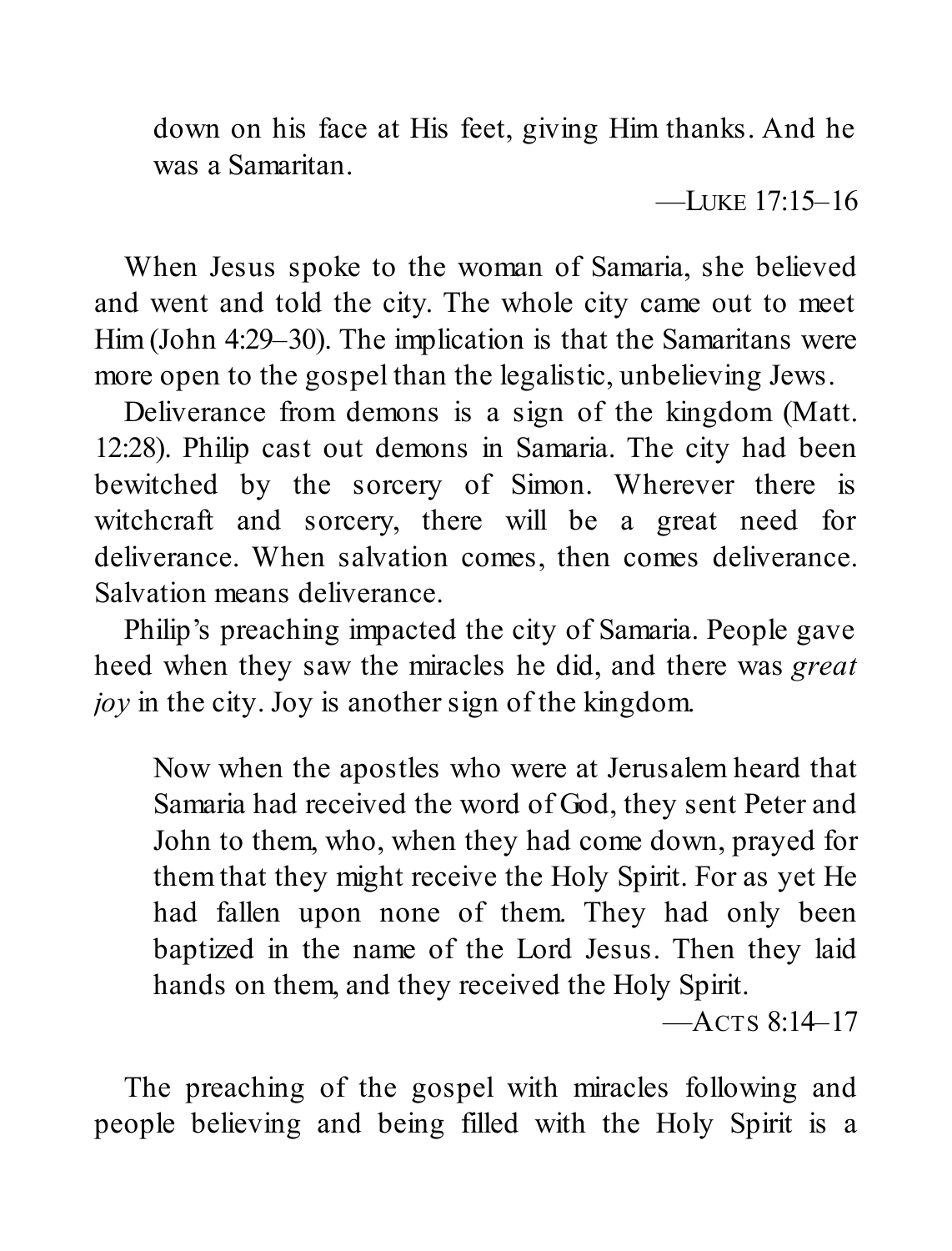pattern that we see in the advance of the kingdom. The apostles came from Jerusalem to lay hands on the new believers in Samaria, *confirming* them. This was proof that God honors the heart and not the nationality of a people. The Samaritans were loved by God, and salvation came to them in a powerful way.

# **THE KINGDOM COMES TO THE GENTILES**

There are several verses from the Book of Acts concerning the Gentiles. These include:

- " … saying to Abraham, 'And in your seed all the families of the earth shall be blessed'" (Acts 3:25).
- "Go, for he is a chosen vessel of Mine to bear My name before Gentiles, kings …" (Acts 9:15).
- "In every nation whoever fears Him and works righteousness is accepted by Him" (Acts 10:35).
- "They glorified God, saying, 'Then God has also granted to the Gentiles repentance to life'" (Acts 11:18).
- "I have set you as a light to the Gentiles, that you should be for salvation to the ends of the earth" (Acts 13:47).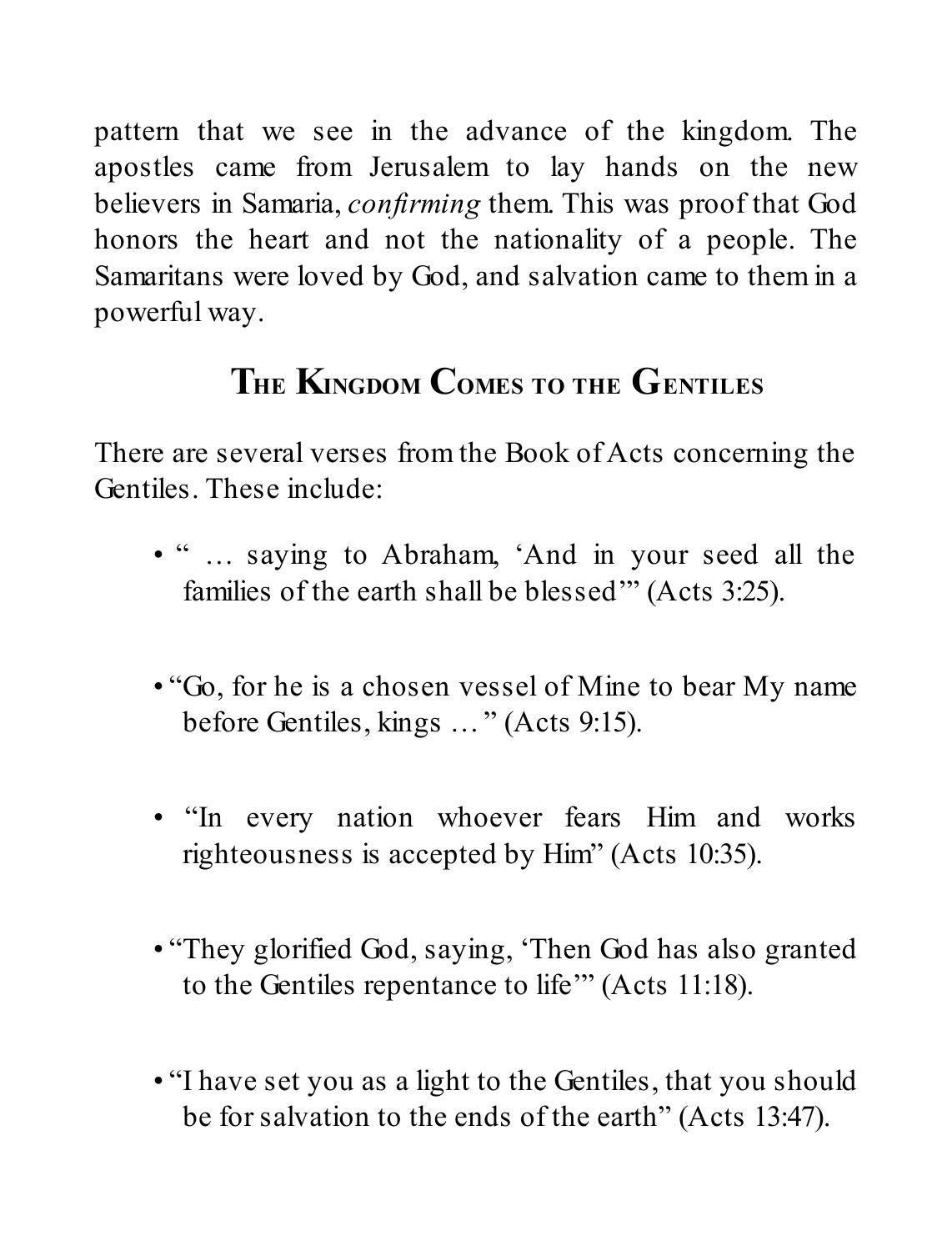- "They reported all that God had done with them, and that He had opened the door of faith to the Gentiles" (Acts 14:27).
- "Therefore I want you to know that God's salvation has been sent to the Gentiles, and they will listen!" (Acts 28:28, NIV).

Peter preached in the house of Cornelius, and the Holy Spirit fell on Cornelius's household (Acts 10:44–48). Jews would not enter into a Gentile's house, and Peter was challenged by the disciples for doing so. He rehearsed to them what happened, and they realized that God had granted salvation to the Gentiles.

Receiving the Holy Spirit accompanies the advance of the kingdom. The coming in of the Gentiles was always the focus of the kingdom. The Jews were the first to come into the kingdom, and God's faithfulness and mercy to themopened the way for the nations to come under the rule of the Messiah.

Blindness began to come upon Israel as the kingdom advanced to the Gentiles. The coming in of the Gentiles was always the goal. This was the vision of the prophets—that through Israel salvation would go the ends of the earth. God used Israel to bring forth the Messiah, the Seed ofAbraham, to be a blessing to all the families of the earth (Acts 13:47).

Paul was told to get out of Jerusalem and go to the Gentiles.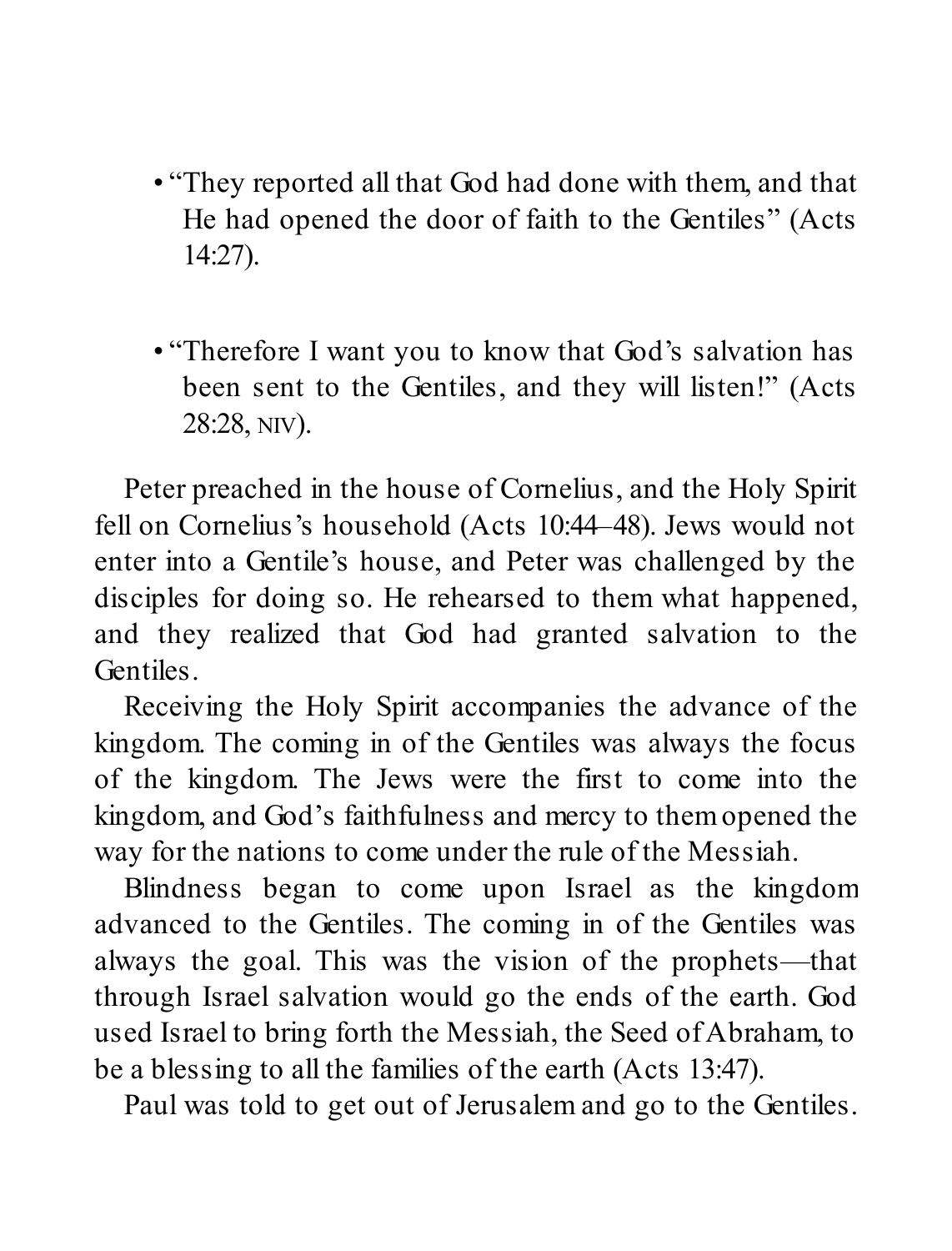This was all in the plan of God to advance the kingdom to the nations. He received this instruction while in a trance (Acts 16:9).

**THE KINGDOM OF GOD I<sup>S</sup> CROSS-CULTURAL**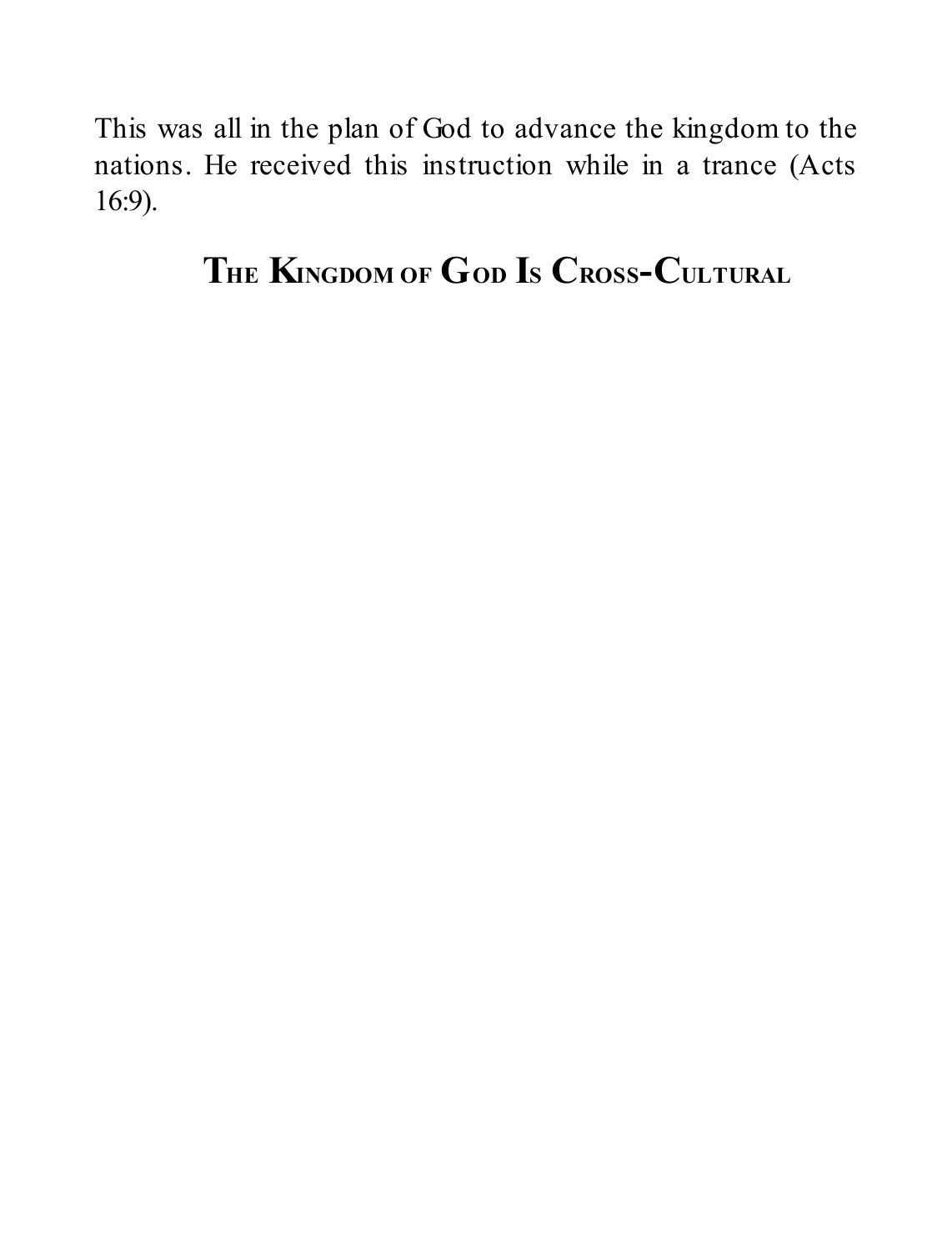#### **Paul at Athens**

(All the Athenians and the foreigners who lived there spent their time doing nothing but talking about and listening to the latest ideas.) Paul then stood up in the meeting of the Areopagus and said: "Men of Athens! I see that in every way you are very religious. For as I walked around and looked carefully at your objects of worship, I even found an altar with this inscription: TO AN UNKNOWN GOD. Now what you worship as something unknown I amgoing to proclaimto you."

—ACTS 17:21–23, NIV

The kingdomwill bring salvation to different cultural groups. The apostles had to minister in cultures that were vastly different from the Hebrew culture in which they were raised. The Greek culture was much different fromthe Hebrew culture.

In his book *The Bible Exposition Commentary* Warren Wiersbe says this about Paul's gospel message to the Athenians (citing verse 16):

Here Paul quoted from the poet Epimenides: "For in Him we live, and move, and have our being." Then he added a quotation from two poets, Aratus and Cleanthes, "For we are also His offspring." … This led to Paul's logical conclusion: God made us in His image, so it is foolish for us to make gods in our own image! Greek religion was nothing but the manufacture and worship of gods who were patterned after men and who acted like men. Paul not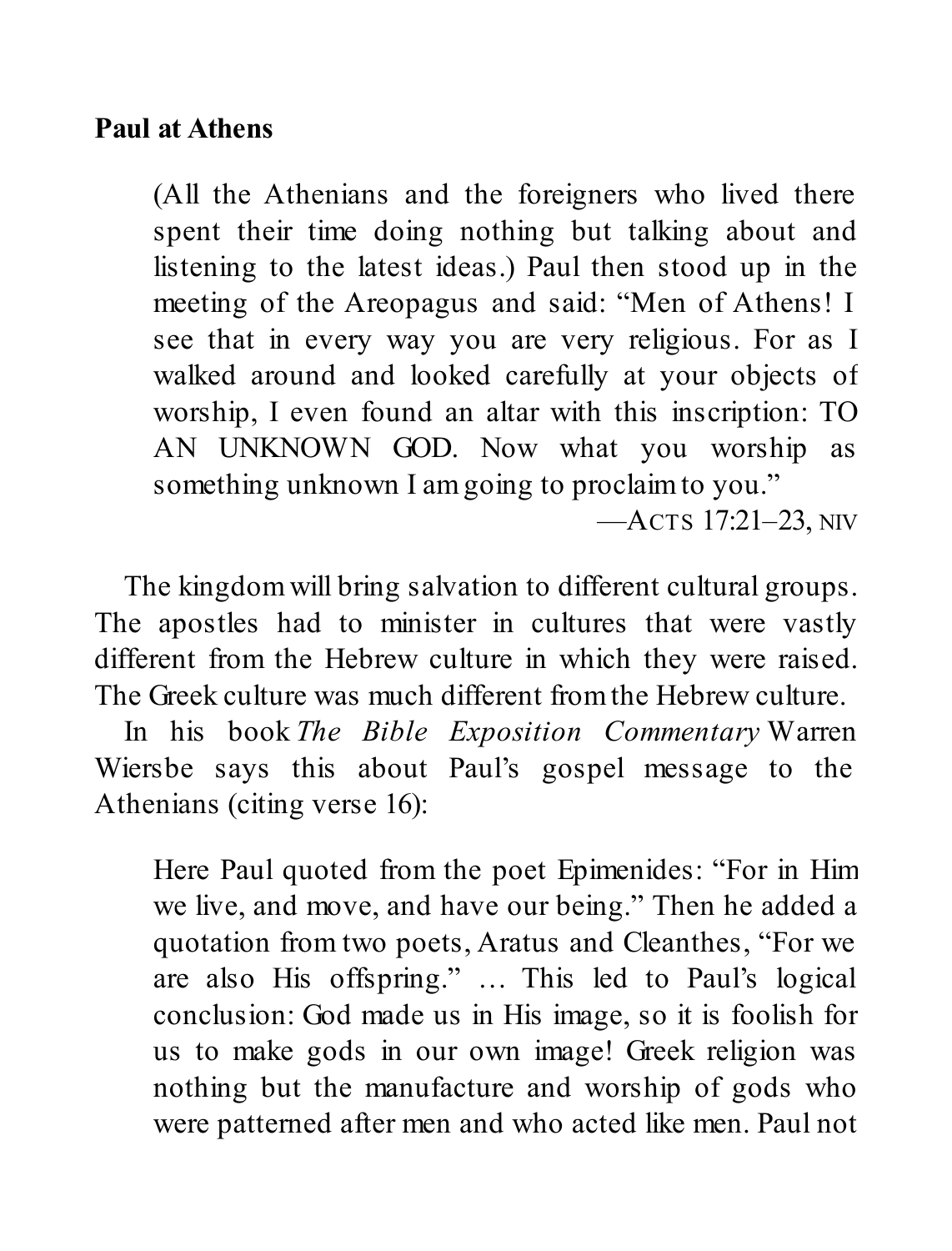only showed the folly of temples and the temple rituals, but also the folly of all idolatry.5

It is interesting that Paul quoted from Greek philosophers in presenting the gospel at Athens. Here Paul used a form of cultural exegesis to show the people the folly in their worship of idols and the importance of worshiping the only God, who is the God-Man Jesus Christ. Paul took the time to understand them enough to quote back to them their own philosophers to use those portions of culture to point to Jesus.

In his blog, youth pastor Marv Nelson suggests the following:

We should look at preaching the gospel in such a way as Paul did: it is for all people, and we must become all things to all people for the sake of saving some (1 Cor. 9:22). This means that if we desire to tell a certain people group the truths laid out in the Scripture, we must study that culture. We must observe themand become wise people as to how they live. We must figure out how to best communicate the truth to them to ensure that they receive it. If we fail to study people of different cultures and fail to see how best to communicate to them the truth of the gospel, we will have done wrong. We, like Paul, need to have a spiritual provocation to action; then we need to start learning as much as we can about those we expect to teach.6

A different language means a different culture, different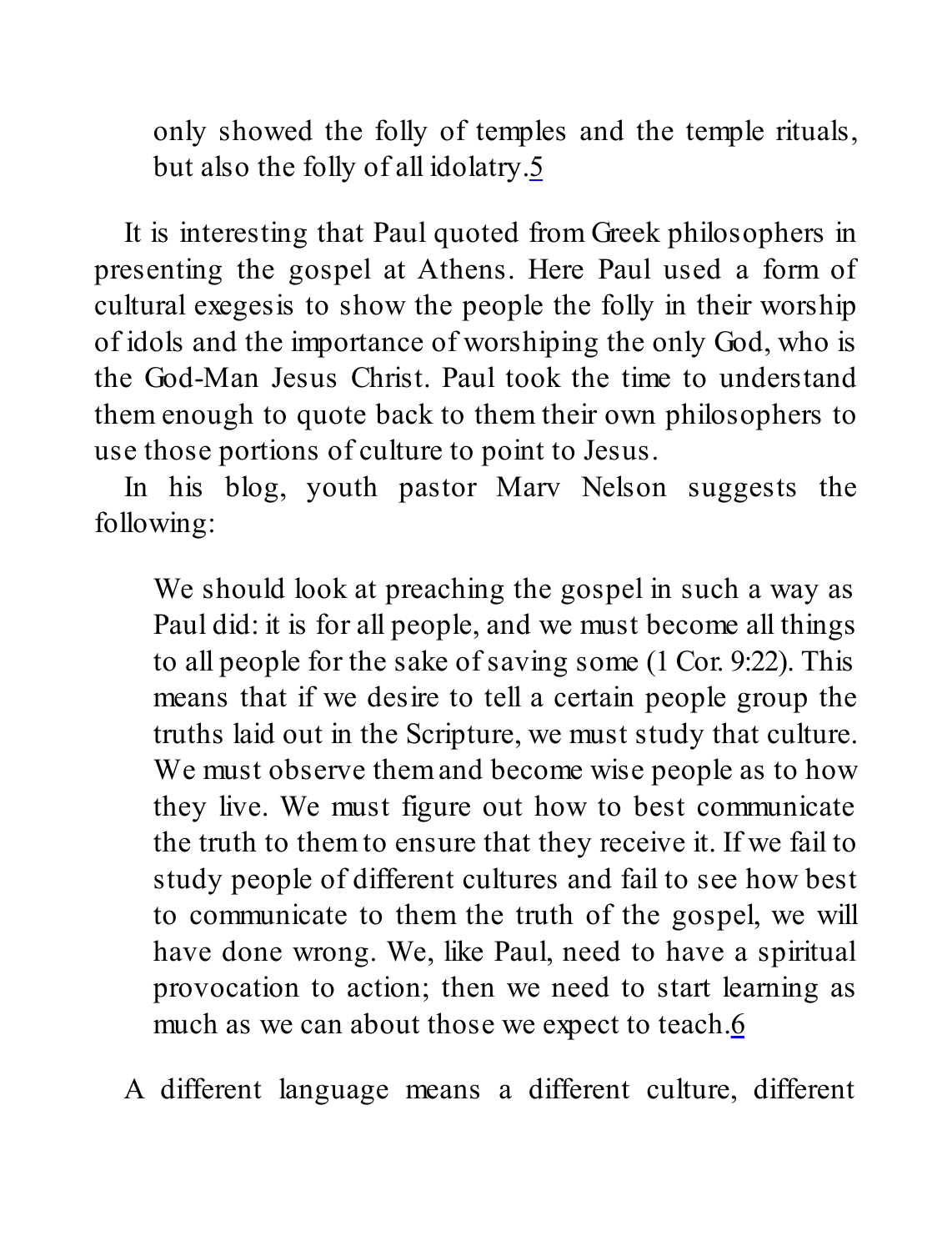music, and different habits. The ability of the kingdom to cross cultural barriers is evident in the Book of Acts. The gospel has relevance in any culture. It is *good news* to everyone. There are people in every culture who desire the *peace* that comes with the kingdomof God.

After these things I looked, and behold, a great multitude which no one could number, of all nations, tribes, peoples, and tongues, standing before the throne and before the Lamb, clothed with white robes, with palm branches in their hands, and crying out with a loud voice, saying, "Salvation belongs to our God who sits on the throne, and to the Lamb!"

—REVELATION 7:9–10

All nations, kindreds, people, and tongues stand on Mount Zion. They all attribute salvation to the King and to the Lamb. The kingdom cannot be limited to a certain culture. This is because the kingdom message goes beyond the culture and touches the spirit.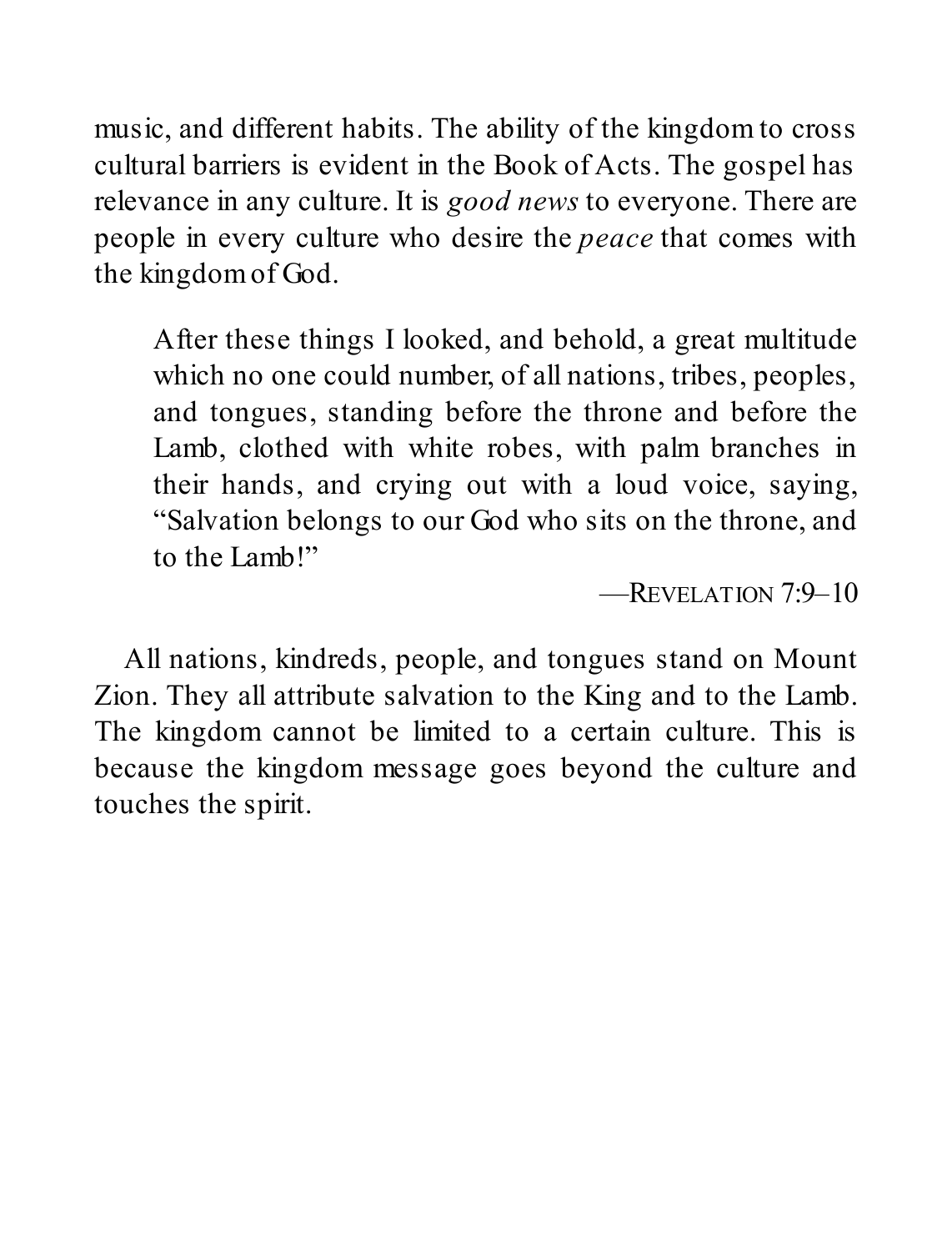### **The culture of the kingdom**

There is also a culture of the kingdom of God. The culture of the kingdom transcends all human cultures. New believers must be taught the characteristics and culture of the kingdom. The culture of the kingdom includes love, humility, service, integrity, forgiveness, work, giving, worship, prayer, respect, honor, and so forth.

The culture of the kingdom will challenge the unrighteousness that is resident in many cultures. It will challenge us in areas of our culture where sin is acceptable.

The kingdom of God went into many pagan cultures. These cultures were filled with idolatry and superstition. Sexual immorality was common in these cultures. The Western culture of today is also filled with immorality, because it has roots in paganism.

Camille Paglia writes, "Western culture is a very complex combination of two traditions—the Judeo-Christian and the Greco-Roman. The overarching argument of all of my work is that paganism was never in fact defeated by Christianity but instead went underground to resurface at three key moments: the Renaissance, Romanticism, and twentieth-century popular culture, whose sex and violence I interpret as pagan phenomena."<sub>2</sub>

Those who receive the gospel will dissociate themselves from sexual immorality. Paul admonished the church at Ephesus, "But fornication and all uncleanness or covetousness, let it not even be named among you, as is fitting for saints" (Eph. 5:3). Early church leaders stressed that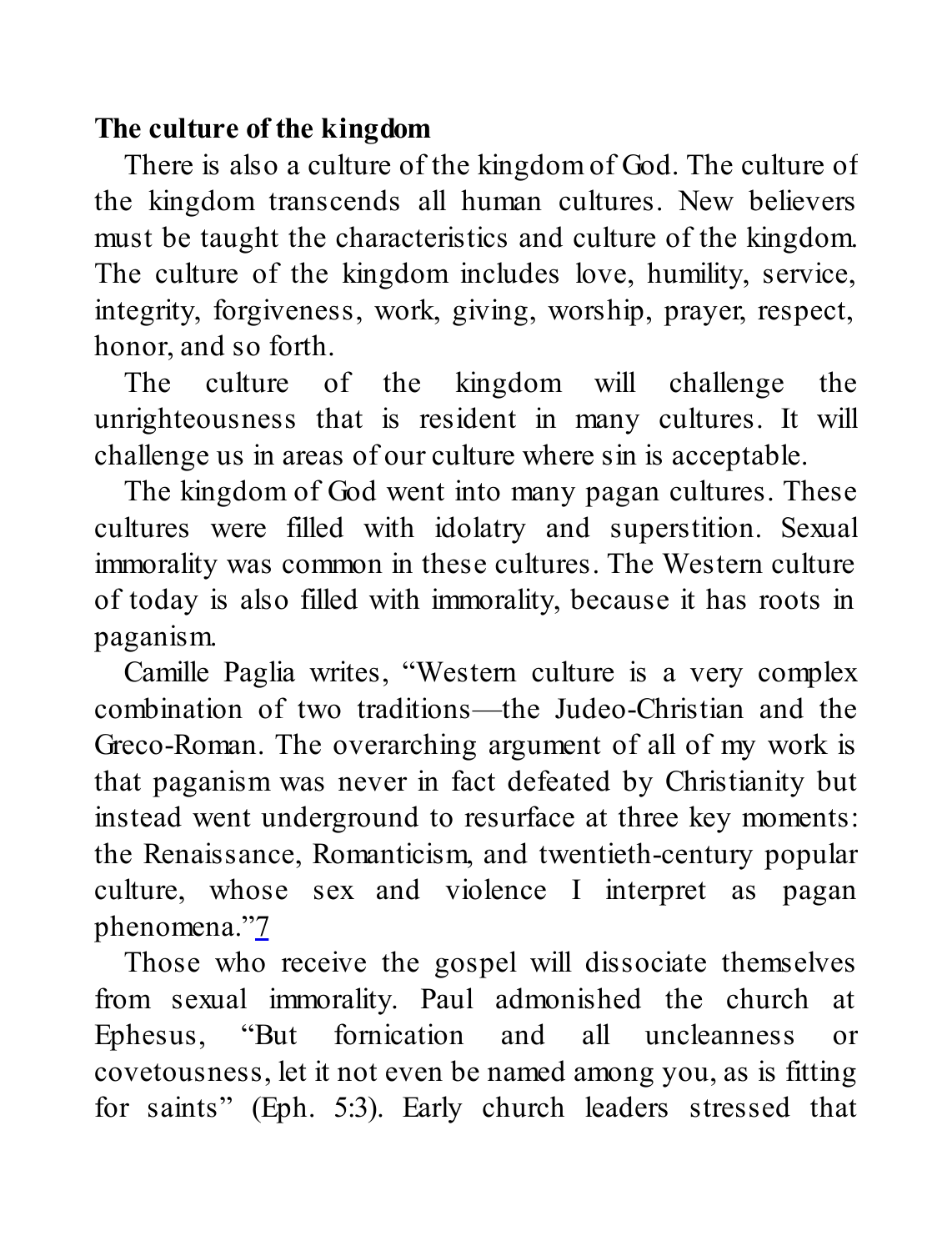abstaining from fornication is God's will for believers: "For this is the will of God, your sanctification: that you should abstain fromsexual immorality" (1 Thess. 4:3).

A decree was issued by the Jerusalem Council that the Gentiles were to abstain from fornication.

But concerning the Gentiles who believe, we have written and decided that they should observe no such thing, except that they should keep themselves from things offered to idols, from blood, from things strangled, and fromsexual immorality.

—ACTS 21:25

*Fornication* is the Greek word *porneia*, which has a broadbased meaning, including "illicit sexual intercourse, adultery, homosexuality, lesbianism, intercourse with animals, etc.; sexual intercourse with close relatives (Lev. 18); sexual intercourse with a divorced man or woman; and the worship of idols of the defilement of idolatry, as incurred by eating the sacrifices offered to idols."8

Speaking of the Greek culture Paul addressed, Doyle Lynch writes:

The dominant culture in the establishment of the kingdom was the Greek culture. The world in which Paul lived was a Greek (Hellenized) world, thanks to Alexander the Great, who made it his mission to make the world Greek. By his death in 323 b.c., much of the known world was ruled by Greece. Greek culture was forced upon the world. Even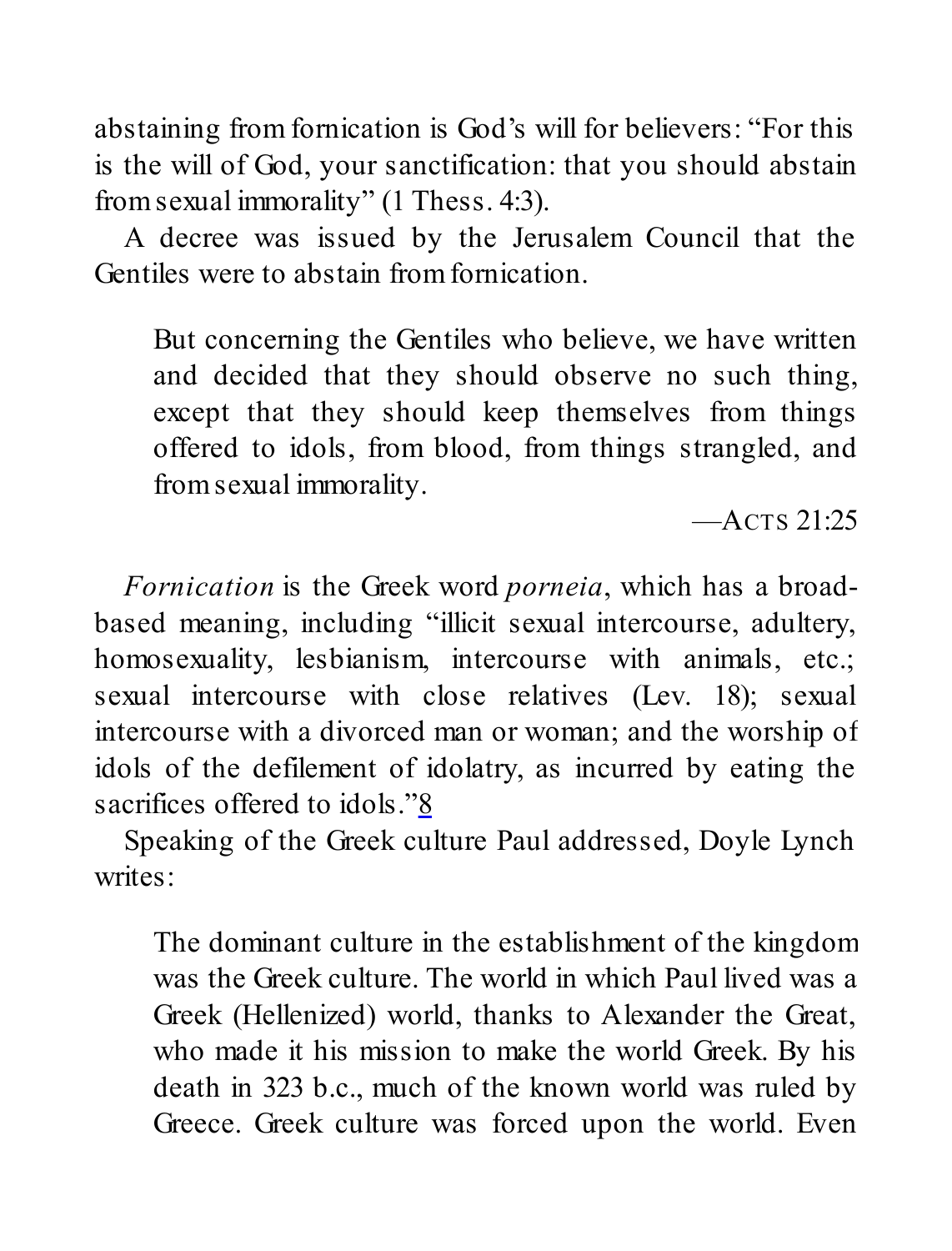when Rome became the ruler of the world just before the time of Christ, it adopted much of Greek culture. The Greeks were learned and skilled in the arts. They referred to the non-Greek as a *Barbarian*. They gave culture a new meaning.

They were also a morally corrupt people. Immorality and promiscuity were rampant and considered normal. Divorce was common. Homosexuality was viewed as normal by many Greeks. Those familiar with Greek mythology will know that the Greek gods were no better than the Greeks themselves. Paul was not exaggerating when he said many Christians had formerly walked in immorality, impurity, passion, evil desire, greed and idolatry (Colossians 3:5–6). It is not amazing that many Jewish Christians did not warmly accept Greeks who were newly converted to Christianity.9

The advance of the kingdom in the Greek world is a testimony to the power of the kingdom.

All these things the pagans seek. Your heavenly Father knows that you need them all. But seek first the kingdom (of God) and his righteousness, and all these things will be given you besides.

—MATTHEW 6:32–34, NAB

God created a holy people in the midst of idolatry and perversion. The same is true today. The gospel has the power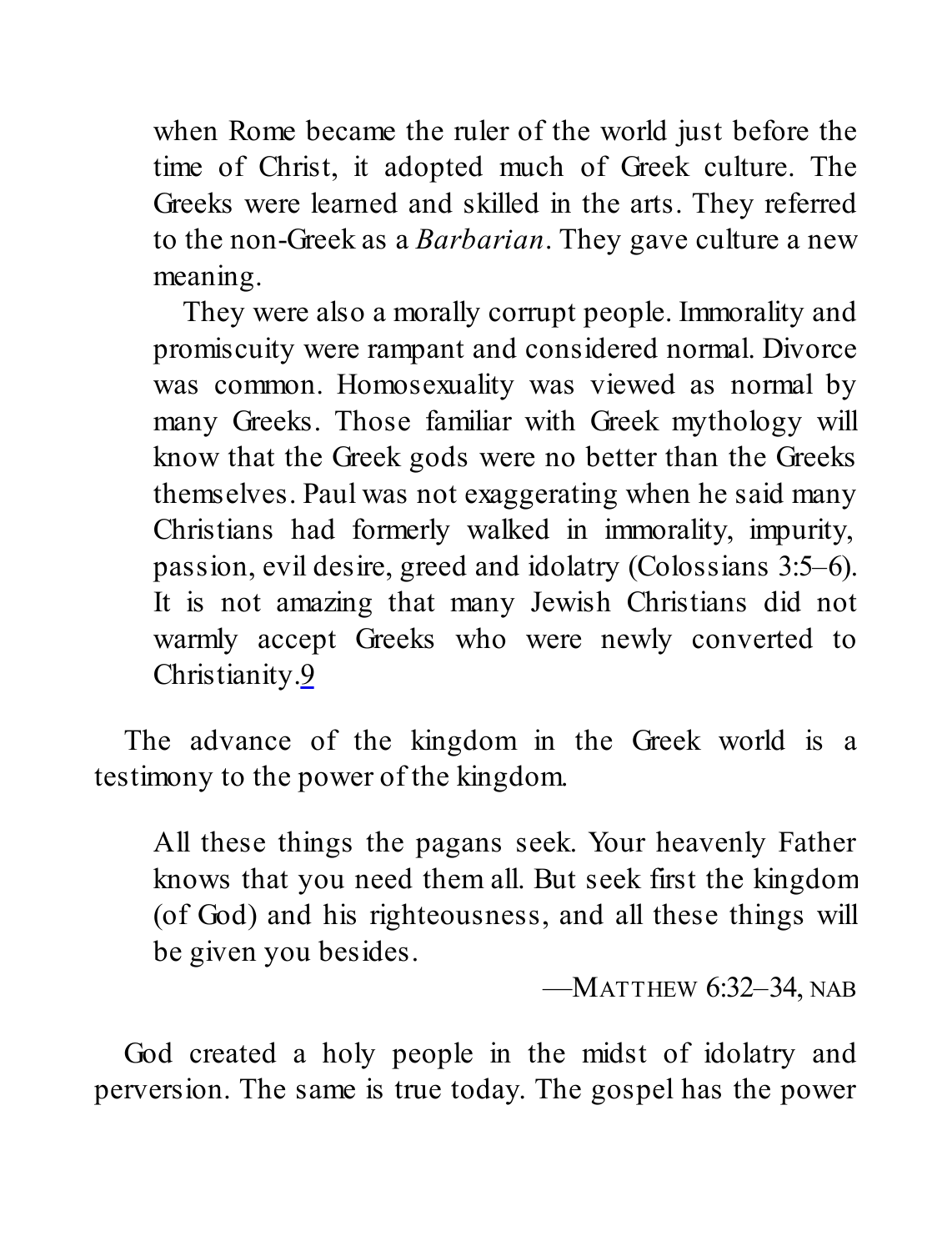to overcome the immorality of Western culture today.

Jesus contrasts those in the kingdom with pagans. A *pagan* is defined as "an adherent of a polytheistic religion in antiquity, especially when viewed in contrast to an adherent of a monotheistic religion." Paul cautioned the Corinthian church about the need to avoid fellowship with pagans who might be under the influence of a demonic being because of their sacrifices.

No, I am suggesting that what the pagans sacrifice they offer [in effect] to demons (to evil spiritual powers) and not to God [at all]. I do not want you to fellowship and be partners with diabolical spirits [by eating at their feasts].

—1 CORINTHIANS 10:20, AMP

Pagans worship demons (idols). Their worship involved temple prostitutes (sodomites). It was into this pagan world that the kingdomwas established.

The Greeks had many gods, including Aphrodite, the goddess of love, who was the most beautiful among the Olympian goddesses. An aristocratic woman named Sappho, who lived on the island *Lesbos* in the Aegean Sea near Greece, worshiped Aphrodite and frequently mentioned the goddess in her poetry, admiring her and asking for her help in her relationships with women. It because of Sappho and the name of the island on which she lived that we get the modern word *lesbian*.

Sexual immorality and perversion are pagan and are rooted in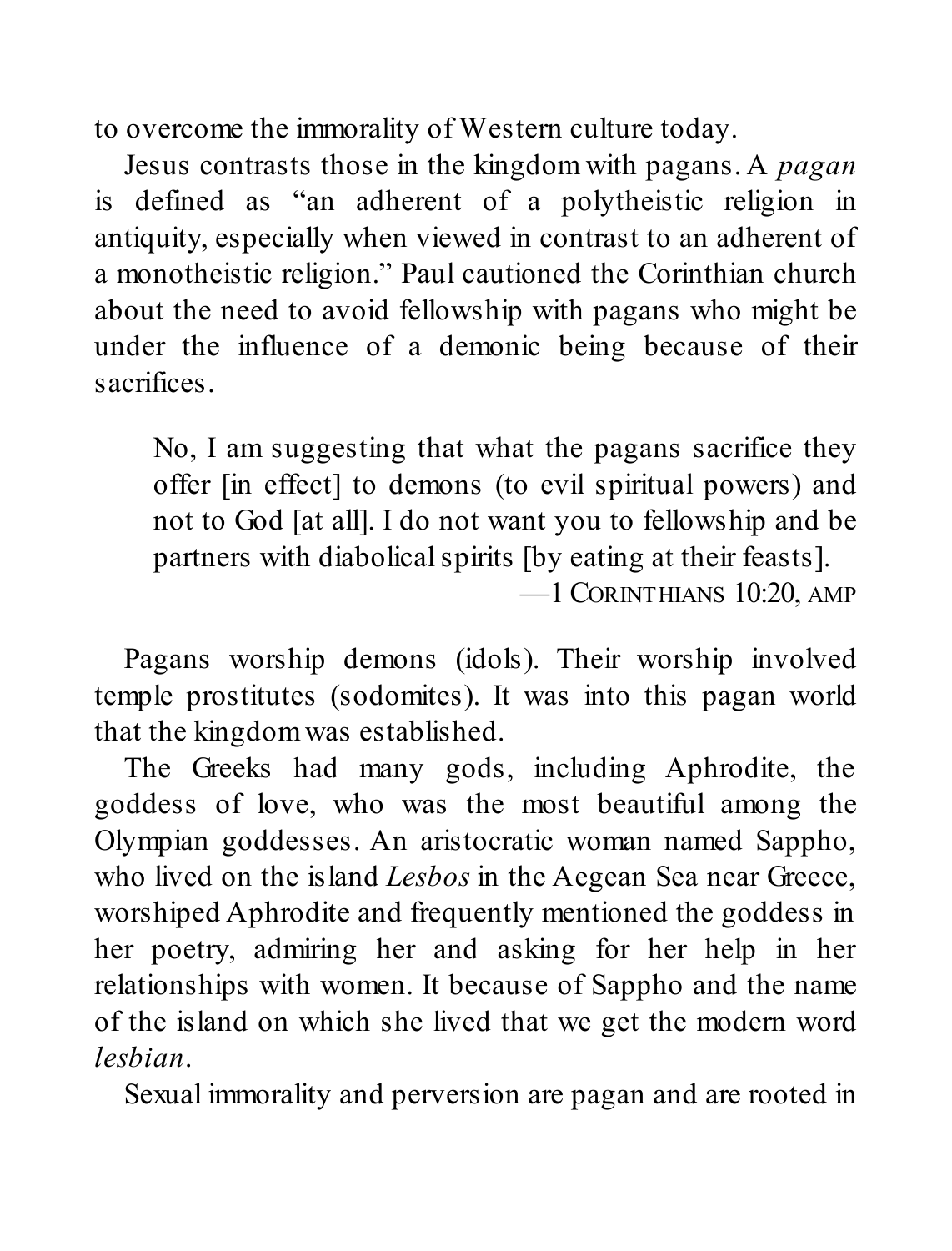idolatry. (See Romans 1.) The Gentiles suppressed the truth of God and spiraled into idolatry and sexual immorality.

The culture of the kingdom is one of holiness and sexual purity. Those who submit to Christ and the kingdom will present their bodies as living sacrifices, holy and acceptable to God.

The people to whom Jesus was speaking were covering up their lusts and sexual sin with divorce, and Jesus warned His followers about this.

But I say to you that whoever divorces his wife for any reason except sexual immorality causes her to commit adultery; and whoever marries a woman who is divorced commits adultery.

 $-MATTHEW$  5:32

The Pharisees were covetous, greedy, and lustful. They were adulterers who appeared to be righteous outwardly but inwardly were unrighteous. By contrast, sexual purity and fidelity are marks of the kingdom.

In the kingdom men are admonished to love their wives as Christ loved the church. Men are to respect their wives as joint heirs of the grace of God. This is the opposite of the hardness of heart that many men had toward their wives. (See Matthew 19.)

At the time of the early church, all that was required for divorce was a certificate written by a dissatisfied husband. We must recall that at Christ's time a divorced woman had very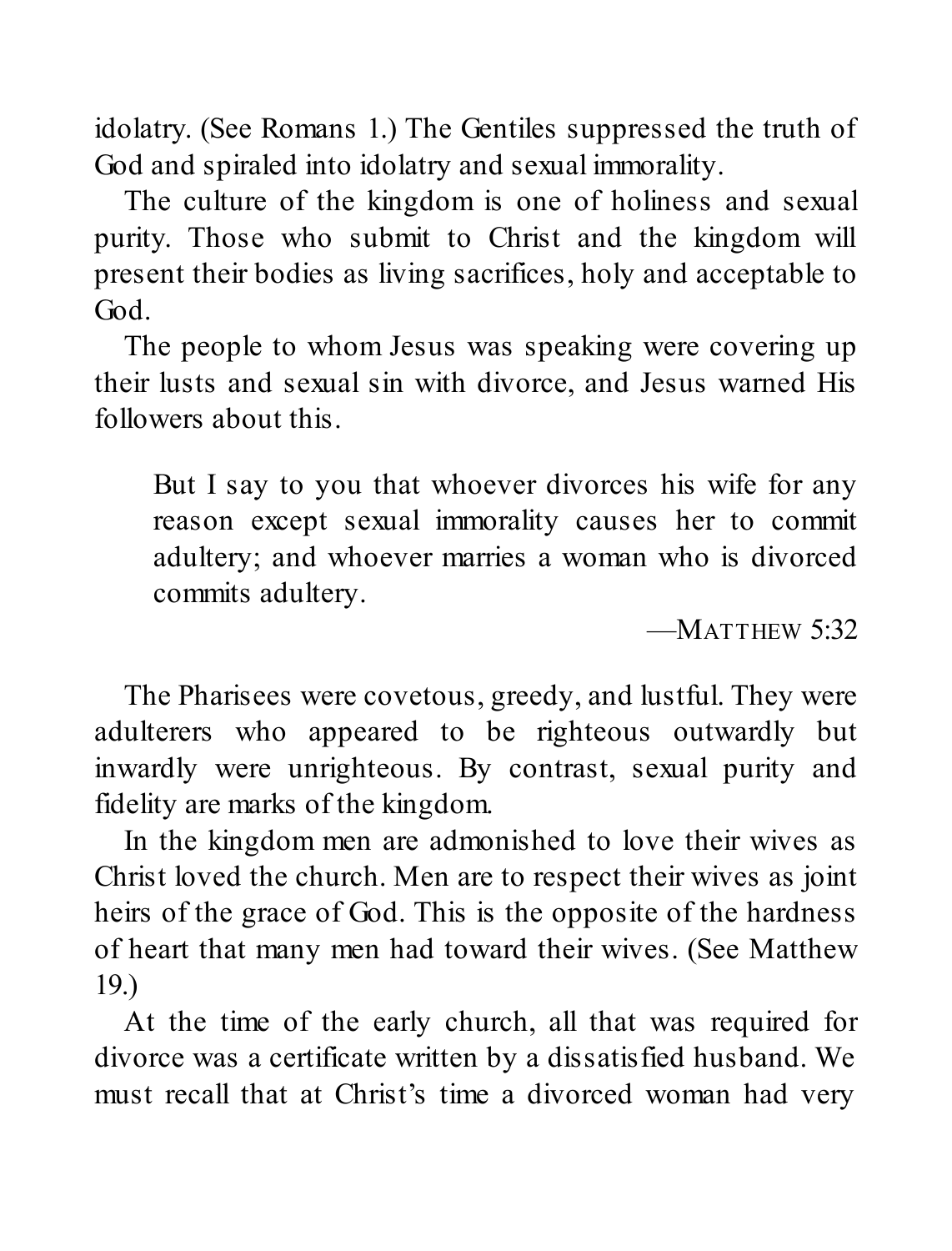little left to her in life—just difficulty supporting herself and a lack of social status. Divorce had become a legal process with no mercy and compassion shown to the women who were put away. We will take at closer look at the role of women in the kingdomin the following chapter.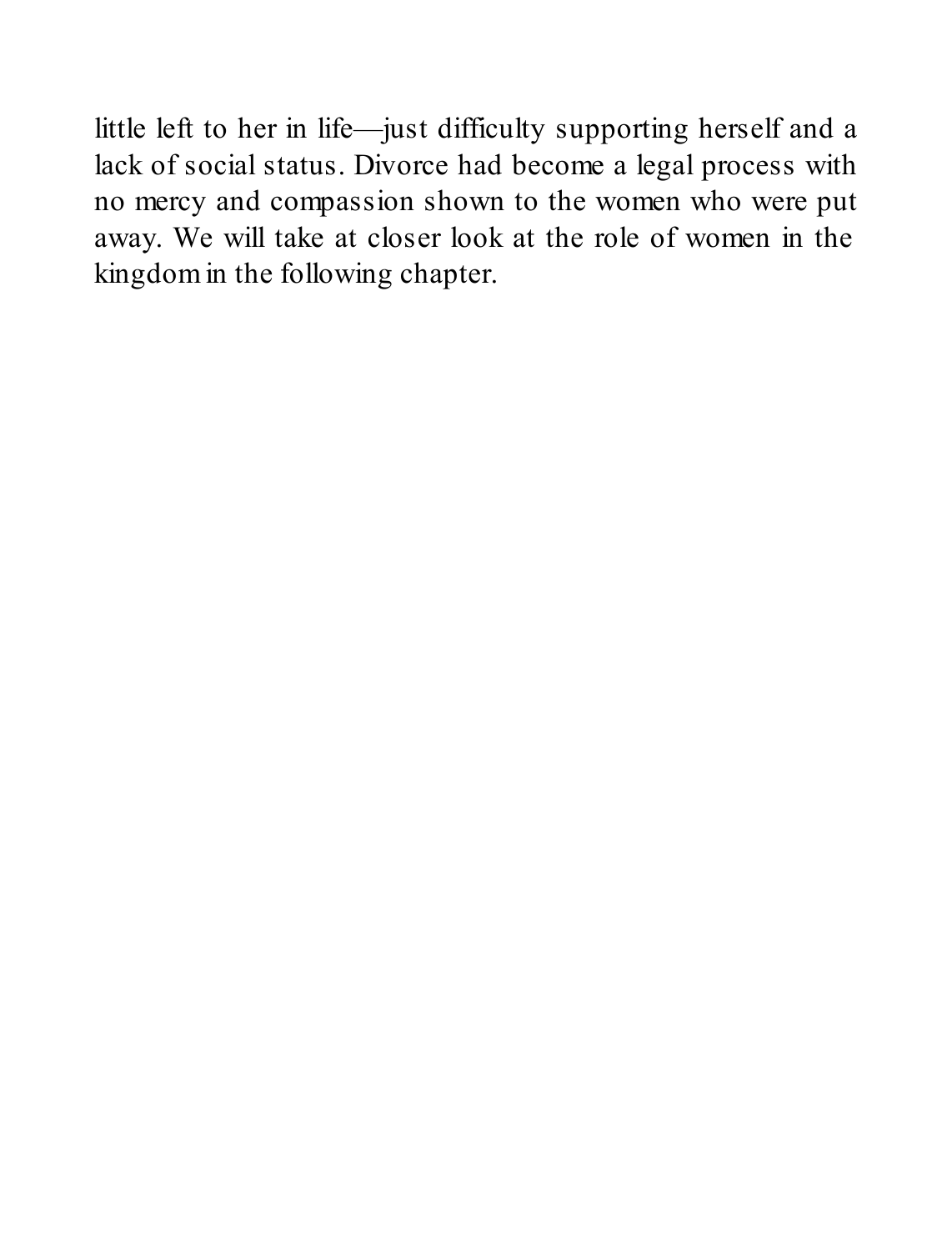

CHAPTER 10

# **WOMEN AND THE KINGDOM**

**T**HERE ARE MANY examples in the Scriptures of women operating in the kingdom of God. In Christ there is neither male nor female (Gal. 2:28). Women have equal access to the blessings of the kingdom. Women are not second-class citizens in the kingdom. Jesus elevated women above the culture of their day. Jesus elevated women above the status given themby society.

[Many] Jews had a very dim view of women. Jewish women were not allowed to receive an education. Hence, they were largely uneducated. Their only training was in how to raise children and keep house.

Women were also largely excluded from worshiping God. In Herod's temple, there was a special court that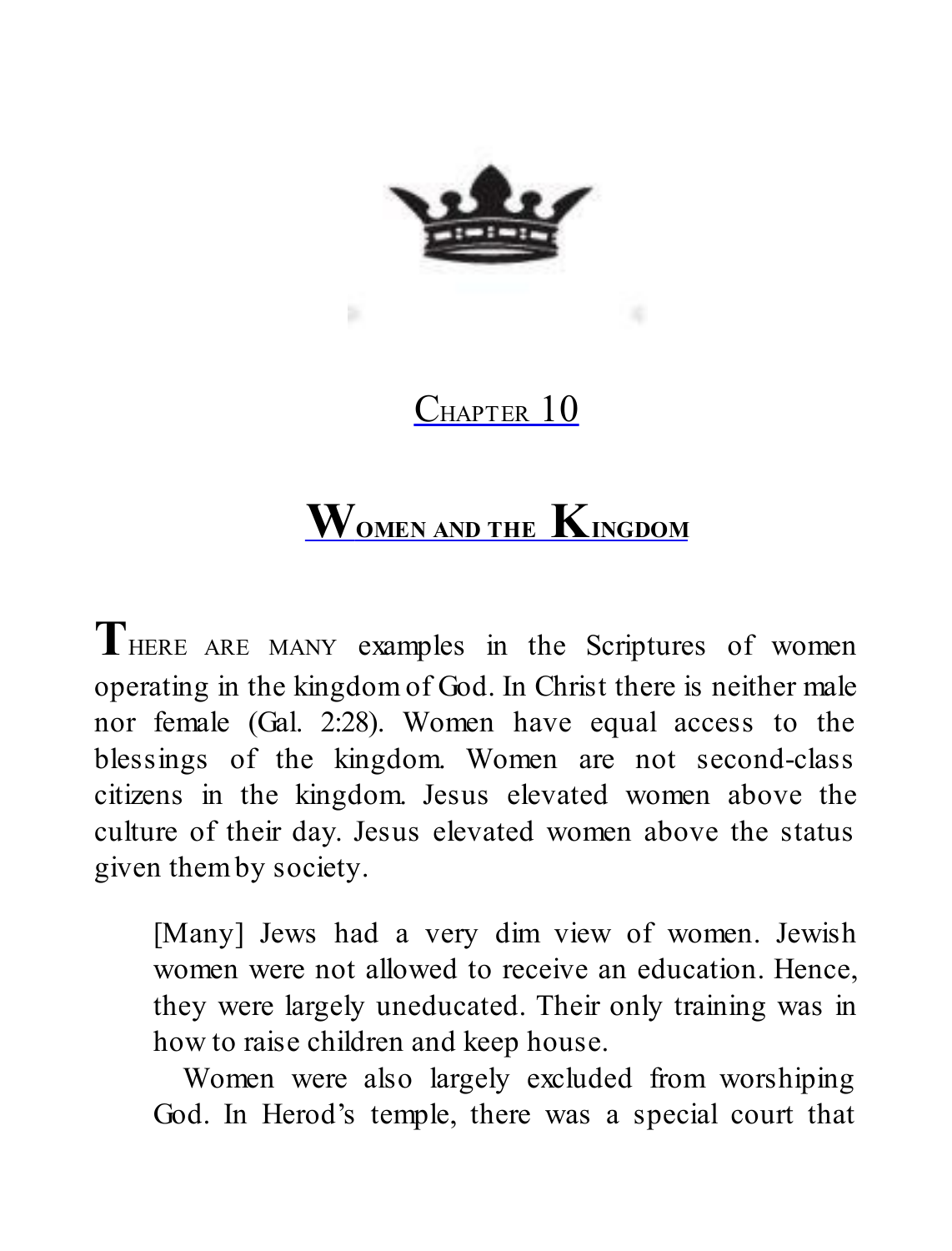stood on the very outside. It was called the Court of the Gentiles. The Gentiles could go into that court, but they were limited to that area alone. Five steps above the Gentiles court was the women's court. The women were limited to that one area. Fifteen steps above that was the Jewish men's court. Thus men were given far more privileges to worship God than were women.

A woman had no voice in her marriage. Her father decided whom she would marry, when she would marry, and why she would marry. A woman couldn't divorce her husband under any condition. Only a man could initiate a divorce.

Jewish women were to be seen as little as possible in public. In fact, young men were warned about talking to women in public, so much so that it was a shame in ancient Israel for a man to talk to a woman in public. Consequently, most women stayed out of the streets.

Women were regarded as inferior to men. They were regarded as property, just like cattle and slaves. Jewish males prayed a daily prayer of thanksgiving. This prayer shows how poorly the Jews looked upon women. It goes like this:

- Praise be to God. He has not created me a Gentile.
- Praise be to God. He has not created me a woman.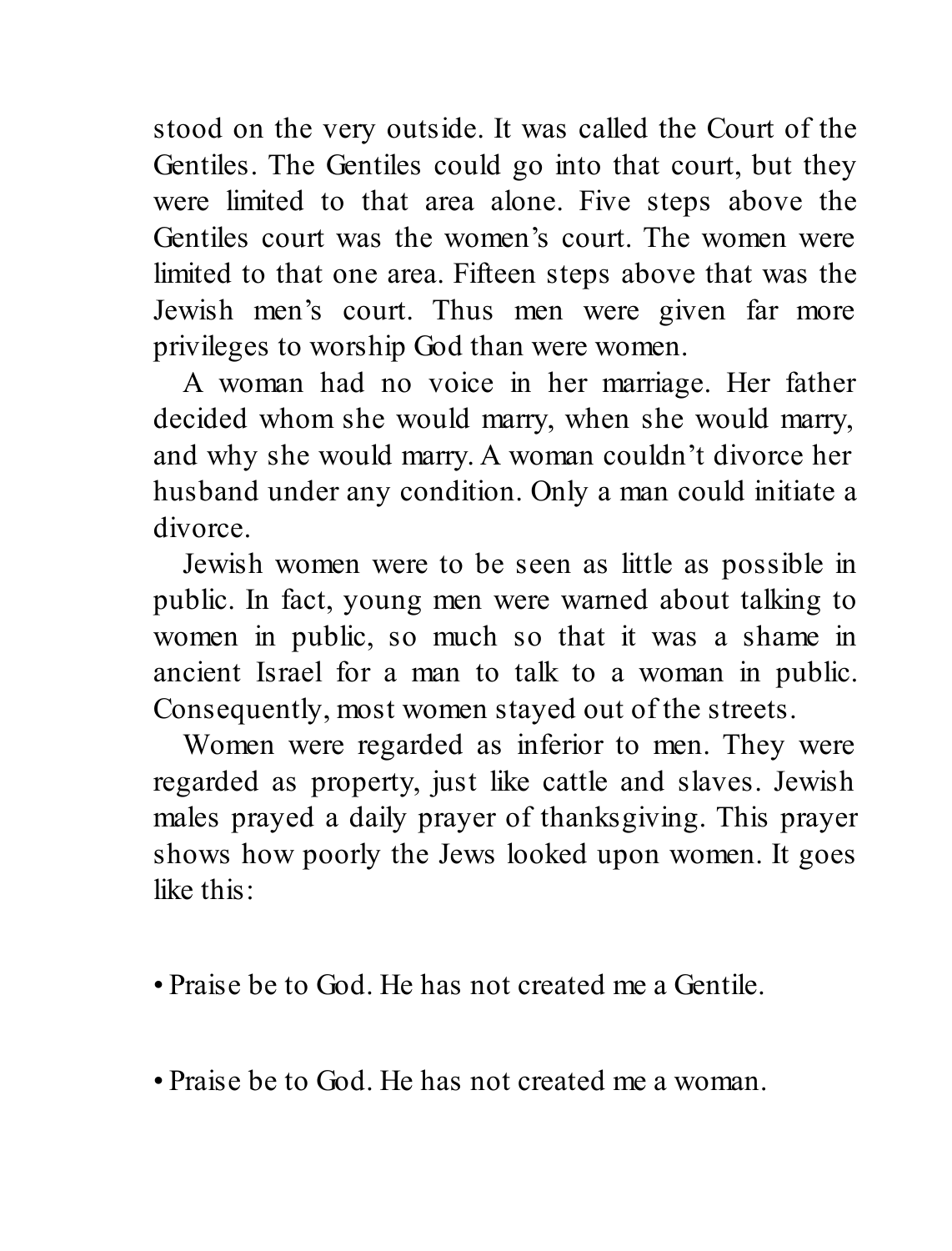• Praise be to God. He has not created me an ignorant man.

This was man's view of a woman in first-century Israel. It was not much better in other cultures. In fact, ever since the Fall of humanity, women have been regarded as second-class citizens—inferior to men. But something happened that changed all that.

*Jesus came!*1

The Pharisees had no compassion for women. They were greedy and took advantage of widows. Jesus defended widows against the greed of these hypocritical leaders. Jesus loves women and has compassion on them.

Jesus came to liberate the daughters of Abraham. Jesus healed a woman with a spirit of infirmity and rebuked the Pharisees for their lack of compassion. They had more compassion for their animals than for this woman. The Pharisees were ashamed, but the people rejoiced.

Now He was teaching in one of the synagogues on the Sabbath. And behold, there was a woman who had a spirit of infirmity eighteen years, and was bent over and could in no way raise herself up. But when Jesus saw her, He called her to Himand said to her, "Woman, you are loosed from your infirmity." And He laid His hands on her, and immediately she was made straight, and glorified God. But the ruler of the synagogue answered with indignation, because Jesus had healed on the Sabbath; and he said to the crowd, "There are six days on which men ought to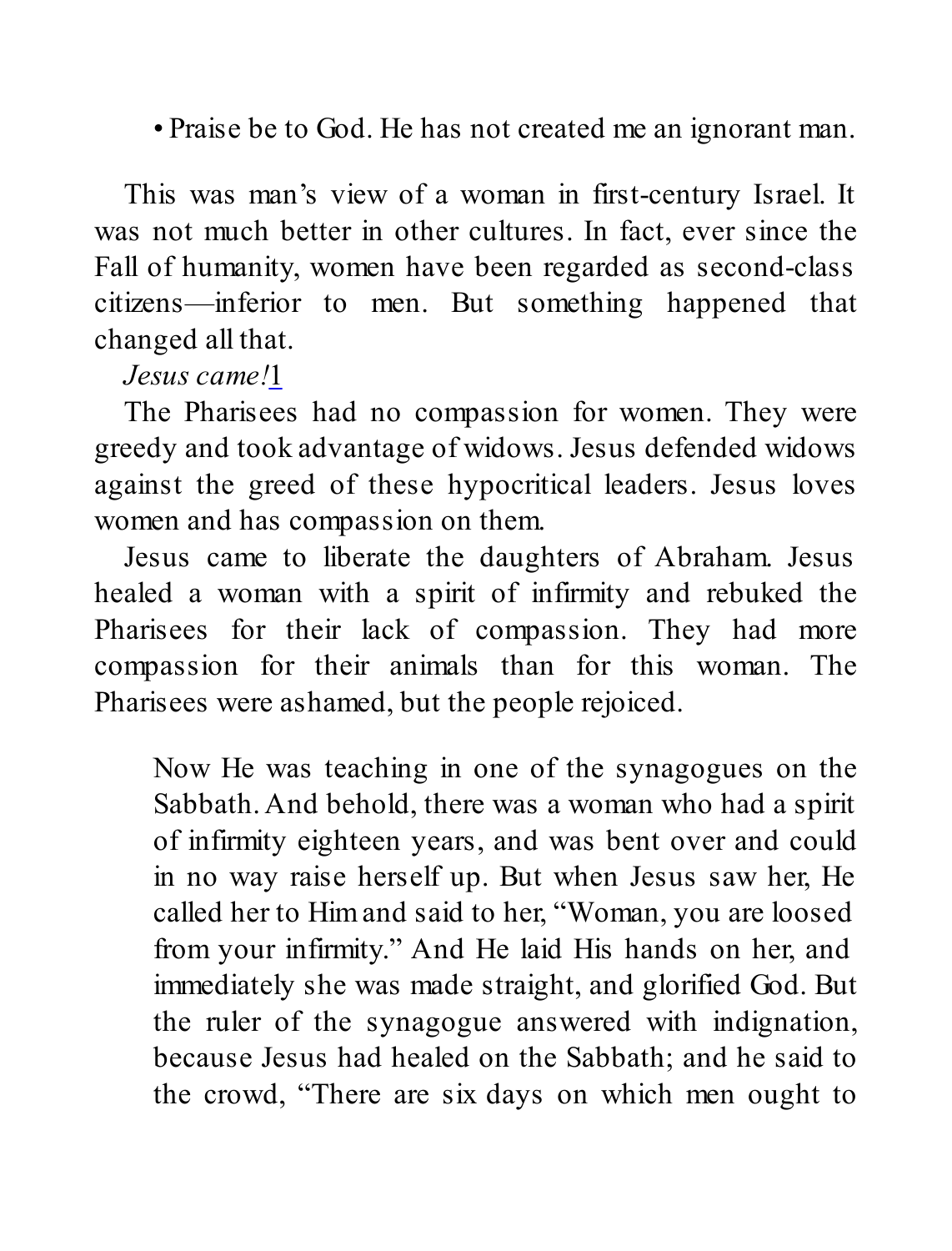work; therefore come and be healed on them, and not on the Sabbath day." The Lord then answered him and said, "Hypocrite! Does not each one of you on the Sabbath loose his ox or donkey from the stall, and lead it away to water it? So ought not this woman, being a daughter of Abraham, whom Satan has bound—think of it—for eighteen years, be loosed from this bond on the Sabbath?" And when He said these things, all His adversaries were put to shame; and all the multitude rejoiced for all the glorious things that were done by Him.  $-$ LUKE 13:10–17

The kingdom puts honor on widows: "Honor widows who are really widows" (1 Tim. 5:3). James tells the believers the definition of pure and undefiled religion in James 1:27:

Pure and undefiled religion before God and the Father is this: to visit orphans and widows in their trouble, and to keep oneself unspotted fromthe world.

Many cultures have a very low view of women. This was certainly true in early rabbinic expositions of Jewish law. One example states:

A man should ever avoid women; thus he should never make any gestures at them, either with his hands or his feet, nor wink at them, nor jest with them … A man must not greet a woman under any circumstances, and he is forbidden to send his regards to her even through her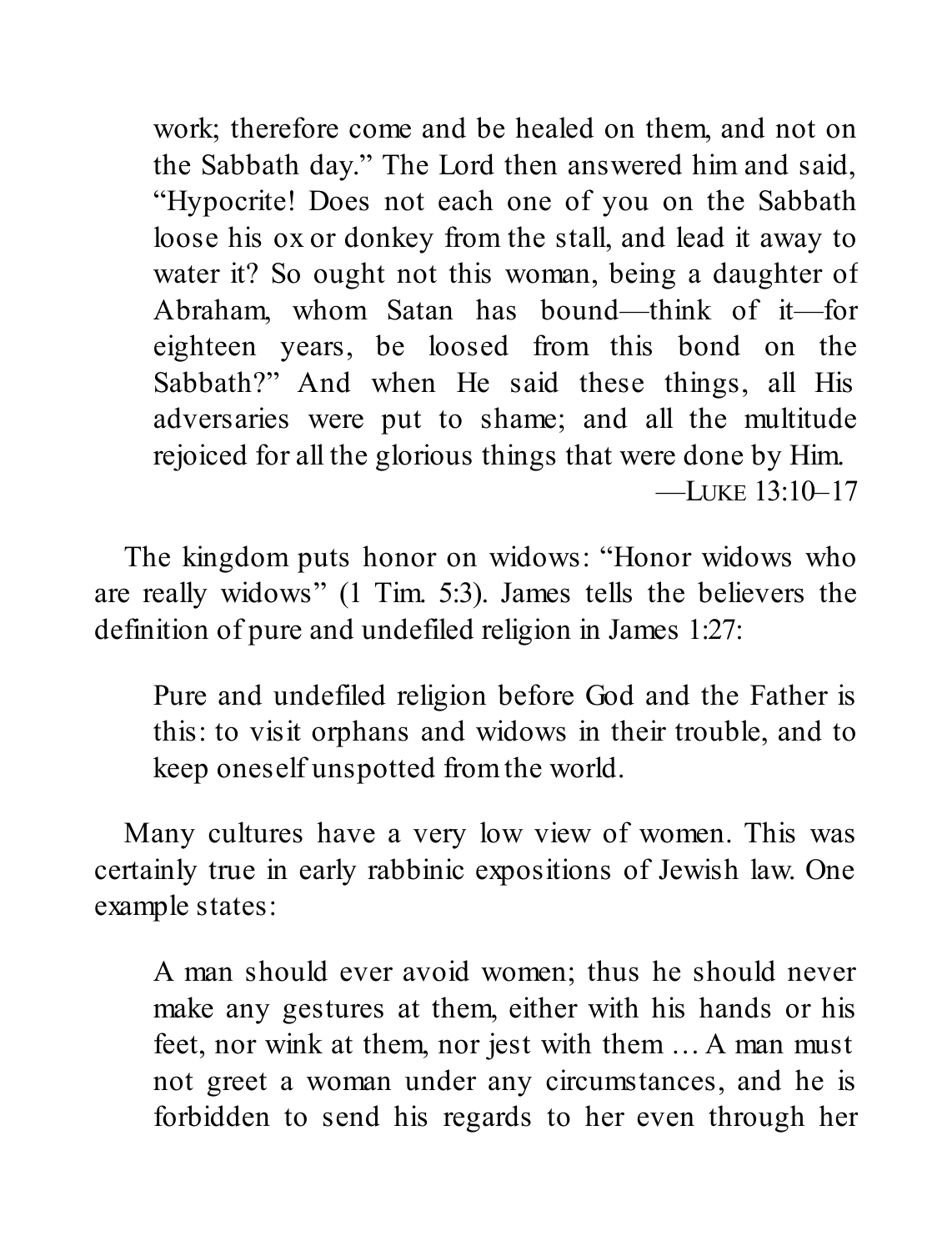### husband.2

This will be challenged and corrected when the kingdom is preached and received. This is why we must preach the kingdom. The kingdom liberates women from the constraints of culture.

Although these *laws* were not found in the Bible, they were often generally understood *traditions of men* at the time of Christ. **JESUS AND WOMEN**

Jesus broke these traditions of men by interacting with women. He conversed with a Samaritan woman in Samaria (John 4). He allowed a woman to anoint Him for burial (Mark 14:3–9; Matt. 26:6–13). He forgave a woman taken in adultery (John 8:2–11). Mary and Martha were good friends with Jesus (Luke 10:38– 42).

Jesus regularly ministered to women, often healing them. The woman with the issue of blood had suffered with an incurable flow of blood for twelve long years before Jesus healed her (Mark 5:25–34; see also Luke 8:43–48; Matt. 9:20– 22). For all that time she had been ritually unclean, as indicated in the Law.

In Luke 8 we have an account of His interaction with some women to whomHe had already ministered:

Now it came to pass, afterward, that He went through every city and village, preaching and bringing the glad tidings of the kingdom of God. And the twelve were with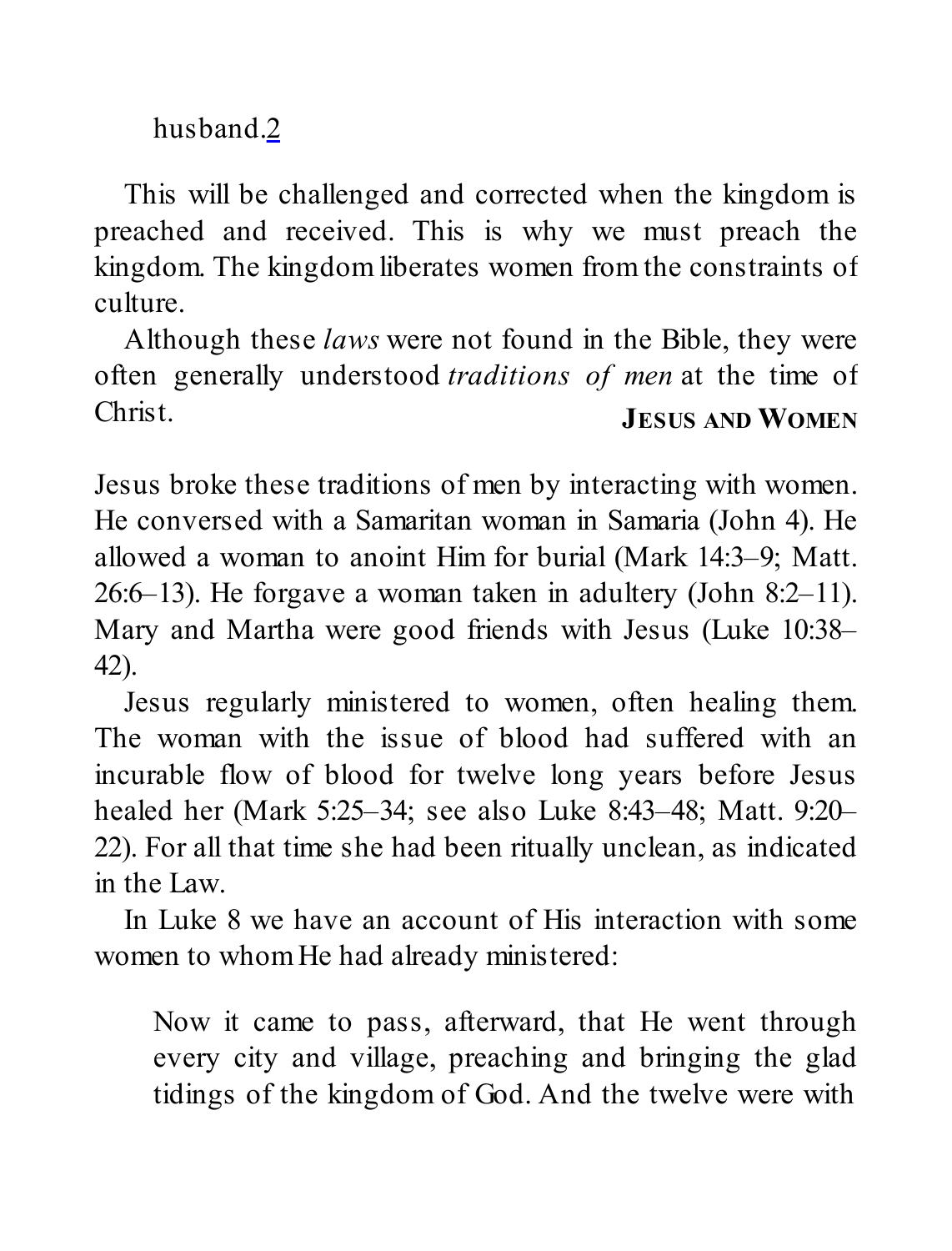Him, and certain women who had been healed of evil spirits and infirmities—Mary called Magdalene, out of whom had come seven demons, and Joanna the wife of Chuza, Herod's steward, and Susanna, and many others who provided for Him from their substance.

 $-$ LUKE 8:1-3

These women were healed of evil spirits and infirmities, and they followed Christ, ministering to Him from their substance. Our Lord's practice of being supported by women affirmed the importance of women in the proclamation of the gospel and the practical partnership attained by underwriting the preaching of the gospel.

There were many women who followed Jesus and ministered to Him. It was a woman who brought the message of Christ's resurrection to the disciples.

Then they returned fromthe tomb and told all these things to the eleven and to all the rest. It was Mary Magdalene, Joanna, Mary the mother of James, and the other women with them, who told these things to the anostles. And their words seemed to themlike idle tales, and they did not believe them.

—LUKE 24:9–11

Perhaps the reason the apostles did not believe the women was because there was such a prevalent climate in Israel at that time that disdained women and refused to recognize their position in the kingdom.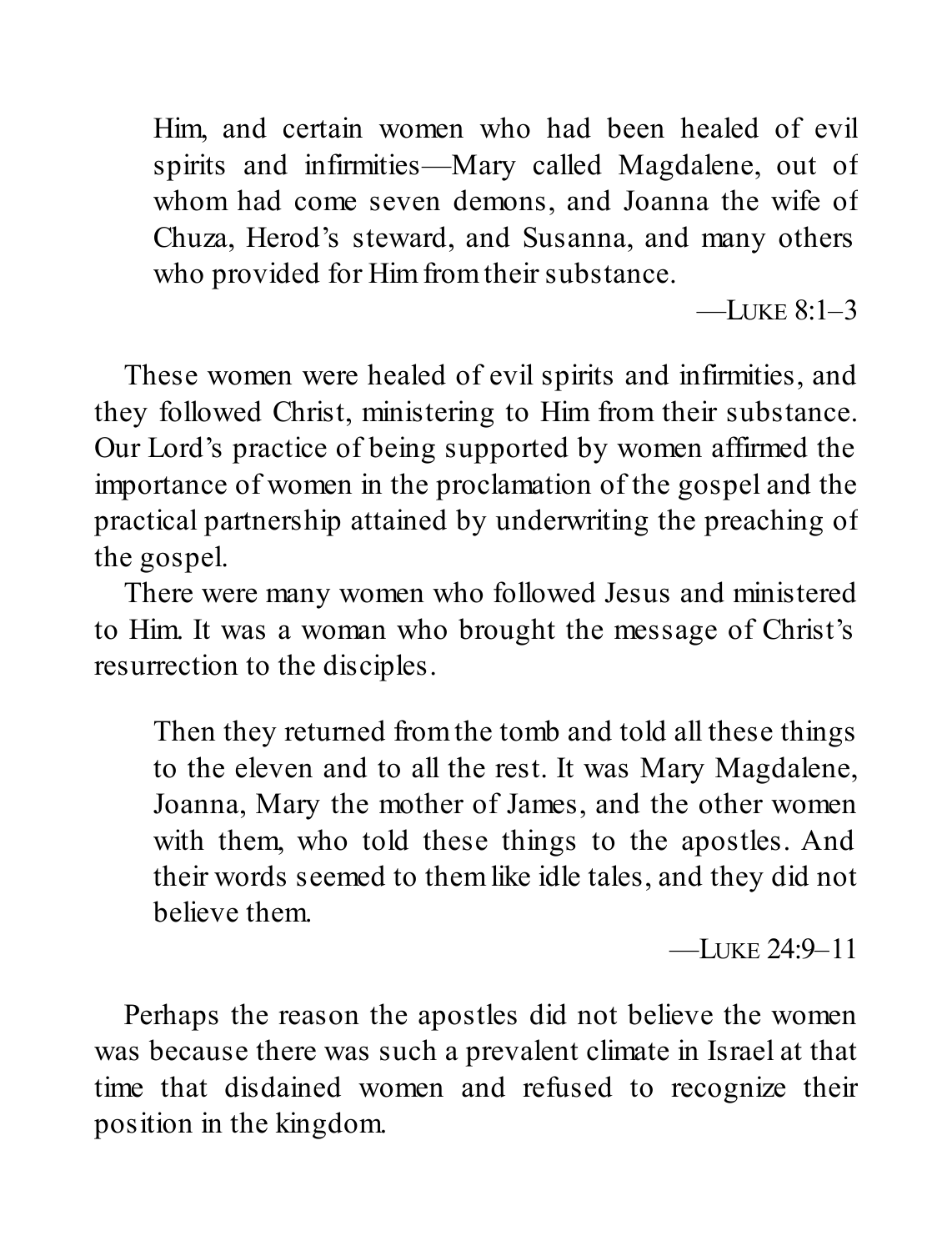Women were also involved in the prayer in the Upper Room before Pentecost.

These all continued with one accord in prayer and supplication, with the women and Mary the mother of Jesus, and with His brothers.

—ACTS 1:14

## **WOMEN IN THE NEW THESTAMENT CHURCH**

Philip had four daughters who prophesied (Acts 21:9). When teaching about the gifts of the Spirit, Paul admonishes that we are all encouraged to prophesy (1 Cor. 14:5). Prophecy is one of the recognizable characteristics of life in the kingdom of God. When Peter preached his landmark sermon on the Day of Pentecost, he included Joel's prophetic words in the Old Testament:

And it shall come to pass in the last days, says God, That I will pour out of My Spirit on all flesh; Your sons and your daughters shall prophesy, Your young men shall see visions, Your old men shall dreamdreams.

 $-ACTS$  2:17

He was carefully indicating to the people that the prophecies had been fulfilled with the coming of Christ and that men *and* women would share equally in the blessings and benefits of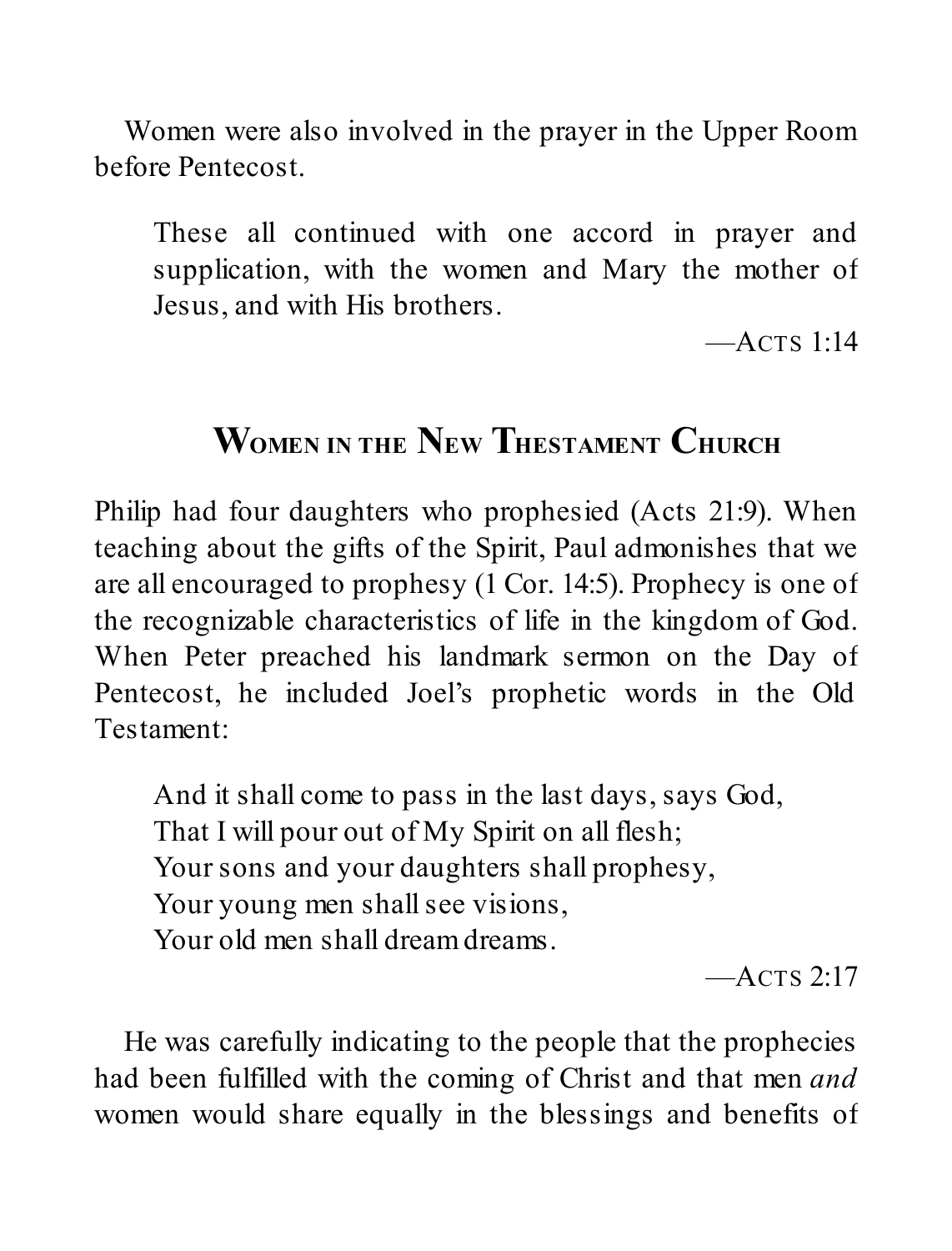kingdomliving.

In spite of the coming of Christ, women were still treated as second-class citizens by many Jews. Before his dramatic entrance into the kingdom, Saul, the persecutor of the church, put women as well as men in prison for their faith (Acts 8:3). After his conversion we see a dramatic change in this former persecutor of women. Many women labored with Paul in the gospel. In Philippians Paul writes, "And I urge you also, true companion, help these women who labored with me in the gospel, with Clement also, and the rest of my fellow workers, whose names are in the Book of Life" (Phil. 4:3).

## **A KINGDOM PERSPECTIVE ON WOMEN**

Wherever the kingdom advances, women are healed and restored in Christ. Women become active participants in ministry, along with men, in promoting the kingdom of God. Women are key and instrumental for the growth of the kingdom.

One sex is not to be regarded as the special favorite of heaven and the other to be excluded. Christianity thus elevates the female sex to an equality with the male on the most important of all interests. In this way it has made most important changes in the world wherever it has prevailed.

In his reference *Barnes'Notes on the New Testament,* Albert Barnes observes:

Everywhere, but in connection with the Christian religion,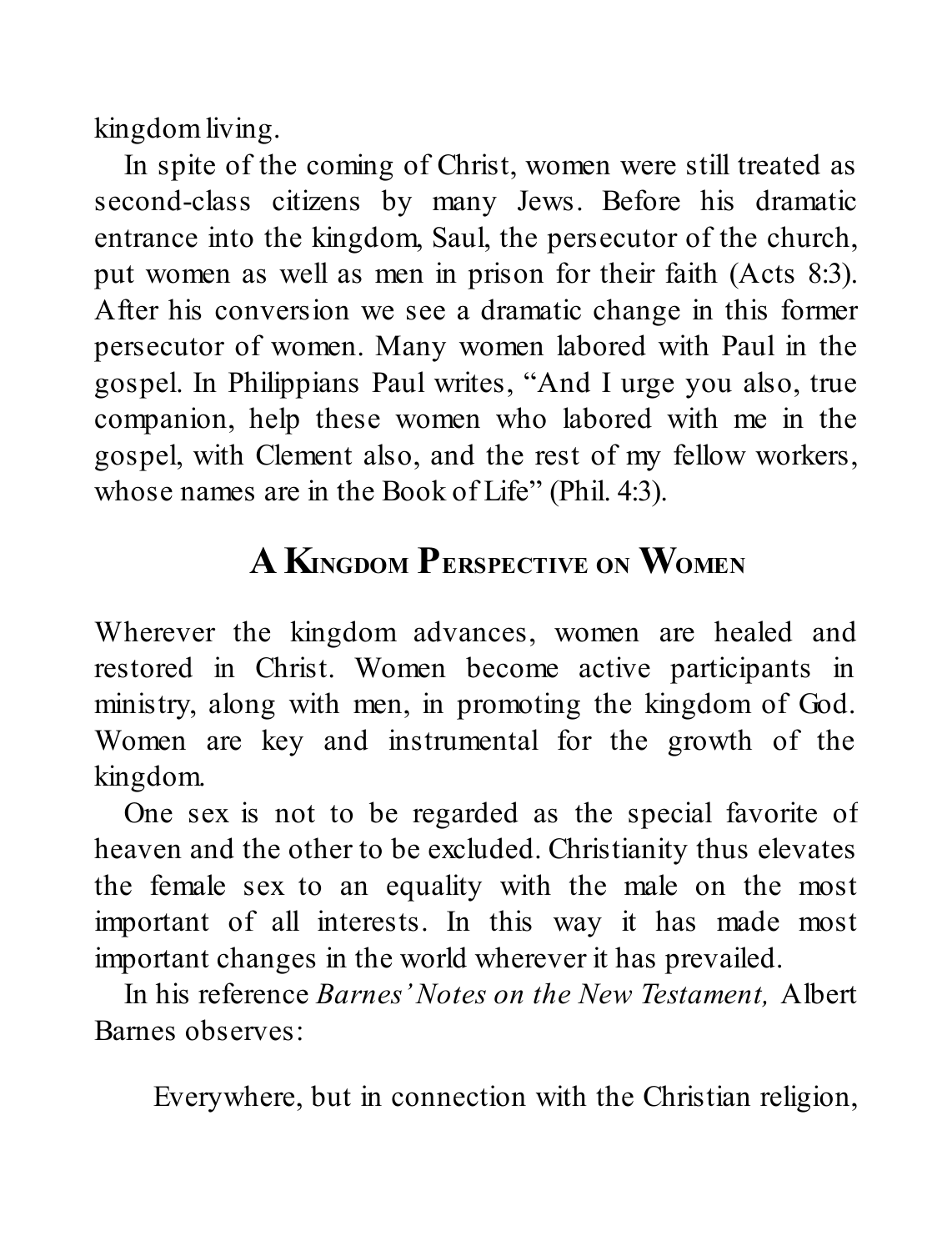woman has been degraded. She has been kept in ignorance. She has been treated as an inferior in all respects. She has been doomed to unpitied drudgery, and ignorance, and toil. So she was among the ancient Greeks and Romans; so she is in China, and India, and in the islands of the sea; so she is regarded in the Koran, and in all Muslim countries. It is Christianity alone which has elevated her; and nowhere on earth does man regard the mother of his children as an intelligent companion and friend, except where the influence of the Christian religion has been felt. At the communion table, at the foot of the cross, and in the hopes of heaven, she is on a level with man; and this fact diffuses a mild, and purifying, and elevating influence over all the relations of life. Woman has been raised from deep degradation by the influence of Christianity; and, let me add, she has everywhere acknowledged the debt of gratitude, and devoted herself, as under a deep sense of obligation, to lessening the burdens of humanity, and to the work of elevating the degraded, instructing the ignorant, and comforting the afflicted, all over the world. Never has a debt been better repaid, or the advantages of elevating one portion of the race been more apparent.3

This is why women respond so well to the preaching and demonstration of the gospel of the kingdom. The kingdom *liberates* women from oppression. In the kingdom women are respected and honored.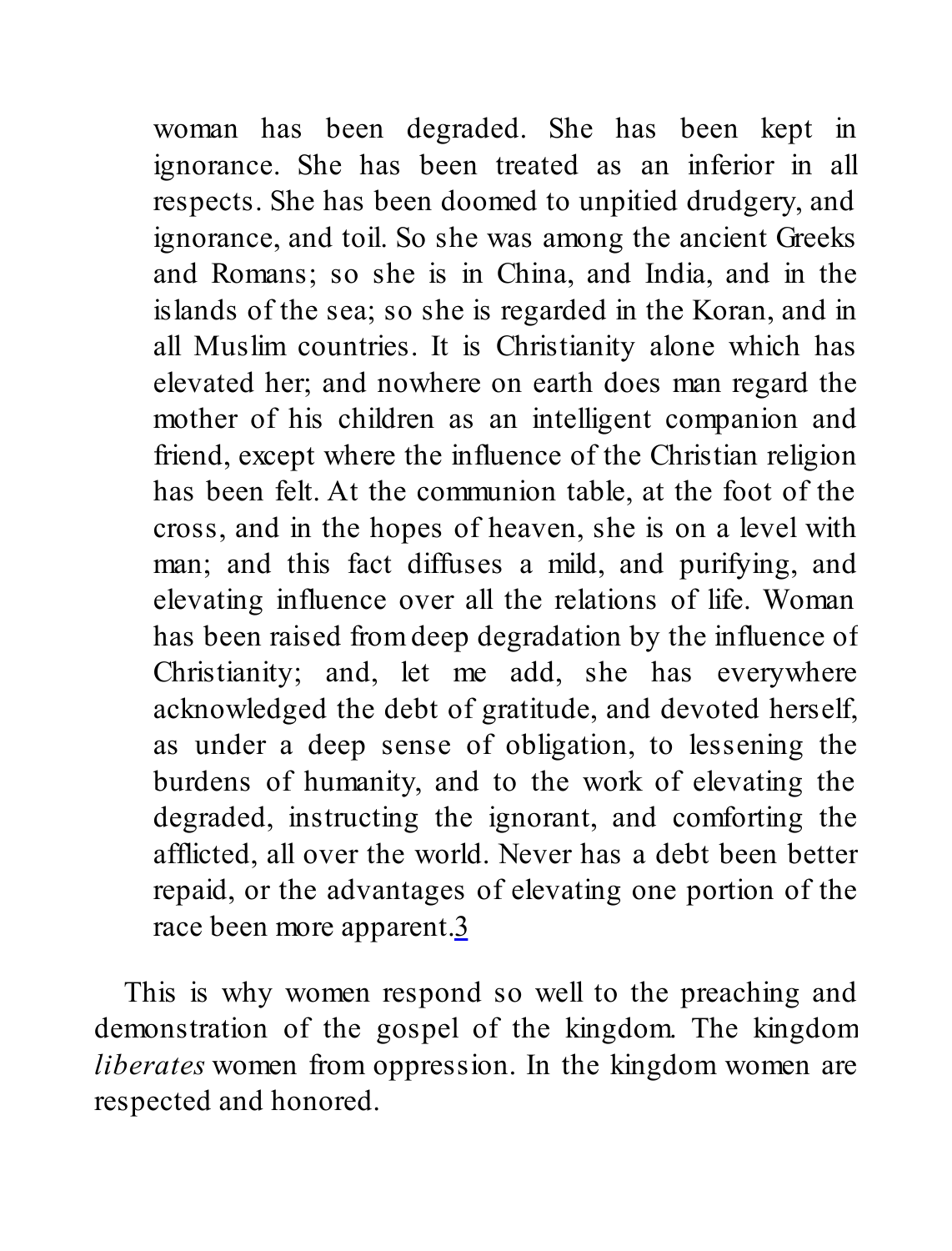Some have used Paul's words concerning women being silent in the church to imply that Paul had a dislike and low opinion of women (1 Cor. 14:34). It is important to note the historical context of Paul's admonition to the Corinthians.

In F. F. Bruce's *The New Century Bible Commentary*, *1 and 2 Corinthians*, Bruce notes that Paul had already recognized a woman's right to pray and prophesy in the church prior to his letter to the Corinthians. Therefore the imposition of silence and forbidding women to speak is only in the context of interrupting the proceedings by asking questions of their husbands. Asking questions should be done at home. Bruce carefully notes that Paul's admonitions in 1 Corinthians 14:34– 35 related to women speaking in church are limited in application and refer only to the interrupting of proceedings.4

There are no *male* or *female* gifts. Further proof that Paul did not limit women's participation in the church services of the churches is found in this same letter:

And God has appointed these in the church: first apostles, second prophets, third teachers, after that miracles, then gifts of healings, helps, administrations, varieties of tongues. Are all apostles? Are all prophets? Are all teachers? Are all workers of miracles? Do all have gifts of healings? Do all speak with tongues? Do all interpret? But earnestly desire the best gifts.

—1 CORINTHIANS 12:28–31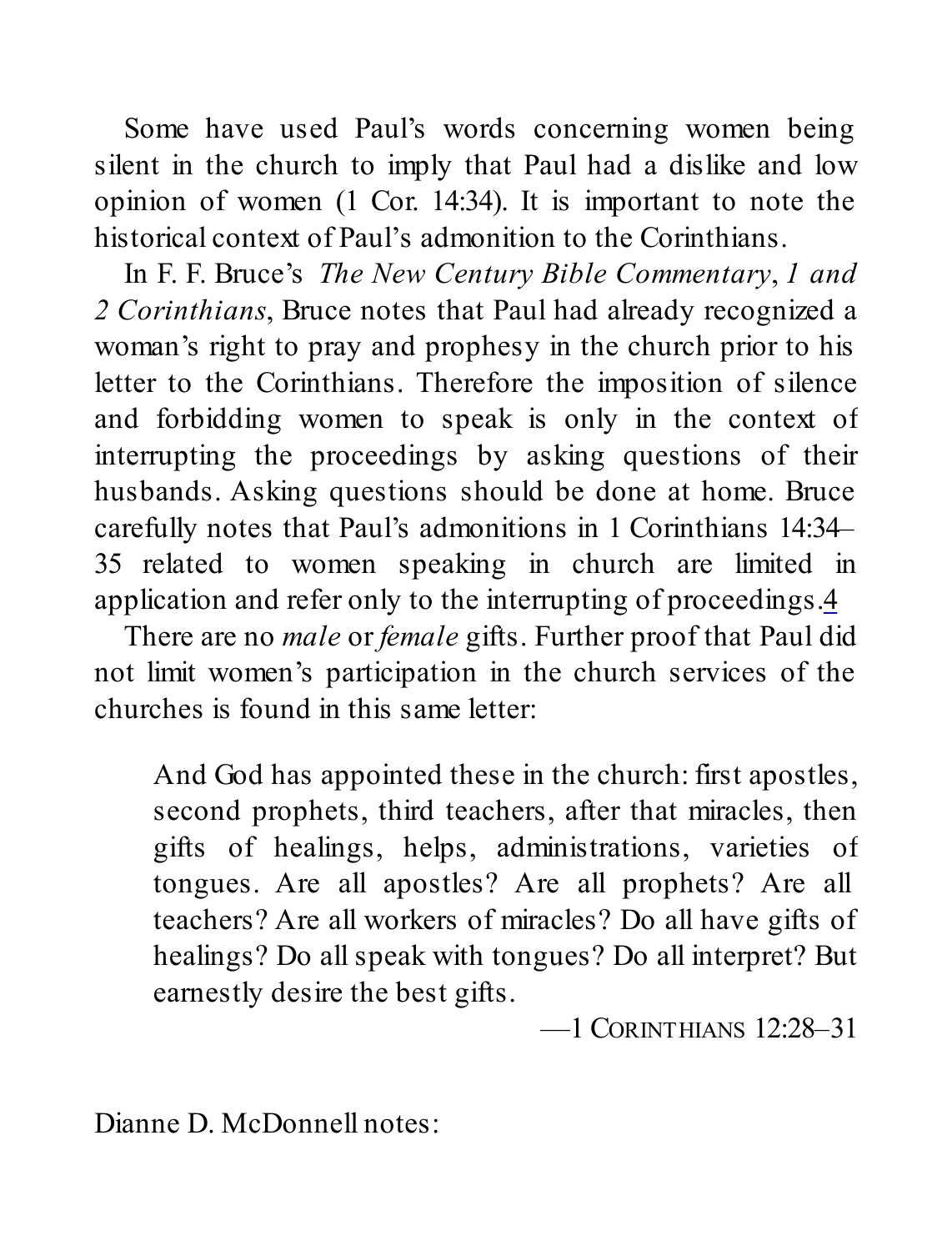There is not a single scripture that lists some of these gifts as "male gifts" and some of these as "female gifts." Paul argues that each person receives a gift and advises all to "desire the best gifts"! Would he say that if any of the top five gifts were off-limits to women?5

### Likewise, Mimi Haddad writes:

Though Paul asks women to remain silent when their voices contributed to disorderly worship, this injunction does not limit their voices in all places at all times. Remember, women were prominent as prophets in both the Old Testament (Numbers 12:1-16, Judges 4:4-5, 5:7, 2 Kings 22:14) and the New Testament. Women prophets were active at Pentecost (Acts 2:17), Phillip had four prophesying daughters (Acts 21:9), and there were women prophets mentioned in Paul's letter to the church in Corinth (1 Corinthians 11:5). Paul exhorts all Christians in Corinth to seek the gift of prophecy. The gift of prophecy was given to men as well as women. Women and men may speak in churches today as long as their voices do not distract those who need to hear the gospel!6

The kingdomis INCLUSIVE and is open to all races and both genders. This breaks down the strongholds of racism and sexism. This is why the gospel is good news. The gospel is liberating and causes rejoicing to those that hear. The gospel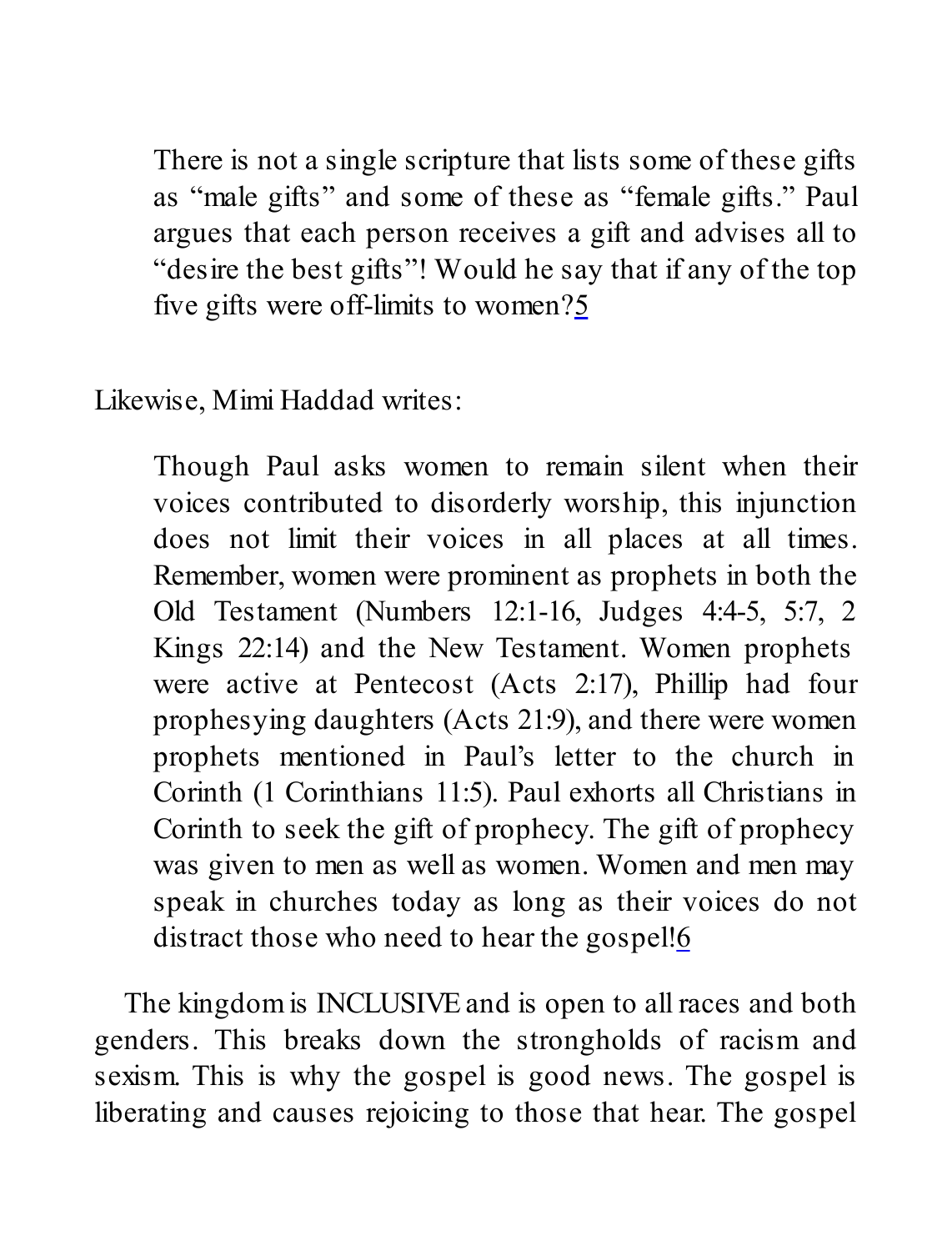brings salvation to all who hear and believe.

Women play an important part in advancing the kingdom. They can be anointed to pray, preach, prophesy, and do the works of Christ. Great advancement occurs whenever women are released. Societies are changed and advance when women take their rightful place in the kingdom.

There is much work to be done in many nations, but the gospel is the power that brings change. There is a great blessing that occurs anywhere people are liberated and released to live their lives with purpose and destiny. We can be assured that as the kingdom increases, women will be set free to receive and be a blessing.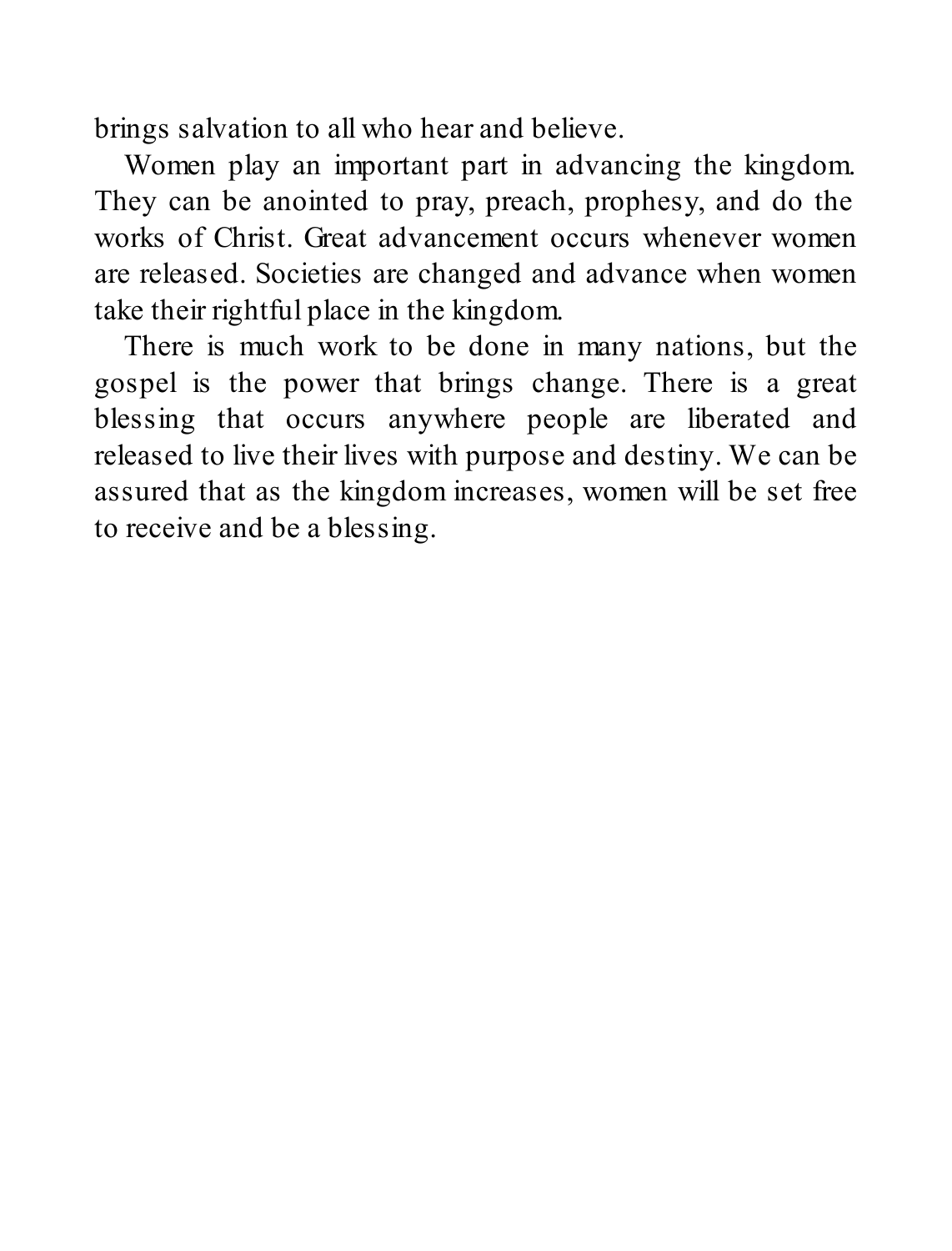

CHAPTER 11

# **THE TOOLS OF ADVANCEMENT**

**A**<sup>S</sup> NEW MEMBERS of the kingdomof God, God makes available to us several important tools that will help us to understand better the King and His kingdom. In this chapter we are going to take a close look at some of these tools.

## **VISIONS ADVANCE THE KINGDOM**

Visions and trances were a part of advancing the kingdom in the early days of the birth of the church. In the Book of Acts, we read that Paul received a message from God through a trance that told him that God was going to send him to the Gentiles.

Now it happened, when I returned to Jerusalem and was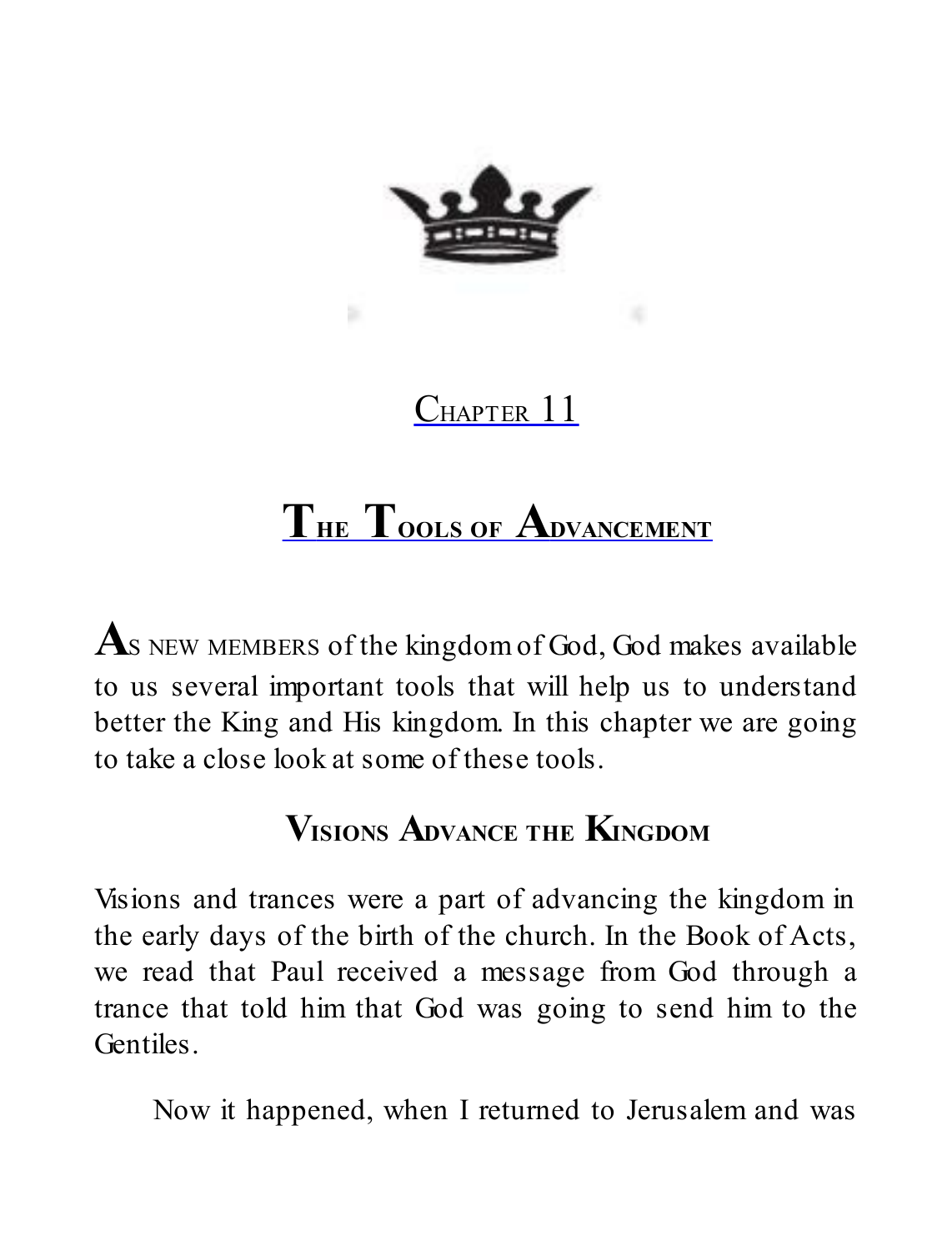praying in the temple, that I was in a trance and saw Him saying to me, "Make haste and get out of Jerusalem quickly, for they will not receive your testimony concerning Me." So I said, "Lord, they know that in every synagogue I imprisoned and beat those who believe on You. And when the blood of Your martyr Stephen was shed, I also was standing by consenting to his death, and guarding the clothes of those who were killing him." Then He said to me, "Depart, for I will send you far from here to the Gentiles."

 $-$ ACTS  $22.17-21$ 

Peter also fell into a trance and had a vision, instructing him to go to the house of Cornelius. His vision of eating unclean animals was to prepare him to minister to the Gentiles, whom Israel considered unclean.

Then he became very hungry and wanted to eat; but while they made ready, he fell into a trance and saw heaven opened and an object like a great sheet bound at the four corners, descending to him and let down to the earth. In it were all kinds of four-footed animals of the earth, wild beasts, creeping things, and birds of the air. And a voice came to him, "Rise, Peter; kill and eat." But Peter said, "Not so, Lord! For I have never eaten anything common or unclean." And a voice spoke to him again the second time, "What God has cleansed you must not call common."

 $-$ ACTS 10:10-15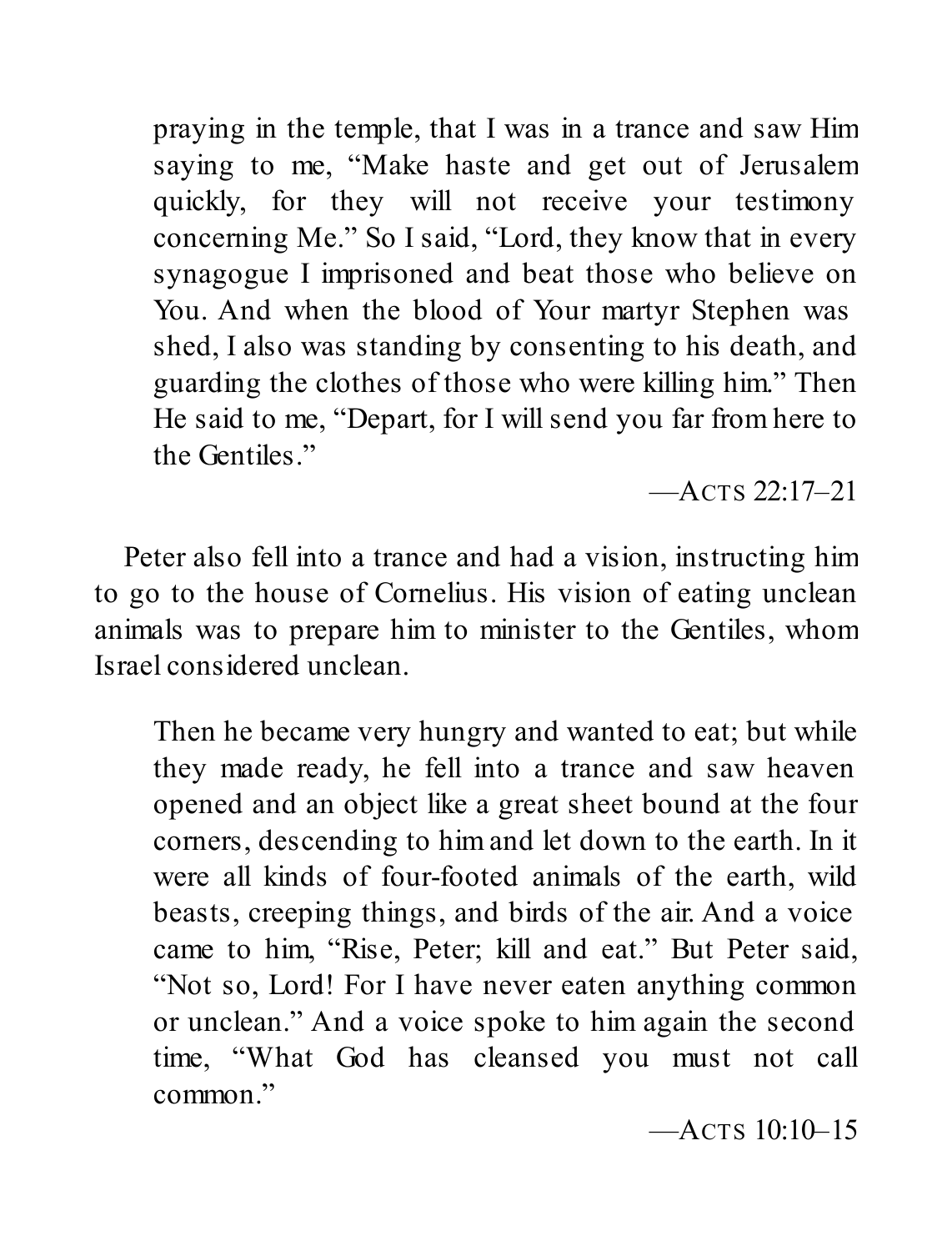Once he began his ministry to Gentiles, Paul had other visions that were tools God was using to direct his work in specific directions. He heard the call to Macedonia in a vision. He went to Macedonia and preached the gospel.

And a vision appeared to Paul in the night. A man of Macedonia stood and pleaded with him, saying, "Come over to Macedonia and help us."

—ACTS 16:9

Trances and visions are a part of advancing the kingdom. These supernatural encounters help us to break through into new territories and regions.

Paul's calling came through a vision of the risen Lord. Paul was not disobedient to the heavenly vision. We must have vision to advance the kingdom. We must have God's vision for the territories to which we are sent. Paul began experiencing visions fromGod as early as the moment of his conversion on a Damascus road. As he stood before King Agrippa making a defense against all the false accusations of the Jews, he told the king of his early life spent in Jerusalemsurrounded by Jews who knew him. They knew he was faithful to the laws and traditions of the strictest sect of Jews and that he lived his life as a Pharisee. He told of his persecution to the Jews who believed in Jesus, even casting his vote against them to condemn themto death.

Then he explained to King Agrippa that he was now being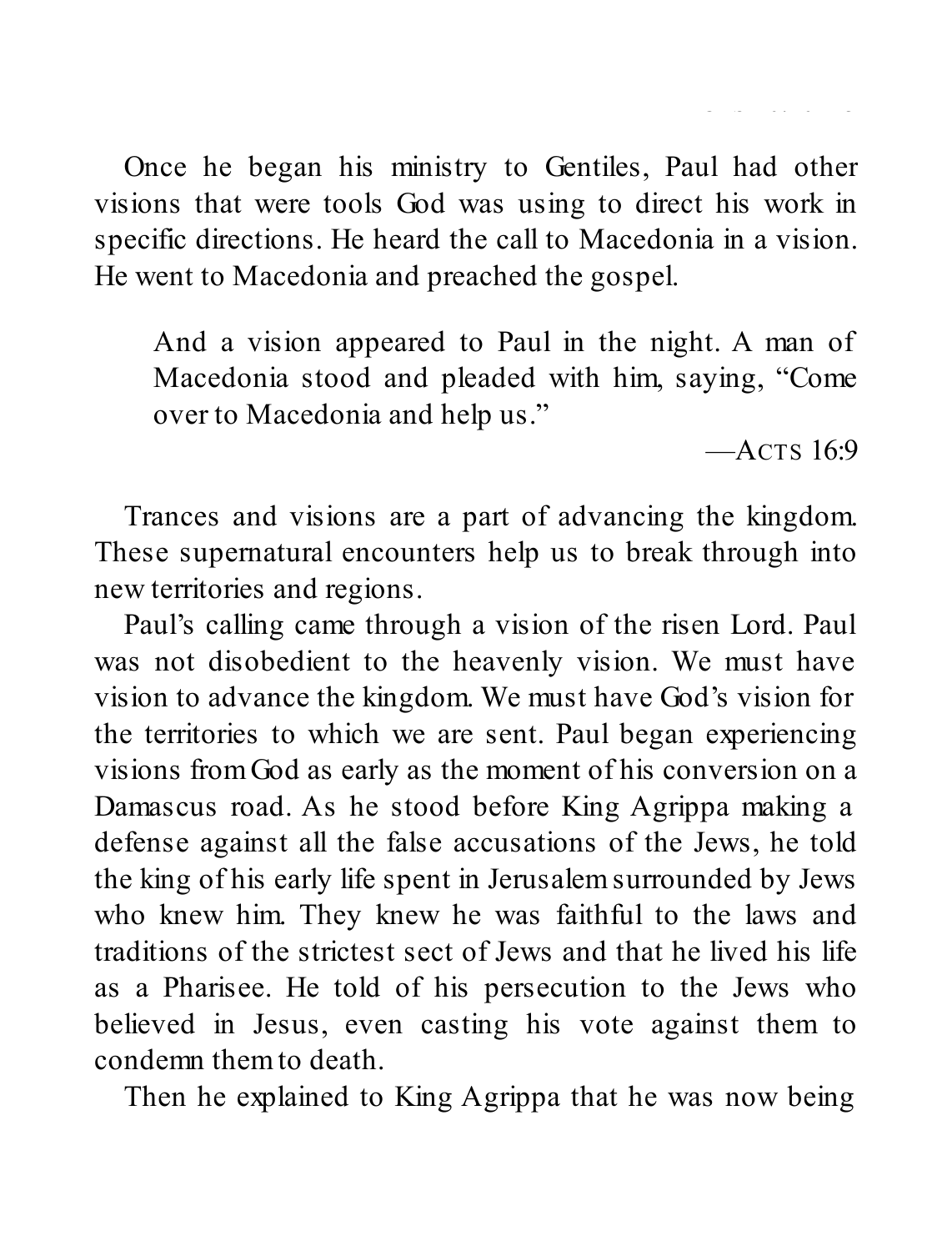judged by the Jews because of the eternal hope he had found through the redemption that was his because of the death and resurrection of Jesus Christ, whom the Jews would not accept. He tells of his moment of conversion:

And when we all had fallen to the ground, I heard a voice speaking to me and saying in the Hebrew language, "Saul, Saul, why are you persecuting Me? It is hard for you to kick against the goads." So I said, "Who are You, Lord?" And He said, "I am Jesus, whom you are persecuting. But rise and stand on your feet; for I have appeared to you for this purpose, to make you a minister and a witness both of the things which you have seen and of the things which I will yet reveal to you. I will deliver you from the Jewish people, as well as from the Gentiles, to whom I now send you, to open their eyes, in order to turn them from darkness to light, and fromthe power of Satan to God, that they may receive forgiveness of sins and an inheritance among those who are sanctified by faith in Me."

 $-$ ACTS 26:14–18

Afer he told the king of his conversion, he said, "Therefore, King Agrippa, I was not disobedient to the heavenly vision, but declared first to those in Damascus and in Jerusalem, and throughout all the region of Judea, and then to the Gentiles, that they should repent, turn to God, and do works befitting repentance" (Acts 26:19–20).

This heavenly vision was the catalyst to see the kingdom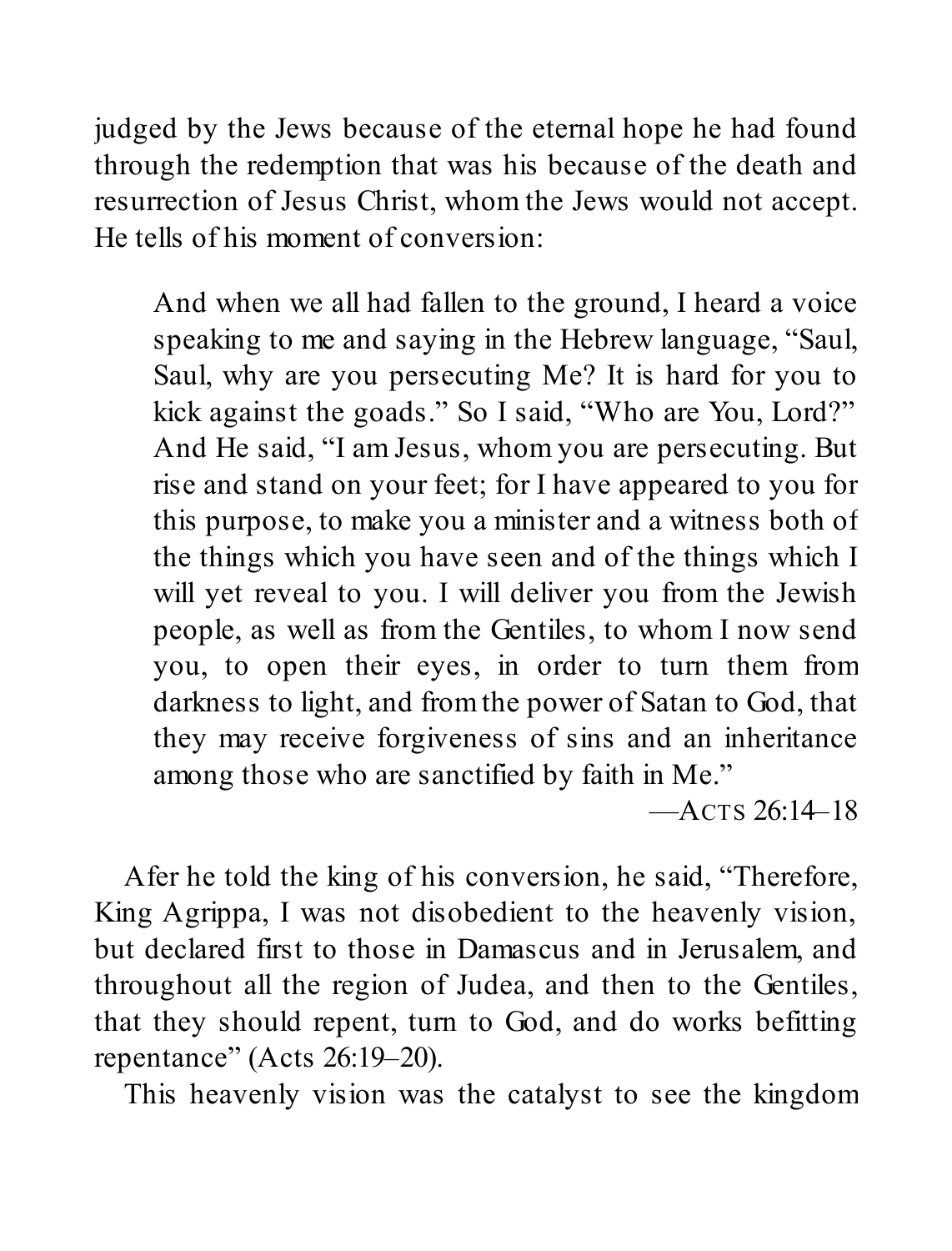advance fromDamascus, Jerusalem, Judea, and to the Gentiles.

We again see deliverance from demons through the ministry of Paul at Ephesus. The city was a center of occult activity, and God wrought special miracles by Paul, with the result being sickness and demons leaving people through handkerchiefs and aprons.

Now God worked unusual miracles by the hands of Paul, so that even handkerchiefs or aprons were brought from his body to the sick, and the diseases left them and the evilspirits went out of them.

 $-$ ACTS 19:11–12

## **DELIVERANCE—AN IMPORTANT ASPECT OF THE KINGDOM**

The kingdom of God was challenging and overpowering the rule of Satan over the nations. Deliverance is common when there is idolatry, occultism, witchcraft, and sorcery present in the lives of people. When people come under the rule of God, the power of Satan is broken.

The miraculous is an important aspect of the kingdom of God. Deliverance from demons is a miracle ministry. Jesus began with the message of the kingdom. He preached this message throughout Galilee and cast out devils (Mark 1:39).

Jesus cast out *many devils*. This was an integral part of His ministry. Jesus demonstrated the authority of the kingdomover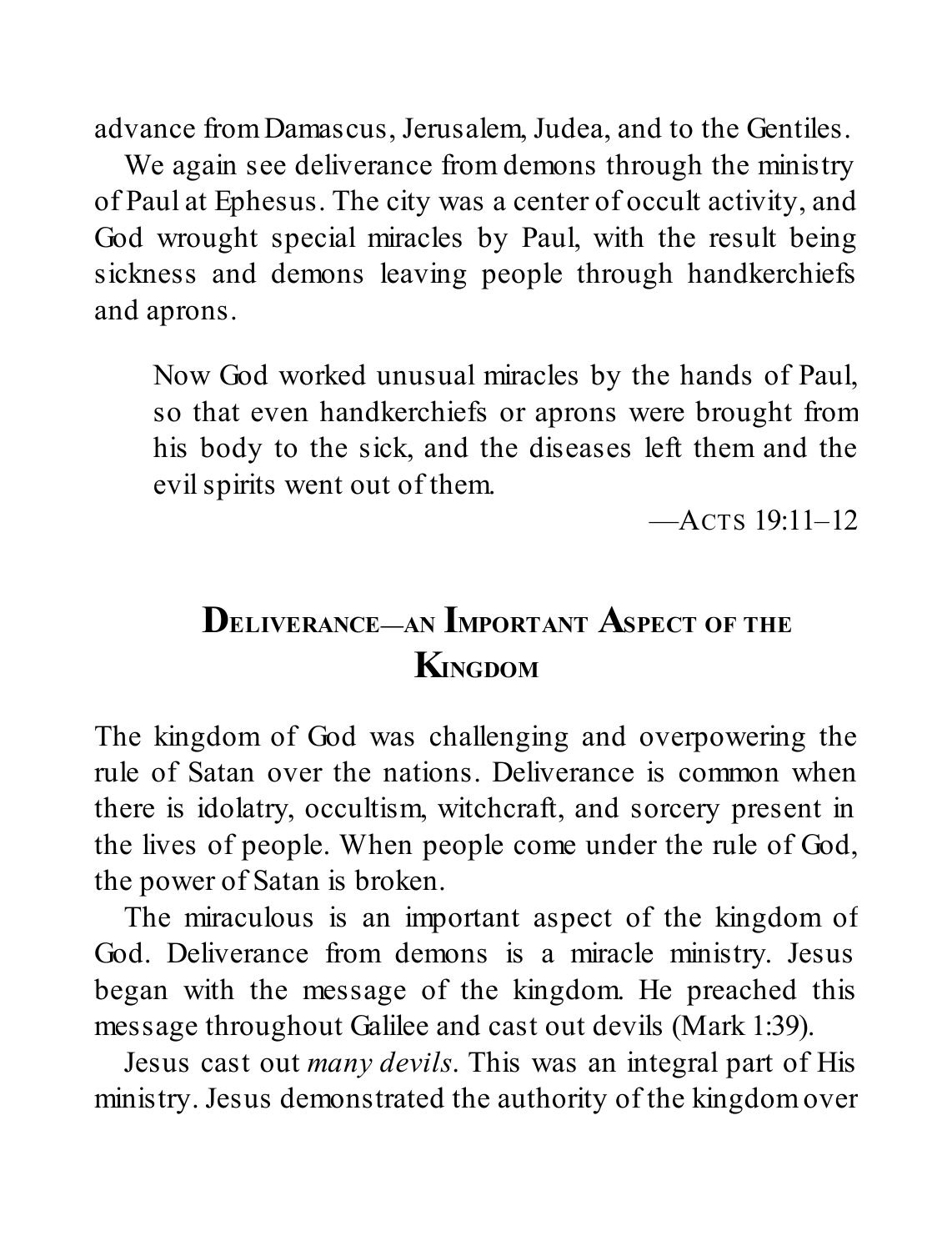the powers of darkness.

Then He healed many who were sick with various diseases, and cast out many demons; and He did not allow the demons to speak, because they knew Him.

—MARK 1:34

The disciples also cast out many devils. They also preached the kingdom of God. They anointed many with oil and healed them. "And they cast out many demons, and anointed with oil many who were sick, and healed them" (Mark 6:13). Those in bondage to sickness and demons were set free. This was the good news of the kingdomof God.

Too often the church has tried to advance the kingdom without the supernatural. Many have shied away from deliverance because of the fear and ignorance often encountered in this area. We must remember that this is the ministry of Christ. Christ had compassion on the sick and demonized, and so should we. The ministry of Christ continues through His church. This is a sign that should follow believers (Mark 16:17).

## **THE KINGDOM ADVANCED THROUGH PRAYER**

I call prayer the engine of the kingdom. The disciples were told to pray, "Thy kingdomcome" (Matt. 6:10, KJV). This means that the kingdom could not come or advance apart from prayer. Even the Son is to ask the Father, "Ask of me, and I will make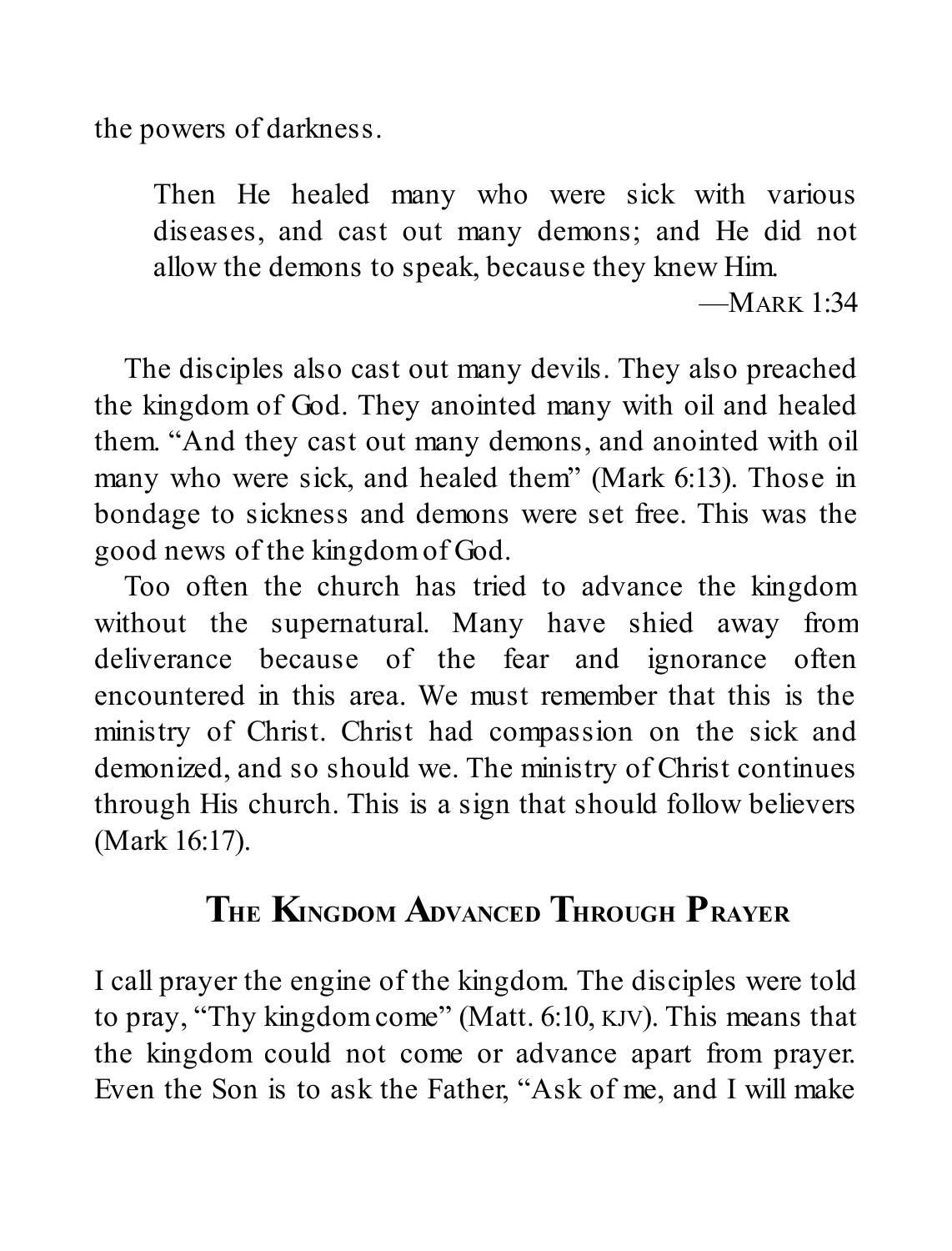the nations your inheritance, the ends of the earth your possession" (Ps. 2:8, NIV).

There were people praying before the arrival of the kingdom, like Anna, a prophetess.

There was also a prophetess, Anna, the daughter of Phanuel, of the tribe of Asher. She was very old; she had lived with her husband seven years after her marriage, and then was a widow untilshe was eighty-four. She never left the temple but worshiped night and day, fasting and praying. Coming up to themat that very moment, she gave thanks to God and spoke about the child to all who were looking forward to the redemption of Jerusalem.

—LUKE 2:36–38, NIV

She did not depart from the temple but served God with fasting and prayer night and day. There were undoubtedly others praying that are not recorded in Scripture. These prayers and intercessions were used by God to help inaugurate the kingdom.

Prayer was a very necessary thing for Jesus as He assumed His ministry on Earth. He prayed for nights as He was preaching the kingdom: "Very early in the morning, while it was still dark, Jesus got up, left the house and went off to a solitary place, where he prayed" (Mark 1:35, NIV). He needed to be in constant, direct communication with His Father in heaven. Jesus prayed all night before choosing the Twelve.

One of those days Jesus went out to a mountainside to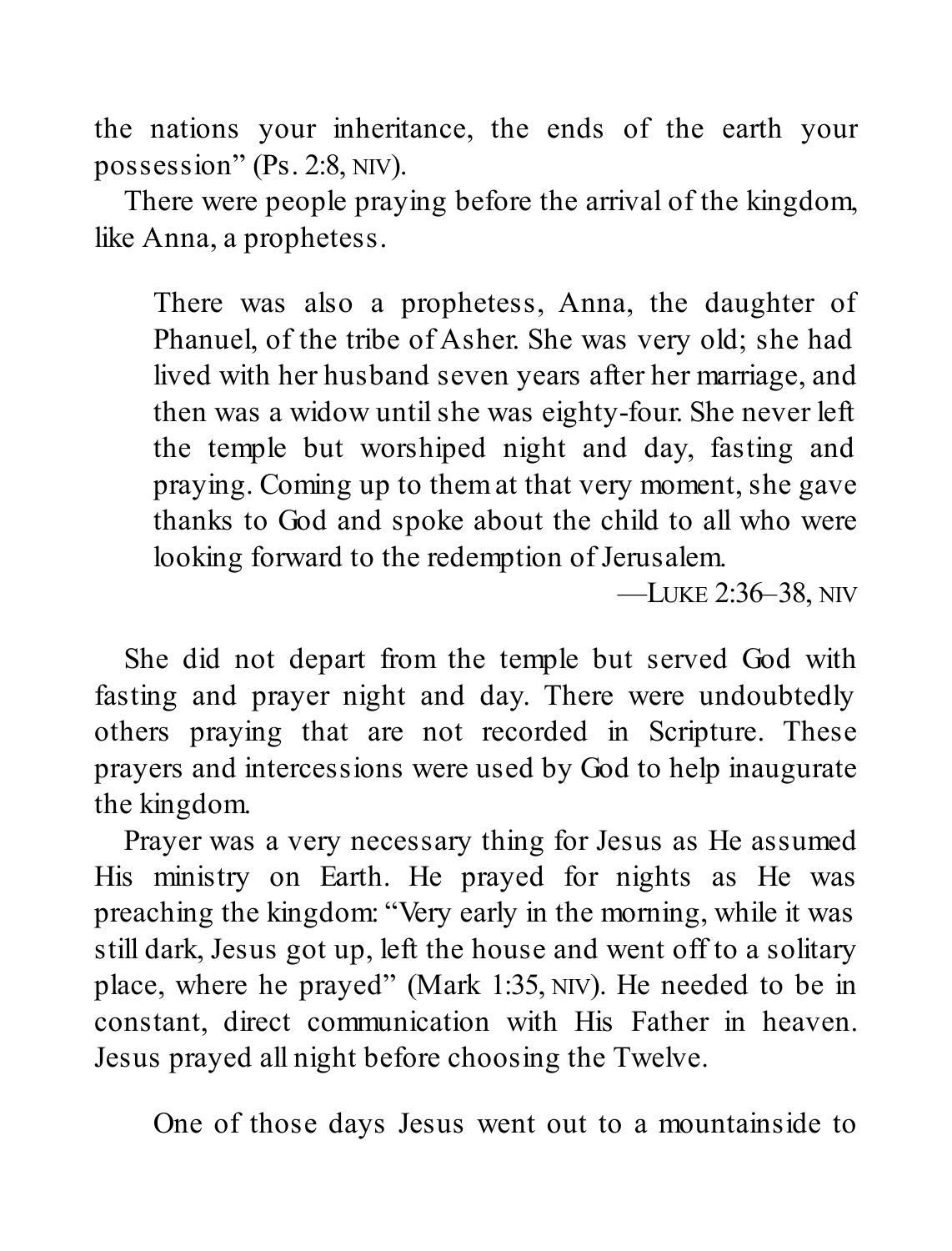pray, and spent the night praying to God. When morning came, he called his disciples to him and chose twelve of them, whom he also designated apostles.

—LUKE 6:12–13, NIV

Prayer was a part of His ministry and an important part of advancing the kingdom.

Prayer was the key to the outpouring of the Holy Spirit. After the ascension of Jesus to heaven, the apostles returned immediately to Jerusalem, where they gathered in the Upper Room. Other believers soon joined them, and they continued, "constantly in prayer" (Acts 1:14, NIV). On the Day of Pentecost, 120 believers were already assembled in the Upper Room, praying.

When the day of Pentecost came, they were all together in one place. Suddenly a sound like the blowing of a violent wind came from heaven and filled the whole house where they were sitting. They saw what seemed to be tongues of fire that separated and came to rest on each of them.All of them were filled with the Holy Spirit and began to speak in other tongues as the Spirit enabled them.—ACTS 2:1–4, NIV

There have been outpourings of the Spirit in history because of prayer. The church continued in prayer after Pentecost. The church was a prayer *engine* for the advancement of the kingdom.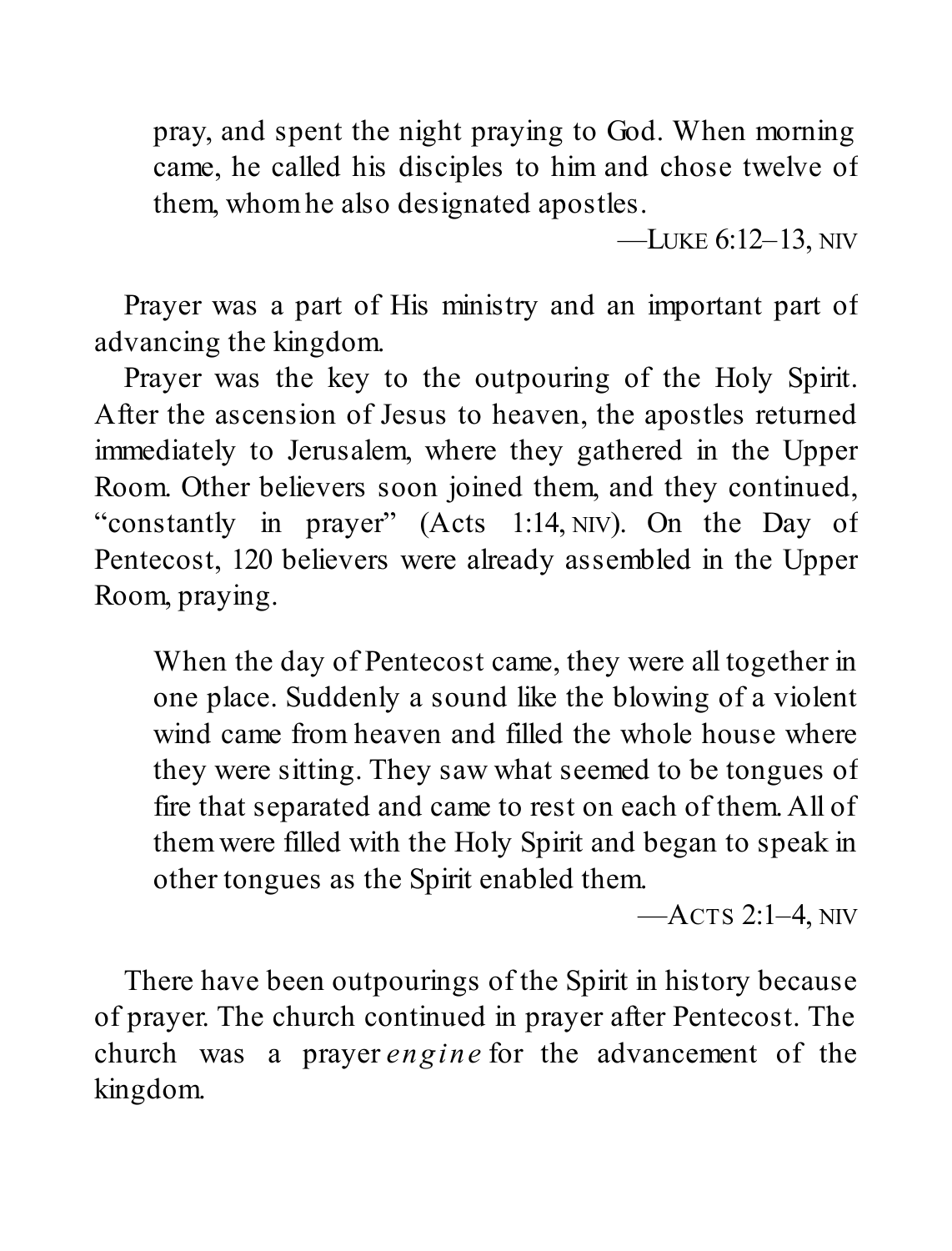They devoted themselves to the apostles'teaching and to the fellowship, to the breaking of bread and to prayer. —ACTS 2:42, NIV

The apostles gave themselves continually to prayer. Brothers, choose seven men from among you who are known to be full of the Spirit and wisdom. We will turn this responsibility [care of widows] over to them and will give our attention to prayer and the ministry of the word.

—ACTS 6:3–4, NIV

Their diligence to prayer and the Word was a key to their success in ministry. Apostolic ministry is a ministry of prayer and the Word.

A devout and God-fearing centurion in Caesarea received a vision, and an angel of God came to him and told him, "Your prayers and gifts to the poor have come up as a memorial offering before God" (Acts 10:4). The angel instructed him to send servants to Joppa, where they would find Peter, who they were to bring back to Caesarea. As a result of his faithfulness in prayer, Cornelius was a key to opening the door for the kingdomto come to the Gentiles. God responded to Cornelius's prayer and giving. Cornelius told Peter:

Four days ago I was in my house praying at this hour, at three in the afternoon. Suddenly a man in shining clothes stood before me and said, "Cornelius, God has heard your prayer and remembered your gifts to the poor. Send to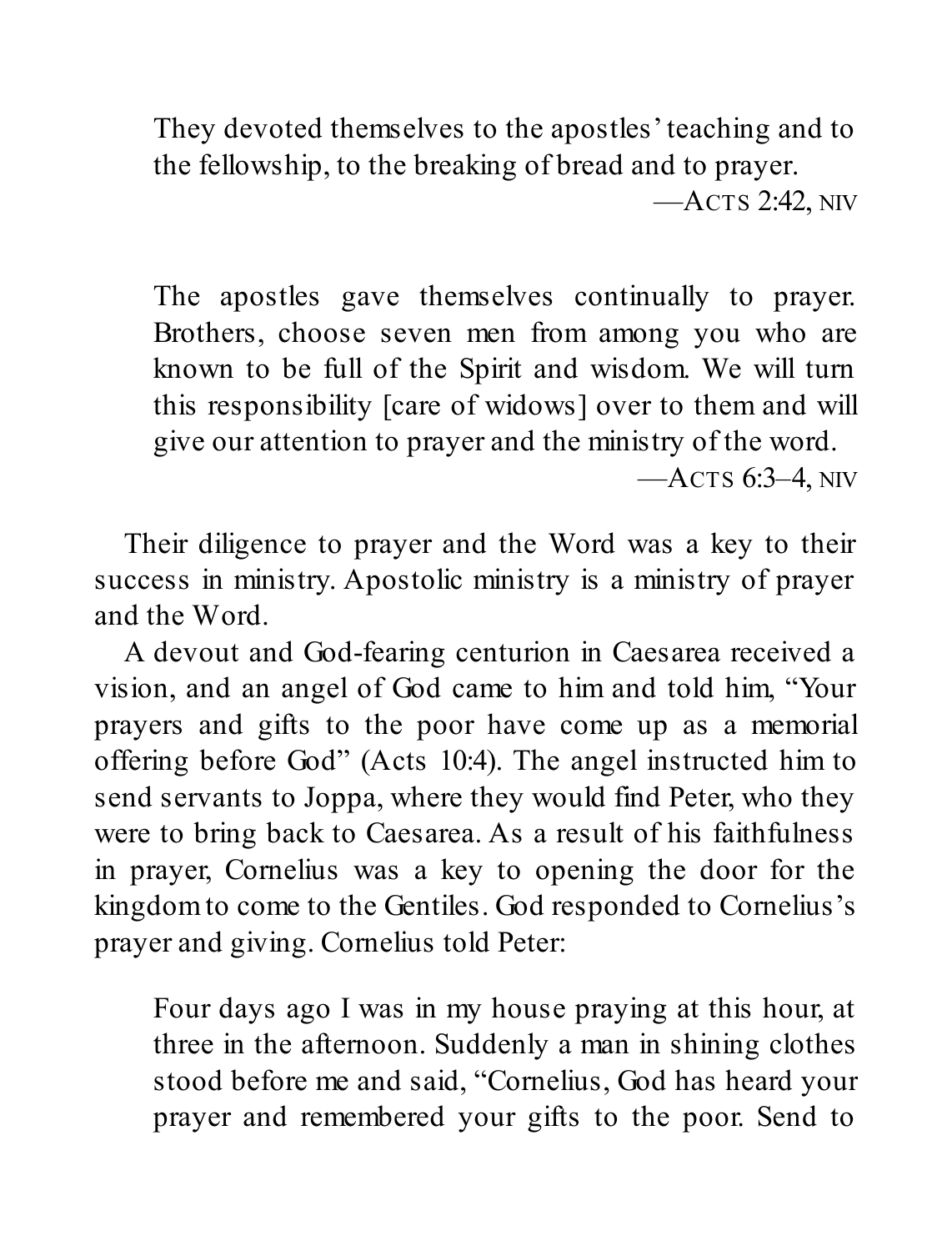Joppa for Simon who is called Peter. He is a guest in the home of Simon the tanner, who lives by the sea." So I sent for you immediately, and it was good of you to come. Now we are all here in the presence of God to listen to everything the Lord has commanded you to tell us.

—ACTS 10:30–33, NIV

Upon hearing Cornelius's words, Peter began to tell him of Jesus's death and resurrection and that Jesus had instructed His disciples to "preach to the people and to testify that he is the one whom God appointed as judge of the living and the dead" (Acts 10:42, NIV). The Word tells us:

While Peter was still speaking these words, the Holy Spirit came on all who heard the message. The circumcised believers who had come with Peter were astonished that the gift of the Holy Spirit had been poured out even on the Gentiles. For they heard themspeaking in tongues and praising God.

—ACTS 10:44–46, NIV

When the church began to face persecution, they prayed with powerful results. They prayed for boldness and for the Lord to stretch forth His hand with healing, signs, and wonders.

## **PRAYER COMBINED WITH FASTING**

Prayer, coupled with fasting, releases tremendous power for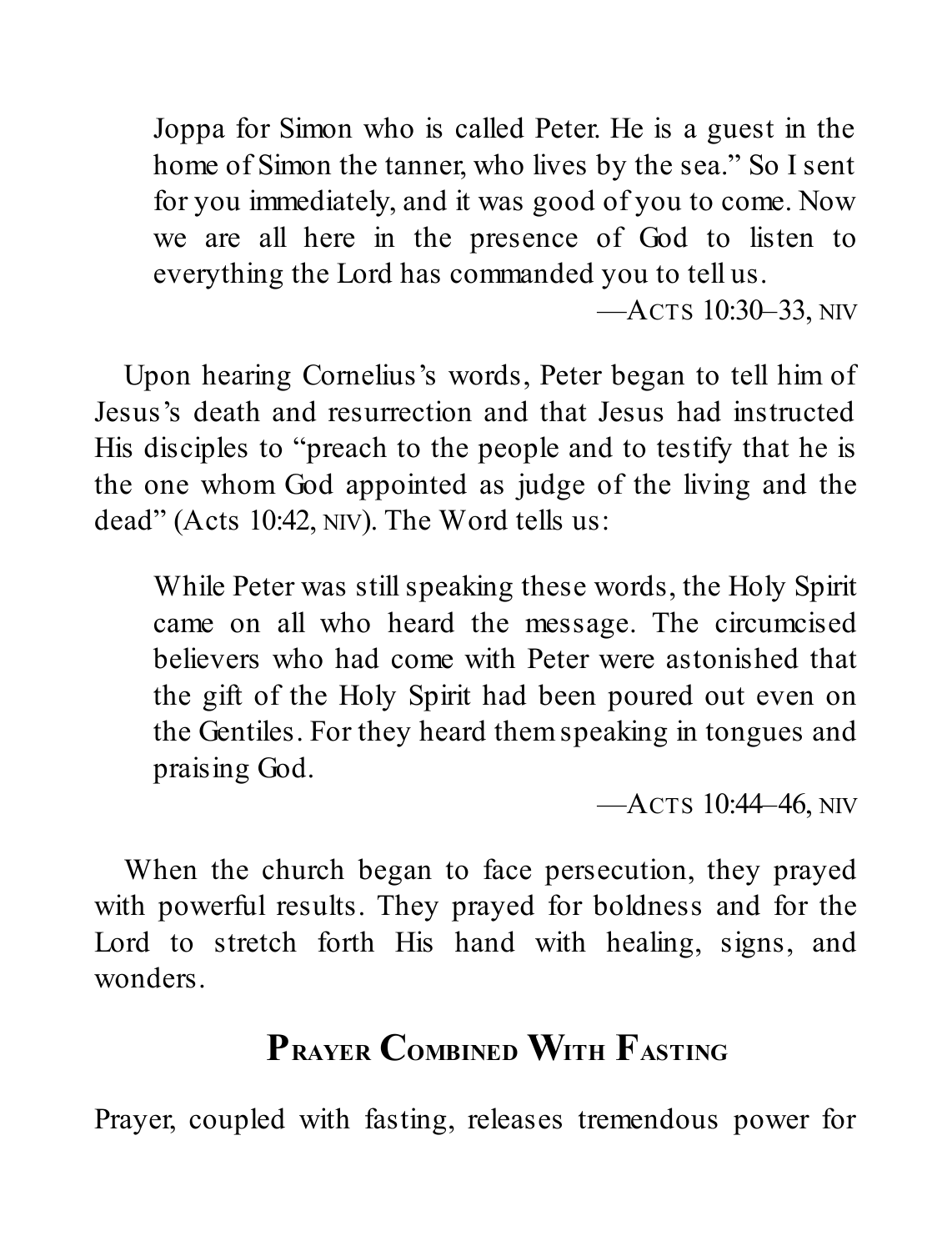breakthrough. Fasting helps overcome stubborn obstacles and barriers to kingdom advancement (2 Cor. 11:27). The New King James Version of the Bible indicates that Cornelius was praying *and* fasting when he received the visitation from an angel that initiated the kingdom coming to the Gentiles: "So Cornelius said, 'Four days ago I was fasting until this hour; and at the ninth hour I prayed in my house, and behold, a man stood before me in bright clothing'" (Acts 10:30). Fasting causes humility, which gets the attention of God. God gives grace to the humble.

The prophets and teachers of the church at Antioch ministered to the Lord and fasted. They received instruction from the Holy Spirit to separate Barnabas and Paul for apostolic ministry. The apostles were then sent forth by the church after fasting.

Now in the church that was at Antioch there were certain prophets and teachers: Barnabas, Simeon who was called Niger, Lucius of Cyrene, Manaen who had been brought up with Herod the tetrarch, and Saul. As they ministered to the Lord and fasted, the Holy Spirit said, "Now separate to Me Barnabas and Saul for the work to which I have called them." Then, having fasted and prayed, and laid hands on them, they sent themaway.

 $-$ ACTS 13:1–3

Paul and Barnabas were used by God to bring the kingdom to the Gentiles.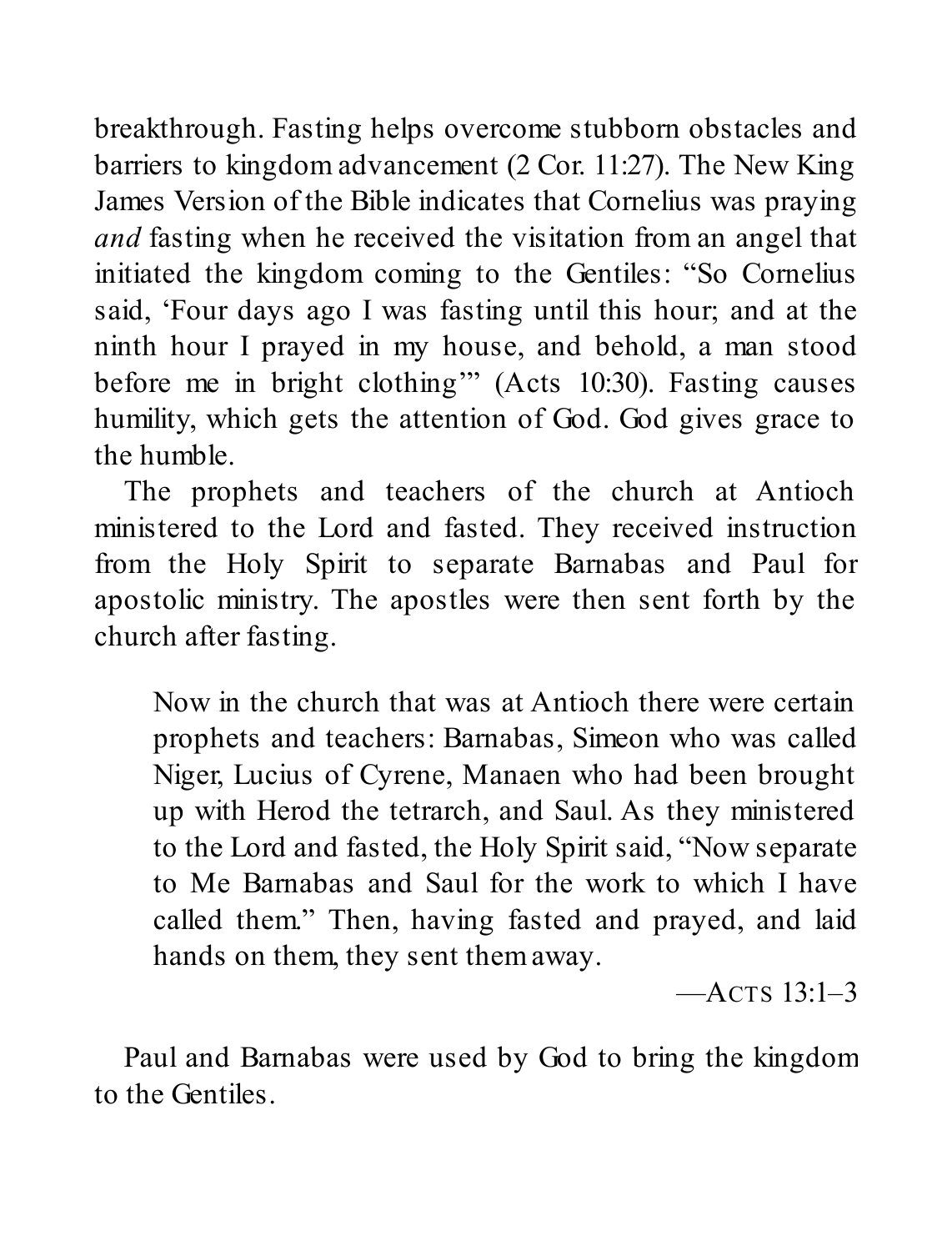The Antioch church became an apostolic sending center that affected the nations. This church released two of their best leaders and sent them at the direction of the Holy Spirit. Through this we can see that the Holy Spirit is active in advancing the kingdom.

The kingdom is spiritual, and prayer and fasting are spiritual acts. Spiritual people are used by God to advance His kingdom. People motivated by the Holy Spirit to pray and fast are those who are the vessels of kingdomadvancement.

## **THE ROLE OF PERSECUTION IN ADVANCING THE KINGDOM**

Another important message in the Book of Acts is that the kingdom advances in spite of persecution. The early church was persecuted and considered to be a heretical sect.

At that time a great persecution arose against the church which was at Jerusalem; and they were all scattered throughout the regions of Judea and Samaria, except the apostles

 $-$ ACTS 8:1

Persecution is always intended to stop momentum. Because of the persecution of believers that continued after the stoning of Stephen, the church at Jerusalem was scattered throughout all of Judea.

The persecution caused the disciples to scatter and preach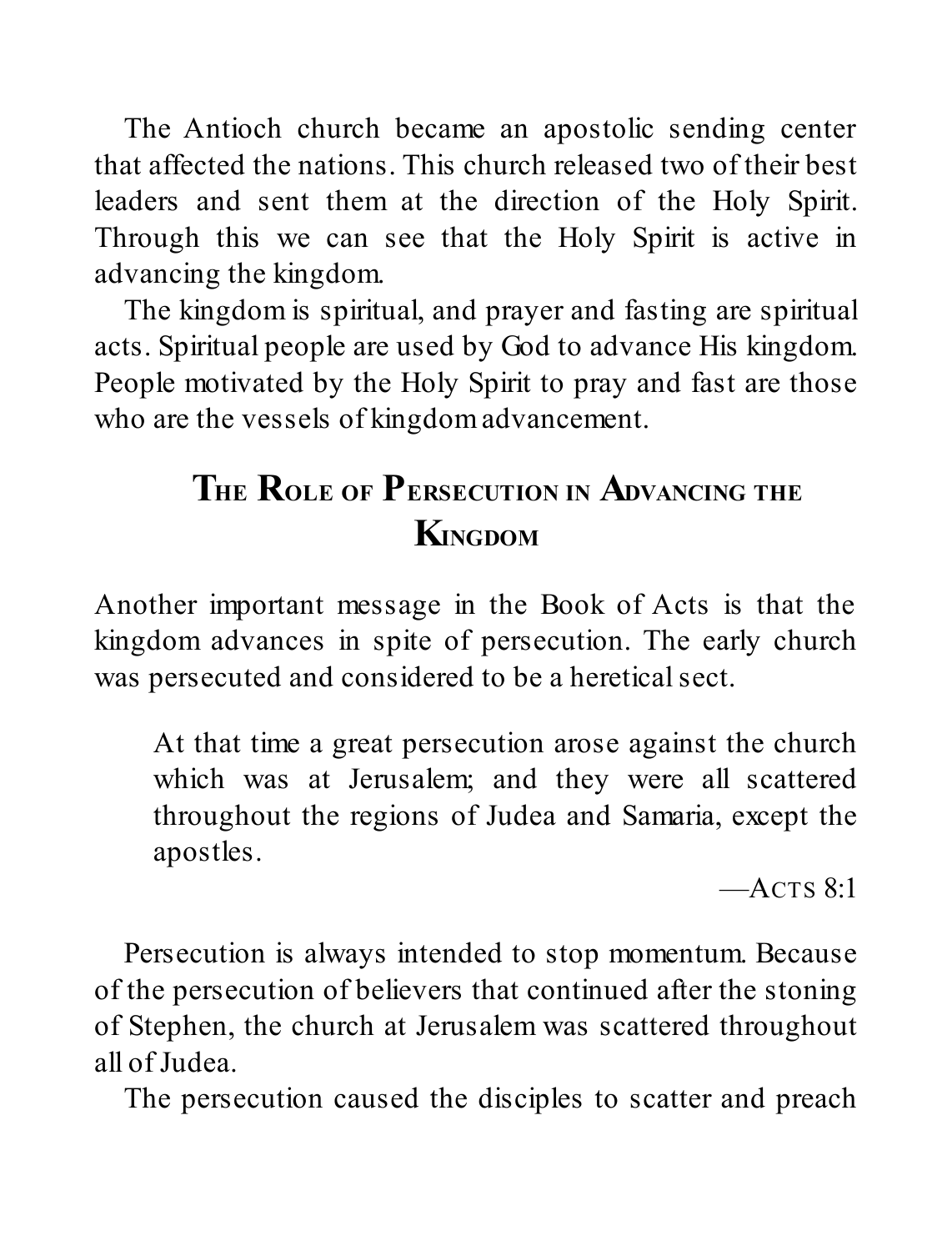the Word to the Jews only. God was reaching out to the lost sheep of Israel outside of Jerusalem. God would eventually use Philip and Paul to go outside of Israel to the Gentiles.

Some of the major persecution came from the Jews. They were fierce persecutors of Paul.

But the Jews stirred up the devout and prominent women and the chief men of the city, raised up persecution against Paul and Barnabas, and expelled them from their region.

—ACTS 13:50

Many felt Paul was an apostate because of his ministry and fellowship with the Gentiles. Paul was a believing Pharisee who understood the grace of God and salvation. He was not an apostate but a faithful Jew who understood the promises of God to Israel and the world. Paul believed all things that were written in the Law and Prophets (Acts 24:14).

Paul only preached the hope of Israel. The problem was that many of the Jews did not understand their own Scriptures. They could not see the mystery of the kingdom.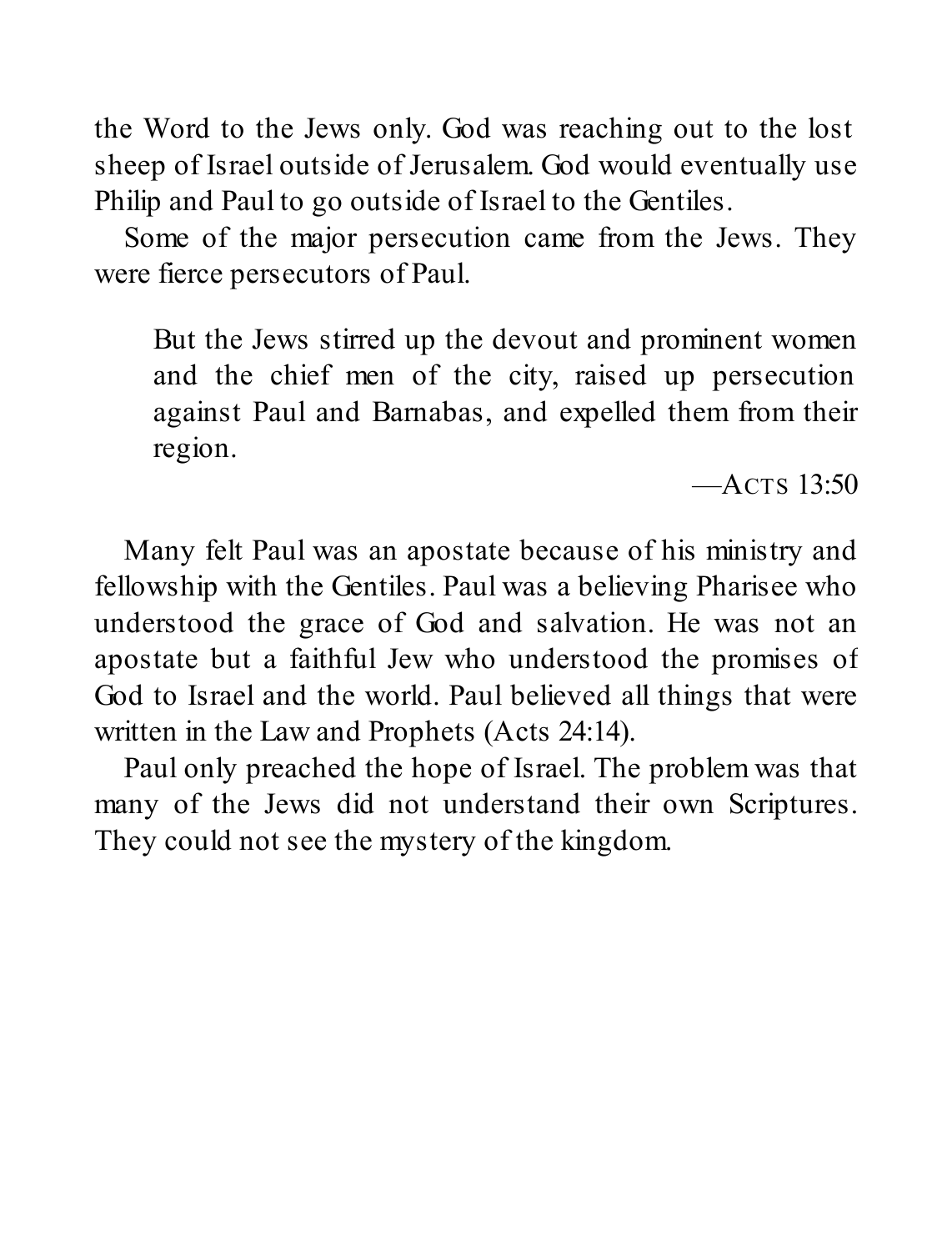#### **The wisdom of Gamaliel**

Gamaliel was a Pharisee and a teacher of the Law who was honored by all of the people. When the high priest and all his associates became jealous of the ministry of the apostles and arrested them and put them in jail, an angel of the Lord opened the doors of the jail and brought them out (Acts 5:23). The apostles went straight to the temple and again began preaching. They were again apprehended and brought before the Sanhedrin to be questioned. The apostles' answer to their questioning infuriated the high priest, and the Sanhedrin wanted to put themto death.

But Gamaliel stood up and addressed the Sanhedrin:

Therefore, in the present case I advise you: Leave these men alone! Let them go! For if their purpose or activity is of human origin, it will fail. But if it is from God, you will not be able to stop these men; you will only find yourselves fighting against God.

—ACTS 5:38–39, NIV

Many of that generation refused to hear the wisdom of Gamaliel. Gamaliel understood that you cannot fight against the purpose of God. The kingdom is God's purpose, and you cannot fight against it. The kingdom always prevails. The kingdom always advances from generation to generation.

God used persecution to get the message outside of Jerusalem to Samaria and to the uttermost part of the earth. Persecution, meant for evil, is turned to good by the wisdom of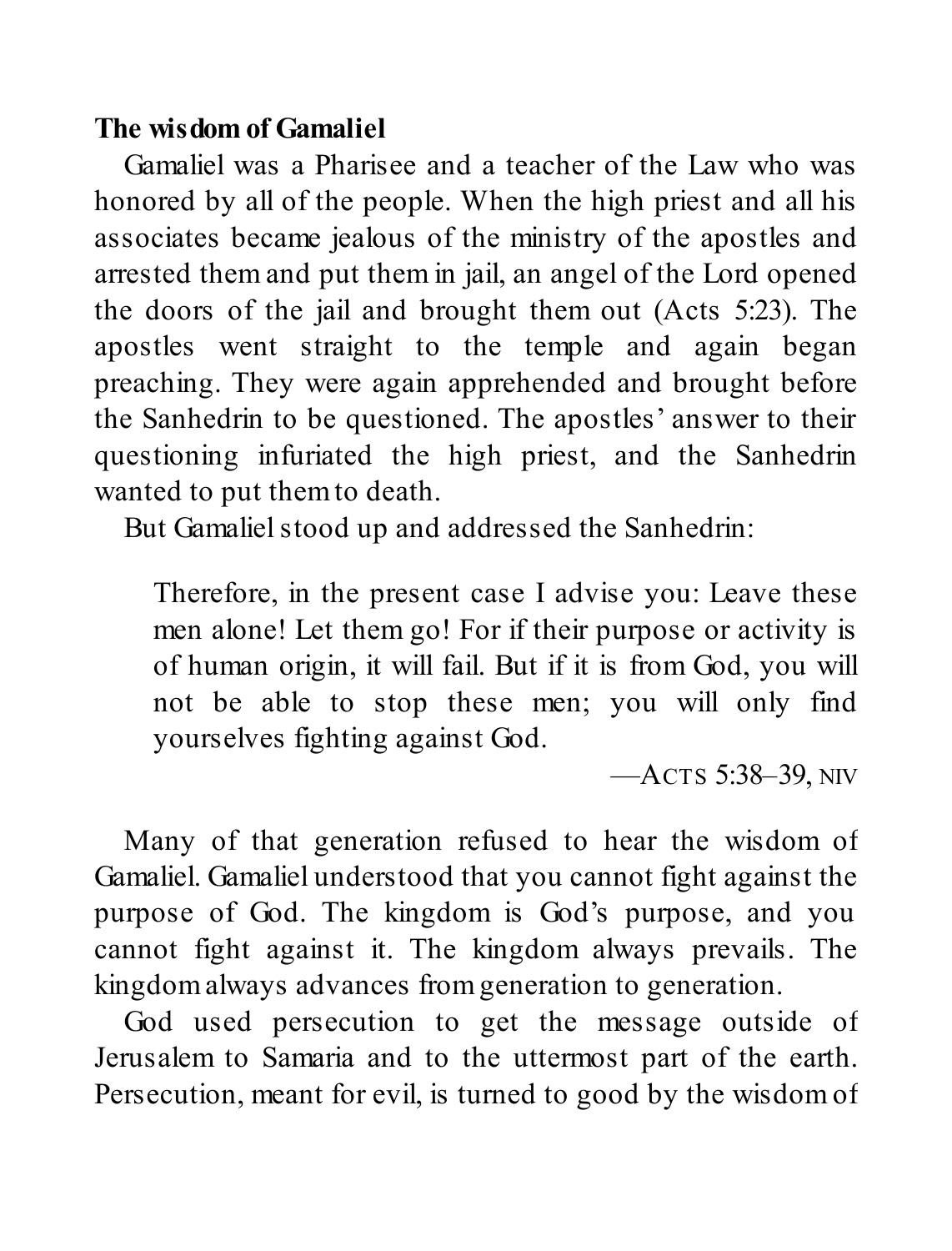God. There is no wisdom or counsel against the Lord. The wisdomof the kingdomalways defeats the wisdomof hell.

Imprisonment, beatings, threats, and death could not stop the kingdom from advancing. Jesus had warned the disciples what they would experience when He sent them to preach the kingdom.

Be on your guard against men; they will hand you over to the local councils and flog you in their synagogues. On my account you will be brought before governors and kings as witnesses to themand to the Gentiles.

—MATTHEW 10:17–18, NIV

Much of the opposition came from the established religious system of that day. The message of the kingdom exposed the rebellion and hypocrisy of that system. The kingdom was coming to remove the old covenant system in judgment. The establishment of the new covenant meant the vanishing away of the old covenant. The old often fights the new at own its peril and demise.

#### **FAITH AND THE KINGDOM**

Faith is the key governing principle that underscores successful operation in the kingdom of God on Earth. It is obvious that many did not enter the kingdom because of unbelief. Jesus actually marveled at the unbelief of many in Israel.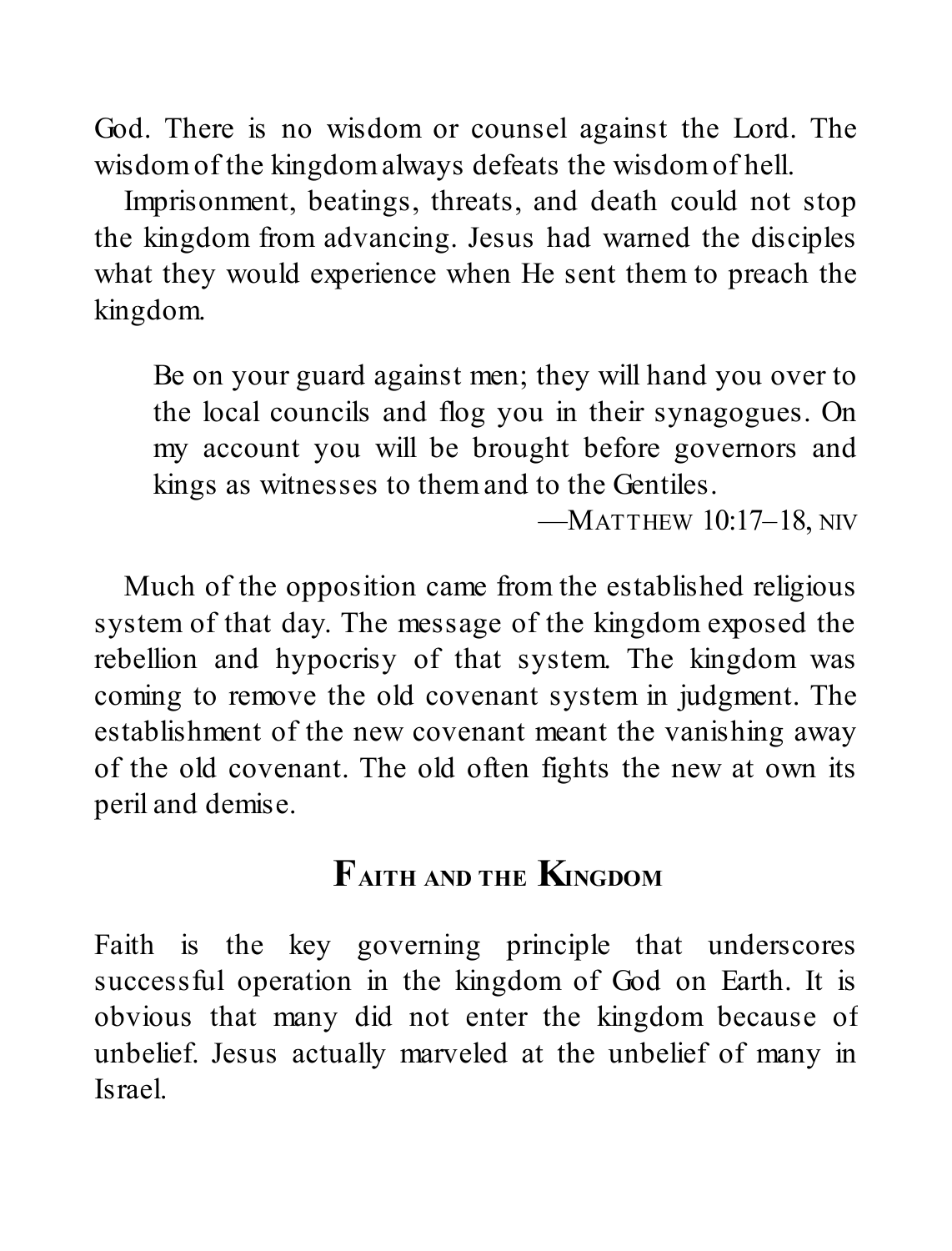Jesus left there and went to his hometown, accompanied by his disciples. When the Sabbath came, he began to teach in the synagogue, and many who heard him were amazed. "Where did this man get these things?" they asked. "What's this wisdom that has been given him, that he even does miracles? Isn't this the carpenter? Isn't this Mary's son and the brother of James, Joseph, Judas and Simon? Aren't his sisters here with us?" And they took offense at him. Jesus said to them, "Only in his hometown, among his relatives and in his own house is a prophet without honor." He could not do any miracles there, except lay his hands on a few sick people and heal them. And he was amazed at their lack of faith.<br>—MARK  $6:1-6$ , NIV

The kingdom will not operate where there is no faith. Jesus could not find great faith in Israel. Faith and power are the keys to operating in the miraculous and demonstrating the kingdom. Because Stephen was full of faith and power, he was able to perform great wonders and signs among the people (Acts 6:8).

Jesus found more faith with Gentiles than He did with Israel. The Roman centurion exhibited great faith. The centurion understood authority and had no problem believing that Jesus could speak the word and his servant would be healed.

When Jesus heard this, he was amazed at him, and turning to the crowd following him, he said, "I tell you, I have not found such great faith even in Israel."

 $-I$  LIKE 7:9 NIV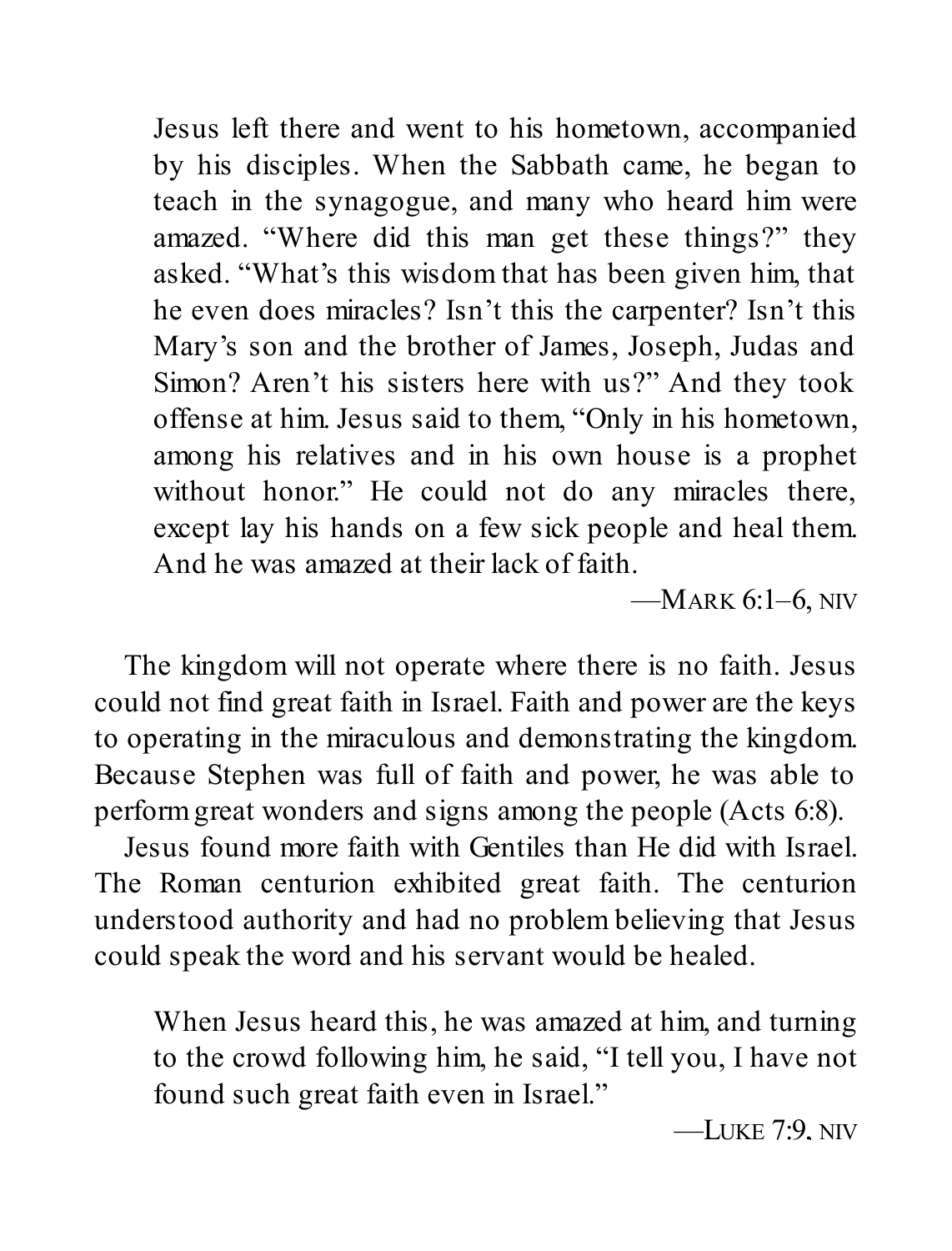The centurion was a Gentile, yet he had more faith than those of Israel. This was a sign that the Gentiles would believe, even while Israel was in unbelief.

Publicans and harlots would enter the kingdom before the Pharisees because they believed. Jesus told the chief priests and elders in the temple, "I tell you the truth, the tax collectors and the prostitutes are entering the kingdom of God ahead of you. For John came to you to show you the way of righteousness, and you did not believe him, but the tax collectors and the prostitutes did.And even after you saw this, you did not repent and believe him" (Matt. 21:31– 32, NIV). Unbelief would keep many out of the kingdom.

Those who repented and believed received the kingdom.

One of the strongest words Jesus spoke to unbelieving Israel is found in Matthew chapter 8.

When Jesus heard this, he was amazed and said to those following him, "Truly I tell you, I have not found anyone in Israel with such great faith. I say to you that many will come from the east and the west, and will take their places at the feast with Abraham, Isaac and Jacob in the kingdom of heaven. But the subjects of the kingdom will be thrown outside, into the darkness, where there will be weeping and gnashing of teeth."

—MATTHEW 8:10–12, NIV

 $\mathcal{L}=\mathcal{L}=\mathcal{L}+\mathcal{L}$ 

The children of the kingdom (the Jews) would be shut out,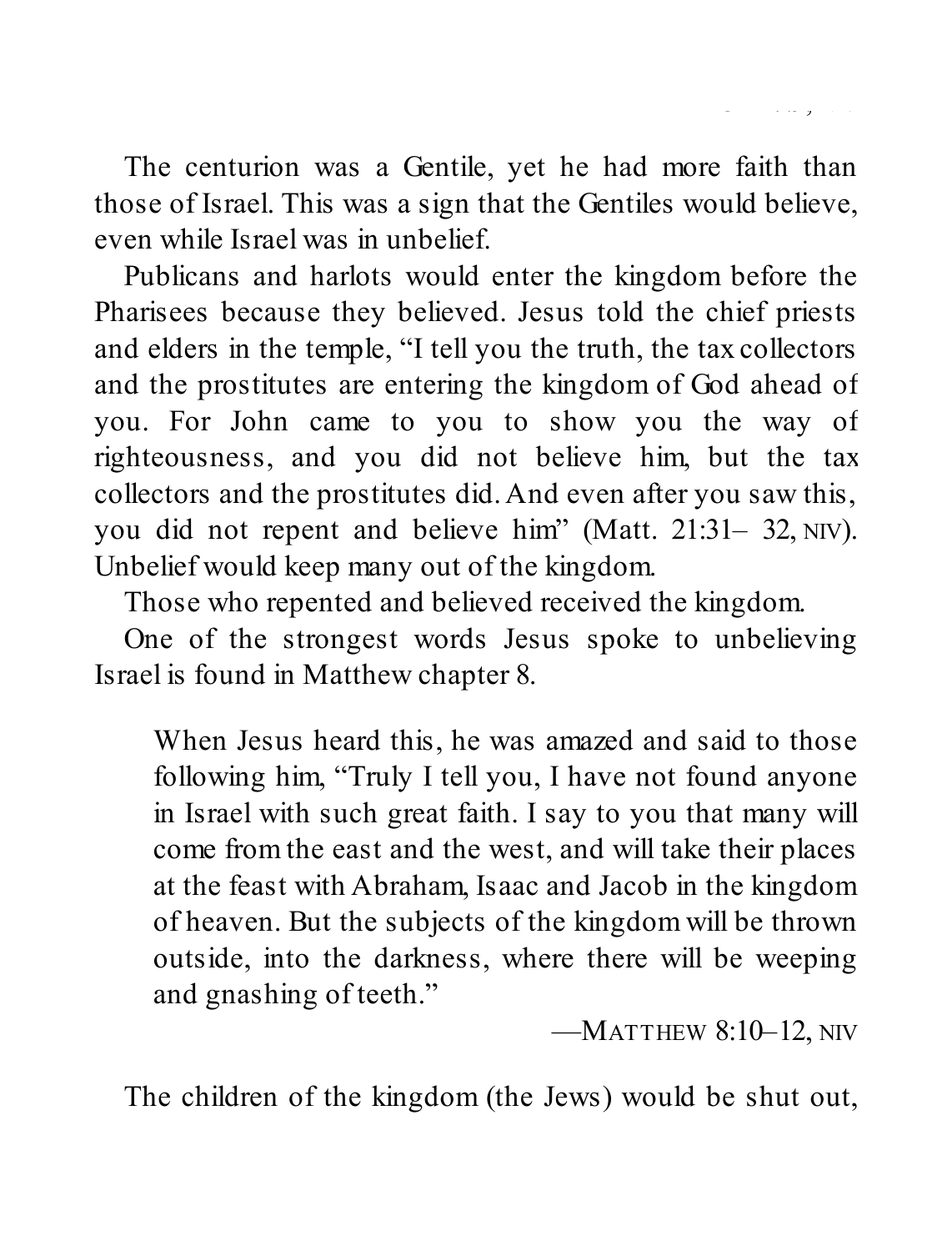while the Gentiles would enter. The key is faith. God honors faith. God only respects faith.

It takes faith to heal the sick, cast out devils, and prophesy. It takes faith to operate in the power of the kingdom. Faith removes mountains. It takes faith to enter the kingdom and live in the kingdom.

Barnabas was a good man, full of faith, and because he was, many people were added to the Lord (Acts 11:24). Leaders with faith cause increase in the kingdom. Faith causes an entrance into the kingdom, and your faith can grow while living in the kingdom. In other words, we can and should grow in the kingdom(2 Thess. 1:3).

The righteousness of the kingdom comes by faith. We are justified by faith (Rom. 1:17). The kingdom would come through faith and not through the works of the Law. This was the issue in the early church. The Pharisees were depending on the works of the Law. The kingdom could not be entered by works. Abraham was justified by faith before the Law came. Many missed the kingdom because they tried to apprehend it through the works of the Law (Heb. 3:19).

Canaan was a picture, a type, of the kingdom. It was a land of promise, a land flowing with milk and honey. It was a land of prosperity, a type of rest. The generation in the wilderness could not enter in because of unbelief. Unbelief is what will keep you out of the kingdom. Faith will give you the ability to enter and enjoy the benefits of the kingdom.

The message of the kingdom came to a faithless and perverse generation (Matt. 17:17). This is why many in Israel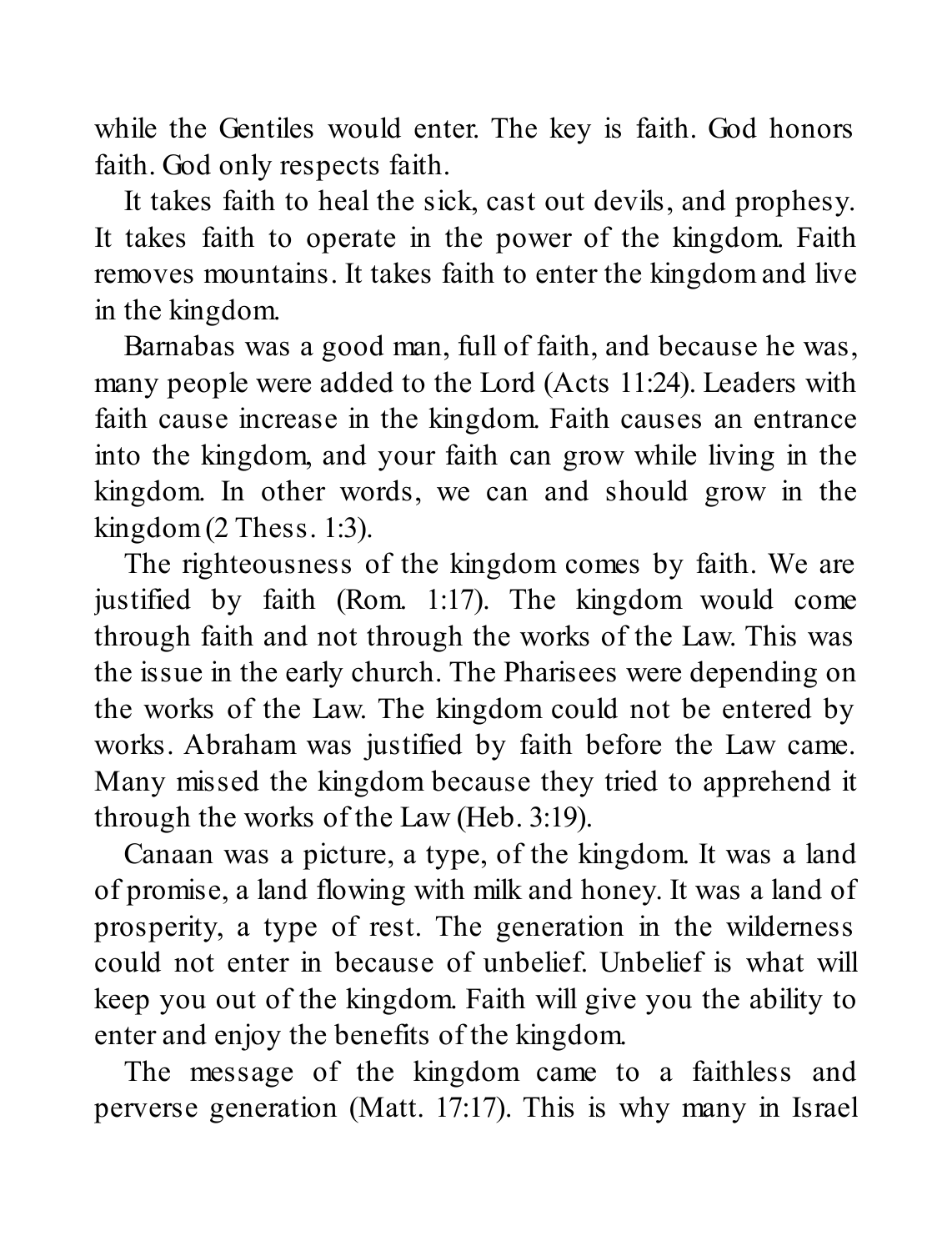did not receive it. They were walking in the same spirit as the generation in the wilderness. This had always been a problem. Notice this word through Isaiah:

Again the LORD spoke to Ahaz, "Ask the LORD your God for a sign, whether in the deepest depths or in the highest heights." But Ahaz said, "I will not ask; I will not put the LORD to the test." Then Isaiah said, "Hear now, you house of David! Is it not enough to try the patience of men? Will you try the patience of my God also? Therefore the Lord himself will give you a sign: The virgin will be with child and will give birth to a son, and will call himImmanuel."

—ISAIAH 7:10–14, NIV

Jesus was Emmanuel (Matt. 1:23). He was the sign given to an unbelieving generation. God was in their midst. The kingdomwas in their midst.

### **THE EXPRESSION OF "HOSANNA"**

There is significance in the expression "hosanna" and its relevance to the ushering in of the kingdom. Old Testament prophecy speaks about the appearance of the King when He enters Jerusalem:

Rejoice greatly, O Daughter of Zion! Shout, Daughter of Jerusalem! See, your king comes to you, righteous and having salvation, gentle and riding on a donkey, on a colt, the foal of a donkey.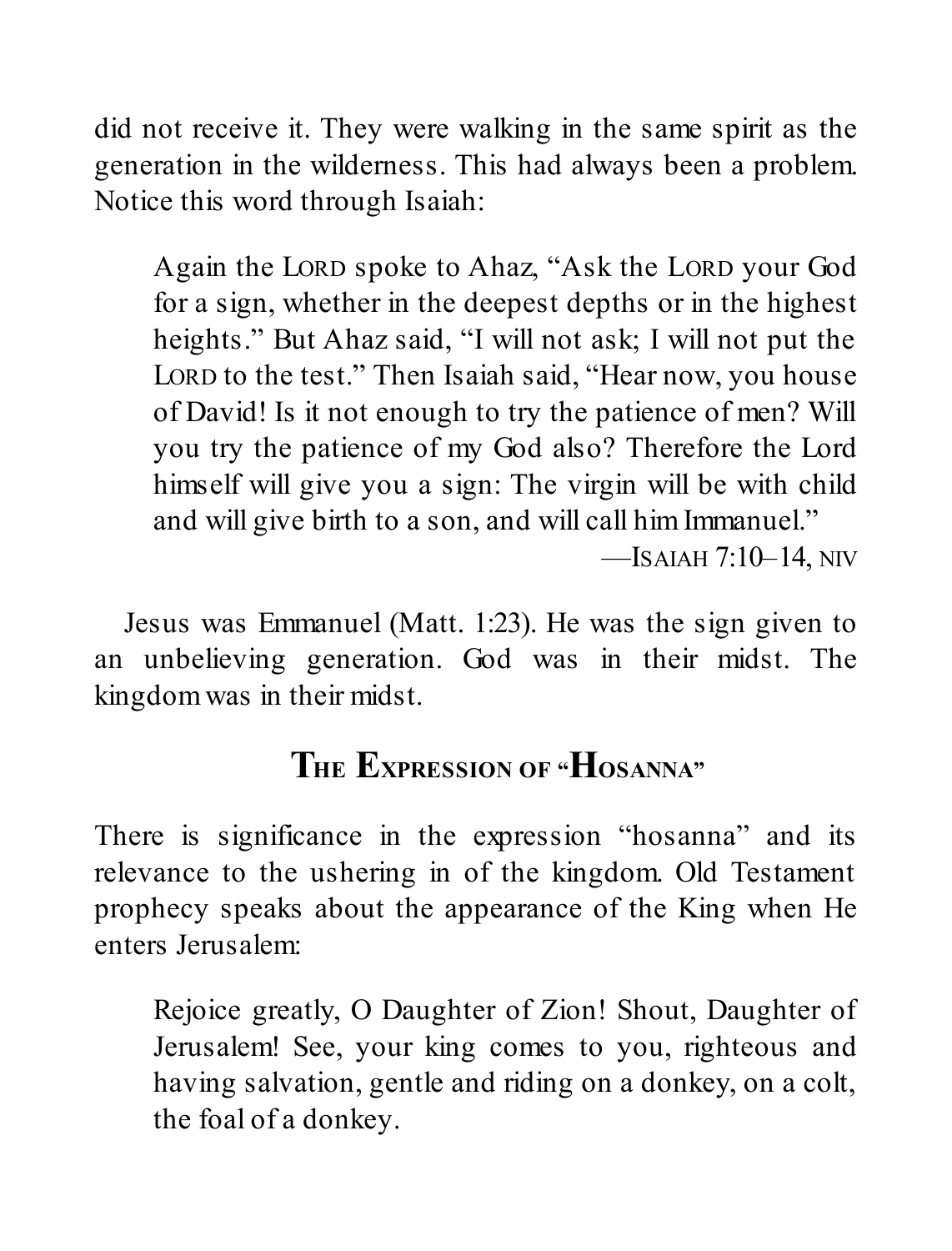This Old Testament prophecy was fulfilled when Jesus entered Jerusalemto the shouts of the people.

The next day the great crowd that had come for the Feast heard that Jesus was on his way to Jerusalem. They took palm branches and went out to meet him, shouting, "Hosanna!" "Blessed is he who comes in the name of the Lord!" "Blessed is the King of Israel!" Jesus found a young donkey and sat on it, as it is written: "Do not be afraid, O Daughter of Zion; see, your king is coming, seated on a donkey's colt."

—JOHN 12:12–15, NIV

Jesus presented Himself as King by riding into the city riding upon a young donkey. Jesus came through the gates of the city. This is the picture of humility. Zechariah says He is "just." "having salvation," and "riding upon a donkey" (Zech. 9:9). Rulers commonly rode donkeys if they came in peace (Judg. 5:10; 10:4; 12:14; 2 Sam. 16:2; 1 Kings 1:33), but they rode horses into war.

There were some in Israel who recognized the King. They cried, "Hosanna." Salvation had arrived. It was not a physical salvation from the Romans. Jesus did not come on a chariot with an army. He came riding on a donkey. He came to bring eternalsalvation to those who believed.

*Hosanna* means "save us, deliver us." The Greek word *hosanna* was derived from the combination of two Hebrew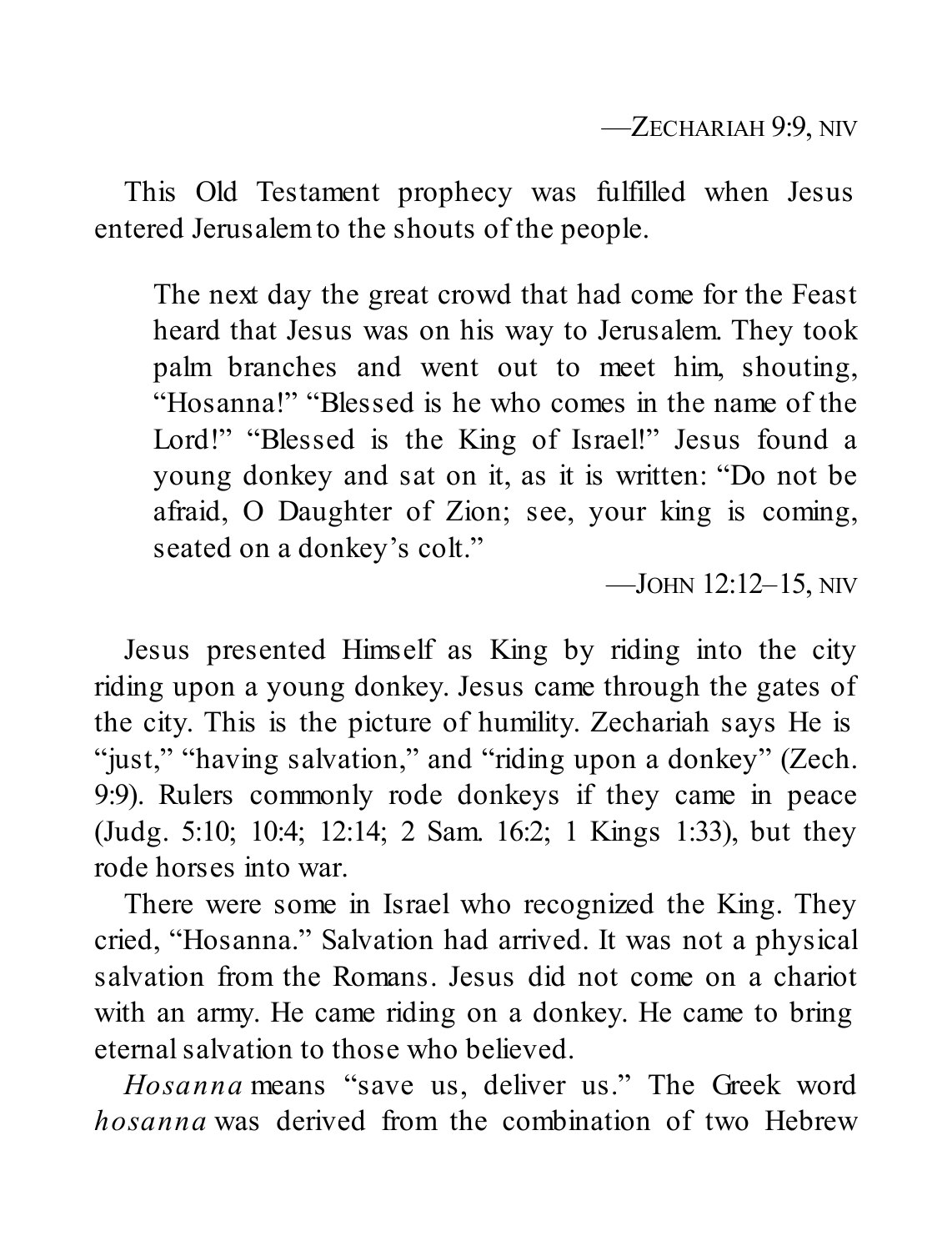words: *yaw-shah*, which means "to save or deliver," and *naw*, meaning "pray." It's most literal translation is, "Save/deliver us, I/we pray."1 As it is used in the New Testament, *hosanna* is an expression meaning, "Save, I (we) pray." This expression of "hosanna" can be seen in Psalm 118:25 and was commonly used in the Feast of Tabernacles. The expression was filled with messianic expectations of deliverance.

This same expression of "hosanna" was shouted by the crowds as Jesus entered the city. This was a cry for salvation that would come through the king.

Those who went ahead and those who followed shouted, "Hosanna!" "Blessed is he who comes in the name of the Lord!" "Blessed is the coming kingdom of our father David!" "Hosanna in the highest!"

—MARK 11:9–10, NIV

This was the fulfillment of Psalm118:25.

Salvation would bring forth prosperity. The remnant would prosper through the Messiah. "Hosanna" came out of the mouths of babes. What an adequate picture of the kingdom. They recognized the kingdom of their father David. They blessed the King who came in the name of the Lord.

Lift up your heads, O you gates; be lifted up, you ancient doors, that the King of glory may come in. Who is this King of glory? The LORD strong and mighty,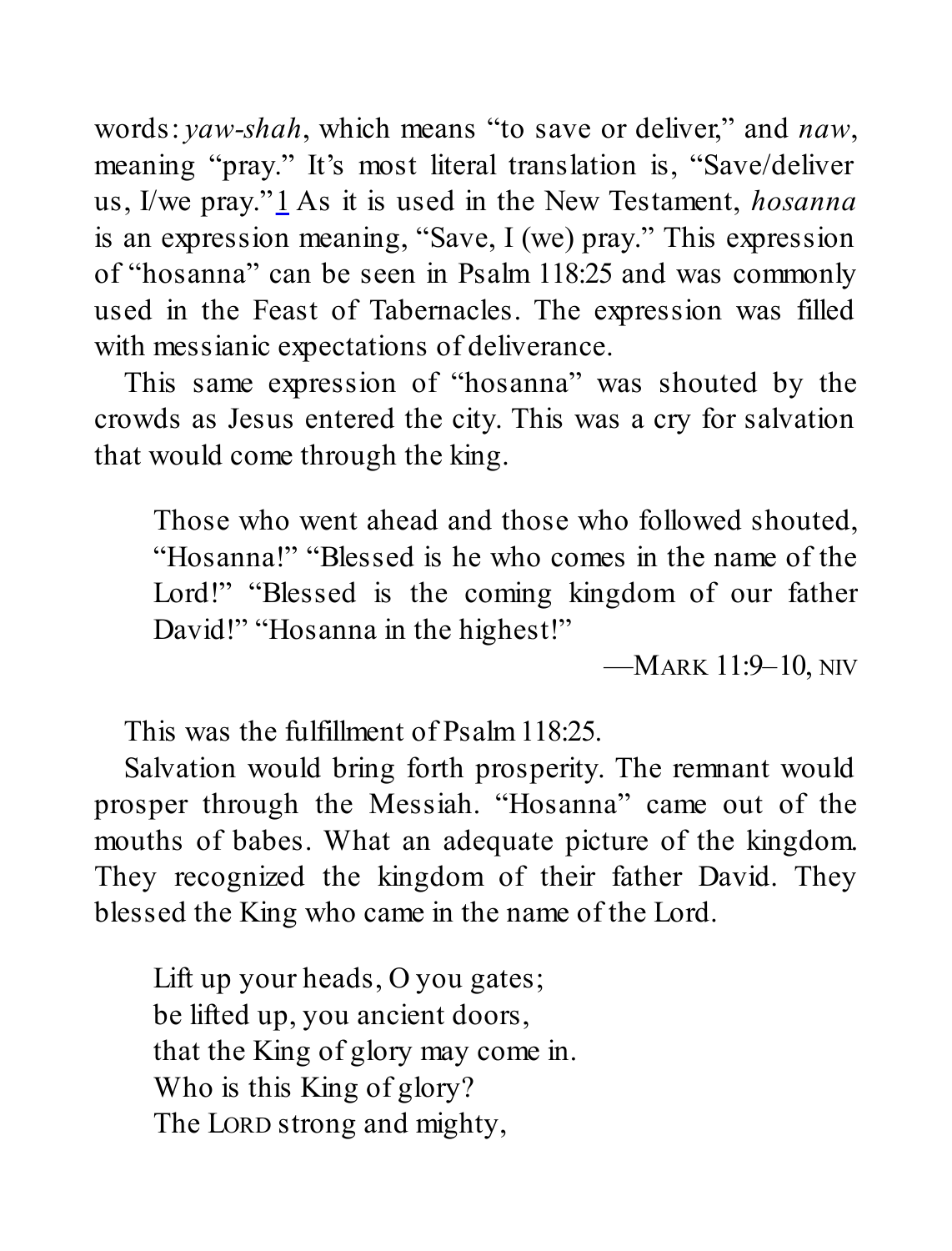the LORD mighty in battle. Lift up your heads, O you gates: lift themup, you ancient doors, that the King of glory may come in. Who is he, this King of glory? The LORD Almighty he is the King of glory.

—PSALM 24:7–10, NIV

This psalm is believed by many to celebrate the return of the ark into Jerusalem by King David. The bringing of the ark is a picture of Christ coming into Jerusalem. Jesus is the Lord of glory.

This is also a Messianic psalm that speaks of Christ entering through the gates of heavenly Jerusalem. The gates were opened for the King of glory to enter. Jesus is enthroned as King in Zion. He came through the everlasting doors of the everlasting city. He is the Lord of armies. This signifies His victories over His enemies. Jesus opens the way for us to enter the great city. It is also a picture of us opening our hearts to allow the King entry.

*Matthew Henry's Commentary* gives us additional insight about Psalm24:

This psalmis concerning the kingdomof Jesus Christ,

I. His providential kingdom, by which he rules the world (v. 1, 2).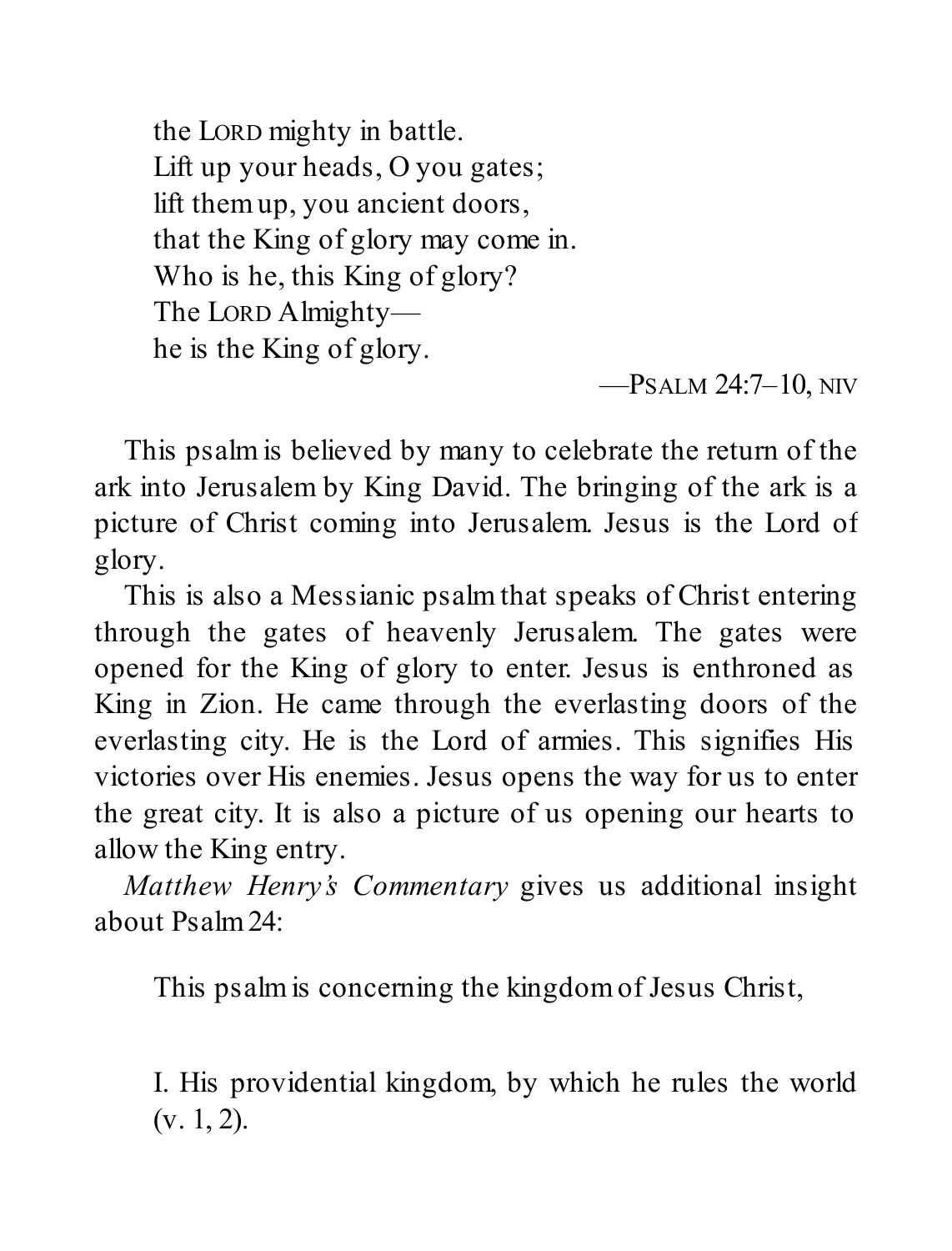II. The kingdom of his grace, by which he rules in his church.

- 1. Concerning the subjects of that kingdom; their character (v. 4, 6), their charter (v. 5).
- 2. Concerning the King of that kingdom; and a summons to all to give him admission  $(v. 7-10)$ . It is supposed that the psalm was penned upon occasion of David's bringing up the ark to the place prepared for it, and that the intention of it was to lead the people above the pomp of external ceremonies to a holy life and faith in Christ, of whomthe ark was a type.2

The Pharisees were upset by what they heard as Jesus entered Jerusalem. They did not like what they were hearing. The kingdom had arrived, and they were displeased. This was not what they were looking for. Jesus was not their idea of the king.

But when the chief priests and the teachers of the law saw the wonderful things he did and the children shouting in the temple courts, "Hosanna to the Son of David," they were indignant. "Do you hear what these children are saying?" they asked him. "Yes," replied Jesus, "have you never read, 'From the lips of children and infants you,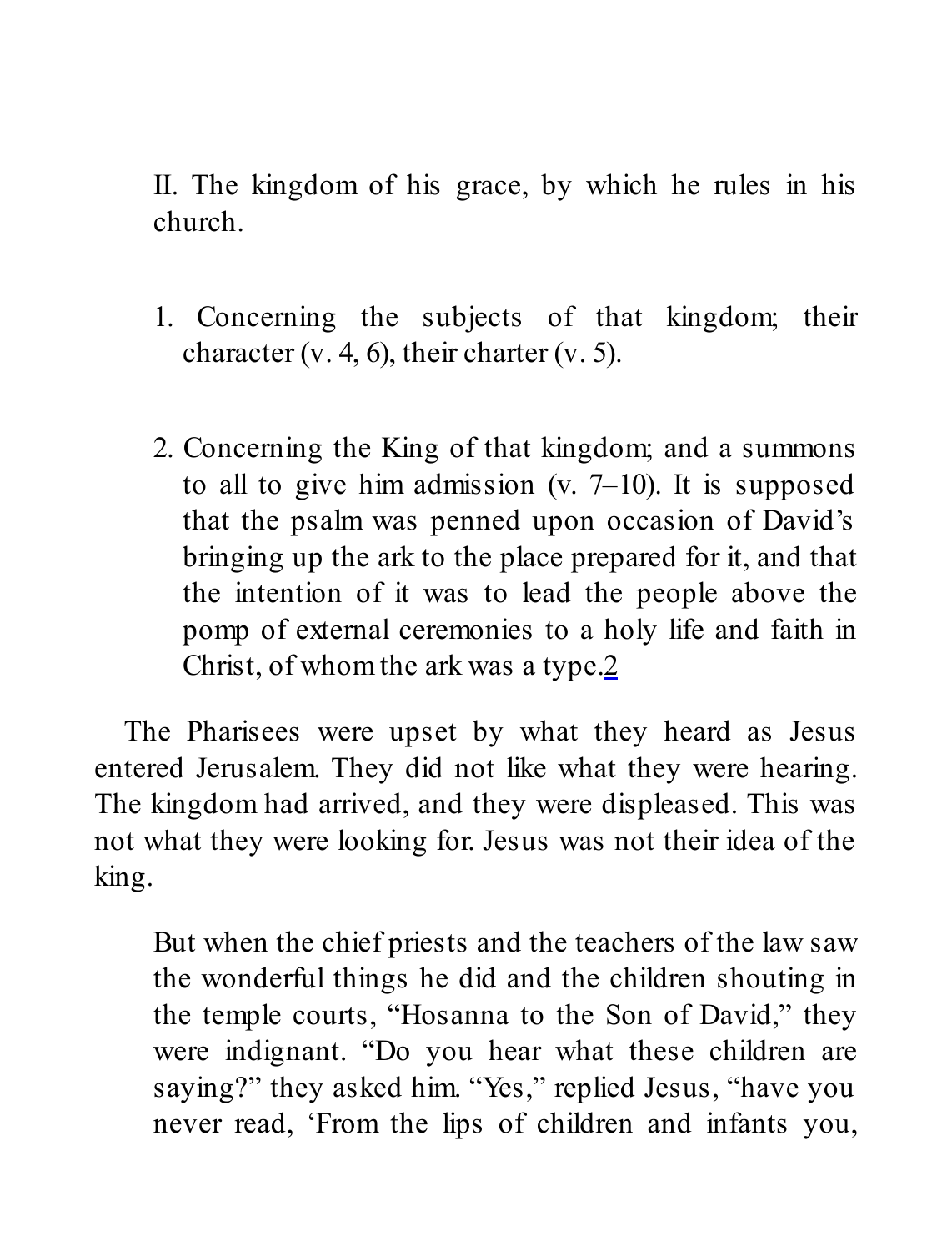Lord, have called forth your praise'?"

—MATTHEW 21:15–16, NIV

By taking a close look at the prophetic significance of Psalm 118:19–29, we see a picture of the humiliation and exaltation of our Lord Jesus, His sufferings, and the glory that would follow. Verse 19 begins with the righteous man suffering at the hands of them who hate him. The account the psalmist gives of his troubles is very applicable to Christ: many hated Him without a cause; and God chastened Him sorely, bruised Him, and put Him to grief, that by His stripes we might be healed.3 The psalmist's enemies are a description of the enemies of Christ. His enemies surrounded Him, but they would be destroyed.

The gates would be opened to the righteous. The gates of Zion would be opened to the nations. The stone that the builders rejected would become the head, the cornerstone. The elders, scribes, and chief priests rejected Christ, but He would become the chief cornerstone. The church would be built upon Him. The day of salvation would arrive, and the righteous would rejoice.

The gates of the earthly Jerusalem were closed at night. The gates of ancient cities were closed at night for safety and protection. Isaiah, however, prophesies that the gates would never be shut, day or night.

Your gates will always stand open, they will never be shut, day or night, so that men may bring you the wealth of the nations—their kings led in triumphal procession. —ISAIAH 60:11, NIV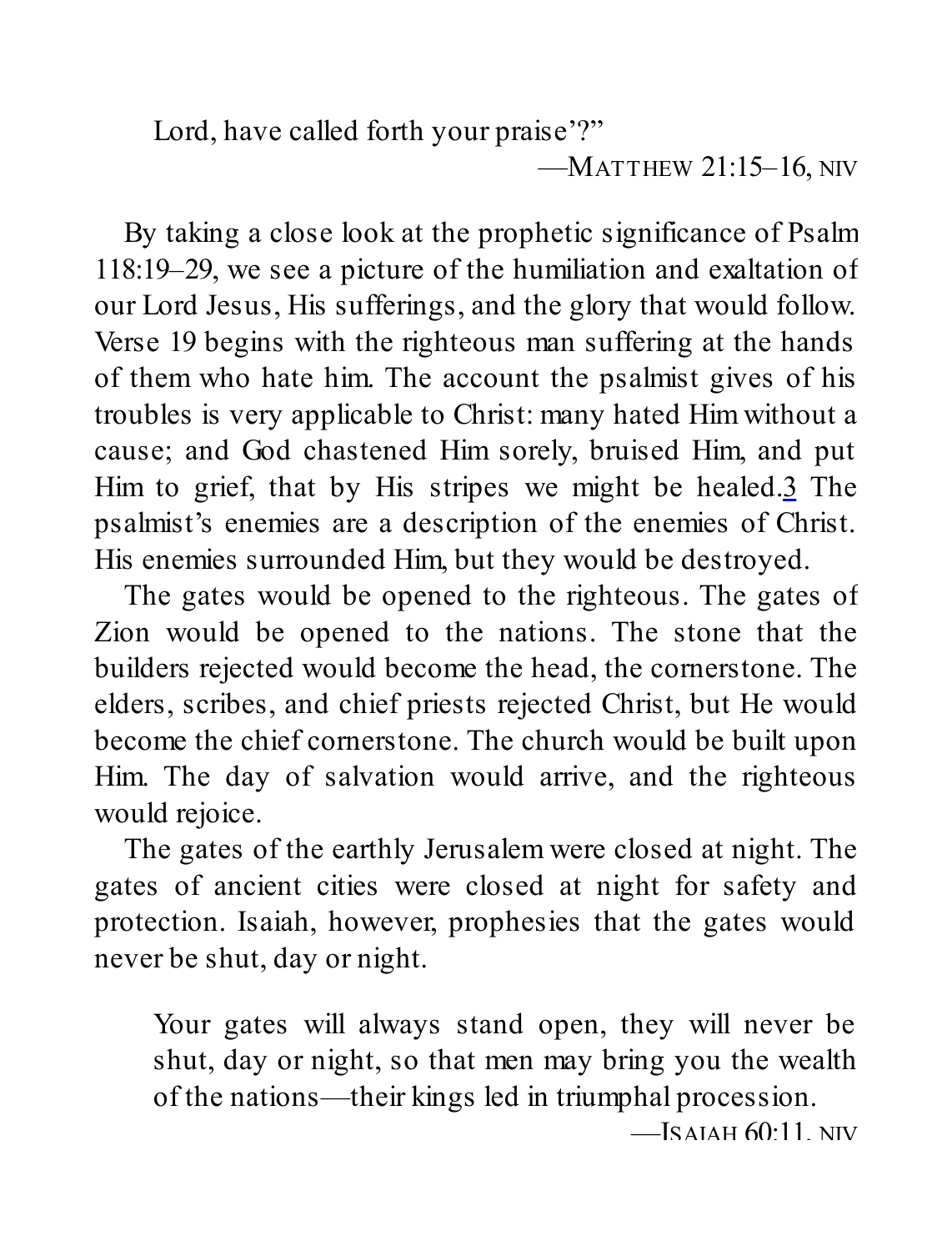—ISAIAH 60:11, NIV

The gospel will be constantly and unceasingly offered to people. The doors of the church shall at no time be closed. By day and by night, at all seasons and in all places, people may come and obtain salvation. None shall be excluded because the gates are closed to them. The gates of the kingdomare never to be shut. The gates of the New Jerusalem are described in Revelation 21:25 (NIV): "On no day will its gates ever be shut, for there will be no night there."

The gates are open. The kingdom is open. The highway to Zion is open. The fountain is open. The Spirit and bride say, "Come." The way has been open.

#### **GIVING AND THE KINGDOM**

Those who live in the kingdom can tap into the power of giving. The nations would come with offerings. Giving is a key to prosperity.

Give, and it will be given to you.A good measure, pressed down, shaken together and running over, will be poured into your lap. For with the measure you use, it will be measured to you.

—LUKE 6:38, NIV

When we come under the rule of the King, we come under the rule of Jehovah-Jireh, the Lord our Provider. The King provides prosperity for His kingdom's citizens. Poverty is a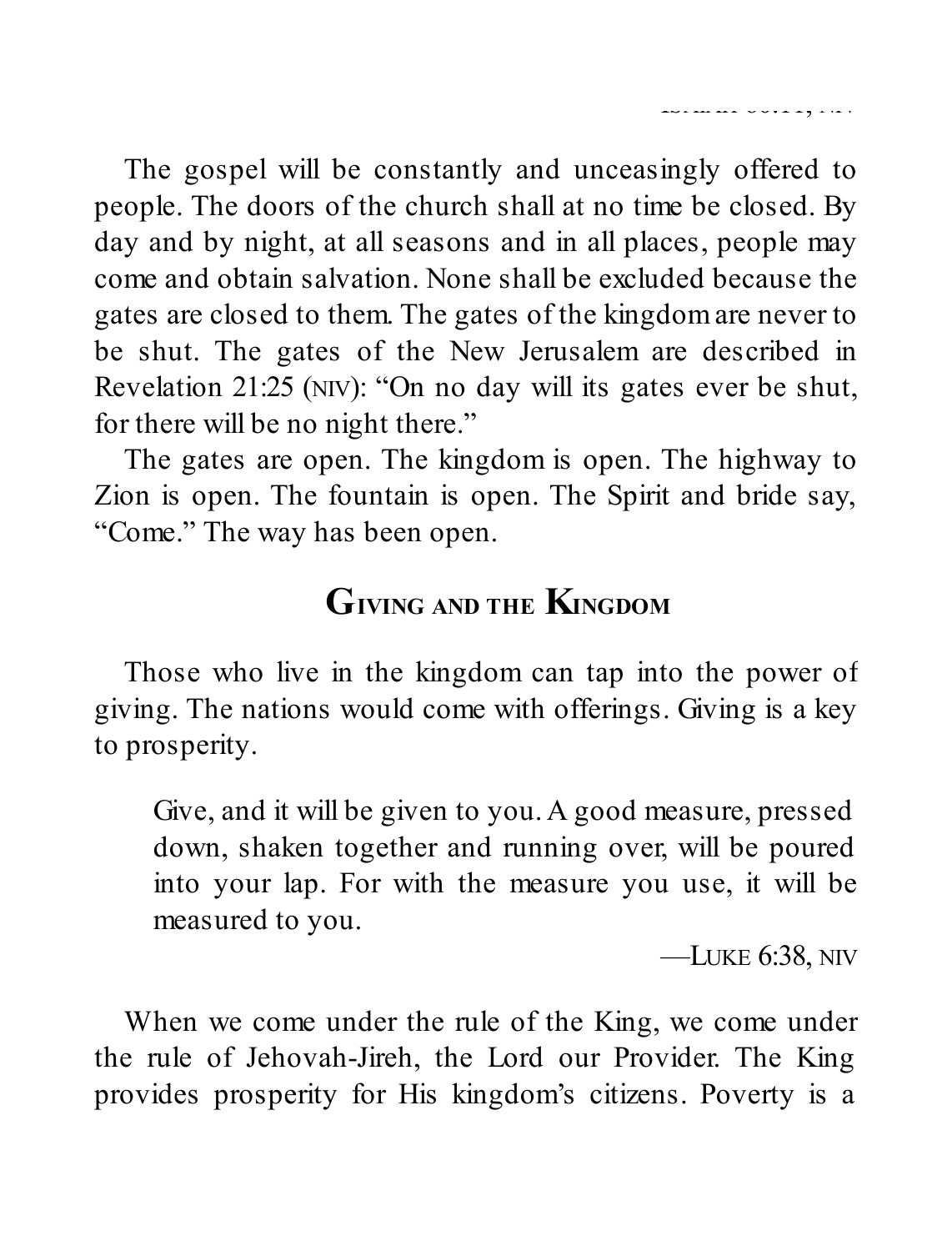demon that can be cast out through the power of the kingdom and giving.

Those who give glory to the Lord also bring offerings. The nations would come and give to the God of Israel.

Then you shall see and be radiant, and your heart shall thrill and tremble with joy [at the glorious deliverance] and be enlarged; because the abundant wealth of the [Dead] Sea shall be turned to you, unto you shall the nations come with their treasures.

—ISAIAH 60:5, AMP

This giving would no longer be a central place in Jerusalem. We can give and support ministries ordained by God. We can and should support God's "sent ones." We should support ministries that are advancing the kingdom through preaching, teaching, and demonstration.

Ascribe to the LORD the glory due his name; bring an offering and come into his courts.

—PSALM 96:8, NIV

In everything I did, I showed you that by this kind of hard work we must help the weak, remembering the words the Lord Jesus himself said: "It is more blessed to give than to receive."

—ACTS 20:35, NIV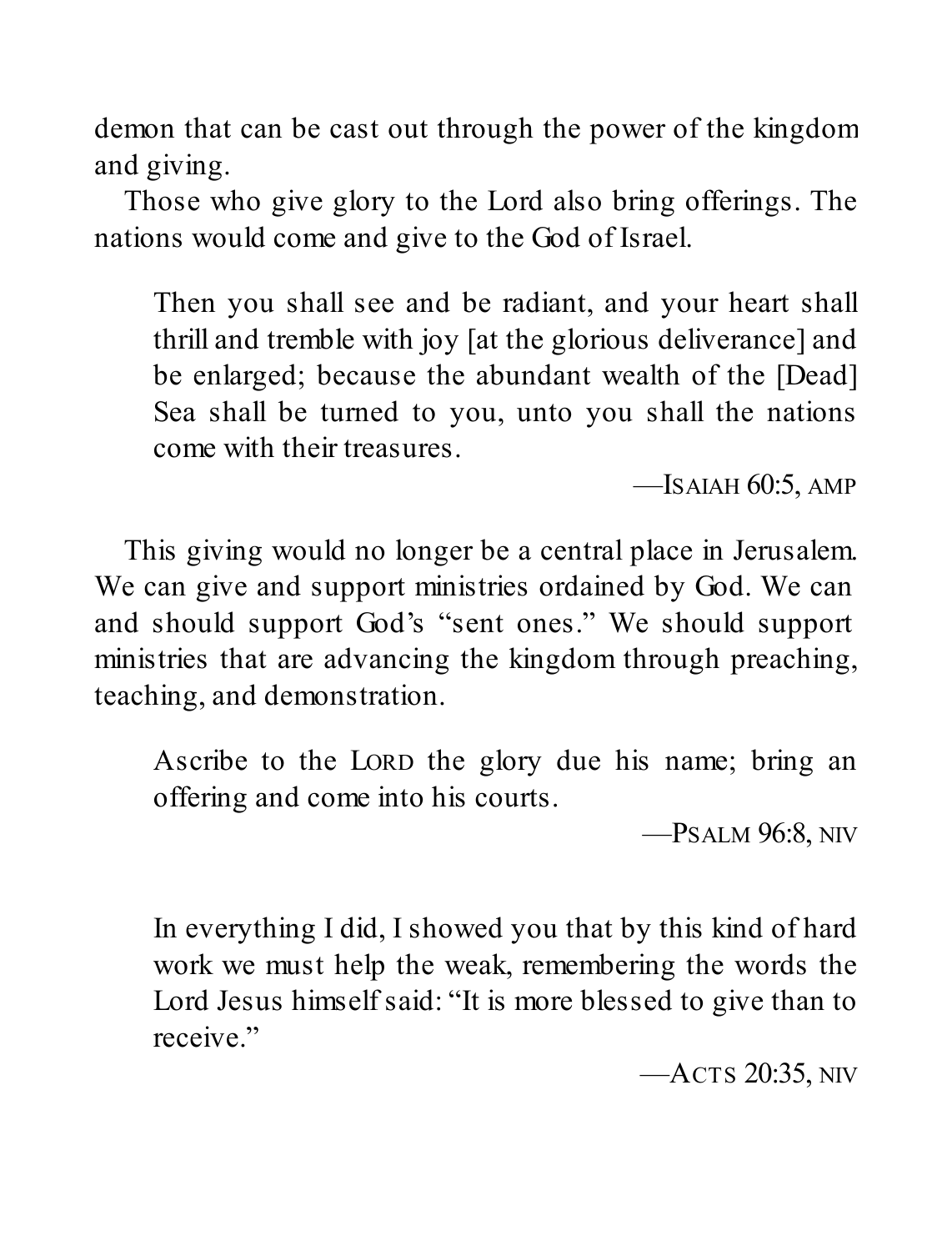Through giving we support the weak. Giving is a manifestation of love and compassion. It is more blessed to give than to receive. We labor not only to have our needs met but also to give (Eph. 4:28). Giving is a sign of righteousness. The righteous man *gives* (Ps. 112:5).

The Gentiles were being taught the blessing of sowing and reaping. The kingdom of God operates on the law of sowing and reaping. The kingdom is full of grace, and this grace is seen through giving. God is able to make all grace abound toward us when we give.

Some of the greatest teaching on giving came with the arrival of the kingdom (2 Cor. 9:6–10). The giving of the Gentile churches to the Jewish believers in distress at Jerusalem was a sign of their obedience to the gospel.

You will be made rich in every way so that you can be generous on every occasion, and through us your generosity will result in thanksgiving to God. This service that you performis not only supplying the needs of God's people but is also overflowing in many expressions of thanks to God. Because of the service by which you have proved yourselves, men will praise God for the obedience that accompanies your confession of the gospel of Christ, and for your generosity in sharing with them and with everyone else. And in their prayers for you their hearts will go out to you, because of the surpassing grace God has given you. Thanks be to God for his indescribable gift!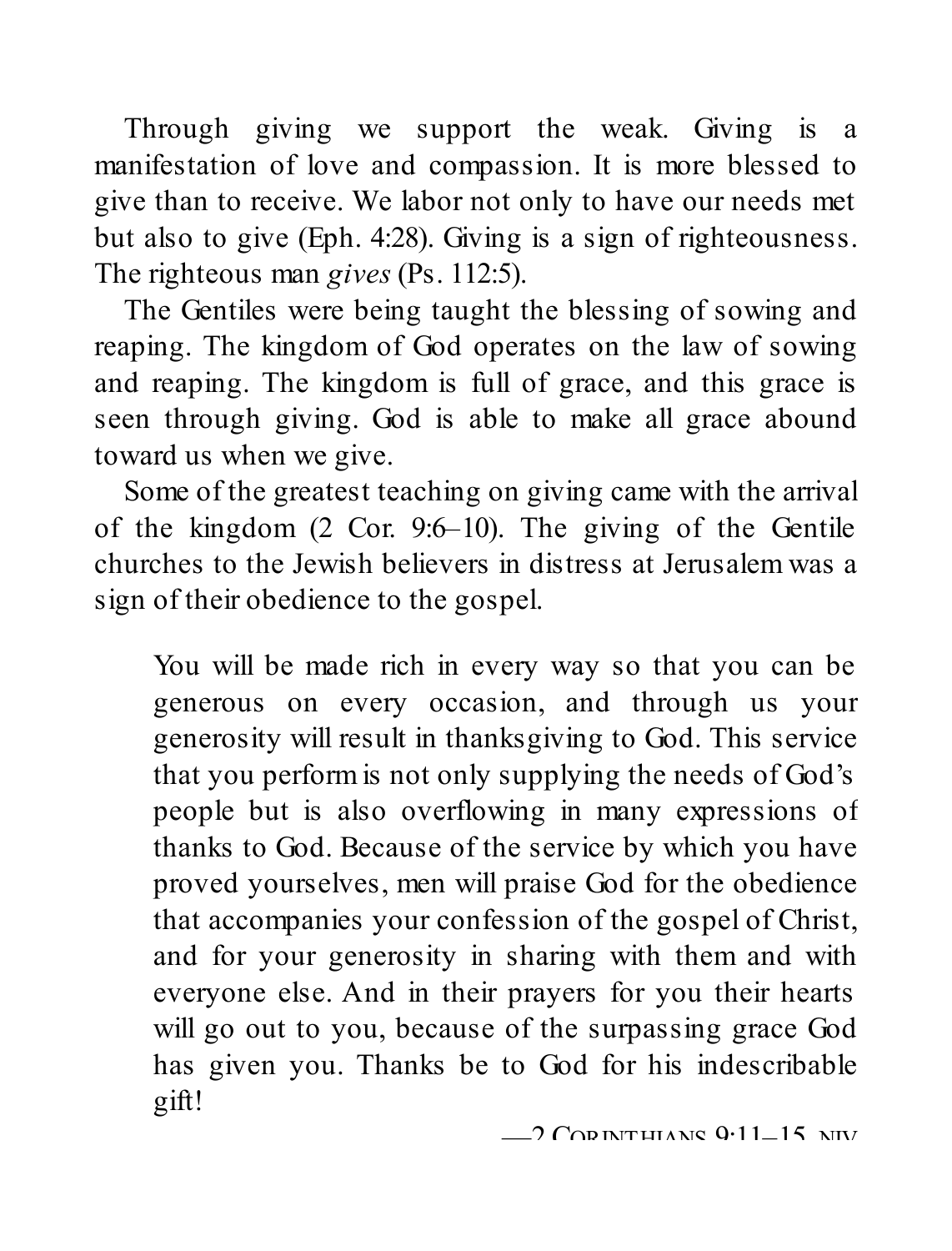Giving is a sign of the grace of God in you. Giving is a sign of the kingdomin you. Giving affects others in a powerful way.

We need to see giving froma kingdomperspective. We need to see giving from an eternal perspective. Giving can affect generations to come. Giving results in many coming to the Lord as we support ministers and missionaries. We share in the eternal rewards with those who preach as we support them financially.

Giving churches are kingdom churches. Giving believers are kingdom believers. Giving releases tremendous blessings to the giver and receiver. Both are blessed.

The kingdom of God is based on *giving*. God *gave* His only Son (Rom. 8:32). The Son *gave* His life. The Father and Son *gave* us the gift of the Holy Spirit. When Jesus ascended, He *gave* some apostles and some prophets, and some evangelists, and some teachers. The Holy Spirit *gives* us gifts.

Those who have received Christ should have a revelation of God's generosity. God spared not His own Son. We should not spare when it comes to giving. God's generosity to us results in our generosity to others.

There is no lack in the kingdom. God freely gives us all things. The kingdom is filled with abundance. The kingdom is filled with generosity. The King is generous, and His citizens are generous.

The Pharisees were covetous and could not enter the kingdom. They were controlled by mammon.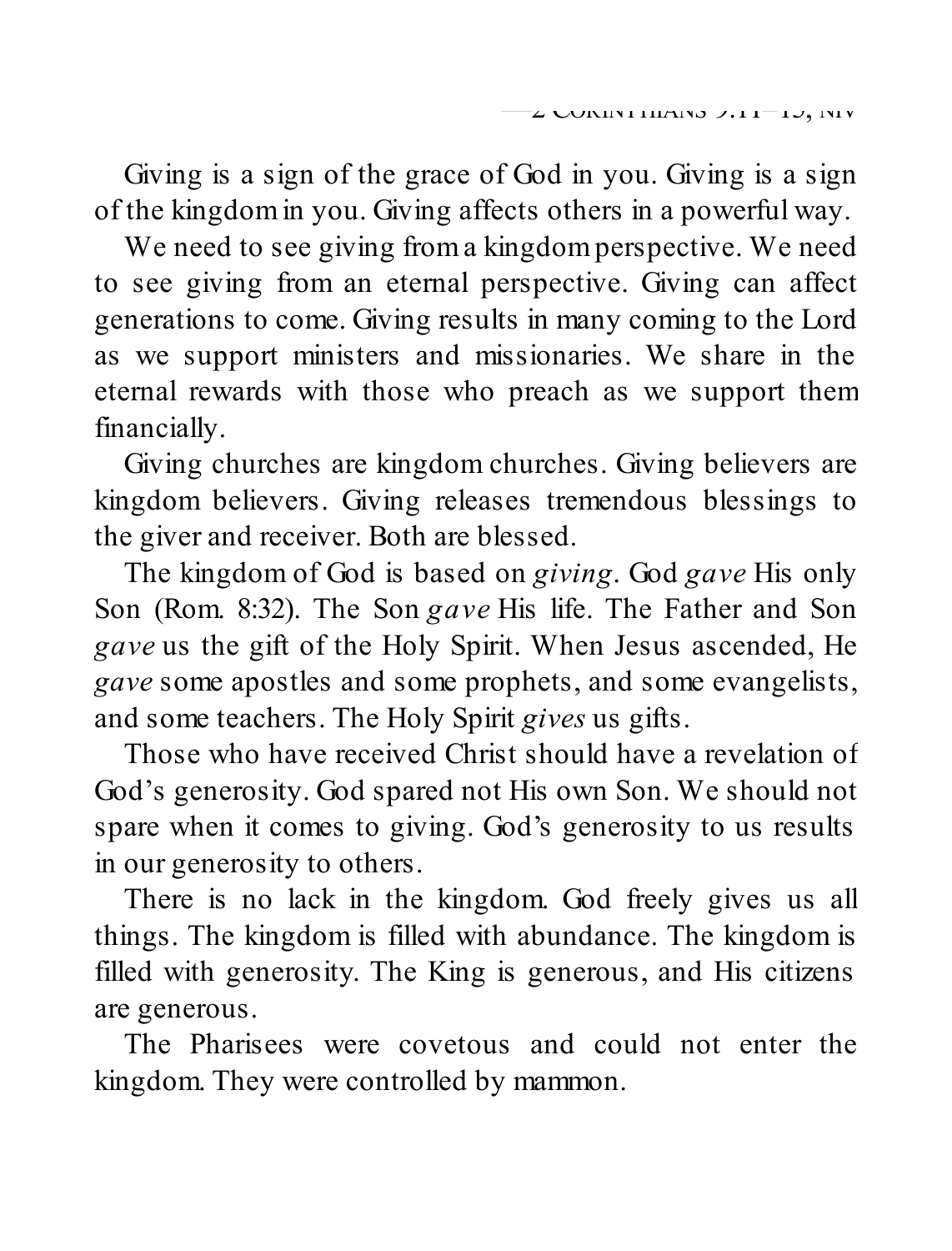"No servant can serve two masters. Either he will hate the one and love the other, or he will be devoted to the one and despise the other. You cannot serve both God and Money." The Pharisees, who loved money, heard all this and were sneering at Jesus.

—LUKE 16:13–14, NIV

Giving is a sign that a person is free from the control of mammon. Christ is Lord in the kingdom, not mammon. When one submits to the lordship of Christ, mammon's power is broken, and giving becomes a lifestyle.

The Pharisees would not enter the kingdom, and they prevented others from entering. They closed the door in the face of those trying to enter. Jesus pronounced a woe upon them for preventing others from entering the kingdom. Judgment came on them, and they were removed from their position of authority.

Woe to you, teachers of the law and Pharisees, you hypocrites! You shut the kingdom of heaven in men's faces. You yourselves do not enter, nor will you let those enter who are trying to.

—MATTHEW 23:13, NIV

The Pharisees used fear to control the people. People were threatened with being put out of the synagogue. They were threatened with excommunication (John 9:22). The problem was that there was no salvation in the synagogue. Salvation is only in Christ. The fear of excommunication paralyzed many.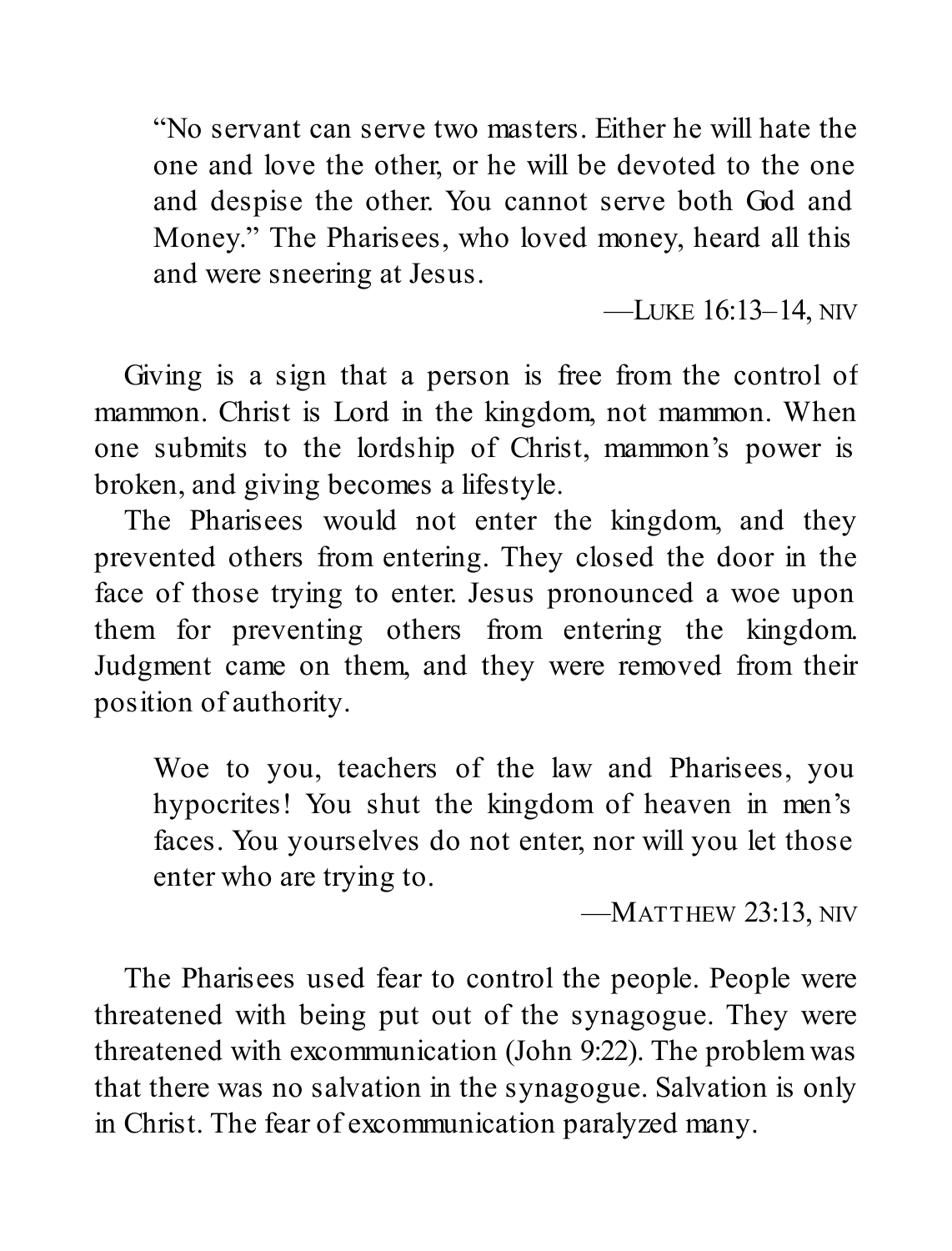Many of the Jews who believed in Christ had to make a decision. Accept Christ and be excommunicated or submit to the Sanhedrin and miss the kingdom.

#### **ANGELIC ASSISTANCE IN ADVANCING THE KINGDOM**

There are many breakthroughs in cities, regions, and nations that happen because of angelic assistance and intervention. Angels brought deliverance to the apostles and released judgments upon the enemies of the kingdom. Angels are invisible agents that serve the invisible King and His citizens.

The apostles received angelic assistance to help them overcome resistance to the kingdom. Peter was delivered from prison and told to go and preach in the temple.

They arrested the apostles and put them in the public jail. But during the night an angel of the Lord opened the doors of the jail and brought them out. "Go, stand in the temple courts," he said, "and tell the people the full message of this new life."

—ACTS 5:18–20, NIV

An angel smote Herod, and the Word of God grew and multiplied as a result. Angels are involved in the advance of the kingdomof God.

Angels help in evangelism. An angel directed Philip to go to Gaza (Acts 8:26). He met an Ethiopian eunuch of great authority under Candace, queen of Ethiopia. The eunuch was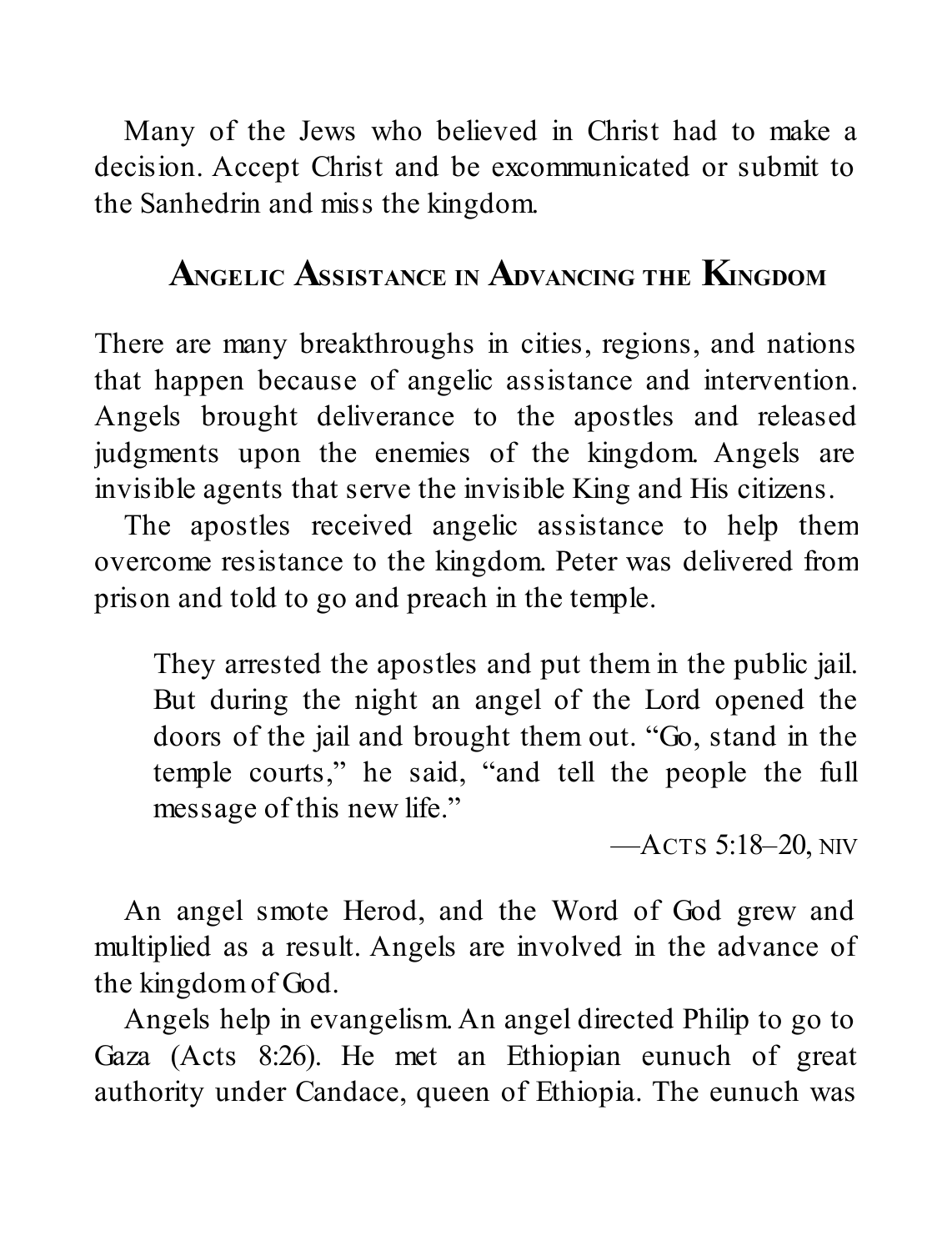saved and baptized. He returned to Ethiopia with the gospel. Ethiopia became one of the first nations to be Christianized.

An angel appeared to Cornelius in a vision. The angel directed him to find Peter to hear the gospel. This was the breakthrough into the Gentile world.

An angel assisted Paul in his ministry to the Gentiles. The angel encouraged him on his journey to Rome. Paul would eventually preach the gospel in Rome, the capital city of the empire.

But now I urge you to keep up your courage, because not one of you will be lost; only the ship will be destroyed. Last night an angel of the God whose I am and whom I serve stood beside me and said, "Do not be afraid, Paul. You must stand trial before Caesar; and God has graciously given you the lives of all who sail with you." —ACTS 27:22–24, NIV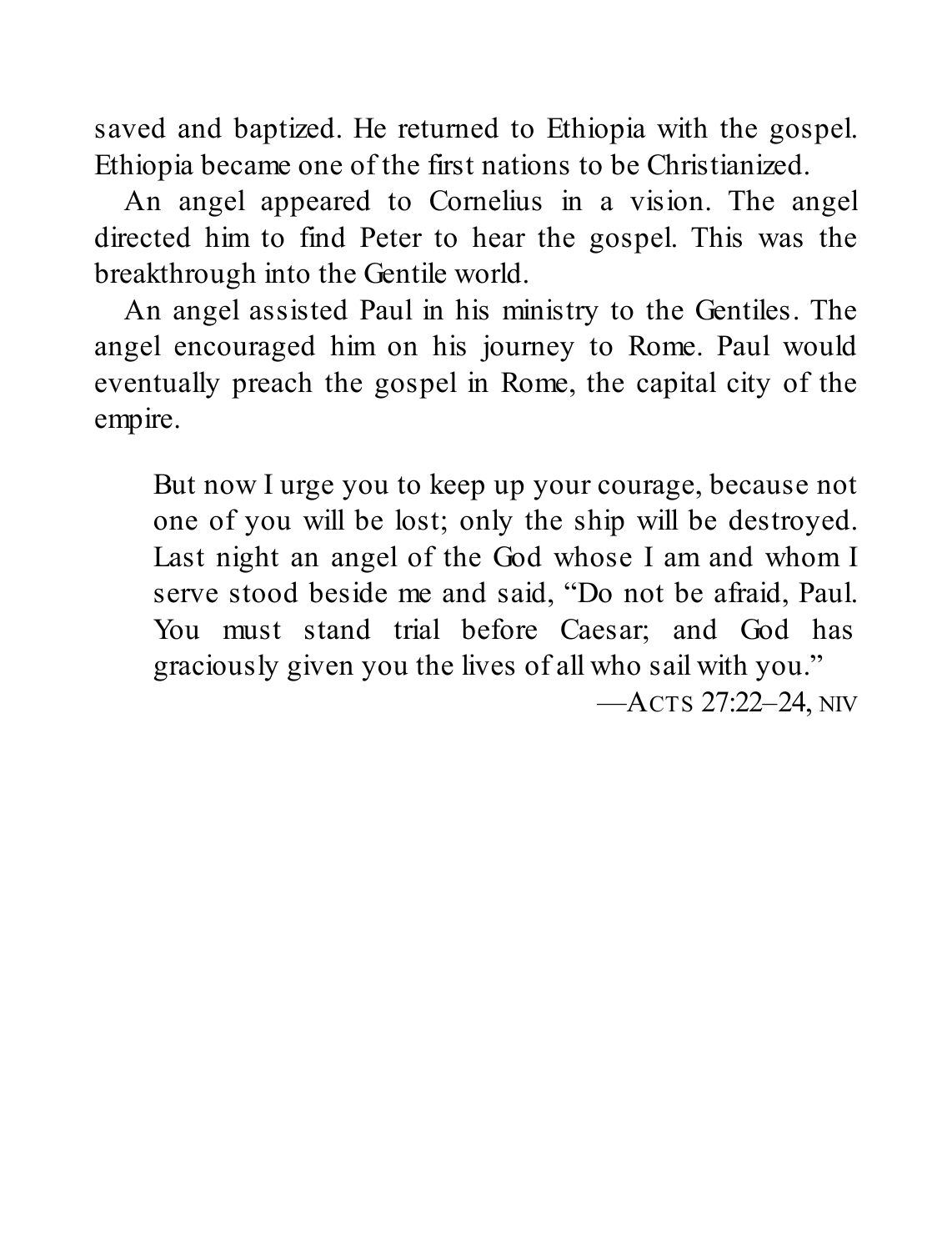

CHAPTER 12

# **ETERNAL HALLMARKS OF THE KINGDOM**

**P**SALM <sup>45</sup> is one of the most powerful Messianic psalms about the King and His kingdom. In Hebrews 1:8 (NIV), Paul quotes from this psalm by saying, "But about the Son he says, 'Your throne, O God, will last for ever and ever, and righteousness will be the scepter of your kingdom."

Psalm 45 is a *miniature Song of Songs* that describes the beauty of the King and the bride. The King is anointed above His brethren (v. 2). The King would ride prosperously through the earth (v. 4). The King would have a righteous scepter; His authority will be justice and righteousness (v. 6). The King would love righteousness and hate iniquity (v. 7).

The bride would also be a worshiper of the King. The daughter of Tyre would come with gifts, referring to the Gentiles' coming to the King. The people would come with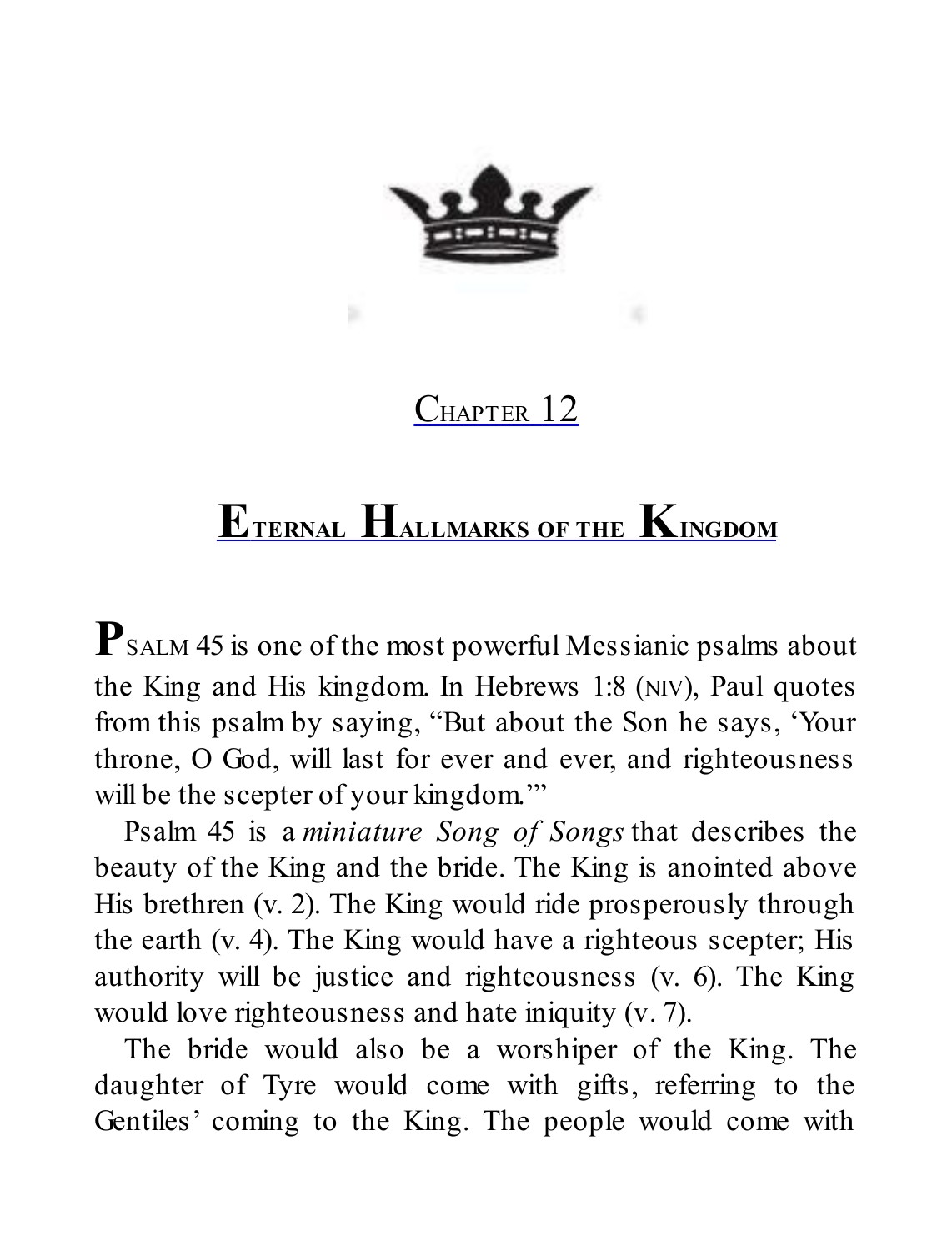gladness and rejoicing. The children of the King would be made princes (kings), and His name would be remembered from generation to generation.

This psalmshows the relationship between the King and His people. We enjoy His presence and fragrance (v. 8). The King desires our beauty. Our songs, praise, and worship are beautiful to Him. The King is beautiful, and He beautifies His people with salvation.

This is also a picture of the marriage of the King to His bride. This is a picture of a marriage festival, with female attendants or bridesmaids of the highest rank attending Him, while the queen, in rich apparel (v. 13), stands ready for the nuptial procession. The *King's daughter* is a term of dignity. It is a picture of the bride of Christ, the church, who is the daughter of the great King, God.

The King is known for His grace, majesty, righteousness, authority, beauty, fragrance, power, truth, and meekness. He will ride prosperously (conduct a successful war) throughout the earth (the expansion of His kingdom). His church would also be beautiful and worship Him with gifts. The King rides with His sword coming out of His mouth, which is the Word of God (Rev. 19:15). The sword of the Spirit, the Word of God, the gospel, is the weapon used to subdue the nations.

# **THE SCEPTHER OF RIGHTHEOUSNESS**

Righteousness is the scepter of the kingdom. Righteousness is justice. God's justice came upon Israel and Jerusalem for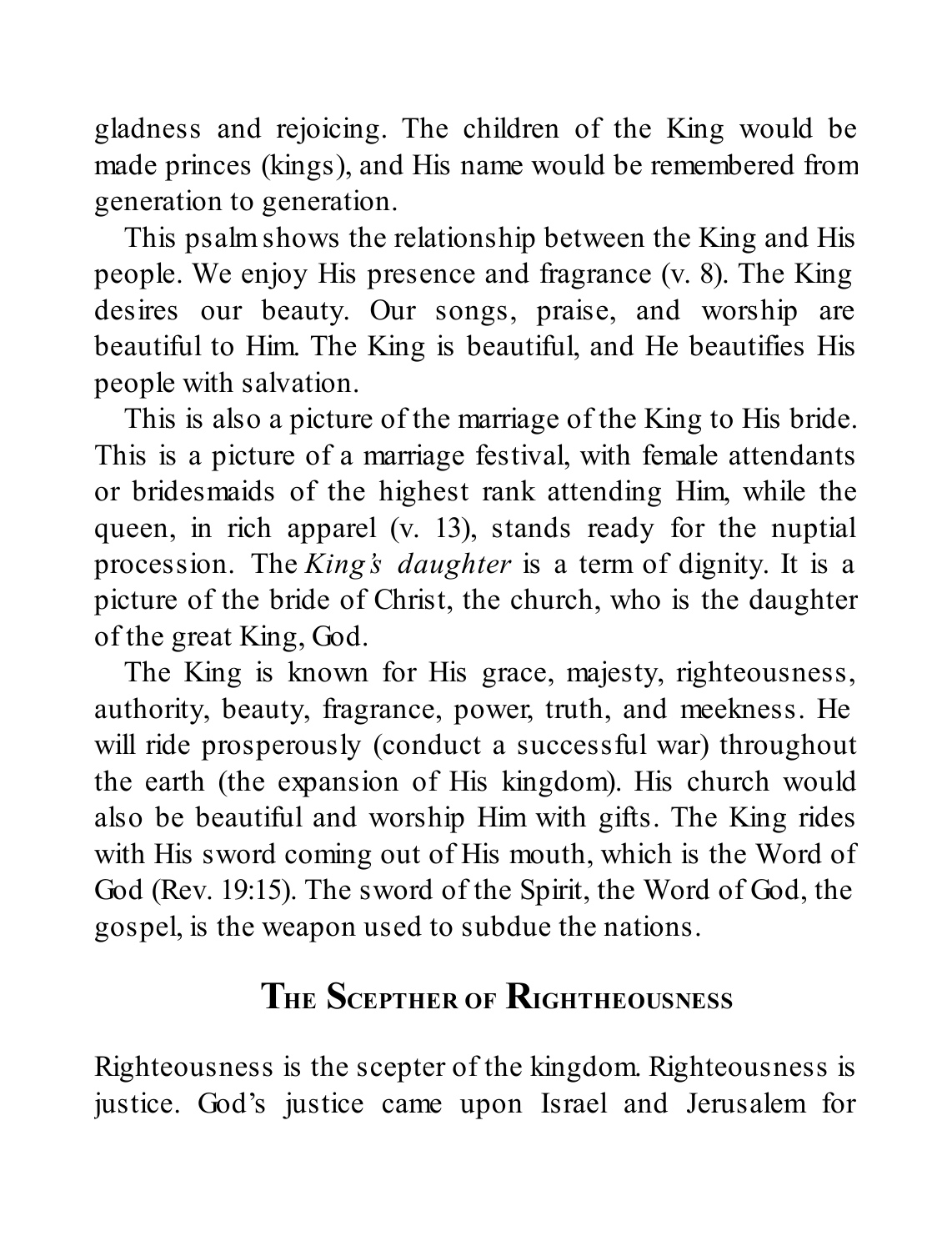mistreating and killing His ambassadors. The vengeance of God came as a result of the shedding of innocent blood. The arrival of the kingdomwould be the arrival of justice.

Therefore I am sending you prophets and wise men and teachers. Some of them you will kill and crucify; others you will flog in your synagogues and pursue om town to town. And so upon you will come all the righteous blood that has been shed on earth, from the blood of righteous Abel to the blood of Zechariah son of Berekiah, whom you murdered between the temple and the altar. I tell you the truth, all this will come upon this generation.

—MATTHEW 23:34–36, NIV

The justice of God came on that generation. The King established His rule though judgment. The kingdom was at hand, and repentance was necessary. The kingdom was established with justice and judgment. The kingdom is a manifestation of the righteousness of the King.

The kingdom would come in the midst of Christ's enemies. His adversaries would be broken with a rod of strength.

Psalm 110 is a psalm about Christ sitting on the right hand of power. The high priest would see Him on the right hand of power coming in judgment on the clouds.

"Yes, it is as you say," Jesus replied. "But I say to all of you: In the future you will see the Son of Man sitting at the right hand of the Mighty One and coming on the clouds of heaven."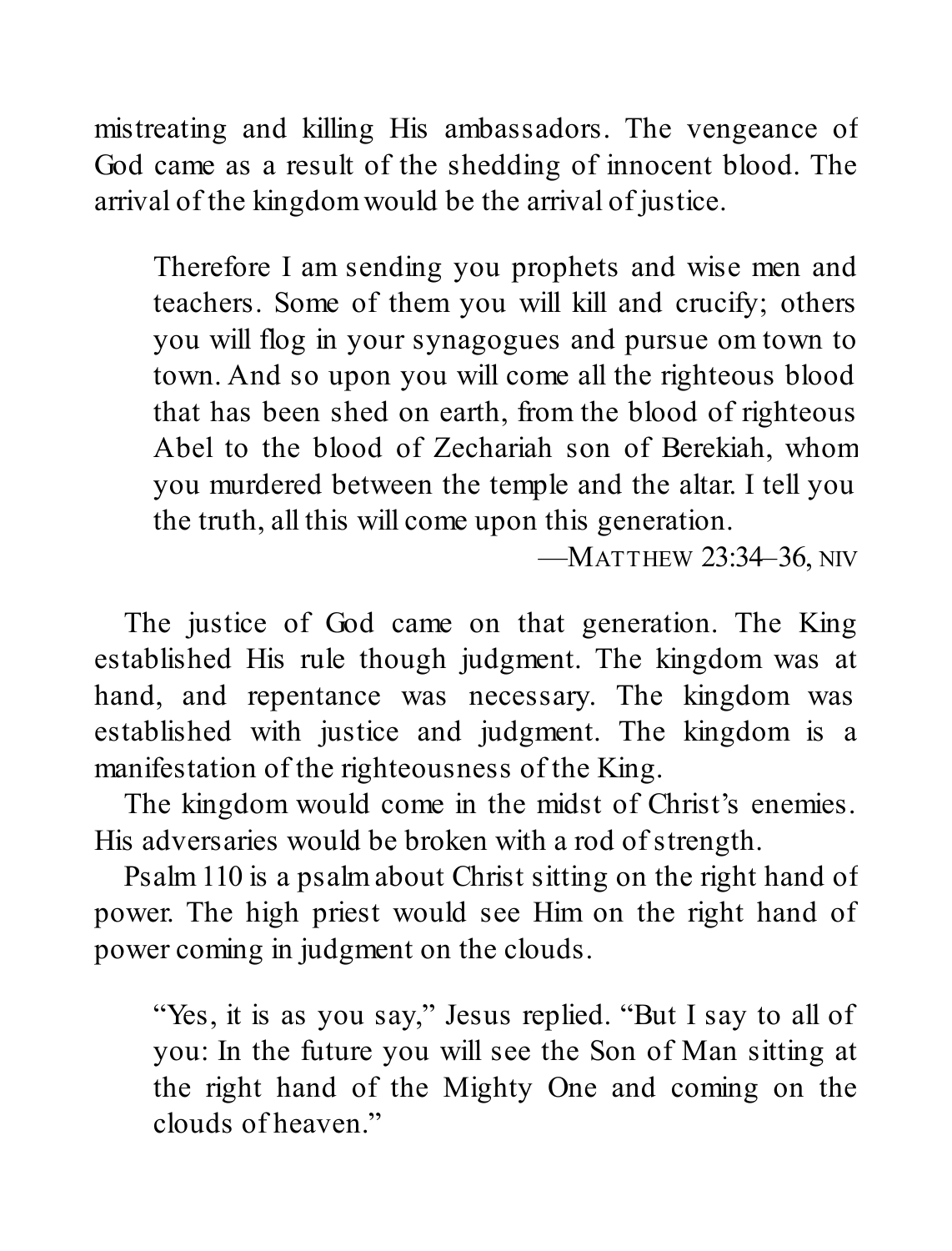—MATTHEW 26:64, NIV

The religious leaders were the enemies (adversaries) of Christ. They would face His judgment and the rod of His strength. The rod would come out of Zion; the judgment would be fromheaven.

Psalm 110 also talks about His priesthood. Christ would be a King-Priest after the order of Melchizedek. He would sit on the throne as a King in judgment and a Priest in mercy. The King would be David's Son and Lord.

#### **THE KINGDOM I<sup>S</sup> ESTABLISHED WITH ZEAL**

Of the increase of his government and peace there will be no end. He will reign on David's throne and over his kingdom, establishing and upholding it with justice and righteousness from that time on and forever. The zeal of the LORD Almighty will accomplish this.

—ISAIAH 9:7, NIV

The kingdom was established through zeal. *Zeal* is "ardor, jealousy, jealous disposition (of husband)." The King was jealous as a covenant Husband to Israel. His jealousy was stirred because of covenant unfaithfulness. His wrath was stirred, and His judgment came. He sent His ambassadors to warn Israel. The kingdom was at hand. Justice was at hand. Righteousness was at hand. Vengeance was at hand. The rule of God was being enforced.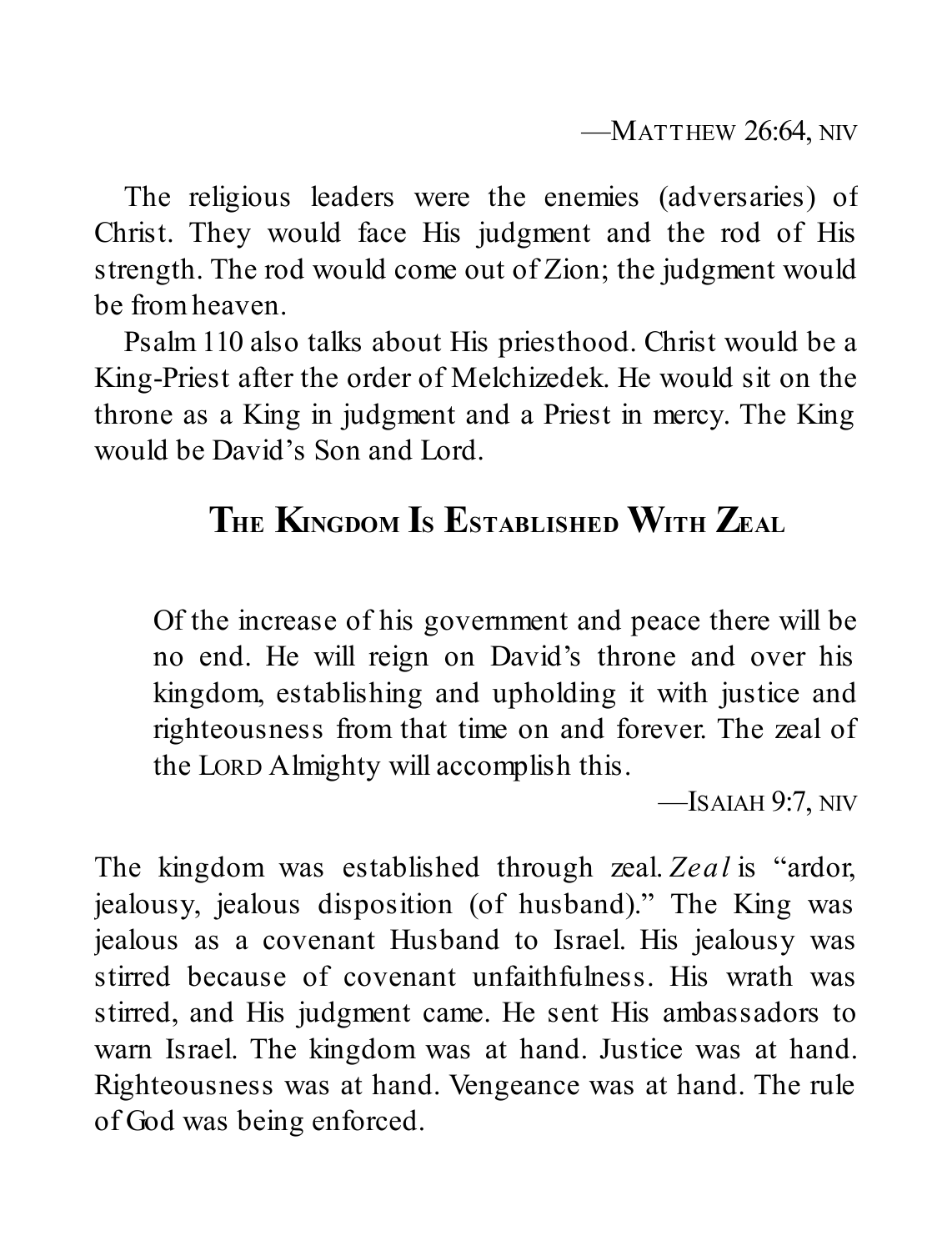Those who called upon the name of the Lord would be delivered. There was a remnant that was saved. They survived His judgment because they put their trust in the Lord. The survivors inherited Zion. Those who came into the church were saved. Those who persecuted the church were judged. The kingdomcame in justice, judgment, and salvation.

And everyone who calls on the name of the LORD will be saved; for on Mount Zion and in Jerusalem there will be deliverance, as the LORD has said, among the survivors whomthe LORD calls.

—JOEL 2:32, NIV

This was the judgment and salvation of the invisible King. The King had died and ascended to heaven. He sent the Roman armies from His position in heaven. Although He was not visibly present, that generation saw His judgment. His position as King was verified by His judgment.

In Deuteronomy 4:11, we read a prophecy about this destruction: "You came near and stood at the foot of the mountain while it blazed with fire to the very heavens, with black clouds and deep darkness" (NIV).

The high priest would see the Lord coming in the clouds of heaven. They who pierced Him would see Him coming in the clouds. The clouds represent judgment. Every eye would see Himcoming in judgment (Isa. 19:1; Rev. 1:7).

The Lord would come upon a cloud in judgment as He did in history upon disobedient nations. Jerusalem had become like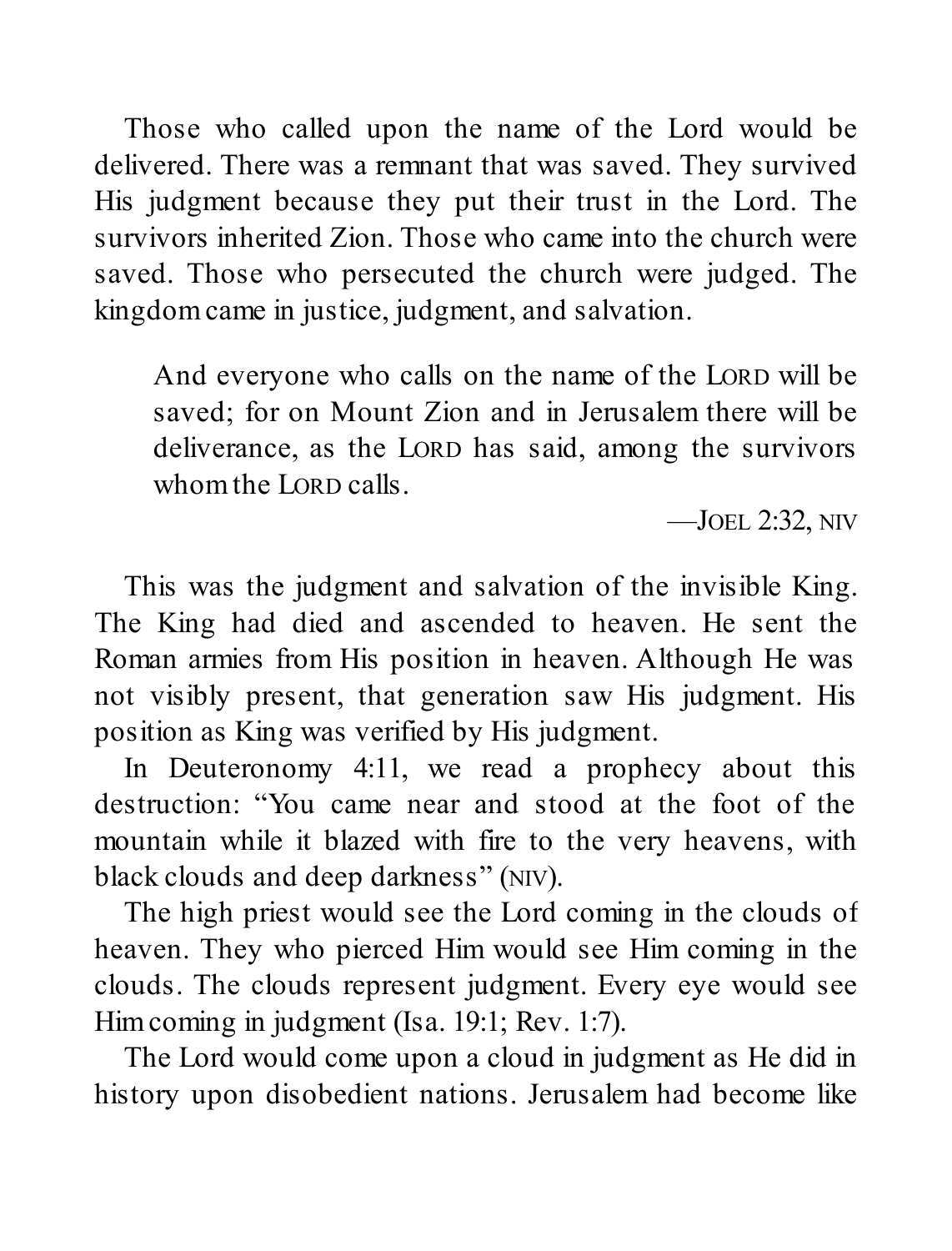Sodomand Egypt (Rev. 11:8) and faced judgment. Daniel saw the cloud coming in relation to the kingdom:

In my vision at night I looked, and there before me was one like a son of man, coming with the clouds of heaven. He approached the Ancient of Days and was led into his presence. He was given authority, glory and sovereign power; all peoples, nations and men of every language worshiped him. His dominion is an everlasting dominion that will not pass away, and his kingdom is one that will never be destroyed.

—DANIEL 7:13–14, NIV

The coming in judgment upon Jerusalem was an integral part of establishing the kingdom. Daniel saw the timing of the kingdom (in the days of the Roman kings) and saw the cloud coming (judgment).

It is important to note that salvation also came with judgment (Isa. 33:22). There is deliverance and salvation in Zion. The King is a Judge and a Savior. The message of the kingdomwas one of salvation in the midst of judgment.

## **THE OUTPOURING OF THE SPIRIT**

The outpouring of the Holy Spirit would also occur while judgment was pending. Those who called upon the Lord would be saved. Many did call upon the Lord and received the gift of the Holy Spirit. The church was birthed and formed with the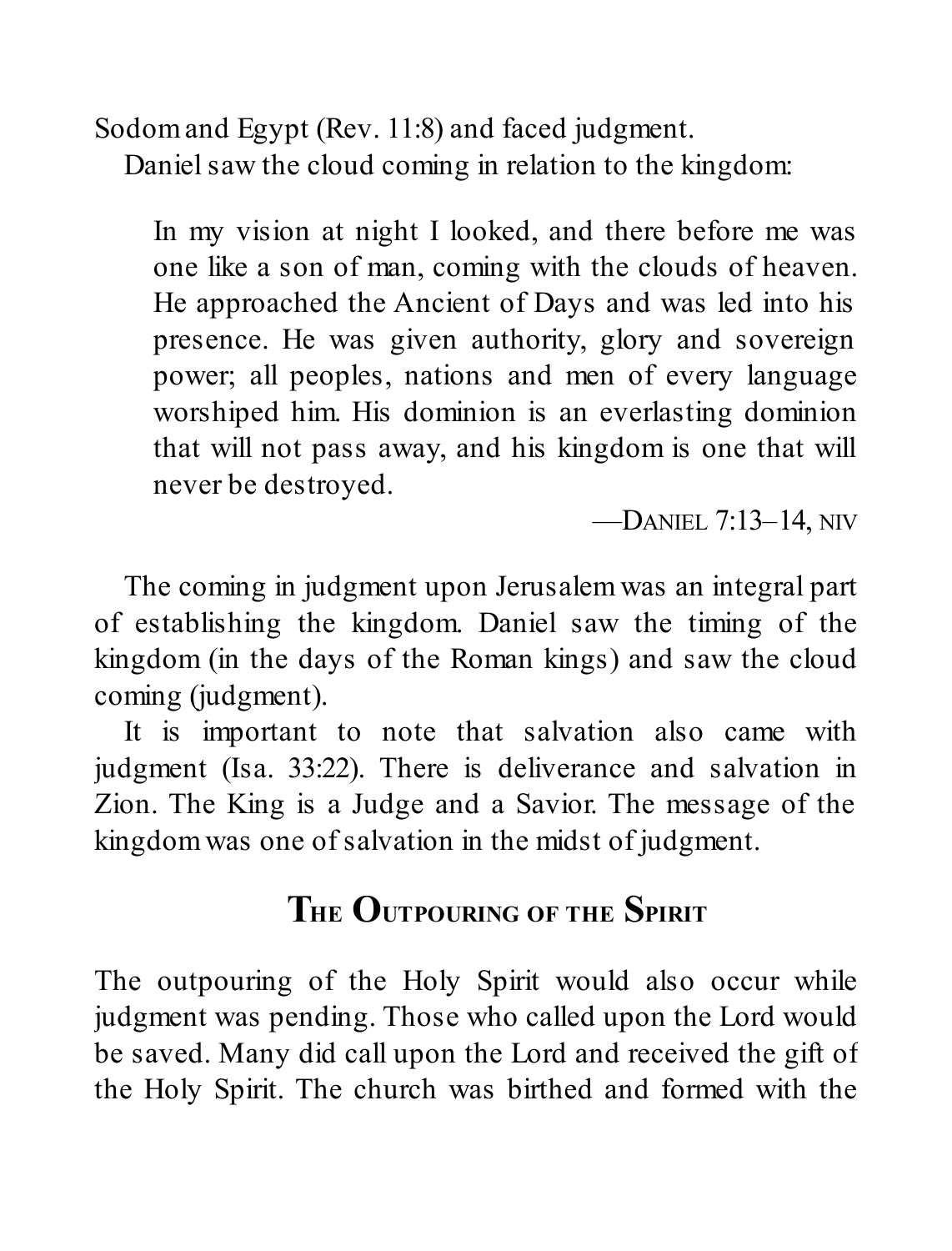establishment of the kingdom.

And afterward, I will pour out my Spirit on all people. Your sons and daughters will prophesy, your old men will dream dreams, your young men will see visions. Even on my servants, both men and women, I will pour out my Spirit in those days. I will show wonders in the heavens and on the earth, blood and fire and billows of smoke. The sun will be turned to darkness and the moon to blood before the coming of the great and dreadful day of the LORD. And everyone who calls on the name of the LORD will be saved; for on Mount Zion and in Jerusalem there will be deliverance, as the LORD has said, among the survivors whom the LORD calls.

—JOEL 2:28–32, NIV

The prophets spoke of the outpouring of the Holy Spirit in connection with the kingdom. (See Isaiah 44:2–4.) The Holy Spirit was initially poured out upon believing Israel and later upon the Gentiles. The kingdom age is an age of the Holy Spirit. Israel was awaiting this outpouring. It came on the Day of Pentecost.

Pentecost was another sign that the kingdom was arriving. This was the fulfillment of Joel's prophecy and is connected to the Day of the Lord. The Day of the Lord was a day of judgment. This judgment was arriving, and salvation was being offered. Those who accepted were baptized with the Holy Spirit. Kingdom living is Spirit-filled living. Joel's prophecy of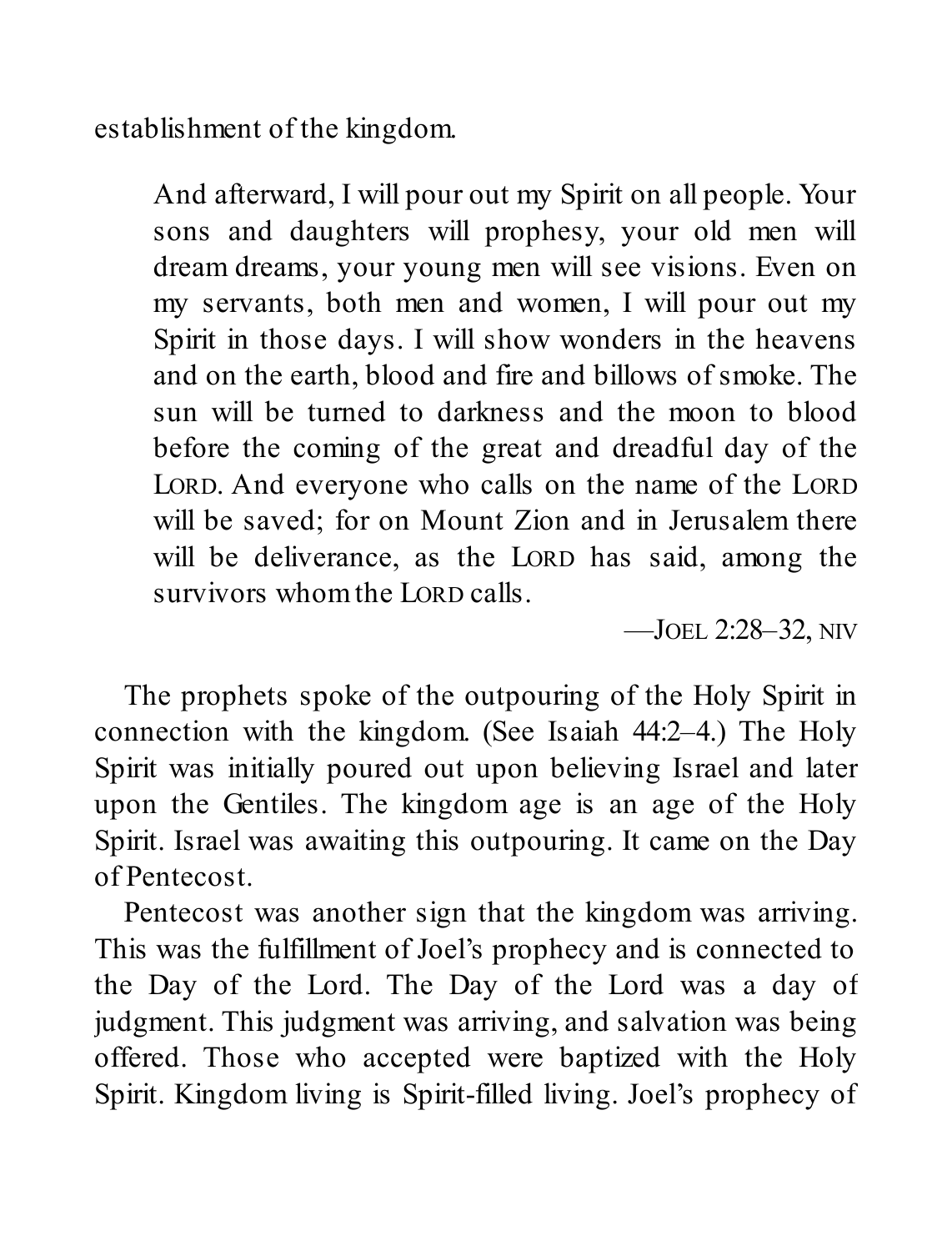judgment is coupled with a prophecy of blessing.

The sun and moon will be darkened, and the stars no longer shine. The LORD will roar from Zion and thunder from Jerusalem; the earth and the sky will tremble. But the LORD will be a refuge for his people, a stronghold for the people of Israel. "Then you will know that I, the LORD your God, dwell in Zion, my holy hill. Jerusalem will be holy; never again will foreigners invade her. In that day the mountains will drip new wine, and the hills will flow with milk; all the ravines of Judah will run with water. A fountain will flow out of the LORD'S house and will water the valley of acacias."

—JOEL 3:15–18, NIV

Joel describes the arrival of the kingdom with hyperbolic language. The sun and moon would be darkened. The stars would withdraw their shining. The heavens and earth would shake. This symbolizes the removal of the old covenant system.

In the midst of this judgment, the Lord would be the hope of His people. There was salvation in Zion. The New Jerusalem would be holy, and no strangers would pass through.

Joel then describes the blessing of the kingdom. The mountains would drop down new wine. The hills would flow with milk. The rivers of Judah (praise) would flow with waters. A fountain would come forth in the house of the Lord (the church). The valley of Shittim (a very dry place) would be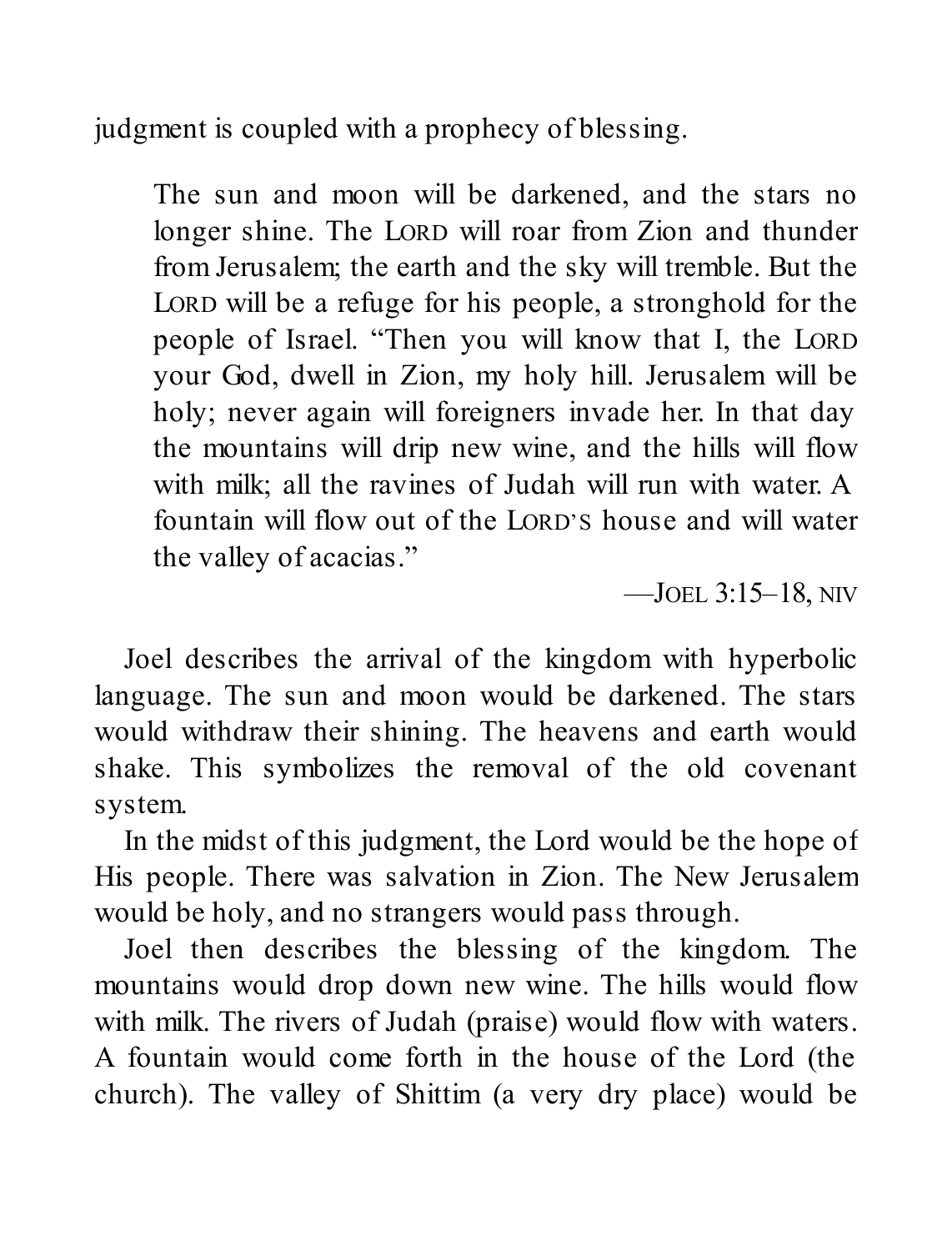watered.

Kingdom living is filled with wine, milk, and water. This is symbolic of the life filled with the Holy Spirit. This is symbolic of prosperity and blessing. This is new covenant living. This was the salvation that came in the midst of judgment.

# **ZION, THE PLACE OF WORSHIP AND GLORY**

Zion was the place of the ark of the covenant. The ark of the covenant was where God dwelt, spoke from, and revealed His glory to His people. (See Exodus 25:22; Psalm 80:1; Leviticus 16:2.) King David placed the ark in a tabernacle on Mount Zion, which he built as a place of worship where God could dwelt in the midst of His people. (See 1 Chronicles 16:4–37 and Psalm 9:11.)

The kingdom of God would be a time when God would set His tabernacle in the midst of His people. He tells us, "My dwelling place will be with them; I will be their God, and they will be my people" (Ezek. 37:27, NIV). From His position in Zion, He promises, "I will bring them back to live in Jerusalem; they will be my people, and I will be faithful and righteous to them as their God" (Zech. 8:8, NIV).

Paul teaches us that we—believers who have accepted the King and His kingdom—are the temple of God today. He says:

What agreement is there between the temple of God and idols? For we are the temple of the living God. As God has said: "I will live with them and walk among them, and I will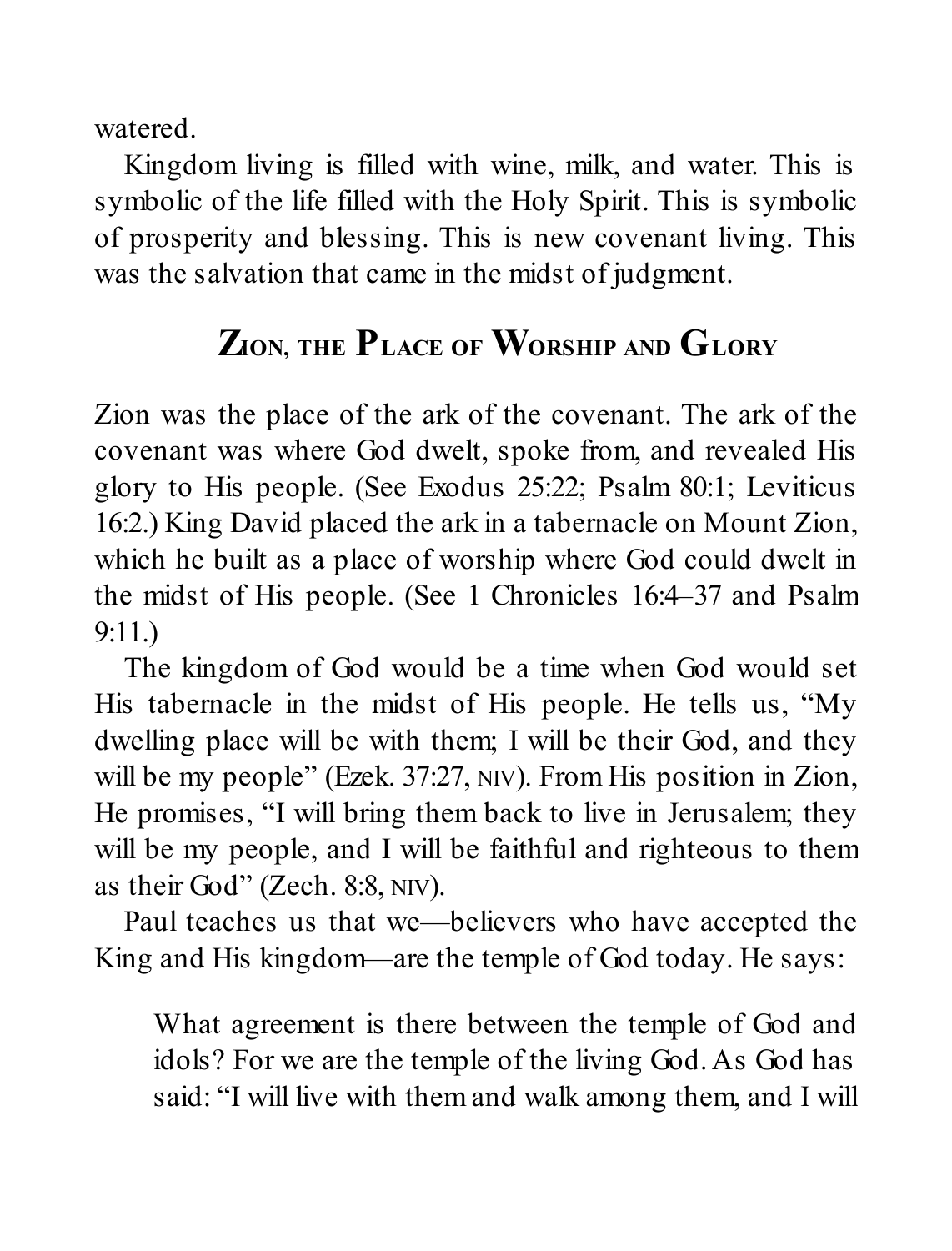be their God, and they will be my people."

—2 CORINTHIANS 6:16, NIV

The establishment of God's kingdom and of His eternal position in Zion was prophesied in Isaiah: "Look on Zion, the city of our festivals; your eyes will see Jerusalem, a peaceful abode, a tent that will not be moved; its stakes will never be pulled up, nor any of its ropes broken" (Isa. 33:20, NIV).

The apostle John confirmed God's place among His people as a result of his great prophetic revelation in the Book of Revelation:

And I heard a loud voice from the throne saying, "Now the dwelling of God is with men, and he will live with them. They will be his people, and God himself will be with them and be their God."

—REVELATION 21:3, NIV

### **THE INCREASE OF PEACE IN THE KINGDOM**

The increase of the government of God is connected to the increase of peace (*shalom*). Those who live under the rule of Messiah live under peace.

Of the greatness of his government and peace there will be no end. He will reign on David's throne and over his kingdom, establishing and upholding it with justice and righteousness from that time on and forever. The zeal of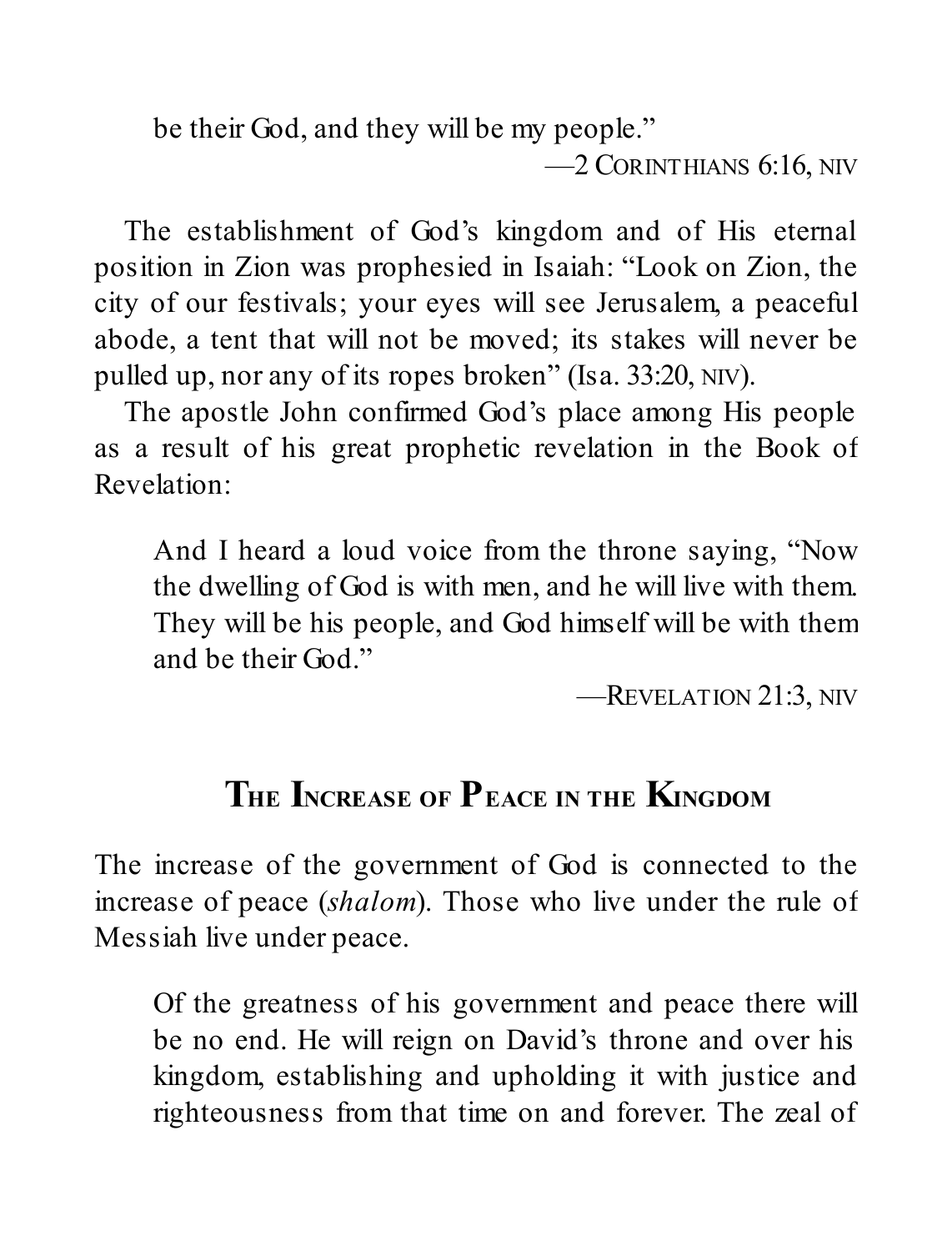the LORD Almighty will accomplish this.

—ISAIAH 9:7, NIV

Just as Israel lived in peace (*shalom*, prosperity) during the days of Solomon, the new-covenant believer lives in peace under Jesus the Messiah. David prayed prophetically for his son Solomon and for peace to be a hallmark of his reign: "In his days the righteous will flourish; prosperity will abound till the moon is no more. He will rule fromsea to sea and fromthe River to the ends of the earth" (Ps. 72:7–8, NIV).

The dominion and peace of Solomon is a picture of the dominion and peace of Christ (Ps. 37:11). Jerusalem was to be a city of peace (Ps. 122:7). The Jews prayed for the peace of Jerusalem and still do. Jerusalem never experienced that peace outside of Solomon's reign.

Jesus spoke these words over the city:

If you, even you, had only known on this day what would bring you peace—but now it is hidden fromyour eyes. —LUKE 19:42, NIV

Jerusalemmissed her peace and missed her time of visitation. Instead of peace the city was judged and destroyed. The peace of God is now in the New Jerusalem, Zion, the new covenant city. Jerusalemwould not experience the peace of God.

This covenant of peace (*shalom*) will be an everlasting covenant. God set His sanctuary among His people. God's sanctuary is His dwelling place, Zion. The old covenant sanctuary was a type of the New Testament sanctuary, the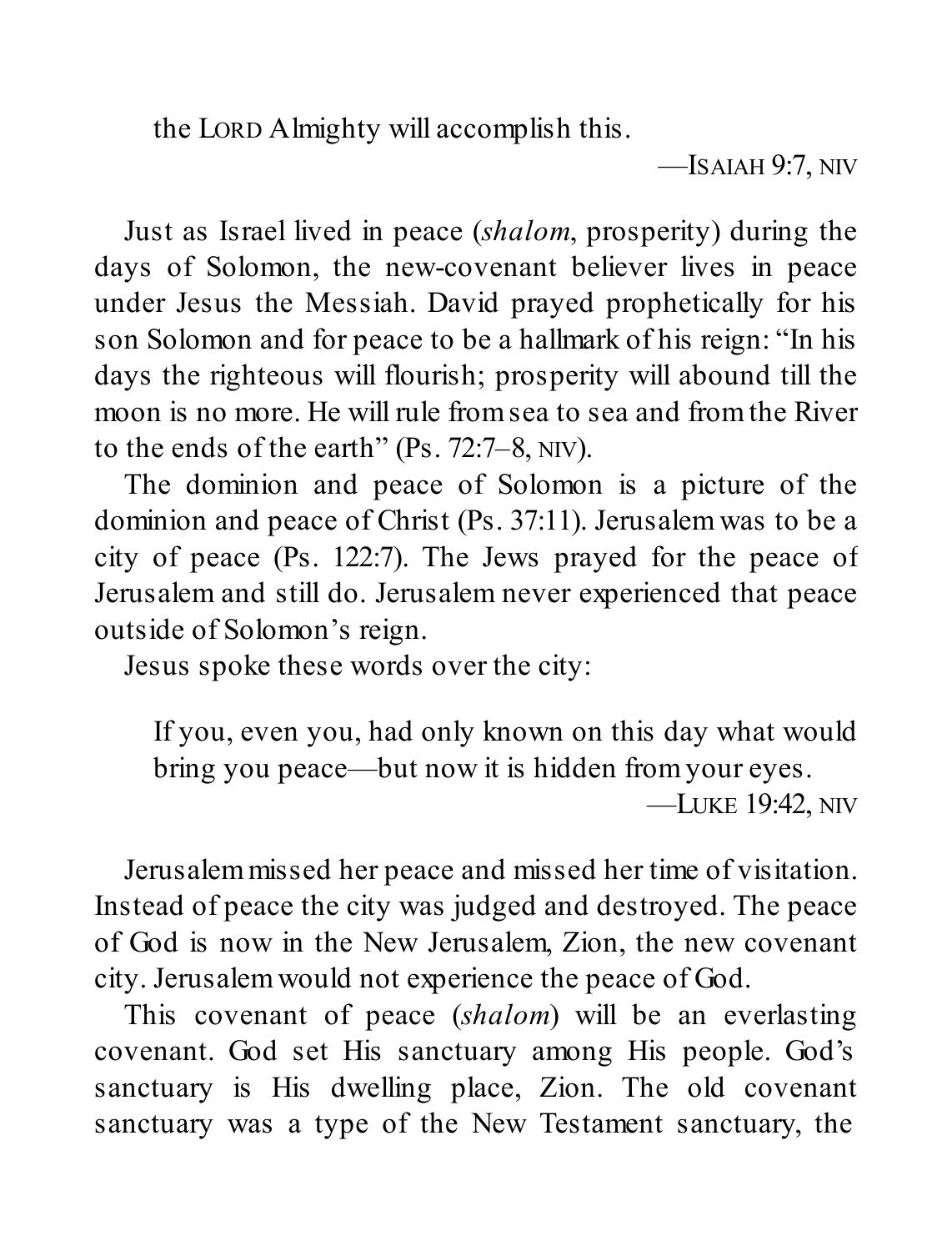church. We are now God's temple, His sanctuary. This sanctuary began in Jerusalemon the Day of Pentecost. God set His sanctuary in the midst of Israel.

An important theme in the Book of Ezekiel is this: "You will know that I am the LORD" (Ezek. 16:62, NIV). Israel would know the Lord through the new covenant. Israel would know the Lord through judgment and salvation. The arrival of the kingdom would mean the arrival of the new covenant, the arrival of judgment (the Day of the Lord), and the arrival of salvation and redemption. This is why we need to understand the message, "Repent, for the kingdom of heaven is at hand," in its first-century context.

Israel would know the Lord through the new covenant.

"No longer will a man teach his neighbor, or a man his brother, saying, 'Know the LORD,' because they will all know me, from the least of them to the greatest," declares the LORD. "For I will forgive their wickedness and will remember their sins no more."

—JEREMIAH 31:34, NIV

We know the Lord through the new covenant. The kingdom, the new covenant, salvation, and peace all converged and came together at the end of the old covenant age.

The peace of the kingdom would come through the sufferings and stripes of Jesus (Isa. 53:5). The result would also be healing. Israel would be healed of her backslidings through the new covenant.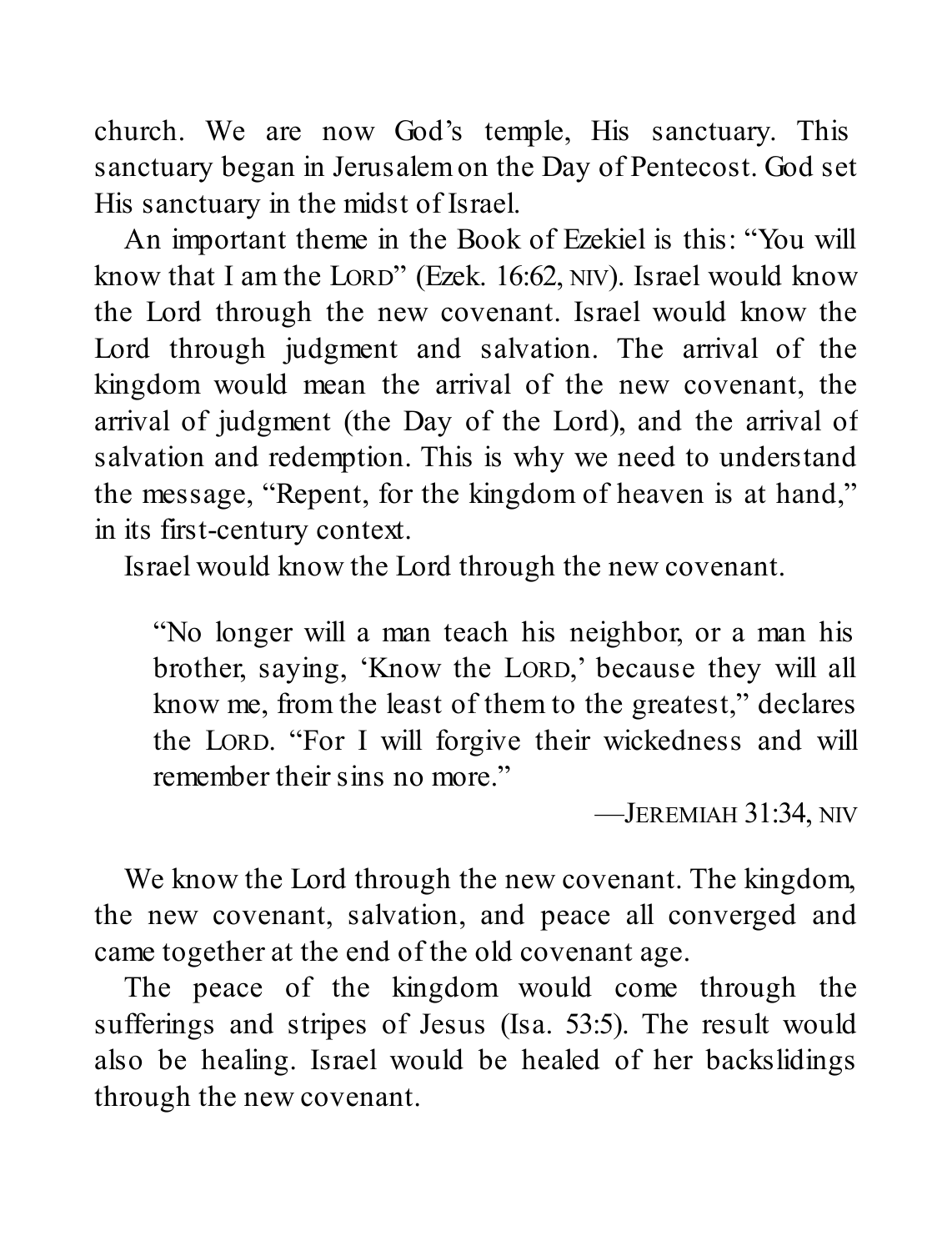## **THE KINGDOM BRINGS RESTORATION AND HEALING**

The prophet Hosea married a harlot, representing Israel's harlotry in breaking covenant. Hosea saw the day when Israel would be healed of its harlotry and backsliding. This is a part of Hosea's vision of the kingdom. Healing would come through the suffering Messiah. The kingdom would come through Christ's sufering: "I will heal their waywardness and love them freely, for my anger has turned away from them" (Hos. 14:4, NIV).

The kingdom is a time of health, cure, and abundance of peace and truth (Jer. 33:6). This all comes through the work of Christ. This healing is also represented by the waters that flow fromthe temple in Jerusalem(Ezek. 47:8).

The sea and the waters represent the nations. Israel is healed, and the nations are healed. Israel was the first nation to experience salvation. The gospel then went to the Gentiles, who experienced salvation and healing, benefits of the new covenant, Zion, the New Jerusalem, the new temple, and the waters that flow fromZion and the temple.

Ezekiel gives us a picture of restoration:

This land that was laid waste has become like the garden of Eden; the cities that were lying in ruins, desolate and destroyed, are now fortified and inhabited.

—EZEKIEL 36:35, NIV

The cities were ruined because of judgment and captivity.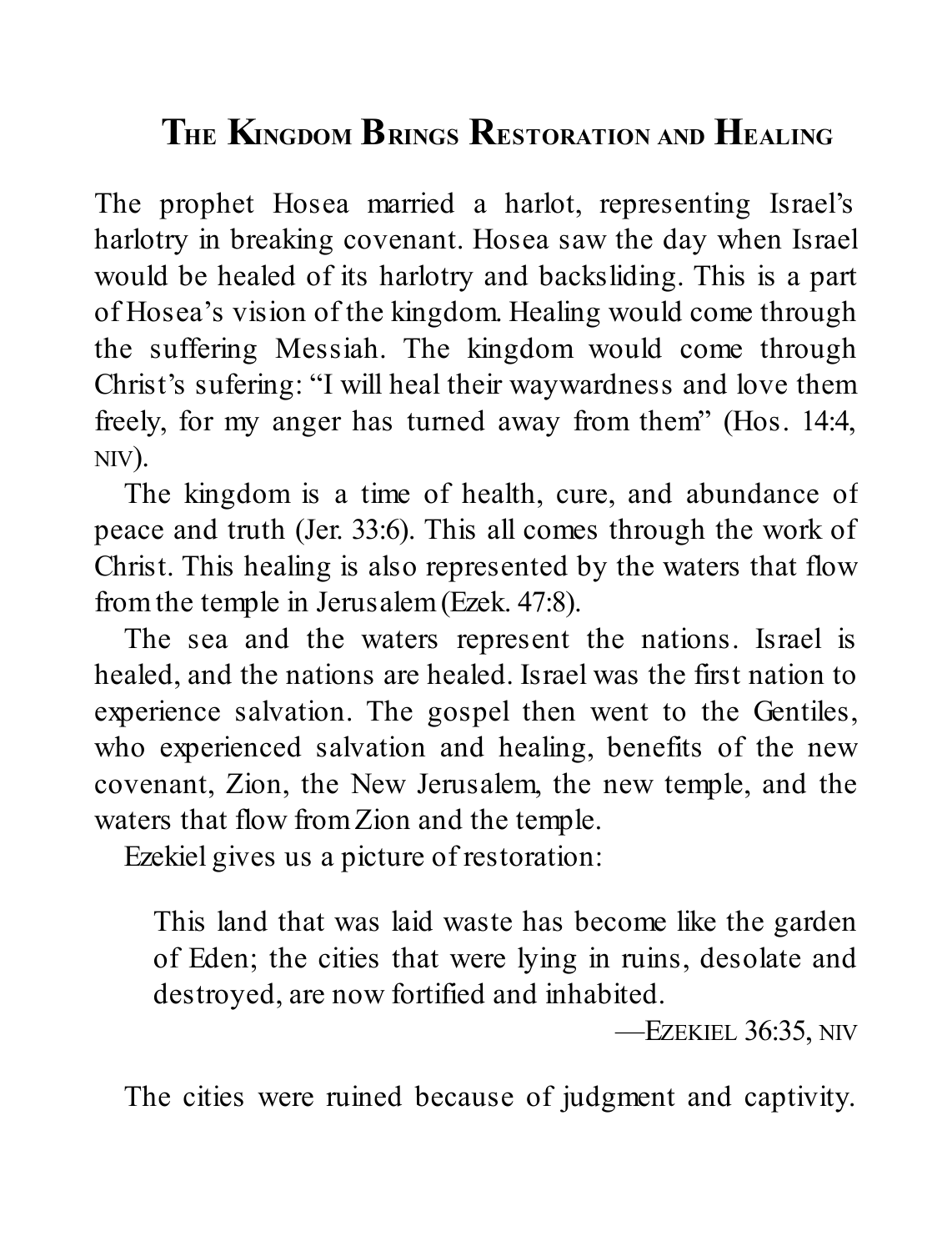Eden is a picture of dominion and communion with God. In the place of a curse and barrenness come blessing and fruitfulness.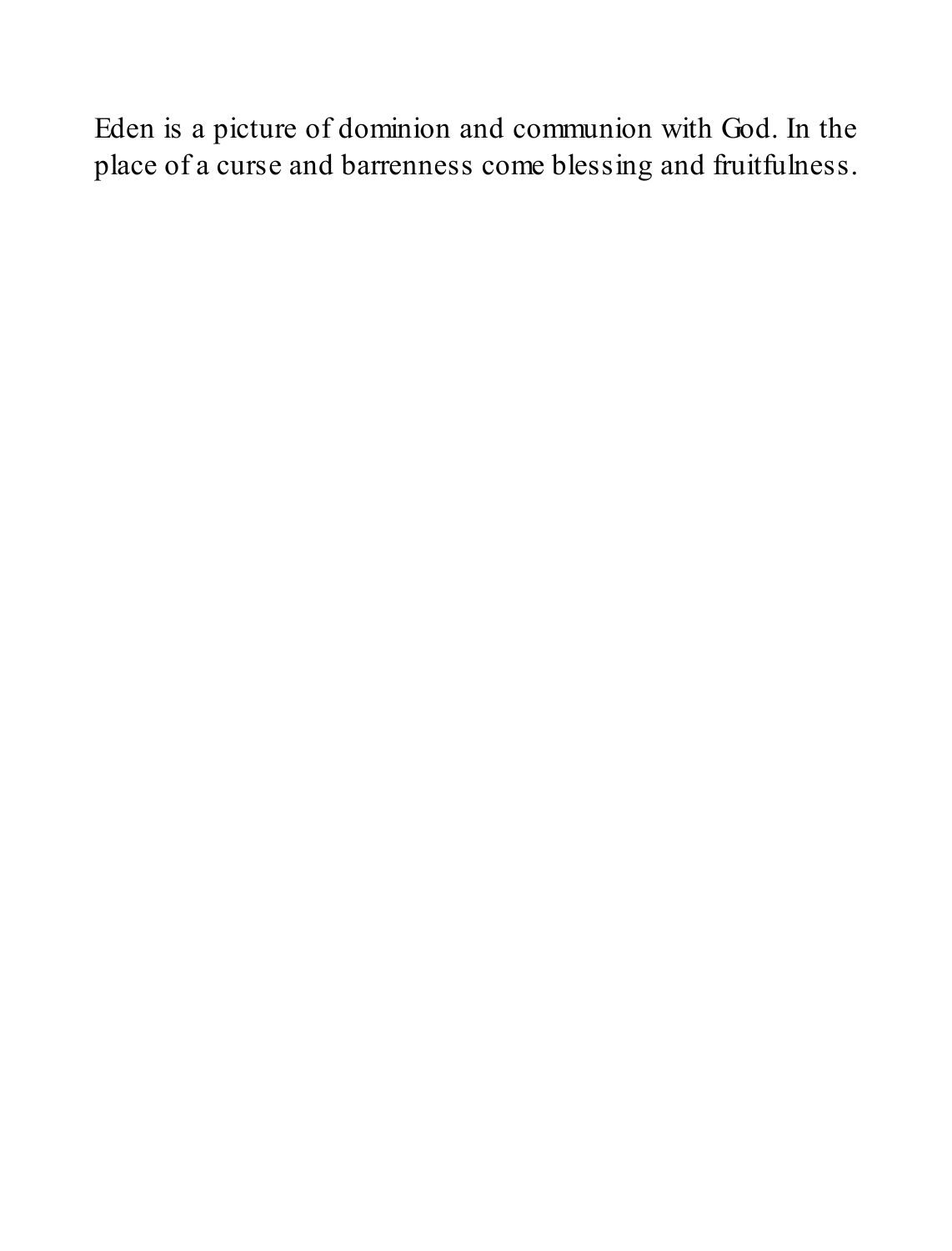

# $T$ **HE KING IN H<sub>IS</sub> KINGDOM**

**T**HE REVELATION OF the King establishing His kingdom is powerful, inspiring, and life-transforming. As believers we are positioned with Him in His kingdom, and we have been instructed to spread the news of His kingdom wherever we go, that others may choose to be a part of His kingdomalso.

Zion is the city of truth, the mountain of the Lord. The Lord has returned to heavenly Zion, and soon His kingdom will rule the world forever from the New Jerusalem. The King has announced His return to Zion and the establishment of His kingdom.

Thus saith the LORD; I am returned unto Zion, and will dwell in the midst of Jerusalem: and Jerusalem shall be called a city of truth; and the mountain of the Lord of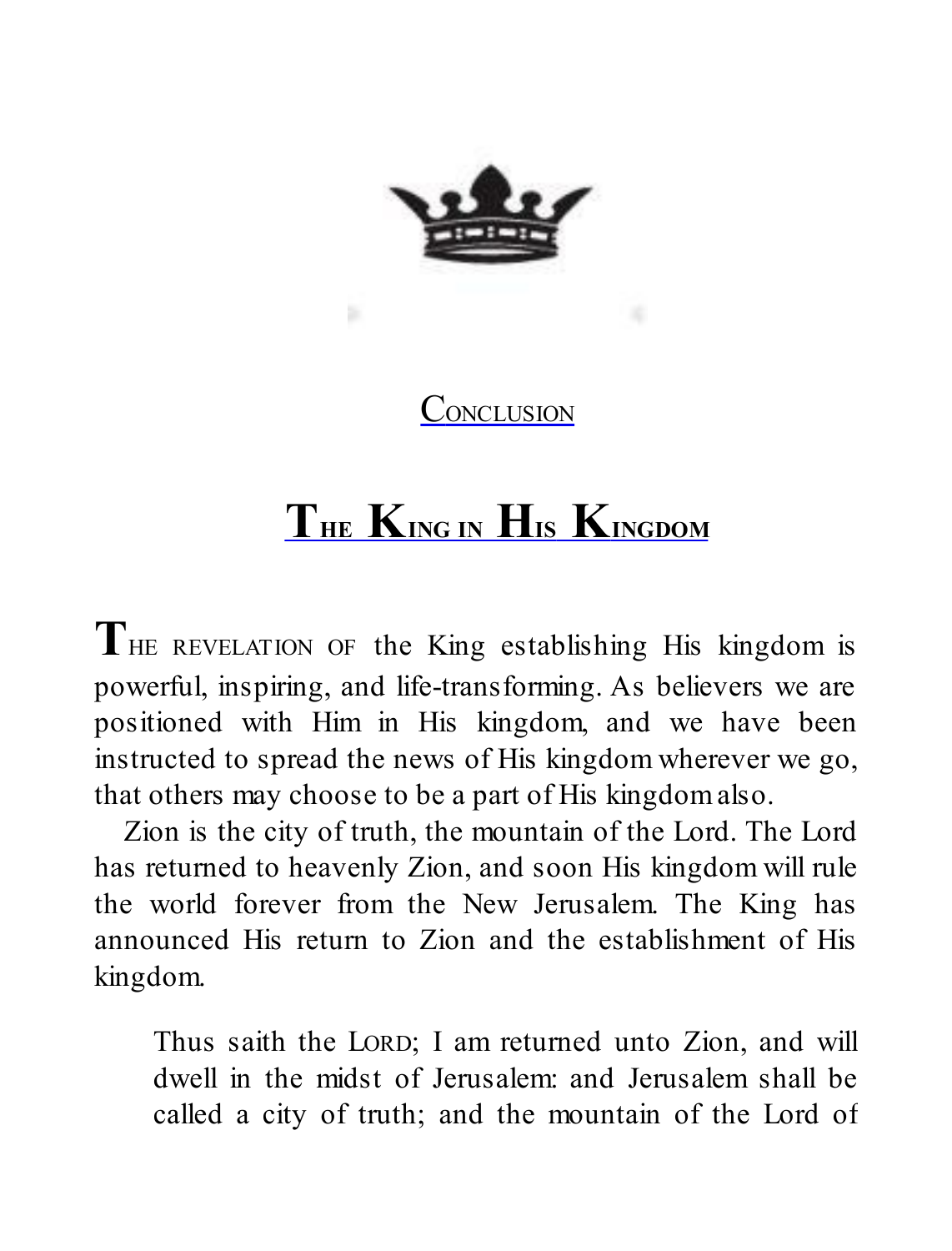hosts the holy mountain.

—ZECHARIAH 8:3, KJV

Zion is the city of truth, the mountain of the Lord of armies. *Tr u t h* is the Hebrew word *emeth*, meaning "firmness, faithfulness, truth." Zion would be a faithful city, a city faithful to covenant. The unfaithfulness of earthly Zion will be replaced by the faithfulness of heavenly Zion (the church).

The kingdom would bring a revelation of Christ our Righteousness. Righteousness would not come through the Law but through Jesus Christ. This is the righteousness that is of faith. Jesus is the Lord our Righteousness, *Jehovah-Tsidkenu*.

In those days, and at that time, will I cause the Branch of righteousness to grow up unto David; and he shall execute judgment and righteousness in the land. In those days shall Judah be saved, and Jerusalem shall dwell safely: and this is the name wherewith she shall be called, The LORD our righteousness.

 $-$ JEREMIAH 33:15–16, KJV

Judgment and justice would be executed upon Israel, and salvation would come. This is a theme of the prophets—out of judgment would come salvation. The proud would be judged, but the meek would be delivered.

God brings judgment for the salvation of His people.

You marched through the land in indignation; You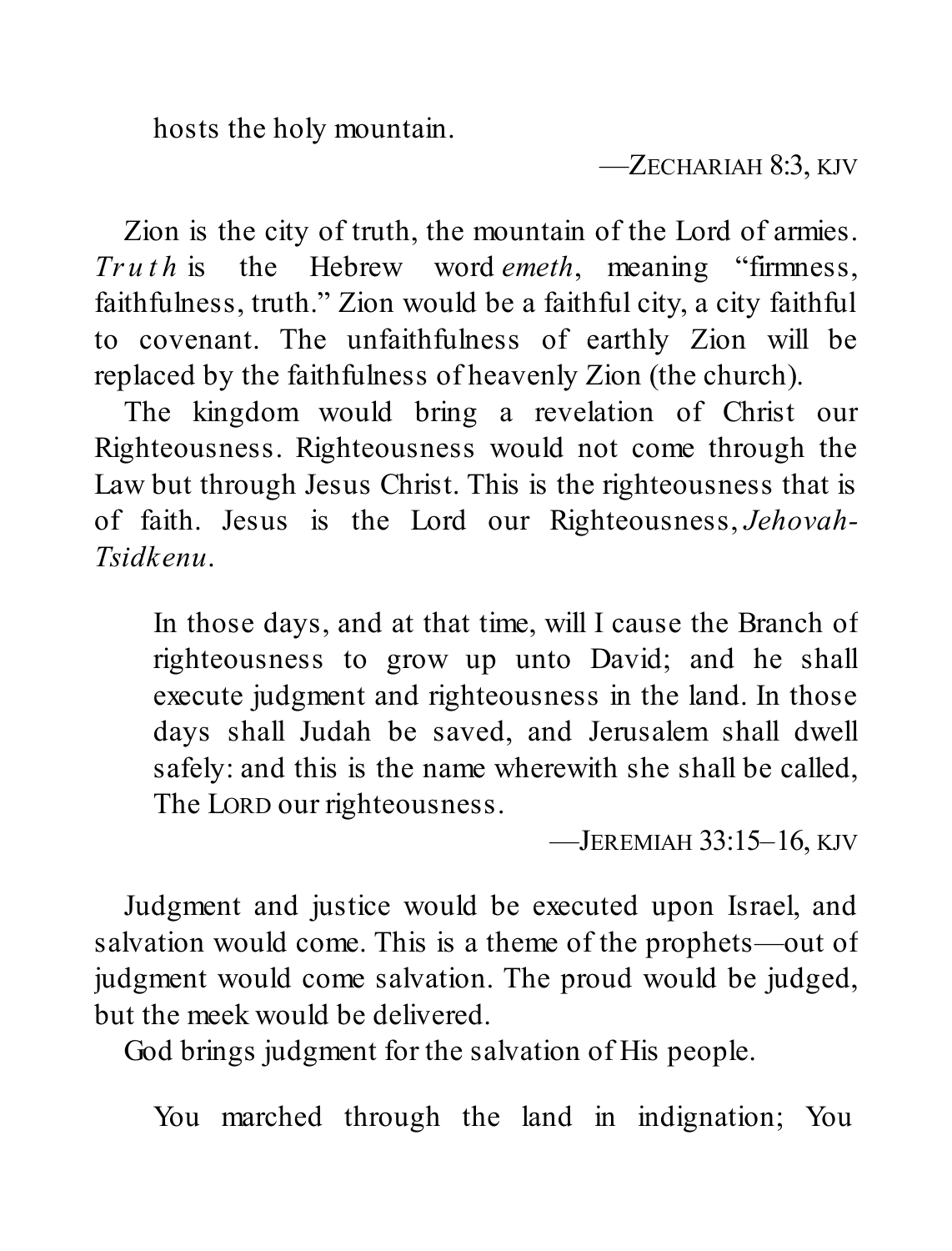trampled the nations in anger. You went forth for the salvation of Your people, for salvation with Your Anointed. You struck the head from the house of the wicked, by laying bare fromfoundation to neck.

—HABAKKUK 3:12–13

This is what the prophet Habakkuk saw. God's purposes result in salvation. God judged Egypt for the salvation of His people and to make His power known to the nations. God's judgment would come upon the old covenant system, and His power would be made known to the nations.

For the earth will be filled with the knowledge of the glory of the LORD, as the waters cover the sea.<br>—HABAKKUK 2:14

Habakkuk saw the earth being filled with the knowledge of the glory of the Lord. This was God's ultimate purpose and would come through judgment.

## **THE EXCELLENCY OF CARMEL**

It shall blossomabundantly and rejoice, even with joy and singing. The glory of Lebanon shall be given to it, the excellence of Carmel and Sharon. They shall see the glory of the LORD, the excellency of our God.

—ISAIAH 35:2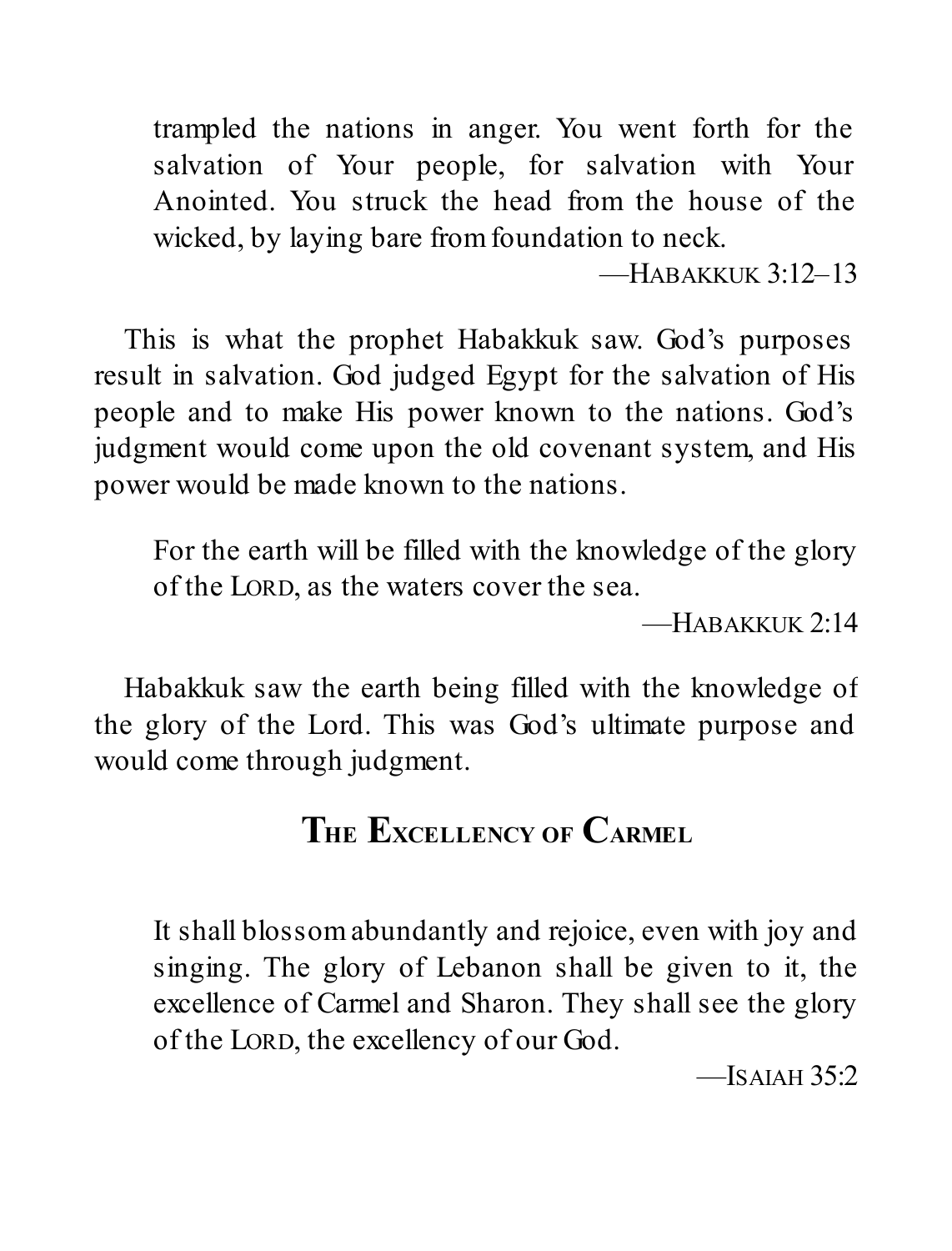The kingdom is likened unto Carmel and Sharon. These are two places of beauty and abundance in ancient Israel. This is a picture of abundant life in the kingdom. It is a picture of salvation and restoration. It is a picture of joy and rejoicing. It is a picture of the glory of the kingdom. May your life blossom as a rose of Sharon through Christ. May you experience the abundance and beauty of Carmel through Christ.

The kingdom is the *excellency of Carmel*. In every passage of Scripture that mentions "excellency" or that which is excellent, the term carries with it a connotation of perfection, completion, and fullness. There is no lack in the kingdom. The kingdom has everything we need to live a happy and abundant life. The kingdom is perfect, complete, and full. There is perfection, completion, and fullness in Christ.

The sense here is that it shall blossom in abundance. The sense here is that the change would be as great under the blessings of the Messiah's reign as if the majesty and glory of Mount Lebanon should suddenly be transferred to the waste of the Judean wilderness. The excellence of Carmel was emblematic of beauty, as Lebanon was of majesty and as Sharon was of fertility. The blessings of the times of the Messiah would be as great, compared with what had existed before, as if the desert were made as lovely as Carmel and as fertile as Sharon. The world then—in regard to comfort, intelligence, and piety—might be compared to a pathless desert but would be like the beauty of Carmel and the fertility of Sharon.

I believe the teaching in this book will help you comprehend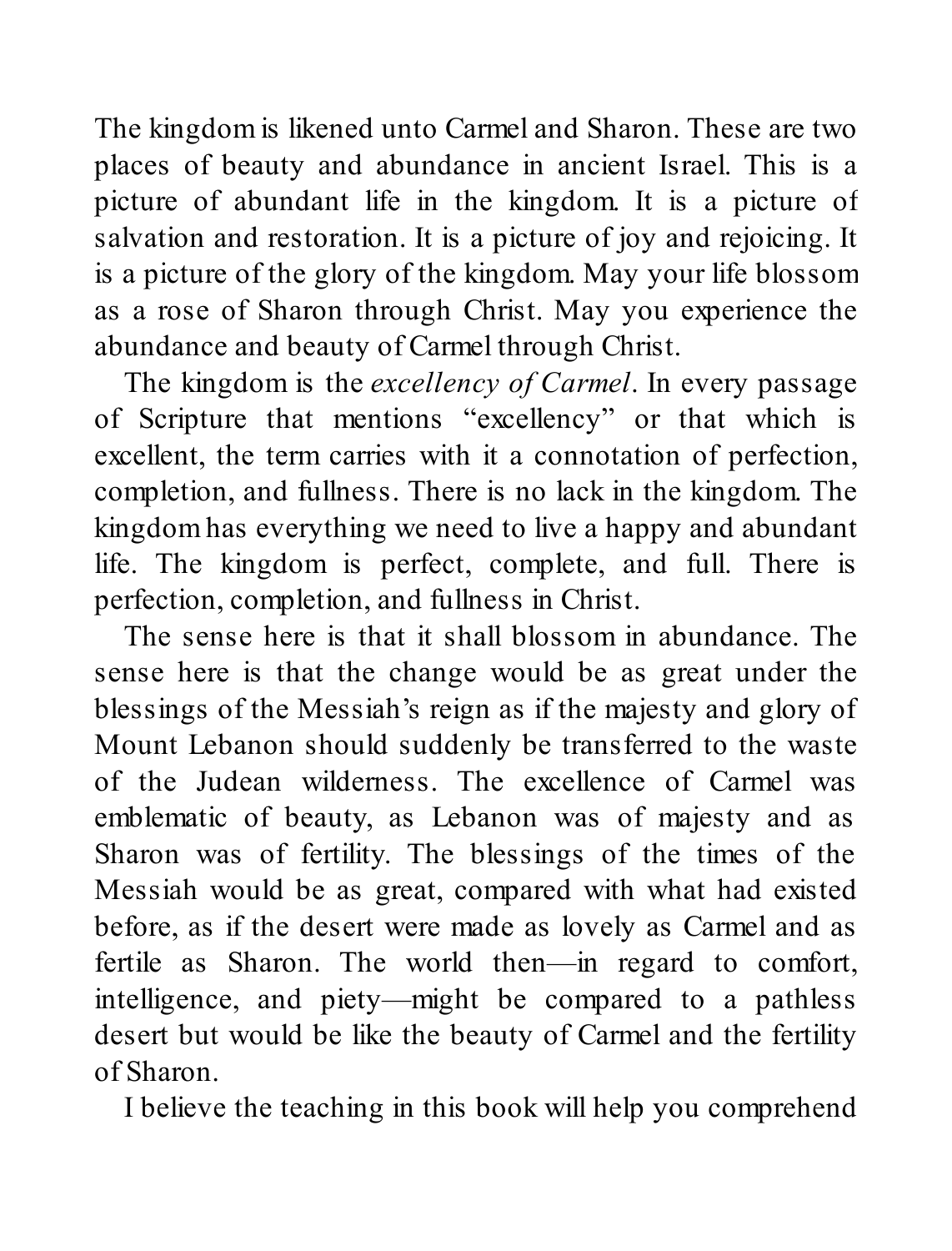the greatest kingdom of all. Hopefully it will provoke the reader to study it further. There is no limit to this eternal kingdom. We have not exhausted the revelation of this important subject. We must continue to study and proclaim the truth of the kingdomof God.

The understanding of the kingdom will change your life and perspective. It will change the way you look at the future.

Hope deferred makes the heart sick, but when the desire comes, it is a tree of life.

—PROVERBS 13:12

The kingdom is a tree of life. Jesus, the King, is a tree of life. Eat fromthis tree and enjoy the abundant life of the kingdom.

There is no substitute for the kingdom. The kingdom is what Jesus came to establish, and it is our responsibility to advance it from generation to generation. Let us recommit and rededicate ourselves to the kingdom. Let us understand and teach it to the next generation. The truth of the kingdom must be recovered. Josiah recovered the Law, and revival came to Israel. I believe the recovery of these truths will bring revival and glory for generations to come. I encourage the reader to review and meditate on the truths shared in this book. It has taken years of study to understand them, and it will take time to digest them. Review them and by all means share them through preaching and teaching. Shalom.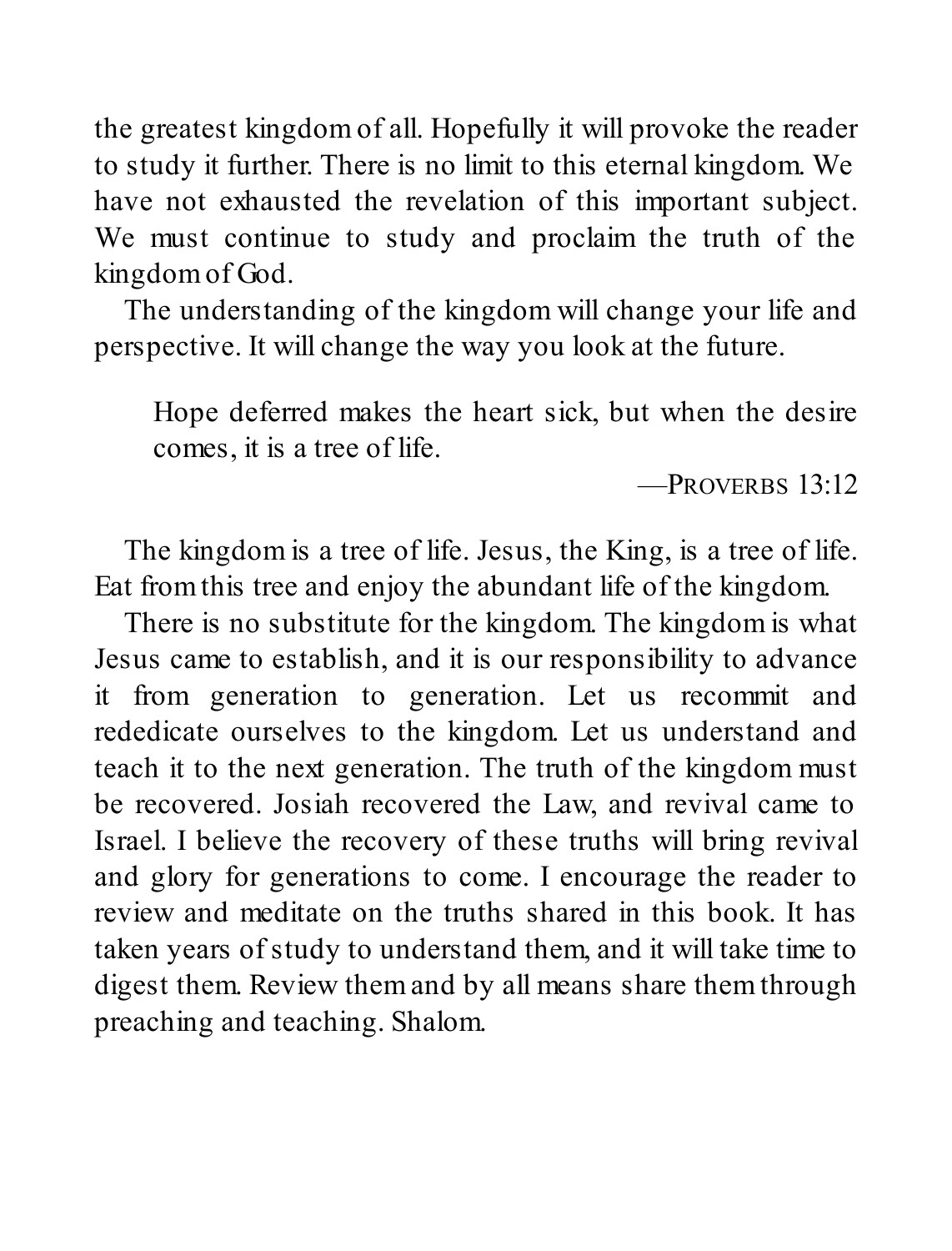

# **NOTES**

#### **CHAPTER 1 A KINGDOM WITHOUT OBSERVATION**

1. *Oxford English Dictionary,* third edition, online version,

www.oed.com, s. v. " perception."<br>
2. Albert Bames, *Barnes' Notes on the New Testament* (Kregel Publications,<br>
1962), s.v. "John 8:36," 351, <u>http://books.google.com/books?</u><br>
id=qvXCoSOIy0EC&dq=Bames (accessed January 10

4. Adam Clarke, *Adam Clarke's Commentary,* Electronic Database,

copyright © 1996 by Biblesoft, s.v. " Hebrews 12:22." 5. Henry, *Matthew Henry's Concise Commentary,* s.v. "Psalm 19:1-6," http://www.christnotes.org/commentary.php?com=mhc&b=19&c=19 (accessed

May 13, 2011), 6. Theopedia.com, s.v. "Imprecatory Psalms," http://www.theopedia.com/Imprecatory\_Psalms (accessed January 11, 2011).<br>
7. Ibid.

**CHAPTER 2 THE INVISIBLE KING**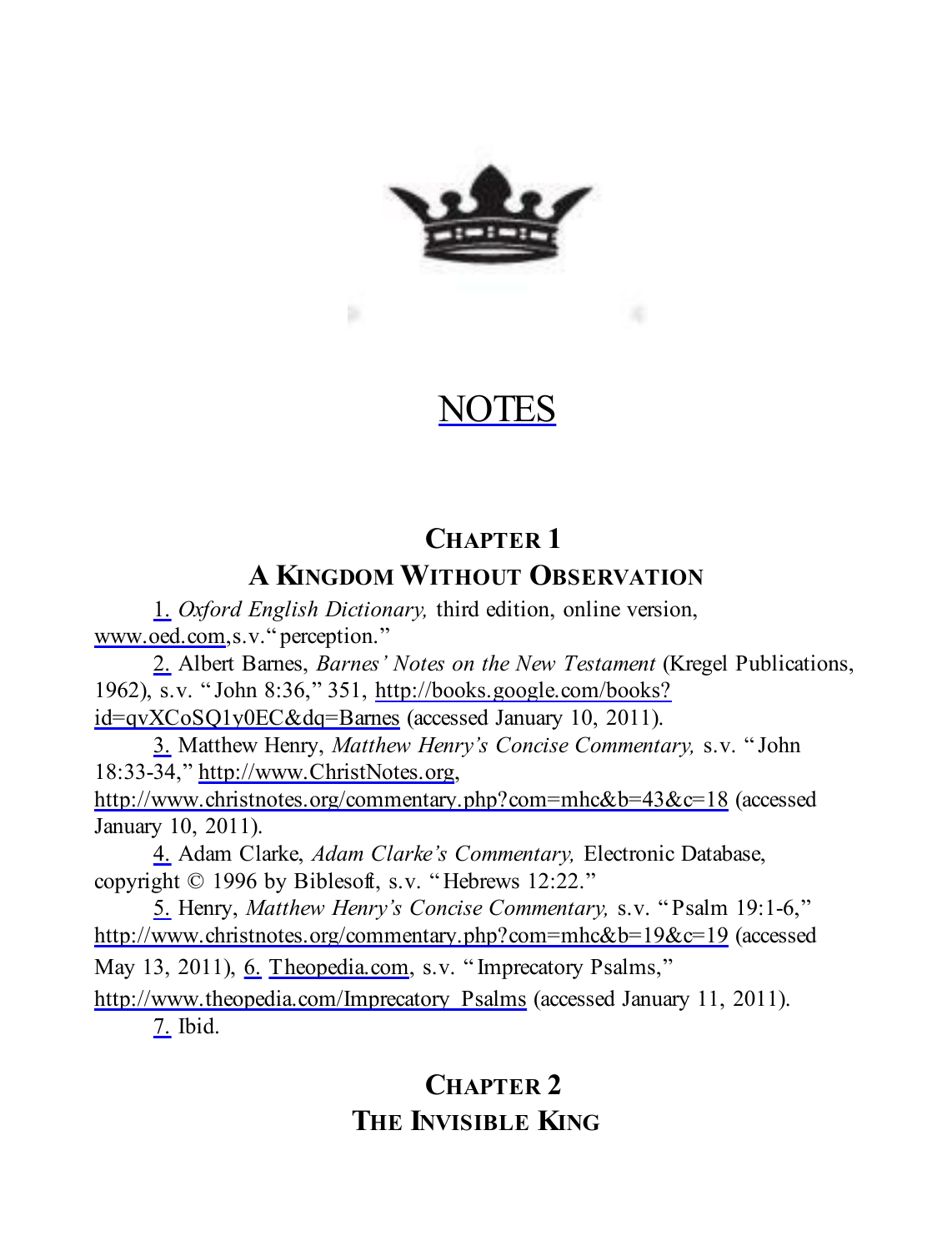http://www.merriam-webster.com/dictionary/invisible (accessed March 16, 2011). 2. Ibid., s.v. "glory," http://www.merriam-webster.com/dictionary/glory (accessed March 16, 2011). 3. Ibid., s.v. "splendor," http://www.merriam-

1. *Merriam-Webster Online Dictionary*, s.v. " invisible,"

webster.com/dictionary/splendor (accessed March 16, 2011).<br>
4. Ibid., s.v. "majesty," http://www.merriam-<br>webster.com/dictionary/majesty (accessed March 16, 2011).

**CHAPTER 3**

**THE KING OF SAINTS** 1. Barnes, *Barnes' Notes on the New Testament*, s.v. " Luke 17:20," 238. 2. Sir Lancelot C. L. Brenton, *The Septuagint With Apocrypha: English* (London: Samuel Bagster #38; Sons, 1851), s.v. "Psalm 87:5,"<br>http://www.cemarsh.com/lxx/ (accessed January 10, 2011).<br><u>3.</u> Bames, *Barnes' Notes on the New Testament*, s.v. "Isaiah 66:8," From

*Barnes' Notes*, Electronic Database. Copyright © 1997 by Biblesoft.  $\underline{4}$ . Matthew Henry, A Commentary Upon the Holy Bible, Isaiah to Malachi<br>(London: Henry and Scott, 1834), s.v. "Isaiah 66:5-14," 168,<br>http://www.books.google.com/books?

id=hnJAAAAAcAAJ#38;printsec=frontcover&source=gbs\_<br>ge\_summary\_r&cad=0#v=onepage&q&f=false (accessed January 10, 2011).

## **CHAPTER 4**

### **THE ROLE OF THE GOOD SHEPHERD**

1. " Vocabulary," The National Heritage Museum online,

http://www.nationalheritagemuseum.typepad.com/learning/vocabulary.html (accessed March 17, 2011).

2. *Theological Word Book of the Old Testament* (the King James Version<br>Old Testament Lexicon), s.v. "Ra'ah, Strong's number 07462,"<br>http://www.biblestudytools.com/lexicons/hebrew/kjy/raah-3.html (accessed March 17, 2011).

> **CHAPTER 5 THE CHARACTERISTICS OF THE KINGDOM**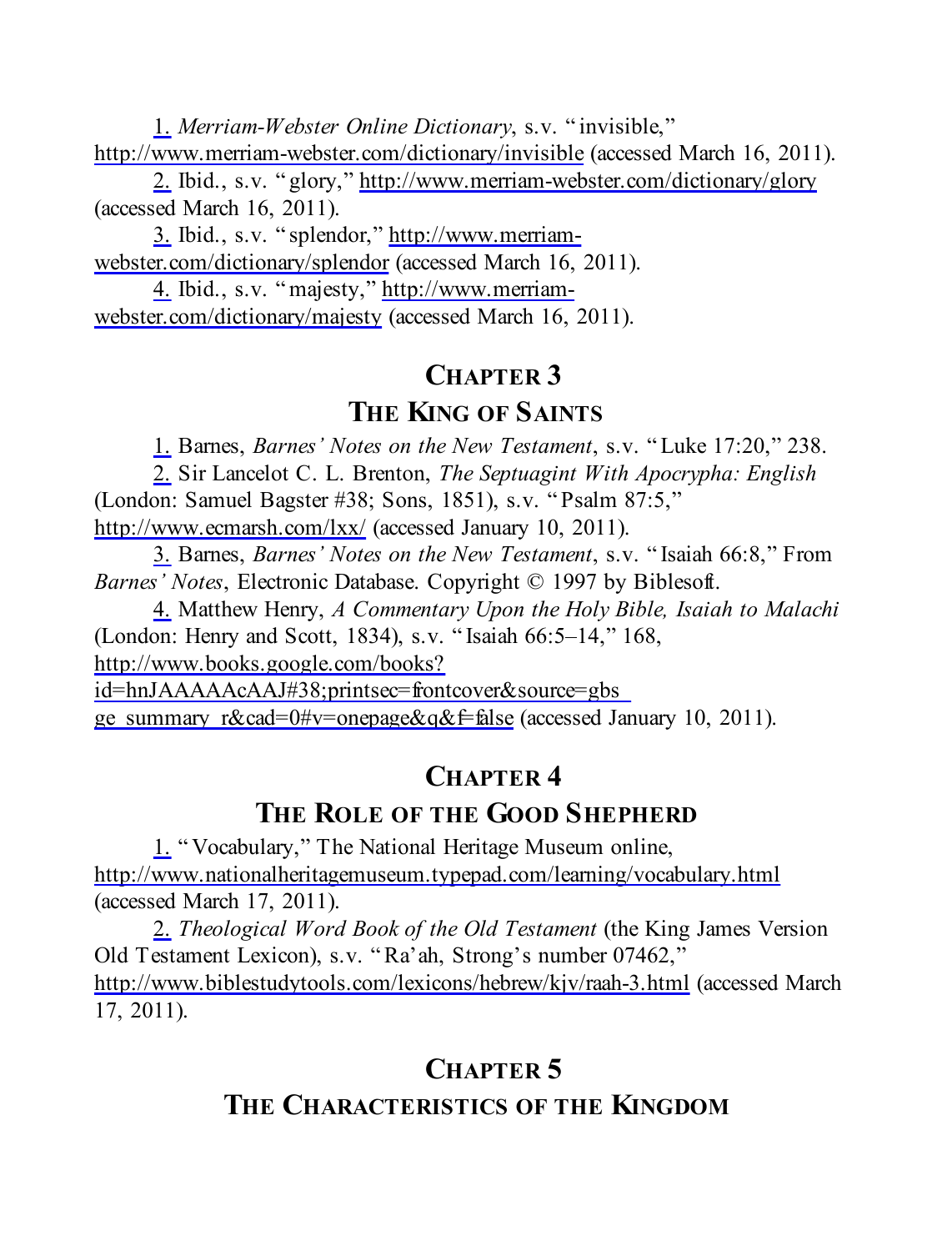1. *Theological Dictionary of the New Testament* (the New American Standard New Testament Greek Lexicon), s.v. "Soteria, Strong's number 4991," http://www.biblestudytools.com/lexicons/greek/nas/soteria.html (accessed March 17, 2011).

2. Adam Clarke, *Clarke's Commentary on the Bible*, s.v. " Luke 17:20,"

http://biblecommenter.com/luke/17-20.htm (accessed March 17, 2011).<br>
3. David Guzik, "Isaiah 26—Judah's Kingdom of God Song," *Enduring Word Media*, http://www.enduringword.com/commentaries/2326.htm (accessed March 16, 201

# **CHAPTER 6**

# **PROPHETIC VISIONS OF THE KINGDOM**

1. Charles F. Pfeiffer and Everett F. Harrison, eds., *The Wycliffe Bible Commentary*, Electronic Database. Copyright © 1962 by Moody Press. 2. Ibid.

## **CHAPTER 7**

## **MANIFESTO OF THE KINGDOM**

1. *Merriam-Webster Online Dictionary*, s.v. " manifesto," http://www.merriam-webster.com/dictionary/manifesto (accessed March 16, 2011).

2. Pfeiffer and Harrison, eds., *The Wycliffe Bible Commentary*.

## **CHAPTER 8**

**THE CHURCH AND THE KINGDOM**

1. *Merriam-Webster Online Dictionary*, s.v. " ambassador," http://www.merriam-webster.com/dictionary/ambassador (accessed March 16, 2011).

2. C. Peter Wagner, *Acts of the Holy Spirit* (Ventura, CA: Gospel Light,  $2000$ ),  $\overline{49}$ .

#### **CHAPTER 9**

**GROWTH AND ADVANCEMENT OF THE KINGDOM**

1. Alan Knox, "Continued Proclamation About the Kingdom of God in Acts," http://www.alanknox.net/2010/04/continued-proclamation-about-the-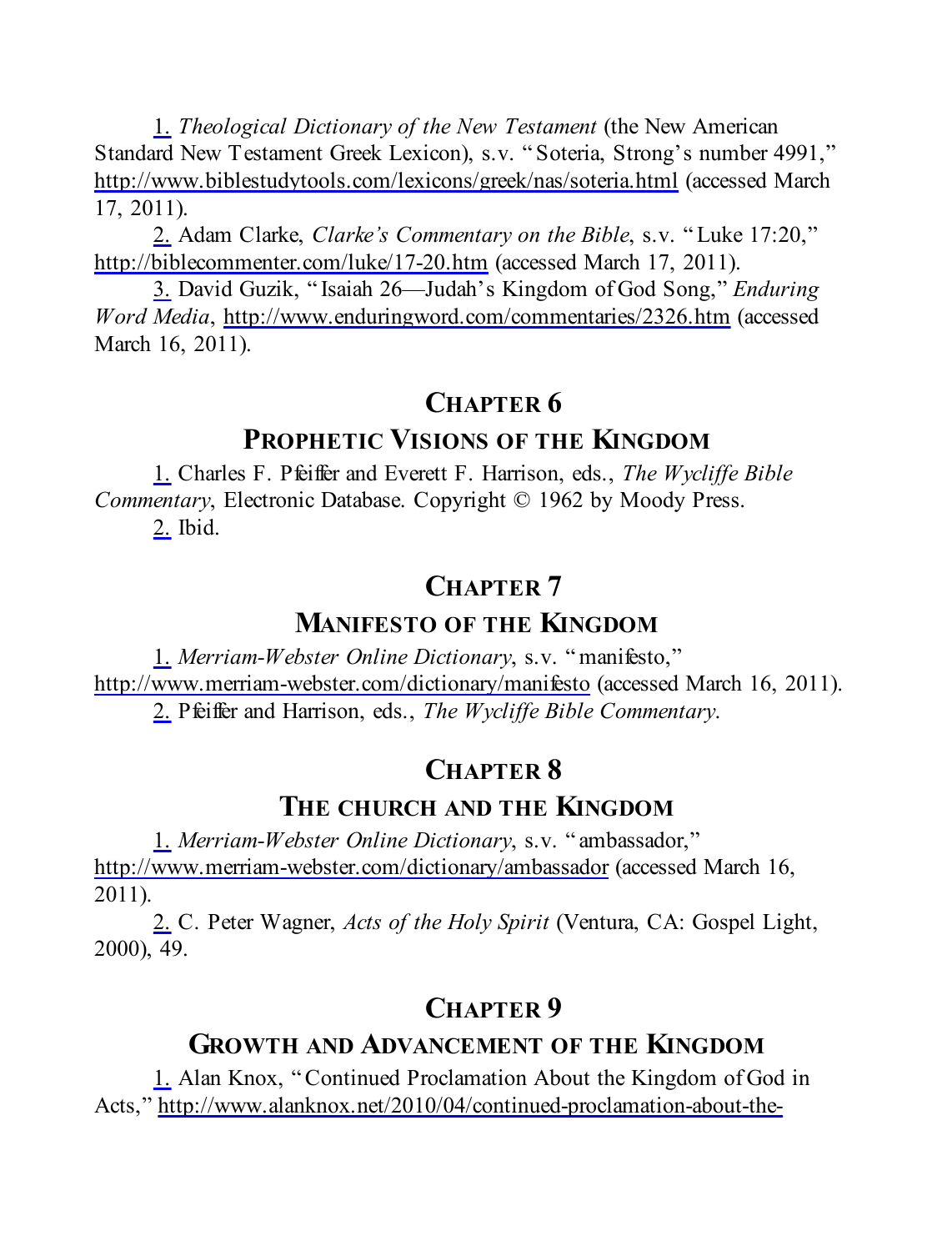kingdom-of-god-in-acts/ (accessed January 18, 2011). 2. Barnes, *Barnes' Notes on the New Testament*, s.v. " Acts 1:8." 3. John Gill, *John Gill's Exposition of the Entire Bible*, s.v. "Psalm 2:8," FreeGrace.net, http://www.freegrace.net/gill/ (accessed January 18, 2011).

4. Wagner, *Acts of the Holy Spirit*, 47. 5. Warren W. Wiersbe, *The Bible Exposition Commentary, Vol. 1* (Elgin, IL: David C. Cook, 1996), s.v. " Acts 17:16."

6. Marv Nelson, "Cross-Cultural Missions," *See Through* (blog), http://youthmaster.blogspot.com/2010/11/cross-cultural-missions.html (accessed March 16, 2011).

7. Camille Paglia, cited from an America Online chat, 1995, "Western Culture," Jahsonic.com, http://www.jahsonic.com/WesternCulture.html (accessed January 18, 2011).

8. *Theological Dictionary of the New Testament*, s.v. "Porneia, Strong's

number 4202," <u>SearchGodsWord.org,</u><br>http://www.searchgodsword.org/lex/grk/view.cgi?number=4202 (accessed March 16, 2010).

9. Doyle Lynch, "Being a Light in the Midst of a Crooked and Perverse Generation," DigtheBible.org*,* http://www.digbible.org/tour/bslight.html (accessed January 19, 2011).

# **CHAPTER 10**

**WOMEN AND THE KINGDOM** 1. Frank Viola, " God's View of a Woman," Present Testimony Ministry,

http://www.ptmin.org/view.htm (accessed March 16, 2011). 2. Solomon Ganzfried, trans. Hyman Goldin, *Code of Jewish Law,* vol. 4 (New York: Hebrew Publishing Company, 2004), 20.

3. Barnes, *Barnes' Notes on the New Testament*, 944.

4. F. F. Bruce, *The New Century Bible Commentary: 1 and 2 Corinthians* (New York: Harper Collins, 1981).

5. Dianne D. McDonnell, " Let the Women Keep Silent in the Churches— What Did Paul Mean?" The Church of God Dallas–Fort Worth,

http://www.churchofgoddfw.com/monthly/Silent.html (accessed March 16, 2011). 6. Mimi Haddad, "Women Should Remain Silent?" *Sojourners,*

http://blog.sojo.net/2009/04/02/women-should-remain-silent/ (accessed March 16, 2011).